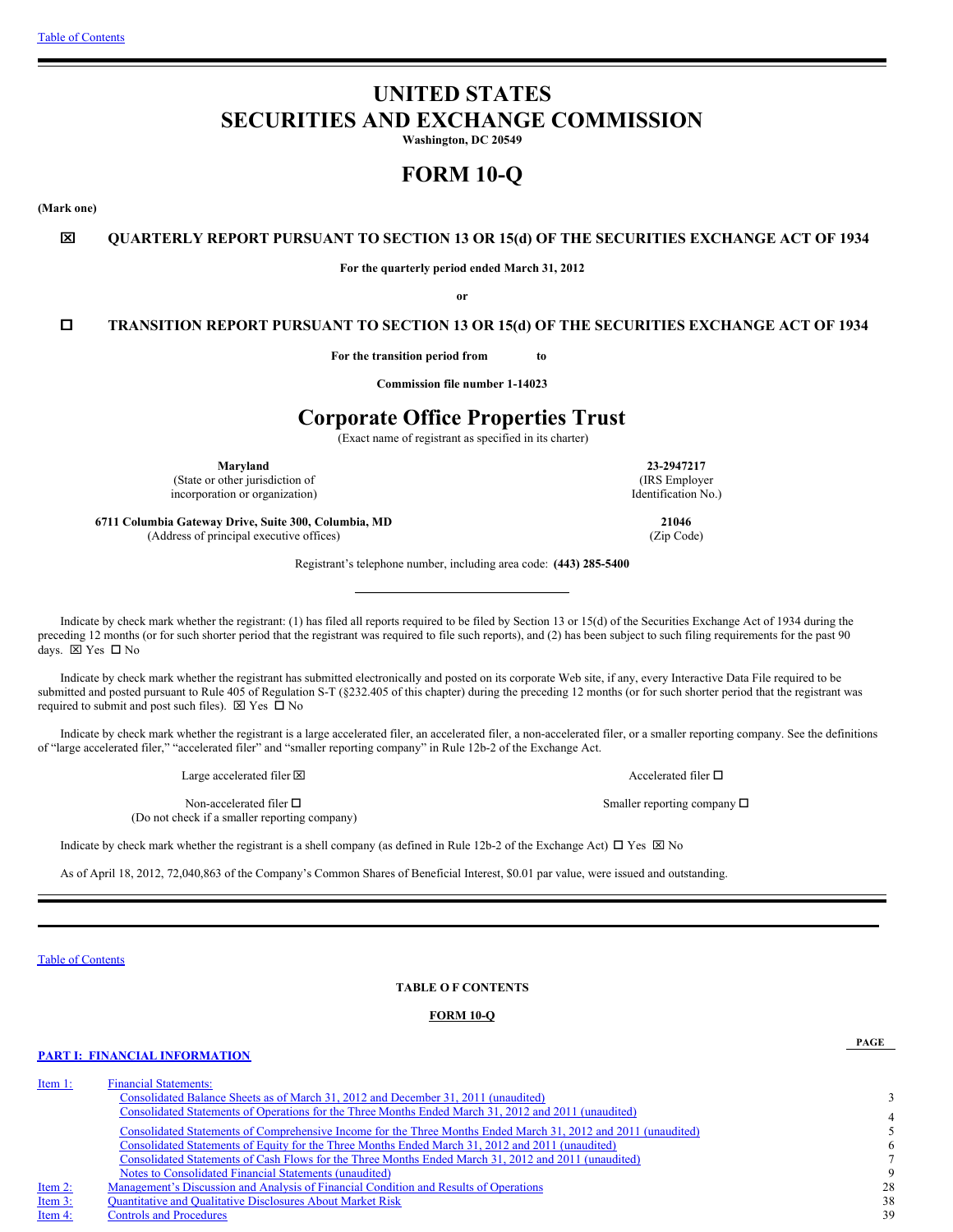### **PART II: OTHER [INFORMATION](#page-23-1)**

| Item 1:    | <b>Legal Proceedings</b>                                    | 40 |
|------------|-------------------------------------------------------------|----|
| Item 1A:   | <b>Risk Factors</b>                                         | 40 |
| Item $2$ : | Unregistered Sales of Equity Securities and Use of Proceeds | 40 |
| Item 3:    | <b>Defaults Upon Senior Securities</b>                      | 40 |
| Item 4:    | <b>Mine Safety Disclosures</b>                              | 40 |
| Item 5:    | <b>Other Information</b>                                    | 40 |
| Item $6$ : | <b>Exhibits</b>                                             | 40 |
|            |                                                             |    |

#### **[SIGNATURES](#page-24-0)** 42

<span id="page-1-2"></span>2

### Table of [Contents](#page-0-0)

### **PART I: FINANCIAL INFORMATION**

**ITEM 1. Financial Statements**

### <span id="page-1-1"></span><span id="page-1-0"></span>**Corporate Office Properties Trust and Subsidiaries Consolidated Balance Sheets (Dollars in thousands, except share data) (unaudited)**

|                                                                                                                             |              | March 31,<br>2012 | December 31,<br>2011 |            |  |
|-----------------------------------------------------------------------------------------------------------------------------|--------------|-------------------|----------------------|------------|--|
| <b>Assets</b>                                                                                                               |              |                   |                      |            |  |
| Properties, net:                                                                                                            |              |                   |                      |            |  |
| Operating properties, net                                                                                                   | $\mathbb{S}$ | 2,704,323         | \$                   | 2,714,056  |  |
| Projects in development or held for future development                                                                      |              | 633,968           |                      | 638,919    |  |
| Total properties, net                                                                                                       |              | 3,338,291         |                      | 3,352,975  |  |
| Assets held for sale, net                                                                                                   |              | 81,352            |                      | 116,616    |  |
| Cash and cash equivalents                                                                                                   |              | 7,987             |                      | 5,559      |  |
| Restricted cash and marketable securities                                                                                   |              | 21,711            |                      | 36,232     |  |
| Accounts receivable (net of allowance for doubtful accounts of \$3,796 and \$3,546, respectively)                           |              | 11,231            |                      | 26,032     |  |
| Deferred rent receivable                                                                                                    |              | 89,337            |                      | 86,856     |  |
| Intangible assets on real estate acquisitions, net                                                                          |              | 83,940            |                      | 89,120     |  |
| Deferred leasing and financing costs, net                                                                                   |              | 66,987            |                      | 66,515     |  |
| Prepaid expenses and other assets                                                                                           |              | 96,532            |                      | 87,619     |  |
| <b>Total assets</b>                                                                                                         | \$           | 3,797,368         | \$                   | 3,867,524  |  |
|                                                                                                                             |              |                   |                      |            |  |
| Liabilities and equity                                                                                                      |              |                   |                      |            |  |
| Liabilities:                                                                                                                |              |                   |                      |            |  |
| Debt, net                                                                                                                   | S            | 2,418,078         | \$                   | 2,426,303  |  |
| Accounts payable and accrued expenses                                                                                       |              | 93.156            |                      | 96,425     |  |
| Rents received in advance and security deposits                                                                             |              | 27,647            |                      | 29,548     |  |
| Dividends and distributions payable                                                                                         |              | 24,544            |                      | 35,038     |  |
| Deferred revenue associated with operating leases                                                                           |              | 15,258            |                      | 15,554     |  |
| Distributions received in excess of investment in unconsolidated real estate joint venture                                  |              | 6.178             |                      | 6.071      |  |
| Interest rate derivatives                                                                                                   |              | 2,673             |                      | 30,863     |  |
| Other liabilities                                                                                                           |              | 9,038             |                      | 9,657      |  |
| Total liabilities                                                                                                           |              | 2,596,572         |                      | 2,649,459  |  |
| Commitments and contingencies (Note 15)                                                                                     |              |                   |                      |            |  |
| Equity:                                                                                                                     |              |                   |                      |            |  |
| Corporate Office Properties Trust's shareholders' equity:                                                                   |              |                   |                      |            |  |
| Preferred Shares of beneficial interest with an aggregate liquidation preference of \$216,333 (\$0.01 par value; 15,000,000 |              |                   |                      |            |  |
| shares authorized and 8,121,667 shares issued and outstanding at March 31, 2012 and December 31, 2011)                      |              | 81                |                      | 81         |  |
| Common Shares of beneficial interest (\$0.01 par value; 125,000,000 shares authorized, shares issued and outstanding of     |              |                   |                      |            |  |
| 72,037,627 at March 31, 2012 and 72,011,324 at December 31, 2011)                                                           |              | 720               |                      | 720        |  |
| Additional paid-in capital                                                                                                  |              | 1,670,451         |                      | 1,668,645  |  |
| Cumulative distributions in excess of net income                                                                            |              | (549, 456)        |                      | (532, 288) |  |
| Accumulated other comprehensive loss                                                                                        |              | (2,201)           |                      | (1,733)    |  |
| Total Corporate Office Properties Trust's shareholders' equity                                                              |              | 1,119,595         |                      | 1,135,425  |  |
| Noncontrolling interests in subsidiaries:                                                                                   |              |                   |                      |            |  |
| Common units in the Operating Partnership                                                                                   |              | 53,883            |                      | 55,281     |  |
| Preferred units in the Operating Partnership                                                                                |              | 8,800             |                      | 8,800      |  |
| Other consolidated entities                                                                                                 |              | 18,518            |                      | 18,559     |  |
| Noncontrolling interests in subsidiaries                                                                                    |              | 81,201            |                      | 82,640     |  |
| Total equity                                                                                                                |              | 1,200,796         |                      | 1,218,065  |  |
| <b>Total liabilities and equity</b>                                                                                         | \$           | 3,797,368         | \$                   | 3,867,524  |  |
|                                                                                                                             |              |                   |                      |            |  |

See accompanying notes to consolidated financial statements.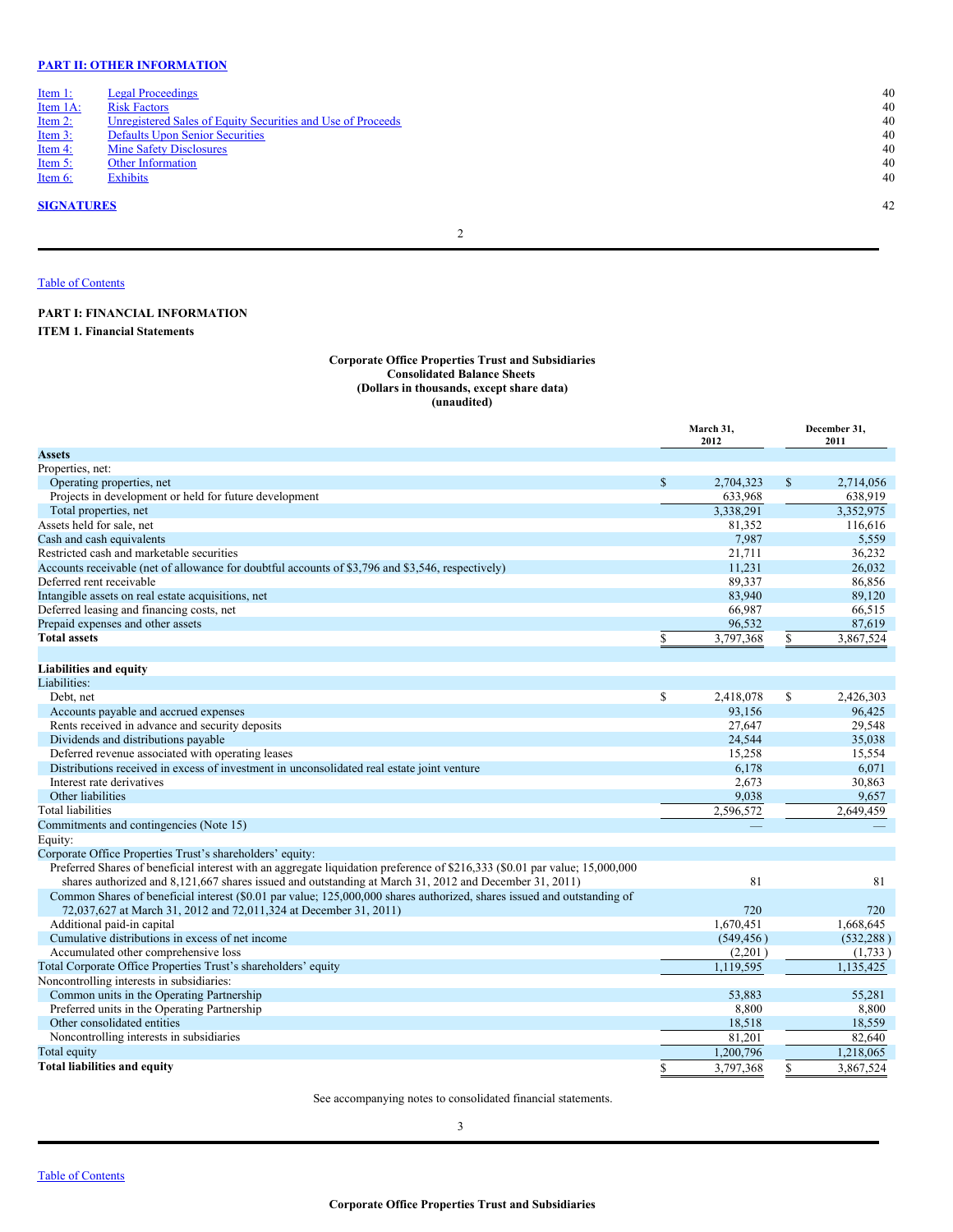### <span id="page-2-0"></span>**Consolidated Statements of Operations (in thousands, except per share data) (unaudited)**

|                                                                                                                     |               | <b>For the Three Months</b><br><b>Ended March 31.</b> |               |           |
|---------------------------------------------------------------------------------------------------------------------|---------------|-------------------------------------------------------|---------------|-----------|
|                                                                                                                     |               | 2012                                                  |               | 2011      |
| Revenues                                                                                                            |               |                                                       |               |           |
| Rental revenue                                                                                                      | S             | 99.144                                                | <sup>\$</sup> | 94.249    |
| Tenant recoveries and other real estate operations revenue                                                          |               | 22,795                                                |               | 22,212    |
| Construction contract and other service revenues                                                                    |               | 21,534                                                |               | 21,028    |
| <b>Total revenues</b>                                                                                               |               | 143,473                                               |               | 137,489   |
| Expenses                                                                                                            |               |                                                       |               |           |
| Property operating expenses                                                                                         |               | 47.202                                                |               | 47.061    |
| Depreciation and amortization associated with real estate operations                                                |               | 31.066                                                |               | 30.043    |
| Construction contract and other service expenses                                                                    |               | 20.607                                                |               | 20,618    |
| Impairment losses                                                                                                   |               | 5,126                                                 |               | 27,742    |
| General and administrative expenses                                                                                 |               | 7,017                                                 |               | 6,777     |
| Business development expenses and land carry costs                                                                  |               | 1,594                                                 |               | 1,241     |
| Total operating expenses                                                                                            |               | 112,612                                               |               | 133,482   |
| Operating income                                                                                                    |               | 30.861                                                |               | 4.007     |
| Interest expense                                                                                                    |               | (25, 224)                                             |               | (26, 115) |
| Interest and other income                                                                                           |               | 1,217                                                 |               | 1,168     |
| Income (loss) from continuing operations before equity in (loss) income of unconsolidated entities and income taxes |               | 6.854                                                 |               | (20,940)  |
| Equity in (loss) income of unconsolidated entities                                                                  |               | (89)                                                  |               | 30        |
| Income tax (expense) benefit                                                                                        |               | (4,173)                                               |               | 544       |
| Income (loss) from continuing operations                                                                            |               | 2.592                                                 |               | (20, 366) |
| Discontinued operations                                                                                             |               | 4,385                                                 |               | (901)     |
| Income (loss) before gain on sales of real estate                                                                   |               | 6,977                                                 |               | (21, 267) |
| Gain on sales of real estate, net of income taxes                                                                   |               |                                                       |               | 2,701     |
| Net income (loss)                                                                                                   |               | 6,977                                                 |               | (18, 566) |
| Net (income) loss attributable to noncontrolling interests:                                                         |               |                                                       |               |           |
| Common units in the Operating Partnership                                                                           |               | (159)                                                 |               | 1,479     |
| Preferred units in the Operating Partnership                                                                        |               | (165)                                                 |               | (165)     |
| Other consolidated entities                                                                                         |               | 24                                                    |               | (538)     |
| Net income (loss) attributable to Corporate Office Properties Trust                                                 |               | 6,677                                                 |               | (17,790)  |
| Preferred share dividends                                                                                           |               | (4,025)                                               |               | (4,025)   |
| Net income (loss) attributable to Corporate Office Properties Trust common shareholders                             | \$            | 2,652                                                 | $\$$          | (21, 815) |
| Net income (loss) attributable to Corporate Office Properties Trust:                                                |               |                                                       |               |           |
| Income (loss) from continuing operations                                                                            | <sup>\$</sup> | 2.539                                                 | $\mathbb{S}$  | (16,946)  |
| Discontinued operations, net                                                                                        |               | 4,138                                                 |               | (844)     |
| Net income (loss) attributable to Corporate Office Properties Trust                                                 | \$            | 6,677                                                 | $\$$          | (17,790)  |
|                                                                                                                     |               |                                                       |               |           |
| Basic earnings per common share (1)                                                                                 |               |                                                       |               |           |
| Loss from continuing operations                                                                                     | \$            | (0.02)                                                | \$            | (0.32)    |
| Discontinued operations                                                                                             |               | 0.06                                                  |               | (0.01)    |
| Net income (loss) attributable to COPT common shareholders                                                          | \$            | 0.04                                                  | \$            | (0.33)    |
| Diluted earnings per common share (1)                                                                               |               |                                                       |               |           |
| Loss from continuing operations                                                                                     | \$            | (0.02)                                                | \$            | (0.32)    |
| Discontinued operations                                                                                             |               | 0.06                                                  |               | (0.01)    |
| Net income (loss) attributable to COPT common shareholders                                                          | S             | 0.04                                                  | $\mathbb{S}$  | (0.33)    |
|                                                                                                                     |               |                                                       |               |           |

(1) Basic and diluted earnings per common share are calculated based on amounts attributable to common shareholders of Corporate Office Properties Trust.

See accompanying notes to consolidated financial statements.

<span id="page-2-1"></span>4

Table of [Contents](#page-0-0)

### **Corporate Office Properties Trust and Subsidiaries Consolidated Statements of Comprehensive Income (Dollars in thousands) (unaudited)**

|                                                                      |         | <b>For the Three Months</b><br><b>Ended March 31.</b> |
|----------------------------------------------------------------------|---------|-------------------------------------------------------|
|                                                                      | 2012    | 2011                                                  |
| Net income (loss)                                                    | 6,977   | (18, 566)                                             |
| Other comprehensive income                                           |         |                                                       |
| Unrealized losses on interest rate derivatives                       | (1,987) | (136)                                                 |
| Losses on interest rate derivatives included in net income           | 1,474   | 1,104                                                 |
| Other comprehensive (loss) income                                    | (513)   | 968                                                   |
| Comprehensive income (loss)                                          | 6,464   | (17, 598)                                             |
| Comprehensive (income) loss attributable to noncontrolling interests | (271)   | 714                                                   |
| Comprehensive income (loss) attributable to COPT                     | 6,193   | (16, 884)                                             |

See accompanying notes to consolidated financial statements.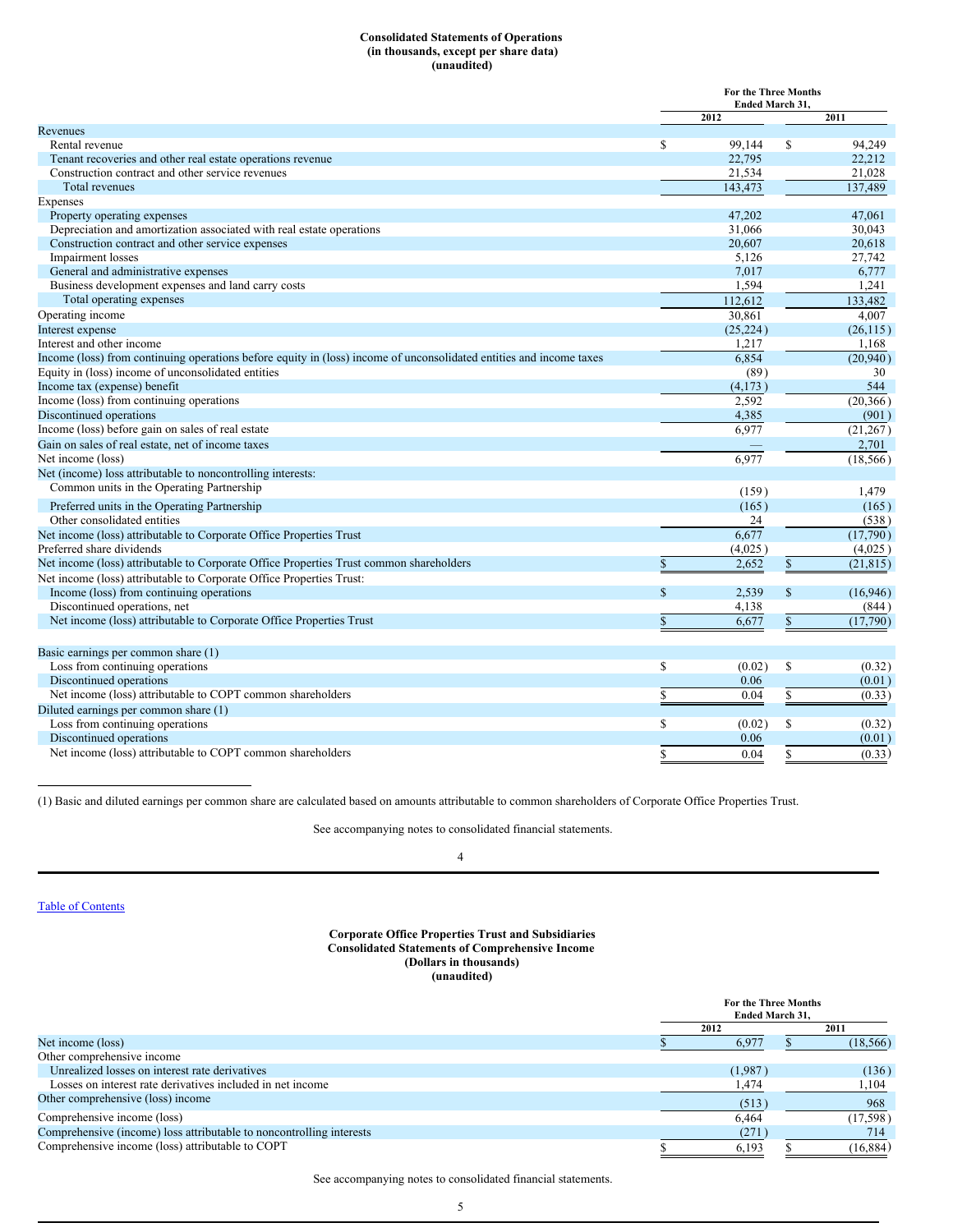#### <span id="page-3-0"></span>**Corporate Office Properties Trust and Subsidiaries Consolidated Statements of Equity (Dollars in thousands) (unaudited)**

|                                                                                                                 |             | Preferred<br><b>Shares</b> |              | Common<br><b>Shares</b>  | <b>Additional</b><br>Paid-in<br>Capital | Cumulative<br><b>Distributions</b> in<br><b>Excess of Net</b><br>Income (Loss) |                 | Accumulated<br>Other<br>Comprehensive<br>Loss |              | Noncontrolling<br><b>Interests</b> |                | Total       |
|-----------------------------------------------------------------------------------------------------------------|-------------|----------------------------|--------------|--------------------------|-----------------------------------------|--------------------------------------------------------------------------------|-----------------|-----------------------------------------------|--------------|------------------------------------|----------------|-------------|
| Balance at December 31, 2010 (66,931,582 common shares                                                          |             |                            |              |                          |                                         |                                                                                |                 |                                               |              |                                    |                |             |
| outstanding)                                                                                                    | $\mathbf S$ | 81                         | $\mathbb{S}$ | 669                      | \$1,511,844                             | $\mathbb{S}$                                                                   | $(281,794)$ \$  |                                               | $(4,163)$ \$ |                                    | 96,501         | \$1,323,138 |
| Conversion of common units to common shares (16,725)<br>shares)                                                 |             |                            |              |                          | 263                                     |                                                                                |                 |                                               |              |                                    | (263)          |             |
| Costs associated with common shares issued to the public                                                        |             |                            |              |                          | (117)                                   |                                                                                |                 |                                               |              |                                    |                | (117)       |
| Exercise of share options (24,667 shares)                                                                       |             |                            |              |                          | 346                                     |                                                                                |                 |                                               |              |                                    |                | 346         |
| Share-based compensation                                                                                        |             |                            |              | 2                        | 3,201                                   |                                                                                |                 |                                               |              |                                    |                | 3,203       |
| Restricted common share redemptions (104,592 shares)                                                            |             |                            |              | $\overline{\phantom{0}}$ | (3,713)                                 |                                                                                |                 |                                               |              |                                    |                | (3,713)     |
| Adjustments to noncontrolling interests resulting from<br>changes in ownership of Operating Partnership by COPT |             |                            |              |                          | (163)                                   |                                                                                |                 |                                               |              |                                    | 163            |             |
| Adjustments related to derivatives designated as cash flow                                                      |             |                            |              |                          |                                         |                                                                                |                 |                                               |              |                                    |                |             |
| hedges                                                                                                          |             |                            |              |                          |                                         |                                                                                |                 |                                               | 966          |                                    | $\overline{2}$ | 968         |
| Net loss                                                                                                        |             |                            |              |                          |                                         |                                                                                | (17,790)        |                                               |              |                                    | (776)          | (18, 566)   |
| Dividends                                                                                                       |             |                            |              |                          |                                         |                                                                                | (31, 729)       |                                               |              |                                    |                | (31, 729)   |
| Distributions to owners of common and preferred units in the<br><b>Operating Partnership</b>                    |             |                            |              |                          |                                         |                                                                                |                 |                                               |              |                                    | (1,974)        | (1,974)     |
| Contributions from noncontrolling interests in other                                                            |             |                            |              |                          |                                         |                                                                                |                 |                                               |              |                                    |                |             |
| consolidated entities                                                                                           |             |                            |              |                          | (23)                                    |                                                                                |                 |                                               |              |                                    | 125            | 102         |
| Balance at March 31, 2011 (67,103,918 common shares<br>outstanding)                                             | \$          | 81                         | \$           | 671                      | \$1,511,638                             | \$                                                                             | (331,313)       | $\mathbb{S}$                                  | (3,197)      | $\mathbb{S}$                       | 93,778         | \$1,271,658 |
|                                                                                                                 |             |                            |              |                          |                                         |                                                                                |                 |                                               |              |                                    |                |             |
| Balance at December 31, 2011 (72,011,324 common shares<br>outstanding)                                          | $\mathbf S$ | 81                         | $\mathbf S$  | 720                      | \$1,668,645                             | $\mathcal{S}$                                                                  | $(532, 288)$ \$ |                                               | $(1,733)$ \$ |                                    | 82,640         | \$1,218,065 |
| Conversion of common units to common shares (34,550)<br>shares)                                                 |             |                            |              |                          | 444                                     |                                                                                |                 |                                               |              |                                    | (444)          |             |
| Costs associated with common shares issued to the public                                                        |             |                            |              |                          | (5)                                     |                                                                                |                 |                                               |              |                                    |                | (5)         |
| Exercise of share options (5,667 shares)                                                                        |             |                            |              |                          | 82                                      |                                                                                |                 |                                               |              |                                    |                | 82          |
| Share-based compensation                                                                                        |             |                            |              |                          | 3.746                                   |                                                                                |                 |                                               |              |                                    |                | 3,746       |
| Restricted common share redemptions (97,094 shares)                                                             |             |                            |              |                          | (2,373)                                 |                                                                                |                 |                                               |              |                                    |                | (2,373)     |
| Adjustments to noncontrolling interests resulting from<br>changes in ownership of Operating Partnership by COPT |             |                            |              |                          | (88)                                    |                                                                                |                 |                                               |              |                                    | 88             |             |
| Adjustments related to derivatives designated as cash flow                                                      |             |                            |              |                          |                                         |                                                                                |                 |                                               |              |                                    |                |             |
| hedges                                                                                                          |             |                            |              |                          |                                         |                                                                                |                 |                                               | (468)        |                                    | (45)           | (513)       |
| Net income                                                                                                      |             |                            |              |                          |                                         |                                                                                | 6,677           |                                               |              |                                    | 300            | 6,977       |
| Dividends                                                                                                       |             |                            |              |                          |                                         |                                                                                | (23, 845)       |                                               |              |                                    |                | (23, 845)   |
| Distributions to owners of common and preferred units in the                                                    |             |                            |              |                          |                                         |                                                                                |                 |                                               |              |                                    |                |             |
| <b>Operating Partnership</b>                                                                                    |             |                            |              |                          |                                         |                                                                                |                 |                                               |              |                                    | (1,338)        | (1,338)     |
| Balance at March 31, 2012 (72,037,627 common shares<br>outstanding)                                             | \$          | 81                         | \$           | 720                      | \$1,670,451                             | \$                                                                             | (549, 456)      | S                                             | (2,201)      | S                                  | 81,201         | \$1,200,796 |

See accompanying notes to consolidated financial statements. 6

Table of [Contents](#page-0-0)

### <span id="page-3-1"></span>**Corporate Office Properties Trust and Subsidiaries Consolidated Statements of Cash Flows (Dollars in thousands) (unaudited)**

|                                                                   | March 31, | <b>For the Three Months Ended</b> |
|-------------------------------------------------------------------|-----------|-----------------------------------|
|                                                                   | 2012      | 2011                              |
| <b>Cash flows from operating activities</b>                       |           |                                   |
| Revenues from real estate operations received<br>\$.              | 129,184   | \$.<br>114,303                    |
| Construction contract and other service revenues received         | 18.170    | 21,405                            |
| Property operating expenses paid                                  | (42,608)  | (45,267)                          |
| Construction contract and other service expenses paid             | (12, 454) | (28, 315)                         |
| General and administrative and business development expenses paid | (6, 156)  | (6,860)                           |
| Interest expense paid                                             | (19,896)  | (22, 252)                         |
| Cash settlement of interest rate derivatives                      | (29, 738) |                                   |
| Proceeds from sale of trading marketable securities               | 7,041     |                                   |
| Interest and other income received                                | 252       | 108                               |
| Income taxes paid                                                 | (8)       | (170)                             |
| Net cash provided by operating activities                         | 43,787    | 32,952                            |
| <b>Cash flows from investing activities</b>                       |           |                                   |
| Purchases of and additions to properties                          |           |                                   |
| Construction, development and redevelopment                       | (35, 476) | (46,676)                          |
| Tenant improvements on operating properties                       | (7,934)   | (8,778)                           |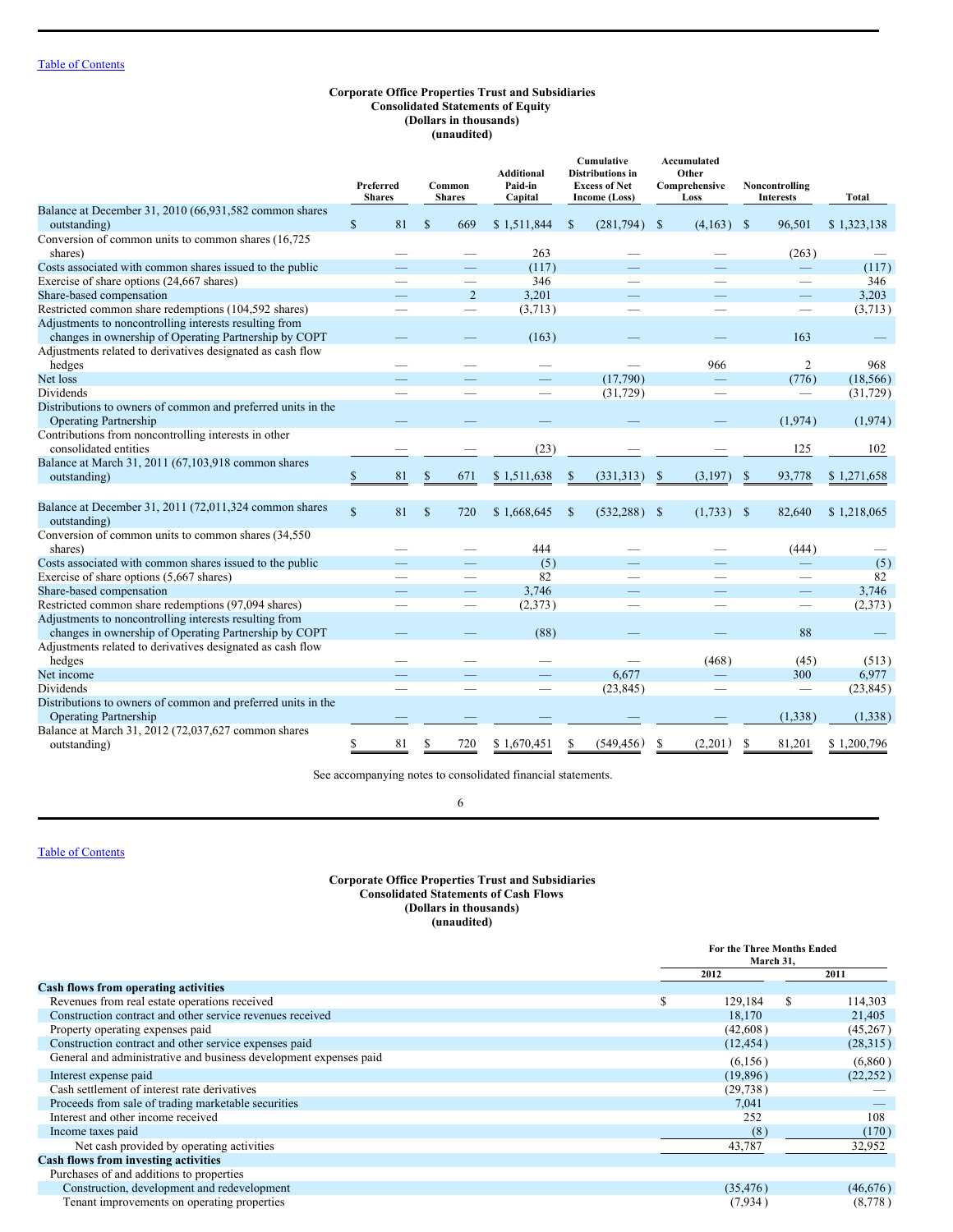| Other capital improvements on operating properties     | (3,360)   | (4,064)   |
|--------------------------------------------------------|-----------|-----------|
| Proceeds from sales of properties                      | 61,230    | 3,149     |
| Mortgage and other loan receivables funded or acquired | (3,506)   | (1,181)   |
| Leasing costs paid                                     | (2,853)   | (2,894)   |
| Other                                                  | (310)     | (920)     |
| Net cash provided by (used in) investing activities    | 7,791     | (61, 364) |
| <b>Cash flows from financing activities</b>            |           |           |
| Proceeds from debt                                     | 331,097   | 97,273    |
| Repayments of debt                                     |           |           |
| Scheduled principal amortization                       | (3,207)   | (3,798)   |
| Other repayments                                       | (337,050) | (25,050)  |
| Deferred financing costs paid                          | (2,044)   | (482)     |
| Dividends paid                                         | (33,711)  | (31,664)  |
| Distributions paid                                     | (1,939)   | (1,981)   |
| Restricted share redemptions                           | (2,373)   | (3,713)   |
| Other                                                  | 77        | 331       |
| Net cash (used in) provided by financing activities    | (49, 150) | 30,916    |
|                                                        |           |           |
| Net increase in cash and cash equivalents              | 2,428     | 2,504     |
| Cash and cash equivalents                              |           |           |
| Beginning of period                                    | 5,559     | 10,102    |
| End of period                                          | 7,987     | 12,606    |
|                                                        |           |           |

See accompanying notes to consolidated financial statements.

7

Table of [Contents](#page-0-0)

#### **Corporate Office Properties Trust and Subsidiaries Consolidated Statements of Cash Flows (Dollars in thousands) (unaudited)**

|                                                                                                                                                   |   | For the Three Months Ended |    |           |
|---------------------------------------------------------------------------------------------------------------------------------------------------|---|----------------------------|----|-----------|
|                                                                                                                                                   |   | 2012                       |    | 2011      |
| Reconciliation of net income (loss) to net cash provided by operating activities:                                                                 |   |                            |    |           |
| Net income (loss)                                                                                                                                 | S | 6,977                      | S  | (18, 566) |
| Adjustments to reconcile net income (loss) to net cash provided by operating activities:                                                          |   |                            |    |           |
| Depreciation and other amortization                                                                                                               |   | 31,705                     |    | 33,645    |
| <b>Impairment</b> losses                                                                                                                          |   | 5.479                      |    | 27,742    |
| Amortization of deferred financing costs                                                                                                          |   | 1,572                      |    | 1,759     |
| Increase in deferred rent receivable                                                                                                              |   | (2,559)                    |    | (4,240)   |
| Amortization of net debt discounts                                                                                                                |   | 775                        |    | 1,649     |
| Gain on sales of real estate                                                                                                                      |   | (4,138)                    |    | (2,701)   |
| Share-based compensation                                                                                                                          |   | 3,402                      |    | 2,917     |
| Other                                                                                                                                             |   | (1, 423)                   |    | (926)     |
| Changes in operating assets and liabilities:                                                                                                      |   |                            |    |           |
| Decrease (increase) in accounts receivable                                                                                                        |   | 14,792                     |    | (827)     |
| Decrease in restricted cash and marketable securities and prepaid expenses and other assets                                                       |   | 9.448                      |    | 4,701     |
| Increase (decrease) in accounts payable, accrued expenses and other liabilities                                                                   |   | 7.661                      |    | (10,025)  |
| Decrease in rents received in advance and security deposits                                                                                       |   | (1,901)                    |    | (2,176)   |
| Decrease in interest rate derivatives in connection with cash settlement                                                                          |   | (28,003)                   |    |           |
| Net cash provided by operating activities                                                                                                         |   | 43,787                     | S. | 32,952    |
| Supplemental schedule of non-cash investing and financing activities:                                                                             |   |                            |    |           |
| Increase in accrued capital improvements, leasing and other investing activity costs                                                              |   | 11,828                     | \$ | 13,171    |
| Increase in property, debt and other liabilities in connection with acquisitions                                                                  |   |                            |    | 3,040     |
| Decrease in fair value of derivatives applied to AOCL and noncontrolling interests                                                                |   | 528                        |    | 662       |
| Dividends/distribution payable                                                                                                                    |   | 24,544                     |    | 33,048    |
| Decrease in noncontrolling interests and increase in shareholders' equity in connection with the conversion of common<br>units into common shares |   | 444                        |    | 263       |
| Adjustments to noncontrolling interests resulting from changes in ownership of Operating Partnership by COPT                                      |   | 88                         |    | 163       |

See accompanying notes to consolidated financial statements.

<span id="page-4-0"></span>8

### Table of [Contents](#page-0-0)

**Corporate Office Properties Trust and Subsidiaries**

**Notes to Consolidated Financial Statements (unaudited)**

#### **1. Organization**

Corporate Office Properties Trust ("COPT") and subsidiaries (collectively, the "Company," "we" or "us") is a fully-integrated and self-managed real estate investment trust ("REIT") that focuses primarily on serving the specialized requirements of strategic customers in the United States Government and defense information technology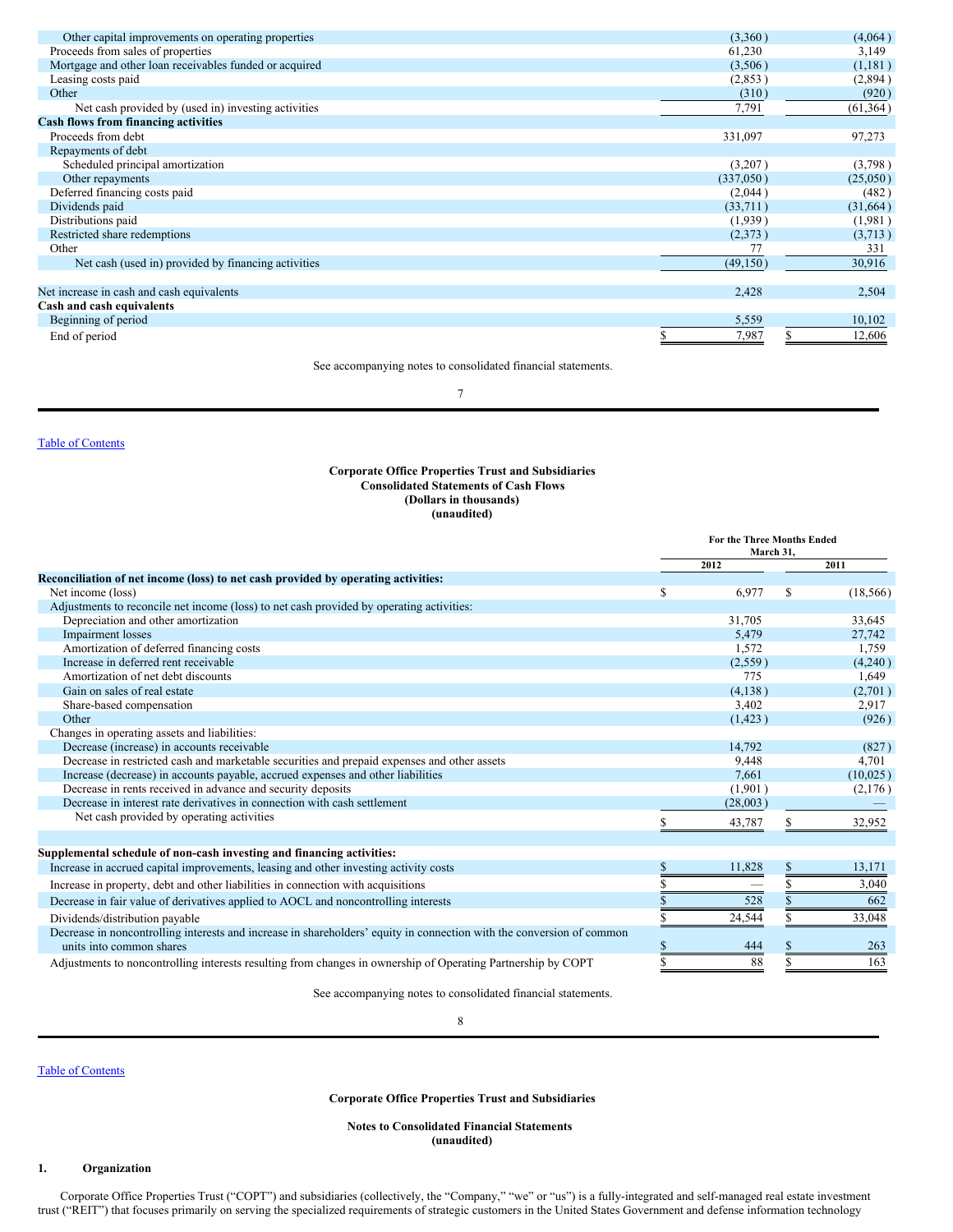sectors. We acquire, develop, manage and lease office and data center properties that are typically concentrated in large office parks primarily located adjacent to government demand drivers and/or in office markets that we believe possess growth opportunities. As of March 31, 2012, our investments in real estate included the following:

- 231 operating office properties totaling 20.2 million square feet;
- seven office properties under construction or redevelopment that we estimate will total approximately 903,000 square feet upon completion, including two partially operational properties included above;
- land held or under pre-construction totaling 2,327 acres (including 583 controlled but not owned) that we believe are potentially developable into approximately 20.5 million square feet; and
- · a partially operational, wholesale data center which upon completion and stabilization is expected to have a critical load of 18 megawatts.

We conduct almost all of our operations through our operating partnership, Corporate Office Properties, L.P. (the "Operating Partnership"), of which we are the managing general partner. The Operating Partnership owns real estate both directly and through subsidiary partnerships and limited liability companies ("LLCs"). A summary of our Operating Partnership's forms of ownership and the percentage of those ownership forms owned by COPT as of March 31, 2012 follows:

| 94%     |
|---------|
| $100\%$ |
| $100\%$ |
| $0\%$   |
| $100\%$ |
| $100\%$ |
|         |

Three of our trustees also controlled, either directly or through ownership by other entities or family members, an additional 5% of the Operating Partnership's common units ("common units") as of March 31, 2012.

In addition to owning real estate, the Operating Partnership also owns entities that provide real estate services such as property management and construction and development services primarily for our properties but also for third parties.

#### **2. Summary of Significant Accounting Policies**

#### **Basis of Presentation**

The consolidated financial statements include the accounts of COPT, the Operating Partnership, their subsidiaries and other entities in which we have a majority voting interest and control. We also consolidate certain entities when control of such entities can be achieved through means other than voting rights ("variable interest entities" or "VIEs") if we are deemed to be the primary beneficiary of such entities. We eliminate all significant intercompany balances and transactions in consolidation.

We use the equity method of accounting when we own an interest in an entity and can exert significant influence over the entity's operations but cannot control the entity's operations.

We use the cost method of accounting when we own an interest in an entity and cannot exert significant influence over its operations.

9

#### Table of [Contents](#page-0-0)

These interim financial statements should be read together with the financial statements and notes thereto as of and for the year ended December 31, 2011 included in our 2011 Annual Report on Form 10-K. The unaudited consolidated financial statements include all adjustments that are necessary, in the opinion of management, to fairly present our financial position and results of operations. All adjustments are of a normal recurring nature. The consolidated financial statements have been prepared using the accounting policies described in our 2011 Annual Report on Form 10-K.

#### **Reclassifications**

We reclassified certain amounts from prior periods to conform to the current period presentation of our consolidated financial statements with no effect on previously reported net income or equity. Included among these reclassifications is a retrospective change in the presentation of costs expensed in connection with properties not in operations; these costs are included in the line on our consolidated statements of operations entitled "business development expenses and land carry costs," after having been included in property operating expenses in our 2011 Annual Report on Form 10-K.

#### **Recent Accounting Pronouncements**

We adopted guidance issued by the Financial Accounting Standards Board ("FASB") effective January 1, 2012 related to the presentation of comprehensive income that requires us to present the total of comprehensive income, the components of net income and the components of other comprehensive income either in a single continuous statement of comprehensive income or in two separate but consecutive statements. We adopted this guidance using retrospective application. This guidance eliminates the option to present the components of other comprehensive income as part of the statement of equity. Our adoption of this guidance did not affect our financial position, results of operations, cash flows or measurement of comprehensive income but did change the location of our disclosure pertaining to comprehensive income in our consolidated financial statements.

We adopted guidance issued by the FASB effective January 1, 2012 that amends measurement and disclosure requirements related to fair value measurements to improve consistency with International Financial Reporting Standards. In connection with our adoption of this guidance, we made an accounting policy election to use an exception provided for in the guidance with respect to measuring counterparty credit risk for derivative instruments; this election enables us to continue to measure the fair value of groups of assets and liabilities associated with derivative instruments consistently with how market participants would price the net risk exposure at the measurement date. Our adoption of this guidance did not affect our financial position, results of operations or cash flows but did result in additional disclosure pertaining to our fair value measurements.

We adopted guidance issued by the FASB effective January 1, 2012 relating to the testing of goodwill for impairment that permits us to first assess qualitative factors to determine whether it is more likely than not that the fair value of a reporting unit is less than its carrying amount as a basis for determining whether it is necessary to perform the two-step goodwill impairment test. This guidance eliminates the requirement to calculate the fair value of a reporting unit unless the entity determines that it is more likely than not that its fair value is less than its carrying amount. Our adoption of this guidance did not materially affect our consolidated financial statements or disclosures.

#### **3. Fair Value Measurements**

For a description on how we estimate fair value, see Note 3 to the consolidated financial statements in our 2011 Annual Report on Form 10-K.

#### **Recurring Fair Value Measurements**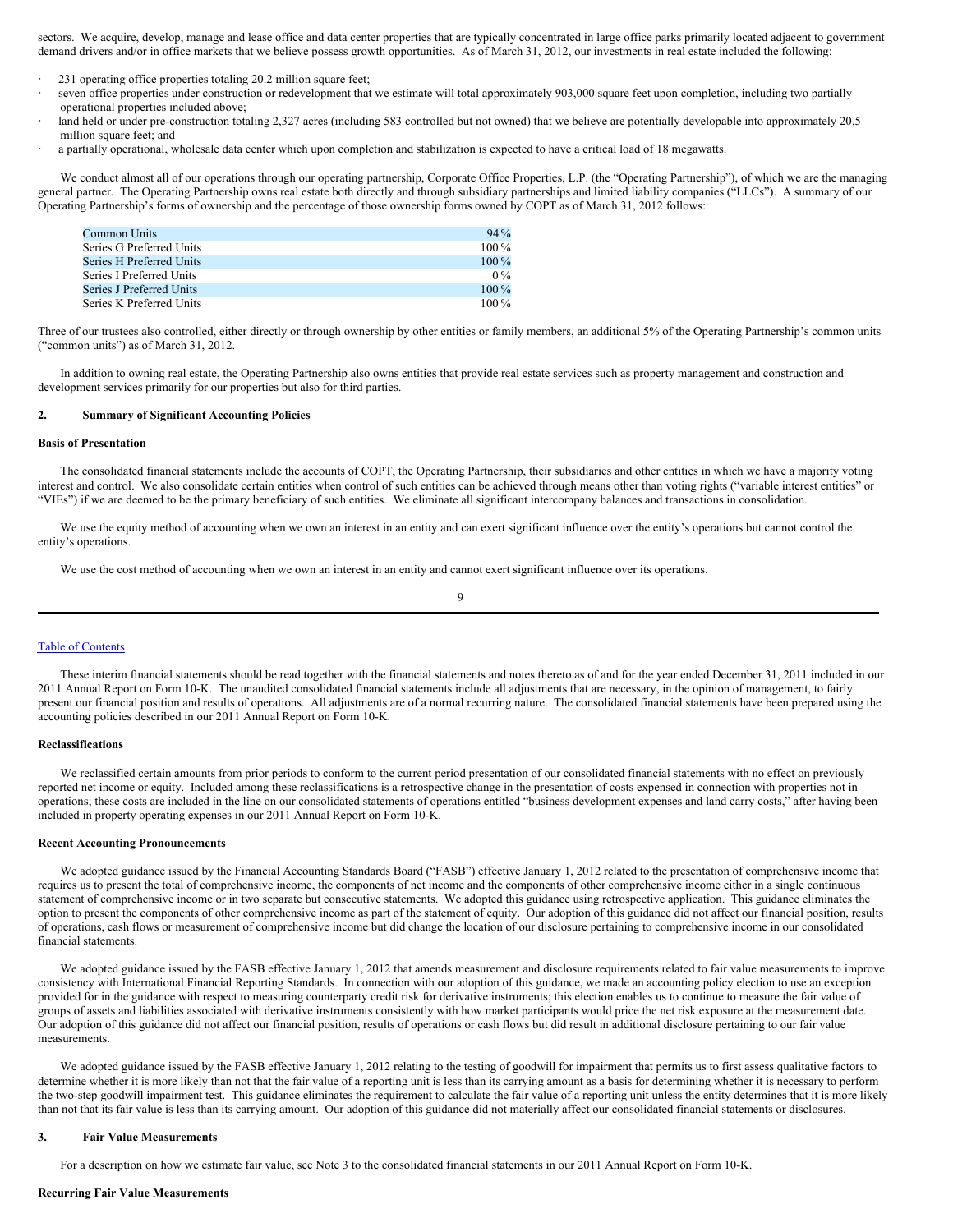The table below sets forth our financial assets and liabilities that are accounted for at fair value on a recurring basis as of March 31, 2012 and the hierarchy level of inputs used in measuring their respective fair values under applicable accounting standards (in thousands):

10

#### Table of [Contents](#page-0-0)

| <b>Description</b>                                      |    | <b>Ouoted Prices in</b><br><b>Active Markets for</b><br><b>Identical Assets</b><br>(Level 1) |               | <b>Significant Other</b><br><b>Observable Inputs</b><br>(Level 2) | Significant<br><b>Unobservable Inputs</b><br>(Level 3) |  |  | Total |  |  |
|---------------------------------------------------------|----|----------------------------------------------------------------------------------------------|---------------|-------------------------------------------------------------------|--------------------------------------------------------|--|--|-------|--|--|
| Assets:                                                 |    |                                                                                              |               |                                                                   |                                                        |  |  |       |  |  |
| Marketable securities in deferred compensation plan (1) |    |                                                                                              |               |                                                                   |                                                        |  |  |       |  |  |
| Mutual funds                                            | \$ | 6,121                                                                                        | <sup>\$</sup> | _                                                                 | J.                                                     |  |  | 6,121 |  |  |
| Common stocks                                           |    | 414                                                                                          |               | _                                                                 |                                                        |  |  | 414   |  |  |
| Other                                                   |    | 238                                                                                          |               | _                                                                 |                                                        |  |  | 238   |  |  |
| Common stock (1)                                        |    | 454                                                                                          |               |                                                                   |                                                        |  |  | 454   |  |  |
| Warrants to purchase common shares in KEYW (2)          |    |                                                                                              |               | 133                                                               |                                                        |  |  | 133   |  |  |
| Assets                                                  |    | 7,227                                                                                        |               | 133                                                               |                                                        |  |  | 7,360 |  |  |
|                                                         |    |                                                                                              |               |                                                                   |                                                        |  |  |       |  |  |
| Liabilities:                                            |    |                                                                                              |               |                                                                   |                                                        |  |  |       |  |  |
| Deferred compensation plan liability (3)                | \$ | 6,773                                                                                        | <sup>\$</sup> |                                                                   | Ф                                                      |  |  | 6,773 |  |  |
| Interest rate derivatives                               |    |                                                                                              |               | 2,673                                                             |                                                        |  |  | 2,673 |  |  |
| Liabilities                                             |    | 6,773                                                                                        |               | 2,673                                                             |                                                        |  |  | 9,446 |  |  |

(1) Included in the line entitled "restricted cash and marketable securities" on our consolidated balance sheet.

(2) Included in the line entitled "prepaid expenses and other assets" on our consolidated balance sheet.

(3) Included in the line entitled "other liabilities" on our consolidated balance sheet.

At December 31, 2011, we owned 1.9 million shares, or approximately 7%, of the common stock of The KEYW Holding Corporation ("KEYW"). During the three months ended March 31, 2012, we completed the sale of all of these shares for \$14.0 million. At March 31, 2012 and December 31, 2011, we owned warrants to purchase 50,000 additional shares of KEYW common stock at an exercise price of \$9.25 per share.

The carrying values of cash and cash equivalents, restricted cash, accounts receivable, other assets (excluding mortgage loans receivable) and accounts payable and accrued expenses are reasonable estimates of their fair values because of the short maturities of these instruments. We estimated the fair values of our mortgage loans receivable as discussed in Note 6 based on the discounted estimated future cash flows of the loans (categorized within Level 3 of the fair value hierarchy); the discount rates used approximate current market rates for loans with similar maturities and credit quality, and the estimated cash payments include scheduled principal and interest payments. For our disclosure of debt fair values in Note 7 to the consolidated financial statements, we estimated the fair value of our exchangeable senior notes based on quoted market prices for publicly-traded debt (categorized within Level 2 of the fair value hierarchy) and estimated the fair value of our other debt based on the discounted estimated future cash payments to be made on such debt (categorized within Level 3 of the fair value hierarchy); the discount rates used approximate current market rates for loans, or groups of loans, with similar maturities and credit quality, and the estimated future payments include scheduled principal and interest payments. Fair value estimates are made at a specific point in time, are subjective in nature and involve uncertainties and matters of significant judgment. Settlement of such fair value amounts may not be possible and may not be a prudent management decision.

For additional fair value information, please refer to Note 6 for mortgage loans receivable, Note 7 for debt and Note 8 for interest rate derivatives.

### **Nonrecurring Fair Value Measurements**

We assess each of our operating properties for impairment quarterly using cash flow projections and estimated fair values that we derive for each of the properties. We update the leasing and other assumptions used in these projections regularly, paying particular attention to properties that have experienced chronic vacancy or face significant market challenges. We review our plans and intentions for our development projects and land parcels quarterly. Each quarter, we also review the reasonableness of changes in our estimated operating property fair values from amounts estimated in the prior quarter. If events or changes in circumstances indicate that the carrying values of certain operating properties, properties in development or land held for future development may be impaired, we perform a recovery analysis for such properties. For long-lived assets to be held and used, we analyze recoverability based on the estimated undiscounted future cash flows expected to be generated from the operations and eventual disposition of the assets over, in most cases, a ten-year holding period. If we believe there is a significant possibility that we might dispose of the assets earlier, we analyze

#### 11

#### Table of [Contents](#page-0-0)

recoverability using a probability weighted analysis of the estimated undiscounted future cash flows expected to be generated from the operations and eventual disposition of the assets over the various possible holding periods. If the recovery analysis indicates that the carrying value of a tested property is not recoverable from estimated future cash flows, it is written down to its estimated fair value and an impairment loss is recognized. If and when our plans change, we revise our recoverability analyses to use the cash flows expected from the operations and eventual disposition of each asset using holding periods that are consistent with our revised plans.

Property fair values are determined based on contract prices, indicative bids, discounted cash flow analyses or yield analyses. The estimated cash flows used are based on our plans for the property and our views of market and economic conditions. The estimates consider items such as current and future rental rates, occupancies for the tested property and comparable properties, estimated operating and capital expenditures and recent sales data for comparable properties; most of these items are influenced by market data obtained from third party sources such as CoStar Group and real estate leasing and brokerage firms and our direct experience with the properties and their markets.

We recognized impairment losses on certain properties and other assets associated with such properties during the three months ended March 31, 2012. Accordingly, certain properties and related assets were adjusted to fair value. The table below sets forth the fair value hierarchy of the valuation techniques used by us in determining such fair values (dollars in thousands):

|                    | <b>Ouoted Prices in</b><br><b>Active Markets for</b> | <b>Significant Other</b> |  |                                       | Significant              |                                         |        |  | Impairment |  |                             |  |
|--------------------|------------------------------------------------------|--------------------------|--|---------------------------------------|--------------------------|-----------------------------------------|--------|--|------------|--|-----------------------------|--|
| <b>Description</b> | (Level 1)                                            | <b>Identical Assets</b>  |  | <b>Observable Inputs</b><br>(Level 2) |                          | <b>Unobservable Inputs</b><br>(Level 3) |        |  | Total      |  | <b>Losses</b><br>Recognized |  |
| Assets $(1)$ :     |                                                      |                          |  |                                       |                          |                                         |        |  |            |  |                             |  |
| Properties, net    |                                                      | $\overline{\phantom{a}}$ |  |                                       | $\overline{\phantom{a}}$ |                                         | 92,176 |  | 92,176     |  | 5,479                       |  |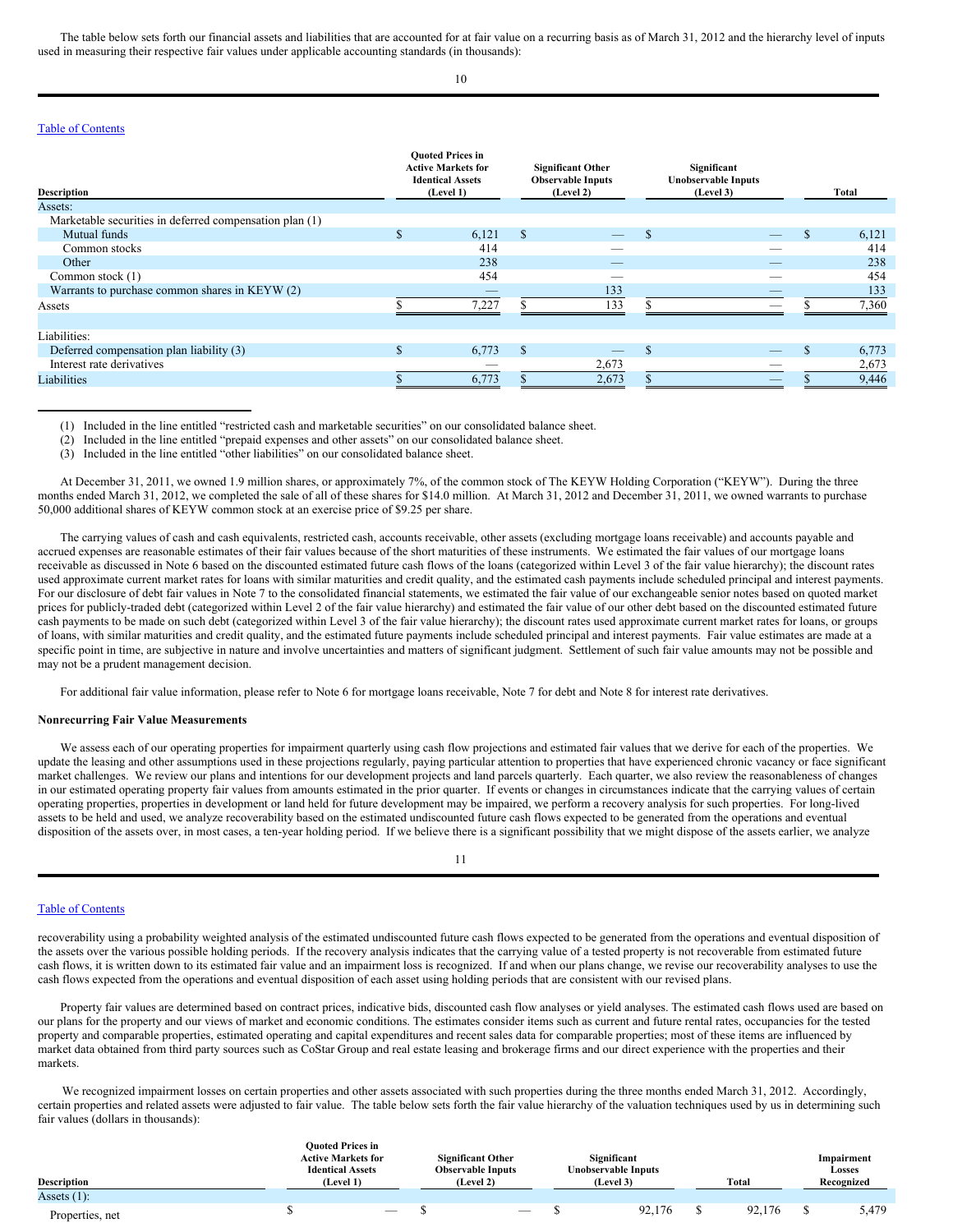The table below sets forth quantitative information about significant unobservable inputs used for the Level 3 fair value measurements reported above:

|                                            |  | Fair value |                               |                              | Range                         |
|--------------------------------------------|--|------------|-------------------------------|------------------------------|-------------------------------|
| on measurement                             |  |            | Valuation                     | Unobservable                 | (Weighted                     |
| Description                                |  | date       | Technique                     | Input                        | Average)                      |
| Properties on which impairment losses were |  |            | Bid for properties indicative |                              |                               |
| recognized                                 |  | 92,176     | of value                      | Indicative bid $(1)$         | (1)                           |
|                                            |  |            | Contract of sale              | Contract price (1)           | (1)                           |
|                                            |  |            | Discounted cash flow          | Discount rate                | $11.0\%$ (2)                  |
|                                            |  |            |                               | Terminal capitalization rate | $9.0\%$ (2)                   |
|                                            |  |            |                               | Market rent growth rate      | $3.0\%$ (2)                   |
|                                            |  |            |                               | Expense growth rate          | $3.0\%$ (2)                   |
|                                            |  |            | <b>Yield Analysis</b>         | Yield                        | $12\%$ (2)                    |
|                                            |  |            |                               | Market rent rate             | 8.5(2)                        |
|                                            |  |            |                               | Leasing costs                | \$20.00 per square foot $(2)$ |
|                                            |  |            |                               |                              |                               |

(1) These fair value measurements were developed from third party sources, subject to our corroboration for reasonableness.

(2) Only one level applied to this unobservable input.

12

### Table of [Contents](#page-0-0)

### **4. Properties, net**

Operating properties, net consisted of the following (in thousands):

|                                | March 31,<br>2012 | December 31,<br>2011 |
|--------------------------------|-------------------|----------------------|
| Land                           | 471.995           | 472,483              |
| Buildings and improvements     | 2,802,570         | 2,801,252            |
| Less: accumulated depreciation | (570.242)         | (559, 679)           |
| Operating properties, net      | 2.704.323         | 2.714.056            |

Projects we had in development or held for future development consisted of the following (in thousands):

|                                                        | March 31.<br>2012 | December 31.<br>2011 |
|--------------------------------------------------------|-------------------|----------------------|
| Land                                                   | 225,085           | 229,833              |
| Construction in progress, excluding land               | 408.883           | 409.086              |
| Projects in development or held for future development | 633.968           | 638.919              |

#### **Dispositions and Impairments**

We sold the following operating properties during the three months ended March 31, 2012 (dollars in thousands):

|                              |                       |           | Number           | Total              |                   |         |
|------------------------------|-----------------------|-----------|------------------|--------------------|-------------------|---------|
|                              |                       | Date of   | of               | Rentable           |                   | Gain on |
| <b>Project Name</b>          | Location              | Sale      | <b>Buildings</b> | <b>Square Feet</b> | <b>Sale Price</b> | Sale    |
| White Marsh Portfolio (1)    | White Marsh, Maryland | 1/30/2012 |                  | 163,000            | 19.100            | 2.445   |
| 1101 Sentry Gateway          | San Antonio, Texas    | 1/31/2012 |                  | 95,000             | 13.500            | .750    |
| 222 and 224 Schilling Circle | Hunt Valley, Maryland | 2/10/2012 |                  | 56,000             | 4.400             | 202     |
|                              |                       |           |                  | 314,000            | 37,000            | 4.397   |

(1) Includes three properties comprising the White Marsh Professional Center, 8615 Ridgely's Choice and 8114 Sandpiper Circle.

We also sold non-operating properties during the three months ended March 31, 2012 for aggregate sale prices totaling \$25.7 million; in addition to the gain on sales reflected above, we also recognized impairment losses on certain of these sales that are disclosed below.

As discussed in our 2011 Annual Report on Form 10-K, we implemented a plan in 2011 to dispose of office properties and land that are no longer closely aligned with our strategy (the "Strategic Reallocation Plan"). During the three months ended March 31, 2012, we recognized aggregate net impairment losses in connection with the Strategic Reallocation Plan of \$6.6 million (including \$1.5 million classified as discontinued operations and \$1.1 million in exit costs). Approximately \$5.1 million of these losses related to our expected disposition of an additional property. The expected cash flows from the resulting shortened holding period for this property are not sufficient to recover its carrying value.

#### **2012 Construction Activities**

As of March 31, 2012, we had construction underway on six office properties that we estimate will total 789,000 square feet upon completion, including three in the Baltimore/Washington Corridor, one in Greater Baltimore, one in Northern Virginia and one in Huntsville, Alabama, and redevelopment underway on one office property in Greater Philadelphia that we estimate will total 113,000 square feet upon completion.

<sup>(1)</sup> Reflects balance sheet classifications of assets at time of fair value measurement, excluding the effect of held for sale classifications.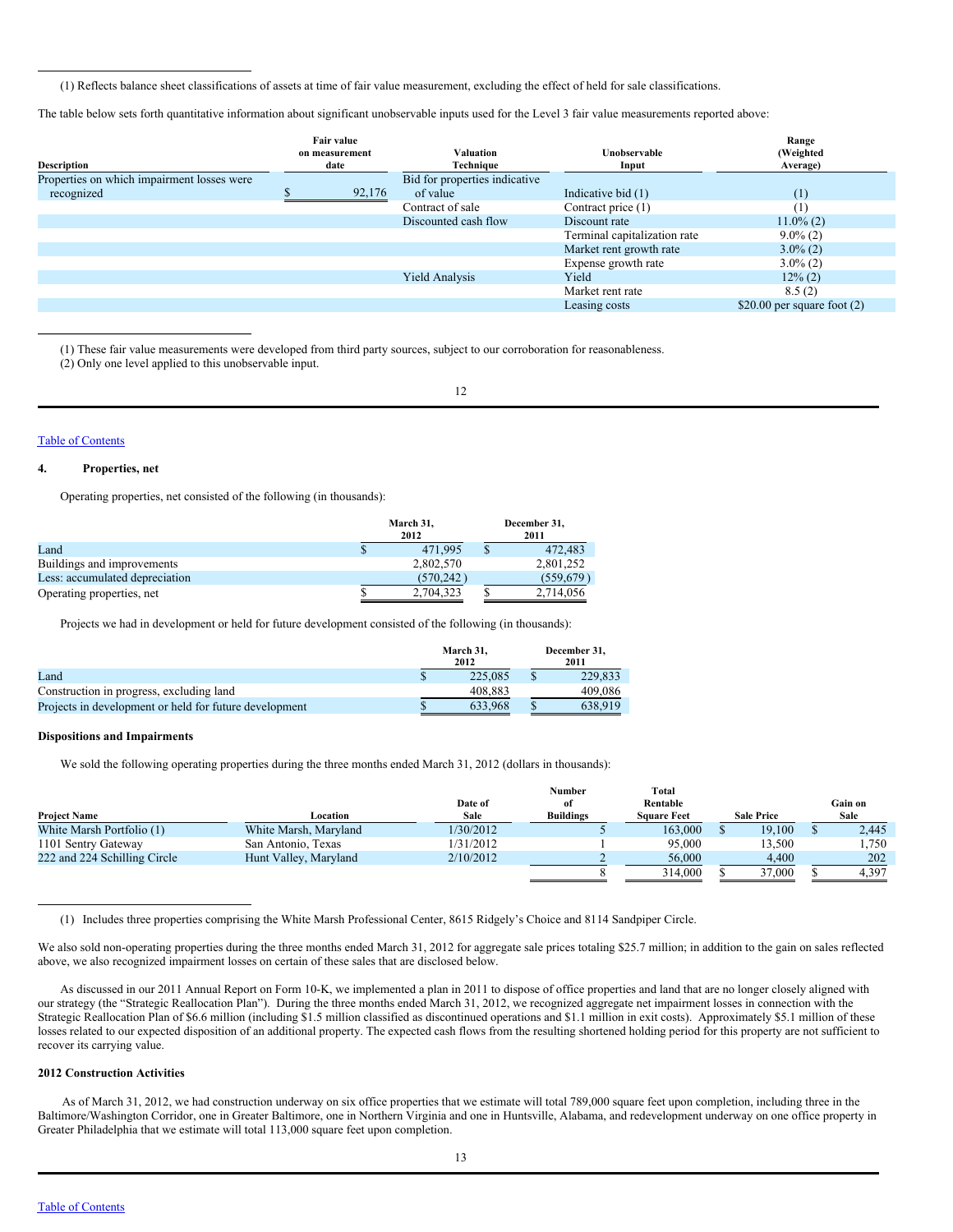#### **5. Real Estate Joint Ventures**

During the three months ended March 31, 2012, we had an investment in one unconsolidated real estate joint venture accounted for using the equity method of accounting. Information pertaining to this joint venture investment is set forth below (dollars in thousands):

| Investment Balance at (1) |                   | Date      |           | Nature of             | Maximum<br>Exposure |   |
|---------------------------|-------------------|-----------|-----------|-----------------------|---------------------|---|
| March 31, 2012            | December 31, 2011 | Acauired  | Ownership | Activitv              | to Loss $(2)$       |   |
| (6.178)                   | (6.071)           | 9/29/2005 | 20%       | Operates 16 Buildings |                     | _ |
|                           |                   |           |           |                       |                     |   |

(1) The carrying amount of our investment in this joint venture was lower than our share of the equity in the joint venture by \$5.2 million at March 31, 2012 and December 31, 2011 due to our deferral of gain on the contribution by us of real estate into the joint venture upon its formation. A difference will continue to exist to the extent the nature of our continuing involvement in the joint venture remains the same.

(2) Derived from the sum of our investment balance and maximum additional unilateral capital contributions or loans required from us. Not reported above are additional amounts that we and our partner are required to fund when needed by this joint venture; these funding requirements are proportional to our respective ownership percentages. Also not reported above are additional unilateral contributions or loans from us, the amounts of which are uncertain, that we would be required to make if certain contingent events occur (see Note 15).

The following table sets forth condensed balance sheets for this unconsolidated real estate joint venture (in thousands):

|                                      | March 31. | December 31,<br>2011 |   |         |
|--------------------------------------|-----------|----------------------|---|---------|
| Properties, net                      |           | 59,333               |   | 59,792  |
| Other assets                         |           | 4.403                |   | 3,529   |
| Total assets                         |           | 63.736               |   | 63,321  |
|                                      |           |                      |   |         |
| Liabilities (primarily debt)         |           | 68,663               | S | 67,710  |
| Owners' equity                       |           | (4,927               |   | (4,389) |
| Total liabilities and owners' equity |           | 63,736               |   | 63,321  |

The following table sets forth condensed statements of operations for this unconsolidated real estate joint venture (in thousands):

|                                       | <b>For the Three Months</b><br>Ended March 31, |          |         |  |  |
|---------------------------------------|------------------------------------------------|----------|---------|--|--|
|                                       | 2012                                           |          | 2011    |  |  |
| Revenues                              | 1,894                                          | S        | 1,924   |  |  |
| Property operating expenses           | (737)                                          |          | (986)   |  |  |
| Interest expense                      | (1,125)                                        |          | (1,011) |  |  |
| Depreciation and amortization expense | (570)                                          |          | (608)   |  |  |
| Net loss                              | (538)                                          | $\sigma$ | (681)   |  |  |
|                                       | 14                                             |          |         |  |  |

#### Table of [Contents](#page-0-0)

The table below sets forth information pertaining to our investments in consolidated real estate joint ventures at March 31, 2012 (dollars in thousands):

|                                                                  | Ownership  |  |                                  |  | March 31, 2012 (1)       |  |                             |  |        |  |  |  |
|------------------------------------------------------------------|------------|--|----------------------------------|--|--------------------------|--|-----------------------------|--|--------|--|--|--|
| $%$ at<br>Date<br>Nature of<br>Activity<br>3/31/2012<br>Acquired |            |  | Total<br><b>Assets</b>           |  | Pledged<br><b>Assets</b> |  | Total<br><b>Liabilities</b> |  |        |  |  |  |
| M Square Associates, LLC                                         |            |  | Operating two buildings and      |  |                          |  |                             |  |        |  |  |  |
|                                                                  | 6/26/2007  |  | $50\%$ developing others (2)     |  | 60.260                   |  | 47.845                      |  | 44,117 |  |  |  |
| LW Redstone Company, LLC                                         | 3/23/2010  |  | 85% Developing business park (3) |  | 55.255                   |  | 15.858                      |  | 11.373 |  |  |  |
| Arundel Preserve #5, LLC                                         | 7/2/2007   |  | 50% Operating one building (4)   |  | 32,477                   |  | 31.619                      |  | 18,079 |  |  |  |
| COPT-FD Indian Head, LLC                                         | 10/23/2006 |  | 75% Developing land parcel (5)   |  | 6,544                    |  |                             |  |        |  |  |  |
| MOR Forbes 2 LLC                                                 | 12/24/2002 |  | 50% Operating one building (6)   |  | 3,836                    |  |                             |  | 40     |  |  |  |
|                                                                  |            |  |                                  |  | 158.372                  |  | 95.322                      |  | 73.609 |  |  |  |

<sup>(1)</sup> Excludes amounts eliminated in consolidation.

Our commitments and contingencies pertaining to our real estate joint ventures are disclosed in Note 15.

#### **6. Prepaid Expenses and Other Assets**

Prepaid expenses and other assets consisted of the following (in thousands):

|                                                            | March 31.<br>2012 | December 31,<br>2011 |
|------------------------------------------------------------|-------------------|----------------------|
| Mortgage and other investing receivables                   | 32,739            | 27,998               |
| Prepaid expenses                                           | 14.196            | 20,035               |
| Proceeds from sale of KEYW stock receivable (1)            | 11.934            | 5.057                |
| Construction contract costs incurred in excess of billings | 10.592            | 2.094                |
| Furniture, fixtures and equipment, net                     | 9.607             | 10.177               |

<sup>(2)</sup> This joint venture's properties are in College Park, Maryland (in the Suburban Maryland region).

<sup>(3)</sup> This joint venture's property is in Huntsville, Alabama.

<sup>(4)</sup> This joint venture's property is in Hanover, Maryland (in the Baltimore/Washington Corridor).

<sup>(5)</sup> This joint venture's property is in Charles County, Maryland.

<sup>(6)</sup> This joint venture's property is in Lanham, Maryland (in the Suburban Maryland region).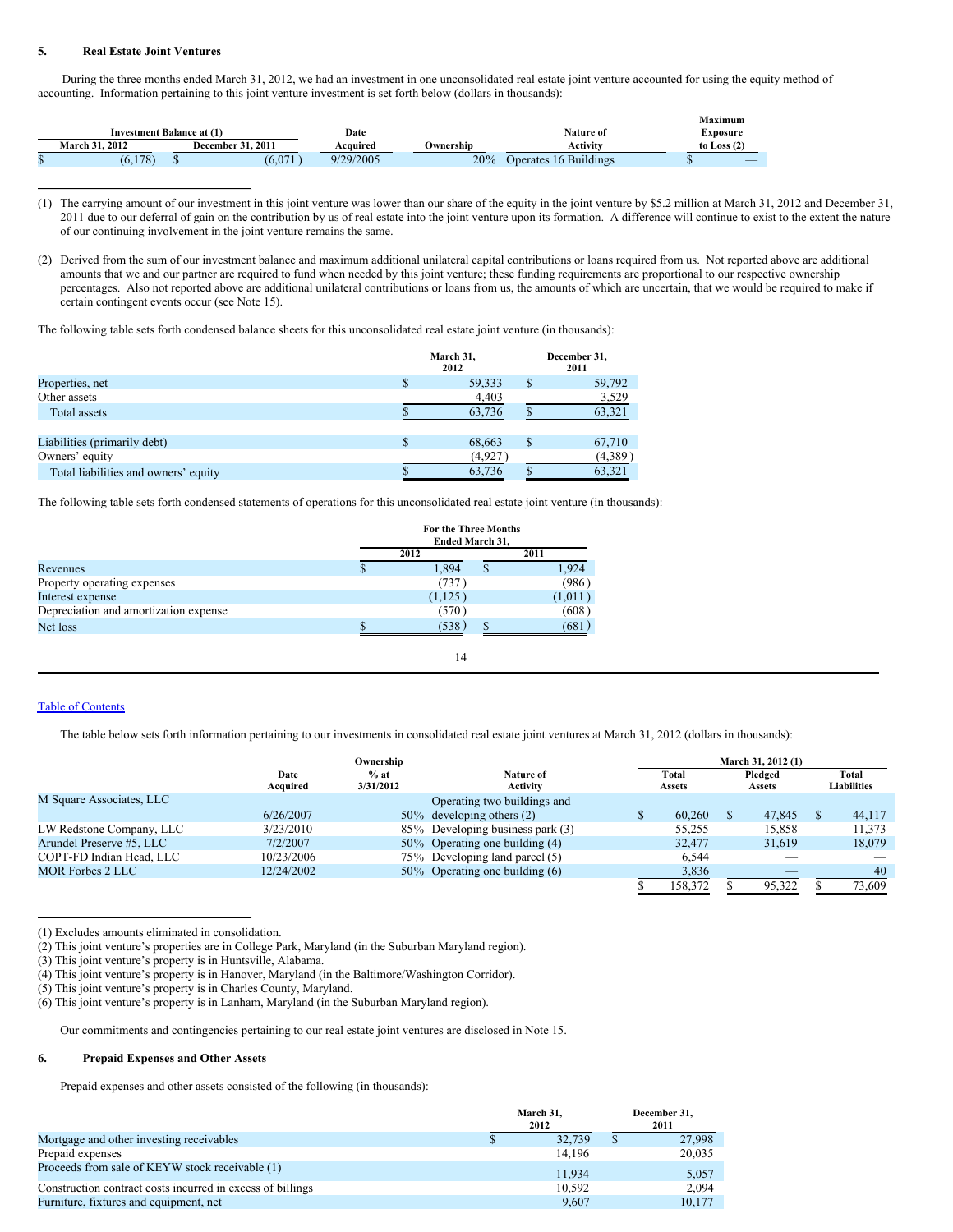| Deferred tax asset                | 6.746  | 10.892 |
|-----------------------------------|--------|--------|
| Lease incentives                  | 5.360  | 5.233  |
| Other assets                      | 5.358  | 5.133  |
| Prepaid expenses and other assets | 96.532 | 87.619 |

(1) Represents unsettled proceeds from sales of KEYW common stock that settled shortly following the respective reporting dates.

#### **Mortgage and Other Investing Receivables**

Mortgage and other investing receivables consisted of the following (in thousands):

|                                          | March 31.<br>2012 | December 31.<br>2011 |
|------------------------------------------|-------------------|----------------------|
| Notes receivable from City of Huntsville | 22.526            | 17.741               |
| Mortgage loans receivable                | 10.213            | 10.257               |
|                                          | 32.739            | 27.998               |

Our notes receivable from the City of Huntsville funded infrastructure costs in connection with our LW Redstone Company, LLC joint venture (see Note 5). Our mortgage loans receivable reflected above consists of two loans secured by properties in Greater Baltimore and the Baltimore/Washington Corridor. We did not have an allowance for credit losses in connection with these receivables at March 31, 2012 or December 31, 2011. The fair value of our mortgage and other investing receivables totaled \$32.7 million at March 31, 2012 and \$28.0 million at December 31, 2011.

#### Table of [Contents](#page-0-0)

#### **Operating Notes Receivable**

We had operating notes receivable due from tenants with terms exceeding one year totaling \$482,000 at March 31, 2012 and \$530,000 at December 31, 2011. We carried allowances for estimated losses for most of these balances.

### **7. Debt**

Our debt consisted of the following (dollars in thousands):

|                                    | <b>Maximum</b>                    |    | <b>Carrying Value at</b> |   |                      |                                                   | <b>Scheduled</b><br>Maturity |
|------------------------------------|-----------------------------------|----|--------------------------|---|----------------------|---------------------------------------------------|------------------------------|
|                                    | Availability at<br>March 31, 2012 |    | March 31.<br>2012        |   | December 31.<br>2011 | <b>Stated Interest Rates</b><br>at March 31, 2012 | Dates at<br>March 31, 2012   |
| Mortgage and Other Secured Loans:  |                                   |    |                          |   |                      |                                                   |                              |
| Fixed rate mortgage loans (1)      | N/A                               | S. | 1,049,204                | S | 1,052,421            | $5.20\% - 7.87\% (2)$                             | 2012-2034                    |
| Variable rate secured loans        | N/A                               |    | 39,027                   |   | 39,213               | $LIBOR + 2.25\%$ (3)                              | 2015                         |
| Other construction loan facilities | \$<br>123,802                     |    | 50,594                   |   | 40,336               | LIBOR + 1.95% to 2.75% (4)                        | 2012-2015                    |
| Total mortgage and other secured   |                                   |    |                          |   |                      |                                                   |                              |
| loans                              |                                   |    | 1.138.825                |   | 1.131.970            |                                                   |                              |
|                                    |                                   |    |                          |   |                      |                                                   |                              |
| <b>Revolving Credit Facility</b>   | 1.000.000                         |    | 396,000                  |   | 662,000              | LIBOR + 1.75% to 2.50% (5)                        | September 1, 2014            |
| Term Loan Facilities (6)           | 650,000                           |    | 650,000                  |   | 400,000              | LIBOR + 1.65% to 2.40% (7)                        | 2015-2017                    |
| Unsecured notes payable            | N/A                               |    | 5,078                    |   | 5,050                | $0\%$ (8)                                         | 2015-2026                    |
| 4.25% Exchangeable Senior Notes    | N/A                               |    | 228,175                  |   | 227,283              | 4.25%                                             | April 2030(9)                |
| Total debt                         |                                   |    | 2.418.078                |   | 2,426,303            |                                                   |                              |

(1) Several of the fixed rate mortgages carry interest rates that were above or below market rates upon assumption and therefore were recorded at their fair value based on applicable effective interest rates. The carrying values of these loans reflect net unamortized premiums totaling \$2.2 million at March 31, 2012 and \$2.4 million at December 31, 2011.

(2) The weighted average interest rate on these loans was 6.01% at March 31, 2012.

(3) The interest rate on the loan outstanding was 2.49% at March 31, 2012.

(4) The weighted average interest rate on these loans was 2.73% at March 31, 2012.

(5) The weighted average interest rate on the Revolving Credit Facility was 2.24% at March 31, 2012.

(6) As described further below, we entered into a new facility effective on February 14, 2012.

(7) The weighted average interest rate on these loans was 2.15% at March 31, 2012.

(8) These notes may carry interest rates that were below market rates upon assumption and therefore were recorded at their fair value based on applicable effective interest rates. The carrying value of these notes reflects an unamortized discount totaling \$1.7 million at March 31, 2012 and \$1.8 million at December 31, 2011.

(9) As described further in our 2011 Annual Report on Form 10-K, these notes have an exchange settlement feature that provides that the notes may, under certain circumstances, be exchangeable for cash and, at the Operating Partnership's discretion, our common shares at an exchange rate (subject to adjustment) of 20.8513 shares per one thousand dollar principal amount of the notes (exchange rate is as of March 31, 2012 and is equivalent to an exchange price of \$47.96 per common share). The carrying value of these notes included a principal amount of \$240.0 million and an unamortized discount totaling \$11.8 million at March 31, 2012 and \$12.7 million at December 31, 2011. The effective interest rate under the notes, including amortization of the issuance costs, was 6.05%. Because the closing price of our common shares at March 31, 2012 and December 31, 2011 was less than the exchange price per common share applicable to these notes, the if-converted value of the notes did not exceed the principal amount. The table below sets forth interest expense recognized on these notes before deductions for amounts capitalized (in thousands):

|                                                           | For the Three Months<br><b>Ended March 31.</b><br>2012<br>2011<br>2.550<br>892 |  |       |  |  |
|-----------------------------------------------------------|--------------------------------------------------------------------------------|--|-------|--|--|
|                                                           |                                                                                |  |       |  |  |
|                                                           |                                                                                |  |       |  |  |
| Interest expense at stated interest rate                  |                                                                                |  | 2.550 |  |  |
| Interest expense associated with amortization of discount |                                                                                |  | 840   |  |  |
| Total                                                     | 3.442                                                                          |  | 3.390 |  |  |

Effective February 14, 2012, we entered into an unsecured term loan agreement (the "Term Loan Agreement") with a group of lenders for which J.P. Morgan Securities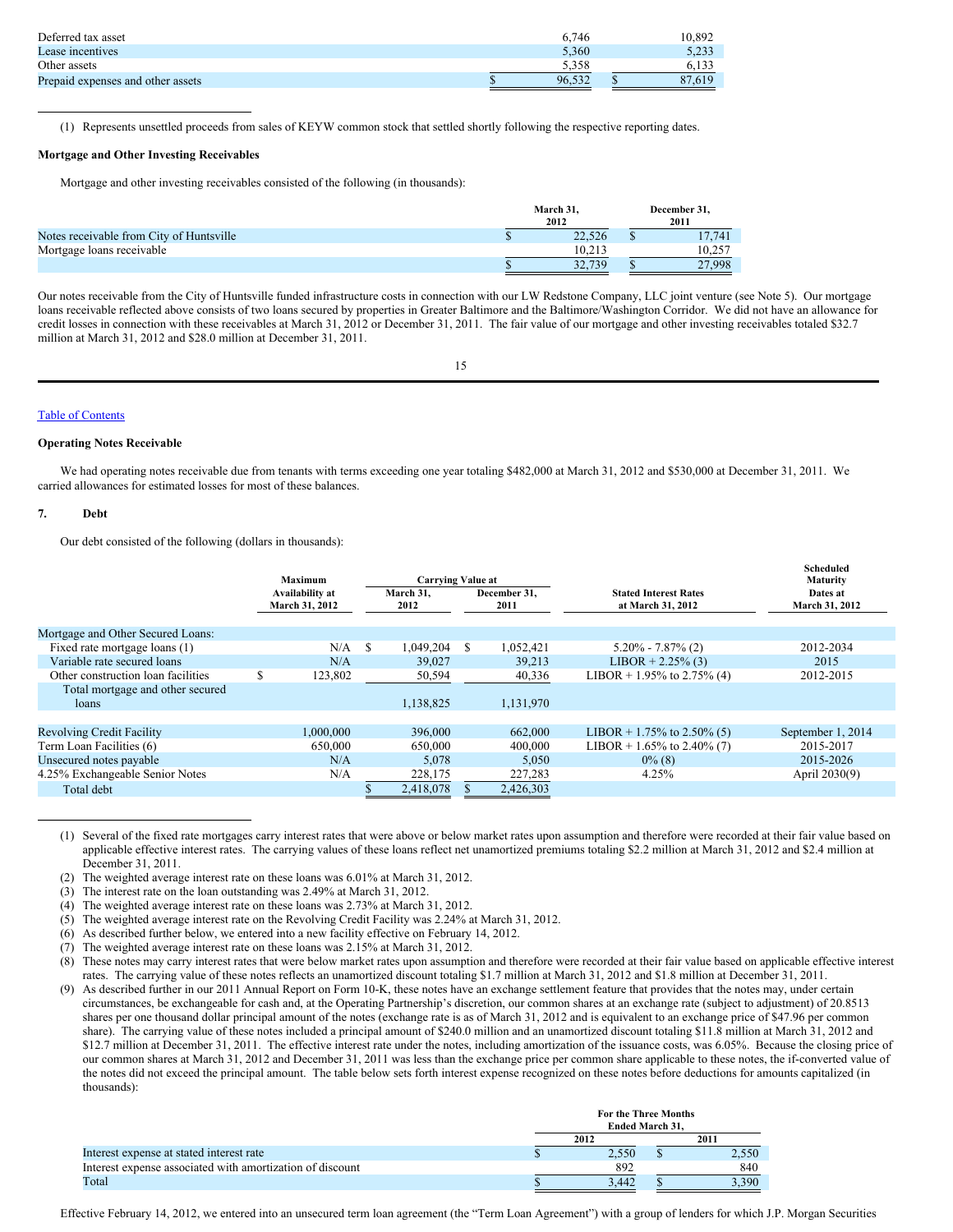LLC and KeyBank Capital Markets acted as joint lead arrangers and joint book runners, KeyBank National Association acted as administrative agent and JPMorgan Chase Bank, N.A. acted as syndication agent. We borrowed \$250.0 million under the Term Loan Agreement. The term loan matures on February 14, 2017. The variable interest rate on the loan is based on the LIBOR rate (customarily the 30-day rate) plus 1.65% to 2.40%, as determined by our leverage levels.

### Table of [Contents](#page-0-0)

At March 31, 2012 and December 31, 2011, we were in default on a \$15 million nonrecourse mortgage loan secured by a property with an estimated fair value of approximately \$11 million that is included in our Strategic Reallocation Plan.

We capitalized interest costs of \$3.8 million in the three months ended March 31, 2012 and \$4.3 million in the three months ended March 31, 2011.

The following table sets forth information pertaining to the fair value of our debt (in thousands):

|                                 | March 31, 2012                                              |  |           |  | <b>December 31, 2011</b> |                                       |           |  |  |  |
|---------------------------------|-------------------------------------------------------------|--|-----------|--|--------------------------|---------------------------------------|-----------|--|--|--|
|                                 | <b>Estimated</b><br>Carrying<br><b>Fair Value</b><br>Amount |  |           |  | Carrying<br>Amount       | <b>Estimated</b><br><b>Fair Value</b> |           |  |  |  |
| Fixed-rate debt                 |                                                             |  |           |  |                          |                                       |           |  |  |  |
| 4.25% Exchangeable Senior Notes | 228,175                                                     |  | 239.331   |  | 227,283                  |                                       | 238,077   |  |  |  |
| Other fixed-rate debt           | 1,054,282                                                   |  | 1,049,110 |  | 1,057,471                |                                       | 1,054,424 |  |  |  |
| Variable-rate debt              | 1.135.621                                                   |  | 1.135.847 |  | 1,141,549                |                                       | 1,139,856 |  |  |  |
|                                 | 2.418,078                                                   |  | 2.424.288 |  | 2,426,303                |                                       | 2,432,357 |  |  |  |

### **8. Interest Rate Derivatives**

The following table sets forth the key terms and fair values of our interest rate swap derivatives (dollars in thousands):

|                           |            |               |                               |                          |                           |                   | <b>Fair Value at</b> |                      |
|---------------------------|------------|---------------|-------------------------------|--------------------------|---------------------------|-------------------|----------------------|----------------------|
| <b>Notional</b><br>Amount |            | Fixed<br>Rate | <b>Floating Rate</b><br>Index | <b>Effective</b><br>Date | <b>Expiration</b><br>Date | March 31.<br>2012 |                      | December 31,<br>2011 |
|                           | 50,000     | $0.5025\%$    | One-Month LIBOR               | 1/3/2011                 | 1/3/2012                  | \$                |                      | (1)                  |
|                           | 50,000     | $0.5025\%$    | One-Month LIBOR               | 1/3/2011                 | 1/3/2012                  |                   |                      | (1)                  |
|                           | 120,000    | 1.7600%       | One-Month LIBOR               | 1/2/2009                 | 5/1/2012                  | (152)             |                      | (552)                |
|                           | 100,000    | 1.9750%       | One-Month LIBOR               | 1/1/2010                 | 5/1/2012                  | (144)             |                      | (532)                |
|                           | 100,000    | $0.6123\%$    | One-Month LIBOR               | 1/3/2012                 | 9/1/2014                  | (282)             |                      | 55                   |
|                           | 100,000    | $0.6100\%$    | One-Month LIBOR               | 1/3/2012                 | 9/1/2014                  | (277)             |                      | 56                   |
|                           | 100,000    | $0.8320\%$    | One-Month LIBOR               | 1/3/2012                 | 9/1/2015                  | (365)             |                      | (66)                 |
|                           | 100,000    | $0.8320\%$    | One-Month LIBOR               | 1/3/2012                 | 9/1/2015                  | (363)             |                      | (49)                 |
|                           | 39,027(1)  | 3.8300%       | One-Month LIBOR               | 11/2/2010                | 11/2/2015                 | (1,090)           |                      | (1,054)              |
|                           | 100,000(2) | 3.8415%       | Three-Month LIBOR             | 9/30/2011                | 9/30/2021                 |                   |                      | (16, 333)            |
|                           | 75,000(2)  | 3.8450%       | Three-Month LIBOR             | 9/30/2011                | 9/30/2021                 |                   |                      | (12, 275)            |
|                           | 100,000(2) | $2.0525\%$    | Three-Month LIBOR-Reverse     | 12/30/2011               | 9/30/2021                 |                   |                      | 345                  |
|                           | 75,000(2)  | $2.0525\%$    | Three-Month LIBOR-Reverse     | 12/30/2011               | 9/30/2021                 |                   |                      | 260                  |
|                           |            |               |                               |                          |                           | (2,673)           |                      | (30, 147)            |

<sup>(1)</sup> The notional amount of this instrument is scheduled to amortize to \$36.2 million.

Each of the one-month LIBOR interest rate swaps set forth in the table above was designated as cash flow hedges of interest rate risk.

The table below sets forth the fair value of our interest rate derivatives as well as their classification on our consolidated balance sheet (in thousands):

|                                                    | <b>March 31, 2012</b>         |                   |                          | December 31, 2011             |  |                   |  |  |
|----------------------------------------------------|-------------------------------|-------------------|--------------------------|-------------------------------|--|-------------------|--|--|
| <b>Derivatives</b>                                 | <b>Balance Sheet Location</b> | <b>Fair Value</b> |                          | <b>Balance Sheet Location</b> |  | <b>Fair Value</b> |  |  |
| Interest rate swaps designated as cash flow hedges | Prepaid expenses and other    |                   |                          | Prepaid expenses and other    |  |                   |  |  |
|                                                    | assets                        |                   | _                        | assets                        |  | UI                |  |  |
| Interest rate swaps not designated as hedges       |                               |                   |                          | Prepaid expenses and other    |  |                   |  |  |
|                                                    | N/A                           |                   |                          | assets                        |  | 605               |  |  |
| Interest rate swaps designated as cash flow hedges | Interest rate derivatives     |                   | (2,673)                  | Interest rate derivatives     |  | (2,255)           |  |  |
| Interest rate swaps not designated as hedges       | N/A                           |                   | $\overline{\phantom{a}}$ | Interest rate derivatives     |  | (28, 608)         |  |  |
|                                                    |                               |                   |                          |                               |  |                   |  |  |

### Table of [Contents](#page-0-0)

The table below presents the effect of our interest rate derivatives on our consolidated statements of operations and comprehensive income (in thousands):

|                                                                                 | For the Three Months<br>Ended March 31. |          |
|---------------------------------------------------------------------------------|-----------------------------------------|----------|
|                                                                                 | 2012                                    | 2011     |
| Amount of loss recognized in AOCL (effective portion)                           | (1.987)                                 | (136)    |
| Amount of loss reclassified from AOCL into interest expense (effective portion) | (1.474)                                 | (1, 104) |

Over the next 12 months, we estimate that approximately \$2.5 million will be reclassified from AOCL as an increase to interest expense.

We have agreements with each of our interest rate derivative counterparties that contain provisions under which, if we default or are capable of being declared in default on any of our indebtedness, we could also be declared in default on our derivative obligations. These agreements also incorporate the loan covenant provisions of our

<sup>(2)</sup> As described further in our 2011 Annual Report on Form 10-K, on January 5, 2012, we cash settled these instruments, along with interest accrued thereon, for an aggregate of \$29.7 million. Our policy is to present payments to terminate interest rate swaps entered into in order to hedge forecasted interest payments as operating activities on our consolidated statement of cash flows. Accordingly, the payments to cash settle these instruments were included in net cash provided by operating activities on our consolidated statement of cash flows.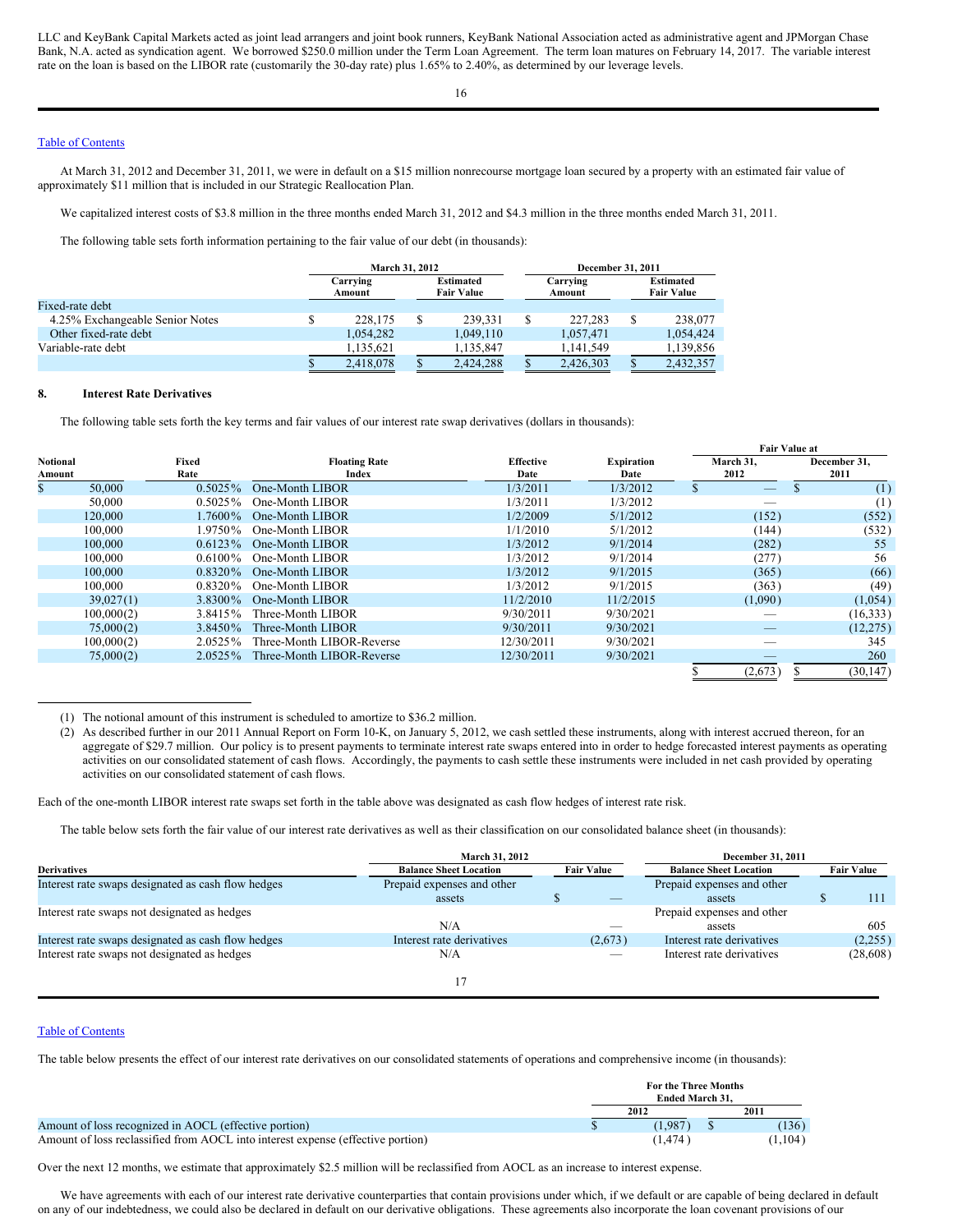indebtedness with a lender affiliate of the derivative counterparties. Failure to comply with the loan covenant provisions could result in our being declared in default on any derivative instrument obligations covered by the agreements. As of March 31, 2012, the fair value of interest rate derivatives in a liability position related to these agreements was \$2.7 million, excluding the effects of accrued interest. As of March 31, 2012, we had not posted any collateral related to these agreements. We are not in default with any of these provisions. If we breached any of these provisions, we could be required to settle our obligations under the agreements at their termination value of \$3.3 million.

#### **9. Shareholders' Equity**

During the three months ended March 31, 2012, holders of 34,550 common units in our Operating Partnership converted their units into common shares on the basis of one common share for each common unit.

We declared dividends per common share of \$0.275 in the three months ended March 31, 2012 and \$0.4125 in the three months ended March 31, 2011.

See Note 11 for disclosure of common share activity pertaining to our share-based compensation plans.

#### Table of [Contents](#page-0-0)

#### **10. Information by Business Segment**

We have ten reportable operating office property segments (comprised of: the Baltimore/Washington Corridor; Northern Virginia; San Antonio; Washington, DC -Capitol Riverfront; St. Mary's and King George Counties; Greater Baltimore; Suburban Maryland; Colorado Springs; Greater Philadelphia; and other). We also have an operating wholesale data center segment. On January 1, 2012, we revised our reportable segments to include only operating properties. Accordingly, we revised net operating income from real estate operations ("NOI from real estate operations") to exclude operating expenses not related to operating properties, revised our definition of segment assets to include only long-lived assets associated with operating properties and revised our definition of additions to long-lived assets to include only additions to existing operating properties (excluding acquisitions and transfers from non-operating properties). Financial information for prior periods has been presented in conformity with this revision.

The table below reports segment financial information for our reportable segments (in thousands). We measure the performance of our segments through the measure we define as NOI from real estate operations, which is derived by subtracting property operating expenses from revenues from real estate operations.

|                                             | <b>Operating Office Property Segments</b> |                        |                 |               |                                           |                                                       |               |                             |               |                      |               |                            |          |                         |    |            |    |                                       |      |             |
|---------------------------------------------|-------------------------------------------|------------------------|-----------------|---------------|-------------------------------------------|-------------------------------------------------------|---------------|-----------------------------|---------------|----------------------|---------------|----------------------------|----------|-------------------------|----|------------|----|---------------------------------------|------|-------------|
|                                             | Baltimore/<br>Washington<br>Corridor      | Northern<br>Virginia   | San<br>Antonio  |               | Washington,<br>DC - Capitol<br>Riverfront | St. Mary's &<br><b>King George</b><br><b>Counties</b> |               | Greater<br><b>Baltimore</b> |               | Suburban<br>Maryland |               | Colorado<br><b>Springs</b> |          | Greater<br>Philadelphia |    | Other      |    | Operating<br>Wholesale<br>Data Center |      | Total       |
| <b>Three Months Ended</b><br>March 31, 2012 |                                           |                        |                 |               |                                           |                                                       |               |                             |               |                      |               |                            |          |                         |    |            |    |                                       |      |             |
| Revenues from real estate                   |                                           |                        |                 |               |                                           |                                                       |               |                             |               |                      |               |                            |          |                         |    |            |    |                                       |      |             |
| operations                                  | S                                         | 56,250 \$ 18,560 \$    | 7,608 \$        |               | 3,894 \$                                  | 4,212                                                 | -S            | 15,372                      | - \$          | 5,749                | S             | $6,453$ \$                 |          | 2,172                   | S  | 3,618 \$   |    | 1,416                                 | - \$ | 125,304     |
| Property operating<br>expenses              | 20,151                                    | 7,400                  | 3,817           |               | 1,910                                     | 1,258                                                 |               | 5,890                       |               | 2,521                |               | 2,385                      |          | 615                     |    | 1,233      |    | 1,207                                 |      | 48,387      |
| NOI from real estate<br>operations          | S.<br>36,099                              | \$11,160               | 3,791 \$<br>\$. |               | 1,984 \$                                  | 2,954                                                 | \$            | 9,482                       | <sup>\$</sup> | 3,228                | -S            | 4,068                      | -S       | 1,557                   | S  | 2,385 \$   |    | 209                                   |      | 76,917      |
| Additions to long-lived                     |                                           |                        |                 |               |                                           |                                                       |               |                             |               |                      |               |                            |          |                         |    |            |    |                                       |      |             |
| assets                                      | 1,864                                     | 1,661<br><sup>\$</sup> | <sup>3</sup>    | \$            | $(729)$ \$                                | 167                                                   | -S            | 719                         | \$            | 771                  | S             | 99                         |          |                         |    | 26         | -S |                                       |      | 4,578       |
| Transfers from non-<br>operating properties | 25,594                                    |                        | 362             | -S            |                                           | 556<br>S                                              | <sup>\$</sup> | 365                         | -S            | 335                  | S             | 316                        | -S       | 7,303                   |    |            | S  |                                       |      | 34,831      |
| Segment assets at March                     |                                           |                        |                 |               |                                           |                                                       |               |                             |               |                      |               |                            |          |                         |    |            |    |                                       |      |             |
| 31, 2012                                    | \$1,231,949 \$480,457 \$120,024 \$        |                        |                 |               | 108,649 \$                                | 99,946                                                |               | \$370,754                   |               | \$147,197            |               | $$181,241$ \ \$            |          | 109,432 \$ 114,108 \$   |    |            |    | 43,390                                |      | \$3,007,147 |
| <b>Three Months Ended</b><br>March 31, 2011 |                                           |                        |                 |               |                                           |                                                       |               |                             |               |                      |               |                            |          |                         |    |            |    |                                       |      |             |
| Revenues from real estate<br>operations     | S<br>53,252 \$                            | 18,274 \$              | 7,663 \$        |               | 4,590 \$                                  | 3,534                                                 | - \$          | 17,612 \$                   |               | 5,609 \$             |               | 5,920 \$                   |          | 1,939                   | -S | 2,838 \$   |    | $1,210$ \$                            |      | 122,441     |
| Property operating<br>expenses              | 21,058                                    | 7,590                  | 3,813           |               | 1,627                                     | 1,014                                                 |               | 8,452                       |               | 2,661                |               | 2,343                      |          | 418                     |    | 467        |    | 709                                   |      | 50,152      |
| NOI from real estate<br>operations          |                                           | 32,194 \$ 10,684       | 3,850 \$<br>S.  |               | 2,963                                     | 2,520<br>- S                                          | -S            | 9,160                       | -S            | 2,948                | S             | 3,577                      | -S       | 1,521                   | S  | 2,371 \$   |    | 501                                   |      | 72,289      |
| Additions to long-lived<br>assets           | $\mathbf{s}$<br>6,405                     | 2,033<br><sup>S</sup>  | <sup>\$</sup>   | <sup>\$</sup> | 156S                                      | 380                                                   | -S            | 8,088                       | <sup>\$</sup> | 1,052                | <sup>\$</sup> | 736                        | <b>S</b> | (4)                     | -S | $(646)$ \$ |    |                                       |      | 18,200      |
| Transfers from non-<br>operating properties | 19,883                                    |                        | 600             |               |                                           |                                                       |               |                             |               | 354                  |               |                            |          | (2, 474)                |    |            |    | 6,654                                 |      | 29,257      |
| Segment assets at March<br>31, 2011         | \$1,199,244 \$488,599                     |                        | \$115,221       | -S            | 117,758                                   | 87,690<br>-S                                          |               | \$479,474                   |               | \$145,913            |               |                            |          | 96,372                  |    | \$83,247   | -S | 30,714                                |      | \$3,058,343 |
|                                             |                                           |                        |                 |               |                                           | 19                                                    |               |                             |               |                      |               |                            |          |                         |    |            |    |                                       |      |             |

### Table of [Contents](#page-0-0)

The following table reconciles our segment revenues to total revenues as reported on our consolidated statements of operations (in thousands):

|                                                       | <b>For the Three Months</b><br><b>Ended March 31.</b> |      |         |  |
|-------------------------------------------------------|-------------------------------------------------------|------|---------|--|
|                                                       | 2012                                                  | 2011 |         |  |
| Segment revenues from real estate operations          | 125,304                                               |      | 122,441 |  |
| Construction contract and other service revenues      | 21.534                                                |      | 21,028  |  |
| Less: Revenues from discontinued operations (Note 13) | (3,365)                                               |      | (5,980) |  |
| Total revenues                                        | 143,473                                               |      | 137.489 |  |

The following table reconciles our segment property operating expenses to property operating expenses as reported on our consolidated statements of operations (in thousands):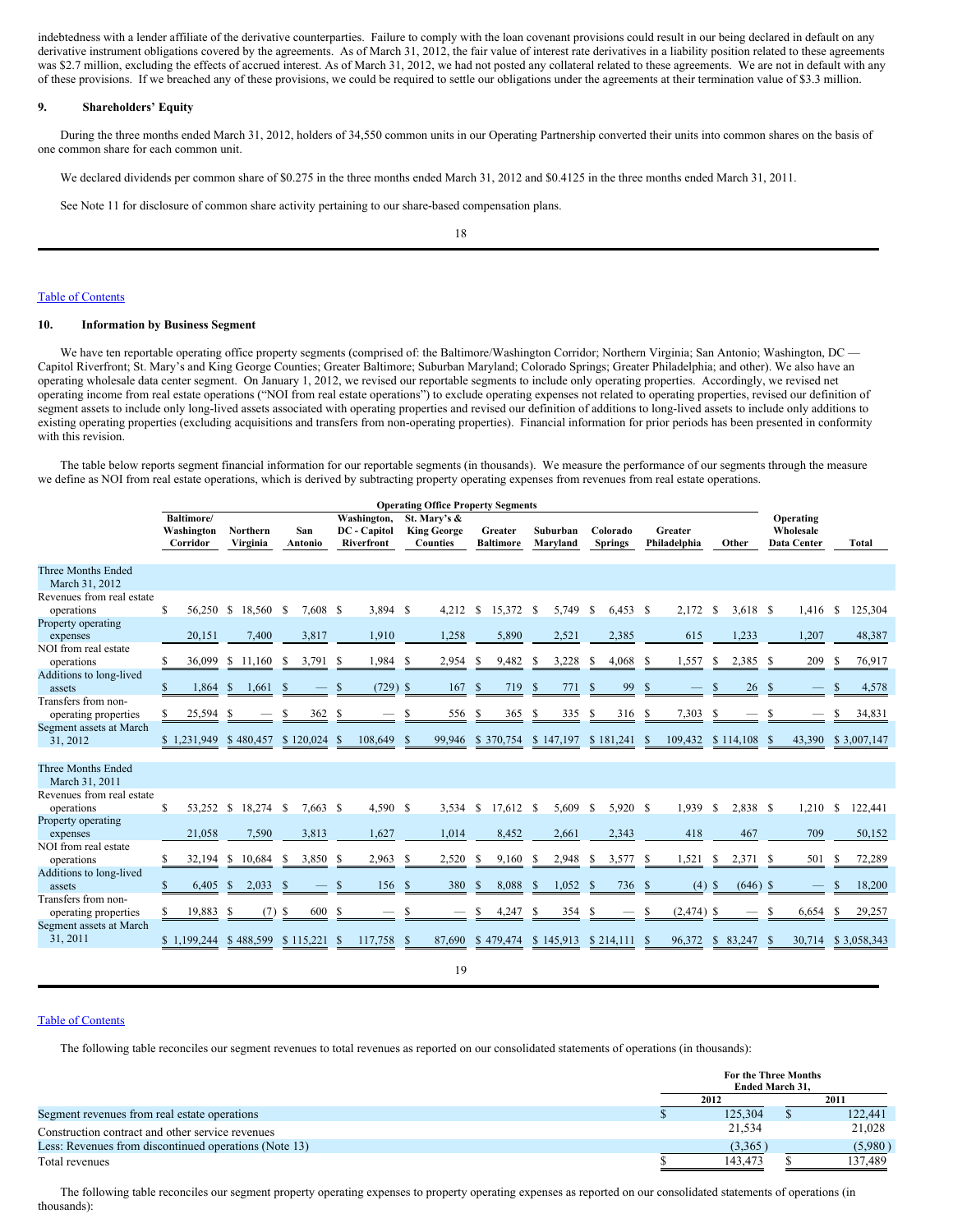|                                                                          | <b>For the Three Months</b><br><b>Ended March 31.</b> |  |         |  |  |
|--------------------------------------------------------------------------|-------------------------------------------------------|--|---------|--|--|
|                                                                          | 2012                                                  |  | 2011    |  |  |
| Segment property operating expenses                                      | 48,387                                                |  | 50,152  |  |  |
| Less: Property operating expenses from discontinued operations (Note 13) | (1.185                                                |  | (3,091) |  |  |
| Total property operating expenses                                        | 47,202                                                |  | 47.061  |  |  |

As previously discussed, we provide real estate services such as property management and construction and development services primarily for our properties but also for third parties. The primary manner in which we evaluate the operating performance of our service activities is through a measure we define as net operating income from service operations ("NOI from service operations"), which is based on the net of revenues and expenses from these activities. Construction contract and other service revenues and expenses consist primarily of subcontracted costs that are reimbursed to us by the customer along with a management fee. The operating margins from these activities are small relative to the revenue. We believe NOI from service operations is a useful measure in assessing both our level of activity and our profitability in conducting such operations. The table below sets forth the computation of our NOI from service operations (in thousands):

|                                                  | <b>For the Three Months</b><br><b>Ended March 31.</b> |  |           |  |  |
|--------------------------------------------------|-------------------------------------------------------|--|-----------|--|--|
|                                                  | 2012                                                  |  | 2011      |  |  |
| Construction contract and other service revenues | 21,534                                                |  | 21,028    |  |  |
| Construction contract and other service expenses | (20,607)                                              |  | (20, 618) |  |  |
| NOI from service operations                      | 927                                                   |  | 410       |  |  |
|                                                  |                                                       |  |           |  |  |
| 20                                               |                                                       |  |           |  |  |

### Table of [Contents](#page-0-0)

The following table reconciles our NOI from real estate operations for reportable segments and NOI from service operations to income (loss) from continuing operations as reported on our consolidated statements of operations (in thousands):

|                                                                            | <b>For the Three Months</b><br>Ended March 31, |  |           |
|----------------------------------------------------------------------------|------------------------------------------------|--|-----------|
|                                                                            | 2012                                           |  | 2011      |
| NOI from real estate operations                                            | 76.917                                         |  | 72,289    |
| NOI from service operations                                                | 927                                            |  | 410       |
| Interest and other income                                                  | 1,217                                          |  | 1,168     |
| Equity in (loss) income of unconsolidated entities                         | (89)                                           |  | 30        |
| Income tax (expense) benefit                                               | (4,173)                                        |  | 544       |
| Other adjustments:                                                         |                                                |  |           |
| Depreciation and other amortization associated with real estate operations | (31,066)                                       |  | (30,043)  |
| Impairment losses                                                          | (5,126)                                        |  | (27, 742) |
| General and administrative expenses                                        | (7,017)                                        |  | (6,777)   |
| Business development expenses and land carry costs                         | (1, 594)                                       |  | (1,241)   |
| Interest expense on continuing operations                                  | (25, 224)                                      |  | (26, 115) |
| NOI from discontinued operations                                           | (2,180)                                        |  | (2,889)   |
| Income (loss) from continuing operations                                   | 2,592                                          |  | (20, 366) |

The following table reconciles our segment assets to total assets (in thousands):

|                               | March 31,<br>2012 | March 31,<br>2011 |
|-------------------------------|-------------------|-------------------|
| Segment assets                | 3,007,147         | 3,058,343         |
| Non-operating property assets | 638,856           | 652,223           |
| Other assets                  | 151.365           | 155.243           |
| Total assets                  | 3,797,368         | 3,865,809         |

The accounting policies of the segments are the same as those used to prepare our consolidated financial statements, except that discontinued operations are not presented separately for segment purposes. In the segment reporting presented above, we did not allocate interest expense, depreciation and amortization and impairment losses to our real estate segments since they are not included in the measure of segment profit reviewed by management. We also did not allocate general and administrative expenses, business development expenses and land carry costs, interest and other income, equity in (loss) income of unconsolidated entities, income taxes and noncontrolling interests because these items represent general corporate or non-operating property items not attributable to segments.

### Table of [Contents](#page-0-0)

### **11. Share-Based Compensation**

### **Performance Share Units ("PSUs")**

On March 1, 2012, our Board of Trustees granted 54,070 PSUs with an aggregate grant date fair value of \$1.8 million to executives. The PSUs have a performance period beginning on January 1, 2012 and concluding on the earlier of December 31, 2014 or the date of: (1) termination by the Company without cause, death or disability of the executive or constructive discharge of the executive (collectively, "qualified termination"); or (2) a sale event. The number of PSUs earned ("earned PSUs") at the end of the performance period will be determined based on the percentile rank of the Company's total shareholder return relative to a peer group of companies, as set forth in the following schedule:

| <b>Percentile Rank</b> | <b>Earned PSUs Payout %</b> |
|------------------------|-----------------------------|
| 75th or greater        | 200% of PSUs granted        |
| 50th                   | 100% of PSUs granted        |
| 25 <sub>th</sub>       | 50% of PSUs granted         |
| Below 25th             | 0% of PSUs granted          |

If the percentile rank exceeds the 25th percentile and is between two of the percentile ranks set forth in the table above, then the percentage of the earned PSUs will be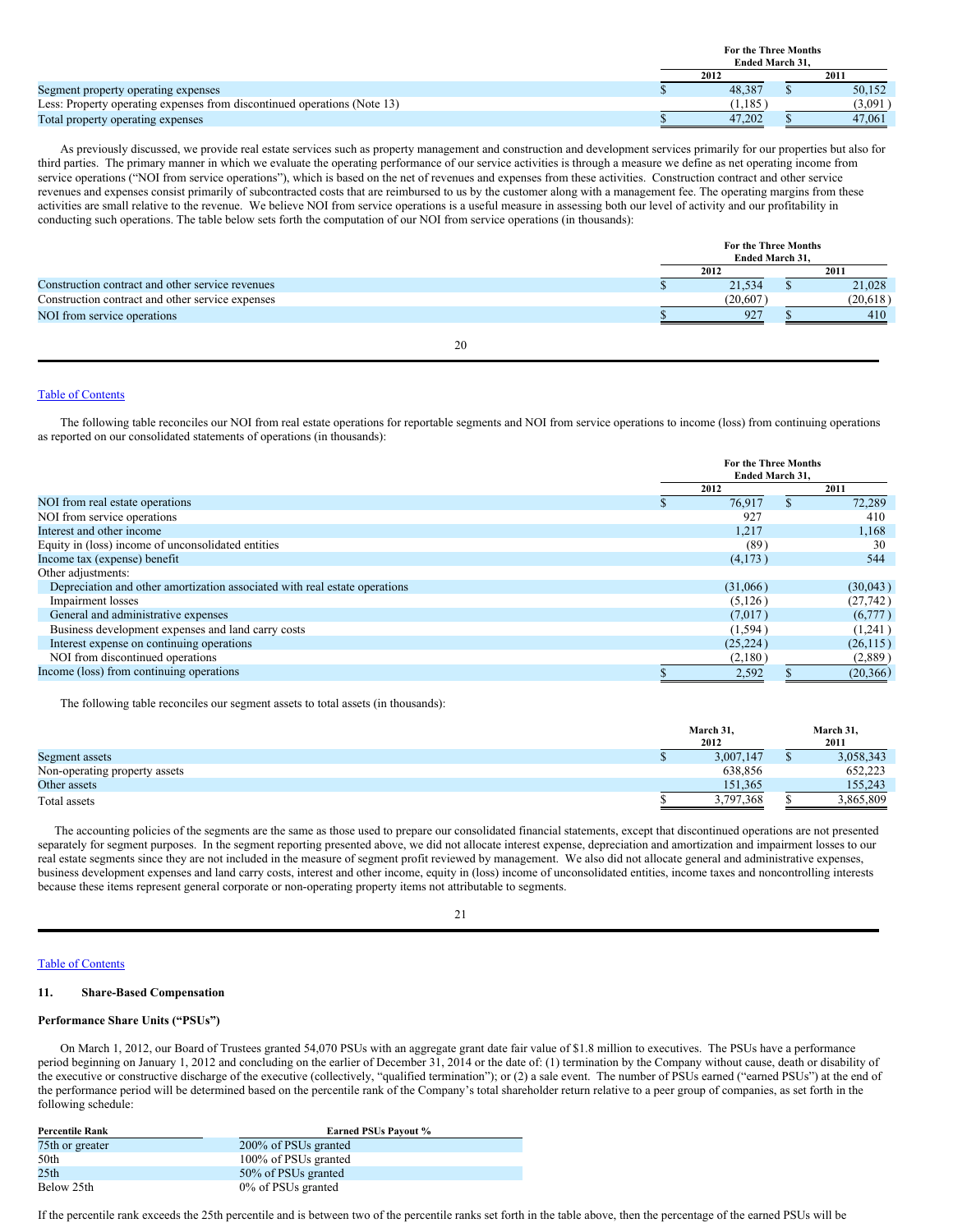interpolated between the ranges set forth in the table above to reflect any performance between the listed percentiles. At the end of the performance period, we, in settlement of the award, will issue a number of fully-vested common shares equal to the sum of:

- the number of earned PSUs in settlement of the award plan; plus
- the aggregate dividends that would have been paid with respect to the common shares issued in settlement of the earned PSUs through the date of settlement had such shares been issued on the grant date, divided by the share price on such settlement date, as defined under the terms of the agreement.

If a performance period ends due to a sale event or qualified termination, the number of earned PSUs is prorated based on the portion of the three-year performance period that has elapsed. If employment is terminated by the employee or by the Company for cause, all PSUs are forfeited. PSUs do not carry voting rights.

We computed a grant date fair value of \$32.77 per PSU using a Monte Carlo model, which included assumptions of, among other things, the following: baseline common share value of \$24.39; expected volatility for our common shares of 43.2%; and risk-free interest rate of 0.41%. We are recognizing the grant date fair value in connection with these PSU awards over the performance period.

All PSUs granted on March 4, 2010 and outstanding at December 31, 2011 were held by Mr. Randall M. Griffin, our Chief Executive Officer, and were terminated upon his retirement on March 31, 2012. Based on the Company's total shareholder return relative its peer group of companies, there was no payout value in connection with the termination of the PSUs.

The PSUs granted to our executives on March 3, 2011, as described in our 2011 Annual Report on Form 10-K, were outstanding at March 31, 2012.

#### **Restricted Shares**

During the three months ended March 31, 2012, certain employees were granted a total of 87,449 restricted shares with an aggregate grant date fair value of \$2.1 million (weighted average of \$24.39 per share). Restricted shares granted to employees vest based on increments and over periods of time set forth

22

#### Table of [Contents](#page-0-0)

under the terms of the respective awards provided that the employees remain employed by us. During the three months ended March 31, 2012, forfeiture restrictions lapsed on 251,985 previously issued common shares; these shares had a weighted average grant date fair value of \$31.93 per share, and the aggregate intrinsic value of the shares on the vesting dates was \$6.2 million.

#### **Options**

During the three months ended March 31, 2012, 5,667 options to purchase common shares ("options") were exercised. The weighted average exercise price of these options was \$14.54 per share, and the aggregate intrinsic value of the options exercised was \$56,000.

#### **12. Income Taxes**

We own a taxable REIT subsidiary ("TRS") that is subject to Federal and state income taxes. Our TRS's provision for income tax (expense) benefit consisted of the following (in thousands):

|                                    |         | For the Three Months<br>Ended March 31, |   |     |  |
|------------------------------------|---------|-----------------------------------------|---|-----|--|
|                                    |         | 2012                                    |   |     |  |
| Deferred                           |         |                                         |   |     |  |
| Federal                            | ¢<br>٠D | (3, 417)                                | S | 447 |  |
| <b>State</b>                       |         | (756)                                   |   | 100 |  |
|                                    |         | (4,173)                                 |   | 547 |  |
| Current                            |         |                                         |   |     |  |
| Federal                            |         |                                         |   | (2) |  |
| <b>State</b>                       |         | __                                      |   |     |  |
|                                    |         |                                         |   | (3) |  |
| Total income tax (expense) benefit |         | (4,173)                                 |   | 544 |  |

Items in our TRS contributing to temporary differences that lead to deferred taxes include depreciation and amortization, share-based compensation, certain accrued compensation, compensation paid in the form of contributions to a deferred nonqualified compensation plan, impairment losses and net operating losses that are not deductible until future periods.

Our TRS's combined Federal and state effective tax rate was 38.6% for the three months ended March 31, 2012 and 2011.

#### **13. Discontinued Operations and Assets Held for Sale**

Income from discontinued operations primarily includes revenues and expenses associated with the following:

- · 1344 and 1348 Ashton Road and 1350 Dorsey Road in the Baltimore/Washington Corridor that were sold on May 24, 2011;
- 216 Schilling Circle in Greater Baltimore that was sold on August 23, 2011;
- four properties comprising the Towson Portfolio in Greater Baltimore that were sold on September 29, 2011;
- · 11011 McCormick Road in Greater Baltimore that was sold on November 1, 2011;
- 10001 Franklin Square Drive in Greater Baltimore that was sold on December 13, 2011;
- · 13 properties comprising the Rutherford Business Center portfolio in Greater Baltimore that were sold on December 15, 2011;
- · three properties comprising the White Marsh Professional Center, 8615 Ridgely's Choice and 8114 Sandpiper Circle in Greater Baltimore that were sold on January 30, 2012;

#### Table of [Contents](#page-0-0)

<sup>·</sup> 1101 Sentry Gateway in San Antonio that was sold on January 31, 2012;

<sup>·</sup> 222 and 224 Schilling Circle in the Greater Baltimore region that were sold on February 10, 2012; and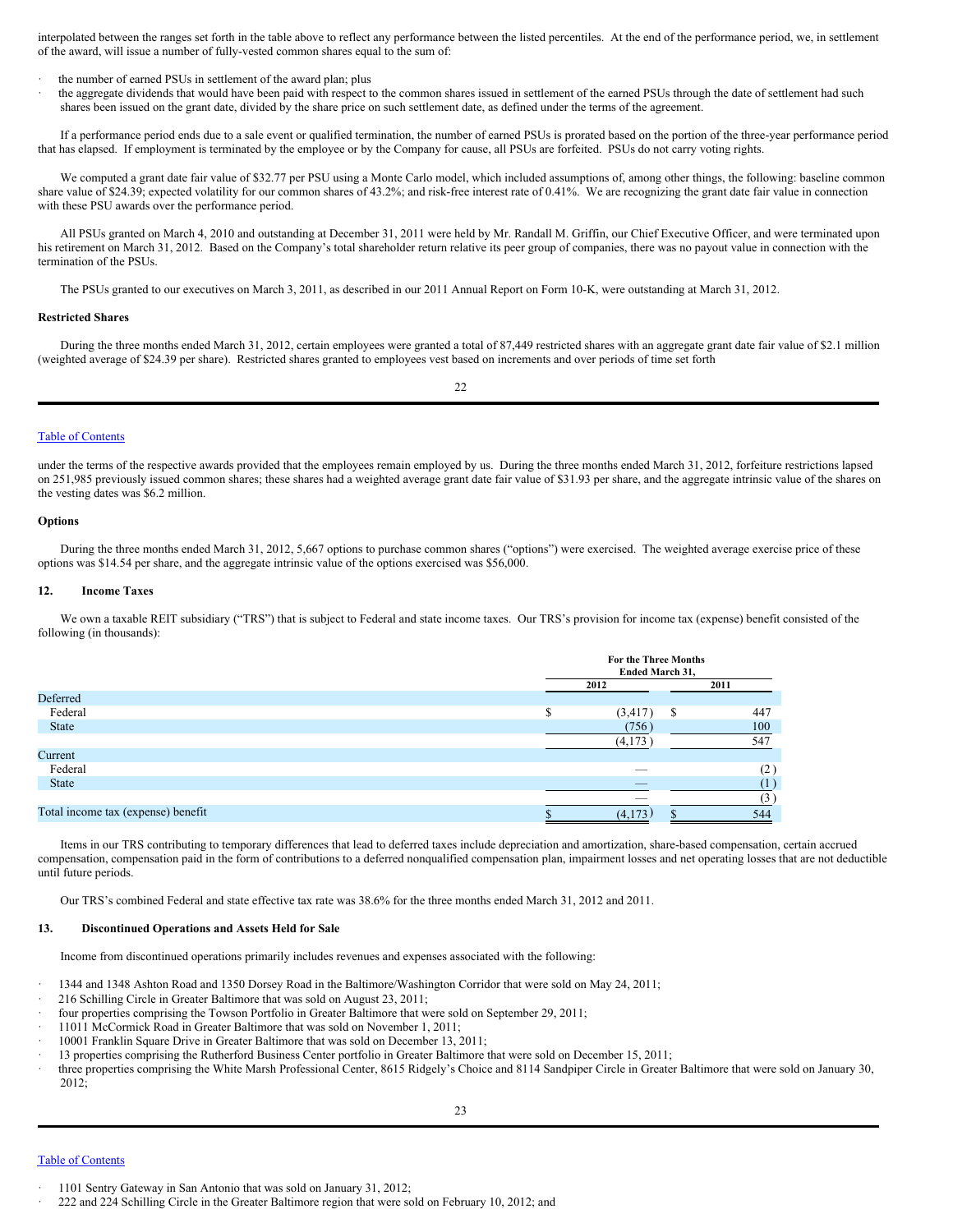four operating properties that were classified as held for sale as of March 31, 2012, including the following:

- 226 Schilling Circle in Greater Baltimore;
- 11800 Tech Road in Suburban Maryland; and
- 15 and 45 West Gude Drive in Suburban Maryland.

The table below sets forth the components of discontinued operations reported on our consolidated statements of operations (in thousands):

|                                     | <b>For the Three Months</b><br>Ended March 31, |   |         |  |  |
|-------------------------------------|------------------------------------------------|---|---------|--|--|
|                                     | 2012                                           |   | 2011    |  |  |
| Revenue from real estate operations | 3.365                                          | S | 5,980   |  |  |
| Property operating expenses         | (1,185)                                        |   | (3,091) |  |  |
| Depreciation and amortization       | (21)                                           |   | (2,977) |  |  |
| Impairment losses                   | (1,461)                                        |   |         |  |  |
| Interest expense                    | (451)                                          |   | (813)   |  |  |
| Gain on sales of real estate        | 4,138                                          |   |         |  |  |
| Discontinued operations             | 4.385                                          |   | (901)   |  |  |

The table below sets forth the components of assets held for sale on our consolidated balance sheets (in thousands):

|                                                    | <b>March 31, 2012</b> |  | December 31, 2011 |  |  |
|----------------------------------------------------|-----------------------|--|-------------------|--|--|
| Properties, net                                    | 74.758                |  | 108.356           |  |  |
| Deferred rent receivable                           | 2,371                 |  | 2.800             |  |  |
| Intangible assets on real estate acquisitions, net | 930                   |  | 1,737             |  |  |
| Deferred leasing costs, net                        | 3.293                 |  | 3.723             |  |  |
| Assets held for sale                               | 81.352                |  | 16.616            |  |  |

#### **14. Earnings Per Share ("EPS")**

We present both basic and diluted EPS. We compute basic EPS by dividing net income available to common shareholders allocable to unrestricted common shares under the two-class method by the weighted average number of unrestricted common shares outstanding during the period. Our computation of diluted EPS is similar except that:

- the denominator is increased to include: (1) the weighted average number of potential additional common shares that would have been outstanding if securities that are convertible into our common shares were converted; and (2) the effect of dilutive potential common shares outstanding during the period attributable to share-based compensation using the treasury stock or if-converted methods; and
- the numerator is adjusted to add back any changes in income or loss that would result from the assumed conversion into common shares that we added to the denominator.

### Table of [Contents](#page-0-0)

Summaries of the numerator and denominator for purposes of basic and diluted EPS calculations are set forth below (in thousands, except per share data):

|                                                                                                        | <b>For the Three Months</b><br><b>Ended March 31.</b> |         |               |           |
|--------------------------------------------------------------------------------------------------------|-------------------------------------------------------|---------|---------------|-----------|
|                                                                                                        |                                                       | 2012    |               | 2011      |
| Numerator:                                                                                             |                                                       |         |               |           |
| Income (loss) from continuing operations                                                               | S                                                     | 2,592   | \$            | (20, 366) |
| Gain on sales of real estate, net                                                                      |                                                       |         |               | 2,701     |
| Preferred share dividends                                                                              |                                                       | (4,025) |               | (4,025)   |
| (Income) loss from continuing operations attributable to noncontrolling interests                      |                                                       | (53)    |               | 719       |
| Income from continuing operations attributable to restricted shares                                    |                                                       | (141)   |               | (282)     |
| Numerator for basic EPS from continuing operations attributable to COPT common shareholders            |                                                       | (1,627) |               | (21, 253) |
| Dilutive effect of common units in the Operating Partnership on diluted EPS from continuing operations |                                                       |         |               | (1, 422)  |
| Numerator for diluted EPS from continuing operations attributable to COPT common shareholders          | S                                                     | (1,627) | \$            | (22, 675) |
| Numerator for basic EPS from continuing operations attributable to COPT common shareholders            | \$                                                    | (1,627) | $\mathbb{S}$  | (21, 253) |
| Discontinued operations                                                                                |                                                       | 4,385   |               | (901)     |
| Discontinued operations attributable to noncontrolling interests                                       |                                                       | (247)   |               | 57        |
| Numerator for basic EPS on net income (loss) attributable to COPT common shareholders                  |                                                       | 2,511   |               | (22,097)  |
| Dilutive effect of common units in the Operating Partnership                                           |                                                       |         |               | (1, 479)  |
| Numerator for diluted EPS on net income (loss) attributable to COPT common shareholders                | S                                                     | 2,511   | \$            | (23, 576) |
| Denominator (all weighted averages):                                                                   |                                                       |         |               |           |
| Denominator for basic EPS (common shares)                                                              |                                                       | 71.458  |               | 66,340    |
| Dilutive effect of common units                                                                        |                                                       |         |               | 4,396     |
| Denominator for diluted EPS                                                                            |                                                       | 71.458  |               | 70.736    |
| <b>Basic EPS:</b>                                                                                      |                                                       |         |               |           |
| Loss from continuing operations attributable to COPT common shareholders                               | \$                                                    | (0.02)  | <sup>\$</sup> | (0.32)    |
| Discontinued operations attributable to COPT common shareholders                                       |                                                       | 0.06    |               | (0.01)    |
| Net income (loss) attributable to COPT common shareholders                                             |                                                       | 0.04    | \$            | (0.33)    |
| Diluted EPS:                                                                                           |                                                       |         |               |           |
| Loss from continuing operations attributable to COPT common shareholders                               | \$                                                    | (0.02)  | S.            | (0.32)    |
| Discontinued operations attributable to COPT common shareholders                                       |                                                       | 0.06    |               | (0.01)    |
| Net income (loss) attributable to COPT common shareholders                                             | S                                                     | 0.04    | \$            | (0.33)    |

Our diluted EPS computations do not include the effects of the following securities since the conversions of such securities would increase diluted EPS for the respective periods (in thousands):

<sup>24</sup>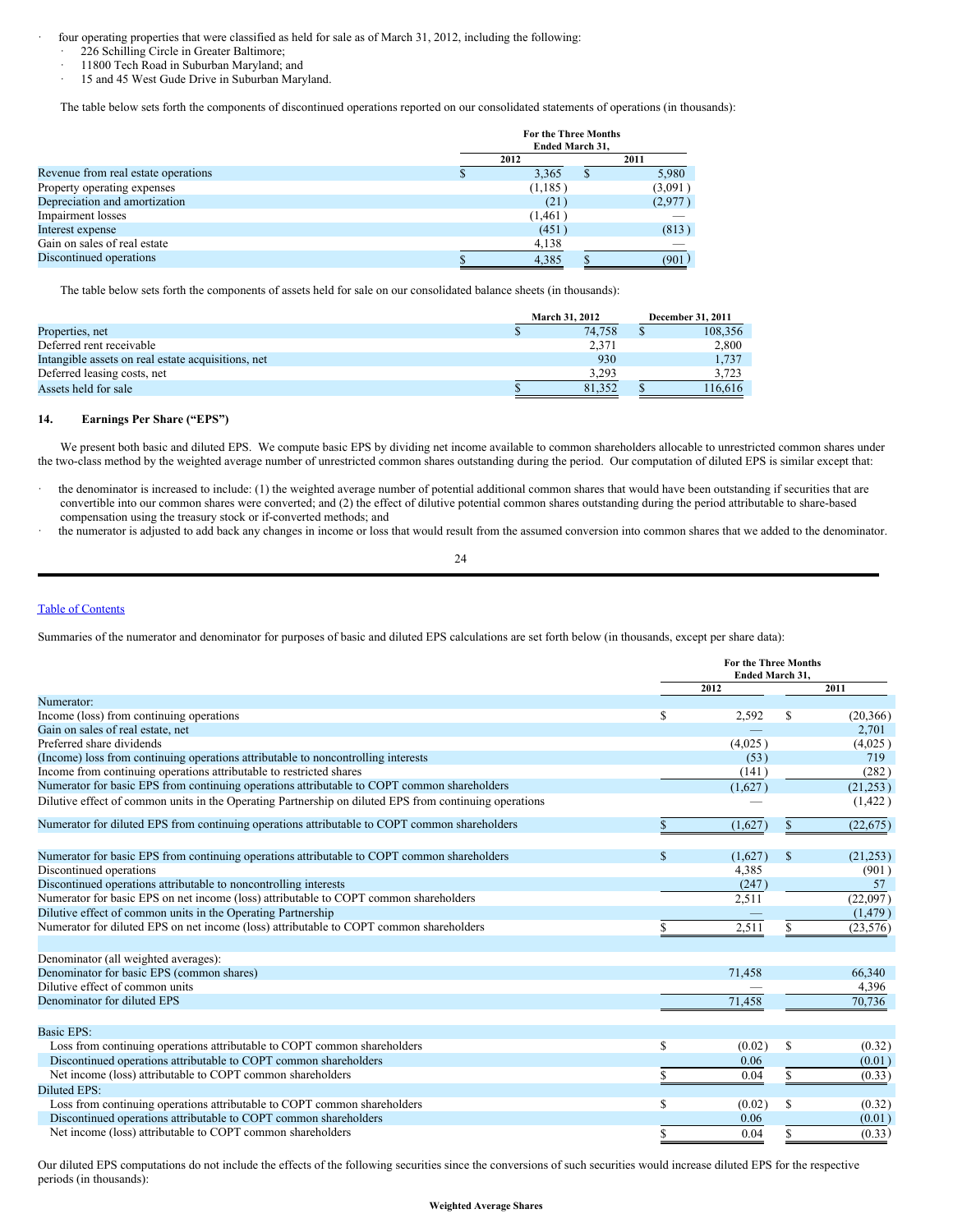#### **Excluded from Denominator**

|                                            | <b>For the Three Months</b><br><b>Ended March 31.</b> |       |
|--------------------------------------------|-------------------------------------------------------|-------|
|                                            | 2012                                                  | 2011  |
| Conversion of common units                 |                                                       | 4.396 |
| Conversion of convertible preferred units  | 176                                                   | 176   |
| Conversion of convertible preferred shares | 434                                                   | 434   |

The following share-based compensation securities were excluded from the computation of diluted EPS because their effect was antidilutive:

weighted average restricted shares for the three months ended March 31, 2012 and 2011 of 572,000 and 651,000, respectively; and

 $25$ 

#### Table of [Contents](#page-0-0)

weighted average options for the three months ended March 31, 2012 and 2011 of 819,000 and 1.2 million, respectively.

As discussed in Note 7, we have outstanding senior notes that have an exchange settlement feature but did not affect our diluted EPS reported above since the weighted average closing price of our common shares during each of the periods was less than the exchange prices per common share applicable for such periods.

#### **15. Commitments and Contingencies**

#### **Litigation**

In the normal course of business, we are involved in legal actions arising from our ownership and administration of properties. We establish reserves for specific legal proceedings when we determine that the likelihood of an unfavorable outcome is probable and the amount of loss can be reasonably estimated. Management does not anticipate that any liabilities that may result from such proceedings will have a materially adverse effect on our financial position, operations or liquidity. Our assessment of the potential outcomes of these matters involves significant judgment and is subject to change based on future developments.

#### **Environmental**

We are subject to various Federal, state and local environmental regulations related to our property ownership and operation. We have performed environmental assessments of our properties, the results of which have not revealed any environmental liability that we believe would have a materially adverse effect on our financial position, operations or liquidity.

#### **Joint Ventures**

In connection with our 2005 contribution of properties to an unconsolidated partnership in which we hold a partnership interest, we entered into standard nonrecourse loan guarantees (environmental indemnifications and guarantees against fraud and misrepresentation, and springing guarantees of partnership debt in the event of a voluntary bankruptcy of the partnership). The maximum amount we could be required to pay under the guarantees is approximately \$65 million. We are entitled to recover 20% of any amounts paid under the guarantees from an affiliate of our partner pursuant to an indemnity agreement so long as we continue to manage the properties. In the event that we no longer manage the properties, the percentage that we are entitled to recover is increased to 80%. Management estimates that the aggregate fair value of the guarantees is not material and would not exceed the amounts included in distributions received in excess of investment in unconsolidated real estate joint venture reported on the consolidated balance sheets.

We are party to a contribution agreement that formed a joint venture relationship with a limited partnership to develop up to 1.8 million square feet of office space on 63 acres of land located in Hanover, Maryland. As we and the joint venture partner agree to proceed with the construction of buildings in the future, our joint venture partner would contribute land into newly-formed entities and we would make cash capital contributions into such entities to fund development and construction activities for which financing is not obtained. We owned a 50% interest in one such joint venture as of March 31, 2012.

We may be required to make our pro rata share of additional investments in our real estate joint ventures (generally based on our percentage ownership) in the event that additional funds are needed. In the event that the other members of these joint ventures do not pay their share of investments when additional funds are needed, we may then deem it appropriate to make even larger investments in these joint ventures.

### Table of [Contents](#page-0-0)

#### **Tax Incremental Financing Obligation**

In August 2010, Anne Arundel County, Maryland issued \$30 million in tax incremental financing bonds to third-party investors in order to finance public improvements needed in connection with our project known as National Business Park North. The real estate taxes on increases in assessed value of a development district encompassing National Business Park North are to be transferred to a special fund pledged to the repayment of the bonds. We recognized a \$4.4 million liability through March 31, 2012 representing the estimated fair value of our obligation to fund through a special tax any future shortfalls between debt service on the bonds and real estate taxes available to repay the bonds.

### **Environmental Indemnity Agreement**

We agreed to provide certain environmental indemnifications in connection with a lease and subsequent sale of three New Jersey properties. The prior owner of the properties, a Fortune 100 company that is responsible for groundwater contamination at such properties, previously agreed to indemnify us for (1) direct losses incurred in connection with the contamination and (2) its failure to perform remediation activities required by the State of New Jersey, up to the point that the state declares the remediation to be complete. Under the environmental indemnification agreement, we agreed to the following:

- to indemnify the tenant against losses covered under the prior owner's indemnity agreement if the prior owner fails to indemnify the tenant for such losses. This indemnification is capped at \$5.0 million in perpetuity after the State of New Jersey declares the remediation to be complete;
- to indemnify the tenant for consequential damages (e.g., business interruption) at one of the buildings in perpetuity and another of the buildings for 15 years after the tenant's acquisition of the property from us. This indemnification is limited to \$12.5 million; and
- to pay 50% of additional costs related to construction and environmental regulatory activities incurred by the tenant as a result of the indemnified environmental condition of the properties. This indemnification is limited to \$300,000 annually and \$1.5 million in the aggregate.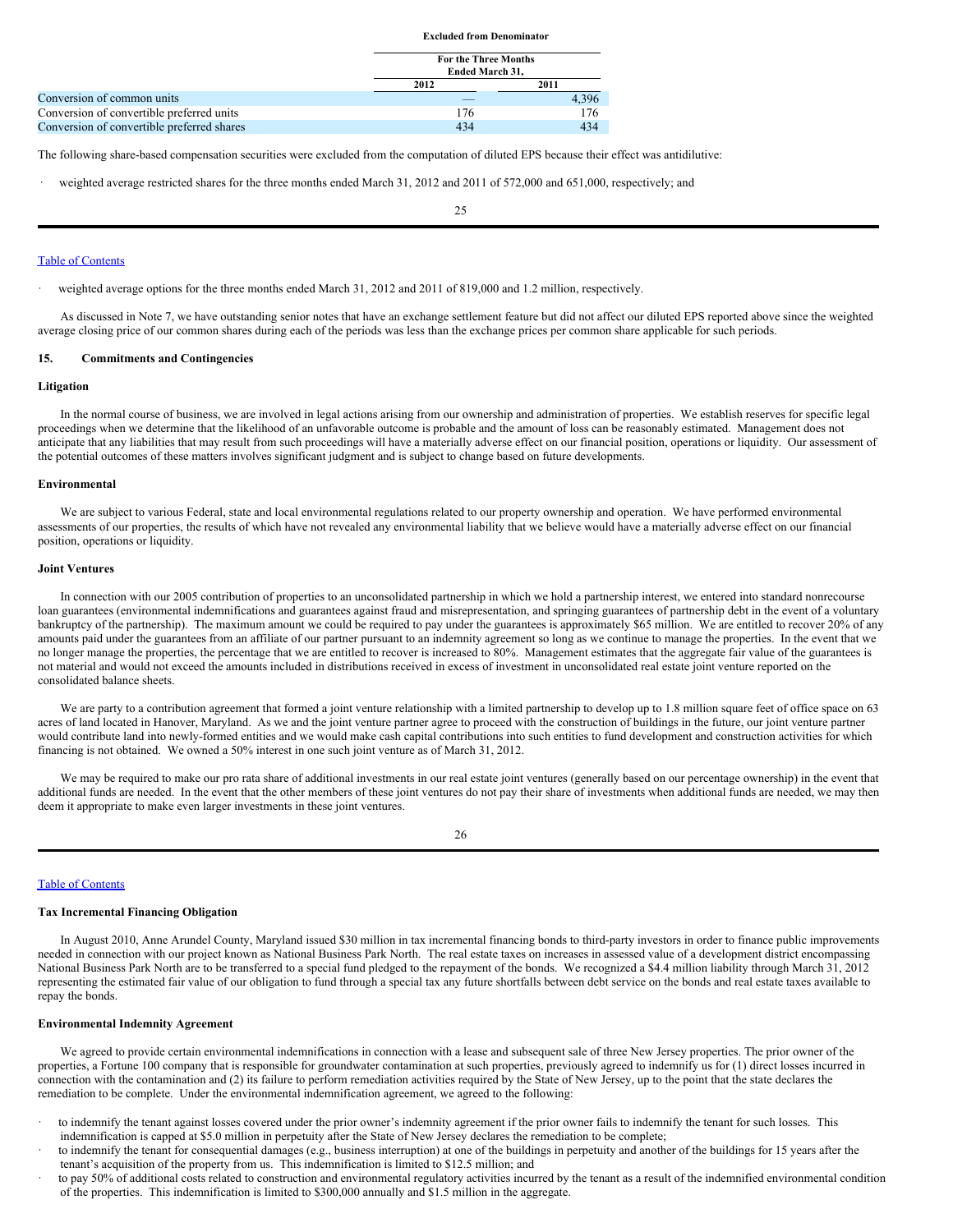### Table of [Contents](#page-0-0)

#### **Item 2. Management's Discussion and Analysis of Financial Condition and Results of Operations**

#### **Overview**

We are an office real estate investment trust ("REIT") that focuses primarily on serving the specialized requirements of strategic customers in the United States Government and defense information technology sectors. We acquire, develop, manage and lease office and data center properties that are typically concentrated in large office parks primarily located adjacent to government demand drivers and/or in office parks that we believe possess growth opportunities.

<span id="page-16-0"></span>During the three months ended March 31, 2012, we:

- had an increase in net income attributable to common shareholders of \$24.5 million as compared to the three months ended March 31, 2011, due in large part to a decrease in impairment losses attributable primarily to a \$27.7 million loss recognized on our property in Cascade, Maryland that was formerly the Army base known as Fort Ritchie ("Fort Ritchie") in the three months ended March 31, 2011;
- had an increase of \$3.1 million as compared to the three months ended March 31, 2011 in our net operating income ("NOI") from real estate operations (defined below) attributable to our Same Office Properties (also defined below);
- finished the period with occupancy of our portfolio of operating office properties at 87.0%;
- sold eight operating properties totaling 314,000 square feet and non-operating properties for aggregate sale prices totaling \$62.7 million. The net proceeds from these sales were used primarily to pay down our Revolving Credit Facility; and
- entered into an unsecured term loan agreement, under which we borrowed \$250.0 million. The term loan agreement matures on February 14, 2017. The net proceeds from these borrowings were used to pay down our Revolving Credit Facility.

We discuss significant factors contributing to changes in our net income attributable to common shareholders and diluted earnings per share over the prior year period in the section below entitled "Results of Operations." In addition, the section below entitled "Liquidity and Capital Resources" includes discussions of, among other things:

- how we expect to generate cash for short and long-term capital needs; and
- our commitments and contingencies.

You should refer to our consolidated financial statements as you read this section.

This section contains "forward-looking" statements, as defined in the Private Securities Litigation Reform Act of 1995, that are based on our current expectations, estimates and projections about future events and financial trends affecting the financial condition and operations of our business. Forward-looking statements can be identified by the use of words such as "may," "will," "should," "could," "believe," "anticipate," "expect," "estimate," "plan" or other comparable terminology. Forwardlooking statements are inherently subject to risks and uncertainties, many of which we cannot predict with accuracy and some of which we might not even anticipate. Although we believe that the expectations, estimates and projections reflected in such forward-looking statements are based on reasonable assumptions at the time made, we can give no assurance that these expectations, estimates and projections will be achieved. Future events and actual results may differ materially from those discussed in the forward-looking statements. Important factors that may affect these expectations, estimates and projections include, but are not limited to:

- · general economic and business conditions, which will, among other things, affect office property and data center demand and rents, tenant creditworthiness, interest rates, financing availability and property values;
- adverse changes in the real estate markets, including, among other things, increased competition with other companies;

28

### Table of [Contents](#page-0-0)

- · governmental actions and initiatives, including risks associated with the impact of a government shutdown or budgetary reductions or impasses, such as a reduction in rental revenues, non-renewal of leases and/or a curtailment of demand for additional space by our strategic customers;
- our ability to sell properties included in our Strategic Reallocation Plan;
- our ability to borrow on favorable terms;
- · risks of real estate acquisition and development activities, including, among other things, risks that development projects may not be completed on schedule, that tenants may not take occupancy or pay rent or that development and operating costs may be greater than anticipated;
- risks of investing through joint venture structures, including risks that our joint venture partners may not fulfill their financial obligations as investors or may take actions that are inconsistent with our objectives;
- · changes in our plans for properties or views of market economic conditions or failure to obtain development rights, either of which could result in recognition of impairment losses;
- our ability to satisfy and operate effectively under Federal income tax rules relating to real estate investment trusts and partnerships;
- the dilutive effects of issuing additional common shares; and
- environmental requirements.

We undertake no obligation to update or supplement forward-looking statements.

### **Occupancy and Leasing**

### **Office Properties**

The tables below set forth occupancy information pertaining to our portfolio of operating office properties:

|                                     | March 31,<br>2012 | December 31,<br>2011 |
|-------------------------------------|-------------------|----------------------|
| Occupancy rates at period end       |                   |                      |
| Total                               | 87.0%             | 86.2%                |
| Baltimore/Washington Corridor       | 87.6%             | 87.9%                |
| Northern Virginia                   | 86.4%             | 84.8%                |
| San Antonio                         | $96.5\%$          | $90.7\%$             |
| Washington, DC - Capitol Riverfront | 89.0%             | 89.6%                |
| St. Mary's and King George Counties | 88.4%             | 87.3%                |
| Greater Baltimore                   | 86.1%             | 84.5%                |
| Suburban Maryland                   | 79.6%             | 79.6%                |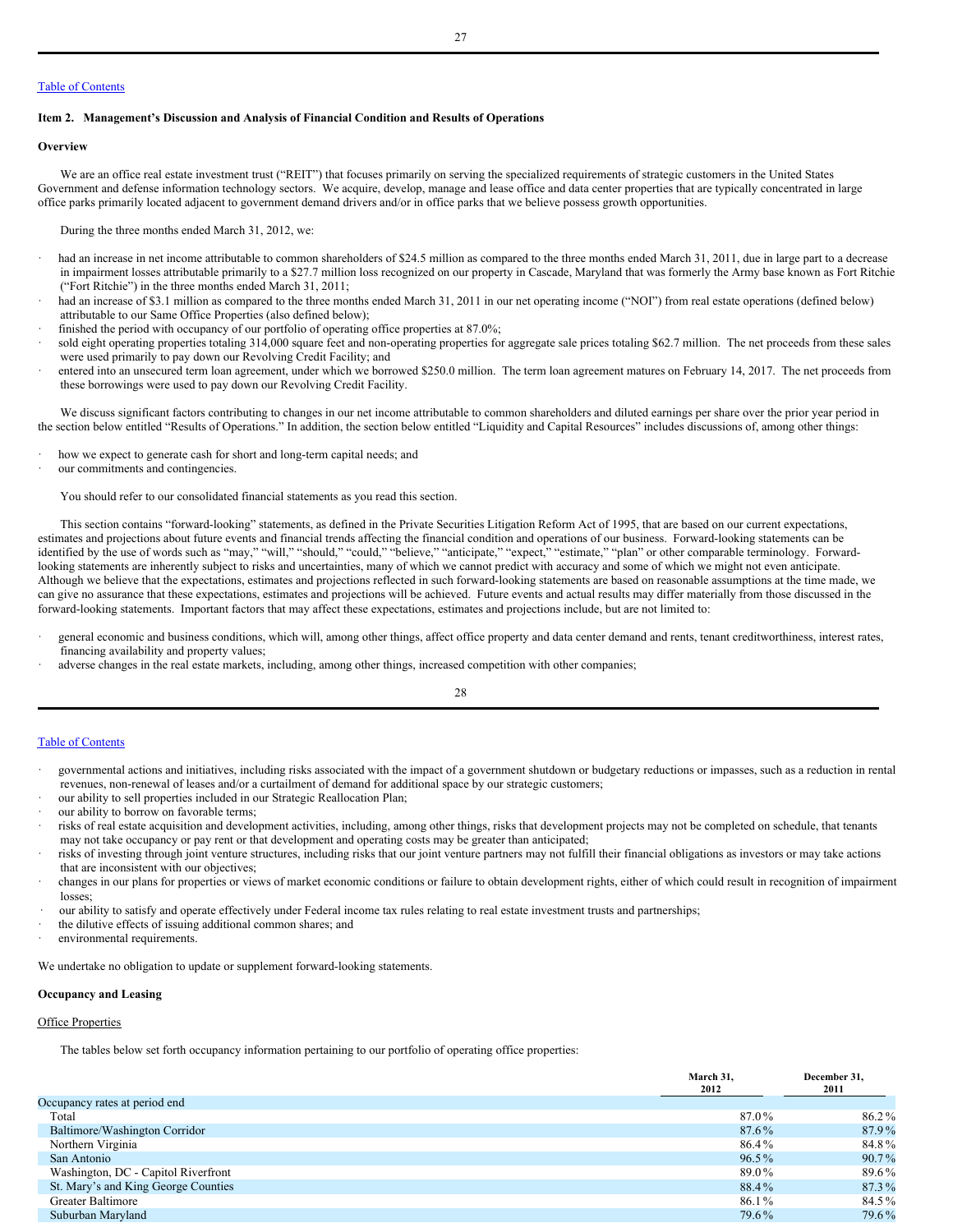| Colorado Springs                                                         | $77.0\%$  | 74.9%    |
|--------------------------------------------------------------------------|-----------|----------|
| Greater Philadelphia                                                     | $99.7\%$  | $99.7\%$ |
| Other                                                                    | $100.0\%$ | 100.0%   |
| Average contractual annual rental rate per square foot at period end (1) | 26.95     | 26.59    |

(1) Includes estimated expense reimbursements.

#### Table of [Contents](#page-0-0)

|                                                   | Rentable<br><b>Square Feet</b> | Occupied<br><b>Square Feet</b> |
|---------------------------------------------------|--------------------------------|--------------------------------|
|                                                   | (in thousands)                 |                                |
| December 31, 2011                                 | 20,514                         | 17,685                         |
| Square feet vacated upon lease expiration (1)     |                                | (199)                          |
| Square feet retenanted after lease expiration (2) |                                | 224                            |
| Square feet constructed or redeveloped            | 48                             | 79                             |
| Dispositions                                      | (314)                          | (176)                          |
| Other changes                                     | (12)                           | (8)                            |
| March 31, 2012                                    | 20,236                         | 17.605                         |
|                                                   |                                |                                |

(1) Includes lease terminations and space reductions occurring in connection with lease renewals. (2) Excludes retenanting of vacant square feet acquired or developed.

#### Wholesale Data Center Property

Our shell-complete wholesale data center property, which upon completion and stabilization is expected to have a critical load of 18 megawatts, had three megawatts in operations at March 31, 2012 and December 31, 2011 that was leased to tenants with further expansion rights of up to a combined five megawatts. We did not complete any leases on this property during the three months ended March 31, 2012.

#### **Results of Operations**

We evaluate the operating performance of our properties using NOI from real estate operations, our segment performance measure which is derived by subtracting property operating expenses from revenues from real estate operations. We view our NOI from real estate operations as comprising the following primary categories of operating properties:

- · office properties owned and 100% operational throughout the current and prior year reporting periods, excluding properties included in the Strategic Reallocation Plan. We define these as changes from "Same Office Properties";
- office properties acquired during the current and prior year reporting periods;
- constructed office properties placed into service that were not 100% operational throughout the current and prior year reporting periods; and
- · properties included in the Strategic Reallocation Plan that were not sold as of March 31, 2012; and
- property dispositions.

Refer to Note 13 of the consolidated financial statements for a summary of operating properties that were either disposed or classified as held for sale and therefore are included in discontinued operations.

The primary manner in which we evaluate the operating performance of our construction management and other service activities is through a measure we define as NOI from service operations, which is based on the net of the revenues and expenses from these activities. The revenues and expenses from these activities consist primarily of subcontracted costs that are reimbursed to us by customers along with a management fee. The operating margins from these activities are small relative to the revenue. We believe NOI from service operations is a useful measure in assessing both our level of activity and our profitability in conducting such operations.

We believe that operating income, as reported on our consolidated statements of operations, is the most directly comparable generally accepted accounting principles ("GAAP") measure for both NOI from real estate operations and NOI from service operations. Since both of these measures exclude certain items includable in operating income, reliance on these measures has limitations; management compensates for these limitations by using the measures simply as supplemental measures that are considered alongside other GAAP and non-GAAP measures.

#### 30

#### Table of [Contents](#page-0-0)

The table below reconciles NOI from real estate operations and NOI from service operations to operating income reported on our consolidated statement of operations:

|                                                                      | <b>For the Three Months</b><br>Ended March 31, |    |           |  |
|----------------------------------------------------------------------|------------------------------------------------|----|-----------|--|
|                                                                      | 2011<br>2012                                   |    |           |  |
|                                                                      | (in thousands)                                 |    |           |  |
| NOI from real estate operations                                      | 76.917                                         | Ж, | 72,289    |  |
| NOI from service operations                                          | 927                                            |    | 410       |  |
| NOI from discontinued operations                                     | (2,180)                                        |    | (2,889)   |  |
| Depreciation and amortization associated with real estate operations | (31,066)                                       |    | (30,043)  |  |
| <b>Impairment</b> losses                                             | (5,126)                                        |    | (27, 742) |  |
| General and administrative expense                                   | (7,017)                                        |    | (6,777)   |  |
| Business development expenses and land carry costs                   | (1, 594)                                       |    | (1,241)   |  |
| Operating income                                                     | 30,861                                         |    | 4,007     |  |

Comparison of the Three Months Ended March 31, 2012 to the Three Months Ended March 31, 2011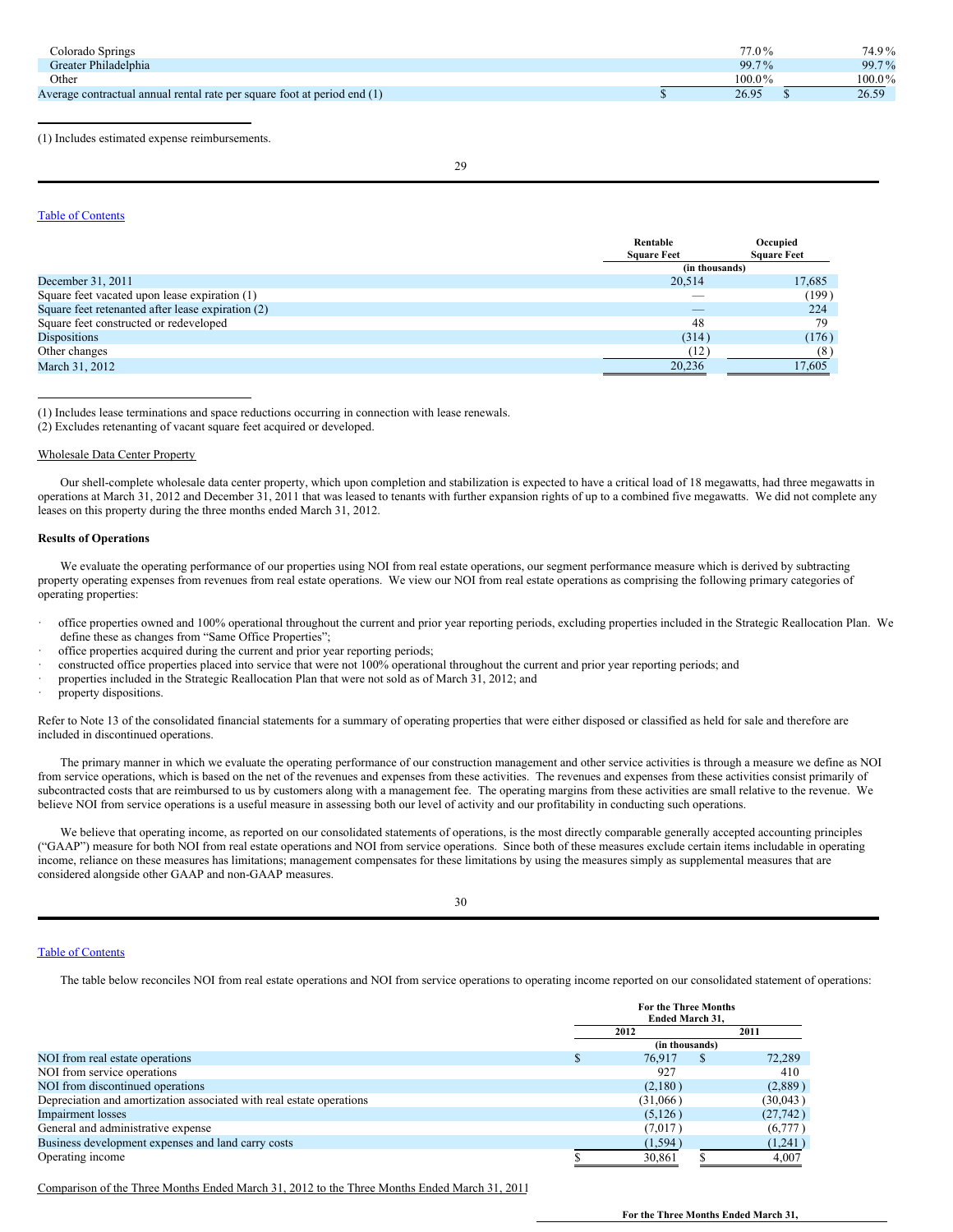|                                                                      |   | 2012      |               | 2011           |    | Variance  |  |
|----------------------------------------------------------------------|---|-----------|---------------|----------------|----|-----------|--|
|                                                                      |   |           |               | (in thousands) |    |           |  |
| Revenues                                                             |   |           |               |                |    |           |  |
| Revenues from real estate operations                                 | S | 121,939   | <sup>\$</sup> | 116,461        | \$ | 5,478     |  |
| Construction contract and other service revenues                     |   | 21,534    |               | 21,028         |    | 506       |  |
| Total revenues                                                       |   | 143,473   |               | 137,489        |    | 5,984     |  |
| Expenses                                                             |   |           |               |                |    |           |  |
| Property operating expenses                                          |   | 47,202    |               | 47,061         |    | 141       |  |
| Depreciation and amortization associated with real estate operations |   | 31,066    |               | 30,043         |    | 1,023     |  |
| Construction contract and other service expenses                     |   | 20,607    |               | 20,618         |    | (11)      |  |
| <b>Impairment</b> losses                                             |   | 5,126     |               | 27,742         |    | (22,616)  |  |
| General and administrative expense                                   |   | 7,017     |               | 6.777          |    | 240       |  |
| Business development expenses and land carry costs                   |   | 1,594     |               | 1,241          |    | 353       |  |
| Total operating expenses                                             |   | 112,612   |               | 133,482        |    | (20, 870) |  |
|                                                                      |   |           |               |                |    |           |  |
| Operating income                                                     |   | 30,861    |               | 4.007          |    | 26,854    |  |
| Interest expense                                                     |   | (25, 224) |               | (26, 115)      |    | 891       |  |
| Interest and other income                                            |   | 1,217     |               | 1.168          |    | 49        |  |
| Equity in (loss) income of unconsolidated entities                   |   | (89)      |               | 30             |    | (119)     |  |
| Income tax (expense) benefit                                         |   | (4,173)   |               | 544            |    | (4,717)   |  |
| Income (loss) from continuing operations                             |   | 2,592     |               | (20, 366)      |    | 22,958    |  |
| Discontinued operations                                              |   | 4,385     |               | (901)          |    | 5,286     |  |
| Gain on sales of real estate, net of income taxes                    |   |           |               | 2,701          |    | (2,701)   |  |
| Net income (loss)                                                    |   | 6,977     |               | (18, 566)      |    | 25,543    |  |
| Net (income) loss attributable to noncontrolling interests           |   | (300)     |               | 776            |    | (1,076)   |  |
| Preferred share dividends                                            |   | (4,025)   |               | (4,025)        |    |           |  |
| Net income (loss) attributable to COPT common shareholders           |   | 2,652     | <sup>\$</sup> | (21, 815)      | \$ | 24,467    |  |
| 31                                                                   |   |           |               |                |    |           |  |

### Table of [Contents](#page-0-0)

*NOI from Real Estate Operations*

|                                                         |    | For the Three Months Ended March 31, |    |                                                     |    |          |  |
|---------------------------------------------------------|----|--------------------------------------|----|-----------------------------------------------------|----|----------|--|
|                                                         |    | 2012                                 |    | 2011                                                |    | Variance |  |
|                                                         |    |                                      |    | (Dollars in thousands, except per square foot data) |    |          |  |
| Revenues                                                |    |                                      |    |                                                     |    |          |  |
| Same Office Properties                                  | S  | 104,416                              | S  | 102,528                                             | \$ | 1,888    |  |
| Constructed office properties placed in service         |    | 4,868                                |    | 2,679                                               |    | 2,189    |  |
| Acquired office properties                              |    | 916                                  |    |                                                     |    | 916      |  |
| <b>Strategic Reallocation Plan Properties</b>           |    | 13,014                               |    | 12,133                                              |    | 881      |  |
| Dispositions                                            |    | 374                                  |    | 3,563                                               |    | (3,189)  |  |
| Other                                                   |    | 1,716                                |    | 1,538                                               |    | 178      |  |
|                                                         |    | 125,304                              |    | 122,441                                             |    | 2,863    |  |
| Property operating expenses                             |    |                                      |    |                                                     |    |          |  |
| Same Office Properties                                  |    | 39,590                               |    | 40,753                                              |    | (1,163)  |  |
| Constructed office properties placed in service         |    | 1,441                                |    | 671                                                 |    | 770      |  |
| Acquired office properties                              |    | 157                                  |    |                                                     |    | 157      |  |
| <b>Strategic Reallocation Plan Properties</b>           |    | 4,951                                |    | 5,328                                               |    | (377)    |  |
| Dispositions                                            |    | 197                                  |    | 2,442                                               |    | (2,245)  |  |
| Other                                                   |    | 2,051                                |    | 958                                                 |    | 1,093    |  |
|                                                         |    | 48,387                               |    | 50,152                                              |    | (1,765)  |  |
| NOI from real estate operations                         |    |                                      |    |                                                     |    |          |  |
| Same Office Properties                                  |    | 64,826                               |    | 61,775                                              |    | 3,051    |  |
| Constructed office properties placed in service         |    | 3,427                                |    | 2,008                                               |    | 1,419    |  |
| Acquired office properties                              |    | 759                                  |    |                                                     |    | 759      |  |
| <b>Strategic Reallocation Plan Properties</b>           |    | 8,063                                |    | 6,805                                               |    | 1,258    |  |
| Dispositions                                            |    | 177                                  |    | 1,121                                               |    | (944)    |  |
| Other                                                   |    | (335)                                |    | 580                                                 |    | (915)    |  |
|                                                         |    | 76,917                               | S  | 72,289                                              | \$ | 4,628    |  |
| Same Office Properties rent statistics                  |    |                                      |    |                                                     |    |          |  |
| Average occupancy rate                                  |    | 89.5%                                |    | $90.1\%$                                            |    | $-0.6\%$ |  |
| Average straight-line rent per occupied square foot (1) | \$ | 5.86                                 | \$ | 5.80                                                | \$ | 0.06     |  |

(1) Includes minimum base rents, net of abatements, and lease incentives on a straight-line basis for the three month periods set forth above.

The decrease in property operating expenses of Same Office Properties was primarily due to decreases in snow removal and utility expenses resulting from a milder winter in the Mid Atlantic region in the current period.

#### *Impairment Losses*

We recognized the impairment losses described below in the current and prior periods:

- as described further in Note 4 to the consolidated financial statements, we recognized aggregate net impairment losses in the three months ended March 31, 2012 of \$6.6 million (including \$1.5 million classified as discontinued operations and \$1.1 million in exit costs) on dispositions completed or expected to occur in connection with the Strategic Reallocation Plan; and
- · as described further in our 2011 Annual Report on Form 10-K, we recognized an impairment loss of \$27.7 million on Fort Ritchie in the three months ended March 31, 2011.

The table below sets forth impairment losses (recoveries) recognized by property classification: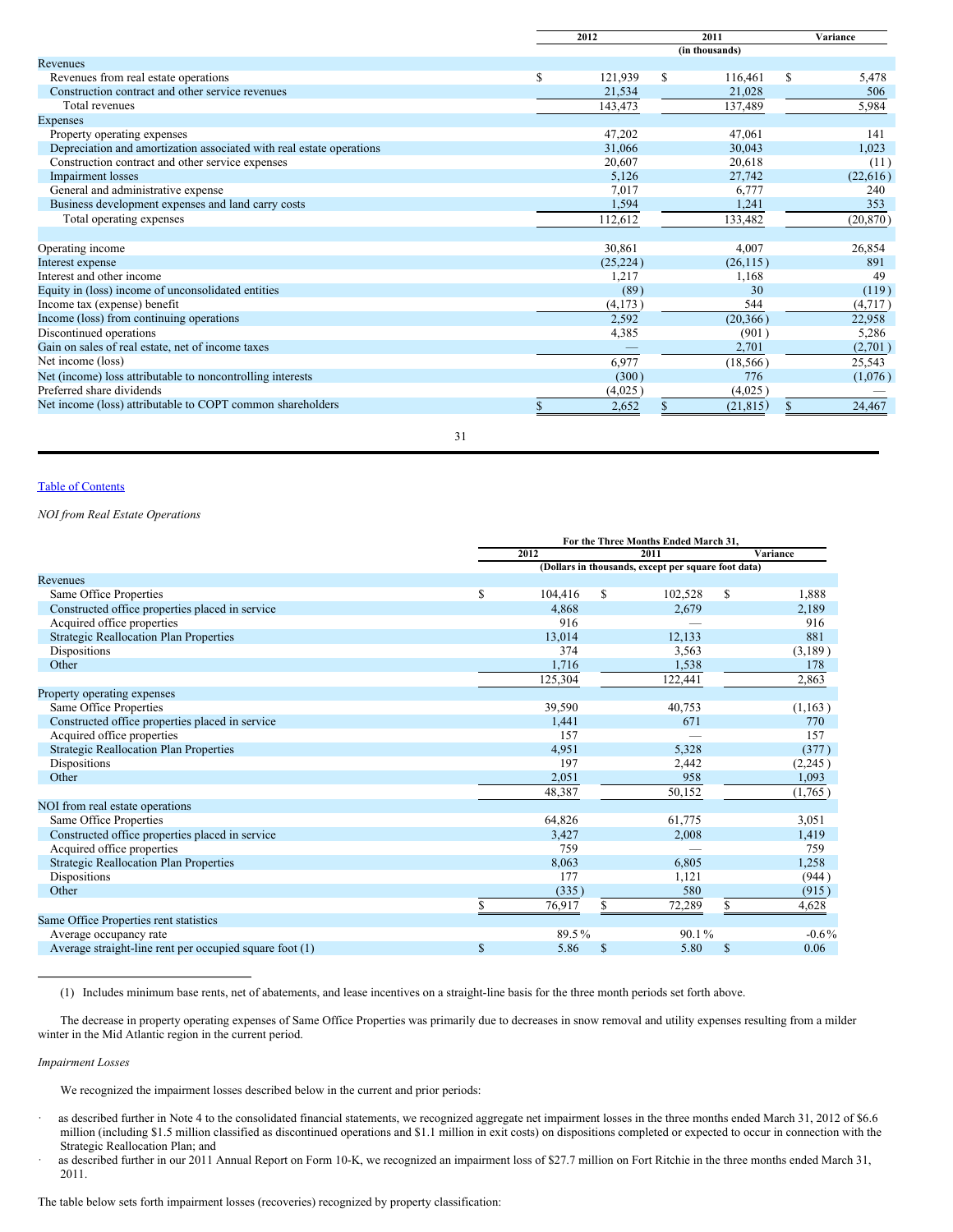#### Table of [Contents](#page-0-0)

|                          | <b>Three Months Ended</b><br>March 31, |   |        |
|--------------------------|----------------------------------------|---|--------|
|                          | 2012                                   |   | 2011   |
|                          | (in thousands)                         |   |        |
| Operating properties     | 11,833                                 | ъ |        |
| Non-operating properties | (5.246)                                |   | 27.242 |
| Total                    | 6.587                                  |   | 27.242 |

#### *Income Tax (Expense) Benefit*

The income tax expense recognized in the current period was due primarily to taxes recognized by our taxable REIT subsidiary in connection with the disposition of a non-operating property under the Strategic Reallocation Plan.

#### *Discontinued Operations*

The increase in discontinued operations was due primarily to \$4.1 million in gains on sales of real estate recognized in the current period.

#### *Gain on Sales of Real Estate, Net of Income Taxes*

The decrease in gain on sales of real estate was attributable to our sale of a land parcel in Hunt Valley, Maryland in the prior period.

### Funds from Operations

Funds from operations ("FFO") is defined as net income computed using GAAP, excluding gains on sales of, and impairment losses on, previously depreciated operating properties, plus real estate-related depreciation and amortization. We believe that we use the National Association of Real Estate Investment Trusts ("NAREIT") definition of FFO, although others may interpret the definition differently and, accordingly, our presentation of FFO may differ from those of other REITs. We believe that FFO is useful to management and investors as a supplemental measure of operating performance because, by excluding gains related to sales of, and impairment losses on, previously depreciated operating properties, net of related tax benefit, and excluding real estate-related depreciation and amortization, FFO can help one compare our operating performance between periods. In addition, since most equity REITs provide FFO information to the investment community, we believe that FFO is useful to investors as a supplemental measure for comparing our results to those of other equity REITs. We believe that net income is the most directly comparable GAAP measure to FFO.

Since FFO excludes certain items includable in net income, reliance on the measure has limitations; management compensates for these limitations by using the measure simply as a supplemental measure that is weighed in the balance with other GAAP and non-GAAP measures. FFO is not necessarily an indication of our cash flow available to fund cash needs. Additionally, it should not be used as an alternative to net income when evaluating our financial performance or to cash flow from operating, investing and financing activities when evaluating our liquidity or ability to make cash distributions or pay debt service.

Basic FFO available to common share and common unit holders ("Basic FFO") is FFO adjusted to subtract (1) preferred share dividends, (2) income attributable to noncontrolling interests through ownership of preferred units in the Operating Partnership or interests in other consolidated entities not owned by us, (3) depreciation and amortization allocable to noncontrolling interests in other consolidated entities and (4) Basic FFO allocable to restricted shares. With these adjustments, Basic FFO represents FFO available to common shareholders and common unitholders. Common units in the Operating Partnership are substantially similar to our common shares and are exchangeable into common shares, subject to certain conditions. We believe that Basic FFO is useful to investors due to the close correlation of common units to common shares. We believe that net income is the most directly comparable GAAP measure to Basic

### 33

### Table of [Contents](#page-0-0)

FFO. Basic FFO has essentially the same limitations as FFO; management compensates for these limitations in essentially the same manner as described above for FFO.

Diluted FFO available to common share and common unit holders ("Diluted FFO") is Basic FFO adjusted to add back any changes in Basic FFO that would result from the assumed conversion of securities that are convertible or exchangeable into common shares. We believe that Diluted FFO is useful to investors because it is the numerator used to compute Diluted FFO per share, discussed below. We believe that the numerator for diluted EPS is the most directly comparable GAAP measure to Diluted FFO. Since Diluted FFO excludes certain items includable in the numerator to diluted EPS, reliance on the measure has limitations; management compensates for these limitations by using the measure simply as a supplemental measure that is weighed in the balance with other GAAP and non-GAAP measures. Diluted FFO is not necessarily an indication of our cash flow available to fund cash needs. Additionally, it should not be used as an alternative to net income when evaluating our financial performance or to cash flow from operating, investing and financing activities when evaluating our liquidity or ability to make cash distributions or pay debt service.

Diluted FFO, as adjusted for comparability is defined as Diluted FFO adjusted to exclude operating property acquisition costs, gains on sales of, and impairment losses on, properties other than previously depreciated operating properties, net of associated income tax, gain or loss on early extinguishment of debt and loss on interest rate swaps. We believe that the excluded items are not reflective of normal operations and, as a result, we believe that a measure that excludes these items is a useful supplemental measure in evaluating our operating performance. We believe that the numerator to diluted EPS is the most directly comparable GAAP measure to this non-GAAP measure. This measure has essentially the same limitations as Diluted FFO, as well as the further limitation of not reflecting the effects of the excluded items; we compensate for these limitations in essentially the same manner as described above for Diluted FFO.

Diluted FFO per share is (1) Diluted FFO divided by (2) the sum of the (a) weighted average common shares outstanding during a period, (b) weighted average common units outstanding during a period and (c) weighted average number of potential additional common shares that would have been outstanding during a period if other securities that are convertible or exchangeable into common shares were converted or exchanged. We believe that Diluted FFO per share is useful to investors because it provides investors with a further context for evaluating our FFO results in the same manner that investors use earnings per share ("EPS") in evaluating net income available to common shareholders. In addition, since most equity REITs provide Diluted FFO per share information to the investment community, we believe that Diluted FFO per share is a useful supplemental measure for comparing us to other equity REITs. We believe that diluted EPS is the most directly comparable GAAP measure to Diluted FFO per share. Diluted FFO per share has most of the same limitations as Diluted FFO (described above); management compensates for these limitations in essentially the same manner as described above for Diluted FFO.

Diluted FFO per share, as adjusted for comparability is (1) Diluted FFO, as adjusted for comparability divided by (2) the sum of the (a) weighted average common shares outstanding during a period, (b) weighted average common units outstanding during a period and (c) weighted average number of potential additional common shares that would have been outstanding during a period if other securities that are convertible or exchangeable into common shares were converted or exchanged. We believe that this measure is useful to investors because it provides investors with a further context for evaluating our FFO results. We believe that diluted EPS is the most directly comparable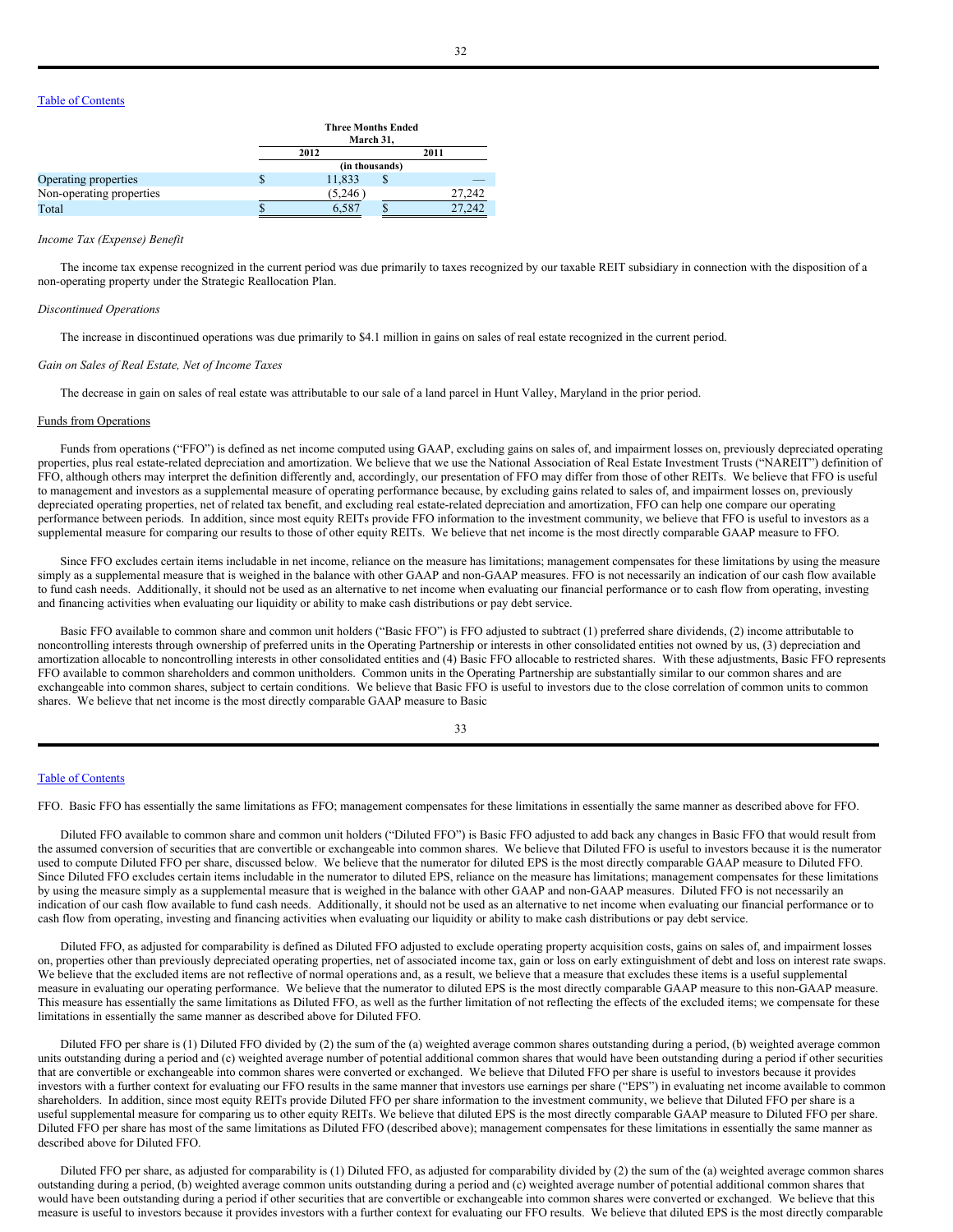GAAP measure to this per share measure. This measure has most of the same limitations as Diluted FFO (described above) as well as the further limitation of not reflecting the effects of the excluded items; we compensate for these limitations in essentially the same manner as described above for Diluted FFO.

The computations for all of the above measures on a diluted basis assume the conversion of common units in our Operating Partnership but do not assume the conversion of other securities that are convertible into common shares if the conversion of those securities would increase per share measures in a given period.

34

### Table of [Contents](#page-0-0)

The table below sets forth the computation of the above stated measures for the three months ended March 31, 2012 and 2011 and provides reconciliations to the GAAP measures associated with such measures:

|                                                                                                          | <b>For the Three Months</b><br><b>Ended March 31.</b> |                                                                |               |           |
|----------------------------------------------------------------------------------------------------------|-------------------------------------------------------|----------------------------------------------------------------|---------------|-----------|
|                                                                                                          |                                                       | 2012                                                           |               | 2011      |
|                                                                                                          |                                                       | (Dollars and shares in<br>thousands, except per<br>share data) |               |           |
| Net income (loss)                                                                                        | $\mathbb{S}$                                          | 6,977                                                          | \$            | (18, 566) |
| Add: Real estate-related depreciation and amortization                                                   |                                                       | 31,087                                                         |               | 33,020    |
| Add: Depreciation and amortization on unconsolidated real estate entities                                |                                                       | 114                                                            |               | 119       |
| Add: Impairment losses on previously depreciated operating properties                                    |                                                       | 11.833                                                         |               |           |
| Less: Gain on sales of previously depreciated operating properties, net of income taxes                  |                                                       | (4,138)                                                        |               |           |
| <b>FFO</b>                                                                                               |                                                       | 45.873                                                         |               | 14.573    |
| Less: Noncontrolling interests-preferred units in the Operating Partnership                              |                                                       | (165)                                                          |               | (165)     |
| Less: Noncontrolling interests-other consolidated entities                                               |                                                       | 24                                                             |               | (538)     |
| Less: Preferred share dividends                                                                          |                                                       | (4,025)                                                        |               | (4,025)   |
| Less: Depreciation and amortization allocable to noncontrolling interests in other consolidated entities |                                                       | (284)                                                          |               | (65)      |
| Basic and Diluted FFO allocable to restricted shares                                                     |                                                       | (294)                                                          |               | (282)     |
| Basic and Diluted FFO                                                                                    | $\mathbf S$                                           | 41,129                                                         | $\mathbb{S}$  | 9,498     |
| Operating property acquisition costs                                                                     |                                                       |                                                                |               | 23        |
| Gain on sales of non-operating properties, net of income taxes                                           |                                                       |                                                                |               | (2,701)   |
| Impairment (recoveries) losses on other properties                                                       |                                                       | (5,246)                                                        |               | 27,742    |
| Income tax expense on impairment recoveries on other properties                                          |                                                       | 4,642                                                          |               |           |
| Diluted FFO, as adjusted for comparability                                                               | \$                                                    | 40,525                                                         | \$            | 34,562    |
|                                                                                                          |                                                       |                                                                |               |           |
| Weighted average common shares                                                                           |                                                       | 71.458                                                         |               | 66.340    |
| Conversion of weighted average common units                                                              |                                                       | 4,281                                                          |               | 4,396     |
| Weighted average common shares/units - Basic FFO                                                         |                                                       | 75.739                                                         |               | 70,736    |
| Dilutive effect of share-based compensation awards                                                       |                                                       | 44                                                             |               | 261       |
| Weighted average common shares/units - Diluted FFO                                                       |                                                       | 75,783                                                         |               | 70,997    |
|                                                                                                          |                                                       |                                                                |               |           |
| Diluted FFO per share                                                                                    |                                                       | 0.54                                                           | \$            | 0.13      |
| Diluted FFO per share, as adjusted for comparability                                                     |                                                       | 0.53                                                           | $\bar{s}$     | 0.49      |
|                                                                                                          |                                                       |                                                                |               |           |
| Numerator for diluted EPS                                                                                | S                                                     | 2.511                                                          | <sup>\$</sup> | (23, 576) |
| Add: Income allocable to noncontrolling interests-common units in the Operating Partnership              |                                                       | 159                                                            |               |           |
| Add: Real estate-related depreciation and amortization                                                   |                                                       | 31.087                                                         |               | 33,020    |
| Add: Depreciation and amortization of unconsolidated real estate entities                                |                                                       | 114                                                            |               | 119       |
| Add: Impairment losses on previously depreciated operating properties                                    |                                                       | 11,833                                                         |               |           |
| Add: Numerator for diluted EPS allocable to restricted shares                                            |                                                       | 141                                                            |               | 282       |
| Less: Depreciation and amortization allocable to noncontrolling interests in other consolidated entities |                                                       |                                                                |               |           |
|                                                                                                          |                                                       | (284)                                                          |               | (65)      |
| Less: Basic and diluted FFO allocable to restricted shares                                               |                                                       | (294)                                                          |               | (282)     |
| Less: Gain on sales of previously depreciated operating properties, net of income taxes                  |                                                       | (4,138)                                                        |               |           |
| <b>Basic and Diluted FFO</b>                                                                             | $\mathbf{\hat{s}}$                                    | 41.129                                                         | $\mathsf{\$}$ | 9,498     |
| Operating property acquisition costs                                                                     |                                                       |                                                                |               | 23        |
| Gain on sales of non-operating properties, net of income taxes                                           |                                                       |                                                                |               | (2,701)   |
| Impairment (recoveries) losses on other properties                                                       |                                                       | (5,246)                                                        |               | 27,742    |
| Income tax expense on impairment recoveries on other properties                                          |                                                       | 4,642                                                          |               |           |
| Diluted FFO, as adjusted for comparability                                                               | \$                                                    | 40,525                                                         | \$            | 34,562    |
|                                                                                                          |                                                       |                                                                |               |           |
| Denominator for diluted EPS                                                                              |                                                       | 71,458                                                         |               | 70,736    |
| Weighted average common units                                                                            |                                                       | 4,281                                                          |               |           |
| Anti-dilutive EPS effect of share-based compensation awards                                              |                                                       | 44                                                             |               | 261       |
| Denominator for diluted FFO per share measures                                                           |                                                       | 75,783                                                         |               | 70.997    |
|                                                                                                          |                                                       |                                                                |               |           |

35

### Table of [Contents](#page-0-0)

### **Property Additions**

The table below sets forth the major components of our additions to properties for the three months ended March 31, 2012 (in thousands):

| Construction, development and redevelopment  | 33.546 |
|----------------------------------------------|--------|
| Tenant improvements on operating properties  |        |
|                                              | 948(1) |
| Capital improvements on operating properties | 1.694  |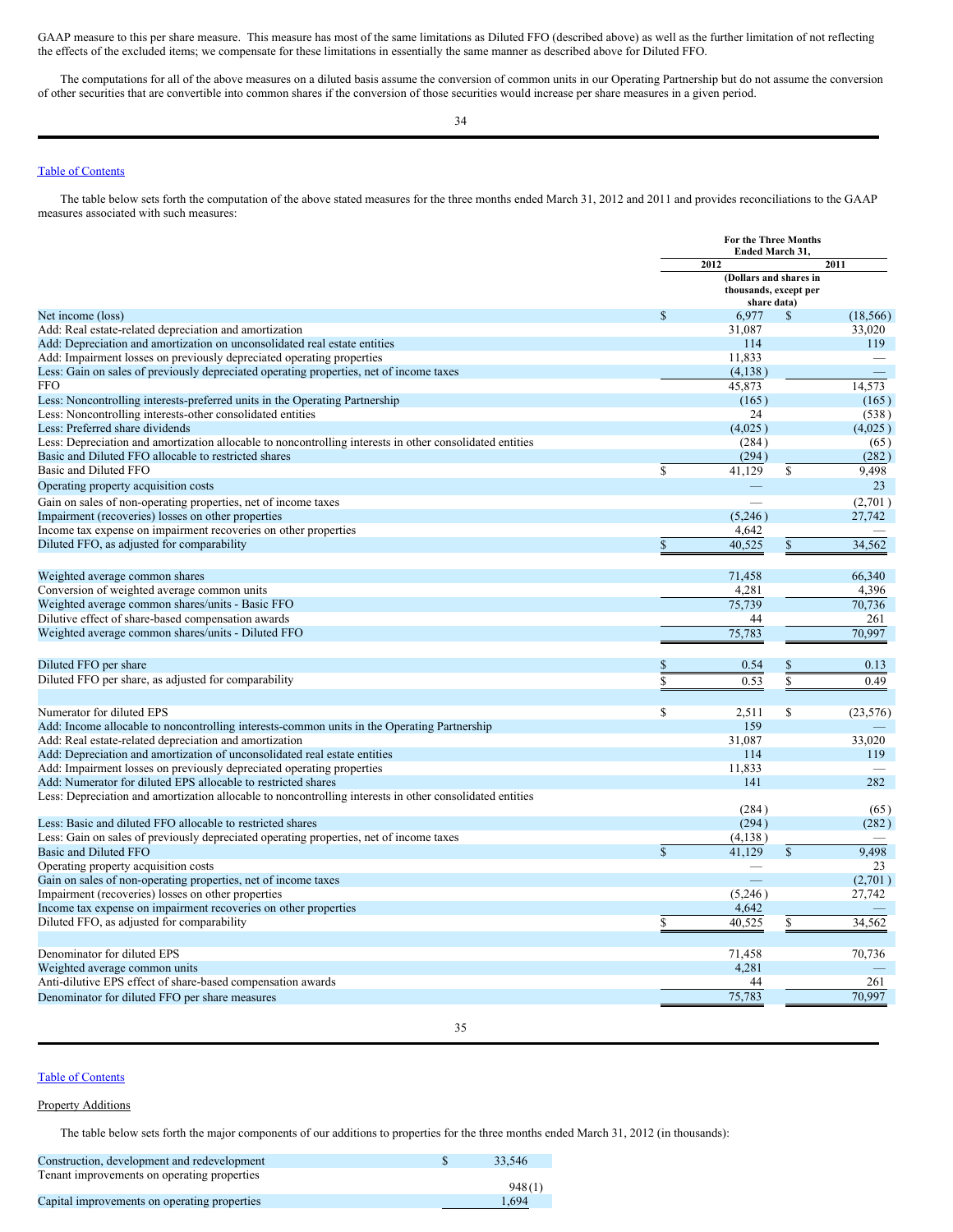\$ 36,188

(1) Tenant improvement costs incurred on newly-constructed properties are classified in this table as construction, development and redevelopment.

#### Cash Flows

Our net cash flow provided by operating activities increased \$10.8 million when comparing the three months ended March 31, 2012 and 2011 due primarily to: an increase in cash flow received from real estate operations, which was affected by the timing of cash receipts; an increase in cash flow associated with the timing of cash flow from third-party construction projects; and \$7.0 million in proceeds from the sale of our KEYW common stock in the current period; offset in part by \$29.7 million paid to cash settle interest rate swaps in the current period.

Our net cash flow provided by investing activities increased \$69.2 million when comparing the three months ended March 31, 2012 and 2011 due primarily to a \$58.1 million increase from sales of properties. Property sales in the current period included the disposition of properties in connection with the Strategic Reallocation Plan. Property sales in the prior period included the disposition of a land parcel in Hunt Valley, Maryland.

Our net cash flow used in financing activities increased \$80.1 million when comparing the three months ended March 31, 2012 and 2011 due primarily to:

- a \$311.4 million increase in debt repayments. Our debt repayments in the current period included primarily \$337.0 million to pay down our Revolving Credit Facility using mostly proceeds from a new \$250.0 million term loan agreement and property sales. Our debt repayments in the prior period included primarily \$25.0 million to pay down our Revolving Credit Facility using mostly proceeds from draws under construction loan facilities; offset in part by
- a \$233.8 million increase in proceeds from debt. Our proceeds in the current period included primarily: (1) \$250.0 million upon origination of the new term loan agreement; and (2) \$71.0 million in draws under our Revolving Credit Facility. Our proceeds in the prior period included primarily \$78.0 million in draws under our Revolving Credit Facility.

#### **Liquidity and Capital Resources**

Our primary cash requirements are for operating expenses, debt service, development of new properties, improvements to existing properties and acquisitions. We expect to continue to use cash flow provided by operations as the primary source to meeting our short-term capital needs, including property operating expenses, general and administrative expenses, interest expense, scheduled principal amortization of debt, dividends to our shareholders, distributions to our noncontrolling interest holders of preferred and common units in the Operating Partnership and improvements to existing properties. We believe that our liquidity and capital resources are adequate for our near-term and longer-term requirements without necessitating property sales. However, we do expect to generate significant cash by selling properties during the remainder of 2012 and in 2013.

We have historically relied on fixed-rate, non-recourse mortgage loans from banks and institutional lenders for long-term financing and to restore availability on our Revolving Credit Facility. In recent years, we have relied more on unsecured bank loans and publicly issued, convertible unsecured debt for long-term

36

#### Table of [Contents](#page-0-0)

financing. We also periodically access the public equity markets to raise capital by issuing common and/or preferred shares.

We often use our Revolving Credit Facility to initially finance much of our investing activities. We then pay down the facility using proceeds from long-term borrowings, equity issuances and property sales. The lenders' aggregate commitment under the facility is \$1.0 billion, with a right for us to increase the lenders' aggregate commitment to \$1.5 billion, provided that there is no default under the facility. Amounts available under the facility are computed based on 60% of our unencumbered asset value, as defined in the agreement. The Revolving Credit Facility matures on September 1, 2014, and may be extended by one year at our option, provided that there is no default under the facility and we pay an extension fee of 0.20% of the total availability of the facility. As of March 31, 2012, the maximum borrowing capacity under this facility totaled \$1.0 billion, of which \$590.6 million was available.

We also have construction loan facilities that provide for aggregate borrowings of up to \$123.8 million, \$73.2 million of which was available at March 31, 2012 to fund future construction costs at specific projects.

The following table summarizes our contractual obligations as of March 31, 2012 (in thousands):

|                                                   | For the Periods Ending December 31, |  |         |          |         |     |         |          |         |   |            |          |           |
|---------------------------------------------------|-------------------------------------|--|---------|----------|---------|-----|---------|----------|---------|---|------------|----------|-----------|
|                                                   | 2012                                |  | 2013    |          | 2014    |     | 2015    |          | 2016    |   | Thereafter |          | Total     |
| Contractual obligations (1)                       |                                     |  |         |          |         |     |         |          |         |   |            |          |           |
| Debt(2)                                           |                                     |  |         |          |         |     |         |          |         |   |            |          |           |
| Balloon payments due upon maturity                | 52.953                              |  | 159,058 | <b>S</b> | 547.681 | \$. | 804.284 | <b>S</b> | 274,605 | Ж | 550.621    | <b>S</b> | 2,389,202 |
| Scheduled principal payments                      | 9,854                               |  | 10,285  |          | 7,099   |     | 5,738   |          | 4,037   |   | 3,258      |          | 40,271    |
| Interest on debt (3)                              | 73,345                              |  | 90,753  |          | 78,032  |     | 55,371  |          | 30,891  |   | 4,562      |          | 332,954   |
| New construction and redevelopment obligations    |                                     |  |         |          |         |     |         |          |         |   |            |          |           |
| (4)(5)                                            | 41,582                              |  | 6,746   |          |         |     |         |          |         |   |            |          | 48,328    |
| Third-party construction and development          |                                     |  |         |          |         |     |         |          |         |   |            |          |           |
| obligations $(5)(6)$                              | 30,176                              |  | 3,353   |          |         |     |         |          |         |   |            |          | 33,529    |
| Capital expenditures for operating properties (5) |                                     |  |         |          |         |     |         |          |         |   |            |          |           |
|                                                   | 19,393                              |  | 6,464   |          |         |     |         |          |         |   |            |          | 25,857    |
| Operating leases (8)                              | 832                                 |  | 1,068   |          | 986     |     | 864     |          | 810     |   | 70.478     |          | 75,038    |
| Other purchase obligations (9)                    | 3,020                               |  | 3,591   |          | 2,435   |     | 1,491   |          | 968     |   | 233        |          | 11,738    |
| Total contractual cash obligations                | 231,155                             |  | 281,318 |          | 636,233 |     | 867,748 |          | 311,311 |   | 629,152    |          | 2,956,917 |

<sup>(1)</sup> The contractual obligations set forth in this table generally exclude property operations contracts that had a value of less than \$20,000. Also excluded are contracts associated with the operations of our properties that may be terminated with notice of one month or less, which is the arrangement that applies to most of our property operations contracts.

<sup>(2)</sup> Represents scheduled principal amortization payments and maturities only and therefore excludes a net discount of \$11.4 million.

<sup>(3)</sup> Represents interest costs for debt at March 31, 2012 for the terms of such debt. For variable rate debt, the amounts reflected above used March 31, 2012 interest rates on variable rate debt in computing interest costs for the terms of such debt.

<sup>(4)</sup> Represents contractual obligations pertaining to new construction and redevelopment activities. Construction and redevelopment activities underway at March 31, 2012 included the following: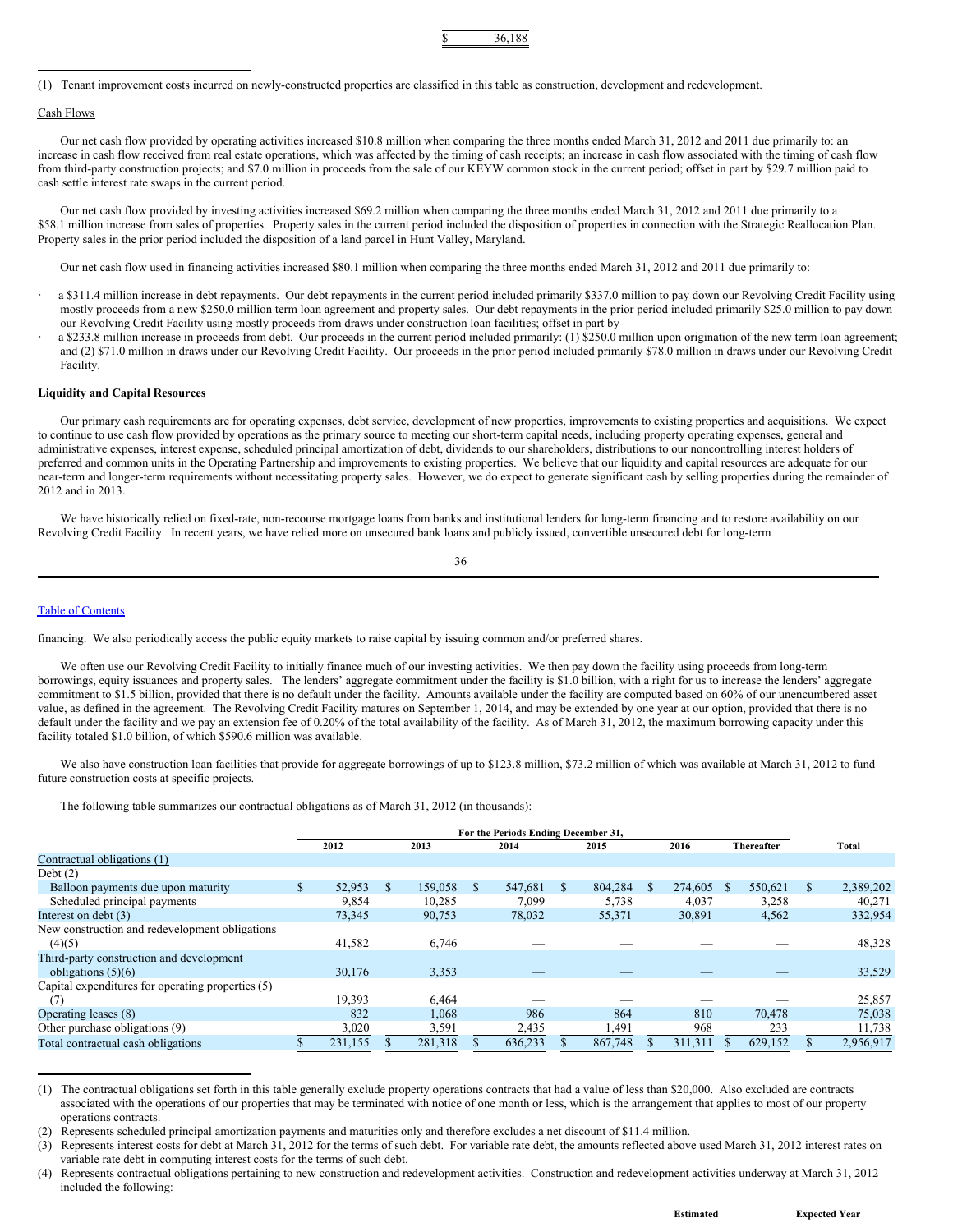|                                             | Number of  | <b>Square Feet (in</b> | <b>Remaining Costs</b> | For Costs to be         |
|---------------------------------------------|------------|------------------------|------------------------|-------------------------|
| <b>Activity</b>                             | Properties | thousands)             | (in millions)          | <b>Incurred Through</b> |
| Construction of new office properties       |            | 789                    | 61.2                   | 2013                    |
| Redevelopment of existing office properties |            |                        | ۵.۹                    | 2013                    |

- (5) Due to the long-term nature of certain construction and development contracts and leases included in these lines, the amounts reported in the table represent our estimate of the timing for the related obligations being payable.
- (6) Represents contractual obligations pertaining to projects for which we are acting as construction manager on behalf of unrelated parties who are our clients. We expect to be reimbursed in full for these costs by our clients.
- (7) Represents contractual obligations pertaining to recurring and nonrecurring capital expenditures for our operating properties. We expect to finance these costs primarily using cash flow from operations.
- (8) We expect to pay these items using cash flow from operations.

37

#### Table of [Contents](#page-0-0)

(9) Primarily represents contractual obligations pertaining to managed-energy service contracts in place for certain of our operating properties. We expect to pay these items using cash flow from operations.

We expect to spend more than \$150 million on construction and development costs and approximately \$70 million on improvements to operating properties (including the commitments set forth in the table above) during the remainder of 2012. We expect to fund these costs and our debt maturities during the remainder of 2012 using primarily a combination of borrowings under our Revolving Credit Facility and existing construction loan facilities. We expect to sell more than \$130 million of properties during the remainder of 2012 and use the proceeds primarily to pay down our Revolving Credit Facility and pay off debt secured by the properties.

Certain of our debt instruments require that we comply with a number of restrictive financial covenants, including maximum leverage ratio, unencumbered leverage ratio, minimum net worth, minimum fixed charge coverage, minimum unencumbered interest coverage ratio, minimum debt service and maximum secured indebtedness ratio. As of March 31, 2012, we were well within the compliance requirements of these financial covenants.

#### Off-Balance Sheet Arrangements

We had no significant changes in our off-balance sheet arrangements from those described in the section entitled "Off-Balance Sheet Arrangements" in our 2011 Annual Report on Form 10-K.

#### **Inflation**

Most of our tenants are obligated to pay their share of a building's operating expenses to the extent such expenses exceed amounts established in their leases, based on historical expense levels. Some of our tenants are obligated to pay their full share of a building's operating expenses. These arrangements somewhat reduce our exposure to increases in such costs resulting from inflation.

#### <span id="page-22-0"></span>**Item 3. Quantitative and Qualitative Disclosures about Market Risk**

We are exposed to certain market risks, the most predominant of which is change in interest rates. Increases in interest rates can result in increased interest expense under our Revolving Credit Facility and other variable rate debt. Increases in interest rates can also result in increased interest expense when our fixed rate debt matures and needs to be refinanced.

The following table sets forth as of March 31, 2012 our debt obligations and weighted average interest rates for fixed rate debt by expected maturity date (dollars in thousands):

|                           |        |          | For the Periods Ending December 31, |          |                                 |                   |          |
|---------------------------|--------|----------|-------------------------------------|----------|---------------------------------|-------------------|----------|
|                           | 2012   | 2013     | 2014                                | 2015     | 2016                            | <b>Thereafter</b> | Total    |
| Long term debt: $(1)$     |        |          |                                     |          |                                 |                   |          |
| Fixed rate debt (2)       | 45.426 | 144.345  | 157.965                             | 363.595  | 278,642                         | 303.879           | ,293,852 |
| Weighted average interest |        |          |                                     |          |                                 |                   |          |
| rate                      | 6.37%  | $5.62\%$ | $6.41\%$                            | $4.66\%$ | 6.57%                           | 5.52%             | $5.65\%$ |
| Variable rate debt        | 17.381 | 24,998   | 396.815                             | 446,427  | $\hspace{0.1mm}-\hspace{0.1mm}$ | 250,000           | ,135,621 |

(1) Maturities include \$16.8 million during the remainder of 2012, \$24.2 million in 2013, \$396.0 million in 2014 and \$409.6 million in 2015 that may each be extended for one year, subject to certain conditions.

(2) Represents principal maturities only and therefore excludes net discounts of \$11.4 million.

The fair market value of our debt was \$2.4 billion at March 31, 2012. If interest rates had been 1% lower, the fair value of our fixed-rate debt would have increased by approximately \$78 million at March 31, 2012.

The following table sets forth information pertaining to interest rate swap contracts in place as of March 31, 2012 and December 31, 2011 and their respective fair values (dollars in thousands):

#### Table of [Contents](#page-0-0)

|                 |         |       |                            |                  |                   | Fair Value at |              |
|-----------------|---------|-------|----------------------------|------------------|-------------------|---------------|--------------|
| <b>Notional</b> |         | Fixed | <b>Floating Rate</b>       | <b>Effective</b> | <b>Expiration</b> | March 31.     | December 31, |
| Amount          |         | Rate  | <b>Index</b>               | Date             | Date              | 2012          | 2011         |
|                 | 50,000  |       | $0.5025\%$ One-Month LIBOR | 1/3/2011         | 1/3/2012          | $-$           | (1)          |
|                 | 50,000  |       | 0.5025% One-Month LIBOR    | 1/3/2011         | 1/3/2012          | __            | (1)          |
|                 | 120,000 |       | 1.7600 % One-Month LIBOR   | 1/2/2009         | 5/1/2012          | (152)         | (552)        |
|                 | 100,000 |       | 1.9750% One-Month LIBOR    | 1/1/2010         | 5/1/2012          | (144)         | (532)        |
|                 | 100,000 |       | 0.6123 % One-Month LIBOR   | 1/3/2012         | 9/1/2014          | (282)         | 55           |
|                 | 100,000 |       | 0.6100% One-Month LIBOR    | 1/3/2012         | 9/1/2014          | (277)         | 56           |
|                 | 100,000 |       | 0.8320% One-Month LIBOR    | 1/3/2012         | 9/1/2015          | (365)         | (66)         |

**Fair Value at**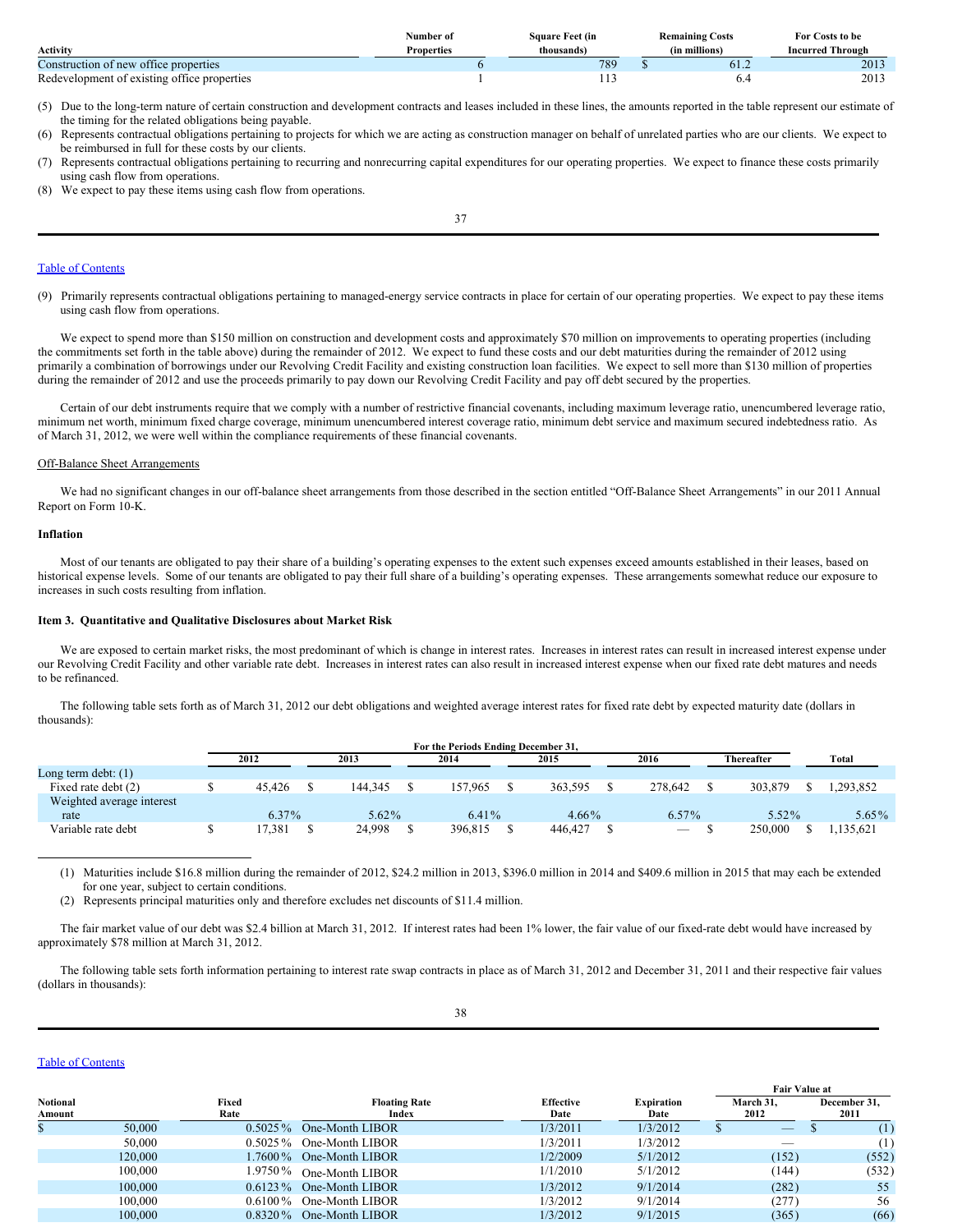| 100,000    | 0.8320% One-Month LIBOR            | 1/3/2012   | 9/1/2015  | (363)   | (49)      |
|------------|------------------------------------|------------|-----------|---------|-----------|
| 39,027(1)  | 3.8300% One-Month LIBOR            | 11/2/2010  | 11/2/2015 | (1,090) | (1,054)   |
| 100,000(2) | 3.8415% Three-Month LIBOR          | 9/30/2011  | 9/30/2021 |         | (16, 333) |
| 75,000(2)  | 3.8450% Three-Month LIBOR          | 9/30/2011  | 9/30/2021 |         | (12,275)  |
| 100,000(2) | 2.0525 % Three-Month LIBOR-Reverse | 12/30/2011 | 9/30/2021 | -       | 345       |
| 75,000(2)  | 2.0525 % Three-Month LIBOR-Reverse | 12/30/2011 | 9/30/2021 | _       | 260       |
|            |                                    |            |           | (2,673) | (30, 147) |

<sup>(1)</sup> The notional amount of this instrument is scheduled to amortize to \$36.2 million.

Based on our variable-rate debt balances, including the effect of interest rate swap contracts, our interest expense would have increased by \$1.3 million in the three months ended March 31, 2012 if short-term interest rates were 1% higher.

### **Item 4. Controls and Procedures**

#### (a) Evaluation of Disclosure Controls and Procedures

Our management, with the participation of our Chief Executive Officer and Chief Financial Officer, evaluated the effectiveness of our disclosure controls and procedures (as defined in Rule 13a-15(e) under the Exchange Act) as of March 31, 2012. Based on this evaluation, our Chief Executive Officer and Chief Financial Officer concluded that our disclosure controls and procedures as of March 31, 2012 were functioning effectively to provide reasonable assurance that the information required to be disclosed by us in reports filed or submitted under the Securities Exchange Act of 1934 is (i) recorded, processed, summarized and reported within the time periods specified in the SEC's rules and forms, and (ii) accumulated and communicated to our management, including our principal executive and principal financial officers, or persons performing similar functions, as appropriate to allow timely decisions regarding required disclosure.

(b) Change in Internal Control over Financial Reporting

No change in our internal control over financial reporting occurred during the most recent fiscal quarter that has materially affected, or is reasonably likely to materially affect, our internal control over financial reporting.

<span id="page-23-4"></span>

|                   | I<br>I<br>I  |
|-------------------|--------------|
| ł<br>٠<br>×<br>۰. | ł<br>۰.<br>v |

#### Table of [Contents](#page-0-0)

### <span id="page-23-1"></span>**PART II**

#### <span id="page-23-2"></span>**Item 1. Legal Proceedings**

We are not currently involved in any material litigation nor, to our knowledge, is any material litigation currently threatened against the Company (other than routine litigation arising in the ordinary course of business, substantially all of which is expected to be covered by liability insurance).

#### **Item 1A. Risk Factors**

<span id="page-23-3"></span>There have been no material changes to the risk factors included in our 2011 Annual Report on Form 10-K.

#### **Item 2. Unregistered Sales of Equity Securities and Use of Proceeds**

(a) During the three months ended March 31, 2012, 34,550 of the Operating Partnership's common units were exchanged for 34,550 common shares in accordance with the Operating Partnership's Second Amended and Restated Limited Partnership Agreement, as amended. The issuance of these common shares was effected in reliance upon the exemption from registration under Section 4(2) of the Securities Act of 1933, as amended.

#### (b) Not applicable

(c) Not applicable

#### <span id="page-23-5"></span>**Item 3. Defaults Upon Senior Securities**

(a) Not applicable

(b) Not applicable

### **Item 4. Mine Safety Disclosures**

<span id="page-23-7"></span><span id="page-23-6"></span>Not applicable

#### **Item 5. Other Information**

<span id="page-23-8"></span>None

#### **Item 6. Exhibits**

### (a) Exhibits:

**EXHIBIT**

<span id="page-23-0"></span><sup>(2)</sup> As described further in our 2011 Annual Report on Form 10-K, on January 5, 2012, we cash settled these instruments, along with interest accrued thereon, for an aggregate of \$29.7 million.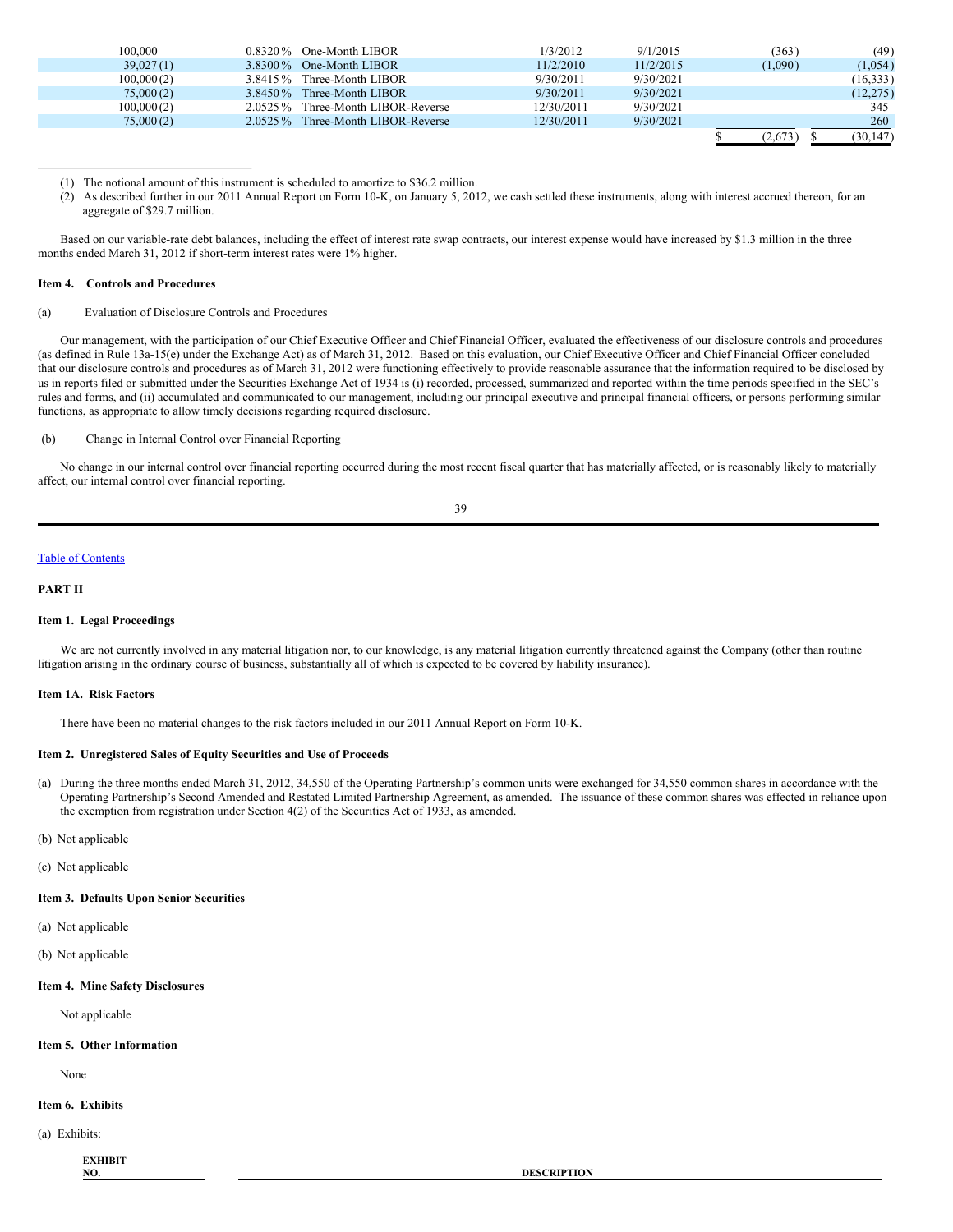| 10.1 | Term Loan Agreement, dated as of February 14, 2012, by and among Corporate Office Properties, L.P.; Corporate Office<br>Properties Trust; J.P. Morgan Securities LLC; KeyBanc Capital Markets; KeyBank National Association; JPMorgan Chase Bank,<br>N.A.; Bank of America, N.A.; PNC Bank, National Association; Royal Bank of Canada; and Wells Fargo Bank, National<br>Association (filed herewith). |
|------|---------------------------------------------------------------------------------------------------------------------------------------------------------------------------------------------------------------------------------------------------------------------------------------------------------------------------------------------------------------------------------------------------------|
| 31.1 | Certification of the Chief Executive Officer of Corporate Office Properties Trust required by Rule 13a-14(a) under the Securities<br>Exchange Act of 1934, as amended (filed herewith).                                                                                                                                                                                                                 |

40

## Table of [Contents](#page-0-0)

| <b>DESCRIPTION</b>                                                                                                                                                                                                                                                                                                                                                                                                                                                                                                                                                                          |
|---------------------------------------------------------------------------------------------------------------------------------------------------------------------------------------------------------------------------------------------------------------------------------------------------------------------------------------------------------------------------------------------------------------------------------------------------------------------------------------------------------------------------------------------------------------------------------------------|
| Certification of the Chief Financial Officer of Corporate Office Properties Trust required by Rule 13a-14(a) under the Securities<br>Exchange Act of 1934, as amended (filed herewith).                                                                                                                                                                                                                                                                                                                                                                                                     |
| Certification of the Chief Executive Officer of Corporate Office Properties Trust required by Rule 13a-14(b) under the Securities<br>Exchange Act of 1934, as amended. (This exhibit shall not be deemed "filed" for purposes of Section 18 of the Securities<br>Exchange Act of 1934, as amended, or otherwise subject to the liability of that section. Further, this exhibit shall not be deemed to<br>be incorporated by reference into any filing under the Securities Exchange Act of 1933, as amended, or the Securities Exchange<br>Act of 1934, as amended.) (Furnished herewith). |
| Certification of the Chief Financial Officer of Corporate Office Properties Trust required by Rule 13a-14(b) under the Securities<br>Exchange Act of 1934, as amended. (This exhibit shall not be deemed "filed" for purposes of Section 18 of the Securities<br>Exchange Act of 1934, as amended, or otherwise subject to the liability of that section. Further, this exhibit shall not be deemed to<br>be incorporated by reference into any filing under the Securities Exchange Act of 1933, as amended, or the Securities Exchange<br>Act of 1934, as amended). (Furnished herewith). |
| XBRL Instance Document (furnished herewith).                                                                                                                                                                                                                                                                                                                                                                                                                                                                                                                                                |
| XBRL Taxonomy Extension Schema Document (furnished herewith).                                                                                                                                                                                                                                                                                                                                                                                                                                                                                                                               |
| XBRL Taxonomy Extension Calculation Linkbase Document (furnished herewith).                                                                                                                                                                                                                                                                                                                                                                                                                                                                                                                 |
| XBRL Extension Labels Linkbase (furnished herewith).                                                                                                                                                                                                                                                                                                                                                                                                                                                                                                                                        |
| XBRL Taxonomy Extension Presentation Linkbase Document (furnished herewith).                                                                                                                                                                                                                                                                                                                                                                                                                                                                                                                |
| XBRL Taxonomy Extension Definition Linkbase Document (furnished herewith).                                                                                                                                                                                                                                                                                                                                                                                                                                                                                                                  |
|                                                                                                                                                                                                                                                                                                                                                                                                                                                                                                                                                                                             |

41

Table of [Contents](#page-0-0)

### <span id="page-24-0"></span>**SIGNATURES**

Pursuant to the requirements of the Securities Exchange Act of 1934, the Registrant has duly caused this report to be signed on its behalf by the undersigned thereunto duly authorized.

|                      |     | <b>CORPORATE OFFICE PROPERTIES TRUST</b>                                                           |
|----------------------|-----|----------------------------------------------------------------------------------------------------|
| Date: April 27, 2012 | By: | /s/ Roger A. Waesche, Jr.<br>Roger A. Waesche, Jr.<br>President and Chief Executive Officer        |
| Date: April 27, 2012 | By: | /s/ Stephen E. Riffee<br>Stephen E. Riffee<br>Executive Vice President and Chief Financial Officer |
|                      | 42  |                                                                                                    |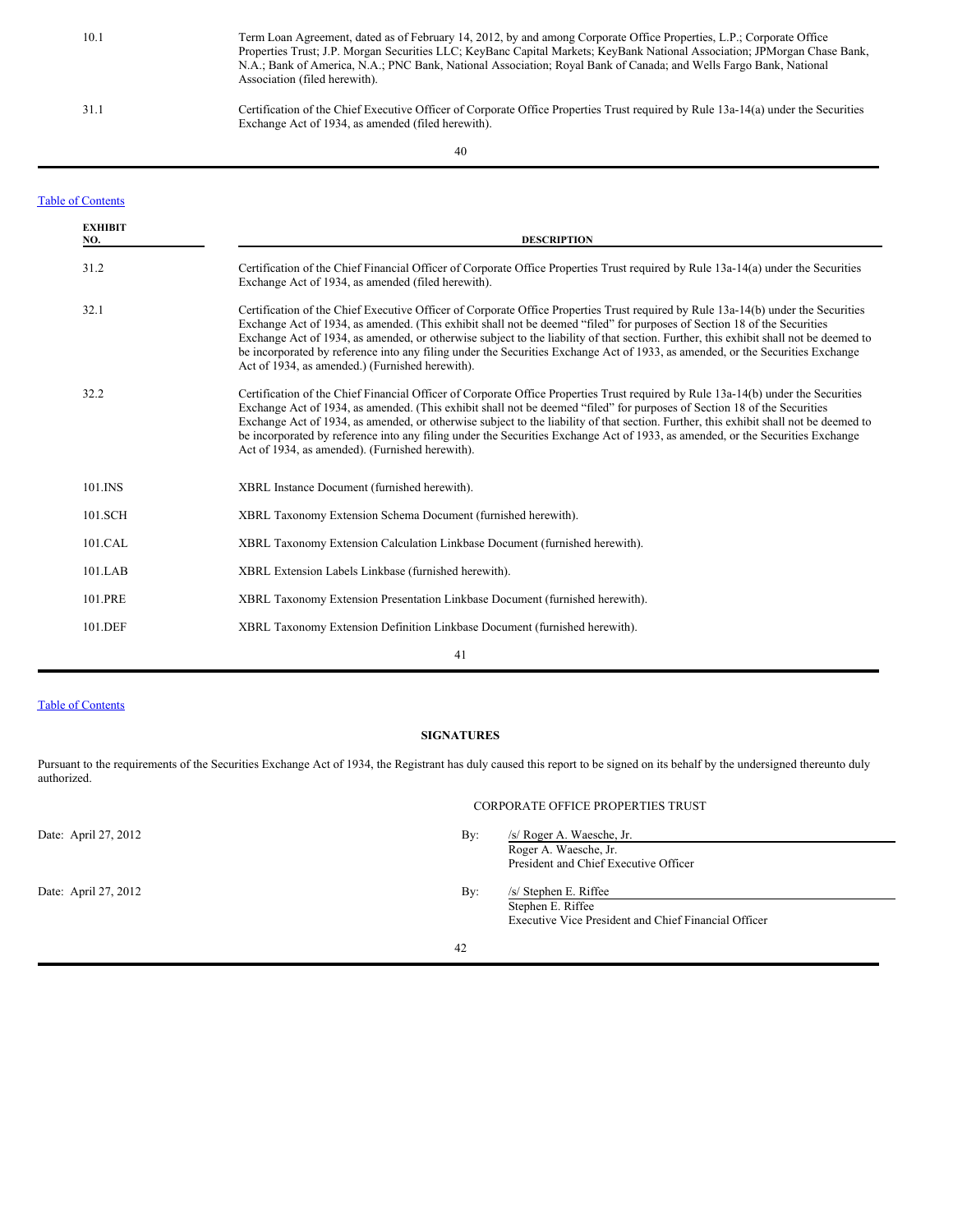EXECUTION COPY

### TERM LOAN AGREEMENT

Dated as of February 14, 2012

by and among

CORPORATE OFFICE PROPERTIES, L.P.,

as Borrower

CORPORATE OFFICE PROPERTIES TRUST, as Parent,

J.P. MORGAN SECURITIES LLC

and

KEYBANC CAPITAL MARKETS,

as Joint Lead Arrangers and Joint Book Runners,

KEYBANK NATIONAL ASSOCIATION,

as Administrative Agent,

JPMORGAN CHASE BANK, N.A.,

as Syndication Agent,

Each of BANK OF AMERICA, N.A., ROYAL BANK OF CANADA,

and

WELLS FARGO BANK, NATIONAL ASSOCIATION,

as a Co-Documentation Agent,

and

THE FINANCIAL INSTITUTIONS INITIALLY SIGNATORY HERETO AND THEIR ASSIGNEES PURSUANT TO SECTION 12.5., as Lenders

# TABLE OF CONTENTS

Article I. Definitions 1

| Section 1.1. Definitions                                                                       | 1        |
|------------------------------------------------------------------------------------------------|----------|
| Section 1.2. General; References to Times                                                      | 25       |
| Section 1.3. Financial Attributes of Non-Wholly Owned Subsidiaries                             | 26       |
| Article II. Credit Facility                                                                    | 26       |
| Section 2.1. Term Loans                                                                        |          |
|                                                                                                | 26       |
| Section 2.2. Rates and Payment of Interest on Loans<br>Section 2.3. Number of Interest Periods | 27<br>28 |
|                                                                                                | 28       |
| Section 2.4. Repayment of Loans                                                                |          |
| Section 2.5. Prepayments<br>Section 2.6. Continuation                                          | 28<br>28 |
| Section 2.7. Conversion                                                                        | 29       |
| Section 2.8. Notes                                                                             | 29       |
|                                                                                                |          |
| Section 2.9. Additional Loans                                                                  | 30       |
| Article III. Payments, Fees and Other General Provisions                                       | 31       |
| Section 3.1. Payments                                                                          | 31       |
| Section 3.2. Pro Rata Treatment                                                                | 31       |
| Section 3.3. Sharing of Payments, Etc.                                                         | 31       |
| Section 3.4. Several Obligations                                                               | 32       |
| Section 3.5. Minimum Amounts                                                                   | 32       |
| Section 3.6. Administrative and Other Fees                                                     | 32       |
| Section 3.7. Computations                                                                      | 32       |
| Section 3.8. Usury                                                                             | 33       |
| Section 3.9. Agreement Regarding Interest and Charges                                          | 33       |
| Section 3.10. Statements of Account                                                            | 33       |
| Section 3.11. Defaulting Lenders                                                               | 33       |
| Section 3.12. Taxes                                                                            | 34       |
| Article IV. Yield Protection, Etc.                                                             | 36       |
| Section 4.1. Additional Costs; Capital Adequacy                                                | 36       |
| Section 4.2. Suspension of LIBOR Loans                                                         | 37       |
| Section 4.3. Illegality                                                                        | 38       |
|                                                                                                |          |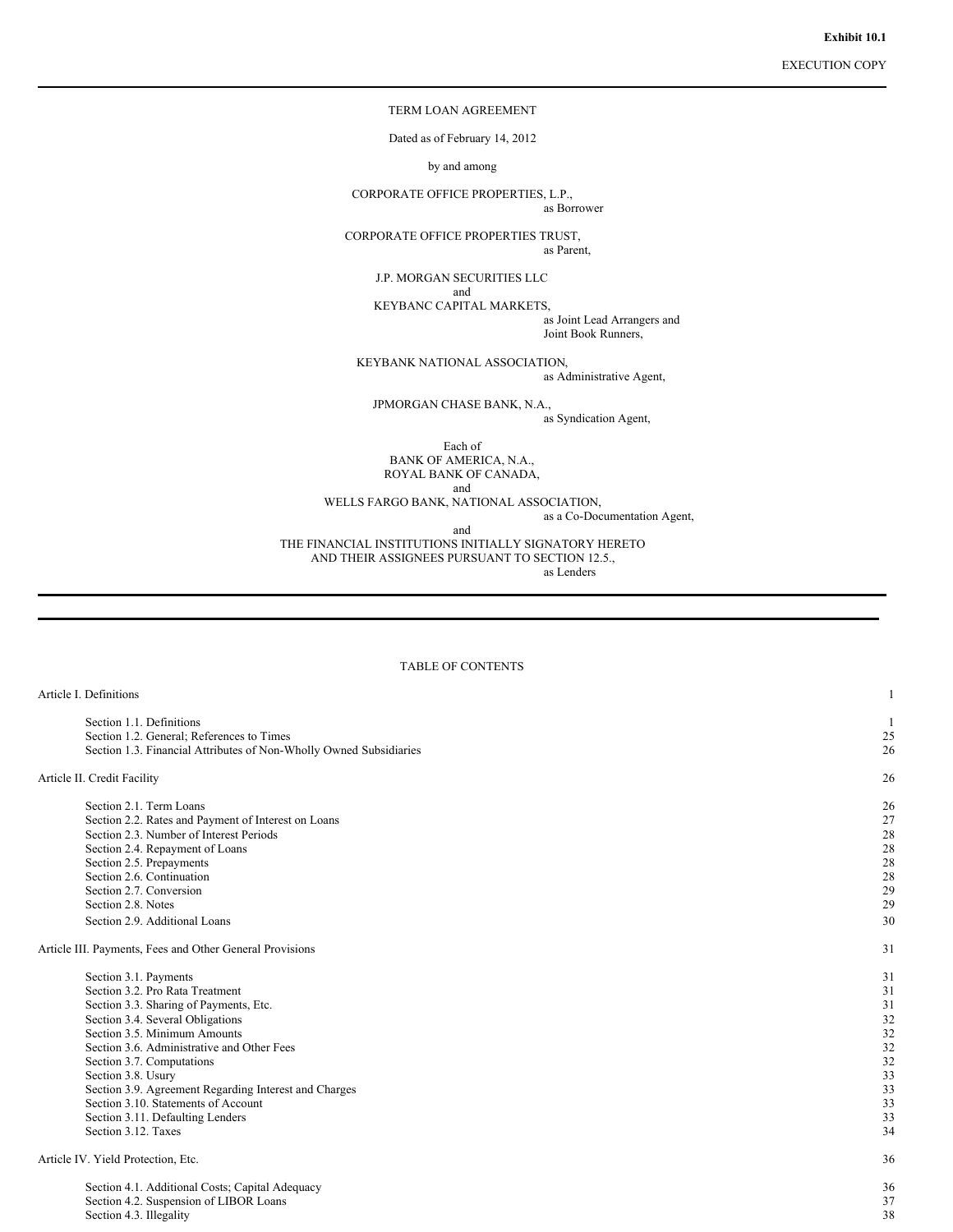| Section 4.4. Compensation                                  | 38 |
|------------------------------------------------------------|----|
| Section 4.5. Treatment of Affected Loans                   | 38 |
| Section 4.6. Change of Lending Office                      | 39 |
| Section 4.7. Assumptions Concerning Funding of LIBOR Loans | 39 |
|                                                            |    |
| Article V. Conditions Precedent                            | 40 |
|                                                            |    |
| Section 5.1. Initial Conditions Precedent                  | 40 |
| Section 5.2. Conditions Precedent to All Loans             | 42 |
|                                                            |    |

| Article VI. Representations and Warranties                                 | 43       |
|----------------------------------------------------------------------------|----------|
| Section 6.1. Representations and Warranties                                | 43       |
| Section 6.2. Survival of Representations and Warranties, Etc.              | 49       |
| Article VII. Affirmative Covenants                                         | 50       |
| Section 7.1. Preservation of Existence and Similar Matters                 | 50       |
| Section 7.2. Compliance with Applicable Law and Material Contracts         | 50       |
| Section 7.3. Maintenance of Property                                       | 50       |
| Section 7.4. Conduct of Business                                           | 50       |
| Section 7.5. Insurance                                                     | 50       |
| Section 7.6. Payment of Taxes and Claims                                   | 51       |
| Section 7.7. Visits and Inspections                                        | 51       |
| Section 7.8. Use of Proceeds                                               | 51       |
| Section 7.9. Environmental Matters                                         | 51       |
| Section 7.10. Books and Records                                            | 52       |
| Section 7.11. Further Assurances                                           | 52       |
| Section 7.12. Guarantors                                                   | 52       |
| Section 7.13. REIT Status<br>Section 7.14. Exchange Listing                | 53<br>53 |
|                                                                            |          |
| Article VIII. Information                                                  | 53       |
| Section 8.1. Quarterly Financial Statements                                | 53       |
| Section 8.2. Year-End Statements                                           | 54       |
| Section 8.3. Compliance Certificate                                        | 54       |
| Section 8.4. Other Information                                             | 54       |
| Article IX. Negative Covenants                                             | 56       |
| Section 9.1. Financial Covenants                                           | 56       |
| Section 9.2. Restricted Payments                                           | 57       |
| Section 9.3. Indebtedness                                                  | 58       |
| Section 9.4. Liens; Negative Pledges; Other Matters                        | 58       |
| Section 9.5. Merger, Consolidation, Sales of Assets and Other Arrangements | 58       |
| Section 9.6. Fiscal Year                                                   | 60       |
| Section 9.7. Modifications to Material Contracts                           | 60       |
| Section 9.8. Modifications of Organizational Documents                     | 60       |
| Section 9.9. Transactions with Affiliates                                  | 60       |
| Section 9.10. ERISA Exemptions                                             | 60       |
| Section 9.11. Foreign Assets Control                                       | 60       |
| Article X. Default                                                         | 61       |
| Section 10.1. Events of Default                                            | 61       |
| Section 10.2. Remedies Upon Event of Default                               | 64       |
| Section 10.3. Allocation of Proceeds                                       | 65       |
| Section 10.4. Performance by Agent                                         | 66       |
| Section 10.5. Rights Cumulative                                            | 66       |
|                                                                            |          |

3

| Article XI. The Agent                      |     |
|--------------------------------------------|-----|
| Section 11.1. Authorization and Action     | 66  |
| Section 11.2. Agent's Reliance, Etc.       | 67  |
| Section 11.3. Notice of Defaults           | 67  |
| Section 11.4. KeyBank as Lender            | -68 |
| Section 11.5. Approvals of Lenders         | 68  |
| Section 11.6. Lender Credit Decision, Etc. | 69  |
| Section 11.7. Indemnification of Agent     | -69 |
| Section 11.8. Successor Agent              | 70  |
| Section 11.9. Titled Agents                | 71  |
| Article XII. Miscellaneous                 | 71  |
| Section 12.1. Notices                      | 71  |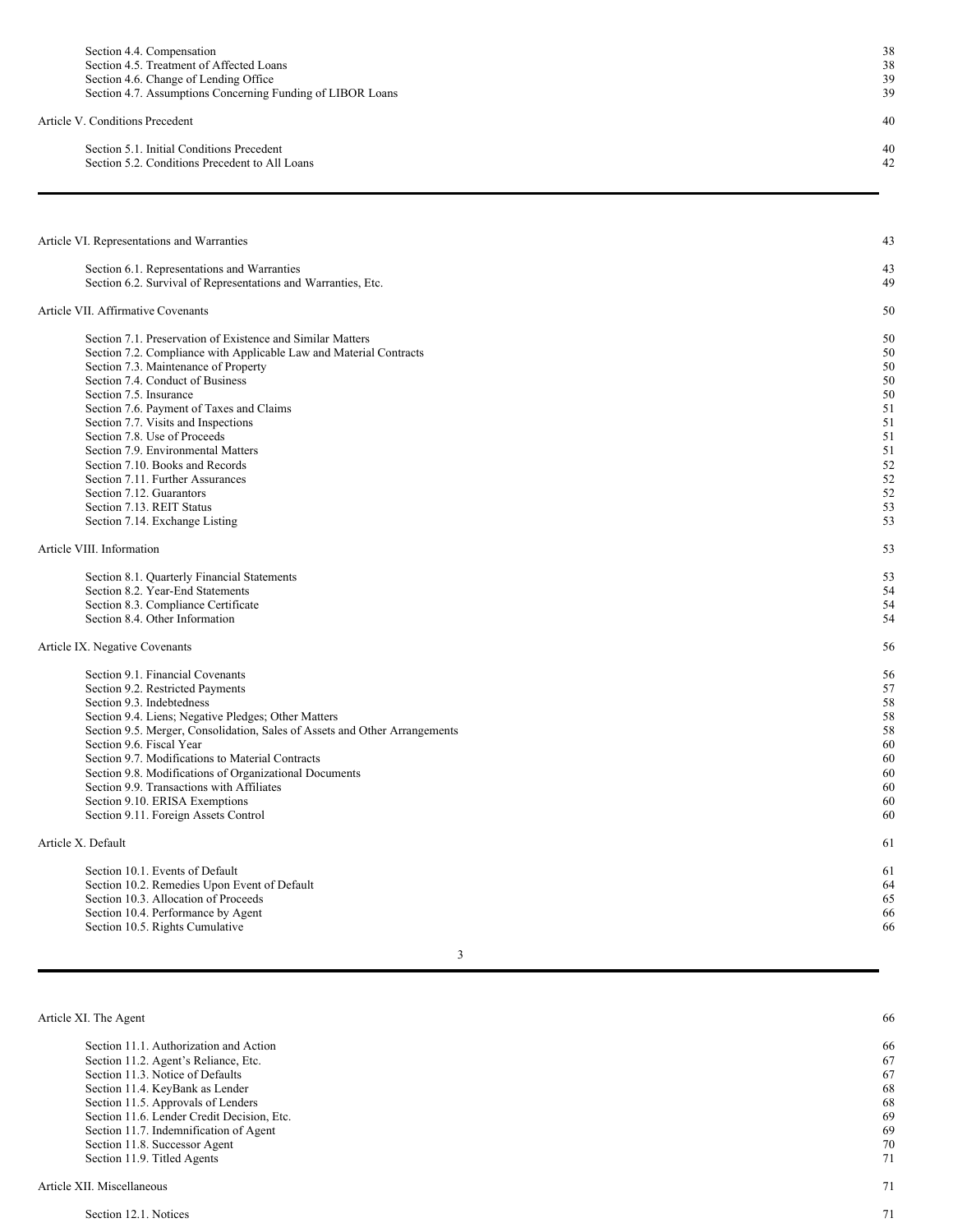| Section 12.2. Expenses                 |                                                                | 72 |
|----------------------------------------|----------------------------------------------------------------|----|
| Section 12.3. Setoff                   |                                                                | 73 |
|                                        | Section 12.4. Litigation; Jurisdiction; Other Matters; Waivers | 73 |
| Section 12.5. Successors and Assigns   |                                                                | 74 |
| Section 12.6. Amendments               |                                                                | 78 |
|                                        | Section 12.7. Nonliability of Agent and Lenders                | 79 |
| Section 12.8. Confidentiality          |                                                                | 79 |
| Section 12.9. Indemnification          |                                                                | 80 |
| Section 12.10. Termination; Survival   |                                                                | 82 |
|                                        | Section 12.11. Severability of Provisions                      | 82 |
| Section 12.12. GOVERNING LAW           |                                                                | 83 |
| Section 12.13. Counterparts            |                                                                | 83 |
|                                        | Section 12.14. Obligations with Respect to Loan Parties        | 83 |
| Section 12.15. Limitation of Liability |                                                                | 83 |
| Section 12.16. Entire Agreement        |                                                                | 83 |
| Section 12.17. Construction            |                                                                | 84 |
| Section 12.18. Patriot Act             |                                                                | 84 |
| <b>SCHEDULE I</b>                      | Commitments                                                    |    |
| SCHEDULE $1.1(A)$                      | List of Loan Parties                                           |    |
| SCHEDULE $6.1,(b)$                     | Ownership Structure                                            |    |
| SCHEDULE $6.1(f)$                      | Title to Properties; Liens                                     |    |
| SCHEDULE $6.1.(g)$                     | Indebtedness and Guaranties                                    |    |
| SCHEDULE 6.1.(h)                       | <b>Material Contracts</b>                                      |    |
| SCHEDULE $6.1$ . $(i)$                 | Litigation                                                     |    |
| SCHEDULE $6.1.(v)$                     | <b>Unencumbered Assets</b>                                     |    |
| <b>EXHIBIT A</b>                       | Form of Assignment and Acceptance Agreement                    |    |
| <b>EXHIBIT B</b>                       | Form of Notice of Borrowing                                    |    |
| <b>EXHIBIT C</b>                       | Form of Notice of Continuation                                 |    |
| EXHIBIT D                              | Form of Notice of Conversion                                   |    |

4

| <b>EXHIBIT E</b> | Form of Note                     |
|------------------|----------------------------------|
| <b>EXHIBIT F</b> | Form of Opinion of Counsel       |
| <b>EXHIBIT G</b> | Form of Compliance Certificate   |
| <b>EXHIBIT H</b> | Form of Guaranty                 |
| <b>EXHIBIT I</b> | Patriot Act and OFAC Form        |
| <b>EXHIBIT I</b> | Form of Guarantor Release Letter |
|                  |                                  |

5

THIS TERM LOAN AGREEMENT (this "Agreement") dated as of February 14, 2012 by and among CORPORATE OFFICE PROPERTIES, L.P., a limited partnership formed under the laws of the State of Delaware (the "Borrower"), CORPORATE OFFICE PROPERTIES TRUST, a real estate investment trust formed under the laws of the State of Maryland (the "Parent"), each of the financial institutions initially a signatory hereto together with their assignees pursuant to Section 12.5., J.P. MORGAN SECURITIES LLC and KEYBANC CAPITAL MARKETS, as Joint Lead Arrangers (the "Joint Lead Arrangers") and Joint Book Runners (the "Joint Book Runners"), KEYBANK NATIONAL ASSOCIATION, as Administrative Agent (the "Agent"), JPMORGAN CHASE BANK, N.A. as Syndication Agent (the "Syndication Agent"), and each of BANK OF AMERICA, N.A., ROYAL BANK OF CANADA and WELLS FARGO BANK, NATIONAL ASSOCIATION, as a Co-Documentation Agent (each a "Co-Documentation Agent" and collectively, the "Co-Documentation Agents").

WHEREAS, the Agent and the Lenders desire to make available to the Borrower term loans in an aggregate amount of \$250,000,000 on the terms and conditions contained herein.

NOW, THEREFORE, for good and valuable consideration, the receipt and sufficiency of which are hereby acknowledged by the parties hereto, the parties hereto agree as follows:

### **ARTICLE I. DEFINITIONS**

### **Section 1.1. Definitions.**

In addition to terms defined elsewhere herein, the following terms shall have the following meanings for the purposes of this Agreement:

"**2011 Term Loan Agreement**" means that certain Term Loan Agreement dated as of September 1, 2011, among the Borrower, the Parent, the financial institutions from time to time party thereto, KeyBank, as agent, and the other parties thereto.

"**2011 Term Loan Agreement Liabilities**" mean all indebtedness, obligations, liabilities, covenants, and duties owing by the Borrower under and in respect of the 2011 Term Loan Agreement and any other Loan Documents (as defined in the 2011 Term Loan Agreement).

"**Accession Agreement**" means an Accession Agreement substantially in the form of Annex I to the Guaranty.

"**Additional Costs**" has the meaning given that term in Section 4.1.

"**Adjusted EBITDA**" means, for any given period, (a) EBITDA for such period minus (b) Capital Reserves for such period.

"**Adjusted LIBOR**" means, with respect to each Interest Period for any LIBOR Loan, the rate obtained by dividing (a) LIBOR for such Interest Period by (b) a percentage equal to 1 minus the stated maximum rate (stated as a decimal) of all reserves, if any, required to be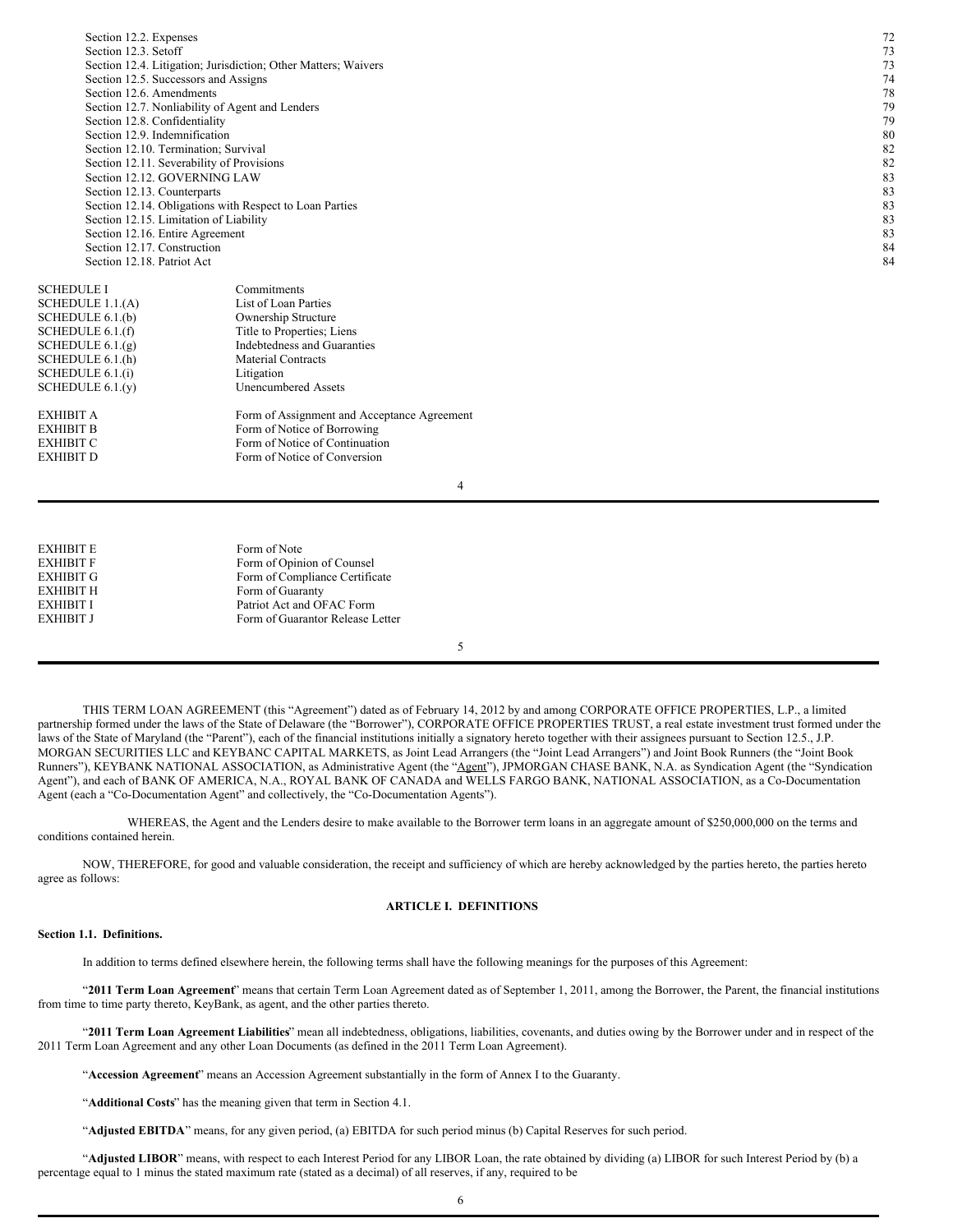maintained with respect to Eurocurrency funding (currently referred to as "Eurocurrency liabilities") as specified in Regulation D of the Board of Governors of the Federal Reserve System (or against any other category of liabilities which includes deposits by reference to which the interest rate on LIBOR Loans is determined or any applicable category of extensions of credit or other assets which includes loans by an office of any Lender outside of the United States of America to residents of the United States of America). Any change in such maximum rate shall result in a change in Adjusted LIBOR on the date on which such change in such maximum rate becomes effective.

"**Adjusted Net Operating Income**" means, with respect to a Property for any given period, Net Operating Income of such Property for such period minus Capital Reserves for such period.

"**Administrative Questionnaire**" means an Administrative Questionnaire in a form supplied by the Agent to the Lenders from time to time.

"**Affiliate**" means, with respect to a specified Person, another Person that directly, or indirectly through one or more intermediaries, Controls or is Controlled by or is under common Control with the Person specified. In no event shall the Agent or any Lender be deemed to be an Affiliate of the Parent or the Borrower.

"**Agent**" means KeyBank National Association, as contractual representative for the Lenders under the terms of this Agreement, and any of its successors.

"**Agreement Date**" means the date as of which this Agreement is dated.

"**Alternate Base Rate**" means the per annum rate of interest equal to the greatest of (a) the Prime Rate, (b) the Federal Funds Rate plus one-half of one percent (0.5%) and (c) LIBOR for a one-month Interest Period on such day (or if such day is not a Business Day, the immediately preceding Business Day) plus 1.0%. Any change in the Alternate Base Rate due to a change in the Prime Rate, the Federal Funds Rate or LIBOR shall be effective from and including the effective date of such change in the Prime Rate, the Federal Funds Rate or LIBOR, respectively.

"**Applicable Law**" means all applicable provisions of constitutions, statutes, rules, regulations and orders of all governmental bodies and all orders and decrees of all courts, tribunals and arbitrators.

#### "**Applicable Margin**" means:

(a) at any time prior to the Investment Grade Rating Date, the percentage set forth below corresponding to the ratio of Total Indebtedness to Total Asset Value as determined in accordance with Section 9.1 in effect at such time:

| Level | <b>Total Indebtedness to</b><br><b>Total Asset Value</b>         | <b>Applicable Margin for</b><br><b>LIBOR Loans</b> | <b>Applicable Margin for</b><br><b>Base Rate Loans</b> |
|-------|------------------------------------------------------------------|----------------------------------------------------|--------------------------------------------------------|
|       | Less than $0.45$ to $1.00$                                       | 1.65%                                              | $0.65\%$                                               |
|       | Greater than or equal to 0.45 to 1.00 and less than 0.50 to 1.00 | 1.90%                                              | $0.90\%$                                               |
|       | Greater than or equal to 0.50 to 1.00 and less than 0.55 to 1.00 | $2.15\%$                                           | $1.15\%$                                               |
|       | Greater than or equal to 0.55 to 1.00                            | $2.40\%$                                           | .40 $\%$                                               |

The Applicable Margin shall be determined by the Agent from time to time, based on the ratio of Total Indebtedness to Total Asset Value as set forth in the Compliance Certificate most recently delivered by the Borrower pursuant to Section 8.3. Any adjustment to the Applicable Margin shall be effective (a) in the case of a Compliance Certificate delivered in connection with quarterly financial statements of the Parent delivered pursuant to Section 8.1., as of the date 45 days following the end of the last day of the applicable fiscal quarter covered by such Compliance Certificate, (b) in the case of a Compliance Certificate delivered in connection with annual financial statements of the Parent delivered pursuant to Section 8.2., as of the date 90 days following the end of the last day of the applicable fiscal year covered by such Compliance Certificate, and (c) in the case of any other Compliance Certificate, as of the date 5 Business Days following the Agent's request for such Compliance Certificate. If the Borrower fails to deliver a Compliance Certificate pursuant to Section 8.3., the Applicable Margin shall equal the percentages corresponding to Level 4 until the date of the delivery of the required Compliance Certificate. Notwithstanding the foregoing, for the period from the Effective Date through but excluding the date on which the Agent first determines the Applicable Margin as set forth above, the Applicable Margin shall equal the percentages corresponding to Level 2. The provisions of this definition are subject to Section 2.2.(c); and

(b) on and at all times after the Investment Grade Rating Date, the percentage per annum determined, at any time, based on the range into which the Borrower's Credit Rating then falls, in accordance with the levels in the table set forth below (each a "Level"). Any change in the Borrower's Credit Rating which would cause it to move to a different Level in such table shall effect a change in the Applicable Margin on the Business Day on which such change occurs. During any period for which the Borrower has received a Credit Rating from only one Rating Agency, then the Applicable Margin shall be determined based on such Credit Rating. During any period that the Borrower has received only two Credit Ratings and such ratings are not equivalent, the Applicable Margin shall be determined by the higher of such two Credit Ratings so long as the next highest Credit Rating is only one Level below that of the highest Credit Rating, and if the next highest Credit Rating is more than one Level below that of the highest Credit Rating, then the Applicable Margin shall be determined by the Credit Rating that is one Level higher than the lower of the two Credit Ratings. During any period that the Borrower has received more than two Credit Ratings and such Credit Ratings are not equivalent, the Applicable Margin shall be determined by the higher of the two lowest Credit Ratings; provided, that if there is more than one Level between the two lowest Credit Ratings, then the Applicable Margin will be determined by the Credit Rating that is one Level higher than the lowest Credit Rating. During any period after the Investment Grade Rating Date for which the Borrower does not have a Credit Rating from any Credit Agency, or during any other period

8

after the Investment Grade Rating Date not otherwise covered in this clause (b), the Applicable Margin shall be determined based on Level 5.

| Level | <b>Parent's Credit Rating</b><br>(S&P/Moody's or equivalent) | <b>Applicable Margin for</b><br><b>LIBOR Loans</b> | <b>Applicable Margin for</b><br><b>Base Rate Loans</b> |
|-------|--------------------------------------------------------------|----------------------------------------------------|--------------------------------------------------------|
|       | A-or A3                                                      | $1.25\%$                                           | $0.25\%$                                               |
|       | $BBB+/Baa1$                                                  | 1.40%                                              | $0.40\%$                                               |
|       | BBB/Baa2                                                     | $1.65\%$                                           | $0.65\%$                                               |
|       | BBB-/Baa3                                                    | $1.90\%$                                           | $0.90\%$                                               |
|       | Lower than BBB-/Baa3                                         | $2.40\%$                                           | $1.40\%$                                               |

"**Approved Fund**" means any Fund that is administered or managed by (a) a Lender, (b) an Affiliate of a Lender, or (c) an entity or an Affiliate of any entity that administers or manages a Lender.

"**Assignment and Acceptance Agreement**" means an Assignment and Acceptance Agreement among a Lender, an Eligible Assignee and the Agent, substantially in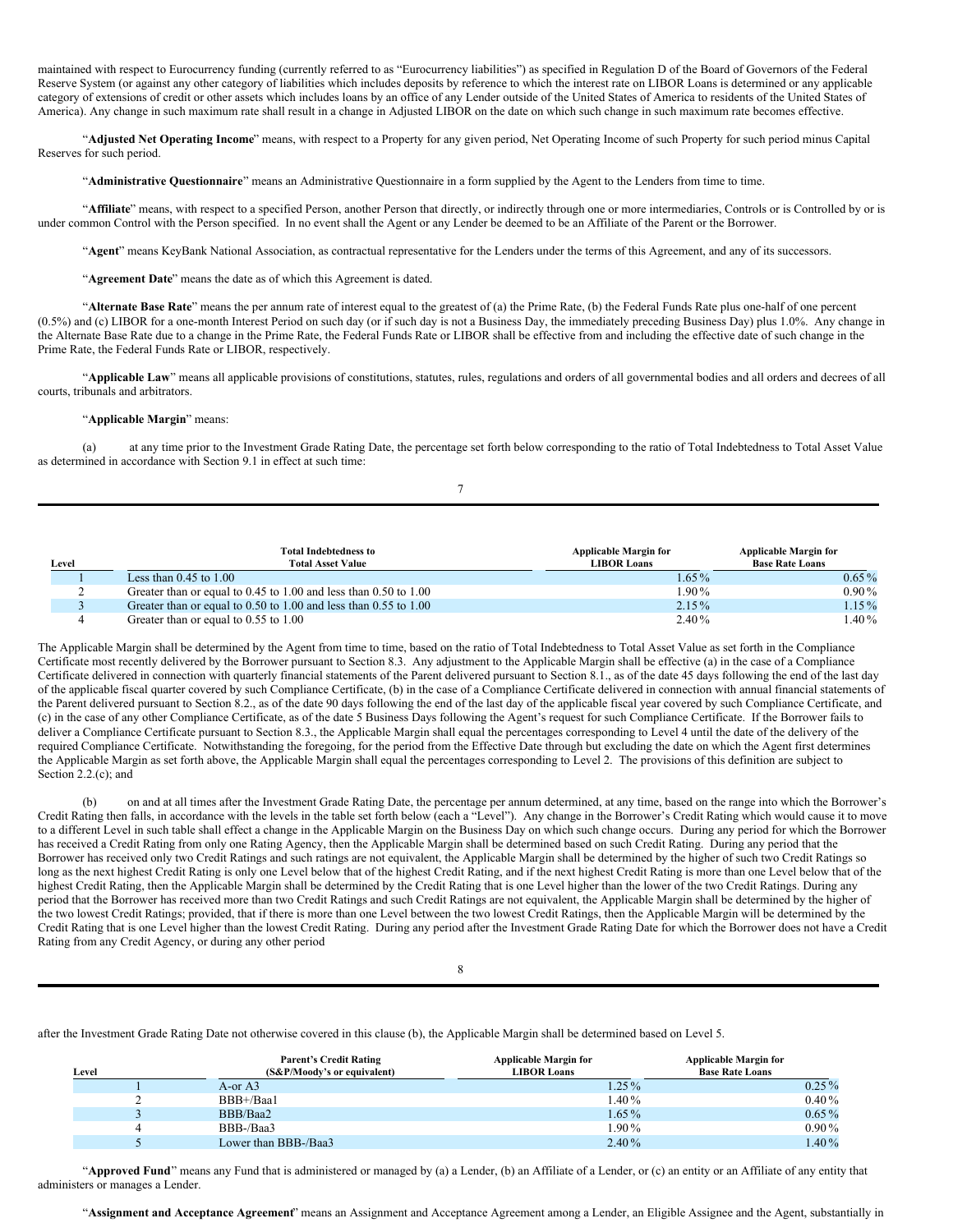the form of Exhibit A.

"**Base Rate Loan**" means any portion of a Loan bearing interest at a rate based on the Alternate Base Rate.

"**Benefit Arrangement**" means at any time an employee benefit plan within the meaning of Section 3(3) of ERISA which is not a Plan or a Multiemployer Plan and which is maintained or otherwise contributed to by any member of the ERISA Group.

"**Borrower**" has the meaning set forth in the introductory paragraph hereof and shall include the Borrower's successors and permitted assigns.

"**Business Day**" means (a) any day other than a Saturday, Sunday or other day on which banks in Cleveland, Ohio are authorized or required to close and (b) with reference to a LIBOR Loan, any such day that is also a day on which dealings in Dollar deposits are carried out in the London interbank market.

"**Capital Reserves**" means, for any period with respect to any developed Property, an amount equal to (a) \$0.25 per square footmultiplied by (b) a fraction, the numerator of which is the number of days in such period and the denominator of which is 365. If the term Capital Reserves is used without reference to a specific Property, then the amount shall be determined on an aggregate basis with respect to all developed Property of the Parent and its Subsidiaries and a proportionate share of all developed Property of all Unconsolidated Affiliates. For purposes of this definition, once improvements related to the development of a Property have been completed for one year or such Property has achieved an Occupancy Rate of 85%, it shall be considered a developed Property.

9

"**Capitalization Rate**" means 7.50%.

"**Capitalized Lease Obligation**" means an obligation under a lease that is required to be capitalized for financial reporting purposes in accordance with GAAP. The amount of a Capitalized Lease Obligation is the capitalized amount of such obligation as would be required to be reflected on a balance sheet prepared in accordance with GAAP as of the applicable date.

"Cash Equivalents" means: (a) securities issued, guaranteed or insured by the United States of America or any of its agencies with maturities of not more than one year from the date acquired; (b) certificates of deposit with maturities of not more than one year from the date acquired, issued by a United States federal or state chartered commercial bank of recognized standing, or a commercial bank organized under the laws of any other country which is a member of the Organization for Economic Cooperation and Development, or a political subdivision of any such country, acting through a branch or agency, which bank has capital and unimpaired surplus in excess of \$500,000,000 and which bank or its holding company has a short-term commercial paper rating of at least A-2 or the equivalent by S&P or at least P-2 or the equivalent by Moody's; (c) reverse repurchase agreements with terms of not more than seven days from the date acquired, for securities of the type described in clause (a) above and entered into only with commercial banks having the qualifications described in clause (b) above; (d) commercial paper issued by any Person incorporated under the laws of the United States of America or any State thereof and rated at least A-2 or the equivalent thereof by S&P or at least P-2 or the equivalent thereof by Moody's, in each case with maturities of not more than one year from the date acquired; and (e) investments in money market funds registered under the Investment Company Act of 1940, which have net assets of at least \$500,000,000 and at least 85% of whose assets consist of securities and other obligations of the type described in clauses (a) through (d) above.

**"Commitment"** means, as to each Lender, such Lender's obligation to make Loans pursuant to Section 2.1., in an amount up to, but not exceeding, the amount set forth for such Lender on Schedule I as such Lender's "Commitment Amount."

"**Compliance Certificate**" has the meaning given that term in Section 8.3.

"**Construction-in-Process**" means cash expenditures for land and improvements (including indirect costs internally allocated and development costs) determined in accordance with GAAP for all Properties that are under development or will commence development within twelve months from any date of determination.

"**Continue**", "**Continuation**" and "**Continued**" each refers to the continuation of a LIBOR Loan from one Interest Period to another Interest Period pursuant to Section 2.6.

"**Control**" means the possession, directly or indirectly, of the power to direct or cause the direction of the management or policies of a Person, whether through the ability to exercise voting power, by contract or otherwise. "Controlling" and "Controlled" have meanings correlative thereto.

10

"**Controlled Property**" means an Eligible Unencumbered Property that is not a Wholly-Owned Property and where the Parent or the Borrower directly or indirectly owns at least 80% of the Equity Interests of the Subsidiary that owns or leases such Property.

"**Convert**", "**Conversion**" and "**Converted**" each refers to the conversion of a Loan of one Type into a Loan of another Type pursuant to Section 2.7.

"**Credit Agreement**" means that certain Credit Agreement dated as of September 1, 2011, among the Borrower, the Parent, the financial institutions from time to time party thereto, KeyBank, as agent, and the other parties thereto.

"**Credit Agreement Liabilities**" mean all indebtedness, obligations, liabilities, covenants, and duties owing by the Borrower under and in respect of the Credit Agreement and any other Loan Documents (as defined in the Credit Agreement).

"**Credit Event**" means any of the following: (a) the making of any Loan and (b) the Conversion of a Loan.

**"Credit Percentage"** means, as to each Lender, the ratio, expressed as a percentage, of (a) the unpaid principal amount of such Lender's Loan to (b) the aggregate unpaid principal amount of all Loans; provided, however, that if at the time of determination all Loans have been paid in full, the "Credit Percentage" of each Lender shall be the Credit Percentage of such Lender in effect immediately prior to such payment in full.

"**Credit Rating**" means the rating assigned by a Rating Agency to the senior unsecured long term Indebtedness of a Person.

"**Debtor Relief Laws**" means the Bankruptcy Code, and all other liquidation, conservatorship, bankruptcy, assignment for the benefit of creditors, moratorium, rearrangement, receivership, insolvency, reorganization, or similar Applicable Laws relating to the relief of debtors in the United States of America or other applicable jurisdictions from time to time in effect.

"**Debt Service**" means, for any period, the sum of (a) Interest Expense for such period, and (b) all regularly scheduled principal payments made with respect to Indebtedness of the Parent and its Subsidiaries during such period, other than any balloon, bullet, early repayment or similar principal payment which, in each case, repays such Indebtedness in full. Debt Service shall include a proportionate share of items (a) and (b) of all Unconsolidated Affiliates.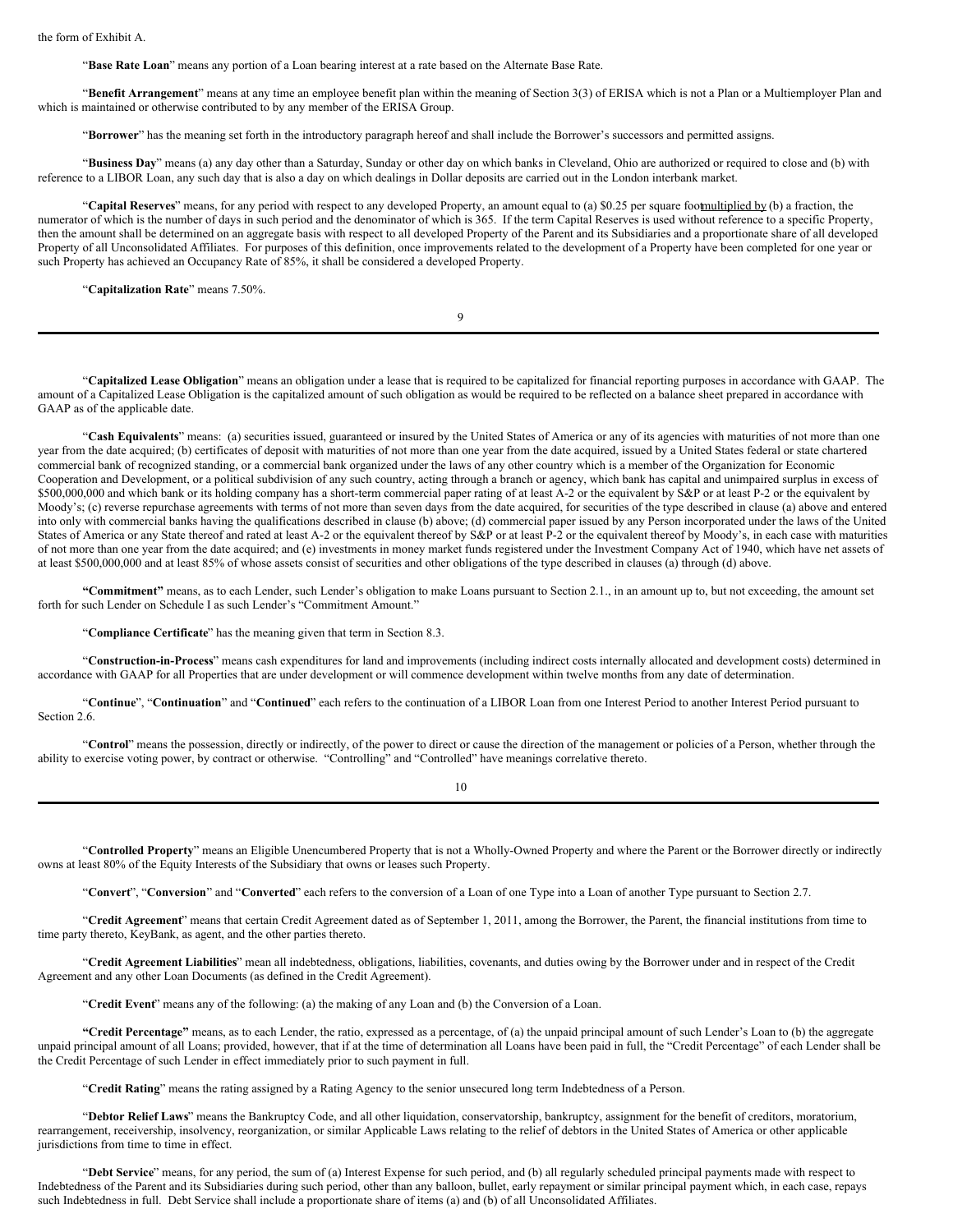both.

"**Defaulting Lender**" means, subject to Section 3.11.(c), any Lender that (a) has failed to (i) fund all or any portion of its Loan within 2 Business Days of the date such Loan was required to be funded hereunder unless such Lender notifies the Agent and the Borrower in writing that such failure is the result of such Lender's determination that one or more conditions precedent to

11

funding (each of which conditions precedent, together with any applicable default, shall be specifically identified in such writing) has not been satisfied, or (ii) pay to the Agent or any other Lender any other amount required to be paid by it hereunder within 2 Business Days of the date when due, (b) has notified the Borrower and the Agent, in writing that it does not intend to comply with its funding obligations hereunder, or has made a public statement to that effect (unless such writing or public statement relates to such Lender's obligation to fund a Loan hereunder and states that such position is based on such Lender's determination that a condition precedent to funding (which condition precedent, together with any applicable default, shall be specifically identified in such writing or public statement) cannot be satisfied), (c) has failed, within 3 Business Days after written request by the Agent or the Borrower, to confirm in writing to the Agent and the Borrower that it will comply with its prospective funding obligations hereunder (provided that such Lender shall cease to be a Defaulting Lender pursuant to this clause (c) upon receipt of such written confirmation by the Agent and the Borrower), or (d) has, or has a direct or indirect parent company that has, (i) become the subject of a proceeding under any Debtor Relief Law, or (ii) had appointed for it a receiver, custodian, conservator, trustee, administrator, assignee for the benefit of creditors or similar Person charged with reorganization or liquidation of its business or assets, including the Federal Deposit Insurance Corporation or any other state or federal regulatory authority acting in such a capacity; provided that a Lender shall not be a Defaulting Lender solely by virtue of the ownership or acquisition of any equity interest in that Lender or any direct or indirect parent company thereof by a Governmental Authority so long as such ownership interest does not result in or provide such Lender with immunity from the jurisdiction of courts within the United States of America or from the enforcement of judgments or writs of attachment on its assets or permit such Lender (or such Governmental Authority) to reject, repudiate, disavow or disaffirm any contracts or agreements made with such Lender. Any determination by the Agent that a Lender is a Defaulting Lender under clauses (a) through (d) above shall be conclusive and binding absent manifest error, and such Lender shall be deemed to be a Defaulting Lender (subject to Section 3.11.(c)) upon delivery of written notice of such determination to the Borrower, the Agent, and each Lender.

"**Derivatives Contract**" means any and all rate swap transactions, basis swaps, credit derivative transactions, forward rate transactions, commodity swaps, commodity options, forward commodity contracts, equity or equity index swaps or options, bond or bond price or bond index swaps or options or forward bond or forward bond price or forward bond index transactions, interest rate options, forward foreign exchange transactions, cap transactions, floor transactions, collar transactions, currency swap transactions, cross-currency rate swap transactions, currency options, spot contracts, or any other similar transactions or any combination of any of the foregoing (including any options to enter into any of the foregoing), whether or not any such transaction is governed by or subject to any master agreement. Not in limitation of the foregoing, the term "Derivatives Contract" includes any and all transactions of any kind, and the related confirmations, which are subject to the terms and conditions of, or governed by, any form of master agreement published by the International Swaps and Derivatives Association, Inc., any International Foreign Exchange Master Agreement, or any other master agreement, including any such obligations or liabilities under any such master agreement.

12

"**Derivatives Termination Value**" means, in respect of any one or more Derivatives Contracts, after taking into account the effect of any legally enforceable netting agreement relating to such Derivatives Contracts, (a) for any date on or after the date such Derivatives Contracts have been closed out and termination value(s) determined in accordance therewith, such termination value(s), and (b) for any date prior to the date referenced in clause (a) the amount(s) determined as the mark-to-market value(s) for such Derivatives Contracts, as determined based upon one or more mid-market or other readily available quotations provided by any recognized dealer in such Derivatives Contracts (which may include the Agent or any Lender).

"**Development Property**" means a Property which is under development or which (as determined in good faith by the Borrower) will commence development within twelve months of the date of determination. A Development Property shall cease to constitute a Development Property on the earlier of (a) the one year anniversary date of project completion and (b) the first day of the first full fiscal quarter after the project achieves an Occupancy Rate of 85%.

"**Dollars**" or "**\$**" means the lawful currency of the United States of America.

"EBITDA" means, with respect to a Person for any period: (a) net income (or loss) of such Person for such period determined on a consolidated basis (excluding any income or losses from minority interests in the case of the Parent), in accordance with GAAP, exclusive of the following (but only to the extent included in determination of such net income (loss)): (i) depreciation and amortization expense; (ii) interest expense as determined in accordance with GAAP; (iii) income tax expense; (iv) extraordinary or non-recurring gains and losses (which would include, but not be limited to, the gains/losses from extinguishment of Indebtedness, impairment charges and acquisition costs); plus (b) such Person's pro rata share of EBITDA of its Unconsolidated Affiliates. EBITDA shall be adjusted to remove any impact from straight line rent leveling adjustments required under GAAP and amortization of deferred market rent and expenses into income pursuant to FASB ASC 805. Notwithstanding the foregoing, gains and losses from land sales associated with Development Properties and other land shall be included in EBITDA.

"**Effective Date**" means the later of: (a) the Agreement Date; and (b) the date on which all of the conditions precedent set forth in Section 5.1. shall have been fulfilled or waived in writing by the Requisite Lenders.

"**Eligible Assignee**" means (a) a Lender, (b) an Affiliate of a Lender, (c) an Approved Fund and (d) any other Person (other than a natural person) approved by the Agent (such approval not to be unreasonably withheld or delayed); provided, that notwithstanding the foregoing, "Eligible Assignee" shall not include (A) the Parent or the Borrower or any of their respective Affiliates or Subsidiaries, (B) an Affiliate of a Lender or an Approved Fund that (1) if organized under the laws of the United States of America, any state thereof or the District of Columbia, does not have total assets in excess of \$5,000,000,000, or if organized under the laws of any other country or a political subdivision thereof, is not organized in such a country that is a member of the Organization for Economic Co-operation and Development, does not have total assets in excess of \$10,000,000,000, or does not act through a branch or agency located in the

United States or (2) does not have a rating of BBB or higher by S&P, Baa2 or higher by Moody's or the equivalent or higher of either such rating by another rating agency acceptable to the Agent with respect to such Affiliate of a Lender or Approved Fund's (or if such Affiliate or Approved Fund is a Subsidiary, such Affiliate's or Approved Fund's Parent's) senior unsecured long term indebtedness of (C) a Defaulting Lender.

"**Eligible Ground Lease**" means a ground lease containing the following terms and conditions: (a) a remaining term (exclusive of any unexercised extension options) of thirty (30) years or more from the Agreement Date; (b) the right of the lessee to mortgage and encumber its interest in the leased property without the consent of the lessor; (c) the obligation of the lessor to give the holder of any mortgage Lien on such leased property written notice of any defaults on the part of the lessee and agreement of such lessor that such lease will not be terminated until such holder has had a reasonable opportunity to cure or complete foreclosures, and fails to do so; (d) reasonable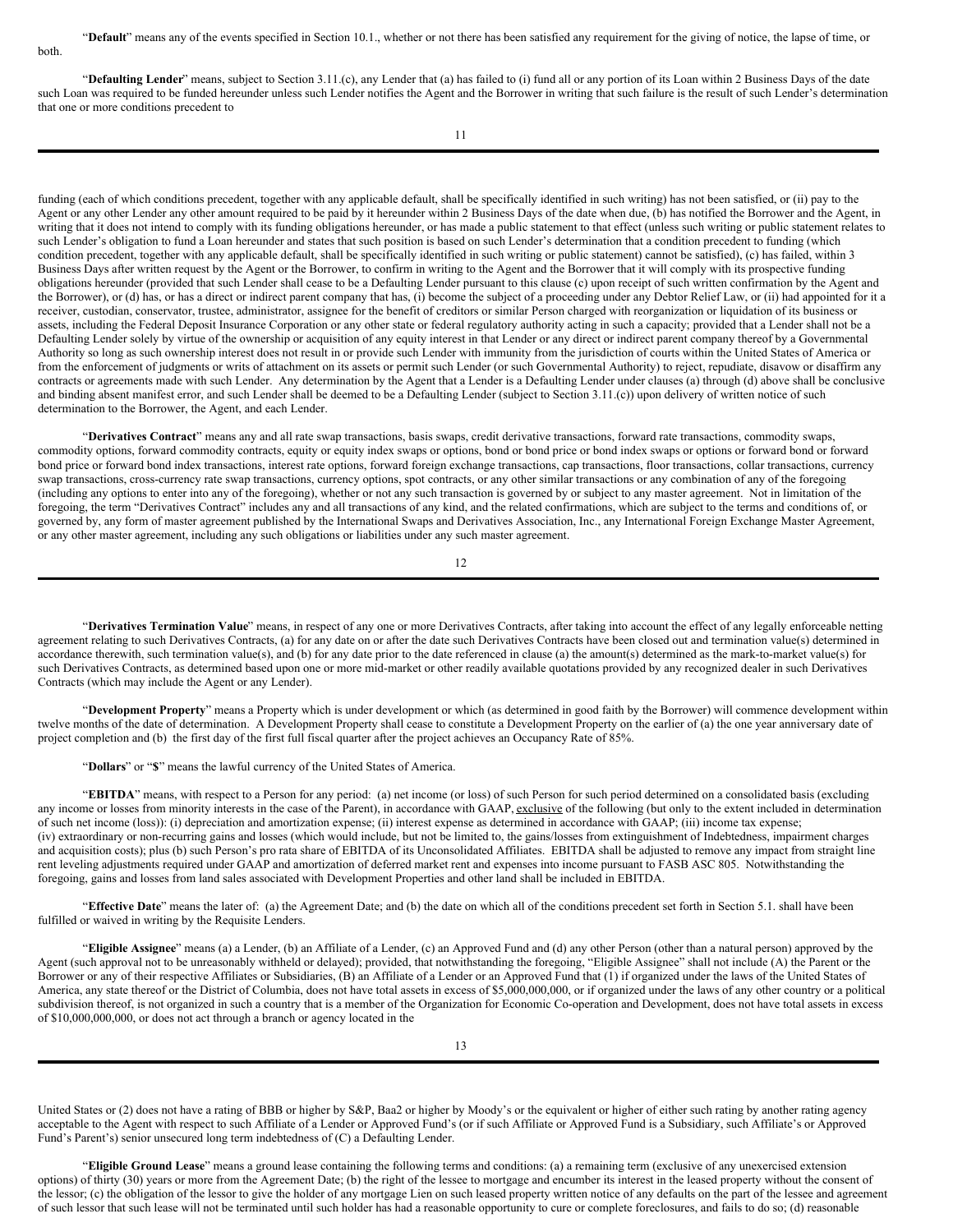transferability of the lessee's interest under such lease, including ability to sublease; and (e) such other rights customarily required by mortgagees making a loan secured by the interest of the holder of the leasehold estate demised pursuant to a ground lease.

"**Eligible Unencumbered Property**" means a Property which satisfies all of the following requirements: (a) such Property is located in the United States of America; (b) neither such Property, nor any interest of the Parent, the Borrower or any Subsidiary thereof therein, is subject to any Lien (other than Permitted Liens described in clauses (a) through (f) of the definition thereof) or any Negative Pledge; (c) if such Property is owned by a Subsidiary, none of the Borrower's or the Parent's direct or indirect ownership interest in such Subsidiary is subject to any Lien (other than Permitted Liens described in clauses (a) through (f) of the definition thereof) or any Negative Pledge; (d) if such Property is owned by a Subsidiary, the Parent or the Borrower directly, or indirectly through a Subsidiary, has the right to take the following actions without the need to obtain the consent of any Person: (A) to create Liens on such Property as security for Indebtedness of the Parent, the Borrower or such Subsidiary, as applicable and (B) to sell, transfer or otherwise dispose of such Property; (e) such Property is owned in fee simple, or leased under an Eligible Ground Lease, by (A) the Parent, (B) the Borrower, or (C) a Subsidiary that has not Guaranteed the Indebtedness of any other Person or incurred, acquired or suffered to exist any Indebtedness unless, (x) in each case, (i) such Subsidiary is a party to the Guaranty and (ii) the maturity of such Indebtedness that has been Guaranteed (other than in respect of the Credit Agreement and the 2011 Term Loan Agreement) and/or incurred, acquired or suffered to exist is and continues to be later than the date that is the Termination Date and (y) in the case of a Guarantee by such Subsidiary of the Indebtedness of another Person, such Indebtedness is that of the Parent or the Borrower; and (f) such Property is free of all structural defects or major architectural deficiencies, title defects, environmental conditions or other adverse matters except for defects, deficiencies, conditions or other matters individually or collectively which are not material to the profitable operation of such Property.

"**Environmental Laws**" means any Applicable Law relating to environmental protection or the manufacture, storage, remediation, disposal or clean-up of Hazardous Materials including, without limitation, the following: Clean Air Act, 42 U.S.C. § 7401 et seq.; Federal Water Pollution Control Act, 33 U.S.C. § 1251 et seq.; Solid Waste Disposal Act, as amended by the Resource Conservation and Recovery Act, 42 U.S.C. § 6901 et seq.; Comprehensive

Environmental Response, Compensation and Liability Act, 42 U.S.C. § 9601 et seq.; National Environmental Policy Act, 42 U.S.C. § 4321 et seq.; regulations of the Environmental Protection Agency and any applicable rule of common law and any judicial interpretation thereof relating primarily to the environment or Hazardous Materials.

"**Equity Interest**" means, with respect to any Person, any share of capital stock of (or other ownership or profit interests in) such Person, any warrant, option or other right for the purchase or other acquisition from such Person of any share of capital stock of (or other ownership or profit interests in) such Person, any security convertible into or exchangeable for any share of capital stock of (or other ownership or profit interests in) such Person or warrant, right or option for the purchase or other acquisition from such Person of such shares (or such other interests), and any other ownership or profit interest in such Person (including, without limitation, partnership, member or trust interests therein), whether voting or nonvoting, and whether or not such share, warrant, option, right or other interest is authorized or otherwise existing on any date of determination.

"**Equity Issuance**" means any issuance or sale by a Person of any Equity Interest and shall in any event include the issuance of any Equity Interest upon the conversion or exchange of any security constituting Indebtedness that is convertible or exchangeable, or is being converted or exchanged, for Equity Interests.

"**ERISA**" means the Employee Retirement Income Security Act of 1974, as in effect from time to time.

"**ERISA Event**" means, with respect to the ERISA Group, (a) any "reportable event" as defined in Section 4043 of ERISA with respect to a Plan (other than an event for which the 30-day notice period is waived); (b) the withdrawal of a member of the ERISA Group from a Plan subject to Section 4063 of ERISA during a plan year in which it was a "substantial employer" as defined in Section 4001(a)(2) of ERISA or a cessation of operations that is treated as such a withdrawal under Section 4062(e) of ERISA; (c) the incurrence by a member of the ERISA Group of any liability with respect to the withdrawal or partial withdrawal from any Multiemployer Plan; (d) the incurrence by any member of the ERISA Group of any liability under Title IV of ERISA with respect to the termination of any Plan or Multiemployer Plan; (e) the institution of proceedings to terminate a Plan or Multiemployer Plan by the PBGC; (f) the failure by any member of the ERISA Group to make when due required contributions to a Multiemployer Plan or Plan unless such failure is cured within 30 days or the filing pursuant to Section 412(c) of the Internal Revenue Code or Section 302(c) of ERISA of an application for a waiver of the minimum funding standard; (g) any other event or condition that might reasonably be expected to constitute grounds under Section 4042 of ERISA for the termination of, or the appointment of a trustee to administer, any Plan or Multiemployer Plan or the imposition of liability under Section 4069 or 4212(c) of ERISA; (h) the receipt by any member of the ERISA Group of any notice or the receipt by any Multiemployer Plan from any member of the ERISA Group of any notice, concerning the imposition of Withdrawal Liability or a determination that a Multiemployer Plan is, or is expected to be, insolvent (within the meaning of Section 4245 of ERISA), in reorganization (within the meaning of Section 4241 of ERISA), or in "critical" status (within the meaning of Section 432 of the Internal Revenue Code or Section 305 of ERISA); (i)

15

the imposition of any liability under Title IV of ERISA, other than for PBGC premiums due but not delinquent under Section 4007 of ERISA, upon any member of the ERISA Group or the imposition of any Lien in favor of the PBGC under Title IV of ERISA; or (j) a determination that a Plan is, or is reasonably expected to be, in "at risk" status (within the meaning of Section 430 of the Internal Revenue Code or Section 303 of ERISA).

"**ERISA Group**" means the Parent, any Subsidiary and all members of a controlled group of corporations and all trades or businesses (whether or not incorporated) under common control, which, together with the Parent or any Subsidiary, are treated as a single employer under Section 414 of the Internal Revenue Code.

"**Event of Default**" means any of the events specified in Section 10.1., provided that any requirement for notice or lapse of time or any other condition has been satisfied.

"**Excluded Subsidiary**" means any Subsidiary which holds title to assets which are or are to become collateral for any Secured Indebtedness of such Subsidiary.

"**Fair Market Value**" means, with respect to (a) a security listed on a national securities exchange or the NASDAQ National Market, the price of such security as reported on such exchange by any widely recognized reporting method customarily relied upon by financial institutions and (b) with respect to any other property, the price which could be negotiated in an arm's-length free market transaction, for cash, between a willing seller and a willing buyer, neither of which is under pressure or compulsion to complete the transaction.

"**FASB ASC**" means the Accounting Standards Codification of the Financial Accounting Standards Board.

"**Federal Funds Rate**" means, for any day, the rate per annum (rounded upward to the nearest 1/100th of 1%) equal to the weighted average of the rates on overnight Federal funds transactions with members of the Federal Reserve System arranged by Federal funds brokers on such day, as published by the Federal Reserve Bank of New York on the Business Day next succeeding such day, provided that (a) if such day is not a Business Day, the Federal Funds Rate for such day shall be such rate on such transactions on the next preceding Business Day, and (b) if no such rate is so published on such next succeeding Business Day, the Federal Funds Rate for such day shall be the average rate quoted to the Agent by federal funds dealers selected by the Agent on such day on such transaction as determined by the Agent.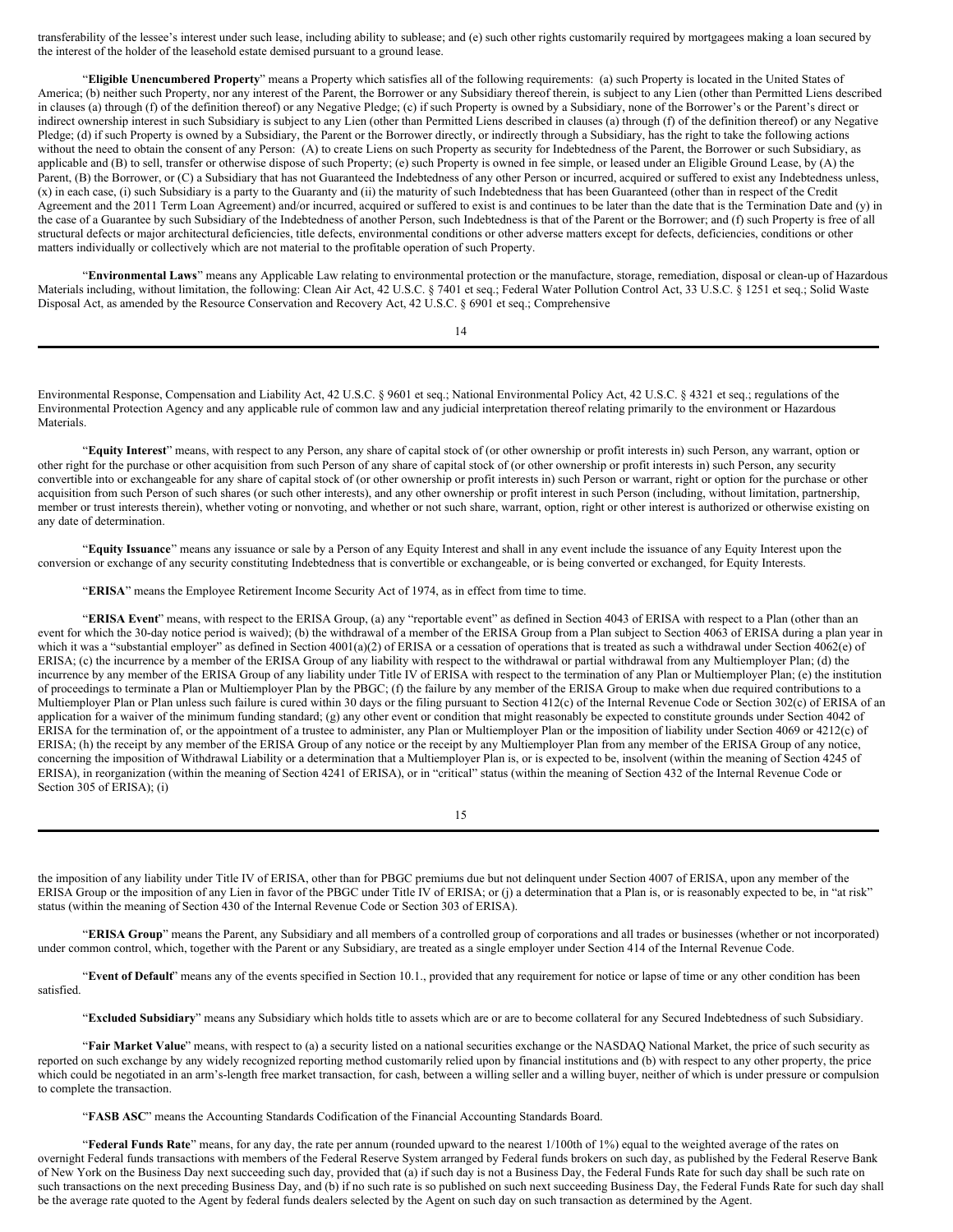"**Fees**" means the fees and commissions provided for or referred to in Section 3.6. and any other fees payable by the Borrower hereunder or under any other Loan Document.

"**Fitch**" means Fitch Ratings Ltd., and its successors.

"**Fixed Charges**" means, for any period, the sum of (a) Debt Service and (b) all Preferred Dividends paid during such period. Fixed Charges shall include a proportionate share of items (a) and (b) with respect to all Unconsolidated Affiliates.

16

"**Fund**" means any Person (other than a natural person) that is (or will be) engaged in making, purchasing, holding or otherwise investing in commercial loans and similar extensions of credit in the ordinary course of its business.

"**Funds From Operations**" means, for a given period, income of the Parent and its Subsidiaries available for common shareholders before depreciation and amortization of real estate assets and before extraordinary items less gains and losses on sale of real estate determined on a consolidated basis in accordance with GAAP applied on a consistent basis for such period. Adjustments for Unconsolidated Affiliates will be calculated to reflect the Borrower's pro rata share of funds from operations on the same basis.

"**GAAP**" means generally accepted accounting principles in the United States of America set forth in the opinions and pronouncements of the Accounting Principles Board of the American Institute of Certified Public Accountants and statements and pronouncements of the Financial Accounting Standards Board (including Statement of Financial Accounting Standards No. 168, "The FASB Accounting Standards Codification") or in such other statements by such other entity as may be approved by a significant segment of the accounting profession in the United States of America, which are applicable to the circumstances as of the date of determination.

"**Governmental Approvals**" means all authorizations, consents, approvals, licenses and exemptions of, registrations and filings with, and reports to, all Governmental Authorities.

"**Governmental Authority**" means any national, state or local government (whether domestic or foreign), any political subdivision thereof or any other governmental, quasi-governmental, judicial, public or statutory instrumentality, authority, body, agency, bureau, commission, board, department or other entity (including, without limitation, the Federal Deposit Insurance Corporation, the Comptroller of the Currency or the Federal Reserve Board, any central bank or any comparable authority) or any arbitrator with authority to bind a party at law.

"**Guarantor**" means any Person that is a party to the Guaranty as a "Guarantor" and in any event shall include (a) the Parent and (b) as of the Effective Date and as required by Section 7.12., each Material Subsidiary.

"**Guarantor Release Letter**" means a letter executed by the Agent that confirms the release of one or more Guarantor(s), substantially in the form of Exhibit J.

"**Guaranty**", "**Guaranteed**", "**Guarantying**" or to "**Guarantee**" as applied to any obligation means and includes: (a) a guaranty (other than by endorsement of negotiable instruments for collection or deposit in the ordinary course of business), directly or indirectly, in any manner, of any part or all of such obligation, or (b) an agreement, direct or indirect, contingent or otherwise, and whether or not constituting a guaranty, the practical effect of which is to assure the payment or performance (or payment of damages in the event of nonperformance) of any part or all of such obligation whether by: (i) the purchase of securities or obligations, (ii) the purchase, sale or lease (as lessee or lessor) of property or the purchase or sale of services primarily for the purpose of enabling the obligor with respect to such obligation to

17

make any payment or performance (or payment of damages in the event of nonperformance) of or on account of any part or all of such obligation, or to assure the owner of such obligation against loss, (iii) the supplying of funds to or in any other manner investing in the obligor with respect to such obligation, (iv) repayment of amounts drawn down by beneficiaries of letters of credit, or (y) the supplying of funds to or investing in a Person on account of all or any part of such Person's obligation under a Guaranty of any obligation or indemnifying or holding harmless, in any way, such Person against any part or all of such obligation. As the context requires, "Guaranty" shall also mean the Guaranty to which the Guarantors are parties substantially in the form of Exhibit H.

"**Hazardous Materials**" means all or any of the following: (a) substances that are defined or listed in, or otherwise classified pursuant to, any applicable Environmental Laws as "hazardous substances", "hazardous materials", "hazardous wastes", "toxic substances" or any other formulation intended to define, list or classify substances by reason of deleterious properties such as ignitability, corrosivity, reactivity, carcinogenicity, reproductive toxicity, "TCLP" toxicity or "EP toxicity"; (b) oil, petroleum or petroleum derived substances, natural gas, natural gas liquids or synthetic gas and drilling fluids, produced waters and other wastes associated with the exploration, development or production of crude oil, natural gas or geothermal resources; (c) any flammable substances or explosives or any radioactive materials; (d) asbestos in any form; (e) toxic mold; and (f) electrical equipment which contains any oil or dielectric fluid containing levels of polychlorinated biphenyls in excess of fifty parts per million.

"**Indebtedness**" means, with respect to a Person, at the time of computation thereof, all of the following (without duplication): (a) all obligations of such Person in respect of money borrowed; (b) all obligations of such Person, whether or not for money borrowed (i) represented by notes payable, or drafts accepted, in each case representing extensions of credit, (ii) evidenced by bonds, debentures, notes or similar instruments, or (iii) constituting purchase money indebtedness, conditional sales contracts, title retention debt instruments or other similar instruments, upon which interest charges are customarily paid or that are issued or assumed as full or partial payment for property or services rendered; (c) Capitalized Lease Obligations of such Person; (d) all reimbursement obligations of such Person under any letters of credit or acceptances (whether or not the same have been presented for payment); (e) all Off-Balance Sheet Obligations of such Person; (f) all obligations of such Person in respect of any purchase obligation, repurchase obligation, takeout commitment or forward equity commitment, in each case evidenced by a binding agreement (excluding any such obligation to the extent the obligation can be satisfied by the issuance of Equity Interests); (g) net obligations under any Derivatives Contract not entered into as a hedge against existing Indebtedness or Indebtedness to be entered into within 6 months of the time of computation, in an amount equal to the Derivatives Termination Value thereof; (h) all Indebtedness of other Persons which such Person has Guaranteed or is otherwise recourse to such Person (except for guaranties of customary exceptions for fraud, misapplication of funds, environmental indemnities, voluntary bankruptcy, involuntary bankruptcy and other similar exceptions to nonrecourse liability); (i) all Indebtedness of another Person secured by (or for which the holder of such Indebtedness has an existing right, contingent or otherwise, to be secured by) any Lien on property or assets owned by such Person, even though such Person has not assumed or become liable for the payment of such Indebtedness or other payment obligation; and (j) such Person's pro rata share of the Indebtedness of any

Unconsolidated Affiliate of such Person. Indebtedness of any Person shall include Indebtedness of any partnership or joint venture in which such Person is a general partner or joint venturer to the extent of such Person's pro rata share of the ownership of such partnership or joint venture (except if such Indebtedness, or portion thereof, is recourse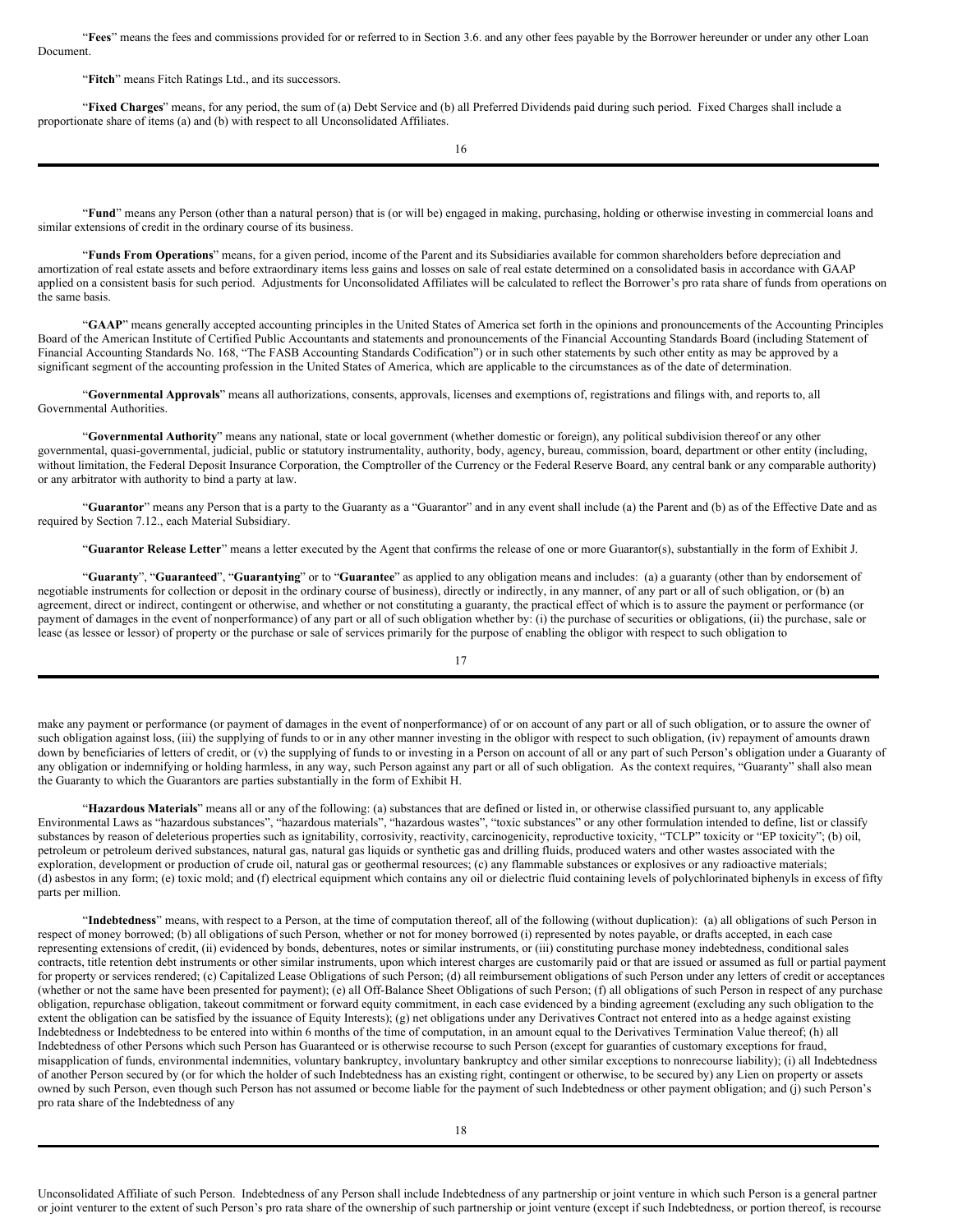to such Person, in which case the greater of such Person's pro rata portion of such Indebtedness or the amount of the recourse portion of the Indebtedness, shall be included as Indebtedness of such Person). All Loans shall constitute Indebtedness of the Borrower.

"**Intangible Assets**" of any Person means at any date the amount of (i) all write-ups (other than write-ups resulting from write-ups of assets of a going concern business made within twelve months after the acquisition of such business) in the book value of any asset owned by such Person and (ii) all unamortized debt discount and expense, unamortized deferred charges, capitalized start-up costs, goodwill, patents, licenses, trademarks, trade names, copyrights, organization or developmental expenses, covenants not to compete and other intangible items.

"**Intellectual Property**" has the meaning given that term in Section 6.1.(t).

"**Interest Expense**" means, for any period of determination, (a) the total interest expense of the Parent and its Subsidiaries, determined on a consolidated basis for such period and in accordance with GAAP (excluding (i) capitalized interest related to Indebtedness incurred to finance Development Properties, (ii) any non-cash portion of interest expense attributable to "convertible debt" under FASB ASC 470-20, (iii) amortization of deferred financing costs, and (iv) non-cash interest related to the reclassification of accumulated other comprehensive income (loss) related to settled hedges) plus (b) to the extent not already included in the foregoing clause (a), the Parent's pro rata share of Interest Expense from Unconsolidated Affiliates of the Parent for such period.

"**Interest Period**" means with respect to any LIBOR Loan, each period commencing on the date such LIBOR Loan is made or the last day of the next preceding Interest Period for such Loan and ending 7 days, or 1, 2, 3 or 6 months thereafter, as the Borrower may select in a Notice of Borrowing, Notice of Continuation or Notice of Conversion, as the case may be, except that each Interest Period (other than an Interest Period of 7-days' duration) that commences on the last Business Day of a calendar month shall end on the last Business Day of the appropriate subsequent calendar month. Notwithstanding the foregoing: (i) if any Interest Period would otherwise end after the Termination Date, such Interest Period shall end on the Termination Date; and (ii) each Interest Period that would otherwise end on a day which is not a Business Day shall end on the immediately following Business Day (or, if such immediately following Business Day falls in the next calendar month, on the immediately preceding Business Day).

"**Internal Revenue Code**" means the Internal Revenue Code of 1986, as amended.

"**Investment**" means, (x) with respect to any Person, any acquisition or investment (whether or not of a controlling interest) by such Person, by means of any of the following: (a) the purchase or other acquisition of any Equity Interest in another Person, (b) a loan, advance or extension of credit to, capital contribution to, Guaranty of Indebtedness of, or purchase or other acquisition of any Indebtedness of, another Person, including any partnership or joint

19

venture interest in such other Person, or (c) the purchase or other acquisition (in one transaction or a series of transactions) of assets of another Person that constitute the business or a division or operating unit of another Person and (y) with respect to any Property or other asset, the acquisition thereof. Any binding commitment to make an Investment in any other Person, as well as any option of another Person to require an Investment in such Person, shall constitute an Investment. Except as expressly provided otherwise, for purposes of determining compliance with any covenant contained in a Loan Document, the amount of any Investment shall be the amount actually invested, without adjustment for subsequent increases or decreases in the value of such Investment.

"**Investment Grade Rating**" means a Credit Rating of BBB-/Baa3 (or equivalent) or higher from a Rating Agency.

"**Investment Grade Rating Date**" means the date on which the Borrower first obtains an Investment Grade Rating from any of the Rating Agencies.

**"Joint Lead Arrangers"** means J.P. Morgan Securities LLC and KeyBanc Capital Markets, together with their respective successors and permitted assigns.

"**KeyBank**" means KeyBank National Association, together with its successors and assigns.

"**Lender**" means each financial institution from time to time party hereto as a "Lender", together with its respective successors and permitted assigns.

"**Lending Office**" means, for each Lender and for each Type of Loan, the office of such Lender specified in such Lender's Administrative Questionnaire, or such other office of such Lender of which such Lender may notify the Agent in writing from time to time.

"**Level**" has the meaning given that term in the definition of the term "Applicable Margin."

"**LIBOR**" means, for any LIBOR Loan for any Interest Period therefor, the rate per annum (rounded upwards, if necessary, to the nearest 1/100 of 1%) appearing on Reuters Screen LIBOR01 Page (or any successor page) as the London interbank offered rate for deposits in Dollars at approximately 11:00 a.m. (London time) two Business Days prior to the first day of such Interest Period for a term comparable to such Interest Period. If for any reason such rate is not available, the term "LIBOR" shall mean, for any LIBOR Loan for any Interest Period therefor, the applicable British Bankers' Association LIBOR rate for deposits in Dollars as reported by any generally recognized financial information service as of 11:00 a.m. (London time) two Business Days prior to the first day of such Interest Period, and having a maturity equal to such Interest Period. If for any reason none of the foregoing rates is available to the Agent, LIBOR shall be, for any Interest Period, the rate determined by the Agent to be the rate at which KeyBank or one of its affiliate banks offers to place deposits in Dollars with first class banks in the London interbank market at approximately 11:00 a.m. (London time) two Business

20

Days prior to the first day of such Interest Period, in the approximate amount of the relevant LIBOR Loan and having a maturity equal to such Interest Period.

"**LIBOR Loan**" means any portion of a Loan bearing interest at a rate based on LIBOR.

"**Lien**" as applied to the property of any Person means: (a) any security interest, encumbrance, mortgage, deed to secure debt, deed of trust, assignment of leases and rents, pledge, lien, charge or lease constituting a Capitalized Lease Obligation, conditional sale or other title retention agreement, or other security title or encumbrance of any kind in respect of any property of such Person, or upon the income, rents or profits therefrom; (b) any arrangement, express or implied, under which any property of such Person is transferred, sequestered or otherwise identified for the purpose of subjecting the same to the payment of Indebtedness or performance of any other obligation in priority to the payment of the general, unsecured creditors of such Person; (c) the filing of any financing statement under the Uniform Commercial Code or its equivalent in any jurisdiction, other than any precautionary filing not otherwise constituting or giving rise to a Lien, including a financing statement filed (i) in respect of a lease not constituting a Capitalized Lease Obligation pursuant to Section 9-505 (or a successor provision) of the Uniform Commercial Code or its equivalent as in effect in an applicable jurisdiction or (ii) in connection with a sale or other disposition of accounts or other assets not prohibited by this Agreement in a transaction not otherwise constituting or giving rise to a Lien; and (d) any agreement by such Person to grant, give or otherwise convey any of the foregoing.

"**Loan**" means a loan made by a Lender to the Borrower pursuant to Section 2.1. (as such Loan may be increased pursuant to Section 2.9.) or any new loan made pursuant to Section 2.9.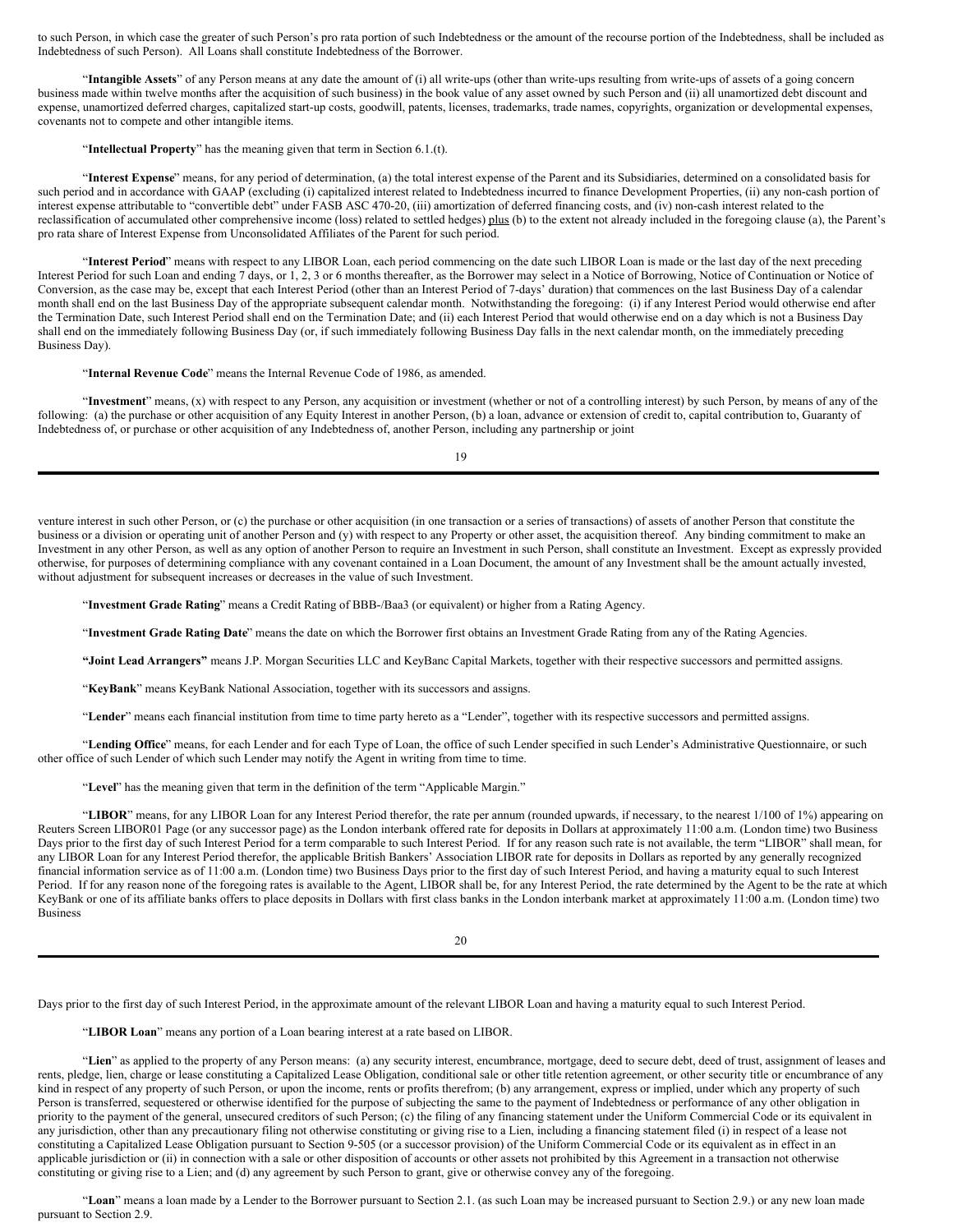"**Loan Document**" means this Agreement, each Note, the Guaranty and each other document or instrument now or hereafter executed and delivered by a Loan Party in connection with, pursuant to or relating to this Agreement.

"**Loan Party**" means each of the Borrower, the Parent and each other Person who guarantees all or a portion of the Obligations and/or who pledges any collateral security to secure all or a portion of the Obligations. Schedule 1.1.(A) sets forth the Loan Parties in addition to the Borrower and the Parent as of the Agreement Date.

"**Marketable Securities**" means (a) common or preferred Equity Interests of Persons located in, and formed under the laws of, any State of the United States of America or the District of Columbia, which Equity Interests are subject to price quotations (quoted at least daily) on The NASDAQ Stock Market's National Market System or have trading privileges on the New York Stock Exchange, the American Stock Exchange or another recognized national United States securities exchange and (b) securities evidencing Indebtedness issued by Persons located in, and formed under the laws of, any State of the United States of America or the District of Columbia, which Persons have a Credit Rating of BBB-or Baa3 or better.

"Material Adverse Effect" means a materially adverse effect on (a) the business, assets, liabilities, condition (financial or otherwise), results of operations or business prospects of the Parent and its Subsidiaries taken as a whole, (b) the ability of the Borrower or any other Loan

21

Party to perform its obligations under any Loan Document to which it is a party, (c) the validity or enforceability of any of the Loan Documents, (d) the rights and remedies of the Lenders and the Agent under any of the Loan Documents or (e) the timely payment of the principal of or interest on the Loans or other amounts payable in connection therewith.

"**Material Contract**" means any contract or other arrangement (other than Loan Documents), whether written or oral, to which the Parent, the Borrower, any Subsidiary or any other Loan Party is a party as to which the breach, nonperformance, cancellation or failure to renew by any party thereto could reasonably be expected to have a Material Adverse Effect.

"**Material Subsidiary**" means any Subsidiary owning or leasing Properties which contribute more than \$75,000,000 to Unencumbered Asset Value.

"Moody's" means Moody's Investors Service, Inc., and its successors.

"**Mortgage**" means a mortgage, deed of trust, deed to secure debt or similar security instrument made by a Person owning an interest in real property granting a Lien on such interest in real property as security for the payment of Indebtedness of such Person or another Person.

"**Mortgage Receivable**" means a promissory note secured by a Mortgage of which the Borrower, a Guarantor or one of their respective Subsidiaries is the holder and retains the rights of collection of all payments thereunder.

"**Multiemployer Plan**" means at any time a multiemployer plan within the meaning of Section 4001(a)(3) of ERISA to which any member of the ERISA Group is then making or accruing an obligation to make contributions or has within the preceding five plan years made contributions, including for these purposes any Person which ceased to be a member of the ERISA Group during such five year period.

"**Negative Pledge**" means, with respect to a given asset, any provision of a document, instrument or agreement (other than any Loan Document) which prohibits or purports to prohibit the creation or assumption of any Lien on such asset as security for Indebtedness of the Person owning such asset or any other Person; provided, however, that an agreement that conditions a Person's ability to encumber its assets upon the maintenance of one or more specified ratios that limit such Person's ability to encumber its assets but that do not generally prohibit the encumbrance of its assets, or the encumbrance of specific assets, shall not constitute a Negative Pledge.

"**Net Operating Income**" means, with respect to any Property for any period, the sum of the following (without duplication): (a) rents and other revenues earned in the ordinary course from such Property (excluding pre-paid rents and revenues and security deposits except to the extent applied in satisfaction of tenants' obligations for rent) minus (b) all expenses paid or accrued related to the ownership, operation or maintenance of such Property, including but not limited to taxes, assessments and the like, insurance, utilities, payroll costs, maintenance, repair and landscaping expenses, marketing expenses, and general and administrative expenses (including an appropriate allocation for legal, accounting, advertising, marketing and other

22

expenses incurred in connection with such Property, but specifically excluding general overhead expenses of the Parent or any Subsidiary and any property management fees) minus (c) the greater of (i) the actual property management fee paid during such period and (ii) an imputed management fee in the amount of 3.0% of the gross revenues for such Property for such period. Net Operating Income of any Person shall include such Person's pro rata share of Net Operating Income of its Unconsolidated Affiliates. Net Operating Income shall be adjusted to remove any impact from straight line rent leveling adjustments required under GAAP and amortization of deferred market rent and expenses into income pursuant to FASB ASC 805.

"**Net Proceeds**" means, with respect to any Equity Issuance by a Person, the aggregate amount of all cash and the Fair Market Value of all other property received by such Person in respect of such Equity Issuance net of investment banking fees, legal fees, accountants' fees, underwriting discounts and commissions and other customary fees and expenses actually incurred by such Person in connection with such Equity Issuance.

"**Nonrecourse Indebtedness**" means, with respect to a Person, Indebtedness for borrowed money (other than construction completion guarantees with respect to Development Properties) in respect of which recourse for payment is contractually limited to specific assets of such Person encumbered by a Lien securing such Indebtedness; provided such contractual limitation to specific assets may include customary exceptions for fraud, misapplication of funds, environmental indemnities, voluntary bankruptcy, collusive involuntary bankruptcy and other similar exceptions to nonrecourse liability.

"**Note**" has the meaning given to the term in Section 2.8.

"**Notice of Borrowing**" means a notice in the form of Exhibit B to be delivered to the Agent pursuant to Section 2.1.(b) evidencing the Borrower's request for a borrowing of the Loans.

"**Notice of Continuation**" means a notice in the form of Exhibit C to be delivered to the Agent pursuant to Section 2.6. evidencing the Borrower's request for the Continuation of a LIBOR Loan.

"**Notice of Conversion**" means a notice in the form of Exhibit D to be delivered to the Agent pursuant to Section 2.7. evidencing the Borrower's request for the Conversion of a Loan from one Type to another Type.

"**Obligations**" means, individually and collectively: (a) the aggregate principal balance of, and all accrued and unpaid interest on, all Loans; and (b) all other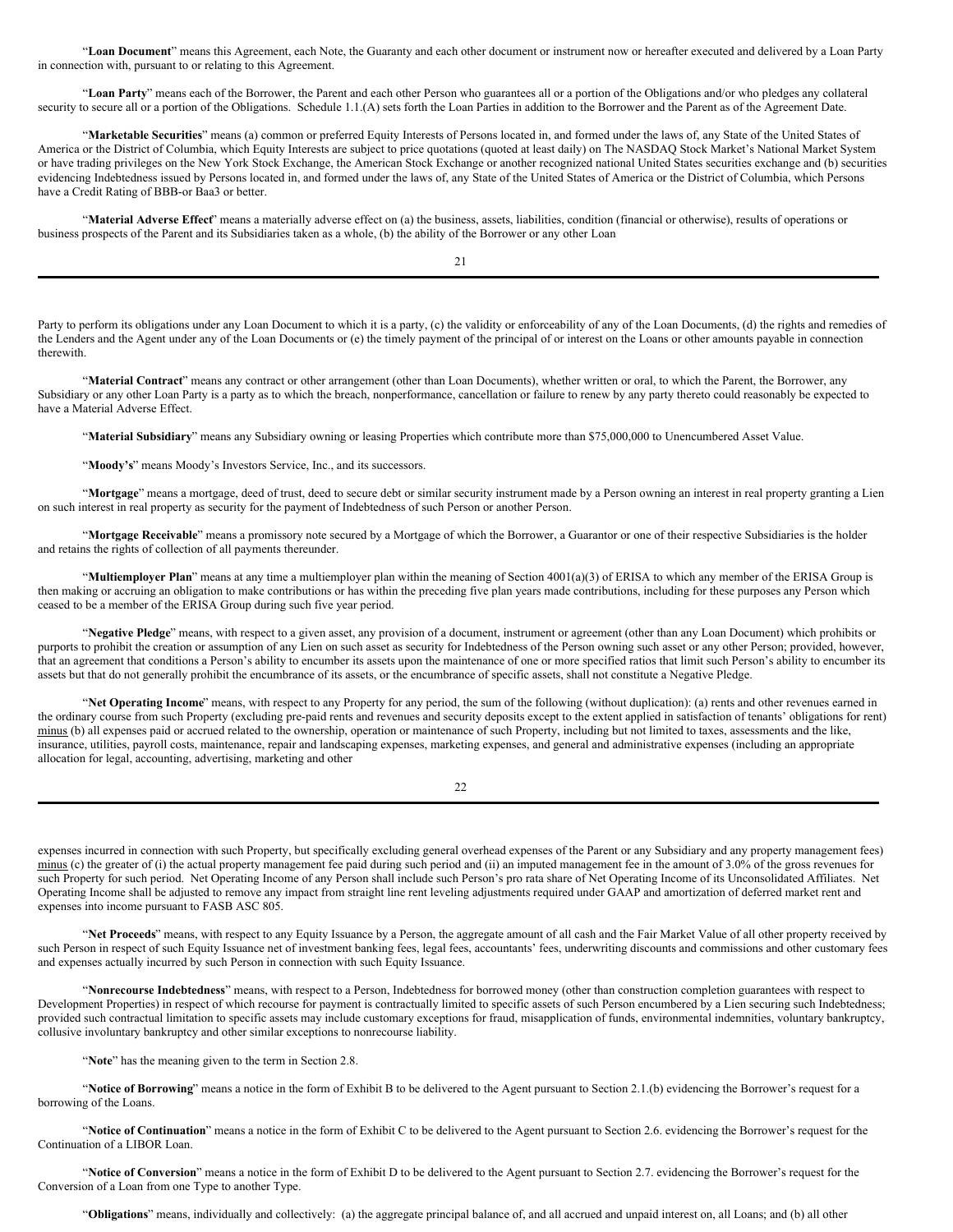indebtedness, liabilities, obligations, covenants and duties of the Borrower and the other Loan Parties owing to the Agent or any Lender of every kind, nature and description, under or in respect of this Agreement or any of the other Loan Documents, including, without limitation, the Fees and indemnification obligations, whether direct or indirect, absolute or contingent, due or not due, contractual or tortious, liquidated or unliquidated, and whether or not evidenced by any promissory note.

23

"**Occupancy Rate**" means, with respect to a Property at any time, the ratio, expressed as a percentage, of (a) the net rentable square footage of such Property occupied by tenants that are not Affiliates paying rent at market rates pursuant to binding leases as to which no monetary default has occurred and is continuing to (b) the aggregate net rentable square footage of such Property; provided, however, for purposes of the immediately preceding clause (a): (i) if such tenant has executed a lease for space in such Property and the Borrower or such tenant's agents are in the process of preparing such space for physical occupancy, then such space shall be considered occupied and (ii) net rentable square footage occupied by the Parent or any Affiliate paying rent at market rates pursuant to binding leases as to which no monetary default has occurred and is continuing ("Affiliate Rented Space") may be included in such calculation; provided, no more than 30,000 square feet of Affiliate Rented Space shall be used in the calculation of Occupancy Rates of the Properties; provided, further, to the extent Affiliate Rented Space exceeds 30,000 square feet in the aggregate with respect to all Properties, such excess shall be allocated pro rata among each Property with respect to which Affiliate Rented Space was included in the calculation of the Occupancy Rate for such Property to reduce the Affiliate Rented Space used in such calculation.

"**OFAC**" means U.S. Department of the Treasury's Office of Foreign Assets Control and any successor Governmental Authority.

"**OFAC Review Process**" means that certain review process established by Agent to determine if any potential transferee of any interests in, or any assignee of any portion of, a Commitment or Loan assigned by a Lender is a party with whom the Agent and any Lender are restricted from doing business under (i) the regulations of OFAC, including any Sanctioned Person, or (ii) any other statute, executive order or other governmental action or list (including the September 24, 2001 Executive Order Blocking Property and Prohibiting Transactions with Persons Who Commit, Threaten to Commit, or Support Terrorism.

"**Off-Balance Sheet Obligations**" means liabilities and obligations of the Parent, the Borrower, any Subsidiary or any other Person in respect of "off-balance sheet arrangements" (as defined in the SEC Off-Balance Sheet Rules) which the Parent would be required to disclose in the "Management's Discussion and Analysis of Financial Condition and Results of Operations" section of the Parent's report on Form 10-Q or Form 10-K (or their equivalents) which the Parent is required to file with the Securities and Exchange Commission (or any Governmental Authority substituted therefor). As used in this definition, the term "SEC Off-Balance Sheet Rules" means the Disclosure in Management's Discussion and Analysis About Off-Balance Sheet Arrangements, Securities Act Release No. 33-8182, 68 Fed. Reg. 5982 (Feb. 5, 2003) (codified at 17 CFR pts. 228, 229 and 249).

"**Parent**" has the meaning set forth in the introductory paragraph hereof and shall include the Parent's successors and permitted assigns.

"**Participant**" has the meaning given that term in Section 12.5.(d).

"**Patriot Act Customer Identification Process**" means that certain customer identification and review process established by the Agent pursuant to the requirements of 31

24

U.S.C. §5318(1) and 31 C.F.R. §103.121 to verify the identity of all permitted transferees of interests in the Borrower and any assignees of a portion of a Commitment or Loan assigned by a Lender.

"**PBGC**" means the Pension Benefit Guaranty Corporation and any successor agency.

"**Permitted Liens**" means, as to any Person: (a) Liens securing taxes, assessments and other charges or levies imposed by any Governmental Authority (excluding any Lien imposed pursuant to any of the provisions of ERISA or pursuant to any Environmental Laws) or the claims of materialmen, mechanics, carriers, warehousemen or landlords for labor, materials, supplies or rentals incurred in the ordinary course of business, which are not at the time required to be paid or discharged under Section 7.6.; (b) Liens consisting of deposits or pledges made, in the ordinary course of business, in connection with, or to secure payment of, obligations under workers' compensation, unemployment insurance or similar Applicable Laws; (c) Liens consisting of encumbrances in the nature of zoning restrictions, easements, and rights or restrictions of record on the use of real property, which do not materially detract from the value of such property or impair the use thereof in the business of such Person; (d) the rights of tenants under leases or subleases not interfering with the ordinary conduct of business of such Person; (e) Liens in favor of the Agent for its benefit and the benefit of the Lenders; (f) Liens in favor of the Borrower or a Guarantor securing obligations owing by a Subsidiary to the Borrower or a Guarantor, which obligations have been subordinated to the obligations owing by the Borrower and the Guarantors under the Loan Documents on terms satisfactory to the Agent; and (g) Liens in existence as of the Agreement Date and set forth in Part II of Schedule 6.1.(f).

"**Person**" means an individual, corporation, partnership, limited liability company, association, trust or unincorporated organization, or a government or any agency or political subdivision thereof.

"**Plan**" means at any time an employee pension benefit plan (other than a Multiemployer Plan) which is covered by Title IV of ERISA or subject to the minimum funding standards under Section 412 of the Internal Revenue Code and either (a) is maintained, or contributed to, by any member of the ERISA Group for employees of any member of the ERISA Group or (b) has at any time within the preceding five years been maintained, or contributed to, by any Person which was at such time a member of the ERISA Group for employees of any Person which was at such time a member of the ERISA Group.

"**Post-Default Rate**" means, in respect of any principal of any Loan or any other Obligation that is not paid when due (whether at stated maturity, by acceleration, by optional or mandatory prepayment or otherwise), a rate per annum equal to the Alternate Base Rate as in effect from time to time plus the Applicable Margin for Base Rate Loans plus two percent  $(2\%)$ .

"**Preferred Dividends**" means, for any period and without duplication, all Restricted Payments paid during such period on Preferred Securities issued by the Parent or a Subsidiary. Preferred Dividends shall not include dividends or distributions paid or payable (a) solely in Equity Interests payable to holders of such class of Equity Interests; (b) to the Parent or a

Subsidiary; or (c) constituting or resulting in the redemption of Preferred Securities, other than scheduled redemptions not constituting balloon, bullet or similar redemptions in full.

"**Preferred Securities**" means, with respect to any Person, Equity Interests in such Person which are entitled to preference or priority over any other Equity Interest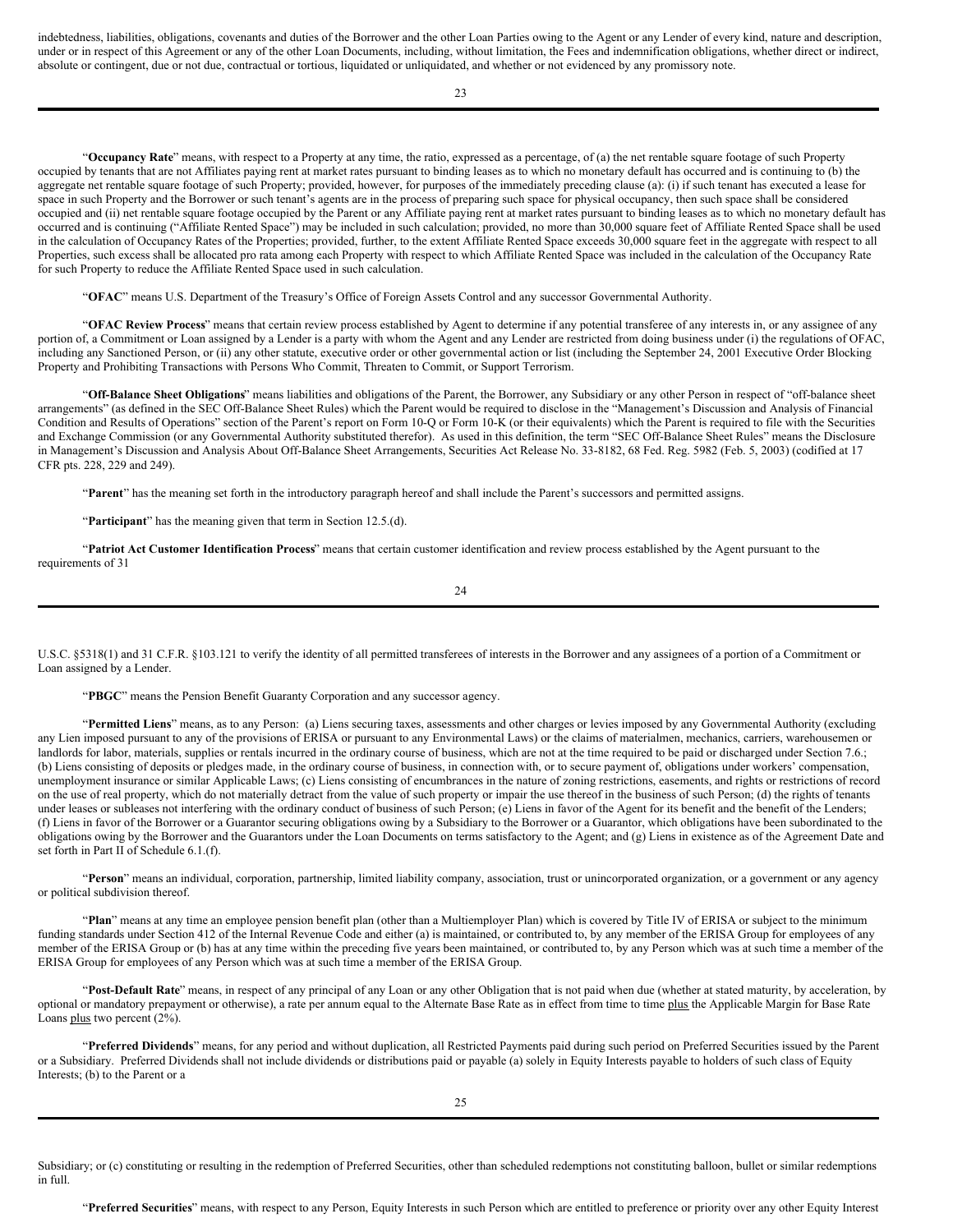in such Person in respect of the payment of dividends or distribution of assets upon liquidation or both.

"**Prime Rate**" means the rate of interest per annum announced publicly by the Lender then acting as the Agent as its prime rate from time to time. The Prime Rate is not necessarily the best or the lowest rate of interest offered by the Lender acting as the Agent or any other Lender.

"**Principal Office**" means the office of the Agent located at 127 Public Square, Cleveland, Ohio 44114, or such other office of the Agent as the Agent may designate from time to time.

"**Property**" means any parcel of real property owned or leased (in whole or in part) or operated by the Parent, the Borrower, any Subsidiary or any Unconsolidated Affiliate of the Parent.

"**Qualified Plan**" means a Benefit Arrangement that is intended to be tax-qualified under Section 401(a) of the Internal Revenue Code.

"**Rating Agency**" means S&P, Moody's or Fitch.

"**Register**" has the meaning given that term in Section 12.5.(c).

"**Regulatory Change**" means, with respect to any Lender, any change effective after the Agreement Date in Applicable Law (including without limitation, Regulation D of the Board of Governors of the Federal Reserve System) or the adoption or making after such date of any interpretation, directive or request applying to a class of banks, including such Lender, of or under any Applicable Law (whether or not having the force of law and whether or not failure to comply therewith would be unlawful) by any Governmental Authority or monetary authority charged with the interpretation or administration thereof or compliance by any Lender with any request or directive regarding capital adequacy. Notwithstanding anything herein to the contrary, (a) the Dodd-Frank Wall Street Reform and Consumer Protection Act and all requests, rules, guidelines or directives thereunder or issued in connection therewith and (b) all requests, rules, guidelines or directives promulgated by the Bank for International Settlements, the Basel Committee on Banking Supervision (or any successor or similar authority) or the United States or foreign regulatory authorities, in each case pursuant to Basel III, shall in each case be deemed to be a "Regulatory Change", regardless of the date enacted, adopted or issued.

"**REIT**" means a Person qualifying for treatment as a "real estate investment trust" under the Internal Revenue Code.

26

"**Related Parties**" means, with respect to any Person, such Person's Affiliates and the partners, directors, officers, employees, agents and advisors of such Person and of such Person's Affiliates.

**"Requisite Lenders"** means, as of any date, Lenders having more than 50.0% of the principal amount of the aggregate outstanding Loans (not held by Defaulting Lenders who are not entitled to vote). Loans held by Defaulting Lenders shall be disregarded when determining the Requisite Lenders.

"**Responsible Officer**" means with respect to the Parent or any Subsidiary, the chief executive officer, the chief operating officer, the chief financial officer, or president of the Parent or such Subsidiary.

"**Restricted Payment**" means: (a) any dividend or other distribution, direct or indirect, on account of any Equity Interest of the Parent or any Subsidiary now or hereafter outstanding, except a dividend payable solely in Equity Interests of identical class to the holders of that class; (b) any redemption, conversion, exchange, retirement, sinking fund or similar payment, purchase or other acquisition for value, direct or indirect, of any Equity Interest of the Parent or any Subsidiary now or hereafter outstanding; and (c) any payment made to retire, or to obtain the surrender of, any outstanding warrants, options or other rights to acquire any Equity Interests of the Parent or any Subsidiary now or hereafter outstanding.

"**Sanctioned Entity**" means (a) an agency of the government of, (b) an organization directly or indirectly controlled by, or (c) a Person resident in, in each case, a country that is subject to a sanctions program identified on the list maintained by the OFAC and published from time to time, as such program may be applicable to such agency, organization or Person.

"**Sanctioned Person**" means a Person named on the list of Specially Designated Nationals or Blocked Persons maintained by the OFAC as published from time to time.

"**Secured Indebtedness**" means, with respect to a Person as of any given date, the aggregate principal amount of all Indebtedness of such Person outstanding at such date and that is secured in any manner by any Lien, and in the case of the Parent or the Borrower, shall include (without duplication) the Parent's or the Borrower's, respectively, pro rata share of the Secured Indebtedness of its Unconsolidated Affiliates.

"**Securities Act**" means the Securities Act of 1933, as amended from time to time, together with all rules and regulations issued thereunder.

"**Solvent**" means, when used with respect to any Person, that (a) the fair value and the fair salable value of its assets (excluding any Indebtedness due from any Affiliate of such Person) are each in excess of the fair valuation of its total liabilities (including all contingent liabilities computed at the amount which, in light of all the facts and circumstances existing at such time, represents the amount that could reasonably be expected to become an actual and matured liability); (b) such Person is able to pay its debts or other obligations in the ordinary

27

course as they mature; and (c) such Person has capital not unreasonably small to carry on its business and all business in which it proposes to be engaged.

"**S&P**" means Standard & Poor's Rating Services, a division of The McGraw-Hill Companies, Inc., and its successors.

"**Stabilized Property**" means, any Property that is not a Development Property.

"**Subsidiary**" means, for any Person, any corporation, partnership or other entity of which at least a majority of the securities or other ownership interests having by the terms thereof ordinary voting power to elect a majority of the board of directors or other persons performing similar functions of such corporation, partnership or other entity (without regard to the occurrence of any contingency) is at the time directly or indirectly owned or controlled by such Person or one or more Subsidiaries of such Person or by such Person and one or more Subsidiaries of such Person, and shall include all Persons the accounts of which are consolidated with those of such Person pursuant to GAAP.

"**Tangible Net Worth**" means, as of any date of determination, the stockholders' equity of the Parent and its Subsidiaries determined on a consolidated basisplus (a) accumulated depreciation and amortization minus the following (to the extent reflected in determining stockholders' equity of the Parent and its Subsidiaries); (b) the amount of any write-up in the book value of any assets contained in any balance sheet resulting from revaluation thereof or any write-up in excess of the cost of such assets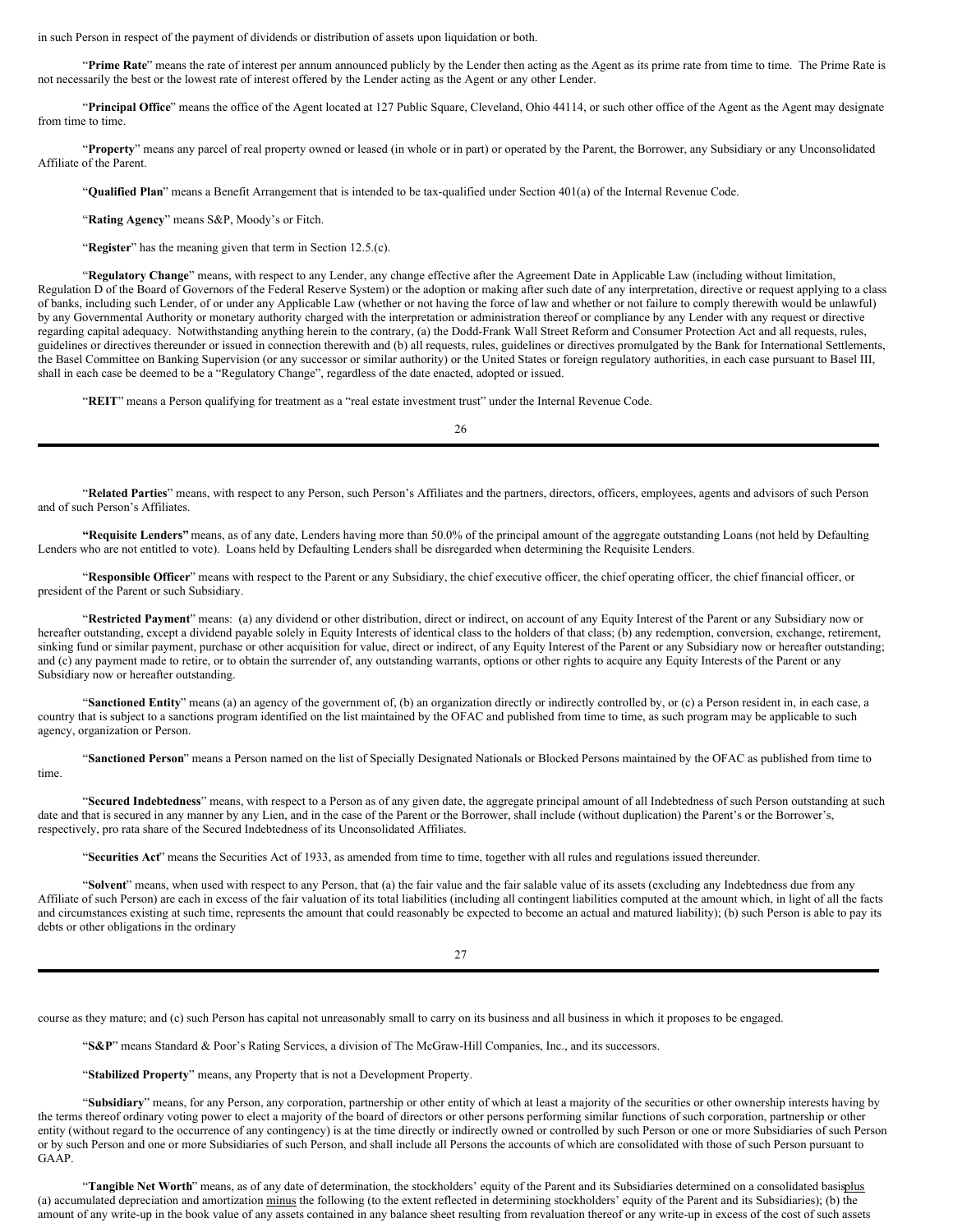acquired; and (c) all amounts appearing on the assets side of any such balance sheet for assets which would be classified as intangible assets under GAAP excluding such intangibles booked in connection with real estate acquisitions with above or below market rents, all determined on a consolidated basis.

"**Taxes**" has the meaning given that term in Section 3.12.

"**Termination Date**" means February 14, 2017.

"**Titled Agents**" means each of the Joint Lead Arrangers, each of the Joint Book Runners, the Syndication Agent, each of the Co-Documentation Agents and their respective successors and permitted assigns.

"**Total Asset Value**" means the sum of all of the following of the Parent and its Subsidiaries on a consolidated basis, without duplication, determined in accordance with GAAP applied on a consistent basis: (a) cash and Cash Equivalents (other than cash and Cash Equivalents that are subject to a Lien or a Negative Pledge or the disposition of which is restricted) and Marketable Securities, plus (b) with respect to each Stabilized Property owned by the Parent, the Borrower or any Subsidiary of the Borrower or the Parent, (i)(A) Net Operating Income attributable to such Stabilized Property for the fiscal quarter most recently ended multiplied by 4, divided by (ii) the Capitalization Rate, plus (c) the GAAP book value of all Properties owned or leased entirely by the Parent, the Borrower or a Wholly Owned Subsidiary and the pro-rata share of the Parent or the Borrower, as applicable, of the GAAP book value of all other Properties owned or leased by any Subsidiary that is not a Wholly Owned Subsidiary, in

28

each case, acquired during the four consecutive fiscal quarters most recently ended, plus (d) the GAAP book value of all Development Properties (including Construction-in-Process), plus (e) the GAAP book value of Unimproved Land, Mortgage Receivables and other promissory notes, plus (f) the GAAP book value at undepreciated cost net of any impairments of all Stabilized Properties with negative Net Operating Income; provided, that no such Property described in this clause (f) shall be included for longer than a period of 24 months and to the extent that Total Asset Value attributable to such Properties described in this clause (f) exceeds 5.0% of Total Asset Value, such excess shall be excluded from Total Asset Value. The Parent's pro rata share of assets held by Unconsolidated Affiliates will be included in Total Asset Value calculations consistent with the above described treatment for wholly owned assets. For purposes of determining Total Asset Value, Net Operating Income from (A) Properties acquired during the four consecutive fiscal quarters most recently ended, (B) Properties disposed of by the Parent, its Subsidiaries and Unconsolidated Affiliates during the immediately preceding fiscal quarter and (C) Properties with negative Net Operating Income shall be excluded from clause (b) above.

"**Total Indebtedness**" means all Indebtedness of the Parent and its Subsidiaries determined on a consolidated basis.

"**Type**" with respect to any Loan, refers to whether such Loan or a portion thereof is a LIBOR Loan or Base Rate Loan.

"**Unconsolidated Affiliate**" means, with respect to any Person, any other Person in whom such Person holds an Investment, which Investment is accounted for in the financial statements of such Person on an equity basis of accounting and whose financial results would not be consolidated under GAAP with the financial results of such Person on the consolidated financial statements of such Person.

"**Unencumbered Adjusted NOI**" means, for any period of determination, Adjusted Net Operating Income from Wholly Owned Properties and the pro-rata share of Adjusted Net Operating Income from Controlled Properties as adjusted for any non-recurring items during the reporting period; provided, however, "Unencumbered Adjusted NOI" shall not be less than zero.

"**Unencumbered Asset Value**" means, without duplication, (a) (i) the Unencumbered NOI (excluding Net Operating Income attributable to Development Properties, Properties with negative Net Operating Incomes, Properties acquired during the four consecutive fiscal quarters most recently ending and Properties disposed of during the fiscal quarter most recently ending) for the fiscal quarter most recently ending times four divided by (ii) the Capitalization Rate, plus (b) the GAAP book value of all Wholly Owned Properties and the pro-rata share of the Parent or the Borrower, as applicable, of the GAAP book value of Controlled Properties, in each case, acquired during the four consecutive fiscal quarters most recently ended, plus (c) the GAAP book value of all Development Properties (including the Construction-in-Process) and Unimproved Land, in each case that constitute Eligible Unencumbered Properties. For purposes of this definition, (x) to the extent the Unencumbered Asset Value attributable to Development Properties and Unimproved Land would exceed 35% of the Unencumbered Asset Value, such excess shall be excluded, (y) to the extent the Unencumbered Asset Value attributable to

29

Unimproved Land would exceed 15% of the Unencumbered Asset Value, such excess shall be excluded and (z) to the extent the Unencumbered Asset Value attributable to Controlled Properties would exceed 15% of the Unencumbered Asset Value, such excess shall be excluded.

"**Unencumbered NOI**" means, for any period of determination, Net Operating Income from Wholly Owned Properties and the pro-rata share of Net Operating Income from Controlled Properties which have been owned for the entire previous fiscal quarter as adjusted for any non-recurring items during the reporting period; provided, however, "Unencumbered NOI" shall not be less than zero.

"**Unfunded Liabilities**" means, with respect to any Plan at any time, the amount (if any) by which (a) the value of all benefit liabilities under such Plan, determined on a plan termination basis using the assumptions prescribed by the PBGC for purposes of Section 4044 of ERISA, exceeds (b) the fair market value of all Plan assets allocable to such liabilities under Title IV of ERISA (excluding any accrued but unpaid contributions), all determined as of the then most recent valuation date for such Plan, but only to the extent that such excess represents a potential liability of a member of the ERISA Group to the PBGC or any other Person under Title IV of ERISA.

"**Unimproved Land**" means land with respect to which no development (other than improvements that are not material and are temporary in nature) has occurred and for which no development is planned in the 12 months following the date of determination.

"**Unsecured Indebtedness**" means Indebtedness which is not Secured Indebtedness.

"**Unsecured Interest Expense**" means, for any period of determination, Interest Expense for such period attributable to Unsecured Indebtedness of the Parent and its Subsidiaries.

"**Wholly Owned Property**" means an Eligible Unencumbered Property which is owned or leased by the Parent, the Borrower or a Wholly Owned Subsidiary.

"**Wholly Owned Subsidiary**" means any Subsidiary of a Person in respect of which all of the equity securities or other ownership interests (other than, in the case of a corporation, directors' qualifying shares) are at the time directly or indirectly owned or controlled by such Person or one or more other Subsidiaries of such Person or by such Person and one or more other Subsidiaries of such Person.

# **Section 1.2. General; References to Times.**

Unless otherwise indicated, all accounting terms, ratios and measurements shall be interpreted or determined in accordance with GAAP; provided that, if at any time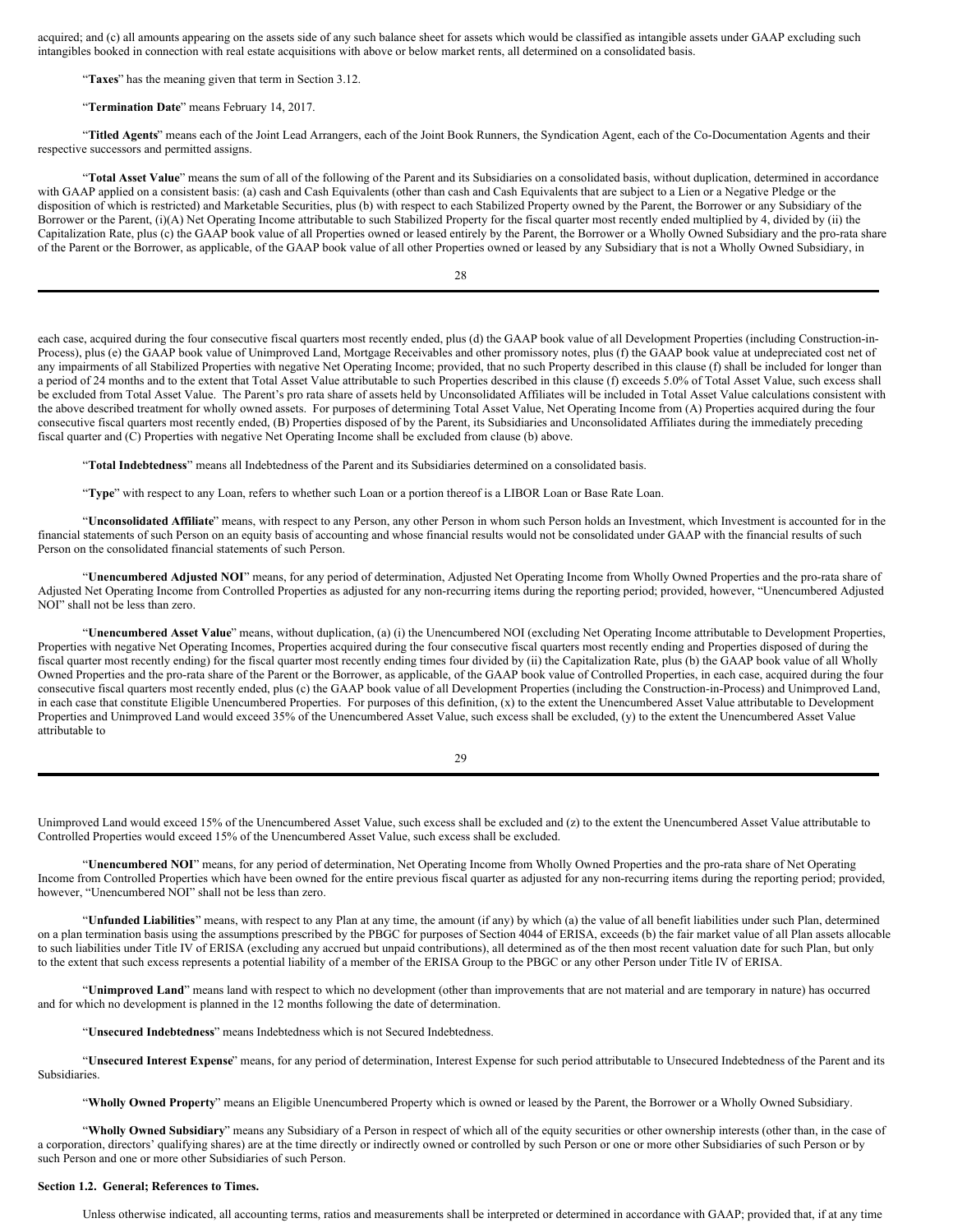any change in GAAP would affect the computation of any financial ratio or requirement set forth in any Loan Document, and either the Borrower or the Requisite Lenders shall so request, the Agent, the Lenders and the Borrower shall negotiate in good faith to amend such ratio or requirement to preserve the original intent thereof in light of such change in GAAP (subject to the approval of the Requisite Lenders); provided further that, until so amended, (i) such ratio or requirement

30

shall continue to be computed in accordance with GAAP prior to such change therein and (ii) the Parent shall provide to the Agent and the Lenders financial statements and other documents required under this Agreement or as reasonably requested hereunder setting forth a reconciliation between calculations of such ratio or requirement made before and after giving effect to such change in GAAP. Notwithstanding the preceding sentence, the calculation of liabilities shall not include any fair value adjustments to the carrying value of liabilities to record such liabilities at fair value pursuant to electing the fair value option election under FASB ASC 825-10-25 (formerly known as FAS 159, The Fair Value Option for Financial Assets and Financial Liabilities) or other FASB standards allowing entities to elect fair value option for financial liabilities. Accordingly, the amount of liabilities shall be the historical cost basis, which generally is the contractual amount owed adjusted for amortization or accretion of any premium or discount. References in this Agreement to "Sections", "Articles", "Exhibits" and "Schedules" are to sections, articles, exhibits and schedules herein and hereto unless otherwise indicated. References in this Agreement to any document, instrument or agreement (a) shall include all exhibits, schedules and other attachments thereto, (b) shall include all documents, instruments or agreements issued or executed in replacement thereof, to the extent permitted hereby and (c) shall mean such document, instrument or agreement, or replacement or predecessor thereto, as amended, supplemented, restated or otherwise modified as of the date of this Agreement and from time to time thereafter to the extent not prohibited hereby and in effect at any given time. Wherever from the context it appears appropriate, each term stated in either the singular or plural shall include the singular and plural, and pronouns stated in the masculine, feminine or neuter gender shall include the masculine, the feminine and the neuter. Unless explicitly set forth to the contrary, a reference to "Subsidiary" means a Subsidiary of the Parent or a Subsidiary of such Subsidiary, a reference to an "Affiliate" means a reference to an Affiliate of the Parent and a reference to an "Unconsolidated Affiliate" means a reference to an Unconsolidated Affiliate of the Parent. Titles and captions of Articles, Sections, subsections and clauses in this Agreement are for convenience only, and neither limit nor amplify the provisions of this Agreement. Unless otherwise indicated, all references to time are references to Cleveland, Ohio time.

## **Section 1.3. Financial Attributes of Non-Wholly Owned Subsidiaries.**

When determining the Parent's or the Borrower's compliance with any financial covenant contained in any of the Loan Documents, only the Parent's or the Borrower's, respectively, pro rata share of the financial attributes of a Subsidiary that is not a Wholly Owned Subsidiary (other than the Borrower) shall be included.

## **ARTICLE II. CREDIT FACILITY**

#### **Section 2.1. Term Loans.**

(a) Making of Loans. Subject to the terms and conditions hereof, on the Effective Date, each Lender severally and not jointly agrees to make a Loan to the Borrower in the principal amount equal to the amount of such Lender's Commitment. There shall only be a single advance of proceeds of each Loan. Upon funding of the Loans, the Commitments shall terminate.

31

Requests for Loans. Not later than 11:00 a.m. at least 3 Business Days prior to the anticipated Effective Date, the Borrower shall give the Agent notice pursuant to a Notice of Borrowing requesting that the Lenders make the Loans pursuant to Section 2.1.(a) on the Effective Date and specifying the aggregate principal amount of Loans to be borrowed, the Type of the Loans, and if such Loans are to be LIBOR Loans, the initial Interest Period for the Loans. The Agent will transmit by telecopy the information contained in such Notice of Borrowing to each Lender promptly upon receipt by the Agent. Such notice shall be irrevocable once given and binding on the Borrower.

(c) Funding of Loans. Each Lender shall deposit an amount equal to the Loan to be made by such Lender pursuant to Section 2.1.(a) to the Borrower with the Agent at the Principal Office, in immediately available funds, not later than 11:00 a.m. on the Effective Date. Subject to fulfillment of all applicable conditions set forth herein, the Agent shall make available to the Borrower in the account specified by the Borrower in the Notice of Borrowing, not later than 12:00 noon on the Effective Date, the proceeds of such amounts received by the Agent. The Borrower may not reborrow any portion of the Loans once repaid.

## **Section 2.2. Rates and Payment of Interest on Loans.**

(a) Rates. The Borrower promises to pay to the Agent for the account of each Lender interest on the unpaid principal amount of the Loan made by such Lender for the period from and including the date of the making of such Loan to but excluding the date such Loan shall be paid in full, at the following per annum rates:

(i) during such periods as such Loan is a Base Rate Loan, at the Alternate Base Rate (as in effect from time to time) plus the Applicable Margin for Base Rate Loans; and

(ii) during such periods as such Loan is a LIBOR Loan, at Adjusted LIBOR for such Loan for the Interest Period therefor plus the Applicable Margin for LIBOR Loans.

Notwithstanding the foregoing, during the continuance of an Event of Default, the Borrower shall pay to the Agent for the account of each Lender interest at the Post-Default Rate on the outstanding principal amount of the Loan made by such Lender and on any other amount payable by the Borrower hereunder or under the Note held by such Lender to or for the account of such Lender (including without limitation, accrued but unpaid interest to the extent permitted under Applicable Law).

(b) Payment of Interest. Accrued and unpaid interest on each Loan shall be payable (i) in the case of a Base Rate Loan, monthly in arrears on the first day of each calendar month, (ii) in the case of a LIBOR Loan, in arrears on the last day of each Interest Period therefor, and, if such Interest Period is longer than three months, at three-month intervals following the first day of such Interest Period, and (iii) in the case of any Loan, in arrears upon the payment, prepayment or Continuation thereof or the Conversion of such Loan to a Loan of another Type (but only on the principal amount so paid, prepaid, Continued or Converted). Interest payable at

the Post-Default Rate shall be payable from time to time on demand. Promptly after the determination of any interest rate provided for herein or any change therein, the Agent shall give notice thereof to the Lenders to which such interest is payable and to the Borrower. All determinations by the Agent of an interest rate hereunder shall be conclusive and binding on the Lenders and the Borrower for all purposes, absent manifest error.

(c) Inaccurate Financial Statements or Compliance Certificates. If any financial statement or Compliance Certificate delivered pursuant to Section 8.3. is shown to be inaccurate as a result of any fraudulent act or omission of a Loan Party or its agents or representatives acting on behalf of such Loan Party (regardless of whether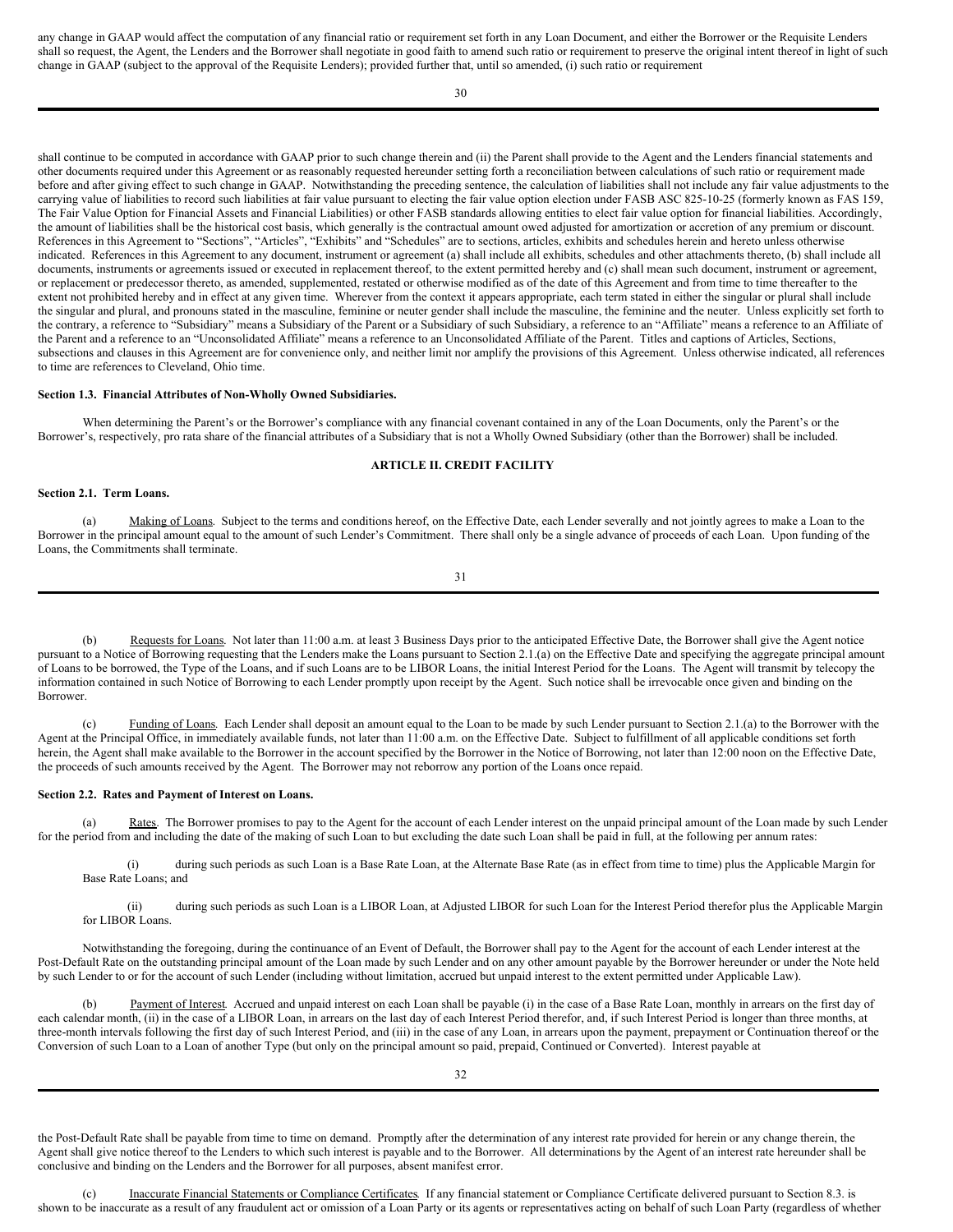this Agreement is in effect when such inaccuracy is discovered), and such inaccuracy, if corrected, would have led to the application of a higher Applicable Margin for any period prior to the Investment Grade Rating Date (an "Applicable Period") than the Applicable Margin applied for such Applicable Period, then (i) the Borrower shall immediately deliver to the Agent a correct Compliance Certificate for such Applicable Period and (ii) the Borrower shall immediately pay to the Agent for the account of the Lenders the additional accrued additional interest owing calculated based on such higher Applicable Margin for such Applicable Period, which payment shall be promptly applied by the Agent in accordance with Section 3.2. This subsection shall not in any way limit the rights of the Agent and Lenders (x) with respect to the last sentence of the immediately preceding subsection (a) or (y) under Article X.

## **Section 2.3. Number of Interest Periods.**

There may be no more than 6 different Interest Periods for LIBOR Loans outstanding at the same time (for which purpose Interest Periods described in the definition of the term "Interest Period" shall be deemed to be different Interest Periods even if they are coterminous).

## **Section 2.4. Repayment of Loans.**

The Borrower shall repay the entire outstanding principal amount of, and all accrued but unpaid interest on, the Loans on the Termination Date, together with all other amounts then outstanding under this Agreement.

## **Section 2.5. Prepayments.**

Subject to Section 4.4., the Borrower may prepay any Loan at any time without premium or penalty. The Borrower shall give the Agent at least one Business Day's prior written notice of the prepayment of any Loan.

#### **Section 2.6. Continuation.**

So long as no Event of Default shall exist, the Borrower may on any Business Day, with respect to any LIBOR Loan, elect to maintain such LIBOR Loan or any portion thereof as a LIBOR Loan by selecting a new Interest Period for such LIBOR Loan. Each new Interest Period selected under this Section shall commence on the last day of the immediately preceding Interest Period. Each selection of a new Interest Period shall be made by the Borrower giving to the Agent a Notice of Continuation not later than 11:00 a.m. on the third Business Day prior to the

33

date of any such Continuation. Such notice by the Borrower of a Continuation shall be by telephone or telecopy, confirmed immediately in writing if by telephone, in the form of a Notice of Continuation, specifying (a) the proposed date of such Continuation, (b) the LIBOR Loans and portions thereof subject to such Continuation and (c) the duration of the selected Interest Period, all of which shall be specified in such manner as is necessary to comply with all limitations on Loans outstanding hereunder. Each Notice of Continuation shall be irrevocable by and binding on the Borrower once given. Promptly after receipt of a Notice of Continuation, the Agent shall notify each Lender by telecopy, or other similar form of transmission, of the proposed Continuation. If the Borrower shall fail to select in a timely manner a new Interest Period for any LIBOR Loan in accordance with this Section, or if an Event of Default shall exist, such Loan will automatically, on the last day of the current Interest Period therefor, Convert into a Base Rate Loan notwithstanding the first sentence of Section 2.7. or the Borrower's failure to comply with any of the terms of such Section.

#### **Section 2.7. Conversion.**

The Borrower may on any Business Day, upon the Borrower's giving of a Notice of Conversion to the Agent, Convert all or a portion of a Loan of one Type into a Loan of another Type; provided, however, a Base Rate Loan may not be Converted to a LIBOR Loan if an Event of Default shall exist. Any Conversion of a LIBOR Loan into a Base Rate Loan shall be made on, and only on, the last day of an Interest Period for such LIBOR Loan and, upon Conversion of a Base Rate Loan into a LIBOR Loan, the Borrower shall pay accrued interest to the date of Conversion on the principal amount so Converted. Each such Notice of Conversion shall be given not later than 11:00 a.m. on the Business Day prior to the date of any proposed Conversion into Base Rate Loans and on the third Business Day prior to the date of any proposed Conversion into LIBOR Loans. Promptly after receipt of a Notice of Conversion, the Agent shall notify each Lender by telecopy, or other similar form of transmission, of the proposed Conversion. Subject to the restrictions specified above, each Notice of Conversion shall be by telephone (confirmed immediately in writing) or telecopy in the form of a Notice of Conversion specifying (a) the requested date of such Conversion, (b) the Type of Loan to be Converted, (c) the portion of such Type of Loan to be Converted, (d) the Type of Loan such Loan is to be Converted into and (e) if such Conversion is into a LIBOR Loan, the requested duration of the Interest Period of such Loan. Each Notice of Conversion shall be irrevocable by and binding on the Borrower once given.

#### **Section 2.8. Notes.**

(a) Notes. Except in the case of a Lender that has requested not to receive a promissory note to evidence the Loan made by such Lender, the Loan made by each Lender shall, in addition to this Agreement, also be evidenced by a promissory note of the Borrower substantially in the form of Exhibit E (each a "Note"), payable to the order of such Lender in a principal amount equal to the amount of its Commitment as originally in effect and otherwise duly completed.

(b) Records. The date, amount, interest rate, Type and duration of Interest Periods (if applicable) of each Loan made by each Lender to the Borrower, and each payment made on account of the principal thereof, shall be recorded by such Lender on its books and such entries

34

shall be binding on the Borrower, absent manifest error; provided, however, that (i) the failure of a Lender to make any such record shall not affect the obligations of the Borrower under any of the Loan Documents and (ii) if there is a discrepancy between such records and the statement of accounts maintained by the Agent pursuant to Section 3.10., in the absence of manifest error, the statements of account maintained by the Agent pursuant to Section 3.10. shall be controlling.

Lost, Stolen, Destroyed or Mutilated Notes. Upon receipt by the Borrower of (i) written notice from a Lender that the Note of such Lender has been lost, stolen, destroyed or mutilated, and (ii) (A) in the case of loss, theft or destruction, an unsecured agreement of indemnity from such Lender in form reasonably satisfactory to the Borrower, or (B) in the case of mutilation, upon surrender and cancellation of such Note, the Borrower shall at its own expense execute and deliver to such Lender a new Note dated the date of such lost, stolen, destroyed or mutilated Note.

#### **Section 2.9. Additional Loans.**

With the prior consent of the Agent, such consent not to be unreasonably withheld, conditioned or delayed, the Borrower shall have the right at any time and from time to time to request additional Loans by providing written notice to the Agent, which notice shall be irrevocable once given and shall be forwarded by the Agent to each Lender; provided, however, that the Borrower shall not have the right to make more than 4 requests for additional Loans during the term of this Agreement and after giving effect to any such increases in the aggregate amount of the Loans, the aggregate amount of the Loans shall not exceed \$400,000,000. Each such increase in the Loans must be in an aggregate minimum amount of \$25,000,000 and integral multiples of \$5,000,000 in excess thereof. No Lender shall be obligated in any way whatsoever to increase the principal amount of its Loan or provide a new Loan, and any new Lender becoming a party to this Agreement in connection with any such requested increase must be an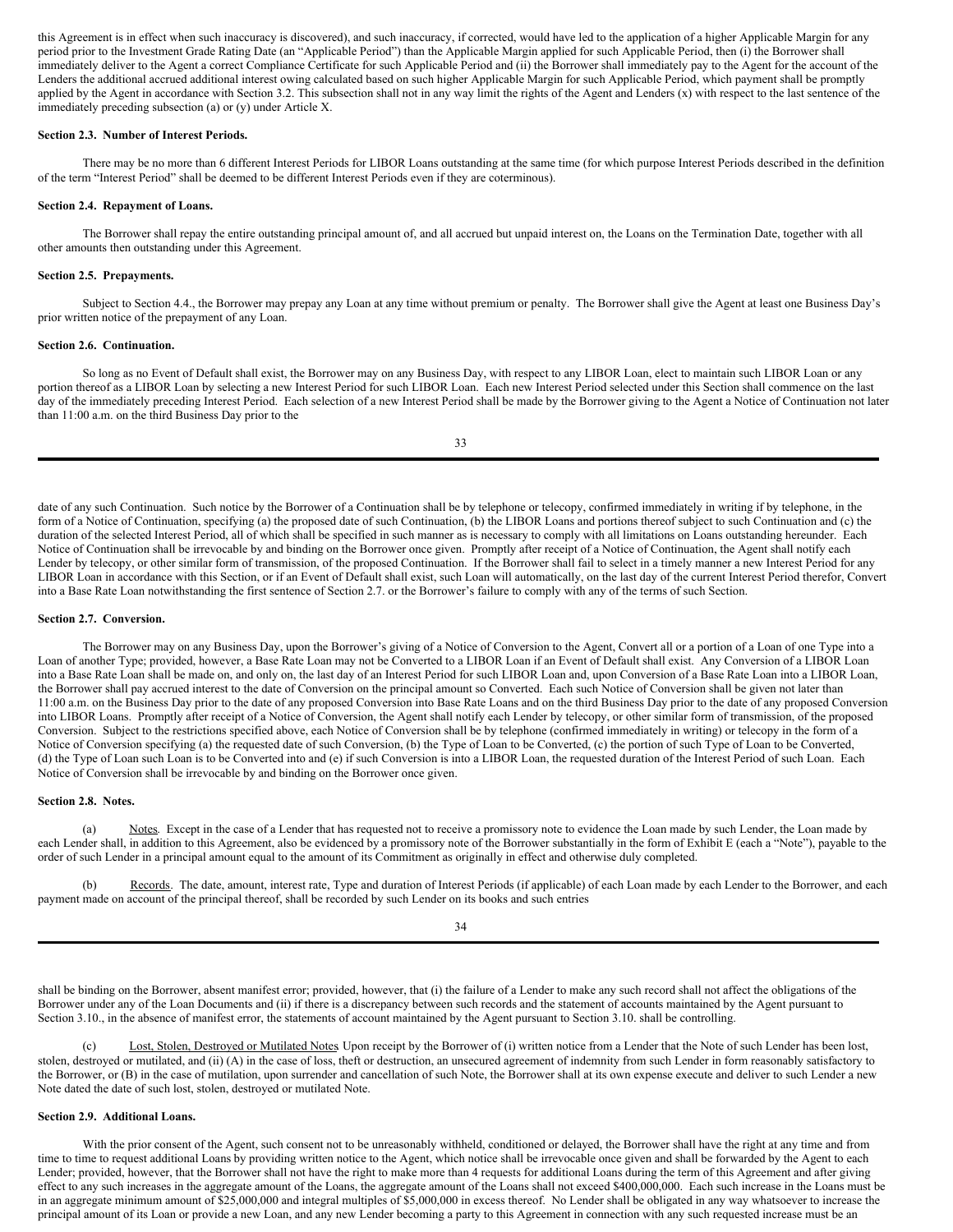Eligible Assignee. No increase of the Loans may be effected under this Section if  $(x)$  a Default or Event of Default shall be in existence on the effective date of such increase of the Loans or (y) any representation or warranty made or deemed made by the Borrower or any other Loan Party in any Loan Document to which any such Loan Party is a party is not (or would not be) true or correct in all material respects (or if otherwise qualified by materiality, is not (or would not be) true and correct in all respects) on the effective date of such increase and after giving effect thereto (except for representations or warranties which expressly relate solely to an earlier date, in which case they shall have been true and correct in all material respects as of such earlier date (except to the extent otherwise qualified by materiality, in which case such representation or warranty shall have been true and correct in all respects as of such earlier date) and except for changes in factual circumstances not prohibited hereunder). In connection with any increase in the aggregate principal amount of the Loans pursuant to this subsection, (a) any Lender becoming a party hereto shall execute such documents and agreements as the Agent may reasonably request and (b) the Borrower shall make appropriate arrangements so that each new Lender, and any existing Lender increasing the principal amount of its Loan, receives a new or replacement Note, as appropriate, in the principal amount of such Lender's Loan within 5 Business Days of the effectiveness of the applicable increase in the aggregate principal amount of the Loans.

## **ARTICLE III. PAYMENTS, FEES AND OTHER GENERAL PROVISIONS**

## **Section 3.1. Payments.**

Except to the extent otherwise provided herein, all payments of principal, interest and other amounts to be made by the Borrower under this Agreement or any other Loan Document shall be made in Dollars, in immediately available funds, without deduction, set-off or counterclaim, to the Agent at its Principal Office, not later than 2:00 p.m. on the date on which such payment shall become due (each such payment made after such time on such due date to be deemed to have been made on the next succeeding Business Day). Subject to Section 10.3., the Borrower may, at the time of making each payment under this Agreement or any Note, specify to the Agent the amounts payable by the Borrower hereunder to which such payment is to be applied. Each payment received by the Agent for the account of a Lender under this Agreement or any Note shall be paid to such Lender at the applicable Lending Office of such Lender no later than 4:00 p.m. on the date of receipt. If the Agent fails to pay such amount to a Lender as provided in the previous sentence, the Agent shall pay interest on such amount until paid at a rate per annum equal to the Federal Funds Rate from time to time in effect. If the due date of any payment under this Agreement or any other Loan Document would otherwise fall on a day which is not a Business Day such date shall be extended to the next succeeding Business Day and interest shall be payable for the period of such extension.

### **Section 3.2. Pro Rata Treatment.**

Except to the extent otherwise provided herein: (a) the making of the Loans by the Lenders under Section 2.1.(a) shall be made by the Lenders pro rata according to the amount of their respective Commitments; (b) each payment or prepayment of principal of the Loans by the Borrower shall be made for the account of the Lenders pro rata in accordance with the respective unpaid principal amounts of the Loans held by them, (c) each payment of interest on the Loans by the Borrower shall be made for the account of the Lenders pro rata in accordance with the amounts of interest on such Loans then due and payable to the respective Lenders; and (d) the Conversion and Continuation of the Loans of a particular Type (other than Conversions provided for by Section 4.5.) shall be made pro rata among the Lenders according to their respective Loans and the then current Interest Period for each Lender's portion of each Loan of such Type shall be coterminous.

#### **Section 3.3. Sharing of Payments, Etc.**

If a Lender shall obtain payment of any principal of, or interest on, the Loan made by it to the Borrower under this Agreement, or shall obtain payment on any other Obligation owing by the Borrower or a Loan Party through the exercise of any right of set-off, banker's lien or counterclaim or similar right or otherwise or through voluntary prepayments directly to a Lender or other payments made by the Borrower to a Lender not in accordance with the terms of this Agreement and such payment should be distributed to the Lenders pro rata in accordance with Section 3.2. or Section 10.3., as applicable, such Lender shall promptly purchase from the other Lenders participations in (or, if and to the extent specified by such Lender, direct interests in) the Loans made by the other Lenders or other Obligations owed to such other Lenders in such amounts, and make such other adjustments from time to time as shall be equitable, to the end that

| ٠                | ٠            |
|------------------|--------------|
| ı<br>ı<br>$\sim$ | I<br>I<br>۰, |

all the Lenders shall share the benefit of such payment (net of any reasonable expenses which may be incurred by such Lender in obtaining or preserving such benefit) pro rata in accordance with Section 3.2. or Section 10.3., as applicable. To such end, all the Lenders shall make appropriate adjustments among themselves (by the resale of participations sold or otherwise) if such payment is rescinded or must otherwise be restored. The Borrower agrees that any Lender so purchasing a participation (or direct interest) in the Loans or other Obligations owed to such other Lenders may exercise all rights of set-off, banker's lien, counterclaim or similar rights with respect to such participation as fully as if such Lender were a direct holder of Loans in the amount of such participation. Nothing contained herein shall require any Lender to exercise any such right or shall affect the right of any Lender to exercise, and retain the benefits of exercising, any such right with respect to any other indebtedness or obligation of the Borrower.

## **Section 3.4. Several Obligations.**

No Lender shall be responsible for the failure of any other Lender to make a Loan or to perform any other obligation to be made or performed by such other Lender hereunder, and the failure of any Lender to make a Loan or to perform any other obligation to be made or performed by it hereunder shall not relieve the obligation of any other Lender to make any Loan or to perform any other obligation to be made or performed by such other Lender.

# **Section 3.5. Minimum Amounts.**

(a) Borrowings and Conversions. Base Rate Loans shall be in an aggregate minimum amount of \$1,000,000 and integral multiples of \$100,000 in excess thereof. LIBOR Loans shall be in an aggregate minimum amount of \$1,000,000 and integral multiples of \$1,000,000 in excess of that amount.

(b) Prepayments. Each voluntary prepayment of the Loans shall be in an aggregate minimum amount of \$1,000,000 and integral multiples of \$500,000 in excess thereof (or, if less, the aggregate principal amount of the Loans then outstanding).

# **Section 3.6. Administrative and Other Fees.**

The Borrower agrees to pay the administrative and other fees of the Agent as may be agreed to in writing by the Borrower and the Agent from time to time.

## **Section 3.7. Computations.**

Unless otherwise expressly set forth herein, any accrued interest on any Loan, any Fees or any other Obligations due hereunder shall be computed on the basis of a year of 360 days and the actual number of days elapsed; provided, however, any accrued interest on any Base Rate Loan shall be computed on the basis of a year of 365 or 366 days, as applicable, and the actual number of days elapsed.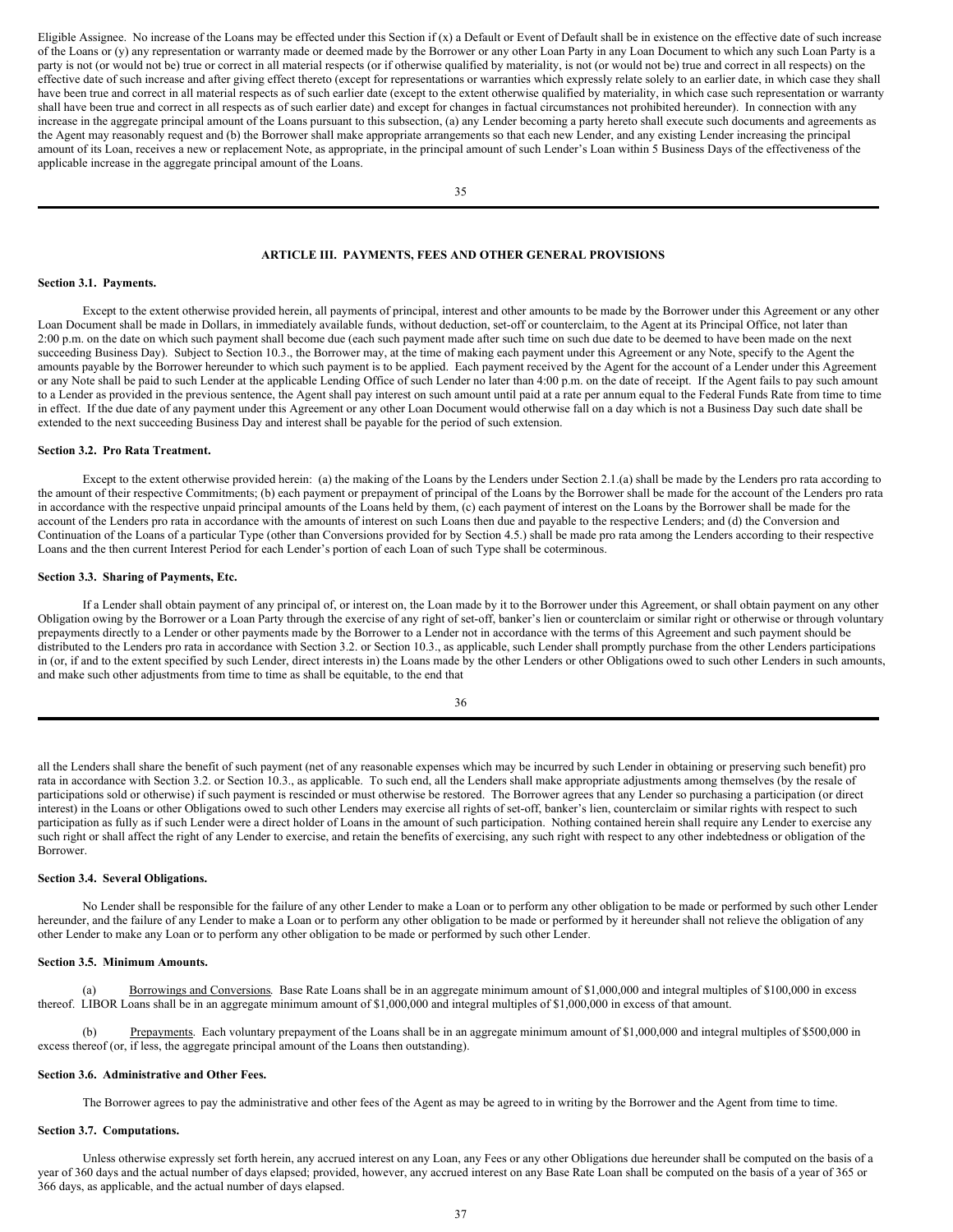#### **Section 3.8. Usury.**

In no event shall the amount of interest due or payable on the Loans or other Obligations exceed the maximum rate of interest allowed by Applicable Law and, if any such payment is paid by the Borrower or any other Loan Party or received by any Lender, then such excess sum shall be credited as a payment of principal, unless the Borrower shall notify the respective Lender in writing that the Borrower elects to have such excess sum returned to it forthwith. It is the express intent of the parties hereto that the Borrower not pay and the Lenders not receive, directly or indirectly, in any manner whatsoever, interest in excess of that which may be lawfully paid by the Borrower under Applicable Law.

#### **Section 3.9. Agreement Regarding Interest and Charges.**

The parties hereto hereby agree and stipulate that the only charge imposed upon the Borrower for the use of money in connection with this Agreement is and shall be the interest specifically described in Section 2.2.(a)(i) and (ii). Notwithstanding the foregoing, the parties hereto further agree and stipulate that all agency fees, syndication fees, facility fees, closing fees, underwriting fees, default charges, late charges, funding or "breakage" charges, increased cost charges, attorneys' fees and reimbursement for costs and expenses paid by the Agent or any Lender to third parties or for damages incurred by the Agent or any Lender, in each case in connection with the transactions contemplated by this Agreement and the other Loan Documents, are charges made to compensate the Agent or any such Lender for underwriting or administrative services and costs or losses performed or incurred, and to be performed or incurred, by the Agent and the Lenders in connection with this Agreement and shall under no circumstances be deemed to be charges for the use of money. All charges other than charges for the use of money shall be fully earned and nonrefundable when due.

## **Section 3.10. Statements of Account.**

The Agent will account to the Borrower monthly with a statement of Loans, accrued interest and Fees, charges and payments made pursuant to this Agreement and the other Loan Documents, and such account rendered by the Agent shall be deemed conclusive upon Borrower to the extent the Borrower shall fail to object to such account in writing within 5 Business Days of the receipt thereof. The failure of the Agent to deliver such a statement of accounts shall not relieve or discharge the Borrower from any of its obligations hereunder.

#### **Section 3.11. Defaulting Lenders.**

Notwithstanding anything to the contrary contained in this Agreement, if any Lender becomes a Defaulting Lender, then, until such time as such Lender is no longer a Defaulting Lender, to the extent permitted by Applicable Law:

(a) Waivers and Amendments. Such Defaulting Lender's right to approve or disapprove any amendment, waiver or consent with respect to this Agreement shall be restricted as set forth in the definition of Requisite Lenders.

38

(b) Defaulting Lender Waterfall. Any payment of principal, interest, Fees or other amounts received by the Agent for the account of such Defaulting Lender (whether voluntary or mandatory, at maturity, pursuant to Article X. or otherwise) or received by the Agent from a Defaulting Lender pursuant to Section 3.3. shall be applied at such time or times as may be determined by the Agent as follows: first, to the payment of any amounts owing by such Defaulting Lender to the Agent hereunder;second, as the Borrower may request (so long as no Default or Event of Default exists), to the funding of any Loan in respect of which such Defaulting Lender has failed to fund its portion thereof as required by this Agreement, as determined by the Agent; third, to the payment of any amounts owing to the Agent or the Lenders as a result of any judgment of a court of competent jurisdiction obtained by any Lender or the Agent against such Defaulting Lender as a result of such Defaulting Lender's breach of its obligations under this Agreement; fourth, so long as no Default or Event of Default exists, to the payment of any amounts owing to the Borrower as a result of any judgment of a court of competent jurisdiction obtained by the Borrower against such Defaulting Lender as a result of such Defaulting Lender's breach of its obligations under this Agreement; and fifth, to such Defaulting Lender or as otherwise directed by a court of competent jurisdiction; provided that if (x) such payment is a payment of the principal amount of any Loans in respect of which such Defaulting Lender has not fully funded its appropriate share, and (y) such Loans were made at a time when the conditions set forth in Article V. were satisfied or waived, such payment shall be applied solely to pay the Loans of all Non-Defaulting Lenders on a pro rata basis prior to being applied to the payment of any Loan of such Defaulting Lender until such time as all Loans are held by the Lenders pro rata in accordance with their respective Credit Percentages. Any payments, prepayments or other amounts paid or payable to a Defaulting Lender that are applied (or held) to pay amounts owed by a Defaulting Lender pursuant to this subsection shall be deemed paid to and redirected by such Defaulting Lender, and each Lender irrevocably consents hereto.

Defaulting Lender Cure. If the Borrower and the Agent agree in writing that a Lender is no longer a Defaulting Lender, the Agent will so notify the parties hereto, whereupon as of the effective date specified in such notice and subject to any conditions set forth therein, such Lender will, to the extent applicable, purchase at par that portion of outstanding Loans of the other Lenders or take such other actions as the Agent may determine to be necessary to cause the Loans to be held pro rata by the Lenders in accordance with their respective Commitment Percentages, whereupon such Lender shall cease to be a Defaulting Lender; provided that no adjustments will be made retroactively with respect to Fees accrued or payments made by or on behalf of the Borrower while that Lender was a Defaulting Lender; and provided, further, that except to the extent otherwise expressly agreed by the affected parties, no change hereunder from Defaulting Lender to Lender will constitute a waiver or release of any claim of any party hereunder arising from that Lender's having been a Defaulting Lender.

### **Section 3.12. Taxes.**

(a) Taxes Generally. All payments by the Borrower of principal of, and interest on, the Loans and all other Obligations shall be made free and clear of and without deduction for any present or future excise, stamp or other taxes, fees, duties, levies, imposts, charges, deductions, withholdings or other charges of any nature whatsoever imposed by any taxing authority, but

excluding (i) franchise taxes, (ii) any taxes imposed on or measured by any Lender's assets, net income, receipts or branch profits, (iii) any taxes (other than withholding taxes) with respect to the Agent or a Lender that would not be imposed but for a connection between the Agent or such Lender and the jurisdiction imposing such taxes (other than a connection arising solely by virtue of the activities of the Agent or such Lender pursuant to or in respect of this Agreement or any other Loan Document), (iv) any taxes, fees, duties, levies, imposts, charges, deductions, withholdings or other charges to the extent imposed as a result of the failure of the Agent or a Lender, as applicable, to provide and keep current (to the extent legally able) any certificates, documents or other evidence required to qualify for an exemption from, or reduced rate of, any such taxes fees, duties, levies, imposts, charges, deductions, withholdings or other charges or required by the immediately following subsection (c) to be furnished by the Agent or such Lender, as applicable, (v) any taxes arising after the Agreement Date solely as a result of or attributable to a Lender changing its designated Lending Office after the date such Lender becomes a party hereto, and (vi) any taxes imposed by Sections 1471 through Section 1474 of the Internal Revenue Code (including any official interpretations thereof, collectively "FATCA") on any "withholdable payment" payable to such recipient as a result of the failure of such recipient to satisfy the applicable requirements as set forth in FATCA after December 31, 2012 (such non-excluded items being collectively called "Taxes"). If any withholding or deduction from any payment to be made by the Borrower hereunder is required in respect of any Taxes pursuant to any Applicable Law, then the Borrower will: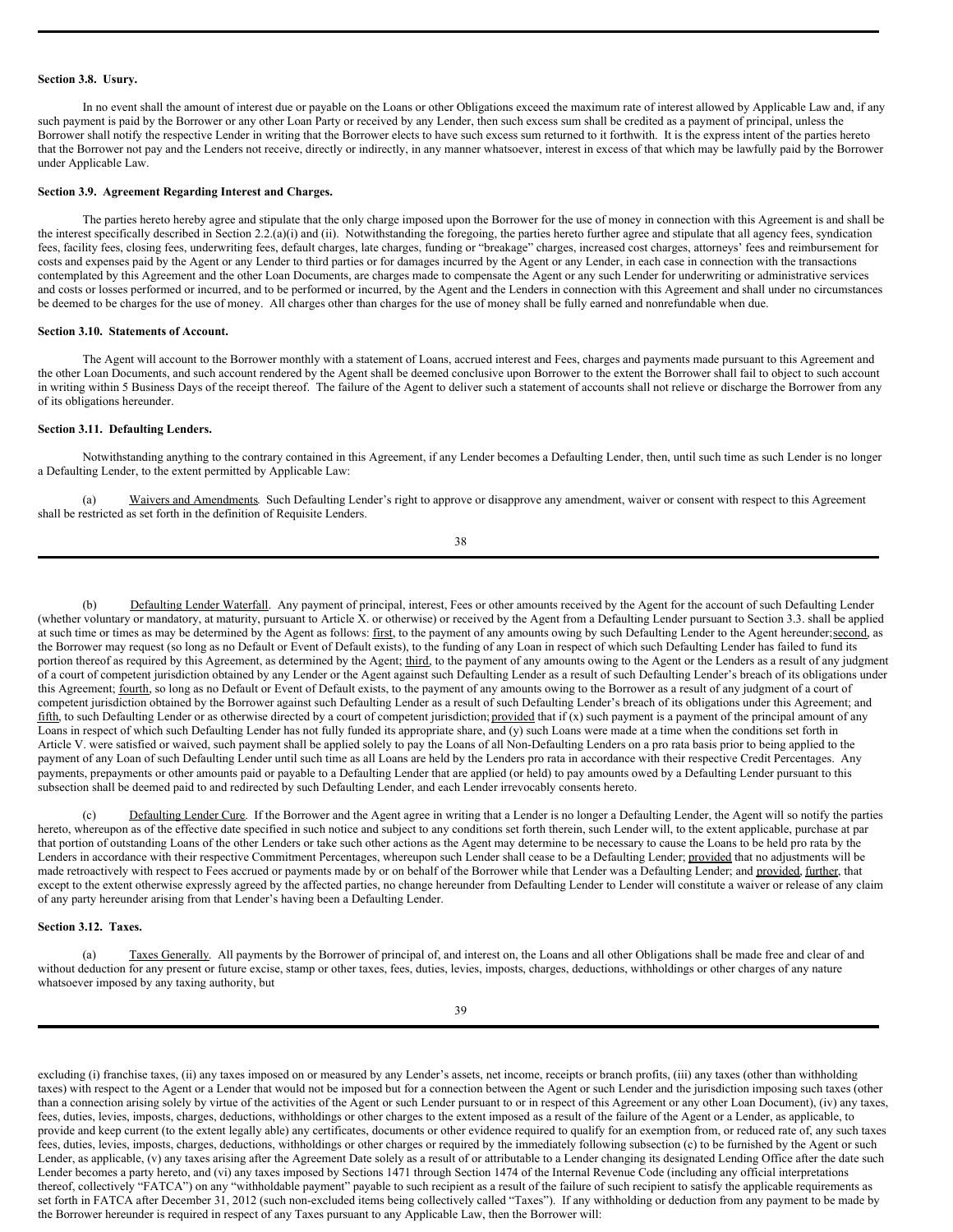(i) pay directly to the relevant Governmental Authority the full amount required to be so withheld or deducted;

(ii) promptly forward to the Agent an official receipt or other documentation satisfactory to the Agent evidencing such payment to such Governmental Authority; and

(iii) pay to the Agent for its account or the account of the applicable Lender, as the case may be, such additional amount or amounts as is necessary to ensure that the net amount actually received by the Agent or such Lender will equal the full amount that the Agent or such Lender would have received had no such withholding or deduction been required.

(b) Tax Indemnification. If the Borrower fails to pay any Taxes when due to the appropriate Governmental Authority or fails to remit to the Agent, for its account or the account of the respective Lender, as the case may be, the required receipts or other required documentary evidence, the Borrower shall indemnify the Agent and the Lenders for any incremental Taxes, interest or penalties that may become payable by the Agent or any Lender as a result of any such failure. For purposes of this Section, a distribution hereunder by the Agent or any Lender to or for the account of any Lender shall be deemed a payment by the Borrower.

(c) Tax Forms. Prior to the date that any Lender or Participant organized under the laws of a jurisdiction outside the United States of America becomes a party hereto, such Person shall deliver to the Borrower and the Agent such certificates, documents or other evidence, as required by the Internal Revenue Code or Treasury Regulations issued pursuant thereto (including Internal Revenue Service Forms W-8ECI and W-8BEN, as applicable, or appropriate

40

successor forms), properly completed, currently effective and duly executed by such Lender or Participant establishing that payments to it hereunder and under the Notes are (i) not subject to United States Federal backup withholding tax and (ii) not subject to United States Federal withholding tax imposed under the Internal Revenue Code. Each such Lender or Participant shall, to the extent it may lawfully do so, (x) deliver further copies of such forms or other appropriate certifications on or before the date that any such forms expire or become obsolete and after the occurrence of any event requiring a change in the most recent form delivered to the Borrower or the Agent and (y) obtain such extensions of the time for filing, and renew such forms and certifications thereof, as may be reasonably requested by the Borrower or the Agent. The Borrower shall not be required to pay any amount pursuant to the last sentence of subsection (a) above to any Lender or Participant that is organized under the laws of a jurisdiction outside of the United States of America or the Agent, if it is organized under the laws of a jurisdiction outside of the United States of America, if such Lender, Participant or the Agent, as applicable, fails to comply with the requirements of this subsection. If any such Lender or Participant, to the extent it may lawfully do so, fails to deliver the above forms or other documentation, then the Agent may withhold from any payments to be made to such Lender under any of the Loan Documents such amounts as are required by the Internal Revenue Code. If any Governmental Authority asserts that the Agent did not properly withhold or backup withhold, as the case may be, any tax or other amount from payments made to or for the account of any Lender, such Lender shall indemnify the Agent therefor, including all penalties and interest, any taxes imposed by any jurisdiction on the amounts payable to the Agent under this Section, and costs and expenses (including all reasonable fees and disbursements of any law firm or other external counsel and the allocated cost of internal legal services and all disbursements of internal counsel) of the Agent. The obligation of the Lenders under this Section shall survive the termination of the Commitments, repayment of all Obligations and the resignation or replacement of the Agent.

## **ARTICLE IV. YIELD PROTECTION, ETC.**

## **Section 4.1. Additional Costs; Capital Adequacy.**

(a) Additional Costs. The Borrower shall promptly pay to the Agent for the account of a Lender from time to time such amounts as such Lender may determine to be necessary to compensate such Lender for any costs incurred by such Lender that it determines are attributable to its making or maintaining of any LIBOR Loans or its obligation to make any LIBOR Loans hereunder, any reduction in any amount receivable by such Lender under this Agreement or any of the other Loan Documents in respect of any of such LIBOR Loans or such obligation or the maintenance by such Lender of capital in respect of its LIBOR Loans (such increases in costs and reductions in amounts receivable being herein called "Additional Costs"), to the extent any such Additional Costs result from any Regulatory Change that: (i) changes the basis of taxation of any amounts payable to such Lender under this Agreement or any of the other Loan Documents in respect of any of such LIBOR Loans (other than taxes, fees, duties, levies, imposts, charges, deductions, withholdings or other charges which are excluded from the definition of Taxes pursuant to the first sentence of Section 3.12. (a)); or (ii) imposes or modifies any reserve, special deposit or similar requirements (other than Regulation D of the Board of Governors of the Federal Reserve System or other reserve requirement to the extent utilized in the determination of Adjusted LIBOR for such LIBOR Loans) relating to any extensions of credit or other assets of, or any deposits with or other liabilities of, such Lender, or any

commitment of such Lender; or (iii) has or would have the effect of reducing the rate of return on capital of such Lender to a level below that which such Lender could have achieved but for such Regulatory Change (taking into consideration such Lender's policies with respect to capital adequacy).

(b) Lender's Suspension of LIBOR Loans. Without limiting the effect of the provisions of the immediately preceding subsection (a), if, by reason of any Regulatory Change, any Lender either (i) incurs or would incur Additional Costs based on or measured by the excess above a specified level of the amount of a category of deposits or other liabilities of such Lender that includes deposits by reference to which the interest rate on LIBOR Loans is determined as provided in this Agreement or a category of extensions of credit or other assets of such Lender that includes LIBOR Loans or (ii) becomes subject to restrictions on the amount of such a category of liabilities or assets that it may hold, then, if such Lender so elects by notice to the Borrower (with a copy to the Agent), the obligation of such Lender to Continue, or to Convert Base Rate Loans into, LIBOR Loans, or, if such Lender has become obligated to make any new Loan pursuant to Section 2.9, to honor any obligation to make such new Loan as a LIBOR Loan, shall be suspended until such Regulatory Change ceases to be in effect (in which case the provisions of Section 4.5. shall apply).

(c) Notification and Determination of Additional Costs. Each of the Agent and each Lender agrees to notify the Borrower of any event occurring after the Agreement Date entitling the Agent or such Lender to compensation under any of the preceding subsections of this Section as promptly as practicable; provided, however, the failure of the Agent or any Lender to give such notice shall not release the Borrower from any of its obligations hereunder (and in the case of a Lender, to the Agent). The Agent or such Lender agrees to furnish to the Borrower (and in the case of a Lender, to the Agent) a certificate setting forth the basis and amount of each request by the Agent or such Lender for compensation under this Section. Absent manifest error, determinations by the Agent or any Lender of the effect of any Regulatory Change shall be conclusive, provided that such determinations are made on a reasonable basis and in good faith.

# **Section 4.2. Suspension of LIBOR Loans.**

Anything herein to the contrary notwithstanding, if, on or prior to the determination of LIBOR for any Interest Period:

(a) the Agent reasonably determines (which determination shall be conclusive) that by reason of circumstances affecting the relevant market, adequate and reasonable means do not exist for ascertaining Adjusted LIBOR for such Interest Period; or

(b) the Agent reasonably determines (which determination shall be conclusive) that Adjusted LIBOR will not adequately and fairly reflect the cost to the Lenders of making or maintaining LIBOR Loans for such Interest Period;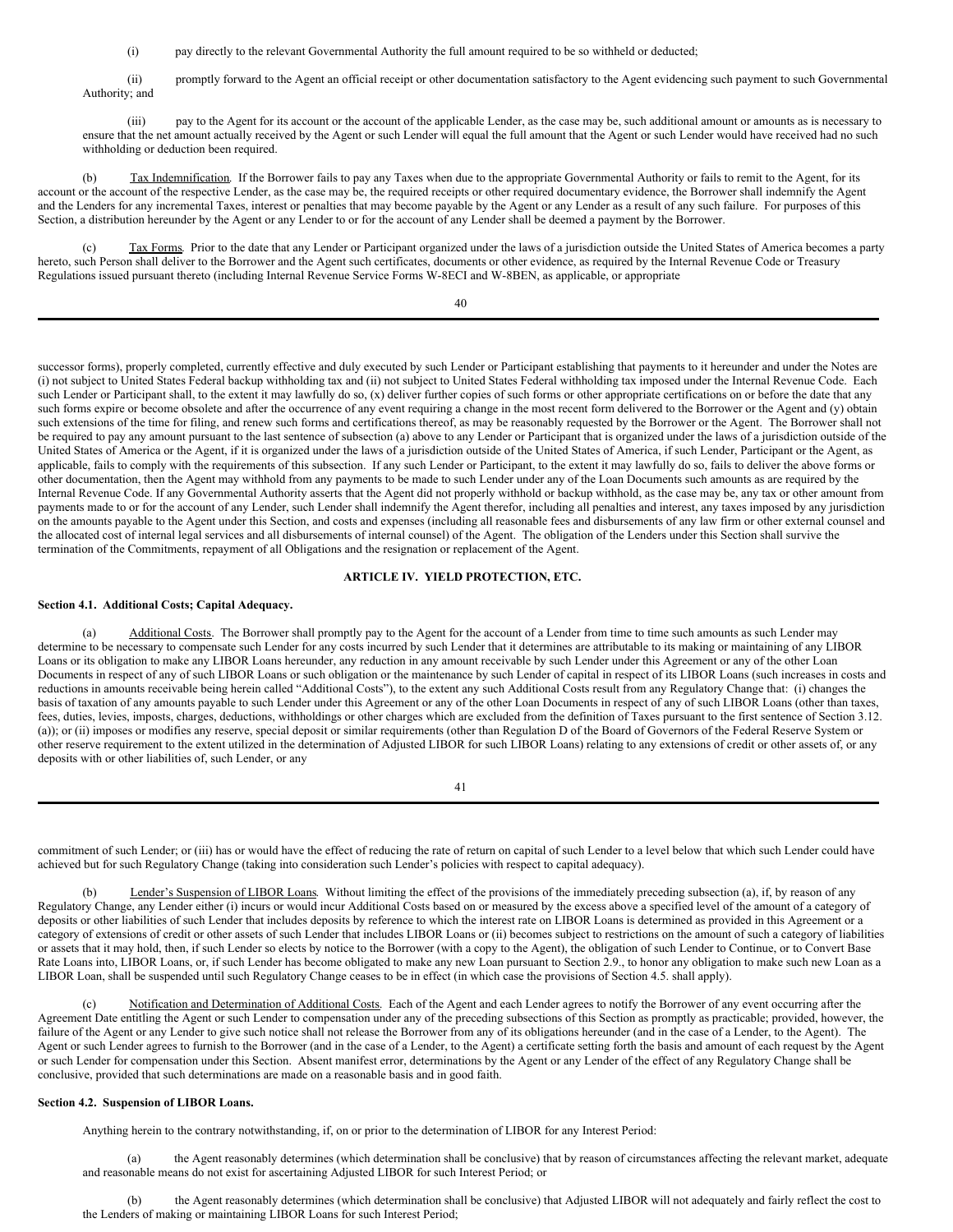then the Agent shall give the Borrower and each Lender prompt notice thereof and, so long as such condition remains in effect, the Lenders shall be under no obligation to Continue LIBOR Loans or Convert Loans into LIBOR Loans, or, if such Lender has become obligated to make

42

any new Loan pursuant to Section 2.9., to honor any obligation to make such new Loan as a LIBOR Loan, and the Borrower shall, on the last day of each current Interest Period for each outstanding LIBOR Loan, either repay such Loan or Convert such Loan into a Base Rate Loan.

#### **Section 4.3. Illegality.**

Notwithstanding any other provision of this Agreement, if any Lender shall reasonably determine (which determination shall be conclusive and binding) that it has become unlawful for such Lender to maintain LIBOR Loans hereunder, or, if such Lender has become obligated to make any new Loan pursuant to Section 2.9., to honor any obligation to make such new Loan as a LIBOR Loan, then such Lender shall promptly notify the Borrower thereof (with a copy to the Agent) and such Lender's obligation to Continue, or to Convert Loans of any other Type into, LIBOR Loans, or to make such new Loan as a LIBOR Loan, shall be suspended until such time as such Lender may again maintain LIBOR Loans (in which case the provisions of Section 4.5. shall be applicable).

### **Section 4.4. Compensation.**

The Borrower shall pay to the Agent for the account of each Lender, upon the request of such Lender through the Agent, such amount or amounts as shall be sufficient (in the reasonable opinion of such Lender) to compensate it for any loss, cost or expense that such Lender reasonably determines is attributable to:

(a) any payment or prepayment (whether mandatory or optional) of a LIBOR Loan, or Conversion of a LIBOR Loan, made by such Lender for any reason (including, without limitation, acceleration) on a date other than the last day of the Interest Period for such Loan; or

(b) any failure by the Borrower for any reason (including, without limitation, the failure of any of the applicable conditions precedent specified in Article V. to be satisfied) to borrow a LIBOR Loan from such Lender on the requested date for such borrowing, or to Convert a Base Rate Loan into a LIBOR Loan or Continue a LIBOR Loan on the requested date of such Conversion or Continuation.

Upon the Borrower's request, any Lender requesting compensation under this Section shall provide the Borrower with a statement setting forth the basis for requesting such compensation and the method for determining the amount thereof. Absent manifest error, determinations by any Lender in any such statement shall be conclusive, provided that such determinations are made on a reasonable basis and in good faith.

## **Section 4.5. Treatment of Affected Loans.**

If the obligation of any Lender to make a new Loan pursuant to Section 2.9. as a LIBOR Loan or to Continue, or to Convert Base Rate Loans into, LIBOR Loans shall be suspended pursuant to Section 4.1.(b), 4.2. or 4.3., then such Lender's LIBOR Loans shall be automatically Converted into Base Rate Loans on the last day(s) of the then current Interest Period(s) for LIBOR Loans (or, in the case of a Conversion required by Section 4.1.(b) or 4.3., on such earlier

43

date as such Lender may specify to the Borrower with a copy to the Agent) and, unless and until such Lender gives notice as provided below that the circumstances specified in Section 4.1. or 4.3. that gave rise to such Conversion no longer exist:

(i) to the extent that such Lender's LIBOR Loans have been so Converted, all payments and prepayments of principal that would otherwise be applied to such Lender's LIBOR Loans shall be applied instead to its Base Rate Loans; and

(ii) any portion of such Lender's Loan that would otherwise be Continued by such Lender as a LIBOR Loan shall be Continued instead as a Base Rate Loan, any Base Rate Loan of such Lender that would otherwise be Converted into a LIBOR Loan shall remain as a Base Rate Loan, and any new Loan to be made pursuant to Section 2.9. that would otherwise be made as a LIBOR Loan shall be made as a Base Rate Loan.

If such Lender gives notice to the Borrower (with a copy to the Agent) that the circumstances specified in Section 4.1. or 4.3. that gave rise to the Conversion of such Lender's LIBOR Loans pursuant to this Section no longer exist (which such Lender agrees to do promptly upon such circumstances ceasing to exist) at a time when LIBOR Loans made by other Lenders are outstanding, then such Lender's Base Rate Loans shall be automatically Converted, on the first day(s) of the next succeeding Interest Period(s) for such outstanding LIBOR Loans, to the extent necessary so that, after giving effect thereto, all Loans held by the Lenders holding LIBOR Loans and by such Lender are held pro rata (as to principal amounts, Types and Interest Periods) in accordance with the respective unpaid principal amount of the Loan held by each Lender.

#### **Section 4.6. Change of Lending Office.**

Each Lender agrees that it will use reasonable efforts to designate an alternate Lending Office with respect to any of its Loan affected by the matters or circumstances described in Sections 3.12., 4.1. or 4.3. to reduce the liability of the Borrower or avoid the results provided thereunder, so long as such designation is not disadvantageous to such Lender as determined by such Lender in its sole discretion, except that such Lender shall have no obligation to designate a Lending Office located in the United States of America.

#### **Section 4.7. Assumptions Concerning Funding of LIBOR Loans.**

Calculation of all amounts payable to a Lender under this Article IV. shall be made as though such Lender had actually funded LIBOR Loans through the purchase of deposits in the relevant market bearing interest at the rate applicable to such LIBOR Loans in an amount equal to the amount of the LIBOR Loans and having a maturity comparable to the relevant Interest Period; provided, however, that each Lender may fund each of its LIBOR Loans in any manner it sees fit and the foregoing assumption shall be used only for calculation of amounts payable under this Article IV.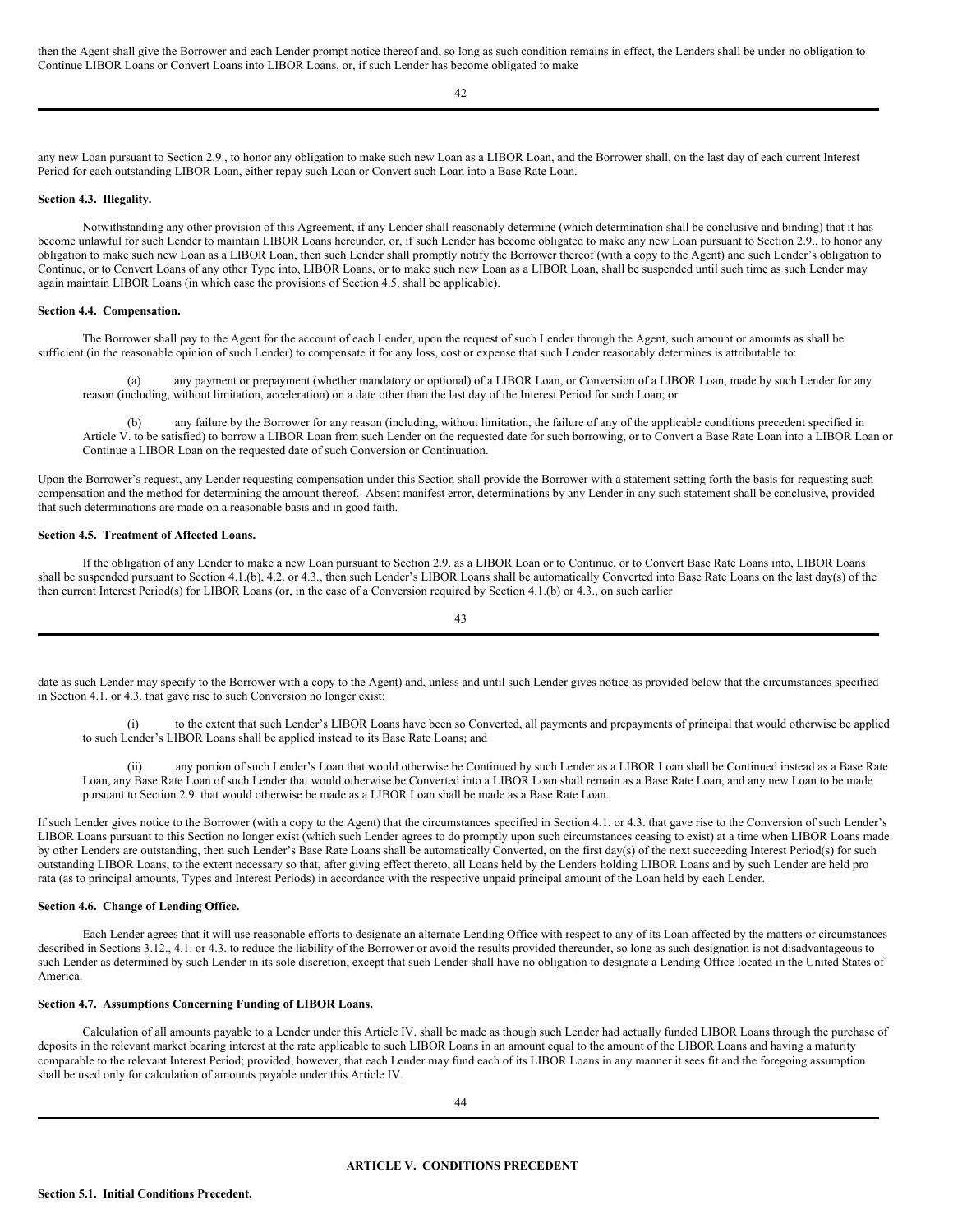The obligation of the Lenders to make the Loans pursuant to Section 2.1. is subject to the following conditions precedent:

(a) The Agent shall have received each of the following, in form and substance satisfactory to the Agent:

(i) Counterparts of this Agreement executed by each of the parties hereto;

(ii) Notes executed by the Borrower, payable to each Lender (other than any Lender that has requested that it not receive a Note) and complying with the applicable provisions of Section 2.8.;

(iii) The Guaranty executed by the Parent and any Material Subsidiary existing as of the Effective Date;

(iv) An opinion of the general counsel of the Parent and the other Loan Parties, addressed to the Agent and the Lenders addressing the matters set forth in Exhibit F;

(v) An opinion of Alston & Bird, LLP, counsel to the Agent, addressed to the Agent and the Lenders, addressing the enforceability of the Loan Documents and such matters as the Agent shall reasonably request;

(vi) a certificate of incumbency signed by the Secretary or Assistant Secretary of the Parent with respect to each of the officers of the Parent authorized to execute and deliver on behalf of the Parent and the Borrower the Loan Documents to which the Parent or the Borrower is a party and to execute and deliver (or make by telephone in the case of Notices of Conversion or Continuation) on behalf of the Borrower the Notice of Borrowing, Notices of Conversion, and Notices of Continuation;

(vii) a certified copy (certified by the Secretary or Assistant Secretary of the Parent) of all necessary action taken by the Parent to authorize the execution, delivery and performance of the Loan Documents to which either the Parent or the Borrower is a party;

(viii) the certificate or articles of incorporation, articles of organization, certificate of limited partnership, declaration of trust or other comparable organizational instrument (if any) of the Parent, the Borrower and each Guarantor, certified by the Secretary or Assistant Secretary of the applicable Loan Party;

a Certificate of Good Standing or certificate of similar meaning with respect to the Parent, the Borrower and each Guarantor (and in the case of a limited partnership, the general partner of such Guarantor) issued as of a recent date by the Secretary of State of the State of formation of each such Person and certificates of

45

qualification to transact business or other comparable certificates issued by each Secretary of State (and any state department of taxation, as applicable) of each state in which such Person is required to be so qualified;

(x) a certificate of incumbency signed by the Secretary or Assistant Secretary (or other individual performing similar functions) of each Guarantor with respect to each of the officers of such Person authorized to execute and deliver the Loan Documents to which such Person is a party;

(xi) copies certified by the Secretary or Assistant Secretary (or other individual performing similar functions) of the Parent, the Borrower and each Guarantor of the by-laws of such Person, if a corporation, the operating agreement, if a limited liability company, the partnership agreement, if a limited or general partnership, or other comparable document in the case of any other form of legal entity;

copies certified by the Secretary or Assistant Secretary (or other individual performing similar functions) of each Guarantor of all corporate, partnership, member or other necessary action taken by each Guarantor to authorize the execution, delivery and performance of the Loan Documents to which it is a party;

(xiii) the Fees then due and payable under Section 3.6. and any other Fees payable to the Agent, the Titled Agents and the Lenders on or prior to the Effective Date;

(xiv) a Compliance Certificate calculated as of December 31, 2011, giving pro forma effect to the financing contemplated by this Agreement and the use of the proceeds of the Loans to be funded on the Effective Date;

(xv) the Notice of Borrowing from the Borrower for the Loans indicating how the proceeds thereof are to be made available to the Borrower, and if any of the Loans initially are to be LIBOR Loans, the Interest Period thereof; and

(xvi) such other documents, agreements and instruments as the Agent on behalf of the Lenders may reasonably request; and

(b) In the good faith judgment of the Agent and the Lenders:

There shall not have occurred or become known to the Agentor any of the Lenders any event, condition, situation or status since the date of the information contained in the financial and business projections, budgets, pro forma data and forecasts concerning the Borrower and its Subsidiaries delivered to the Agent and the Lenders prior to the Agreement Date that has had or could reasonably be expected to result in a Material Adverse Effect;

No litigation, action, suit, investigation or other arbitral, administrative or judicial proceeding shall be pending or threatened which could reasonably be expected to (1) result in a Material Adverse Effect or (2) restrain or enjoin, impose materially

46

burdensome conditions on, or otherwise materially and adversely affect the ability of the Borrower or any other Loan Party to fulfill its obligations under the Loan Documents to which it is a party;

(iii) The Borrower and its Subsidiaries shall have received all approvals, consents and waivers, and shall have made or given all necessary filings and notices as shall be required to consummate the transactions contemplated hereby without the occurrence of any default under, conflict with or violation of (1) any Applicable Law or (2) any agreement, document or instrument to which the Borrower or any other Loan Party is a party or by which any of them or their respective properties is bound, except for such approvals, consents, waivers, filings and notices the receipt, making or giving of which would not reasonably be likely to (A) have a Material Adverse Effect, or (B) restrain or enjoin, impose materially burdensome conditions on, or otherwise materially and adversely affect the ability of the Borrower or any other Loan Party to fulfill its obligations under the Loan Documents to which it is a party; and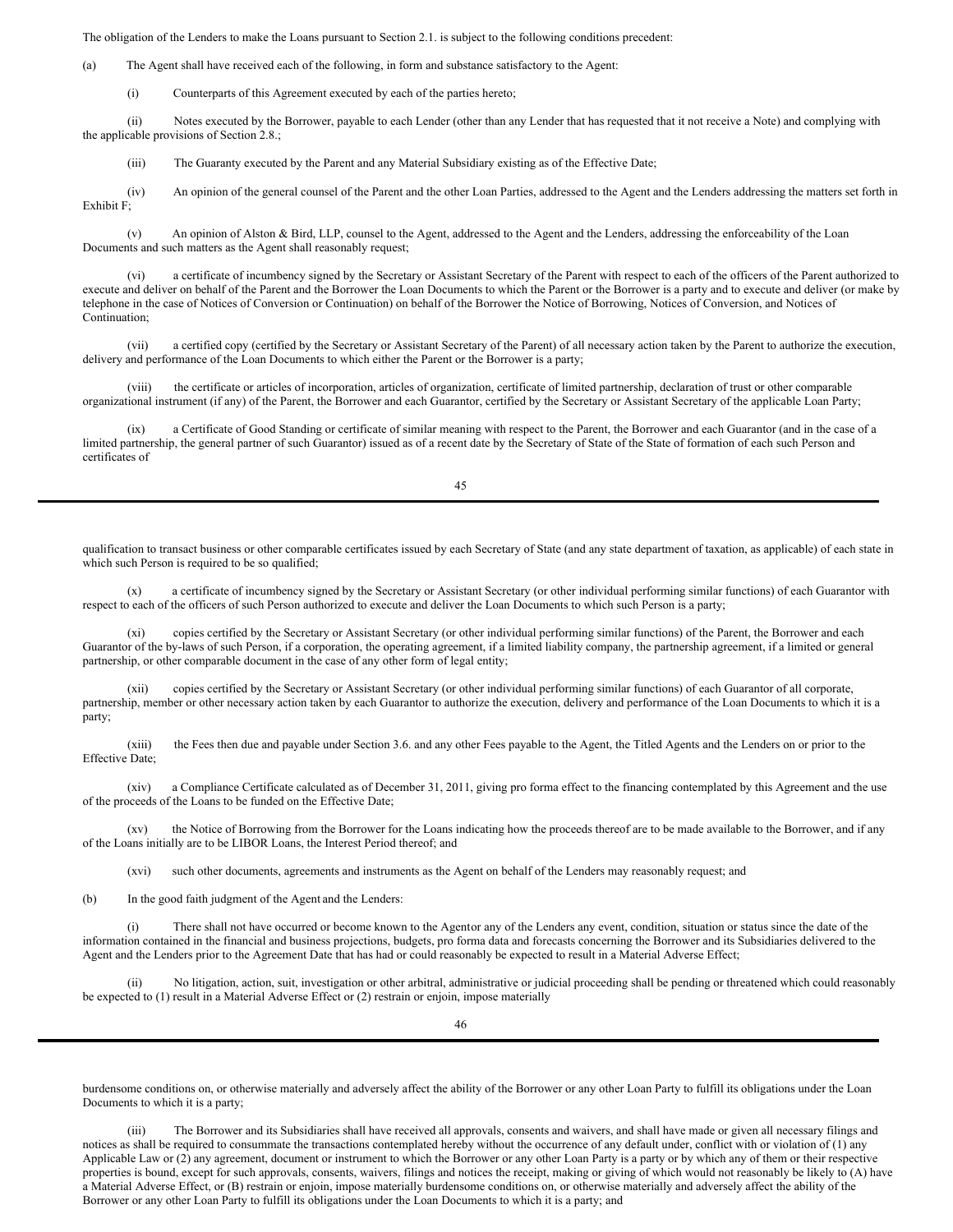(iv) There shall not have occurred or exist any other material disruption of financial or capital markets that could reasonably be expected to materially and adversely affect the transactions contemplated by the Loan Documents.

#### **Section 5.2. Conditions Precedent to All Loans.**

The obligations of the Lenders to make the Loans are all subject to the further condition precedent that: (a) no Default or Event of Default shall exist as of the date of the making the Loans or would exist immediately after giving effect thereto; and (b) the representations and warranties made or deemed made by the Borrower and each other Loan Party in the Loan Documents to which any of them is a party shall be true and correct in all material respects (except to the extent otherwise qualified by materiality, in which case such representation or warranty shall be true and correct in all respects) on and as of the date of the making of the Loans with the same force and effect as if made on and as of such date except to the extent that such representations and warranties expressly relate solely to an earlier date (in which case such representations and warranties shall have been true and correct in all material respects (except to the extent otherwise qualified by materiality, in which case such representation or warranty shall have been true and correct in all respects) on and as of such earlier date) and except for changes in factual circumstances not prohibited under the Loan Documents. Each Credit Event shall constitute a certification by the Borrower to the effect set forth in the preceding sentence (both as of the date of the giving of notice relating to such Credit Event and, unless the Borrower otherwise notifies the Agent prior to the date of such Credit Event, as of the date of the occurrence of such Credit Event). In addition, if such Credit Event is the making of the Loans, the Borrower shall be deemed to have represented to the Agent and the Lenders at the time the Loans are made that all conditions to the occurrence of such Credit Event contained in Article V. have been satisfied.

47

#### **ARTICLE VI. REPRESENTATIONS AND WARRANTIES**

#### **Section 6.1. Representations and Warranties.**

In order to induce the Agent and each Lender to enter into this Agreement and to make the Loans, the Parent and the Borrower represent and warrant to the Agent and each Lender as follows:

(a) Organization; Power; Qualification. Each of the Parent, its Subsidiaries, the Borrower and the other Loan Parties is a corporation, partnership or other legal entity, duly organized or formed, validly existing and in good standing under the jurisdiction of its incorporation or formation, has the power and authority to own or lease its respective properties and to carry on its respective business as now being and hereafter proposed to be conducted and is duly qualified and is in good standing as a foreign corporation, partnership or other legal entity, and authorized to do business, in each jurisdiction in which the character of its properties or the nature of its business requires such qualification or authorization and where the failure to be so qualified or authorized could reasonably be expected to have, in each instance, a Material Adverse Effect.

(b) Ownership Structure. As of the Agreement Date, Part I of Schedule 6.1.(b) is a complete and correct list of all Subsidiaries of the Parent setting forth for each such Subsidiary, (i) the jurisdiction of organization of such Subsidiary, (ii) each Person holding any Equity Interests in such Subsidiary, (iii) the nature of the Equity Interests held by each such Person, (iv) the percentage of ownership of such Subsidiary represented by such Equity Interests and (v) whether such Subsidiary is a Material Subsidiary. Except as disclosed in such Schedule, as of the Agreement Date (i) each of the Parent and its Subsidiaries owns, free and clear of all Liens (other than Permitted Liens), and has the unencumbered right to vote, all outstanding Equity Interests in each Person shown to be held by it on such Schedule, (ii) all of the issued and outstanding capital stock of each such Person organized as a corporation is validly issued, fully paid and nonassessable and (iii) there are no outstanding subscriptions, options, warrants, commitments, preemptive rights or agreements of any kind (including, without limitation, any stockholders' or voting trust agreements) for the issuance, sale, registration or voting of, or outstanding securities convertible into, any additional shares of capital stock of any class, or partnership or other ownership interests of any type in, any such Person. As of the Agreement Date Part II of Schedule 6.1.(b) correctly sets forth all Unconsolidated Affiliates of the Parent, including the correct legal name of such Person, the type of legal entity which each such Person is, and all Equity Interests in such Person held directly or indirectly by the Parent.

(c) Authorization of Agreement, Etc. The Borrower has the right and power, and has taken all necessary action to authorize it, to borrow and obtain other extensions of credit hereunder. The Parent, the Borrower and each other Loan Party has the right and power, and has taken all necessary action to authorize it, to execute, deliver and perform each of the Loan Documents to which it is a party in accordance with their respective terms and to consummate the transactions contemplated hereby and thereby. The Loan Documents to which the Borrower or any other Loan Party is a party have been duly executed and delivered by the duly authorized officers of such Person and each is a legal, valid and binding obligation of such Person enforceable against such Person in accordance with its respective terms except as the same may

48

be limited by bankruptcy, insolvency, and other similar laws affecting the rights of creditors generally and the availability of equitable remedies for the enforcement of certain obligations (other than the payment of principal) contained herein or therein and as may be limited by equitable principles generally.

(d) Compliance of Loan Documents with Laws, Etc. The execution, delivery and performance of this Agreement, the Notes and the other Loan Documents to which the Borrower or any other Loan Party is a party in accordance with their respective terms and the borrowings and other extensions of credit hereunder do not and will not, by the passage of time, the giving of notice, or both: (i) require any Governmental Approval or violate any Applicable Law (including all Environmental Laws) relating to the Borrower or any other Loan Party; (ii) conflict with, result in a breach of or constitute a default under the organizational documents of the Borrower or any other Loan Party, or any indenture, agreement or other instrument to which the Borrower or any other Loan Party is a party or by which it or any of its respective properties may be bound; or (iii) result in or require the creation or imposition of any Lien upon or with respect to any property now owned or hereafter acquired by the Borrower or any other Loan Party.

Compliance with Law; Governmental Approvals. The Parent, the Borrower, each Subsidiary and each other Loan Party is in compliance with each Governmental Approval applicable to it and in compliance with all other Applicable Laws (including without limitation, Environmental Laws) relating to the Parent, the Borrower, a Subsidiary or such other Loan Party except for noncompliances which, and Governmental Approvals the failure to possess which, could not, individually or in the aggregate, reasonably be expected to cause a Default or Event of Default or have a Material Adverse Effect.

Title to Properties; Liens. As of the Agreement Date, Part I of Schedule 6.1.(f) sets forth all of the real property owned or leased by the Parent, the Borrower, each other Loan Party and each other Subsidiary. Each such Person has good, marketable and legal title to, or a valid leasehold interest in, its respective assets. As of the Agreement Date, there are no Liens against any assets of the Parent, the Borrower, any Subsidiary or any other Loan Party except for Permitted Liens, including, without limitation, those Liens in existence as of the Agreement Date and set forth in Part II of Schedule 6.1.(f).

Existing Indebtedness. Schedule 6.1.(g) is, as of the Agreement Date, a complete and correct listing of all Indebtedness of the Parent and its Subsidiaries, including without limitation, Guarantees of the Parent and its Subsidiaries, and indicating whether such Indebtedness is Secured Indebtedness or Unsecured Indebtedness. The Parent and its Subsidiaries have performed and are in compliance with all of the terms of such Indebtedness and all instruments and agreements relating thereto, and no default or event of default, or event or condition which with the giving of notice, the lapse of time, or both, would constitute such a default or event of default, exists with respect to any such Indebtedness.

(h) Material Contracts. Schedule 6.1.(h) is, as of the Agreement Date, a true, correct and complete listing of all Material Contracts. Each of the Parent, its Subsidiaries and the other Loan Parties that is a party to any Material Contract has performed and is in compliance with all of the terms of such Material Contract, and no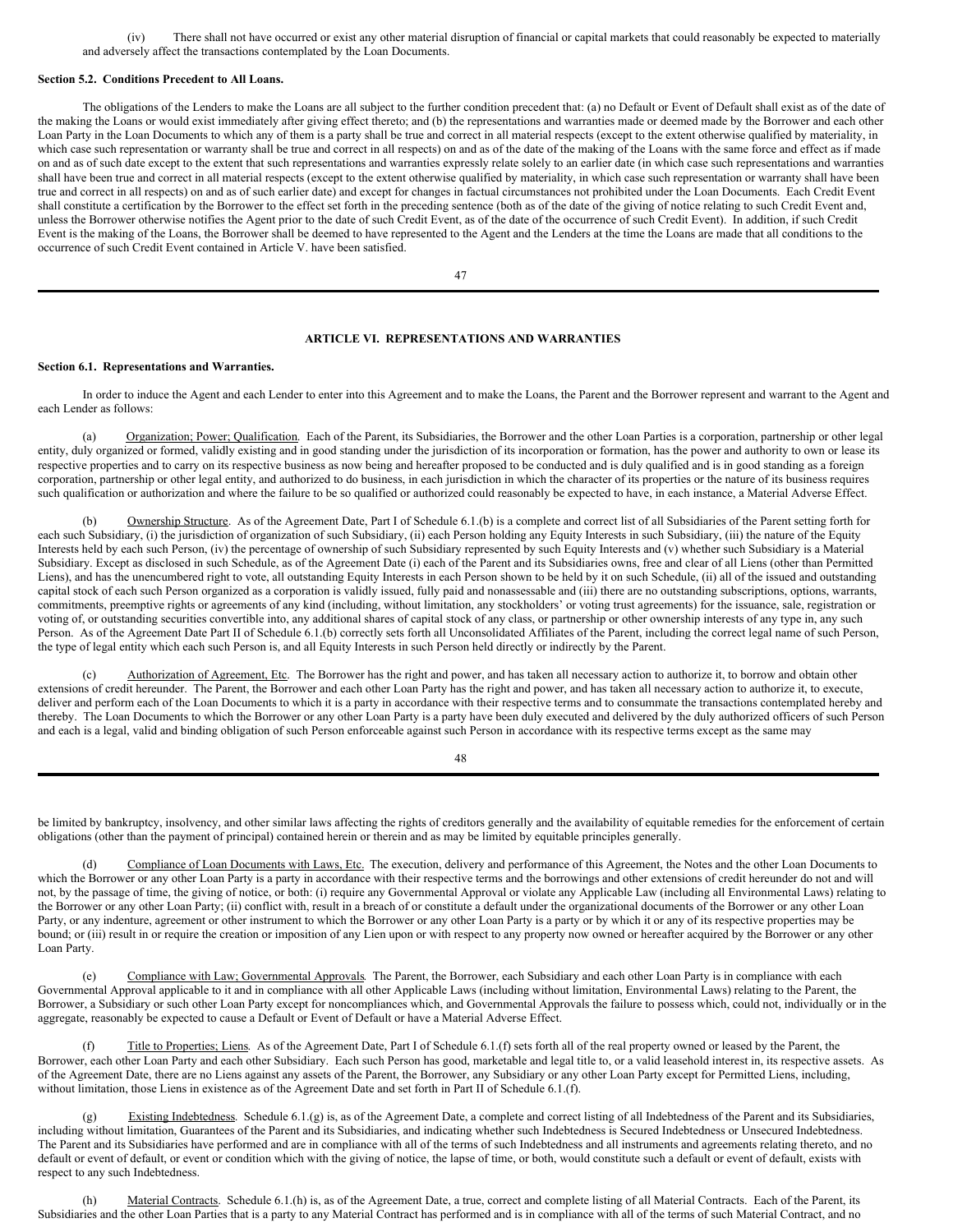which with the giving of notice, the lapse of time, or both, would constitute such a default or event of default, exists with respect to any such Material Contract.

Litigation. Except as set forth on Schedule 6.1.(i), there are no actions, suits, investigations or proceedings pending (nor, to the knowledge of the Parent or the Borrower, are there any actions, suits or proceedings threatened, nor to the knowledge of the Parent or the Borrower is there any basis therefor) against or in any other way relating adversely to or affecting the Parent, the Borrower, any Subsidiary or any other Loan Party or any of its respective property in any court or before any arbitrator of any kind or before or by any other Governmental Authority which could reasonably be expected to have a Material Adverse Effect. There are no strikes, slow downs, work stoppages or walkouts or other labor disputes in progress or threatened relating to the Parent, the Borrower, any Subsidiary or any other Loan Party which could reasonably be expected to have a Material Adverse Effect.

Taxes. All federal, state and other tax returns of the Parent, the Borrower, any Subsidiary or any other Loan Party required by Applicable Law to be filed have been duly filed, and all federal, state and other taxes, assessments and other governmental charges or levies upon the Parent, the Borrower, any Subsidiary and each other Loan Party and its respective properties, income, profits and assets which are due and payable have been paid, except any such nonpayment which is at the time permitted under Section 7.6. As of the Agreement Date, none of the United States income tax returns of the Parent, the Borrower, its Subsidiaries or any other Loan Party is under audit. All charges, accruals and reserves on the books of the Parent, the Borrower and each of its Subsidiaries and each other Loan Party in respect of any taxes or other governmental charges are in accordance with GAAP.

(k) Financial Statements. The Parent and the Borrower have furnished to each Lender copies of (i) the audited consolidated balance sheet of the Parent and its consolidated Subsidiaries for the fiscal year ending December 31, 2010, and the related audited consolidated statements of operations, cash flows and shareholders' equity for the fiscal year ending on such dates, with the opinion thereon of PricewaterhouseCoopers LLP, and (ii) the unaudited consolidated balance sheet of the Parent and its consolidated Subsidiaries for the fiscal quarter ending September 30, 2011, and the related unaudited consolidated statements of operations, cash flows and shareholders' equity of the Parent and its consolidated Subsidiaries for the three fiscal quarter period ending on such date. Such financial statements (including in each case related schedules and notes) are complete and correct and present fairly, in accordance with GAAP consistently applied throughout the periods involved, the consolidated financial position of the Parent and its consolidated Subsidiaries as at their respective dates and the results of operations and the cash flow for such periods (subject, as to interim statements, to changes resulting from normal year-end audit adjustments). Neither the Parent nor any of its Subsidiaries has on the Agreement Date any material contingent liabilities, liabilities, liabilities for taxes, unusual or long-term commitments or unrealized or forward anticipated losses from any unfavorable commitments, except as referred to or reflected or provided for in said financial statements.

(l) No Material Adverse Change. Since December 31, 2010, there has been no material adverse change in the business, assets, liabilities, financial condition, results of

50

operations, business or prospects of the Parent and its Subsidiaries taken as a whole. Each of the Parent, its Subsidiaries and the other Loan Parties is Solvent.

(m) ERISA.

(i) Each Benefit Arrangement is in compliance with the applicable provisions of ERISA, the Internal Revenue Code and other Applicable Laws in all material respects. Except with respect to Multiemployer Plans, each Qualified Plan (A) has received a favorable determination from the Internal Revenue Service applicable to such Qualified Plan's current remedial amendment cycle (as defined in Revenue Procedure 2007-44 or "2007-44" for short), (B) has timely filed for a favorable determination letter from the Internal Revenue Service during its staggered remedial amendment cycle (as defined in 2007-44) and such application is currently being processed by the Internal Revenue Service, or (C) is maintained under a prototype plan and may rely upon a favorable opinion letter issued by the Internal Revenue Service with respect to such prototype plan. To the best knowledge of the Borrower, nothing has occurred which would cause the loss of its reliance on each Qualified Plan's favorable determination letter or opinion letter.

With respect to any Benefit Arrangement that is a retiree welfare benefit arrangement, all amounts have been accrued on the applicable ERISA Group's financial statements in accordance with FASB ASC 715. The "benefit obligation" of all Plans does not exceed the "fair market value of plan assets" for such Plans by more than \$10,000,000 all as determined by and with such terms defined in accordance with FASB ASC 715.

Except as could not reasonably be expected, individually or in the aggregate, to have a Material Adverse Effect: (i) no ERISA Event has occurred or is expected to occur; (ii) there are no pending, or to the best knowledge of the Borrower, threatened, claims, actions or lawsuits or other action by any Governmental Authority, plan participant or beneficiary with respect to a Benefit Arrangement (other than routine claims for benefits); (iii) there are no violations of the fiduciary responsibility rules with respect to any Benefit Arrangement; and (iv) no member of the ERISA Group has engaged in a non-exempt "prohibited transaction," as defined in Section 406 of ERISA and Section 4975 of the Internal Revenue Code, in connection with any Plan, that would subject any member of the ERISA Group to a tax on prohibited transactions imposed by Section 502(i) of ERISA or Section 4975 of the Internal Revenue Code.

(n) Not Plan Assets; No Prohibited Transaction. None of the assets of the Parent, the Borrower, any Subsidiary or any other Loan Party constitute "plan assets" within the meaning of ERISA, the Internal Revenue Code and the respective regulations promulgated thereunder. The execution, delivery and performance of this Agreement and the other Loan Documents, and the borrowing and repayment of amounts hereunder, do not and will not constitute "prohibited transactions" under ERISA or the Internal Revenue Code.

(o) Absence of Defaults. Neither the Parent, the Borrower, any Subsidiary nor any other Loan Party is in default under its articles of incorporation, bylaws, partnership agreement

or other similar organizational documents, and no event has occurred, which has not been remedied, cured or waived, which, in any such case: (i) constitutes a Default or an Event of Default; or (ii) constitutes, or which with the passage of time, the giving of notice, a determination of materiality, the satisfaction of any condition, or any combination of the foregoing, would constitute, a default or event of default by the Parent, the Borrower, any Subsidiary or any other Loan Party under any agreement (other than this Agreement) or judgment, decree or order to which the Parent, the Borrower or any Subsidiary or other Loan Party is a party or by which the Parent, the Borrower or any Subsidiary or other Loan Party or any of their respective properties may be bound where such default or event of default could, individually or in the aggregate, reasonably be expected to have a Material Adverse Effect.

(p) Environmental Laws. Each of the Parent, the Borrower, the Subsidiaries and the other Loan Parties has obtained all Governmental Approvals which are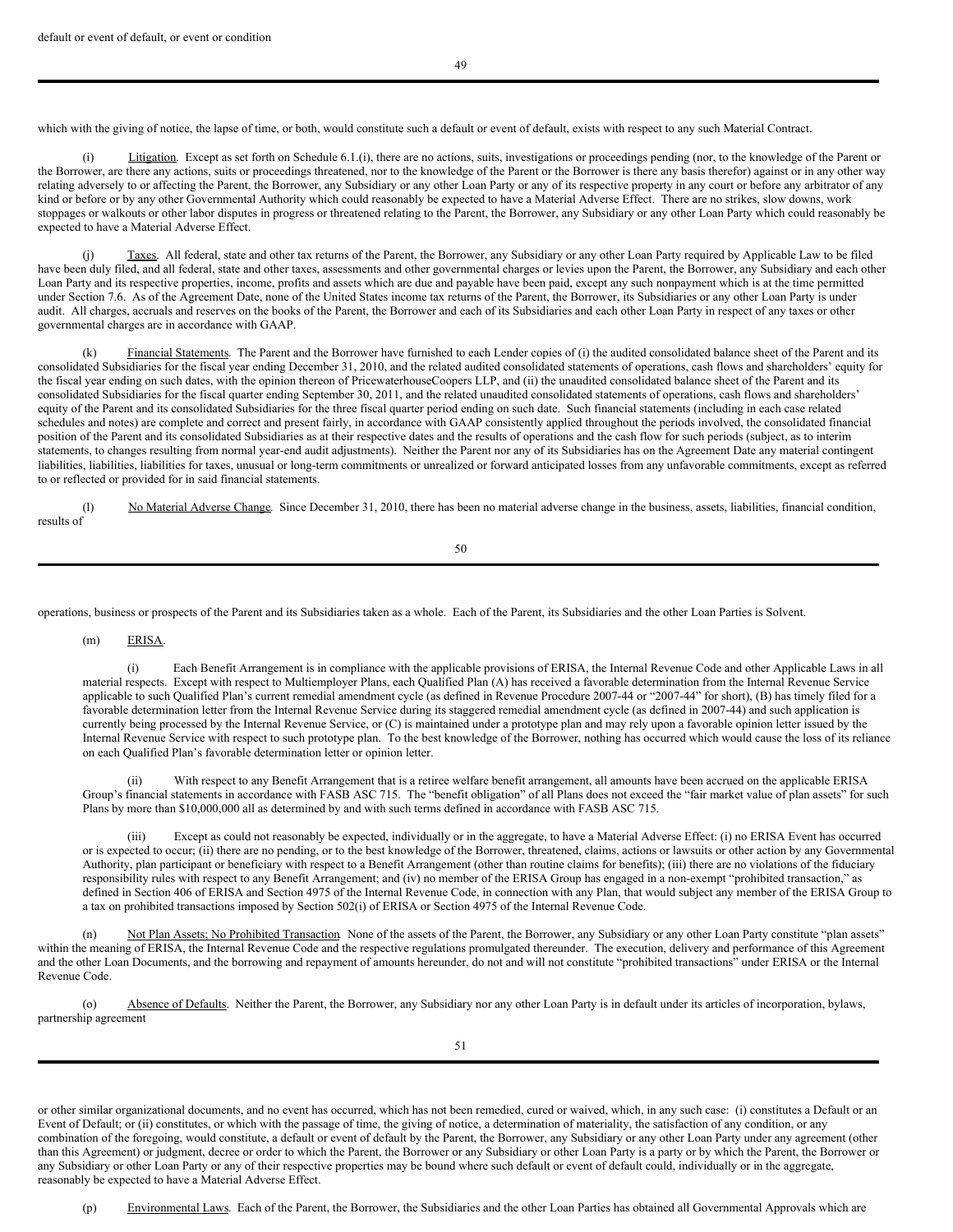required under Environmental Laws and is in compliance with all terms and conditions of such Governmental Approvals which the failure to obtain or to comply with could reasonably be expected to have a Material Adverse Effect. Except for any of the following matters that could not be reasonably expected to have a Material Adverse Effect, (i) neither the Parent nor the Borrower is aware of, and has not received notice of, any past, present, or future events, conditions, circumstances, activities, practices, incidents, actions, or plans which, with respect to the Parent or the Borrower, the Subsidiaries and each other Loan Party, may interfere with or prevent compliance or continued compliance with Environmental Laws, or may give rise to any common-law or legal liability, or otherwise form the basis of any claim, action, demand, suit, proceeding, hearing, study, or investigation, based on or related to the manufacture, processing, distribution, use, treatment, storage, disposal, transport, or handling or the emission, discharge, release or threatened release into the environment, of any pollutant, contaminant, chemical, or industrial, toxic, or other Hazardous Material; and (ii) there is no civil, criminal, or administrative action, suit, demand, claim, hearing, notice, or demand letter, notice of violation, investigation, or proceeding pending or, to the Parent's and the Borrower's knowledge after due inquiry, threatened, against the Parent, the Borrower, the Subsidiaries and each other Loan Party relating in any way to Environmental Laws.

Investment Company; Etc. Neither the Parent nor the Borrower nor any Subsidiary nor any other Loan Party is (i) an "investment company" or a company "controlled" by an "investment company" within the meaning of the Investment Company Act of 1940, as amended or (ii) subject to any other Applicable Law which purports to regulate or restrict its ability to borrow money or to consummate the transactions contemplated by this Agreement or to perform its obligations under any Loan Document to which it is a party.

(r) Margin Stock. Neither the Parent nor the Borrower nor any Subsidiary nor any other Loan Party is engaged principally, or as one of its important activities, in the business of extending credit for the purpose, whether immediate, incidental or ultimate, of buying or carrying "margin stock" within the meaning of Regulation U of the Board of Governors of the Federal Reserve System.

(s) Affiliate Transactions. Except as permitted by Section 9.9., neither the Parent nor the Borrower nor any Subsidiary nor any other Loan Party is a party to or bound by any

agreement or arrangement (whether oral or written) to which any Affiliate of the Parent, the Borrower, any Subsidiary or any other Loan Party is a party.

Intellectual Property. Each of the Parent, the Borrower, each other Loan Party and each other Subsidiary owns or has the right to use, under valid license agreements or otherwise, all material patents, licenses, franchises, trademarks, trademark rights, trade names, trade name rights, trade secrets and copyrights (collectively, "Intellectual Property") necessary to the conduct of its businesses as now conducted and as contemplated by the Loan Documents, without known conflict with any patent, license, franchise, trademark, trade secret, trade name, copyright, or other proprietary right of any other Person. The Parent, the Borrower, each other Loan Party and each other Subsidiary have taken all such steps as they deem reasonably necessary to protect their respective rights under and with respect to such Intellectual Property. No material claim has been asserted by any Person with respect to the use of any Intellectual Property by the Parent, the Borrower, any other Loan Party or any other Subsidiary, or challenging or questioning the validity or effectiveness of any Intellectual Property. The use of such Intellectual Property by the Parent, the Borrower, the Subsidiaries and the other Loan Parties, does not infringe on the rights of any Person, subject to such claims and infringements as do not, in the aggregate, give rise to any liabilities on the part of the Parent, the Borrower, any other Loan Party or any other Subsidiary that could reasonably be expected to have a Material Adverse Effect.

(u) Business. As of the Agreement Date, the Parent and its Subsidiaries are engaged in the business of owning, managing, leasing, acquiring and developing real properties located in the United States of America, together with other business activities incidental thereto.

(v) Broker's Fees. No broker's or finder's fee, commission or similar compensation will be payable with respect to the transactions contemplated hereby. No other similar fees or commissions will be payable by any Loan Party for any other services rendered to the Parent or any of its Subsidiaries ancillary to the transactions contemplated hereby.

Accuracy and Completeness of Information. No written information, report or other papers or data (excluding financial projections and other forward looking statements) furnished to the Agent or any Lender by, on behalf of, or at the direction of, the Parent, the Borrower, any Subsidiary or any other Loan Party in connection with or relating in any way to this Agreement, contained any untrue statement of a fact material to the creditworthiness of the Parent, the Borrower, any Subsidiary or any other Loan Party or omitted to state a material fact necessary in order to make such statements contained therein, in light of the circumstances under which they were made, not misleading. All financial statements furnished to the Agent or any Lender by, on behalf of, or at the direction of, the Parent, the Borrower, any Subsidiary or any other Loan Party in connection with or relating in any way to this Agreement, present fairly, in accordance with GAAP consistently applied throughout the periods involved, the financial position of the Persons involved as at the date thereof and the results of operations for such periods. All financial projections and other forward looking statements prepared by or on behalf of the Parent, the Borrower, any Subsidiary or any other Loan Party that have been or may hereafter be made available to the Agent or any Lender were or will be prepared in good faith based on reasonable assumptions. As of the Effective Date, no fact is known to the Parent or the

53

Borrower which has had, or may in the future have (so far as the Parent or the Borrower can reasonably foresee), a Material Adverse Effect which has not been set forth in the financial statements referred to in Section 6.1.(k) or in such information, reports or other papers or data or otherwise disclosed in writing to the Agent and the Lenders.

(x) REIT Status. The Parent qualifies as a REIT and is in compliance with all requirements and conditions imposed under the Internal Revenue Code to allow the Parent to maintain its status as a REIT.

(y) Properties. As of the Agreement Date, Schedule 6.1.(y) is a correct and complete list of all Properties included in the calculation of Unencumbered Asset Value. Each of the assets included by the Borrower in calculations of Unencumbered Asset Value satisfies all of the requirements contained in the definitions of "Wholly Owned Property", or "Controlled Property", as applicable, and "Eligible Unencumbered Property".

(z) Foreign Assets Control. To the best of the Borrower's knowledge after due inquiry, the Borrower and each Guarantor are not Persons with whom the Agent and the Lenders are restricted from doing business under the regulations of OFAC (including, Sanctioned Persons) or under any statute, executive order (including, the September 24, 2001 Executive Order Blocking Property and Prohibiting Transactions With Persons Who Commit, Threaten to Commit, or Support Terrorism), or other governmental action and is not engaged in any dealings or transactions or otherwise be associated with such Persons.

# **Section 6.2. Survival of Representations and Warranties, Etc.**

All statements contained in any certificate, financial statement or other instrument delivered by or on behalf of the Parent, the Borrower, any Subsidiary or any other Loan Party to the Agent or any Lender pursuant to or in connection with this Agreement or any of the other Loan Documents (including, but not limited to, any such statement made in or in connection with any amendment thereto or any statement contained in any certificate, financial statement or other instrument delivered by or on behalf of the Parent or the Borrower prior to the Agreement Date and delivered to the Agent or any Lender in connection with the underwriting or closing of the transactions contemplated hereby) shall constitute representations and warranties made by the Borrower and the Parent in favor of the Agent or any of the Lenders under this Agreement. All representations and warranties made under this Agreement and the other Loan Documents shall be deemed to be made at and as of the Agreement Date, the Effective Date and the date of the occurrence of any Credit Event, except to the extent that such representations and warranties expressly relate solely to an earlier date (in which case such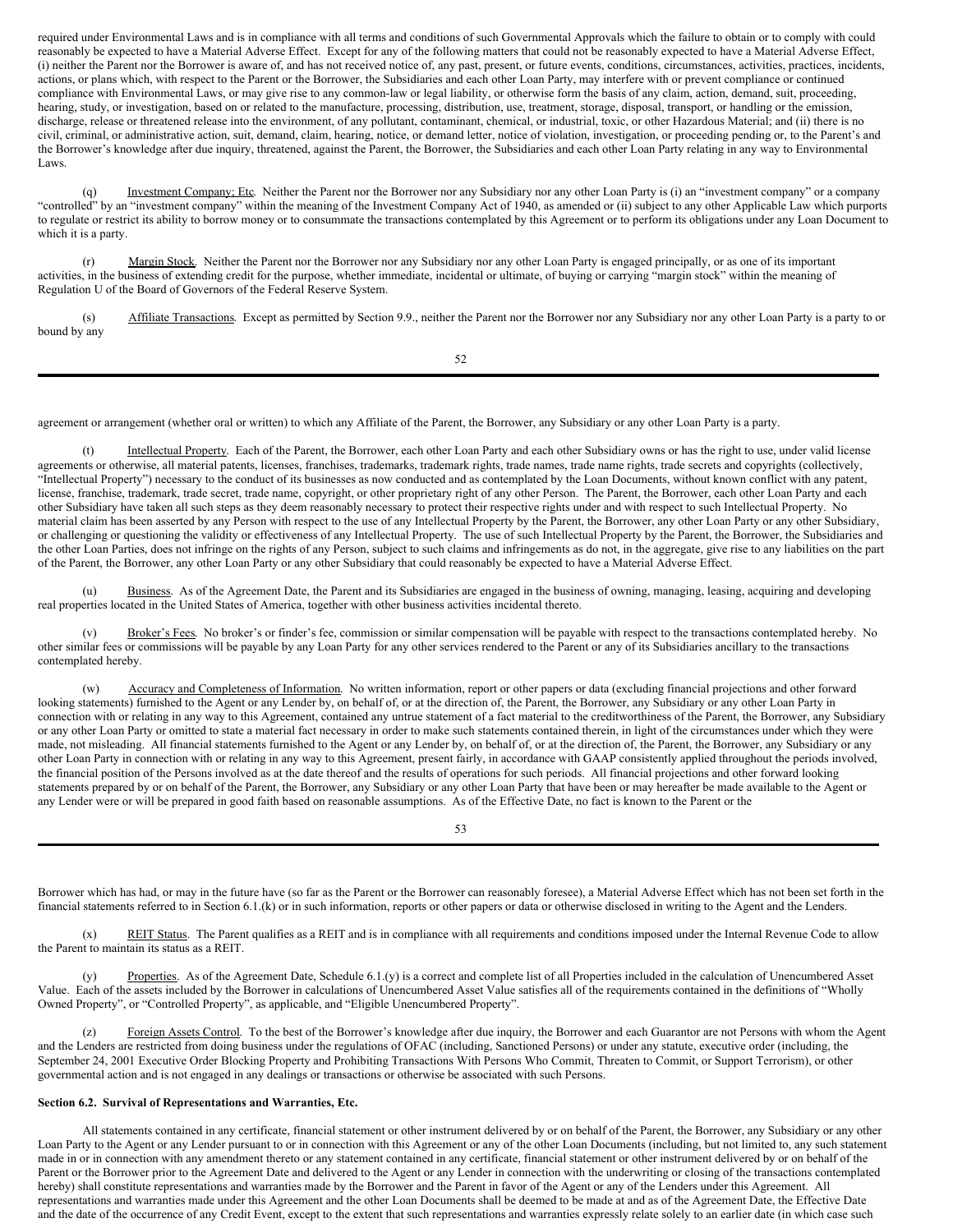representations and warranties shall have been true and accurate on and as of such earlier date) and except for changes in factual circumstances not prohibited hereunder. All such representations and warranties shall survive the effectiveness of this Agreement, the execution and delivery of the Loan Documents and the making of the Loans.

54

### **ARTICLE VII. AFFIRMATIVE COVENANTS**

For so long as this Agreement is in effect, unless the Requisite Lenders (or, if required pursuant to Section 12.6., all of the Lenders) shall otherwise consent in the manner provided for in Section 12.6., the Parent and the Borrower shall comply with the following covenants:

## **Section 7.1. Preservation of Existence and Similar Matters.**

Except as otherwise permitted under Section 9.5., the Parent and the Borrower shall, and shall cause each Subsidiary and each other Loan Party to, preserve and maintain its respective existence, rights, franchises, licenses and privileges in the jurisdiction of its incorporation or formation and qualify and remain qualified and authorized to do business in each jurisdiction in which the character of its properties or the nature of its business requires such qualification and authorization and where the failure to be so authorized and qualified could reasonably be expected to have a Material Adverse Effect.

#### **Section 7.2. Compliance with Applicable Law and Material Contracts.**

The Parent and the Borrower shall, and shall cause each Subsidiary and each other Loan Party to, comply with (a) all Applicable Laws, including the obtaining of all Governmental Approvals, the failure with which to comply could reasonably be expected to have a Material Adverse Effect, and (b) all terms and conditions of all Material Contracts to which it is a party.

## **Section 7.3. Maintenance of Property.**

In addition to the requirements of any of the other Loan Documents, the Parent and the Borrower shall, and shall cause each Subsidiary and other Loan Party to, (a) protect and preserve all of its material properties, including, but not limited to, all Intellectual Property, and maintain in good repair, working order and condition all tangible properties, ordinary wear and tear excepted, and (b) make or cause to be made all needed and appropriate repairs, renewals, replacements and additions to such properties, so that the business carried on in connection therewith may be properly and advantageously conducted at all times.

#### **Section 7.4. Conduct of Business.**

The Parent and the Borrower shall, and shall cause their Subsidiaries and the other Loan Parties to carry on, their respective businesses as described in Section 6.1. (u).

## **Section 7.5. Insurance.**

In addition to the requirements of any of the other Loan Documents, the Parent and the Borrower shall, and shall cause each Subsidiary and other Loan Party to, maintain insurance (on a replacement cost basis) with financially sound and reputable insurance companies against such risks and in such amounts as is customarily maintained by Persons engaged in similar businesses or as may be required by Applicable Law, and from time to time deliver to the Agent upon its request a detailed list, together with copies of all policies of the insurance then in effect, stating

55

the names of the insurance companies, the amounts and rates of the insurance, the dates of the expiration thereof and the properties and risks covered thereby.

## **Section 7.6. Payment of Taxes and Claims.**

The Parent and the Borrower shall, and shall cause each Subsidiary and other Loan Party to, pay and discharge when due (a) all taxes, assessments and governmental charges or levies imposed upon it or upon its income or profits or upon any properties belonging to it, and (b) all lawful claims of materialmen, mechanics, carriers, warehousemen and landlords for labor, materials, supplies and rentals which, if unpaid, might become a Lien on any properties of such Person; provided, however, that this Section shall not require the payment or discharge of any such tax, assessment, charge, levy or claim which is being contested in good faith by appropriate proceedings which operate to suspend the collection thereof and for which adequate reserves have been established on the books of the Parent, the Borrower, such Subsidiary or such other Loan Party, as applicable, in accordance with GAAP.

#### **Section 7.7. Visits and Inspections.**

The Parent and the Borrower shall, and shall cause each Subsidiary and other Loan Party to, permit representatives or agents of any Lender or the Agent, from time to time after reasonable prior notice if no Event of Default shall be in existence, as often as may be reasonably requested, but only during normal business hours and at the expense of such Lender or the Agent (unless a Default or Event of Default shall exist, in which case the exercise by the Agent or such Lender of its rights under this Section shall be at the expense of the Borrower), as the case may be, to: (a) visit and inspect all properties of the Parent, the Borrower or such Subsidiary or other Loan Party to the extent any such right to visit or inspect is within the control of such Person; (b) inspect and make extracts from their respective books and records, including but not limited to management letters prepared by independent accountants; and (c) discuss with its officers and employees, and its independent accountants, its business, properties, condition (financial or otherwise), results of operations and performance. If requested by the Agent, the Parent shall execute an authorization letter addressed to its accountants authorizing the Agent or any Lender to discuss the financial affairs of the Parent and any Subsidiary or any other Loan Party with its accountants.

## **Section 7.8. Use of Proceeds.**

The Borrower shall use the proceeds of the Loans for acquisitions, development and other general corporate purposes only. No part of the proceeds of any Loan will be used (a) for the purpose of buying or carrying "margin stock" within the meaning of Regulation U of the Board of Governors of the Federal Reserve System or to extend credit to others for the purpose of purchasing or carrying any such margin stock or (b) to fund any operations in, finance any investments or activities in, or make any payments to, a Sanctioned Person or Sanctioned Entity.

## **Section 7.9. Environmental Matters.**

The Parent shall, and shall cause all of its Subsidiaries and the other Loan Parties to, comply with all Environmental Laws the failure with which to comply could reasonably be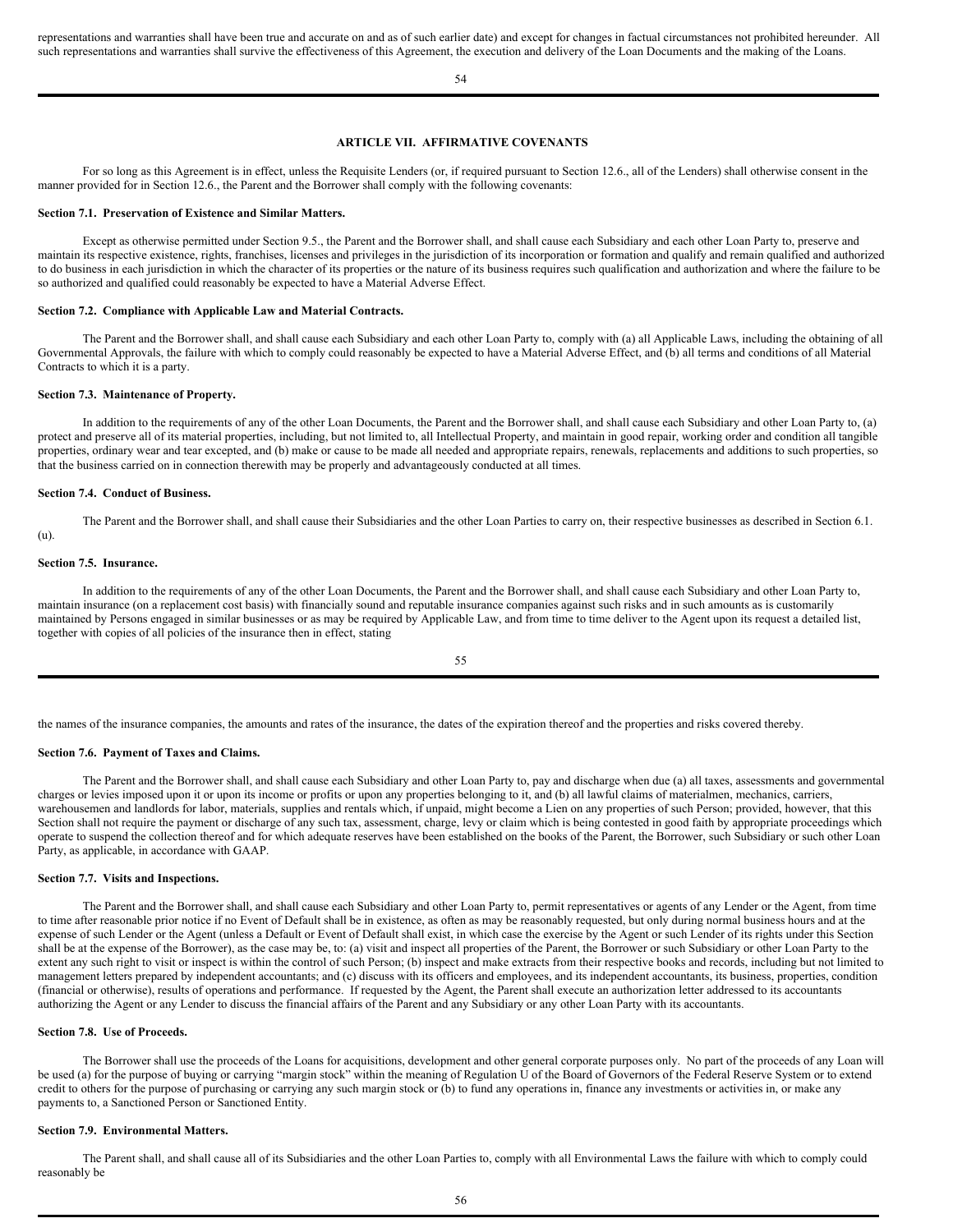expected to have a Material Adverse Effect. If the Parent, the Borrower, any Subsidiary or any other Loan Party shall (a) receive notice that any violation of any Environmental Law may have been committed or is about to be committed by such Person, (b) receive notice that any administrative or judicial complaint or order has been filed or is about to be filed against the Parent, the Borrower, any Subsidiary or any other Loan Party alleging violations of any Environmental Law or requiring the Parent, the Borrower, any Subsidiary or any other Loan Party to take any action in connection with the release of Hazardous Materials or (c) receive any notice from a Governmental Authority or private party alleging that the Parent, the Borrower, any Subsidiary or any other Loan Party may be liable or responsible for costs associated with a response to or cleanup of a release of Hazardous Materials or any damages caused thereby, and such notices, individually or in the aggregate, could reasonably be expected to have a Material Adverse Effect, the Borrower shall provide the Agent with a copy of such notice promptly, and in any event within 10 Business Days, after the receipt thereof by the Parent, the Borrower, any Subsidiary or any other Loan Party. The Parent shall, and shall cause its Subsidiaries and the other Loan Parties to, take promptly all actions necessary to prevent the imposition of any Liens on any of their respective properties arising out of or related to any Environmental Laws.

#### **Section 7.10. Books and Records.**

The Parent shall, and shall cause each of its Subsidiaries and the other Loan Parties to, maintain books and records pertaining to its respective business operations in such detail, form and scope as is consistent with good business practice and in accordance with GAAP.

## **Section 7.11. Further Assurances.**

The Parent and the Borrower shall, at the Borrower's cost and expense and upon request of the Agent, execute and deliver or cause to be executed and delivered, to the Agent such further instruments, documents and certificates, and do and cause to be done such further acts that may be reasonably necessary or advisable in the reasonable opinion of the Agent to carry out more effectively the provisions and purposes of this Agreement and the other Loan Documents.

#### **Section 7.12. Guarantors.**

Requirements to Become a Guarantor. No later than 45 days following the last day of the Parent's fiscal quarter during which any Person becomes a Material Subsidiary after the Agreement Date, the Borrower shall deliver to the Agent an Accession Agreement executed by such Material Subsidiary, and within 30 days of delivery of such Accession Agreement, the Borrower shall deliver each of the items that would have been delivered under Sections 5.1.(a)(iv), (v), (viii), as also certified as of a recent date by the Secretary of State of the State of formation of such Material Subsidiary, (ix) through (xii) and (xvi) with respect to such Material Subsidiary as if such Material Subsidiary had been a Guarantor on the Effective Date. If after the Investment Grade Rating Date and release of Subsidiaries that are Guarantors pursuant to the following subsection (b), the Borrower does not continue to maintain an Investment Grade Rating, then within 5 Business Days of such occurrence, the Borrower shall cause each Material Subsidiary to deliver to the Agent an Accession Agreement executed by each Material Subsidiary and each of the items that would have been delivered under Sections 5.1.(a)(iv), (v), (viii), as also certified as of a recent date by the Secretary of State of the

| ۰.<br>$\sim$ |  |
|--------------|--|

State of formation of such Material Subsidiary, (ix) through (xii) and (xvi) with respect to each Material Subsidiary as if each Material Subsidiary had been a Guarantor on the Effective Date, and the first sentence of this subsection (a) shall be effective with respect to any Subsidiary that becomes a Material Subsidiary thereafter, notwithstanding that the Investment Grade Rating Date had previously occurred.

(b) Release of a Guarantor. On or at any time after the Investment Grade Rating Date, upon the Agent's receipt of a certificate from the chief financial officer or treasurer of the Parent certifying that no Default or Event of Default exists, the Agent shall release all Guarantors that are Subsidiaries from the Guaranty pursuant to a Guarantor Release Letter. Prior to the Investment Grade Rating Date (or at any time after the Investment Grade Rating Date with respect to a Subsidiary, if any, that has been made a Guarantor), the Borrower may request in writing that the Agent release, and upon receipt of such request the Agent shall release, a Guarantor (other than the Parent) from the Guaranty pursuant to a Guarantor Release Letter so long as: (i) such Guarantor has ceased to be, or simultaneously with its release from the Guaranty will cease to be a Material Subsidiary; (ii) no Default or Event of Default exists or would occur as a result of such release; and (iii) the Agent shall have received such written request at least 10 Business Days (or such shorter period as may be acceptable to the Agent) prior to the requested date of release. Delivery by the Borrower to the Agent of any such request shall constitute a representation by the Borrower that the matters set forth in the preceding sentence (both as of the date of the giving of such request and as of the date of the effectiveness of such request) are true and correct with respect to such request.

# **Section 7.13. REIT Status.**

The Parent shall at all times maintain its status as a REIT.

## **Section 7.14. Exchange Listing.**

The Parent shall maintain at least one class of common shares of the Parent having trading privileges on the New York Stock Exchange or the American Stock Exchange or which is the subject of price quotations on The NASDAQ Stock Market's National Market System.

## **ARTICLE VIII. INFORMATION**

For so long as this Agreement is in effect, unless the Requisite Lenders (or, if required pursuant to Section 12.6., all of the Lenders) shall otherwise consent in the manner set forth in Section 12.6., the Borrower and the Parent shall furnish to each Lender (or to the Agent if so provided below) at its Lending Office:

# **Section 8.1. Quarterly Financial Statements.**

As soon as available and in any event within 10 days after the same is required to be filed with the Securities and Exchange Commission (but in no event later than 45 days after the end of each of the first, second and third fiscal quarters of the Parent), the unaudited consolidated balance sheet of the Parent and its Subsidiaries as at the end of such period and the related unaudited consolidated statements of income, shareholders' equity and cash flows of the Parent

and its Subsidiaries for such period, setting forth in each case in comparative form the figures as of the end of and for the corresponding periods of the previous fiscal year, all of which shall be certified by the chief financial officer or the treasurer of the Parent, in his or her opinion, to present fairly, in accordance with GAAP and in all material respects, the consolidated financial position of the Parent and its Subsidiaries as at the date thereof and the results of operations for such period (subject to normal year-end audit adjustments).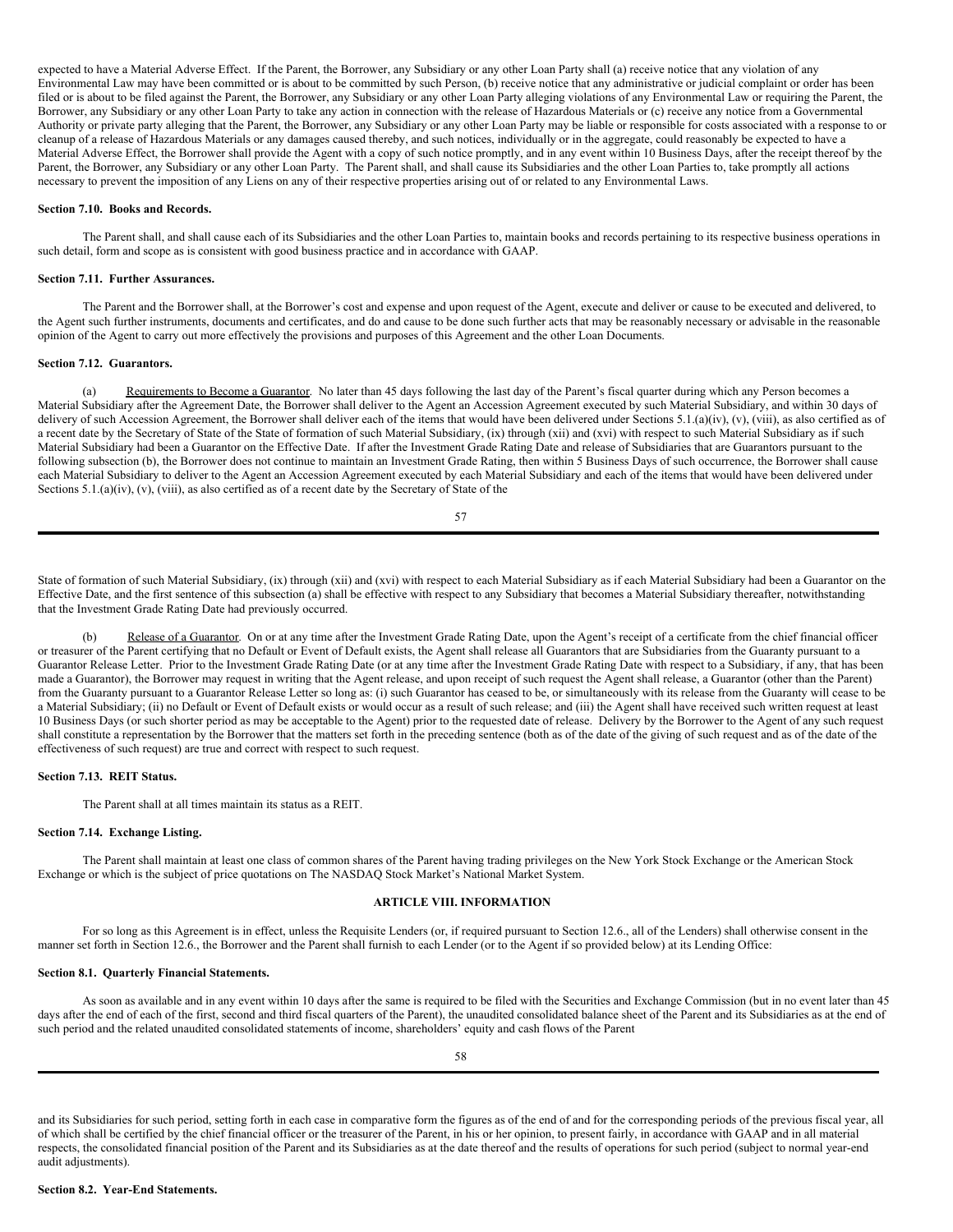As soon as available and in any event within 10 days after the same is required to be filed with the Securities and Exchange Commission (but in no event later than 90 days after the end of each fiscal year of the Parent), the audited consolidated balance sheet of the Parent and its Subsidiaries as at the end of such fiscal year, commencing with the fiscal year ended December 31, 2011, and the related audited consolidated statements of income, shareholders' equity and cash flows of the Parent and its Subsidiaries for such fiscal year, setting forth in comparative form the figures as at the end of and for the previous fiscal year, all of which shall be certified by (a) the chief financial officer or treasurer of the Parent, in his or her opinion, to present fairly, in accordance with GAAP, the consolidated financial position of the Parent and its Subsidiaries as at the date thereof and the results of operations for such period and (b) independent certified public accountants of recognized national standing, whose certificate shall be unqualified.

## **Section 8.3. Compliance Certificate.**

At the time financial statements are furnished pursuant to Sections 8.1. and 8.2., and within 5 Business Days of the Agent's request with respect to any other fiscal period, a certificate substantially in the form of Exhibit G (a "Compliance Certificate") executed by the chief financial officer or treasurer of each of the Parent and the Borrower: (a) setting forth in reasonable detail as at the end of such quarterly accounting period, fiscal year, or other fiscal period, as the case may be, the calculations required to establish whether or not the Parent and the Borrower were in compliance with the covenants contained in Sections 9.1. and (b) stating that, to the best of such Person's knowledge, information and belief after due inquiry, no Default or Event of Default exists, or, if such is not the case, specifying such Default or Event of Default and its nature, when it occurred, whether it is continuing and the steps being taken by the Borrower with respect to such event, condition or failure. Together with each Compliance Certificate delivered in connection with quarterly or annual financial statements, the Borrower and the Parent shall deliver (a) a report, in form and detail reasonably satisfactory to the Agent, setting forth a Statement of Funds From Operations for the fiscal period then ending and (b) a complete and correct listing of all Indebtedness of the Parent and its Subsidiaries, including without limitation, Guarantees of the Parent and its Subsidiaries, and indicating whether such Indebtedness is Secured Indebtedness or Unsecured Indebtedness.

## **Section 8.4. Other Information.**

(a) Management Reports. Promptly upon receipt thereof, copies of all management reports, if any, submitted to the Parent or its respective Boards of Trustees by its independent public accountants;

59

(b) Securities Filings. Within 5 Business Days of the filing thereof, copies of all registration statements (excluding the exhibits thereto (unless requested by the Agent) and any registration statements on Form S-8 or its equivalent), reports on Forms 10-K, 10-Q and 8-K (or their equivalents) and all other periodic or current reports which the Parent, the Borrower, any of their respective Subsidiaries or any other Loan Party shall file with the Securities and Exchange Commission (or any Governmental Authority substituted therefor) or any national securities exchange;

Shareholder Information. Promptly upon the mailing thereof to the shareholders of the Parent generally, copies of all financial statements, reports and proxy statements so mailed and promptly upon the issuance thereof copies of all press releases issued by the Parent, the Borrower, any Subsidiary or any other Loan Party;

(d) ERISA. If any ERISA Event shall occur that individually, or together with any other ERISA Event that has occurred, could reasonably be expected to have a Material Adverse Effect, a certificate of the chief executive officer or chief financial officer, treasurer or controller of the Borrower or the Parent, as applicable, setting forth details as to such occurrence and the action, if any, which the Parent, the Borrower or applicable member of the ERISA Group is required or proposes to take;

Litigation. To the extent the Parent, the Borrower or any Subsidiary is aware of the same, prompt notice of the commencement of any proceeding or investigation by or before any Governmental Authority and any action or proceeding in any court or other tribunal or before any arbitrator against or in any other way relating adversely to, or adversely affecting, the Parent, the Borrower or any Subsidiary or any of their respective properties, assets or businesses which could reasonably be expected to have a Material Adverse Effect, and prompt notice of the receipt of notice that any United States income tax returns of the Parent, the Borrower or any Subsidiary are being audited;

(f) Modification of Organizational Documents. A copy of all amendments to the articles of incorporation, bylaws, partnership agreement, operating agreement or other similar organizational documents of the Parent, the Borrower or any other Loan Party adopted during any fiscal quarter at the time that the Compliance Certificate is delivered pursuant to Section 8.3.;

(g) Change of Management or Financial Condition. Prompt notice of any change in the senior management of the Parent, the Borrower, any Subsidiary or any other Loan Party and any change in the business, assets, liabilities, financial condition, results of operations or business prospects of the Parent, the Borrower, any Subsidiary or any other Loan Party which has had or could reasonably be expected to have a Material Adverse Effect;

Default. Notice of the occurrence of any of the following promptly upon a Responsible Officer of the Parent or the Borrower obtaining knowledge thereof: (i) any Default or Event of Default or (ii) any event which constitutes or which with the passage of time, the giving of notice, or otherwise, would constitute a default or event of default by the Parent, the Borrower, any Subsidiary or any other Loan Party under any Material Contract to which any

60

such Person is a party or by which any such Person or any of its respective properties may be bound;

(i) Notice of Violations of Law. Prompt notice if the Parent, the Borrower, any Subsidiary or any other Loan Party shall receive any notification from any Governmental Authority alleging a violation of any Applicable Law or any inquiry which, in either case, could reasonably be expected to have a Material Adverse Effect;

(j) Material Subsidiary. Prompt notice of any Person becoming a Material Subsidiary;

(k) Material Asset Sales. Prompt notice of the sale, transfer or other disposition of, in one or a series of related transactions, assets constituting 10% or more of the Total Asset Value to any Person other than the Parent, the Borrower, any Subsidiary or any other Loan Party;

(l) Material Contracts. Promptly upon entering into any Material Contract after the Agreement Date, a copy to the Agent of such Material Contract;

(m) Patriot Act Information, Etc. From time to time and promptly upon each request, (i) information identifying the Borrower as a Lender may request in order to comply with the USA Patriot Act (Title III of Pub. L. 107-56 (signed into law October 26, 2001)) and (ii) any information that the Agent reasonably deems necessary from time to time in order to ensure compliance with all Applicable Laws concerning money laundering and similar activities; and

(n) Other Information. From time to time and promptly upon each request, such data, certificates, reports, statements, opinions of counsel, documents or further information regarding the business, assets, liabilities, financial condition, results of operations or business prospects of the Parent, the Borrower or any of their respective Subsidiaries as the Agent or any Lender may reasonably request.

# **ARTICLE IX. NEGATIVE COVENANTS**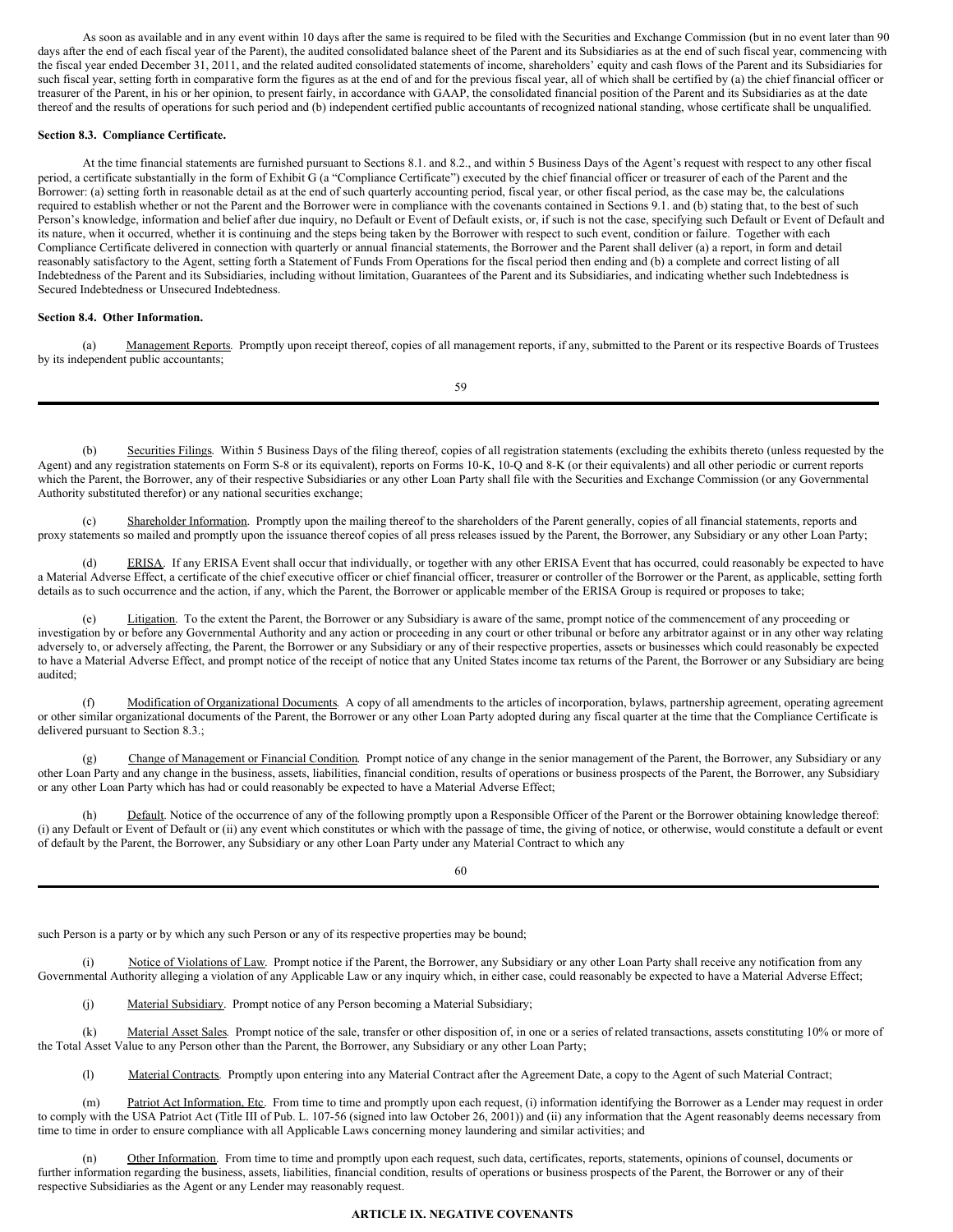For so long as this Agreement is in effect, unless the Requisite Lenders (or, if required pursuant to Section 12.6., all of the Lenders) shall otherwise consent in the manner set forth in Section 12.6., the Borrower and the Parent shall comply with the following covenants:

#### **Section 9.1. Financial Covenants.**

Neither the Parent nor the Borrower shall permit:

(a) Maximum Leverage Ratio. The ratio of (i) Total Indebtedness to (ii) Total Asset Value, to exceed 0.60 to 1.00 at any time.

For purposes of calculating this ratio, (A) Total Indebtedness shall be adjusted by deducting therefrom an amount equal to the lesser of (x) Total Indebtedness that by its terms is scheduled to mature on or before the date that is 24 months from the date of such calculation and (y) unrestricted cash and Cash Equivalents, and (B) Total Asset Value shall be adjusted by

deducting therefrom the amount by which Total Indebtedness is adjusted under the immediately preceding clause (A).

(b) Minimum Fixed Charge Coverage Ratio. The ratio of (i) Adjusted EBITDA of the Parent and its Subsidiaries determined on a consolidated basis for the fiscal quarter of the Parent most recently ending to (ii) Fixed Charges for such period, to be less than 1.50 to 1.00 at any time.

(c) Maximum Secured Indebtedness Ratio. The ratio of (i) Secured Indebtedness of the Parent and its Subsidiaries determined on a consolidated basis to (ii) Total Asset Value, to exceed at any time (i) 0.45 to 1.00, during the period from the Effective Date to the date that is 24 months after the Effective Date, or (i) 0.40 to 1.00, at all times after the date that is 24 months after the Effective Date.

(d) Unencumbered Leverage Ratio. The ratio of (i) Unsecured Indebtedness of the Parent and its Subsidiaries to (ii) Unencumbered Asset Value, to be greater than 0.60 to 1.00 at any time.

For purposes of calculating this ratio,  $(A)$  Unsecured Indebtedness shall be adjusted by deducting therefrom an amount equal to the lesser of  $(x)$  Unsecured Indebtedness that by its terms is scheduled to mature on or before the date that is 24 months from the date of calculation and (y) unrestricted cash and Cash Equivalents and (B) Unencumbered Asset Value shall be adjusted by deducting therefrom the amount by which Unsecured Indebtedness is adjusted under clause (A).

(e) Minimum Unencumbered Interest Coverage Ratio. The ratio of (i) Unencumbered Adjusted NOI for the fiscal quarter of the Parent most recently ending to (ii) Unsecured Interest Expense for such period, to be less than 1.75 to 1.00 at any time.

(f) Minimum Net Worth. Tangible Net Worth at any time to be less than (i) \$1,000,000,000 plus (ii) 75% of the Net Proceeds of all Equity Issuances effected by the Parent or any Subsidiary after the Effective Date.

## **Section 9.2. Restricted Payments.**

If a Default or Event of Default exists, the Parent shall not, and shall not permit any of its Subsidiaries to, declare or make any Restricted Payment except (a) to the Parent or any Subsidiary and (b) the Borrower may pay cash dividends to the Parent and other holders of partnership interests in the Borrower on a pro rata basis with respect to any fiscal year ending during the term of this Agreement to the extent necessary for the Parent to distribute, and the Parent may so distribute, cash dividends to its shareholders in an aggregate amount not to exceed the minimum amount necessary for the Parent to remain in compliance with Section 7.13. If a Default or Event of Default specified in Section10.1.(a), Section 10.1.(b), 10.1.(f) or Section 10.1.(g) shall exist, or if as a result of the occurrence of any other Event of Default any of the Obligations have been accelerated pursuant to Section 10.2.(a), the Parent shall not, and

62

shall not permit any Subsidiary to, make any Restricted Payments to any Person other than to the Parent or any Subsidiary.

# **Section 9.3. Indebtedness.**

The Parent and the Borrower shall not, and shall not permit any Subsidiary or any other Loan Party to, incur, assume, or otherwise become obligated in respect of any Indebtedness after the Agreement Date if immediately prior to the assumption, incurring or becoming obligated in respect thereof, or immediately thereafter and after giving effect thereto, a Default or Event of Default is or would be in existence, including without limitation, a Default or Event of Default resulting from a violation of any of the covenants contained in Section 9.1.

# **Section 9.4. Liens; Negative Pledges; Other Matters.**

The Parent and the Borrower shall not, and shall not permit any Subsidiary or other Loan Party to, create, assume, or incur any Lien (other than Permitted Liens) upon any of its properties, assets, income or profits of any character whether now owned or hereafter acquired if immediately prior to the creation, assumption or incurring of such Lien, or immediately thereafter, a Default or Event of Default is or would be in existence, including without limitation, a Default or Event of Default resulting from a violation of any of the covenants contained in Section 9.1. Notwithstanding anything to the contrary in this Section, if the Parent, the Borrower or any other Subsidiary grants a Lien in any of its respective properties, assets, income or profits to secure the Credit Agreement Liabilities and/or the 2011 Term Loan Agreement Liabilities, then the Borrower or the applicable Subsidiary will make or cause to be made a provision whereby the Obligations will be secured equally and ratably with all other obligations secured by such Lien, and in any case the Agent and the Lenders shall have the benefit, to the full extent that and with such priority as, the Agent and the Lenders may be entitled under Applicable Law, of an equitable Lien on such properties, assets, income or profits securing the Obligations.

Except as set forth in the Credit Agreement and the 2011 Term Loan Agreement, the Parent and the Borrower shall not, and shall not permit any Subsidiary or other Loan Party to, create or otherwise cause or suffer to exist or become effective any consensual encumbrance or restriction of any kind on the ability of any Subsidiary (other than an Excluded Subsidiary) to: (i) pay dividends or make any other distribution on any of such Subsidiary's capital stock or other equity interests owned by the Parent or any Subsidiary; (ii) pay any Indebtedness owed to the Parent or any Subsidiary; (iii) make loans or advances to the Parent or any Subsidiary; or (iv) transfer any of its property or assets to the Parent or any Subsidiary.

# **Section 9.5. Merger, Consolidation, Sales of Assets and Other Arrangements.**

The Parent and the Borrower shall not, and shall not permit any Subsidiary or other Loan Party to: (i) enter into any transaction of merger or consolidation; (ii) liquidate, wind up or dissolve itself (or suffer any liquidation or dissolution); or (iii) convey, sell, lease, sublease, transfer or otherwise dispose of, in one transaction or a series of transactions, all or any substantial part of its business or assets, whether now owned or hereafter acquired; provided, however, that: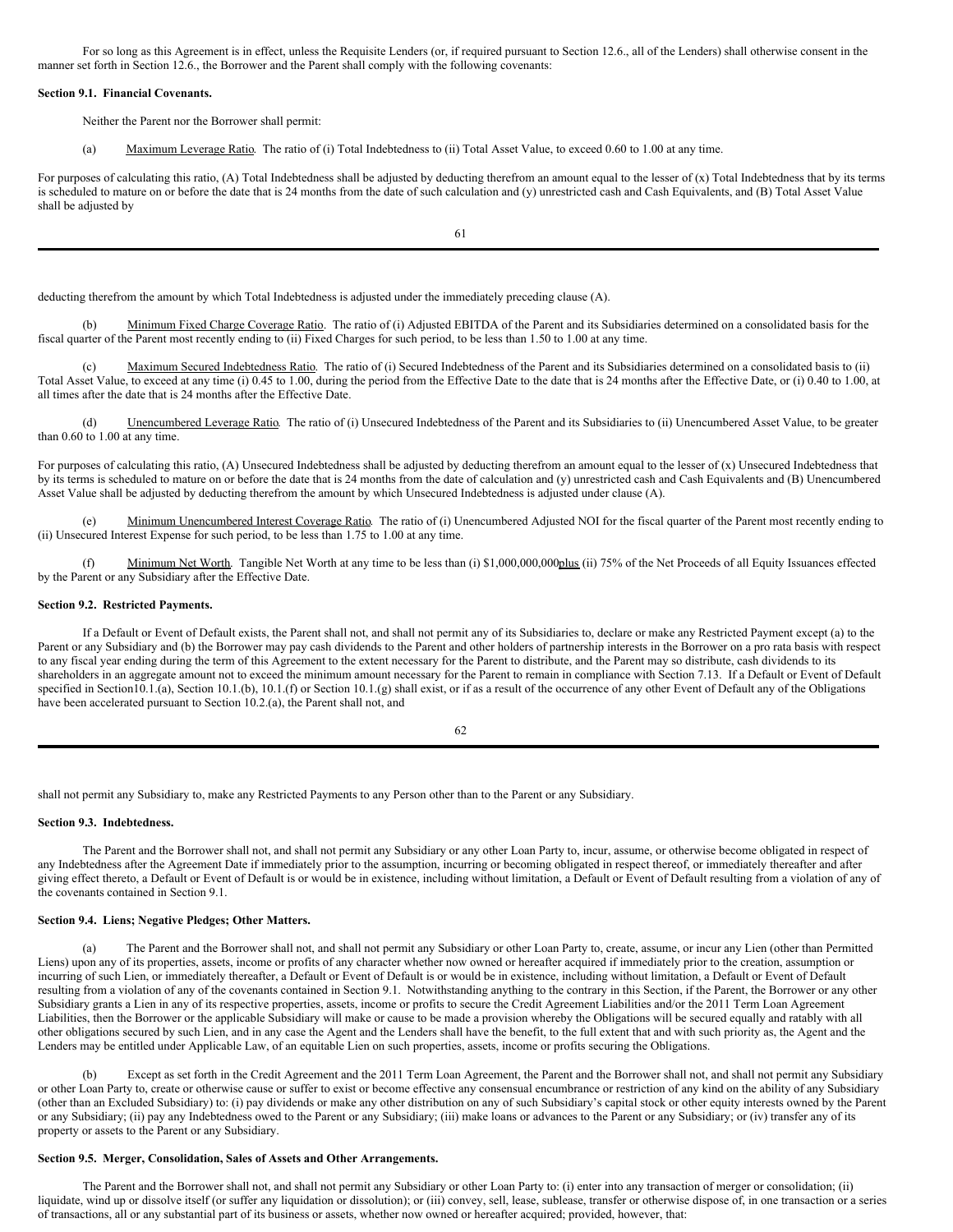(a) any of the actions described in the immediately preceding clauses (i) through (iii) may be taken with respect to any Subsidiary or any other Loan Party (other than the Parent or the Borrower) so long as immediately prior to the taking of such action, and immediately thereafter and after giving effect thereto, no Default or Event of Default is or would be in existence; notwithstanding the foregoing, any such Loan Party (other than the Borrower) may enter into a transaction of merger pursuant to which such Loan Party is not the survivor of such merger only if (i) the Borrower shall have given the Agent and the Lenders at least 30 Business Days' prior written notice of such merger, such notice to include a certification to the effect that immediately after and after giving effect to such action, no Default or Event of Default is or would be in existence; (ii) within 5 Business Days of consummation of such merger, the survivor entity (if not already a Guarantor) shall have executed and delivered an assumption agreement in form and substance satisfactory to the Agent pursuant to which such survivor entity shall expressly assume all of the such Loan Party's Obligations under the Loan Documents to which it is a party; (iii) within 30 days of consummation of such merger, the survivor entity delivers to the Agent the following: (A) items of the type referred to in Sections 5.1.(a)(iv), (v), (viii) through (xii) and (xvi) with respect to the survivor entity as in effect after consummation of such merger (if not previously delivered to the Agent and still in effect), (B) copies of all documents entered into by such Loan Party or the survivor entity to effectuate the consummation of such merger, including, but not limited to, articles of merger and the plan of merger, (C) copies, certified by the Secretary or Assistant Secretary (or other individual performing similar functions) of such Loan Party or the survivor entity, of all corporate and shareholder action authorizing such merger and (D) copies of any filings with the Securities and Exchange Commission in connection with such merger; and (iv) such Loan Party and the survivor entity each takes such other action and delivers such other documents, instruments, opinions and agreements as the Agent may reasonably request;

(b) the Parent, the Borrower, the Subsidiaries and the other Loan Parties may lease and sublease their respective assets, as lessor or sublessor (as the case may be), in the ordinary course of their business;

(c) a Person may merge with and into the Borrower or the Parent so long as (i) the Borrower or the Parent, as the case may be, is the survivor of such merger, (ii) immediately prior to such merger, and immediately thereafter and after giving effect thereto, no Default or Event of Default is or would be in existence, (iii) the Borrower shall have given the Agent and the Lenders at least 30 Business Days' prior written notice of such merger, such notice to include a certification as to the matters described in the immediately preceding clause (ii) (except that in the case of the merger of a Subsidiary with and into the Borrower or the Parent such notice may be given no later 5 Business Days following the consummation of such merger); and

(d) subject to the limitations and requirements of Section 7.12., the Parent, the Borrower and each Subsidiary may sell, transfer or dispose of assets among themselves.

#### **Section 9.6. Fiscal Year.**

Neither the Parent nor the Borrower shall change its fiscal year from that in effect as of the Agreement Date.

#### **Section 9.7. Modifications to Material Contracts.**

The Parent and the Borrower shall not, and shall not permit any Subsidiary or other Loan Party to, enter into any amendment or modification to any Material Contract which could reasonably be expected to have a Material Adverse Effect.

### **Section 9.8. Modifications of Organizational Documents.**

The Parent and the Borrower shall not, and shall not permit any Loan Party or other Subsidiary to, amend, supplement, restate or otherwise modify its articles or certificate of incorporation, by-laws, operating agreement, declaration of trust, partnership agreement or other applicable organizational document if such amendment, supplement, restatement or other modification could reasonably be expected to have a Material Adverse Effect.

#### **Section 9.9. Transactions with Affiliates.**

The Parent and the Borrower shall not, and shall not permit any Subsidiary or any other Loan Party to, permit to exist or enter into, any transaction (including the purchase, sale, lease or exchange of any property or the rendering of any service) with any Affiliate, except transactions in the ordinary course of and pursuant to the reasonable requirements of the business of the Parent or any of its Subsidiaries and upon fair and reasonable terms which are no less favorable to the Parent or such Subsidiary than would be obtained in a comparable arm's length transaction with a Person that is not an Affiliate.

## **Section 9.10. ERISA Exemptions.**

Neither the Parent nor the Borrower shall, or shall permit any Subsidiary to, permit any of its respective assets to become or be deemed to be "plan assets" within the meaning of ERISA, the Internal Revenue Code and the respective regulations promulgated thereunder. Neither the Parent nor the Borrower shall cause or permit to occur, or permit any other member of the ERISA Group to cause or permit to occur, any ERISA Event if such ERISA Event could reasonably be expected to have a Material Adverse Effect.

#### **Section 9.11. Foreign Assets Control.**

The Borrower and each Guarantor shall not be at any time a Person with whom the Agent and the Lenders are restricted from doing business under the regulations of OFAC (including, Sanctioned Persons) or under any statute, executive order (including, the September 24, 2001 Executive Order Blocking Property and Prohibiting Transactions With Persons Who Commit, Threaten to Commit, or Support Terrorism), or other governmental action and shall not engage in any dealings or transactions or otherwise be associated with such Persons.

## **ARTICLE X. DEFAULT**

# **Section 10.1. Events of Default.**

Each of the following shall constitute an Event of Default, whatever the reason for such event and whether it shall be voluntary or involuntary or be effected by operation of Applicable Law or pursuant to any judgment or order of any Governmental Authority: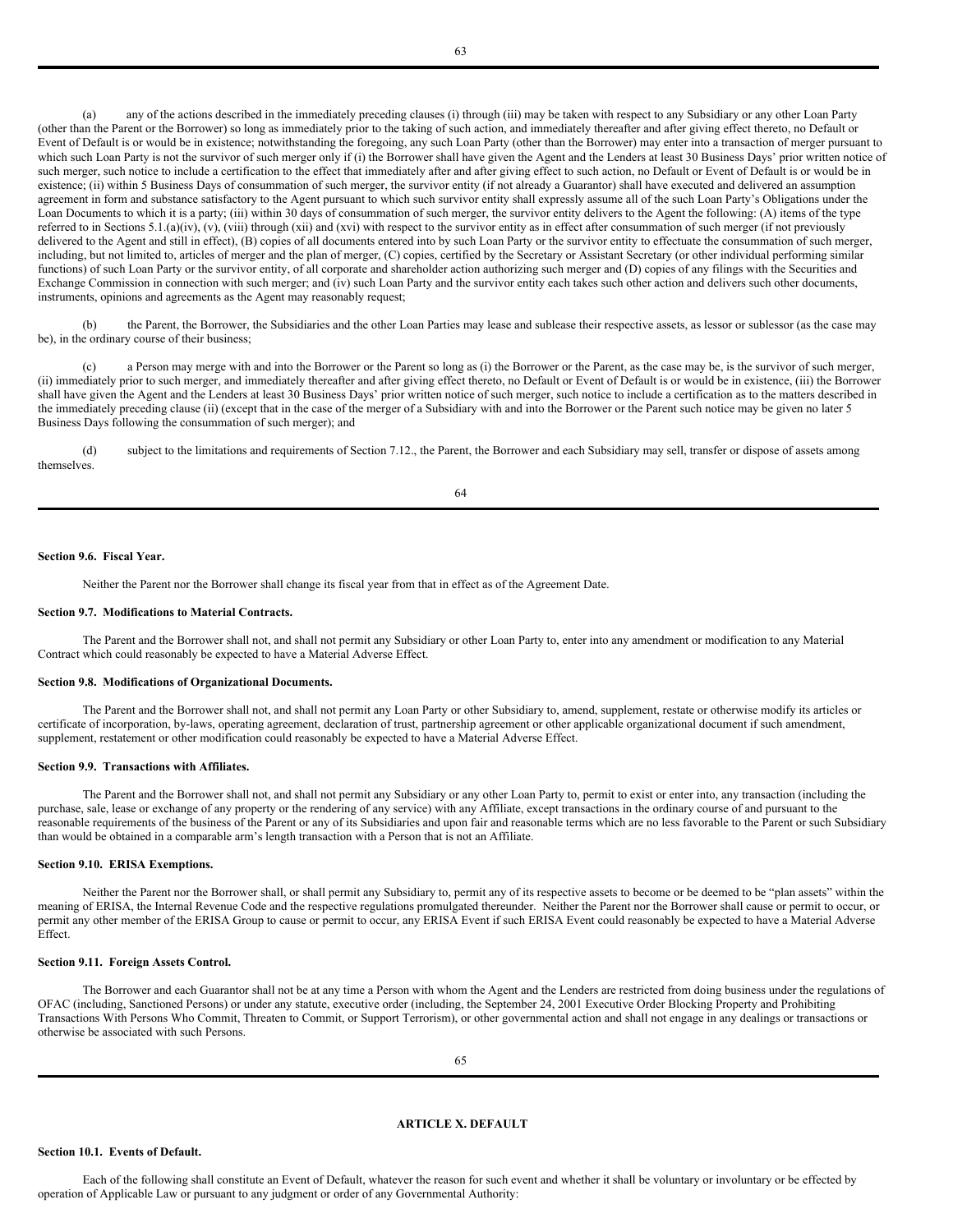(a) Default in Payment of Principal. The Borrower shall fail to pay when due (whether upon demand, at maturity, by reason of acceleration or otherwise) the principal of any of the Loans.

(b) Default in Payment of Interest and Other Obligations. The Borrower shall fail to pay when due any interest on any of the Loans or any of the other payment Obligations owing by the Borrower under this Agreement or any other Loan Document, or any other Loan Party shall fail to pay when due any payment Obligation owing by such other Loan Party under any Loan Document to which it is a party, and such failure shall continue for a period of 5 Business Days.

(c) Default in Performance. (i) The Parent or the Borrower shall fail to perform or observe any term, covenant, condition or agreement contained in Section 8.4.(h) or in Article IX. or (ii) the Borrower or any other Loan Party shall fail to perform or observe any term, covenant, condition or agreement contained in this Agreement or any other Loan Document to which it is a party and not otherwise mentioned in this Section and in the case of this clause (ii) only such failure shall continue for a period of 30 days after the earlier of (x) the date upon which a Responsible Officer of the Borrower or such Loan Party obtains knowledge of such failure or (y) the date upon which the Borrower has received written notice of such failure from the Agent.

(d) Misrepresentations. Any written statement, representation or warranty made or deemed made by or on behalf of the Parent, the Borrower or any other Loan Party under this Agreement or under any other Loan Document, or any amendment hereto or thereto, or in any other writing or statement at any time furnished or made or deemed made by or on behalf of the Borrower or any other Loan Party to the Agent or any Lender, shall at any time prove to have been incorrect or misleading, in light of the circumstances in which made or deemed made, in any material respect when furnished or made or deemed made.

### (e) Indebtedness Cross-Default; Derivatives Contracts.

(i) The Parent, the Borrower or any Subsidiary or any other Loan Party shall fail to pay when due and payable the principal of, or interest on, any Indebtedness (other than the Loans) having an aggregate outstanding principal amount of \$50,000,000 or more (or \$150,000,000 or more in the case of Nonrecourse Indebtedness) ("Material Indebtedness") and as a result, the holder or holders of such Material Indebtedness, any trustee or agent acting on behalf of such holder or holders or any other Person, is permitted to accelerate the maturity of any such Material Indebtedness or require any such Material Indebtedness to be prepaid or repurchased prior to its stated maturity; or

66

(ii) (x) the maturity of any Material Indebtedness shall have been accelerated in accordance with the provisions of any indenture, contract or instrument evidencing, providing for the creation of or otherwise concerning such Material Indebtedness or (y) any Material Indebtedness shall have been required to be prepaid, repurchased, redeemed or defeased prior to the stated maturity thereof; or

any other event shall have occurred and be continuing with respect to any Material Indebtedness and as a result, the holder or holders of Material Indebtedness, any trustee or agent acting on behalf of such holder or holders or any other Person, is permitted to accelerate the maturity of any such Material Indebtedness or require any such Material Indebtedness to be prepaid or repurchased prior to its stated maturity; or

(iv) there occurs under any Derivatives Contract an Early Termination Date (as defined in such Derivatives Contract) resulting from (A) any event of default under such Derivatives Contract as to which any Loan Party is the Defaulting Party (as defined in such Derivatives Contract) or (B) any Termination Event (as so defined) under such Derivatives Contract as to which any Loan Party is an Affected Party (as so defined) and, in either event, the Derivatives Termination Value owed by any Loan Party as a result thereof is \$50,000,000 or more.

(f) Voluntary Bankruptcy Proceeding. The Parent, the Borrower, any other Loan Party or any Material Subsidiary shall: (i) commence a voluntary case under the Bankruptcy Code of 1978, as amended, or other federal bankruptcy laws (as now or hereafter in effect); (ii) file a petition seeking to take advantage of any other Applicable Laws, domestic or foreign, relating to bankruptcy, insolvency, reorganization, winding-up, or composition or adjustment of debts; (iii) consent to, or fail to contest in a timely and appropriate manner, any petition filed against it in an involuntary case under such bankruptcy laws or other Applicable Laws or consent to any proceeding or action described in the immediately following subsection; (iv) apply for or consent to, or fail to contest in a timely and appropriate manner, the appointment of, or the taking of possession by, a receiver, custodian, trustee, or liquidator of itself or of a substantial part of its property, domestic or foreign; (v) admit in writing its inability to pay its debts as they become due; (vi) make a general assignment for the benefit of creditors; (vii) make a conveyance fraudulent as to creditors under any Applicable Law; or (viii) take any corporate or partnership action for the purpose of effecting any of the foregoing.

(g) Involuntary Bankruptcy Proceeding. A case or other proceeding shall be commenced against the Parent, the Borrower, any other Loan Party or any Material Subsidiary of the Parent or the Borrower in any court of competent jurisdiction seeking: (i) relief under the Bankruptcy Code of 1978, as amended, or other federal bankruptcy laws (as now or hereafter in effect) or under any other Applicable Laws, domestic or foreign, relating to bankruptcy, insolvency, reorganization, winding-up, or composition or adjustment of debts; or (ii) the appointment of a trustee, receiver, custodian, liquidator or the like of such Person, or of all or any substantial part of the assets, domestic or foreign, of such Person, and such case or proceeding shall continue undismissed or unstayed for a period of 60 consecutive calendar days, or an order granting the remedy or other relief requested in such case or proceeding against the Parent, the Borrower, such Subsidiary or such other Loan Party (including, but not limited to, an

67

order for relief under such Bankruptcy Code or such other federal bankruptcy laws) shall be entered.

(h) Litigation; Enforceability. The Parent, the Borrower, any Subsidiary or any other Loan Party shall disavow, revoke or terminate (or attempt to terminate) any Loan Document to which it is a party or shall otherwise challenge or contest in any action, suit or proceeding in any court or before any Governmental Authority the validity or enforceability of this Agreement, any Note or any other Loan Document or this Agreement, any Note, the Guaranty or any other Loan Document shall cease to be in full force and effect (except as a result of the express terms thereof).

**Judgment**. A judgment or order for the payment of money or for an injunction shall be entered against the Parent, the Borrower, any Subsidiary or any other Loan Party, by any court or other tribunal and (i) such judgment or order shall continue for a period of 30 days without being paid, stayed or dismissed through appropriate appellate proceedings and (ii) either (A) the amount of such judgment or order for which insurance has not been acknowledged in writing by the applicable insurance carrier (or the amount as to which the insurer has denied liability) exceeds, individually or together with all other such outstanding judgments or orders \$50,000,000 or (y) (B) in the case of an injunction or other non-monetary judgment, such judgment could reasonably be expected to have a Material Adverse Effect.

(j) Attachment. A warrant, writ of attachment, execution or similar process shall be issued against any property of the Parent, the Borrower, any Subsidiary of the Parent or the Borrower or any other Loan Party which exceeds, individually or together with all other such warrants, writs, executions and processes, \$50,000,000 in amount and such warrant, writ, execution or process shall not be discharged, vacated, stayed or bonded for a period of 30 days; provided, however, that if a bond has been issued in favor of the claimant or other Person obtaining such warrant, writ, execution or process, the issuer of such bond shall execute a waiver or subordination agreement in form and substance satisfactory to the Agent pursuant to which the issuer of such bond subordinates its right of reimbursement, contribution or subrogation to the Obligations and waives or subordinates any Lien it may have on the assets of any Loan Party.

 $(k)$  ERISA.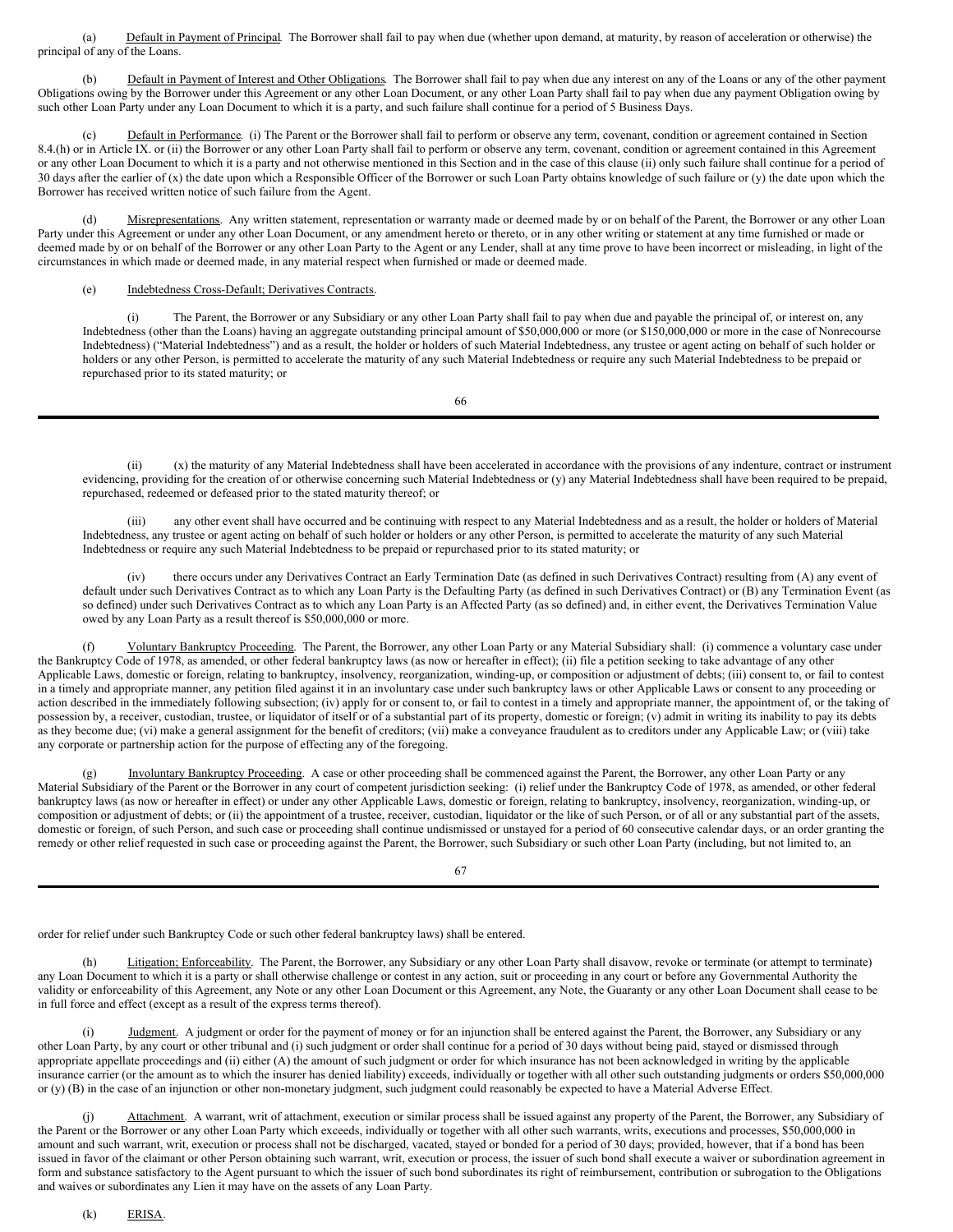(i) One or more ERISA Events shall have occurred that result in liability to any member of the ERISA Group aggregating in excess of \$25,000,000; or

(ii) The "benefit obligation" of all Plans exceeds the "fair market value of plan assets" for such Plans by more than \$25,000,000, all as determined, and with such terms defined, in accordance with FASB ASC 715.

(l) Loan Documents. An Event of Default (as defined therein) shall occur under any of the other Loan Documents.

68

## (m) Change of Control/Change in Management.

(i) Any "person" or "group" (as such terms are used in Sections 13(d) and 14(d) of the Securities Exchange Act of 1934, as amended (the "Exchange Act")), is or becomes the "beneficial owner" (as defined in Rules 13d-3 and 13d-5 under the Exchange Act, except that a Person will be deemed to have "beneficial ownership" of all securities that such Person has the right to acquire, whether such right is exercisable immediately or only after the passage of time), directly or indirectly, of more than 25% of the total voting power of the then outstanding voting stock of the Parent;

(ii) During any period of 12 consecutive months ending after the Agreement Date, individuals who at the beginning of any such 12-month period constituted the Board of Trustees of the Parent (together with any new trustees whose election by such Board or whose nomination for election by the shareholders of the Parent was approved by a vote of a majority of the trustees then still in office who were either directors at the beginning of such period or whose election or nomination for election was previously so approved) cease for any reason to constitute a majority of the Board of Trustees of the Parent then in office; or

(iii) Parent, or any Wholly Owned Subsidiary of the Parent, shall cease for any reason to be the general partner of the Borrower.

(n) Credit Agreement and 2011 Term Loan Agreement. An Event of Default under (and as defined in) the Credit Agreement or the 2011 Term Loan Agreement shall occur.

## **Section 10.2. Remedies Upon Event of Default.**

Upon the occurrence of an Event of Default the following provisions shall apply:

#### (a) Acceleration; Termination of Facilities.

(i) Automatic. Upon the occurrence of an Event of Default specified in Sections 10.1.(f) or 10.1.(g), (A)the principal of, and all accrued interest on, the Loans and the Notes at the time outstanding, and (B) all of the other Obligations of the Borrower, including, but not limited to, the other amounts owed to the Lenders and the Agent under this Agreement, the Notes or any of the other Loan Documents shall become immediately and automatically due and payable by the Borrower without presentment, demand, protest, or other notice of any kind, all of which are expressly waived by the Borrower.

(ii) Optional. If any other Event of Default shall exist, the Agent shall, at the direction of the Requisite Lenders: declare (A) the principal of, and accrued interest on, the Loans and the Notes at the time outstanding and (B) all of the other Obligations, including, but not limited to, the other amounts owed to the Lenders and the Agent under this Agreement, the Notes or any of the other Loan Documents to be forthwith due and payable, whereupon the same shall immediately become due and payable without

69

presentment, demand, protest or other notice of any kind, all of which are expressly waived by the Borrower.

(b) Loan Documents. The Requisite Lenders may direct the Agent to, and the Agent if so directed shall, exercise any and all of its rights under any and all of the other Loan Documents.

(c) Applicable Law. The Requisite Lenders may direct the Agent to, and the Agent if so directed shall, exercise all other rights and remedies it may have under any Applicable Law.

Appointment of Receiver. To the extent permitted by Applicable Law, the Agent and the Lenders shall be entitled to the appointment of a receiver for the assets and properties of the Parent, the Borrower and their respective Subsidiaries, without notice of any kind whatsoever and without regard to the adequacy of any security for the Obligations or the solvency of any party bound for its payment, to take possession of all or any portion of the business operations of the Parent, the Borrower and their respective Subsidiaries and to exercise such power as the court shall confer upon such receiver.

#### **Section 10.3. Allocation of Proceeds.**

If an Event of Default shall exist and maturity of any of the Obligations has been accelerated, all payments received by the Agent under any of the Loan Documents, in respect of any principal of or interest on the Obligations or any other amounts payable by the Borrower or any other Loan Party hereunder or thereunder, shall be applied in the following order and priority:

- (a) amounts due to the Agent in respect of fees and expenses due under Section 12.2.;
- (b) amounts due to the Lenders in respect of fees and expenses due under Section 12.2., pro rata in the amount then due each Lender;
- (c) payments of interest on all of the Loans, to be applied for the ratable benefit of the Lenders;
- (d) payments of principal of the Loans to be applied for the ratable benefit of the Lenders;
- (e) amounts due the Agent and the Lenders pursuant to Sections 11.7. and 12.9.;

(f) payments of all other Obligations and other amounts due and owing by the Borrower and the other Loan Parties under any of the Loan Documents, if any, to be applied for the ratable benefit of the Lenders; and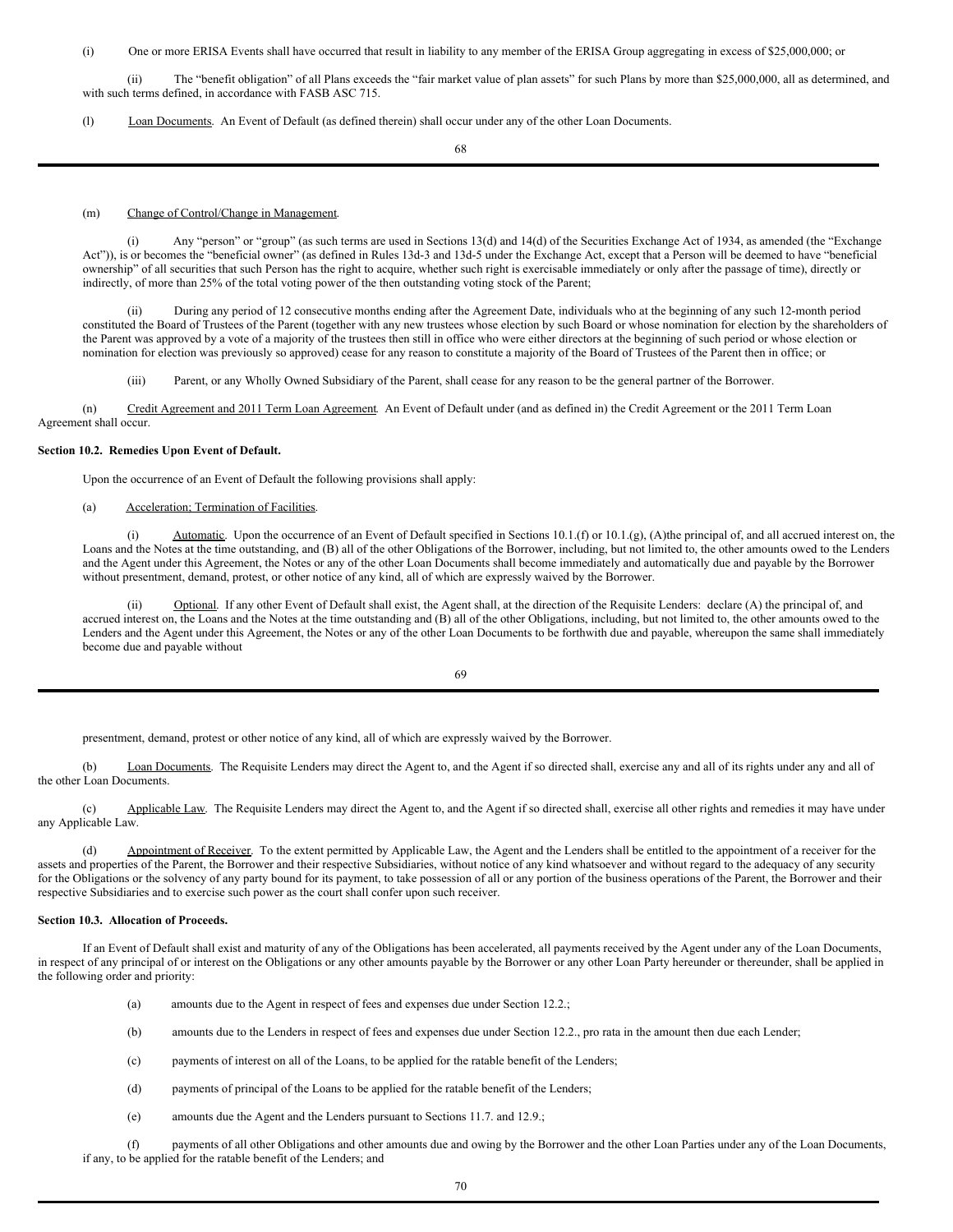#### **Section 10.4. Performance by Agent.**

If the Parent or the Borrower shall fail to perform any covenant, duty or agreement contained in any of the Loan Documents, and such failure has continued after the expiration of any cure or grace period set forth herein, the Agent may, after notice to the Parent or the Borrower, perform or attempt to perform such covenant, duty or agreement on behalf of the Parent or the Borrower. In such event, the Borrower shall, at the request of the Agent, promptly pay any amount reasonably expended by the Agent in such performance or attempted performance to the Agent, together with interest thereon at the applicable Post-Default Rate from the date of such expenditure until paid. Notwithstanding the foregoing, neither the Agent nor any Lender shall have any liability or responsibility whatsoever for the performance of any obligation of the Borrower under this Agreement or any other Loan Document.

## **Section 10.5. Rights Cumulative.**

The rights and remedies of the Agent and the Lenders under this Agreement and each of the other Loan Documents shall be cumulative and not exclusive of any rights or remedies which any of them may otherwise have under Applicable Law. In exercising their respective rights and remedies the Agent and the Lenders may be selective and no failure or delay by the Agent or any of the Lenders in exercising any right shall operate as a waiver of it, nor shall any single or partial exercise of any power or right preclude its other or further exercise or the exercise of any other power or right.

### **ARTICLE XI. THE AGENT**

#### **Section 11.1. Authorization and Action.**

Each Lender hereby appoints and authorizes the Agent to take such action as contractual representative on such Lender's behalf and to exercise such powers under this Agreement and the other Loan Documents as are specifically delegated to the Agent by the terms hereof and thereof, together with such powers as are reasonably incidental thereto. Not in limitation of the foregoing, each Lender authorizes and directs the Agent to enter into the Loan Documents for the benefit of the Lenders. Each Lender hereby agrees that, except as otherwise set forth herein, any action taken by the Requisite Lenders in accordance with the provisions of this Agreement or the Loan Documents, and the exercise by the Requisite Lenders of the powers set forth herein or therein, together with such other powers as are reasonably incidental thereto, shall be authorized and binding upon all of the Lenders. Nothing herein shall be construed to deem the Agent a trustee or fiduciary for any Lender nor to impose on the Agent duties or obligations other than those expressly provided for herein. At the request of a Lender, the Agent will forward to such Lender copies or, where appropriate, originals of the documents delivered to the Agent pursuant to this Agreement or the other Loan Documents. The Agent will also furnish to any Lender, upon the request of such Lender, a copy of any certificate or notice furnished to the Agent by the Borrower, any Loan Party or any other Affiliate of the Borrower, pursuant to this Agreement or any other Loan Document not already delivered to such Lender pursuant to the terms of this

Agreement or any such other Loan Document. As to any matters not expressly provided for by the Loan Documents (including, without limitation, enforcement or collection of any of the Obligations), the Agent shall not be required to exercise any discretion or take any action, but shall be required to act or to refrain from acting (and shall be fully protected in so acting or refraining from acting) upon the instructions of the Requisite Lenders (or all of the Lenders if explicitly required under any other provision of this Agreement), and such instructions shall be binding upon all Lenders and all holders of any of the Obligations; provided, however, that, notwithstanding anything in this Agreement to the contrary, the Agent shall not be required to take any action which exposes the Agent to personal liability or which is contrary to this Agreement or any other Loan Document or Applicable Law. Not in limitation of the foregoing, the Agent shall not exercise any right or remedy it or the Lenders may have under any Loan Document upon the occurrence of a Default or an Event of Default unless the Requisite Lenders have so directed the Agent to exercise such right or remedy.

#### **Section 11.2. Agent's Reliance, Etc.**

Notwithstanding any other provisions of this Agreement or any other Loan Documents, neither the Agent nor any of its directors, officers, agents, employees or counsel shall be liable for any action taken or omitted to be taken by it or them under or in connection with this Agreement or any other Loan Document, except for its or their own gross negligence or willful misconduct as determined by a court of competent jurisdiction in a final, non-appealable judgment. Without limiting the generality of the foregoing, the Agent: (a) may treat the payee of any Note as the holder thereof until the Agent receives written notice of the assignment or transfer thereof signed by such payee and in form satisfactory to the Agent; (b) may consult with legal counsel (including its own counsel or counsel for the Borrower or any other Loan Party), independent public accountants and other experts selected by it and shall not be liable for any action taken or omitted to be taken in good faith by it in accordance with the advice of such counsel, accountants or experts; (c) makes no warranty or representation to any Lender or any other Person and shall not be responsible to any Lender or any other Person for any statements, warranties or representations made by any Person in or in connection with this Agreement or any other Loan Document; (d) shall not have any duty to ascertain or to inquire as to the performance or observance of any of the terms, covenants or conditions of any of this Agreement or any other Loan Document or the satisfaction of any conditions precedent under this Agreement or any Loan Document on the part of the Borrower or other Persons or inspect the property, books or records of the Borrower or any other Person; (e) shall not be responsible to any Lender for the due execution, legality, validity, enforceability, genuineness, sufficiency or value of this Agreement or any other Loan Document, any other instrument or document furnished pursuant thereto or any collateral covered thereby or the perfection or priority of any Lien in favor of the Agent on behalf of the Lenders in any such collateral; and (f) shall incur no liability under or in respect of this Agreement or any other Loan Document by acting upon any notice, consent, certificate or other instrument or writing (which may be by telephone or telecopy) believed by it to be genuine and signed, sent or given by the proper party or parties.

## **Section 11.3. Notice of Defaults.**

The Agent shall not be deemed to have knowledge or notice of the occurrence of a Default or Event of Default unless the Agent has received notice from a Lender, the Parent or the

Borrower referring to this Agreement, describing with reasonable specificity such Default or Event of Default and stating that such notice is a "notice of default." If any Lender (excluding the Lender which is also serving as the Agent) becomes aware of any Default or Event of Default, it shall promptly send to the Agent such a "notice of default." Further, if the Agent receives such a "notice of default", the Agent shall give prompt notice thereof to the Lenders.

#### **Section 11.4. KeyBank as Lender.**

KeyBank, as a Lender, shall have the same rights and powers under this Agreement and any other Loan Document as any other Lender and may exercise the same as though it were not the Agent; and the term "Lender" or "Lenders" shall, unless otherwise expressly indicated, include KeyBank in each case in its individual capacity. KeyBank and its Affiliates may each accept deposits from, maintain deposits or credit balances for, invest in, lend money to, act as trustee under indentures of, serve as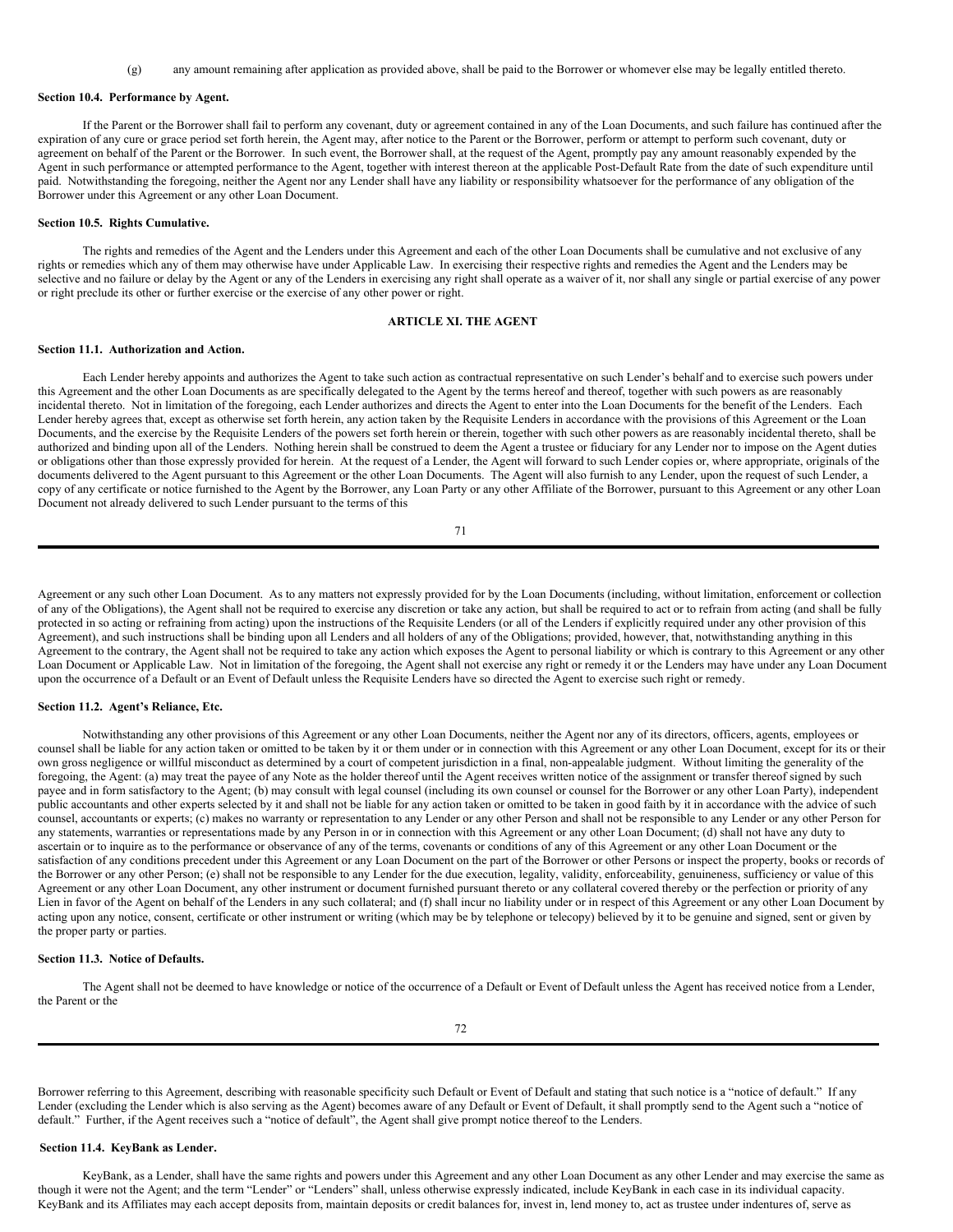financial advisor to, and generally engage in any kind of business with, the Parent, the Borrower, any other Loan Party or any other Affiliate thereof as if it were any other bank and without any duty to account therefor to the other Lenders. Further, the Agent and any Affiliate of the Agent may accept fees and other consideration from the Parent or the Borrower for services in connection with this Agreement and otherwise without having to account for the same to the other Lenders. The Lenders acknowledge that, pursuant to such activities, KeyBank or its Affiliates may receive information regarding the Parent, the Borrower, other Loan Parties, other Subsidiaries and other Affiliates (including information that may be subject to confidentiality obligations in favor of such Person) and acknowledge that the Agent shall be under no obligation to provide such information to them.

## **Section 11.5. Approvals of Lenders.**

All communications from the Agent to any Lender requesting such Lender's determination, consent, approval or disapproval (a) shall be given in the form of a written notice to such Lender, (b) shall be accompanied by a description of the matter or issue as to which such determination, approval, consent or disapproval is requested, or shall advise such Lender where information, if any, regarding such matter or issue may be inspected, or shall otherwise describe the matter or issue to be resolved, (c) shall include, if reasonably requested by such Lender and to the extent not previously provided to such Lender, written materials and a summary of all oral information provided to the Agent by the Parent and the Borrower in respect of the matter or issue to be resolved, and (d) shall include the Agent's recommended course of action or determination in respect thereof. Each Lender shall reply promptly, but in any event within 10 Business Days (or such lesser or greater period as may be specifically required under the Loan Documents) of receipt of such communication. Except as otherwise provided in this Agreement, unless a Lender shall give written notice to the Agent that it specifically objects to the recommendation or determination of the Agent (together with a written explanation of the reasons behind such objection) within the applicable time period for reply (which shall be no less than 10 Business Days), such Lender shall be deemed to have conclusively approved of or consented to such recommendation or determination.

73

#### **Section 11.6. Lender Credit Decision, Etc.**

Each Lender expressly acknowledges and agrees that neither the Agent nor any of its officers, directors, employees, agents, counsel, attorneys-in-fact or other Affiliates of the Agent has made any representations or warranties as to the financial condition, operations, creditworthiness, solvency or other information concerning the business or affairs of the Borrower, any other Loan Party, any Subsidiary or any other Person to such Lender and that no act by the Agent hereafter taken, including any review of the affairs of the Parent, the Borrower, any other Loan Party or any other Subsidiary of the Parent or the Borrower, shall be deemed to constitute any such representation or warranty by the Agent to any Lender. Each Lender acknowledges that it has made its own credit and legal analysis and decision to enter into this Agreement and the transactions contemplated hereby, independently and without reliance upon the Agent, any other Lender or counsel to the Agent, or any of their respective officers, directors, employees and agents, and based on the financial statements of the Parent, the Borrower, the Subsidiaries or any other Affiliate thereof, and inquiries of such Persons, its independent due diligence of the business and affairs of the Borrower, the Loan Parties, the Subsidiaries of the Parent and the Borrower and other Persons, its review of the Loan Documents, the legal opinions required to be delivered to it hereunder, the advice of its own counsel and such other documents and information as it has deemed appropriate. Each Lender also acknowledges that it will, independently and without reliance upon the Agent, any other Lender or counsel to the Agent or any of their respective officers, directors, employees and agents, and based on such review, advice, documents and information as it shall deem appropriate at the time, continue to make its own decisions in taking or not taking action under the Loan Documents. Except for notices, reports and other documents and information expressly required to be furnished to the Lenders by the Agent under this Agreement or any of the other Loan Documents, the Agent shall have no duty or responsibility to provide any Lender with any credit or other information concerning the business, operations, property, financial and other condition or creditworthiness of the Borrower, any other Loan Party or any other Affiliate thereof which may come into possession of the Agent, or any of its officers, directors, employees, agents, attorneys-in-fact or other Affiliates. Each Lender acknowledges that the Agent's legal counsel in connection with the transactions contemplated by this Agreement is only acting as counsel to the Agent and is not acting as counsel to such Lender.

## **Section 11.7. Indemnification of Agent.**

Each Lender agrees to indemnify the Agent (to the extent not reimbursed by the Borrower and without limiting the obligation of the Borrower to do so) pro rata in accordance with such Lender's respective Credit Percentage (determined as of the time that the applicable unreimbursed expense or indemnity payment is sought), from and against any and all liabilities, obligations, losses, damages, penalties, actions, judgments, suits, costs, expenses or disbursements of any kind or nature whatsoever which may at any time be imposed on, incurred by, or asserted against the Agent (in its capacity as Agent but not as a Lender) in any way relating to or arising out of the Loan Documents, any transaction contemplated hereby or thereby or any action taken or omitted by the Agent under the Loan Documents (collectively, "Indemnifiable Amounts"); provided, however, that no Lender shall be liable for any portion of such Indemnifiable Amounts to the extent resulting from the Agent's gross negligence or willful misconduct as determined by a court of competent jurisdiction in a final, non-appealable

#### 74

judgment or if the Agent fails to follow the written direction of the Requisite Lenders (or all of the Lenders if expressly required hereunder) unless such failure results from the Agent following the advice of counsel to the Agent of which advice the Lenders have received notice. Without limiting the generality of the foregoing but subject to the preceding proviso, each Lender agrees to reimburse the Agent (to the extent not reimbursed by the Borrower and without limiting the obligation of the Borrower to do so), promptly upon demand for its ratable share of any out-of-pocket expenses (including counsel fees of the counsel(s) of the Agent's own choosing) incurred by the Agent in connection with the preparation, negotiation, execution, or enforcement of, or legal advice with respect to the rights or responsibilities of the parties under, the Loan Documents, any suit or action brought by the Agent to enforce the terms of the Loan Documents and/or collect any Obligations, any "lender liability" suit or claim brought against the Agent and/or the Lenders, and any claim or suit brought against the Agent, and/or the Lenders arising under any Environmental Laws. Such out-of-pocket expenses (including counsel fees) shall be advanced by the Lenders on the request of the Agent notwithstanding any claim or assertion that the Agent is not entitled to indemnification hereunder upon receipt of an undertaking by the Agent that the Agent will reimburse the Lenders if it is actually and finally determined by a court of competent jurisdiction that the Agent is not so entitled to indemnification. The agreements in this Section shall survive the payment of the Loans and all other amounts payable hereunder or under the other Loan Documents and the termination of this Agreement. If the Borrower shall reimburse the Agent for any Indemnifiable Amount following payment by any Lender to the Agent in respect of such Indemnifiable Amount pursuant to this Section, the Agent shall share such reimbursement on a ratable basis with each Lender making any such payment.

## **Section 11.8. Successor Agent.**

The Agent may resign at any time as Agent under the Loan Documents by giving written notice thereof to the Lenders and the Borrower. The Agent may be removed as Agent under the Loan Documents for gross negligence or willful misconduct upon 30-day's prior written notice by all Lenders (other than the Lender then acting as Agent). Upon any such resignation or removal, the Requisite Lenders shall have the right to appoint a successor Agent which appointment shall, provided no Default or Event of Default exists, be subject to the Borrower's approval, which approval shall not be unreasonably withheld or delayed (except that the Borrower shall, in all events, be deemed to have approved each Lender and its Affiliates as a successor Agent). If no successor Agent shall have been so appointed in accordance with the immediately preceding sentence, and shall have accepted such appointment, within 30 days after the resigning Agent's giving of notice of resignation or the giving of notice of the removal of the Agent, then the resigning or removed Agent may, on behalf of the Lenders, appoint a successor Agent, which shall be a Lender, if any Lender shall be willing to serve, and otherwise shall be a commercial bank having total combined assets of at least \$50,000,000,000; provided, the resigning or removed Agent shall continue to serve as Agent until such time as a successor Agent shall have accepted such appointment. Upon the acceptance of any appointment as Agent hereunder by a successor Agent, such successor Agent shall thereupon succeed to and become vested with all the rights, powers, privileges and duties of the retiring Agent, and the retiring Agent shall be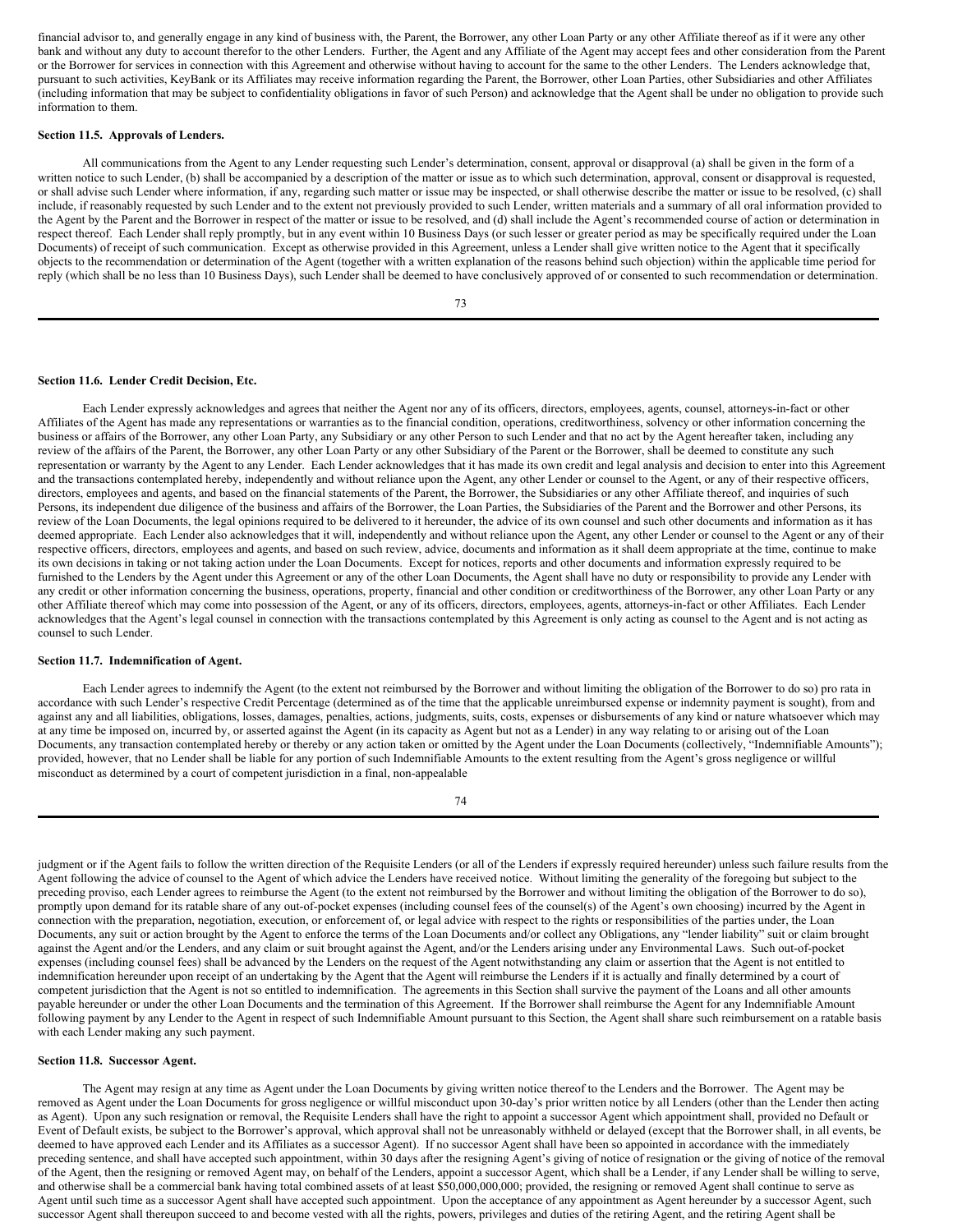discharged from its duties and obligations under the Loan Documents; provided, however, such retiring Agent shall not be relieved from any obligations arising prior to its discharge the extent resulting from the Agent's gross negligence or willful misconduct as

75

determined by a court of competent jurisdiction in a final, non-appealable judgment or from the failure by the Agent to follow the written direction of the Requisite Lenders (or all of the Lenders if expressly required hereunder) unless such failure results from the Agent following the advice of counsel to the Agent of which advice the Lenders have received notice. After any Agent's resignation or removal hereunder as Agent, the provisions of this Article XI. shall continue to inure to its benefit as to any actions taken or omitted to be taken by it while it was Agent under the Loan Documents.

## **Section 11.9. Titled Agents.**

Each of the Titled Agents in each such respective capacity, assumes no responsibility or obligation hereunder, including, without limitation, for servicing, enforcement or collection of any of the Loans, nor any duties as an agent hereunder for the Lenders. The titles of "Joint Lead Arranger", "Joint Book Runner", "Co-Syndication Agent", "Co-Documentation Agent" and "Managing Agent" are solely honorific and imply no fiduciary responsibility on the part of the Titled Agents to the Agent, the Borrower or any Lender and the use of such titles does not impose on the Titled Agents any duties or obligations greater than those of any other Lender or entitle the Titled Agents to any rights other than those to which any other Lender is entitled.

## **ARTICLE XII. MISCELLANEOUS**

## **Section 12.1. Notices.**

Unless otherwise provided herein, communications provided for hereunder shall be in writing and shall be mailed, telecopied or delivered as follows:

If to the Parent:

Corporate Office Properties Trust 6711 Columbia Gateway Drive, Suite 300 Columbia, Maryland 21046 Attention: General Counsel<br>Telephone Number: (443) 285-5400 Telephone Number: Telecopy Number: (443) 285-7650

#### If to the Borrower:

Corporate Office Properties, L.P. 6711 Columbia Gateway Drive, Suite 300 Columbia, Maryland 21046 Attention: General Counsel Telephone Number: (443) 285-5400<br>Telecopy Number: (443) 285-7650 Telecopy Number:

76

#### If to the Agent:

KeyBank National Association 127 Public Square, 8<sup>th</sup> Floor Cleveland, Ohio 44114 Attn: John C. Scott Telephone: (216) 689-5986<br>Telecopy: (216) 689-4997  $(216)$  689-4997

with a copy to:

KeyBank National Association 800 Superior Avenue Cleveland, Ohio 44114 Attn: REC Services Telephone: (216) 828-7512<br>Telecopy: (216) 828-7523  $(216)$  828-7523

#### If to a Lender:

To such Lender's address or telecopy number, as applicable, set forth in its Administrative Questionnaire;

or, as to each party at such other address as shall be designated by such party in a written notice to the other parties delivered in compliance with this Section. All such notices and other communications shall be effective (i) if mailed, when received; (ii) if telecopied, when transmitted; or (iii) if hand delivered or sent by overnight courier, when delivered. Notwithstanding the immediately preceding sentence, all notices or communications to the Agent or any Lender under Article II. shall be effective only when actually received or when receipt is refused. Neither the Agent nor any Lender shall incur any liability to the Borrower (nor shall the Agent incur any liability to the Lenders) for acting upon any telephonic notice referred to in this Agreement which the Agent or such Lender, as the case may be, believes in good faith to have been given by a Person authorized to deliver such notice or for otherwise acting in good faith hereunder.

#### **Section 12.2. Expenses.**

The Borrower agrees (a) to pay or reimburse the Agent for all of its reasonable out-of-pocket costs and expenses incurred in connection with the preparation, negotiation and execution of, and any amendment, supplement or modification to, any of the Loan Documents (including due diligence expenses and travel expenses relating to closing), and the consummation and administration of the transactions contemplated thereby, including the reasonable fees and disbursements of counsel to the Agent and costs and expenses in connection with the use of Intralinks, Inc. or other similar information transmission systems in connection with the Loan Documents, (b) to pay or reimburse the Agent, and the Lenders for all their costs and expenses incurred in connection with the enforcement or preservation of any rights under the Loan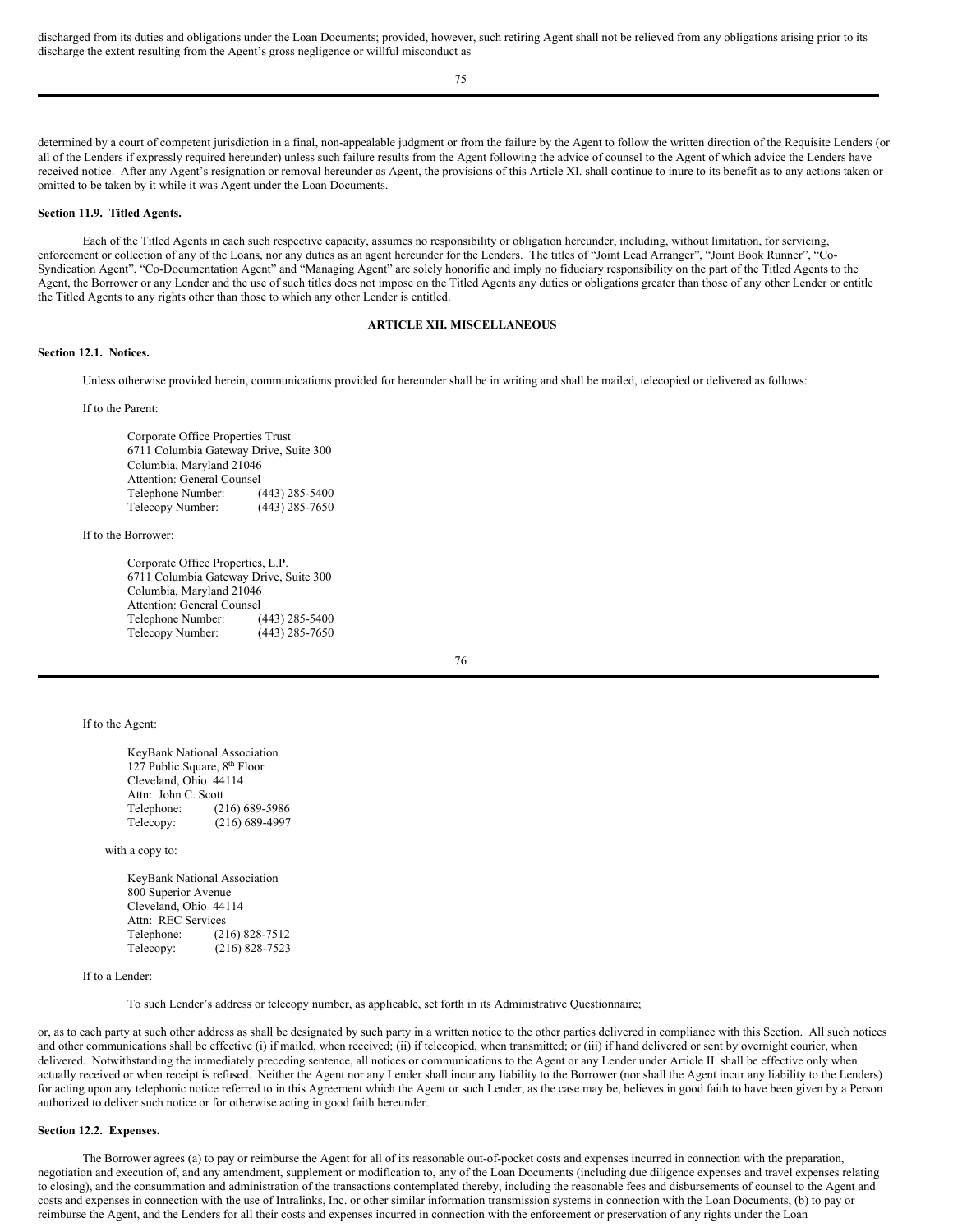Documents, including the reasonable fees and disbursements of their respective counsel (including the allocated fees and expenses of in-house counsel) and any payments in indemnification or otherwise payable by the Lenders to the Agent pursuant to the Loan Documents, (c) to pay, and indemnify and hold harmless the Agent, and the Lenders from, any and all recording and filing fees and any and all liabilities with respect to, or resulting from any failure to pay or delay in paying, documentary, stamp, excise and other similar taxes, if any, which may be payable or determined to be payable in connection with the execution and delivery of any of the Loan Documents, or consummation of any amendment, supplement or modification of, or any waiver or consent under or in respect of, any Loan Document; and (d) to the extent not already covered by any of the preceding subsections, to pay or reimburse the Agent, and the Lenders for all their costs and expenses incurred in connection with any bankruptcy or other proceeding of the type described in Sections 10.1.(f) or 10.1.(g), including the reasonable fees and disbursements of counsel to the Agent and any Lender, whether such fees and expenses are incurred prior to, during or after the commencement of such proceeding or the confirmation or conclusion of any such proceeding. If the Borrower shall fail to pay any amounts required to be paid by it pursuant to this Section, the Agent, and/or the Lenders may pay such amounts on behalf of the Borrower and either deem the same to be Loans outstanding hereunder or otherwise Obligations owing hereunder.

### **Section 12.3. Setoff.**

Subject to Section 3.3. and in addition to any rights now or hereafter granted under Applicable Law and not by way of limitation of any such rights, the Agent, each Lender and each Participant is hereby authorized by the Borrower, at any time or from time to time during the continuance of an Event of Default, without prior notice to the Borrower or to any other Person, any such notice being hereby expressly waived, but in the case of a Lender or Participant subject to receipt of the prior written consent of the Agent exercised in its sole discretion, to set off and to appropriate and to apply any and all deposits (general or special, including, but not limited to, indebtedness evidenced by certificates of deposit, whether matured or unmatured) and any other indebtedness at any time held or owing by the Agent, such Lender or any Affiliate of the Agent or such Lender, to or for the credit or the account of the Borrower against and on account of any of the Obligations, irrespective of whether or not any or all of the Loans and all other Obligations have been declared to be, or have otherwise become, due and payable as permitted by Section 10.2., and although such obligations shall be contingent or unmatured.

## **Section 12.4. Litigation; Jurisdiction; Other Matters; Waivers.**

EACH PARTY HERETO ACKNOWLEDGES THAT ANY DISPUTE OR CONTROVERSY BETWEEN OR AMONG THE PARENT, THE BORROWER, THE AGENT OR ANY OF THE LENDERS WOULD BE BASED ON DIFFICULT AND COMPLEX ISSUES OF LAW AND FACT AND WOULD RESULT IN DELAY AND EXPENSE TO THE PARTIES. ACCORDINGLY, TO THE EXTENT PERMITTED BY APPLICABLE LAW, EACH OF THE LENDERS, THE AGENT, THE PARENT AND THE BORROWER HEREBY WAIVES ITS RIGHT TO A TRIAL BY JURY IN ANY ACTION OR PROCEEDING OF ANY KIND OR NATURE IN ANY COURT OR TRIBUNAL IN WHICH AN ACTION MAY BE COMMENCED BY OR AGAINST ANY PARTY HERETO ARISING OUT OF THIS AGREEMENT, THE NOTES, OR ANY OTHER LOAN DOCUMENT OR BY REASON OF

78

ANY OTHER SUIT, CAUSE OF ACTION OR DISPUTE WHATSOEVER BETWEEN OR AMONG THE PARENT, THE BORROWER, THE AGENT OR ANY OF THE LENDERS OF ANY KIND OR NATURE RELATING TO ANY OF THE LOAN DOCUMENTS.

(b) EACH OF THE PARENT, THE BORROWER, THE AGENT AND EACH LENDER HEREBY AGREES THAT THE FEDERAL DISTRICT COURT LOCATED FOR THE SOUTHERN DISTRICT OF NEW YORK AND ANY STATE COURT LOCATED IN THE BOROUGH OF MANHATTAN, NEW YORK, NEW YORK, SHALL HAVE JURISDICTION TO HEAR AND DETERMINE ANY CLAIMS OR DISPUTES BETWEEN OR AMONG THE PARENT, THE BORROWER, THE AGENT OR ANY OF THE LENDERS, PERTAINING DIRECTLY OR INDIRECTLY TO THIS AGREEMENT, THE LOANS, THE NOTES OR ANY OTHER LOAN DOCUMENT OR TO ANY MATTER ARISING HEREFROM OR THEREFROM. THE PARENT, THE BORROWER AND EACH OF THE LENDERS EXPRESSLY SUBMIT AND CONSENT IN ADVANCE TO SUCH JURISDICTION IN ANY ACTION OR PROCEEDING COMMENCED IN SUCH COURTS WITH RESPECT TO SUCH CLAIMS OR DISPUTES. EACH PARTY FURTHER WAIVES ANY OBJECTION THAT IT MAY NOW OR HEREAFTER HAVE TO THE VENUE OF ANY SUCH ACTION OR PROCEEDING IN ANY SUCH COURT OR THAT SUCH ACTION OR PROCEEDING WAS BROUGHT IN AN INCONVENIENT FORUM, AND EACH AGREES NOT TO PLEAD OR CLAIM THE SAME. THE CHOICE OF FORUM SET FORTH IN THIS SECTION SHALL NOT BE DEEMED TO PRECLUDE THE BRINGING OF ANY ACTION BY THE AGENT OR ANY LENDER OR THE ENFORCEMENT BY THE AGENT OR ANY LENDER OF ANY JUDGMENT OBTAINED IN SUCH FORUM IN ANY OTHER APPROPRIATE JURISDICTION.

(c) THE PROVISIONS OF THIS SECTION HAVE BEEN CONSIDERED BY EACH PARTY WITH THE ADVICE OF COUNSEL AND WITH A FULL UNDERSTANDING OF THE LEGAL CONSEQUENCES THEREOF, AND SHALL SURVIVE THE PAYMENT OF THE LOANS AND ALL OTHER AMOUNTS PAYABLE HEREUNDER OR UNDER THE OTHER LOAN DOCUMENTS, AND THE TERMINATION OF THIS AGREEMENT.

## **Section 12.5. Successors and Assigns.**

(a) Successors and Assigns Generally. The provisions of this Agreement shall be binding upon and inure to the benefit of the parties hereto and their respective successors and assigns permitted hereby, except that neither the Borrower nor the Parent may assign or otherwise transfer any of its rights or obligations hereunder without the prior written consent of the Agent and each Lender and no Lender may assign or otherwise transfer any of its rights or obligations hereunder except (i) to an Eligible Assignee in accordance with the provisions of the immediately following subsection (b), (ii) by way of participation in accordance with the provisions of the immediately following subsection (d) or (iii) by way of pledge or assignment of a security interest subject to the restrictions of the immediately following subsection (f). Subject to the last sentence of the immediately following subsection (b), any attempted assignment or transfer by any party hereto not permitted by clauses (i) through (iii) of the immediately preceding sentence shall be null and void. Nothing in this Agreement, expressed or implied,

shall be construed to confer upon any Person (other than the parties hereto, their respective successors and assigns permitted hereby, Participants to the extent provided in the immediately following subsection (d) and, to the extent expressly contemplated hereby, the Related Parties of the Agent and the Lenders) any legal or equitable right, remedy or claim under or by reason of this Agreement.

Assignments by Lenders. Any Lender may at any time assign to one or more Eligible Assignees all or a portion of its rights and obligations under this Agreement (including all or a portion of the Loans at the time owing to it); provided that any such assignment shall be subject to the following conditions:

- (i) Minimum Amounts.
	- (A) in the case of an assignment of the entire remaining amount of an assigning Lender's Loan at the time owing to it or in the case of an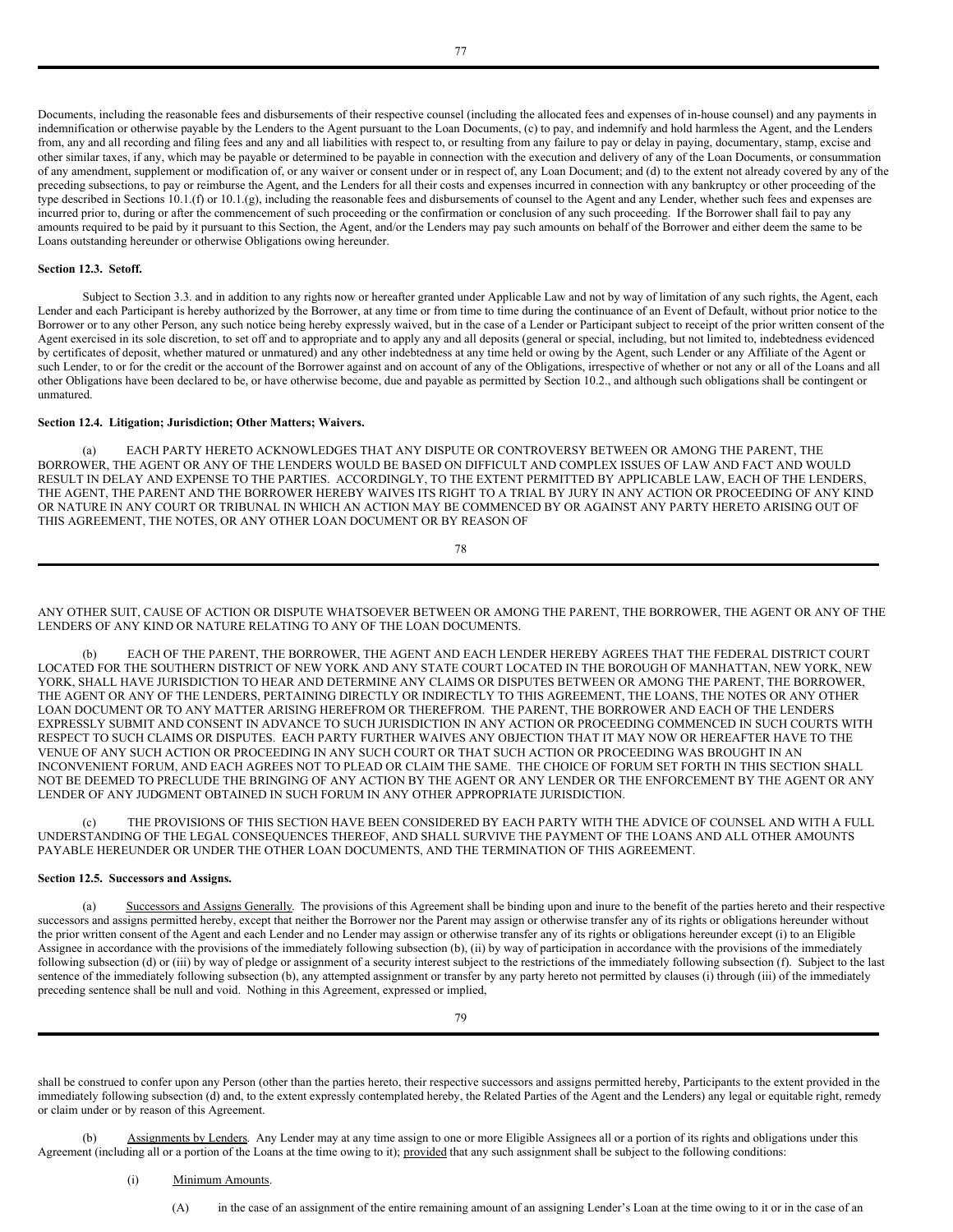assignment to a Lender, an Affiliate of a Lender or an Approved Fund, no minimum amount need be assigned; and

(B) in any case not described in the immediately preceding subsection (A), the aggregate amount of the principal outstanding balance of the Loan of the assigning Lender subject to each such assignment (determined as of the date the Assignment and Acceptance Agreement with respect to such assignment is delivered to the Agent or, if "Trade Date" is specified in the Assignment and Acceptance Agreement, as of the Trade Date) shall not be less than \$10,000,000, unless each of the Agent and, so long as no Default or Event of Default shall exist, the Borrower otherwise consents (each such consent not to be unreasonably withheld or delayed); provided, however, that if, after giving effect to such assignment, the outstanding principal balance of the Loan of such assigning Lender would be less than \$10,000,000 then such assigning Lender shall assign the entire amount of its Loan at the time owing to it.

(ii) Proportionate Amounts. Each partial assignment shall be made as an assignment of a proportionate part of all the assigning Lender's rights and obligations under this Agreement with respect to the Loan assigned.

(iii) Required Consents. No consent shall be required for any assignment except to the extent required by clause (i)(B) of this subsection (b) and, in addition:

(A) the consent of the Borrower (such consent not to be unreasonably withheld or delayed) shall be required unless (x) a Default or Event of Default shall exist at the time of such assignment or (y) such assignment is to a Lender, an Affiliate of a Lender or an Approved Fund; provided that the Borrower shall be deemed to have consented to any such assignment unless it shall object thereto by written notice to the Agent within 5 Business Days after having received notice thereof; and

80

(B) the consent of the Agent (such consent not to be unreasonably withheld or delayed) shall be required for assignments in respect of a Loan if such assignment is to a Person that is not already a Lender holding a Loan, an Affiliate of such a Lender or an Approved Fund with respect to such a Lender.

(iv) Assignment and Acceptance Agreement; Notes. The parties to each assignment shall execute and deliver to the Agent an Assignment and Acceptance Agreement, together with a processing and recordation fee of \$3,500 for each assignment, and the assignee, if it is not a Lender, shall deliver to the Agent an Administrative Questionnaire. If requested by the transferor Lender or the Eligible Assignee, upon the consummation of any assignment, the transferor Lender, the Agent and the Borrower shall make appropriate arrangements so that new Notes are issued to the Eligible Assignee and such transferor Lender, as appropriate.

(v) No Assignment to Certain Persons. No such assignment shall be made to (A) the Parent, the Borrower or any of the Parent or the Borrower's Affiliates or Subsidiaries or (B) any Defaulting Lender or any of its Subsidiaries, or any Person who, upon becoming a Lender hereunder, would constitute any of the foregoing Persons described in this clause (B).

## (vi) No Assignment to Natural Persons. No such assignment shall be made to a natural person.

Subject to acceptance and recording thereof by the Agent pursuant to the immediately following subsection (c), from and after the effective date specified in each Assignment and Acceptance Agreement, the assignee thereunder shall be a party to this Agreement and, to the extent of the interest assigned by such Assignment and Acceptance Agreement, have the rights and obligations of a Lender under this Agreement, and the assigning Lender thereunder shall, to the extent of the interest assigned by such Assignment and Acceptance Agreement, be released from its obligations under this Agreement (and, in the case of an Assignment and Acceptance Agreement covering all of the assigning Lender's rights and obligations under this Agreement, such Lender shall cease to be a party hereto) but shall continue to be entitled to the benefits of Sections 4.4., 12.2. and 12.9. and the other provisions of this Agreement and the other Loan Documents as provided in Section 12.10. with respect to facts and circumstances occurring prior to the effective date of such assignment. Any assignment or transfer by a Lender of rights or obligations under this Agreement that does not comply with this paragraph shall be treated for purposes of this Agreement as a sale by such Lender of a participation in such rights and obligations in accordance with the immediately following subsection (d).

Register. The Agent, acting solely for this purpose as an agent of the Borrower, shall maintain at the Principal Office a copy of each Assignment and Acceptance Agreement delivered to it and a register for the recordation of the names and addresses of the Lenders, and the principal amount of the Loan owing to, each Lender pursuant to the terms hereof from time to time (the "Register"). The entries in the Register shall be conclusive, and the Borrower, the Agent and the Lenders may treat each Person whose name is recorded in the Register pursuant to

81

the terms hereof as a Lender hereunder for all purposes of this Agreement, notwithstanding notice to the contrary. The Register shall be available for inspection by the Borrower and any Lender, at any reasonable time and from time to time upon reasonable prior notice.

(d) Participations. Any Lender may at any time, without the consent of, or notice to, the Borrower or the Agent, sell participations to any Person (other than a natural person or the Borrower or any of the Borrower's Affiliates or Subsidiaries) (each, a "Participant") in all or a portion of such Lender's rights and/or obligations under this Agreement (including all or a portion of the Loan owing to it); provided that (i) such Lender's obligations under this Agreement shall remain unchanged, (ii) such Lender shall remain solely responsible to the other parties hereto for the performance of such obligations and (iii) the Borrower, the Agent and the Lenders shall continue to deal solely and directly with such Lender in connection with such Lender's rights and obligations under this Agreement. Any agreement or instrument pursuant to which a Lender sells such a participation shall provide that such Lender shall retain the sole right to enforce this Agreement and to approve any amendment, modification or waiver of any provision of this Agreement; provided that such agreement or instrument may provide that such Lender will not, without the consent of the Participant, agree to (w) decrease the amount of such Lender's Loan,  $(x)$  extend the date fixed for the payment of principal on the Loans or portions thereof owing to such Lender,  $(y)$  reduce the rate at which interest is payable thereon or (z) release any Guarantor from its Obligations under the Guaranty (except as otherwise permitted under Section 7.12.(b)). Subject to the immediately following subsection (e), the Borrower agrees that each Participant shall be entitled to the benefits of Sections 3.12., 4.1., 4.4. to the same extent as if it were a Lender and had acquired its interest by assignment pursuant to paragraph (b) of this Section. To the extent permitted by Applicable Law, each Participant also shall be entitled to the benefits of Section 12.3. as though it were a Lender, provided such Participant agrees to be subject to Section 3.3. as though it were a Lender.

Limitations upon Participant Rights. A Participant shall not be entitled to receive any greater payment under Sections 3.12., 4.1. and 4.4. than the applicable Lender would have been entitled to receive with respect to the participation sold to such Participant, unless the sale of the participation to such Participant is made with the Borrower's prior written consent which consent may be withheld in the Borrower's sole discretion. A Participant that is organized under the laws of a jurisdiction outside of the United States of America shall not be entitled to the benefits of Section 3.12. unless the Borrower is notified of the participation sold to such Participant and such Participant agrees, for the benefit of the Borrower and the Agent, to comply with Section 3.12.(c) as though it were a Lender.

(f) Certain Pledges. Any Lender may at any time pledge or assign a security interest in all or any portion of its rights under this Agreement to secure obligations of such Lender, including any pledge or assignment to secure obligations to a Federal Reserve Bank; provided that no such pledge or assignment shall release such Lender from any of its obligations hereunder or substitute any such pledgee or assignee for such Lender as a party hereto.

(g) No Registration. Each Lender agrees that, without the prior written consent of the Borrower and the Agent exercised in their sole discretion, it will not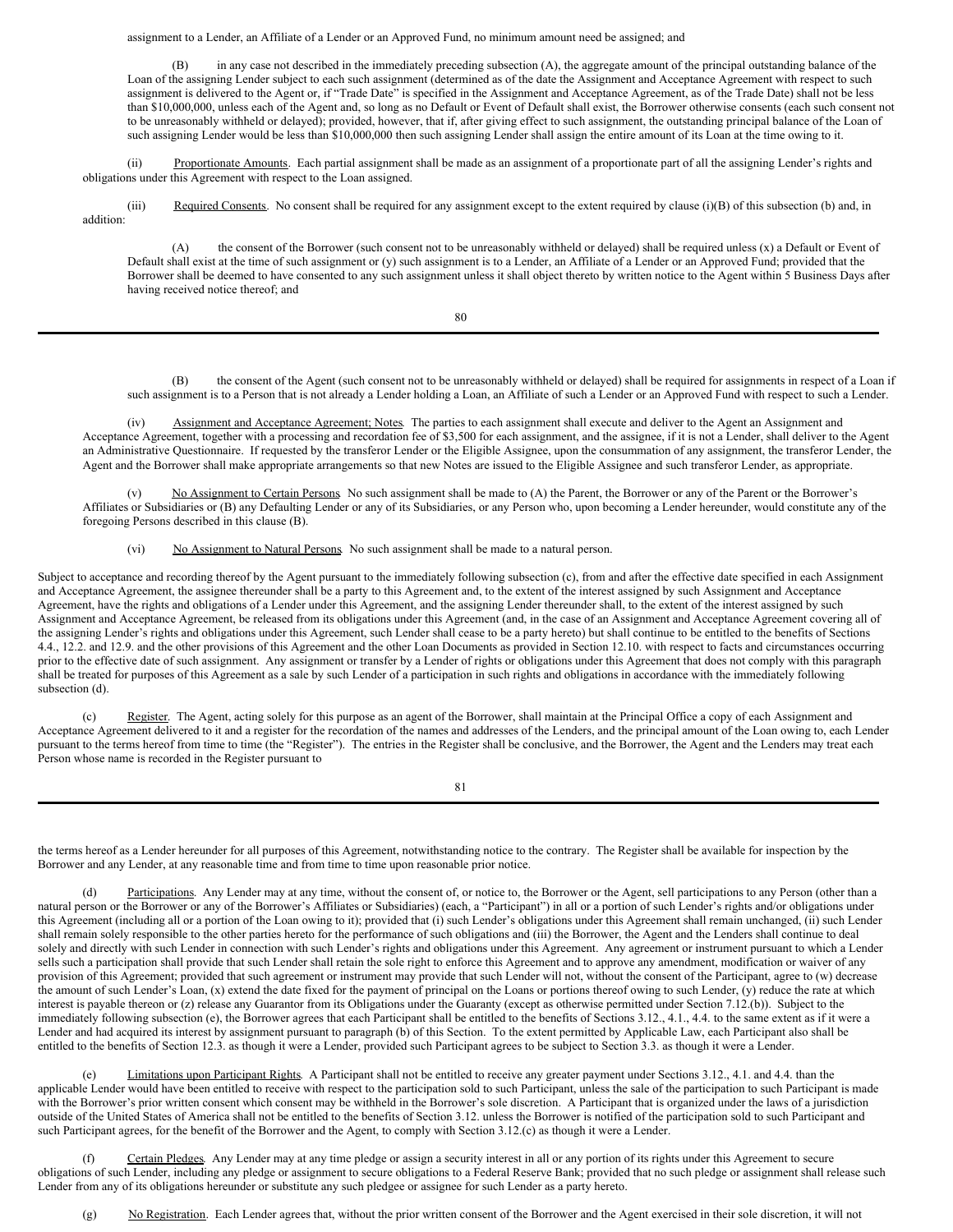qualification of, or filings in respect of, any Loan or Note under the Securities Act or any other securities laws of the United States of America or of any other jurisdiction.

#### **Section 12.6. Amendments.**

(a) Except as otherwise expressly provided in this Agreement, any consent or approval required or permitted by this Agreement or any other Loan Document to be given by the Lenders may be given, and any term of this Agreement or of any other Loan Document may be amended, and the performance or observance by the Borrower or any other Loan Party or any Subsidiary of any terms of this Agreement or such other Loan Document or the continuance of any Default or Event of Default may be waived (either generally or in a particular instance and either retroactively or prospectively) with, but only with, the written consent of the Requisite Lenders (and, in the case of an amendment to any Loan Document, the written consent of each Loan Party a party thereto).

(b) Notwithstanding the foregoing, without the prior written consent of each Lender adversely affected thereby, no amendment, waiver or consent shall do any of the following:

- (i) decrease the principal amount of the Loans or subject the Lenders to any additional obligations;
- (ii) decrease the interest that has accrued or the interest rates that will be charged on the outstanding principal amount of any Loans or other Obligations;
- (iii) reduce the amount of any Fees payable hereunder or postpone any date fixed for payment thereof;

(iv) modify the definition of the term "Termination Date" or otherwise postpone any date fixed for any payment of any principal of, or interest on, any Loans or any other Obligations (including the waiver of any Default or Event of Default as a result of the nonpayment of any such Obligations as and when due);

(v) modify the definition of "Credit Percentage" or amend or otherwise modify the provisions of Section 3.2.;

(vi) modify the definition of the term "Requisite Lenders" or otherwise modify in any other manner the number or percentage of the Lenders required to make any determinations or waive any rights hereunder or to amend or otherwise modify any provision hereof, including without limitation, any modification of this Section 12.6. if such modification would have such effect;

- (vii) release any Guarantor from its obligations under the Guaranty (except as otherwise permitted under Section 7.12.(b));
- (viii) amend or otherwise modify the provisions of Section 10.3.; or

83

(ix) increase the number of Interest Periods permitted with respect to Loans under Section 2.3.

(c) No amendment, waiver or consent, unless in writing and signed by the Agent, in such capacity, in addition to the Lenders required hereinabove to take such action, shall affect the rights or duties of the Agent under this Agreement or any of the other Loan Documents.

No waiver shall extend to or affect any obligation not expressly waived or impair any right consequent thereon and any amendment, waiver or consent shall be effective only in the specific instance and for the specific purpose set forth therein. No course of dealing or delay or omission on the part of the Agent or any Lender in exercising any right shall operate as a waiver thereof or otherwise be prejudicial thereto. Any Event of Default occurring hereunder shall continue to exist until such time as such Event of Default is waived in writing in accordance with the terms of this Section, notwithstanding any attempted cure or other action by the Borrower, any other Loan Party or any other Person subsequent to the occurrence of such Event of Default. Except as otherwise explicitly provided for herein or in any other Loan Document, no notice to or demand upon the Borrower shall entitle the Borrower to any other or further notice or demand in similar or other circumstances.

#### **Section 12.7. Nonliability of Agent and Lenders.**

The relationship between the Borrower and the Lenders and the Agent shall be solely that of borrower and lender. Neither the Agent nor any Lender shall have any fiduciary responsibilities to the Parent or the Borrower and no provision in this Agreement or in any of the other Loan Documents, and no course of dealing between or among any of the parties hereto, shall be deemed to create any fiduciary duty owing by the Agent or any Lender to any Lender, the Parent, the Borrower, any Subsidiary of the Parent or the Borrower or any other Loan Party. Neither the Agent nor any Lender undertakes any responsibility to the Borrower or the Parent to review or inform the Borrower or the Parent of any matter in connection with any phase of the Borrower's or Parent's business or operations.

#### **Section 12.8. Confidentiality.**

The Agent and each Lender shall use reasonable efforts to assure that information about the Borrower, the Parent, the other Loan Parties and other Subsidiaries of the Parent and the Borrower, and the Properties thereof and their operations, affairs and financial condition, not generally disclosed to the public, which is furnished to the Agent or any Lender pursuant to the provisions of this Agreement or any other Loan Document, is used only for the purposes of this Agreement and the other Loan Documents and shall not be divulged to any Person other than the Agent, the Lenders, and their respective agents who are actively and directly participating in the evaluation, administration or enforcement of the Loan Documents and other transactions between the Agent or such Lender, as applicable, and the Borrower and the Parent, but in any event the Agent and the Lenders may make disclosure: (a) to any of their respective Affiliates (provided such Affiliates shall agree to keep such information confidential in accordance with the terms of this Section 12.8.); (b) as reasonably requested by any bona fide Eligible Assignee, Participant or other transferee in connection with the contemplated transfer of any Loan or participations therein as permitted hereunder (provided they shall agree to keep such information

confidential in accordance with the terms of this Section); (c) as required or requested by any Governmental Authority or representative thereof or pursuant to legal process or in connection with any legal proceedings; (d) to the Agent's or such Lender's independent auditors and other professional advisors (provided they shall be notified of the confidential nature of the information); (e) after the happening and during the continuance of an Event of Default, to any other Person, in connection with the exercise by the Agent or the Lenders of rights hereunder or under any of the other Loan Documents; (f) upon Borrower's prior consent (which consent shall not be unreasonably withheld), to any contractual counter-parties to any swap or similar hedging agreement or to any rating agency; and (g) to the extent such information (x) becomes publicly available other than as a result of a breach of this Section actually known to such Lender to be such a breach or (y) becomes available to the Agent or any Lender on a nonconfidential basis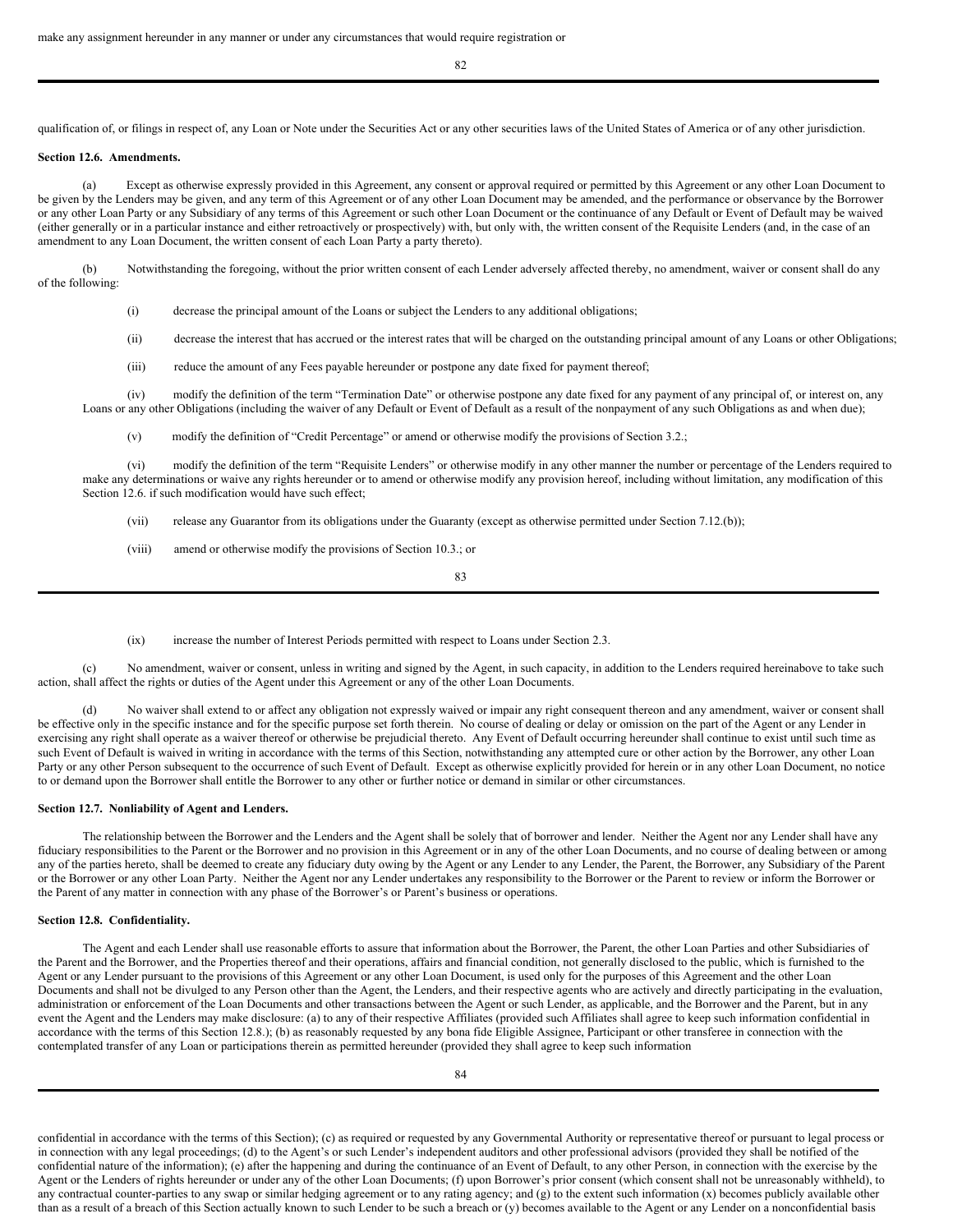from a source other than the Parent, the Borrower or any Affiliate. Notwithstanding the foregoing, the Agent and each Lender may disclose any such confidential information, upon notice to the Borrower or any other Loan Party, to the extent practicable (provided, that, any failure by the Agent or any Lender to give such notice to the Borrower or any Loan Party shall not subject the Agent or any Lender to any liability which may arise from such failure to give notice), to Governmental Authorities in connection with any regulatory examination of the Agent or such Lender or in accordance with the regulatory compliance policy of the Agent or such Lender.

## **Section 12.9. Indemnification.**

(a) The Borrower shall and hereby agrees to indemnify, defend and hold harmless the Agent, each of the Lenders, any Affiliate of the Agent or any Lender, and their respective directors, officers, shareholders, agents, employees and counsel (each referred to herein as an "Indemnified Party") from and against any and all of the following (collectively, the "Indemnified Costs"): losses, costs, claims, damages, liabilities, deficiencies, judgments or expenses of every kind and nature (including, without limitation, amounts paid in settlement, court costs and the reasonable fees and disbursements of counsel incurred in connection with any litigation, investigation, claim or proceeding or any advice rendered in connection therewith, but excluding losses, costs, claims, damages, liabilities, deficiencies, judgments or expenses indemnification in respect of which is specifically covered by Section 3.12. or 4.1. or expressly excluded from the coverage of such Sections 3.12. or 4.1.) incurred by an Indemnified Party in connection with, arising out of, or by reason of, any suit, cause of action, claim, arbitration, investigation or settlement, consent decree or other proceeding (the foregoing referred to herein as an "Indemnity Proceeding") which is in any way related directly or indirectly to: (i) this Agreement or any other Loan Document or the transactions contemplated thereby; (ii) the making of any Loans hereunder; (iii) any actual or proposed use by the Borrower of the proceeds of the Loans; (iv) the Agent's or any Lender's entering into this Agreement; (v) the fact that the Agent and the Lenders have established the credit facility evidenced hereby in favor of the Borrower; (vi) the fact that the Agent and the Lenders are creditors of the Borrower and have or are alleged to have information regarding the financial condition, strategic plans or business operations of the Parent, the Borrower and their respective Subsidiaries; (vii) the fact that the Agent and the Lenders are material creditors of the Borrower and are alleged to influence directly or indirectly the business decisions or affairs of the Parent, the Borrower and their respective Subsidiaries or their financial condition; (viii) the exercise of any right or remedy the

85

Agent or the Lenders may have under this Agreement or the other Loan Documents; (ix) any civil penalty or fine assessed by the OFAC against, and all reasonable costs and expenses (including counsel fees and disbursements) incurred in connection with defense thereof by, the Agent or any Lender as a result of conduct of the Borrower, any other Loan Party or any Subsidiary that violates a sanction enforced by the OFAC; or (x) any violation or non-compliance by the Parent, the Borrower or any Subsidiary of any Applicable Law (including any Environmental Law) including, but not limited to, any Indemnity Proceeding commenced by (A) the Internal Revenue Service or state taxing authority or (B) any Governmental Authority or other Person under any Environmental Law, including any Indemnity Proceeding commenced by a Governmental Authority or other Person seeking remedial or other action to cause the Parent, the Borrower or their respective Subsidiaries (or its respective properties) (or the Agent and/or the Lenders as successors to the Borrower) to be in compliance with such Environmental Laws; provided, however, that the Borrower shall not be obligated to indemnify any Indemnified Party for (A) any acts or omissions of such Indemnified Party in connection with matters described in this subsection to the extent arising from the gross negligence or willful misconduct of such Indemnified Party, as determined by a court of competent jurisdiction in a final, non-appealable judgment or (B) Indemnified Costs to the extent arising directly out of or resulting directly from claims of one or more Indemnified Parties against another Indemnified Party.

(b) The Borrower's indemnification obligations under this Section 12.9. shall apply to all Indemnity Proceedings arising out of, or related to, the foregoing whether or not an Indemnified Party is a named party in such Indemnity Proceeding. In this regard, this indemnification shall cover all Indemnified Costs of any Indemnified Party in connection with any deposition of any Indemnified Party or compliance with any subpoena (including any subpoena requesting the production of documents). This indemnification shall, among other things, apply to any Indemnity Proceeding commenced by other creditors of the Parent, the Borrower or any Subsidiary, any shareholder of the Parent, the Borrower or any Subsidiary (whether such shareholder(s) are prosecuting such Indemnity Proceeding in their individual capacity or derivatively on behalf of the Borrower or the Parent), any account debtor of the Parent, the Borrower or any Subsidiary or by any Governmental Authority. If indemnification is to be sought hereunder by an Indemnified Party, then such Indemnified Party shall notify the Borrower in writing of the commencement of any Indemnity Proceeding; provided, however, that the failure to so notify the Borrower shall not relieve the Borrower from any liability that it may have to such Indemnified Party pursuant to this Section 12.9.

(c) This indemnification shall apply to any Indemnity Proceeding arising during the pendency of any bankruptcy proceeding filed by or against the Parent, the Borrower and/or any Subsidiary.

(d) All out-of-pocket fees and expenses of, and all amounts paid to third-persons by, an Indemnified Party shall be advanced by the Borrower at the request of such Indemnified Party notwithstanding any claim or assertion by the Borrower that such Indemnified Party is not entitled to indemnification hereunder, upon receipt of an undertaking by such Indemnified Party that such Indemnified Party will reimburse the Borrower if it is actually and finally determined by a court of competent jurisdiction that such Indemnified Party is not so entitled to indemnification hereunder.

86

(e) An Indemnified Party may conduct its own investigation and defense of, and may formulate its own strategy with respect to, any Indemnity Proceeding covered by this Section and, as provided above, all Indemnified Costs incurred by such Indemnified Party shall be reimbursed by the Borrower. No action taken by legal counsel chosen by an Indemnified Party in investigating or defending against any such Indemnity Proceeding shall vitiate or in any way impair the obligations and duties of the Borrower hereunder to indemnify and hold harmless each such Indemnified Party; provided, however, that if (i) the Borrower is required to indemnify an Indemnified Party pursuant hereto and (ii) the Borrower has provided evidence reasonably satisfactory to such Indemnified Party that the Borrower has the financial wherewithal to reimburse such Indemnified Party for any amount paid by such Indemnified Party with respect to such Indemnity Proceeding, such Indemnified Party shall not settle or compromise any such Indemnity Proceeding without the prior written consent of the Borrower (which consent shall not be unreasonably withheld or delayed). Notwithstanding the foregoing, an Indemnified Party may settle or compromise any such Indemnity Proceeding without the prior written consent of the Borrower where (x) no monetary relief is sought against such Indemnified Party in such Indemnity Proceeding or (y) there is an allegation of a violation of law by such Indemnified Party.

(f) If and to the extent that the obligations of the Borrower under this Section are unenforceable for any reason, the Borrower hereby agrees to make the maximum contribution to the payment and satisfaction of such obligations which is permissible under Applicable Law.

(g) The Borrower's obligations under this Section shall survive any termination of this Agreement and the other Loan Documents and the payment in full in cash of the Obligations, and are in addition to, and not in substitution of, any other of their obligations set forth in this Agreement or any other Loan Document to which it is a party.

## **Section 12.10. Termination; Survival.**

This Agreement shall terminate at such time as all Obligations (other than obligations which survive as provided in the following sentence) have been paid and satisfied in full. The indemnities to which the Agent and the Lenders are entitled under the provisions of Sections 3.12., 4.1., 4.4., 11.7., 12.2. and 12.9. and any other provision of this Agreement and the other Loan Documents, and the provisions of Section 12.4., shall continue in full force and effect and shall protect the Agent and the Lenders (i) notwithstanding any termination of this Agreement, or of the other Loan Documents, against events arising before such termination as well as, in the case of Sections 11.7., 12.4. and 12.9., after such termination and (ii) at all times after any such party ceases to be a party to this Agreement with respect to all matters and events existing on or prior to the date such party ceased to be a party to this Agreement.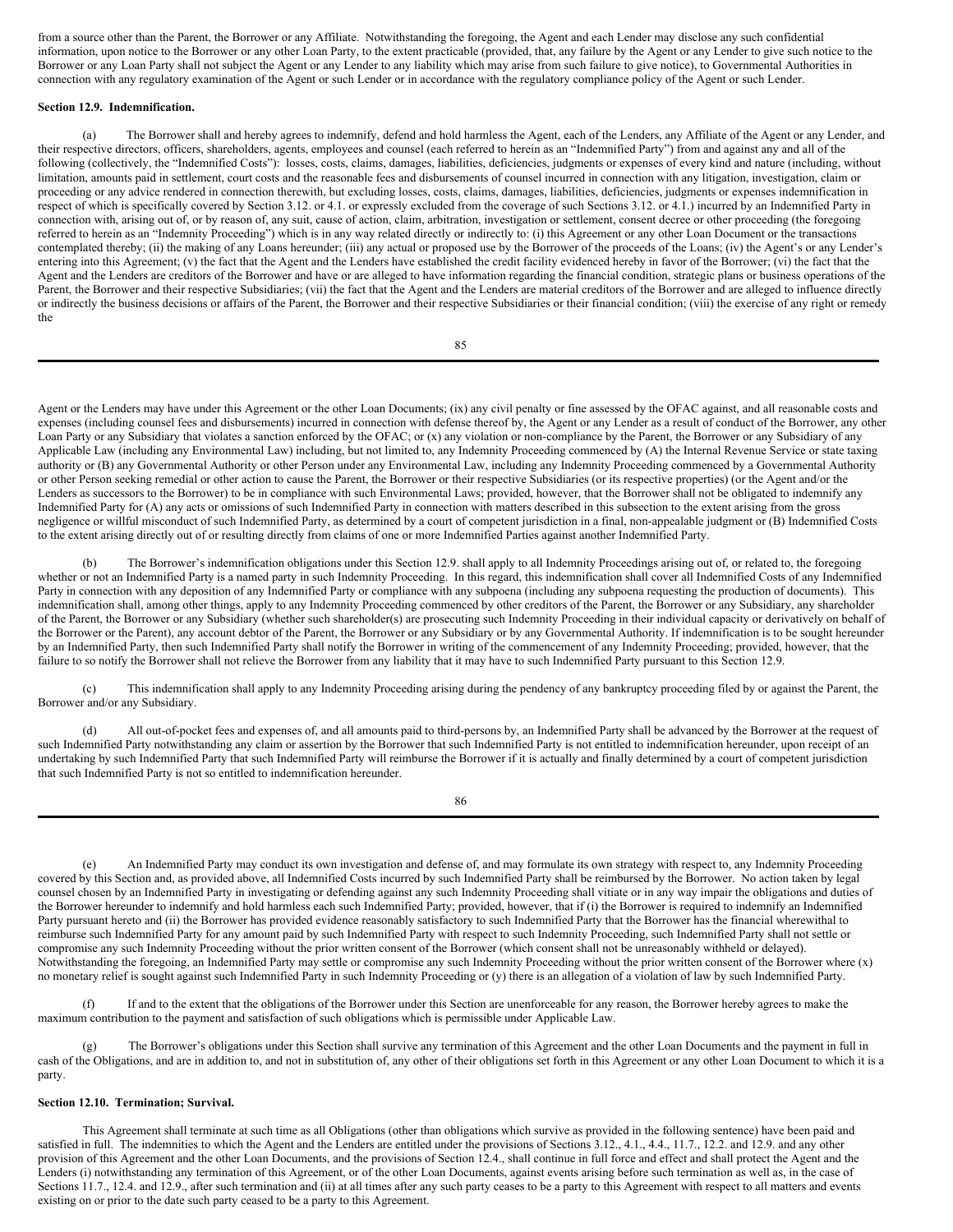#### **Section 12.11. Severability of Provisions.**

Any provision of this Agreement which is prohibited or unenforceable in any jurisdiction shall, as to such jurisdiction, be ineffective only to the extent of such prohibition or unenforceability without invalidating the remainder of such provision or the remaining provisions or affecting the validity or enforceability of such provision in any other jurisdiction.

87

#### **Section 12.12. GOVERNING LAW.**

THIS AGREEMENT SHALL BE GOVERNED BY, AND CONSTRUED IN ACCORDANCE WITH, THE LAWS OF THE STATE OF NEW YORK APPLICABLE TO CONTRACTS EXECUTED, AND TO BE FULLY PERFORMED, IN SUCH STATE.

## **Section 12.13. Counterparts.**

This Agreement and any amendments, waivers, consents or supplements may be executed in any number of counterparts and by different parties hereto in separate counterparts, each of which when so executed and delivered shall be deemed an original, but all of which counterparts together shall constitute but one and the same instrument.

## **Section 12.14. Obligations with Respect to Loan Parties.**

The obligations of the Parent and the Borrower to direct or prohibit the taking of certain actions by the other Loan Parties as specified herein shall be absolute and not subject to any defense the Parent or the Borrower may have that the Parent or the Borrower does not control such Loan Parties.

#### **Section 12.15. Limitation of Liability.**

Neither the Agent nor any Lender, nor any Affiliate, officer, director, employee, attorney, or agent of the Agent or any Lender shall have any liability with respect to, and the Parent and the Borrower hereby waives, releases, and agrees not to sue any of them upon, any claim for any special, indirect, incidental, or consequential damages suffered or incurred by the Parent or the Borrower in connection with, arising out of, or in any way related to, this Agreement or any of the other Loan Documents, or any of the transactions contemplated by this Agreement or any of the other Loan Documents. Each of the Parent and the Borrower hereby waives, releases, and agrees not to sue the Agent or any Lender or any of the Agent's or any Lender's Affiliates, officers, directors, employees, attorneys, or agents for punitive damages in respect of any claim in connection with, arising out of, or in any way related to, this Agreement or any of the other Loan Documents, or any of the transactions contemplated by this Agreement or financed hereby.

#### **Section 12.16. Entire Agreement.**

This Agreement, the Notes, and the other Loan Documents referred to herein embody the final, entire agreement among the parties hereto and supersede any and all prior commitments, agreements, representations, and understandings, whether written or oral, relating to the subject matter hereof and thereof and may not be contradicted or varied by evidence of prior, contemporaneous, or subsequent oral agreements or discussions of the parties hereto. There are no oral agreements among the parties hereto.

| ×<br>$-$ | ۰,<br>ï |  |
|----------|---------|--|

#### **Section 12.17. Construction.**

The Agent, the Borrower, the Parent and each Lender acknowledge that each of them has had the benefit of legal counsel of its own choice and has been afforded an opportunity to review this Agreement and the other Loan Documents with its legal counsel and that this Agreement and the other Loan Documents shall be construed as if jointly drafted by the Agent, the Borrower, the Parent and each Lender.

#### **Section 12.18. Patriot Act.**

The Lenders and the Agent each hereby notifies the Borrower that pursuant to the requirements of the USA Patriot Act (Title III of Pub. L. 107-56 (signed into law October 26, 2001)), it is required to obtain, verify and record information that identifies the Borrower, which information includes the name and address of the Borrower and other information that will allow such Lender or the Agent, as applicable, to identify the Borrower in accordance with such Act.

[Signatures on Following Pages]

89

IN WITNESS WHEREOF, the parties hereto have caused this Term Loan Agreement to be executed by their authorized officers all as of the day and year first above written.

CORPORATE OFFICE PROPERTIES, L.P.

By: Corporate Office Properties Trust, its sole general partner

By: /s/ Stephen E. Riffee

Name: Stephen E. Riffee Title: Executive Vice President

# CORPORATE OFFICE PROPERTIES TRUST

By: /s/ Stephen E. Riffee Name: Stephen E. Riffee Title: Executive Vice President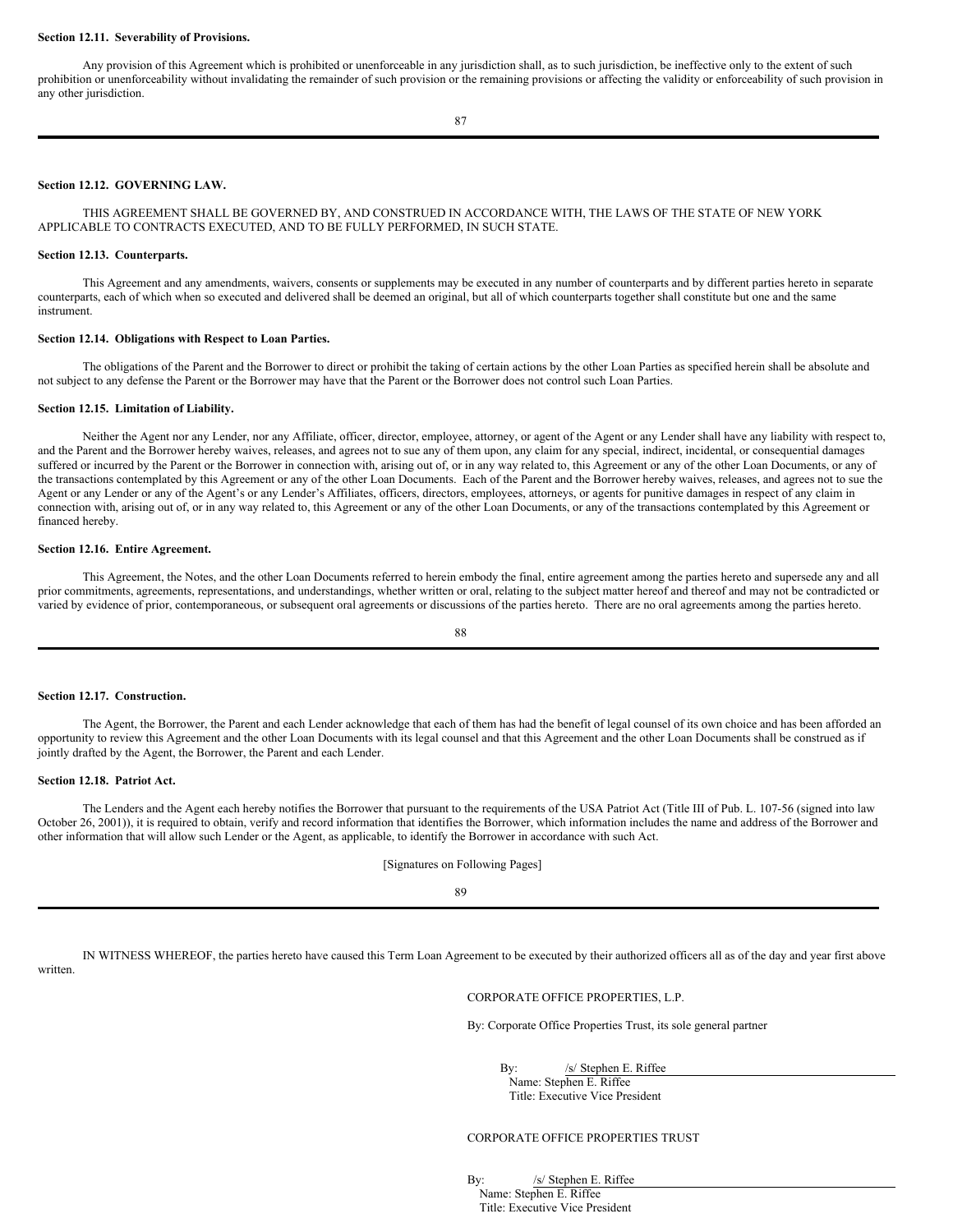# **[Signature Page to Term Loan Agreement with Corporate Office Properties, L.P.]**

KEYBANK NATIONAL ASSOCIATION, as Agent and as a Lender

By: /s/ John Scott Name:John Scott Title:Vice President

JP MORGAN CHASE BANK, N.A

By: /s/ Brendan Poe Name: Brendan Poe Title: Executive Director

BANK OF AMERICA, N.A

By: /s/ Eyal Namordi Name: Eyal Namordi Title: Senior Vice President

PNC BANK, NATIONAL ASSOCIATION

By: /s/ William R. Lynch III Name: William R. Lynch III Title: Senior Vice President

ROYAL BANK OF CANADA

By: /s/ Dan LePage Name: Dan LePage Title: Authorized Signatory

[Signatures Continued Next Page]

## WELLS FARGO BANK, NATIONAL ASSOCIATION

By: /s/ Scott S. Solis Name: Scott S. Solis Title: Senior Vice President

# CITIZENS BANK OF PENNSYLVANIA

By: /s/ Diane VandenPlas Name: Diane VandenPlas Title: Vice President

# MANUFACTURERS AND TRADERS TRUST COMPANY

By: /s/ Gregory J. Campanaro Name: Gregory J. Campanaro Title: Vice President

## REGIONS BANK

By: /s/ Lori Chambers Name: Lori Chambers Title: Vice President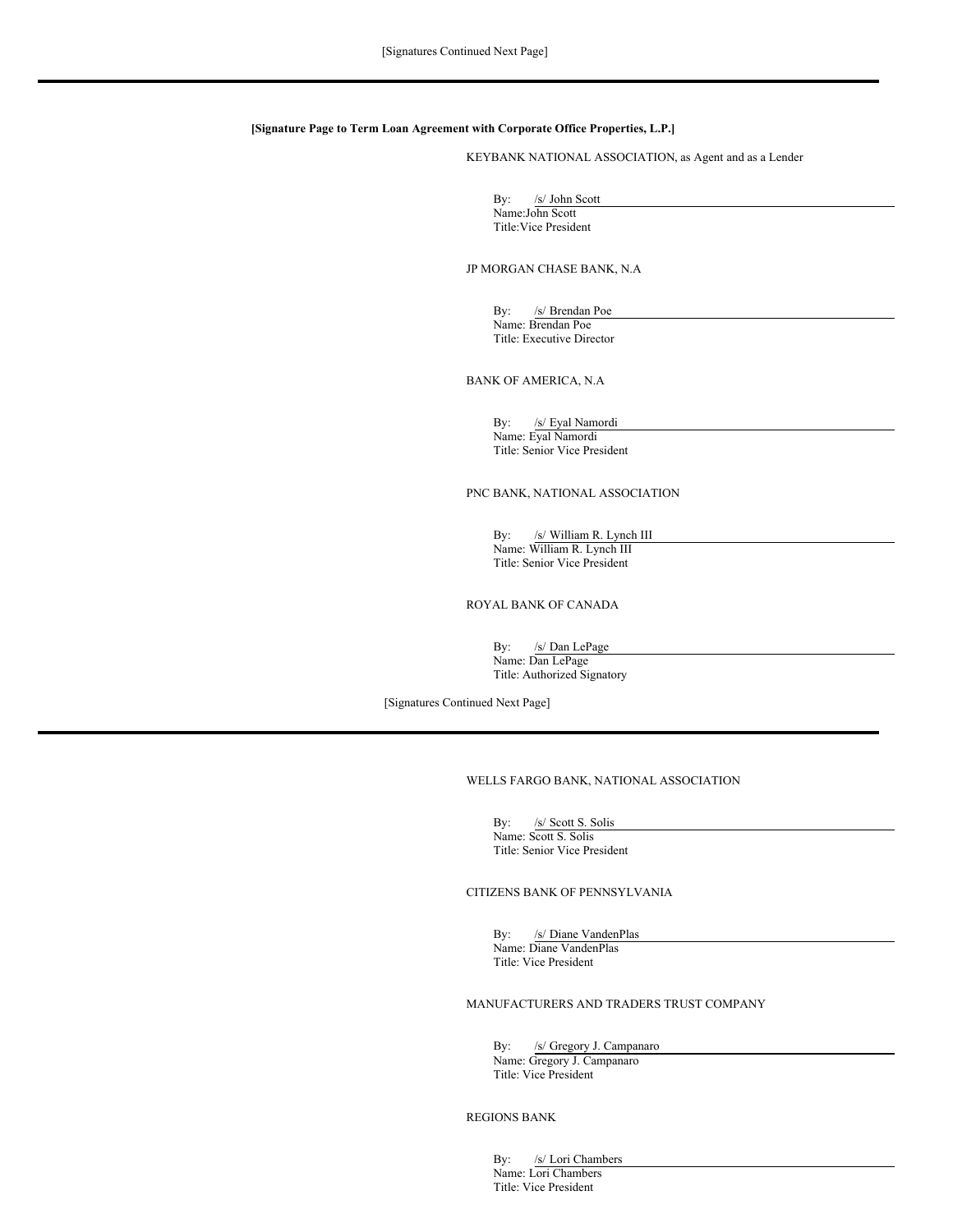SUNTRUST BANK

By: /s/ Jessica W. Phillips Name: Jessica W. Phillips Title: Vice President

[Signatures Continued Next Page]

U.S. BANK NATIONAL ASSOCIATION

By: /s/ Jeffrey S. Geifman Name: Jeffrey S. Geifman Title: Vice President

CITIBANK, N.A.

By: /s/ John C. Rowland Name: John C. Rowland Title: Vice President

## RAYMOND JAMES BANK, N.A

By: /s/ Alexander L. Rody Name: Alexander L. Rody Title: Senior Vice President

## SCHEDULE I

## **Commitments**

| <b>Commitment</b> |
|-------------------|
| 25,000,000        |
| 25,000,000        |
| 20,000,000        |
| 20,000,000        |
| 20,000,000        |
| 20,000,000        |
| 20,000,000        |
| 20,000,000        |
| 20,000,000        |
| 20,000,000        |
| 20,000,000        |
| 10,000,000        |
| 10,000,000        |
| 250,000,000.00    |
|                   |

# SCHEDULE 1.1(A)

# List of Loan Parties

| Name                                     | <b>Jurisdiction of Formation</b> | <b>Jurisdictions of Foreign</b><br><b>Oualification</b>                           |
|------------------------------------------|----------------------------------|-----------------------------------------------------------------------------------|
| <b>Borrower</b>                          |                                  |                                                                                   |
| Corporate Office Properties, L.P.        | <b>Delaware</b>                  | Maryland, New Jersey,<br>Pennsylvania, Virginia, Alabama and District of Columbia |
|                                          |                                  |                                                                                   |
| Parent                                   |                                  |                                                                                   |
| <b>Corporate Office Properties Trust</b> | Maryland                         | Pennsylvania                                                                      |
|                                          |                                  |                                                                                   |
| <b>Material Subsidiaries</b>             |                                  |                                                                                   |
| Blue Bell Investment Company, L.P.       | <b>Delaware</b>                  | Pennsylvania                                                                      |
| <b>COPT San Antonio, L.P.</b>            | <b>Texas</b>                     | N/A                                                                               |
| <b>COPT CC Tower, LLC</b>                | Maryland                         | N/A                                                                               |
| Powerloft @ Innovation I, LLC            | <b>Delaware</b>                  | Virginia                                                                          |
| <b>COPT Waterview I, LLC</b>             | Virginia                         | N/A                                                                               |
|                                          |                                  |                                                                                   |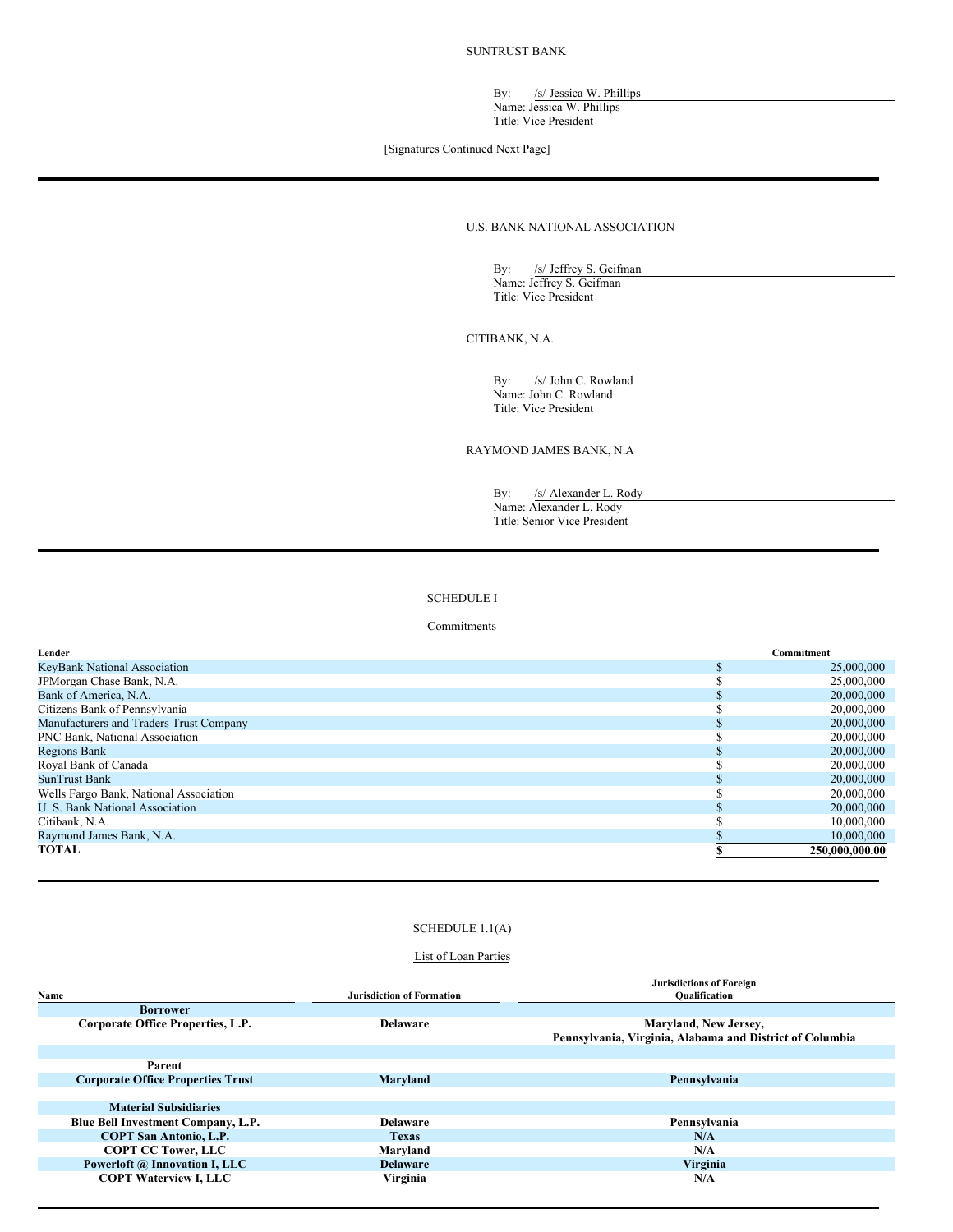## **Schedule 6.1(b) Part 1 Ownership Structure - All Subsidiaries Current as of February 14, 2012**

| <u>Name</u>                                   | Jurisdiction | <b>Person Holding an Equity Interest</b>                  | <b>Nature of Interests</b><br>Held | <b>Excluded</b><br>Percentage<br>$\mathbf{or}$<br>Ownership<br>Material |
|-----------------------------------------------|--------------|-----------------------------------------------------------|------------------------------------|-------------------------------------------------------------------------|
| <b>Business Trusts</b>                        |              |                                                           |                                    |                                                                         |
| <b>W&amp;M Business Trust</b>                 | Maryland     | Corporate Office Properties, L.P.                         | Sole Shareholder & Trustee         | 100%                                                                    |
| 37 Allegheny Business Trust                   | Maryland     | Corporate Office Properties, L.P.                         | Sole Shareholder & Trustee         | 100%                                                                    |
| 2500 Riva Trust                               | Maryland     | Riva Trustee, LLC                                         | Sole Trustee                       | 100%                                                                    |
| 8027 Corporate Drive Business Trust           | Maryland     | Corporate Office Properties, L.P.                         | Trustee                            |                                                                         |
|                                               |              | W & M Business Trust                                      | Sole Shareholder                   | 100%                                                                    |
| 8029 Corporate Drive Business Trust           | Maryland     | Corporate Office Properties, L.P.                         | Trustee                            |                                                                         |
|                                               |              | W & M Business Trust                                      | Sole Shareholder                   | 100%                                                                    |
| Allegheny Parking Business Trust              | Maryland     | Corporate Office Properties, L.P.<br>W & M Business Trust | Trustee<br>Sole Shareholder        | 100%                                                                    |
| <b>COPT Babcock Business Trust</b>            | Maryland     | Corporate Office Properties, L.P.                         | Trustee                            |                                                                         |
|                                               |              | W & M Business Trust                                      | Sole Shareholder                   | 100%                                                                    |
| Campbell Boulevard I Business Trust           | Maryland     | Corporate Office Properties, L.P.                         | Trustee                            |                                                                         |
|                                               |              | W & M Business Trust                                      | Sole Shareholder                   | 100%                                                                    |
| Campbell Boulevard II Business Trust          | Maryland     | Corporate Office Properties, L.P.                         | Trustee                            |                                                                         |
| Campbell Building Business Trust              | Maryland     | W & M Business Trust<br>Corporate Office Properties, L.P. | Sole Shareholder<br>Trustee        | 100%                                                                    |
|                                               |              | W & M Business Trust                                      | Sole Shareholder                   | 100%                                                                    |
| Campbell Corporate Center I-2 Business Trust  | Maryland     | Corporate Office Properties, L.P.                         | Trustee                            |                                                                         |
|                                               |              | W & M Business Trust                                      | Sole Shareholder                   | 100%                                                                    |
| Corporate Place I Business Trust              | Maryland     | Corporate Office Properties, L.P.                         | Trustee                            |                                                                         |
|                                               |              | W & M Business Trust                                      | Sole Shareholder                   | 100%                                                                    |
| Corporate Place III Business Trust            | Maryland     | Corporate Office Properties, L.P.                         | Trustee                            |                                                                         |
| Corporate Place IV Business Trust             |              | W & M Business Trust<br>Corporate Office Properties, L.P. | Sole Shareholder<br>Trustee        | 100%                                                                    |
|                                               | Maryland     | W & M Business Trust                                      | Sole Shareholder                   | 100%                                                                    |
| Franklin Ridge No. 1 Business Trust           | Maryland     | Corporate Office Properties, L.P.                         | Trustee                            |                                                                         |
|                                               |              | W & M Business Trust                                      | Sole Shareholder                   | 100%                                                                    |
| Franklin Ridge No. 2 Business Trust           | Maryland     | Corporate Office Properties, L.P.                         | Trustee                            |                                                                         |
|                                               |              | W & M Business Trust                                      | Sole Shareholder                   | 100%                                                                    |
| Franklin Ridge No. 3 Business Trust           | Maryland     | Corporate Office Properties, L.P.                         | Trustee                            |                                                                         |
|                                               |              | W & M Business Trust<br>Corporate Office Properties, L.P. | Sole Shareholder<br>Trustee        | 100%                                                                    |
| Franklin Ridge No. 4 Business Trust           | Maryland     | W & M Business Trust                                      | Sole Shareholder                   | 100%                                                                    |
| Franklin Ridge V Business Trust               | Maryland     | Corporate Office Properties, L.P.                         | Trustee                            |                                                                         |
|                                               |              | W & M Business Trust                                      | Sole Shareholder                   | 100%                                                                    |
| Franklin Ridge Open Space Business Trust      | Maryland     | Corporate Office Properties, L.P.                         | Trustee                            |                                                                         |
|                                               |              | W & M Business Trust                                      | Sole Shareholder                   | 100%                                                                    |
| McLean Ridge I Business Trust                 | Maryland     | Corporate Office Properties, L.P.                         | Trustee                            |                                                                         |
|                                               |              | W & M Business Trust                                      | Sole Shareholder                   | 100%                                                                    |
| McLean Ridge II Business Trust                | Maryland     | Corporate Office Properties, L.P.                         | Trustee                            |                                                                         |
| McLean Ridge III Business Trust               | Maryland     | W & M Business Trust                                      | Sole Shareholder<br>Trustee        | 100%                                                                    |
|                                               |              | Corporate Office Properties, L.P.<br>W & M Business Trust | Sole Shareholder                   | 100%                                                                    |
| McLean Ridge IV Business Trust                | Maryland     | Corporate Office Properties, L.P.                         | Trustee                            |                                                                         |
|                                               |              | W & M Business Trust                                      | Sole Shareholder                   | 100%                                                                    |
| Nottingham Ridge I Business Trust             | Maryland     | Corporate Office Properties, L.P.                         | Trustee                            |                                                                         |
|                                               |              | W & M Business Trust                                      | Sole Shareholder                   | 100%                                                                    |
| Nottingham Ridge II Business Trust            | Maryland     | Corporate Office Properties, L.P.                         | Trustee                            | 100%                                                                    |
| Nottingham Ridge III Business Trust           | Maryland     | W & M Business Trust<br>Corporate Office Properties, L.P. | Sole Shareholder<br>Trustee        |                                                                         |
|                                               |              | W & M Business Trust                                      | Sole Shareholder                   | 100%                                                                    |
| Nottingham Ridge No. 20 Business Trust        | Maryland     | Corporate Office Properties, L.P.                         | Trustee                            |                                                                         |
|                                               |              | W & M Business Trust                                      | Sole Shareholder                   | 100%                                                                    |
| Nottingham Ridge No. 30 Business Trust        | Maryland     | Corporate Office Properties, L.P.                         | Trustee                            |                                                                         |
|                                               |              | W & M Business Trust                                      | Sole Shareholder                   | 100%                                                                    |
| Philadelphia Road Business Trust              | Maryland     | Corporate Office Properties, L.P.                         | Trustee<br>Sole Shareholder        | 100%                                                                    |
| Ridgely's Choice Business Trust               | Maryland     | W & M Business Trust<br>Corporate Office Properties, L.P. | Trustee                            |                                                                         |
|                                               |              | W & M Business Trust                                      | Sole Shareholder                   | 100%                                                                    |
| <b>Royston Building Business Trust</b>        | Maryland     | Corporate Office Properties, L.P.                         | Trustee                            |                                                                         |
|                                               |              | W & M Business Trust                                      | Sole Shareholder                   | 100%                                                                    |
| Tyler Ridge I Business Trust                  | Maryland     | Corporate Office Properties, L.P.                         | Trustee                            |                                                                         |
| <b>Tyler Ridge II Business Trust</b>          |              | Tyler Ridge Limited Partnership                           | Sole Shareholder                   | 100%                                                                    |
|                                               | Maryland     | Corporate Office Properties, L.P.<br>W & M Business Trust | Trustee<br>Sole Shareholder        | 100%                                                                    |
| Tyler Ridge II A Business Trust               | Maryland     | Corporate Office Properties, L.P.                         | Trustee                            |                                                                         |
|                                               |              | W & M Business Trust                                      | Sole Shareholder                   | $100\,\%$                                                               |
| Tyler Ridge II Improvements Business Trust    | Maryland     | Corporate Office Properties, L.P.                         | Trustee                            |                                                                         |
|                                               |              | W & M Business Trust                                      | Sole Shareholder                   | 100%                                                                    |
| Tyler Ridge III Business Trust                | Maryland     | Corporate Office Properties, L.P.                         | Trustee                            |                                                                         |
|                                               |              | W & M Business Trust                                      | Sole Shareholder                   | $100\,\%$                                                               |
| Tyler Ridge III Improvements Business Trust   | Maryland     | Corporate Office Properties, L.P.<br>W & M Business Trust | Trustee<br>Sole Shareholder        | $100\,\%$                                                               |
| Tyler Ridge Water Management Business Trust   | Maryland     | Corporate Office Properties, L.P.                         | Trustee                            |                                                                         |
|                                               |              | W & M Business Trust                                      | Sole Shareholder                   | 100%                                                                    |
| White Marsh Business Center 2 Business Trust  | Maryland     | Corporate Office Properties, L.P.                         | Trustee                            |                                                                         |
|                                               |              | W & M Business Trust                                      | Sole Shareholder                   | $100\,\%$                                                               |
| White Marsh Commerce Center I Business Trust  | Maryland     | Corporate Office Properties, L.P.                         | Trustee                            |                                                                         |
|                                               |              | W & M Business Trust                                      | Sole Shareholder<br>Trustee        | $100\,\%$                                                               |
| White Marsh Commerce Center II Business Trust | Maryland     | Corporate Office Properties, L.P.                         |                                    |                                                                         |
|                                               |              |                                                           |                                    |                                                                         |

### **Schedule 6.1(b) Part 1 Ownership Structure - All Subsidiaries Current as of February 14, 2012**

|                                      |              |                                   | <b>Nature of Interests</b> | Percentage | <b>Excluded</b><br><sub>or</sub> |
|--------------------------------------|--------------|-----------------------------------|----------------------------|------------|----------------------------------|
| Name                                 | Jurisdiction | Person Holding an Equity Interest | Held                       | Ownership  | Material                         |
|                                      |              | W & M Business Trust              | Sole Shareholder           | $100\%$    |                                  |
| White Marsh Hi-Tech 1 Business Trust | Marvland     | Corporate Office Properties, L.P. | Trustee                    |            |                                  |
|                                      |              | W & M Business Trust              | Sole Shareholder           | $100\%$    |                                  |
| White Marsh Hi-Tech 2 Business Trust | Maryland     | Corporate Office Properties, L.P. | Trustee                    |            |                                  |
|                                      |              | W & M Business Trust              | Sole Shareholder           | $100\%$    |                                  |
|                                      |              |                                   |                            |            |                                  |

**Limited & General Partnerships**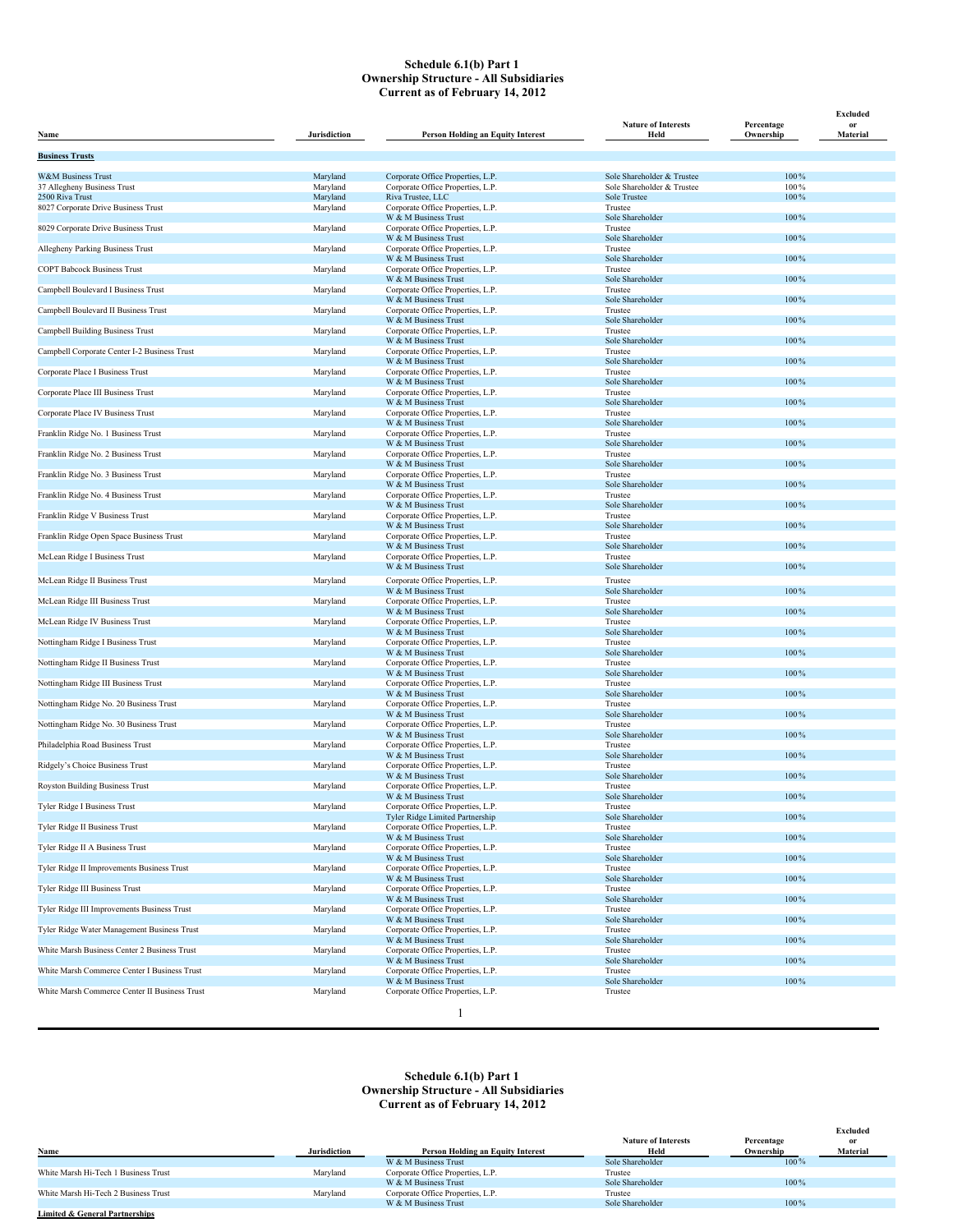| Blue Bell Investment Company, L.P.                                    | Delaware             | Corporate Office Properties Holdings, Inc.                                      | General Partner                           | $0.10\,\%$<br>Material   |
|-----------------------------------------------------------------------|----------------------|---------------------------------------------------------------------------------|-------------------------------------------|--------------------------|
|                                                                       |                      | Corporate Office Properties, L.P.                                               | <b>Limited Partner</b>                    | 99.99%                   |
| Centerpointe Limited Partnership                                      | Maryland             | COPT Hunt Valley GP, LLC<br>Corporate Office Properties, L.P.                   | General Partner<br><b>Limited Partner</b> | $1\%$<br>99%             |
| Colgatedrive Associates, L.P.                                         | Pennsylvania         | COPT Colgate General, LLC,                                                      | General Partner                           | 0.10%                    |
|                                                                       |                      | Corporate Office Properties, L.P.                                               | <b>Limited Partner</b>                    | 99.99%                   |
| Corporate Center I Limited Partnership                                | Maryland             | Corporate Office Properties, L.P.                                               | <b>Limited Partner</b>                    |                          |
|                                                                       |                      | W & M Business Trust                                                            | <b>Limited Partner</b>                    |                          |
|                                                                       |                      | Corporate Center I, LLC                                                         | General Partner<br>General Partner        |                          |
| Corporate Office Properties, L.P.                                     | Delaware             | Corporate Office Properties Trust<br>See partnership documents                  | <b>Limited Partners</b>                   |                          |
| COPT 8000 Potranco, L.P.                                              | Texas                | COPT San Antonio General, LLC                                                   | General Partner                           | $1\%$                    |
|                                                                       |                      | Corporate Office Properties, L.P.                                               | <b>Limited Parnter</b>                    | 99%                      |
| COPT 8030 Potranco, L.P.                                              | Texas                | COPT San Antonio General, LLC                                                   | General Partner                           | $1\%$                    |
|                                                                       |                      | Corporate Office Properties, L.P.                                               | <b>Limited Partner</b>                    | 99%                      |
| COPT 8100 Potranco, L.P.                                              | Texas                | COPT San Antonio General, LLC                                                   | General Partner<br><b>Limited Partner</b> | $1\%$<br>99%             |
| COPT Gateway, LP                                                      | DE                   | Corporate Office Properties, L.P.<br>Corporate Office Properties Holdings, Inc. | General Partner                           | $1\%$                    |
|                                                                       |                      | Corporate Office Properties, L.P.                                               | <b>Limited Partner</b>                    | 99%                      |
| COPT Harrisburg, L.P.                                                 | Maryland             | COPT Harrisburg GP, LLC                                                         | General Partner                           | $1\%$                    |
|                                                                       |                      | Corporate Office Properties, L.P.                                               | Limited Partner                           | 99%                      |
| COPT Pennlyn, L.P.                                                    | PA                   | Corporate Office Properties Holdings, Inc.                                      | General Partner                           | $1\%$                    |
| COPT San Antonio, L.P.                                                | Texas                | Corporate Office Properties, L.P.<br>COPT San Antonio General, LLC              | Limited Partner<br>General Partner        | 99%<br>$1\%$<br>Material |
|                                                                       |                      | Corporate Office Properties, L.P.                                               | <b>Limited Partner</b>                    | 99%                      |
| COPT San Antonio II, L.P.                                             | Texas                | COPT San Antonio General, LLC                                                   | General Partner                           | $1\%$                    |
|                                                                       |                      | Corporate Office Properties, L.P.                                               | <b>Limited Partner</b>                    | 99%                      |
| COPT SA Technology, L.P.                                              | Texas                | COPT San Antonio General, LLC                                                   | General Partner                           | $1\%$                    |
|                                                                       |                      | Corporate Office Properties, L.P.                                               | <b>Limited Partner</b>                    | 99%                      |
| COPT Sentry Gateway 100, L.P.                                         | Texas                | COPT San Antonio General, LLC                                                   | General Partner                           | $1\%$                    |
|                                                                       |                      | Corporate Office Properties, L.P.                                               | Limited Partner                           | 99%                      |
| COPT Westpointe 3A, L.P.                                              | Texas                | COPT San Antonio General, LLC                                                   | <b>General Partner</b>                    | $1\%$<br>99%             |
| COPT Westpointe 4, L.P.                                               | Texas                | Corporate Office Properties, L.P.<br>COPT San Antonio General, LLC              | Limited Partner<br>General Partner        | $1\%$                    |
|                                                                       |                      | Corporate Office Properties, L.P.                                               | <b>Limited Partner</b>                    | 99%                      |
| Honeygo Limited Partnership I, LLLP                                   | Maryland             | Professional Center I, LLC                                                      | General Partner                           | $1\%$                    |
|                                                                       |                      | W & M Business Trust                                                            | <b>Limited Partner</b>                    | 99%                      |
| Honeygo Limited Partnership II, LLLP                                  | Maryland             | White Marsh Professional Center II, LLC                                         | General Partner                           | $1\%$                    |
|                                                                       |                      | W & M Business Trust                                                            | <b>Limited Partner</b>                    | 99%                      |
| Honeygo Limited Partnership III, LLLP                                 | Maryland             | Professional Center III, LLC                                                    | General Partner                           | $1\%$                    |
| Hunt Valley 75 Limited Partnership                                    | Maryland             | W & M Business Trust<br>COPT Hunt Valley GP, LLC                                | <b>Limited Partner</b><br>General Partner | 99%<br>$1\%$             |
|                                                                       |                      | Corporate Office Properties, L.P.                                               | Limited Partner                           | 99%                      |
| Nottingham Associates Limited Partnership                             | Maryland             | Nottingham Center, LLC                                                          | General Partner                           | $1\%$                    |
|                                                                       |                      | W & M Business Trust                                                            | <b>Limited Partner</b>                    | 55.3%                    |
|                                                                       |                      | Corporate Office Properties, L.P.                                               | <b>Limited Partner</b>                    | 43.7%                    |
| Rutherford 2 Limited Partnership                                      | Maryland             | COPT General, LLC                                                               | General Partner                           | $1\%$                    |
|                                                                       |                      | Corporate Office Properties, L.P.                                               | <b>Limited Partner</b>                    | 99%                      |
| Sandpiper Limited Partnership                                         | Maryland             | W & M Business Trust                                                            | General Partner                           | 40%<br>60%               |
| Tyler Ridge Limited Partnership                                       | Maryland             | Corporate Office Properties, L.P.<br>Tyler Ridge I, LLC                         | <b>Limited Partner</b><br>General Partner | $1\%$                    |
|                                                                       |                      | W & M Business Trust                                                            | <b>Limited Partner</b>                    | 99%                      |
| White Marsh Business Center Limited Partnership                       | Maryland             | White Marsh Business Center, LLC                                                | General Partner                           | $1\%$                    |
|                                                                       |                      | W & M Business Trust                                                            | <b>Limited Partner</b>                    | 99%                      |
| White Marsh Health Center Limited Partnership, LLLP                   | Maryland             | Sandpiper Limited Partnership                                                   | General Partner                           | 72.50%                   |
|                                                                       |                      | W & M Business Trust                                                            | <b>Limited Partner</b>                    | 27.50%                   |
| 201 International Associates Limited Partnership                      | Maryland             | COPT Hunt Valley GP, LLC                                                        | General Partner                           | $1\%$                    |
|                                                                       |                      | Corporate Office Properties, L.P.                                               | <b>Limited Partner</b>                    | 99%                      |
| Corporations                                                          |                      |                                                                                 |                                           |                          |
|                                                                       |                      |                                                                                 |                                           |                          |
| Corporate Office Management, Inc.                                     | Maryland             | Corporate Office Properties, L.P.                                               | sole stockholder                          | 100%                     |
| Corporate Office Properties Holdings, Inc.<br>COPT Acquisitions, Inc. | Delaware<br>Delaware | Corporate Office Properties Trust                                               | sole stockholder<br>sole stockholder      | 100%<br>100%             |
| The Fort Ritchie Community Center Corporation                         | Maryland             | Corporate Office Properties Trust<br>non stock                                  |                                           |                          |
| Nottingham Ridge Holding Corporation                                  | Maryland             | Corporate Office Properties, L.P.                                               | shareholder                               |                          |
|                                                                       |                      |                                                                                 |                                           |                          |
| <b>Limited Liability Companies</b>                                    |                      |                                                                                 |                                           |                          |
|                                                                       |                      |                                                                                 |                                           |                          |
| ASI, LLC                                                              | Maryland             | Airport Square Holdings I, LLC                                                  | Sole Member                               | 100%                     |
| Aerotech Manager, LLC                                                 | Maryland             | Corporate Office Properties, L.P.<br>Corporate Office Properties, L.P.          | Sole Member                               | 100%                     |
| Airport Square, LLC                                                   | Maryland             | Airport Square Partners, LLC                                                    | Member<br>Member                          | 70%<br>30%               |
| Airport Square II, LLC                                                | Maryland             | Corporate Office Properties, L.P.                                               | Sole Member                               | 100%                     |
| Airport Square IV, LLC                                                | Maryland             | Corporate Office Properties, L.P.                                               | Sole Member                               | 100%                     |
| Airport Square V, LLC                                                 | Maryland             | Corporate Office Properties, L.P.                                               | Sole Member                               | 100%                     |
| Airport Square X, LLC                                                 | Maryland             | Corporate Office Properties, L.P.                                               | Sole Member                               | 100%                     |
| Airport Square XI, LLC                                                | Maryland             | Corporate Office Properties, L.P.                                               | Sole Member                               | 100%                     |
|                                                                       |                      |                                                                                 |                                           |                          |
|                                                                       |                      | 2                                                                               |                                           |                          |

#### **Schedule 6.1(b) Part 1 Ownership Structure - All Subsidiaries Current as of February 14, 2012**

| Name                                    | Jurisdiction | <b>Person Holding an Equity Interest</b> | <b>Nature of Interests</b><br>Held | Percentage<br>Ownership | <b>Excluded</b><br>or<br>Material |
|-----------------------------------------|--------------|------------------------------------------|------------------------------------|-------------------------|-----------------------------------|
| Airport Square XIII, LLC                | Maryland     | Corporate Office Properties, L.P.        | Sole Member                        | $100\%$                 |                                   |
| Airport Square XIV, LLC                 | Maryland     | Corporate Office Properties, L.P.        | Sole Member                        | 100%                    |                                   |
| Airport Square XV, LLC                  | Maryland     | Corporate Office Properties, L.P.        | Sole Member                        | 100 %                   |                                   |
| Airport Square XIX, LLC                 | Maryland     | Corporate Office Properties, L.P.        | Sole Member                        | 100%                    |                                   |
| Airport Square XX, LLC                  | Maryland     | Corporate Office Properties, L.P.        | Sole Member                        | 100 %                   |                                   |
| Airport Square XXI, LLC                 | Maryland     | Corporate Office Properties, L.P.        | Sole Member                        | 100%                    |                                   |
| Airport Square XXII, LLC                | Maryland     | Corporate Office Properties, L.P.        | Sole Member                        | 100%                    |                                   |
| Airport Square Holdings I, LLC          | Delaware     | Corporate Office Properties, L.P.        | Sole Member                        | $100\%$                 |                                   |
| Airport Square Holdings VI and VII, LLC | Delaware     | Airport Square Partners, LLC             | Sole Member                        | 100%                    |                                   |
| Airport Square Partners, LLC            | Maryland     | Corporate Office Properties, L.P.        | Sole Member                        | $100\%$                 |                                   |
| Airport Square Storms, LLC              | Maryland     | Corporate Office Properties, L.P.        | Sole Member                        | $100\%$                 |                                   |
| Ambassador Center, LLC                  | Maryland     | Corporate Office Properties, L.P.        | Sole Member                        | $100\%$                 |                                   |
| Atrium Building, LLC                    | Maryland     | Corporate Office Properties, L.P.        | Sole Member                        | 100 %                   |                                   |
| Canton Crossing Retail, LLC             | Maryland     | Corporate Office Properties, L.P.        | Sole Member                        | $100\%$                 |                                   |
| Clarks Hundred, LLC                     | Maryland     | Corporate Office Properties, L.P.        | Sole Member                        | 100 %                   |                                   |
| Clarks Hundred II, LLC                  | Maryland     | Corporate Office Properties, L.P.        | Sole Member                        | 100%                    |                                   |
| Colorado Land Acquisition, LLC          | Colorado     |                                          |                                    |                         |                                   |
| Columbia Equity Finance, LLC            | Maryland     | Rivers Center III Investors, LLC         | Member                             | 25%                     |                                   |
|                                         |              | Woods Investors, LLC                     | Member                             | 75%                     |                                   |
| Columbia Gateway S-28, L.L.C.           | Maryland     | Corporate Office Properties, L.P.        | Sole Member                        | $100\%$                 |                                   |
| Commons Office Research, LLC            | Maryland     | Corporate Office Properties, L.P.        | Sole Member                        | 100%                    |                                   |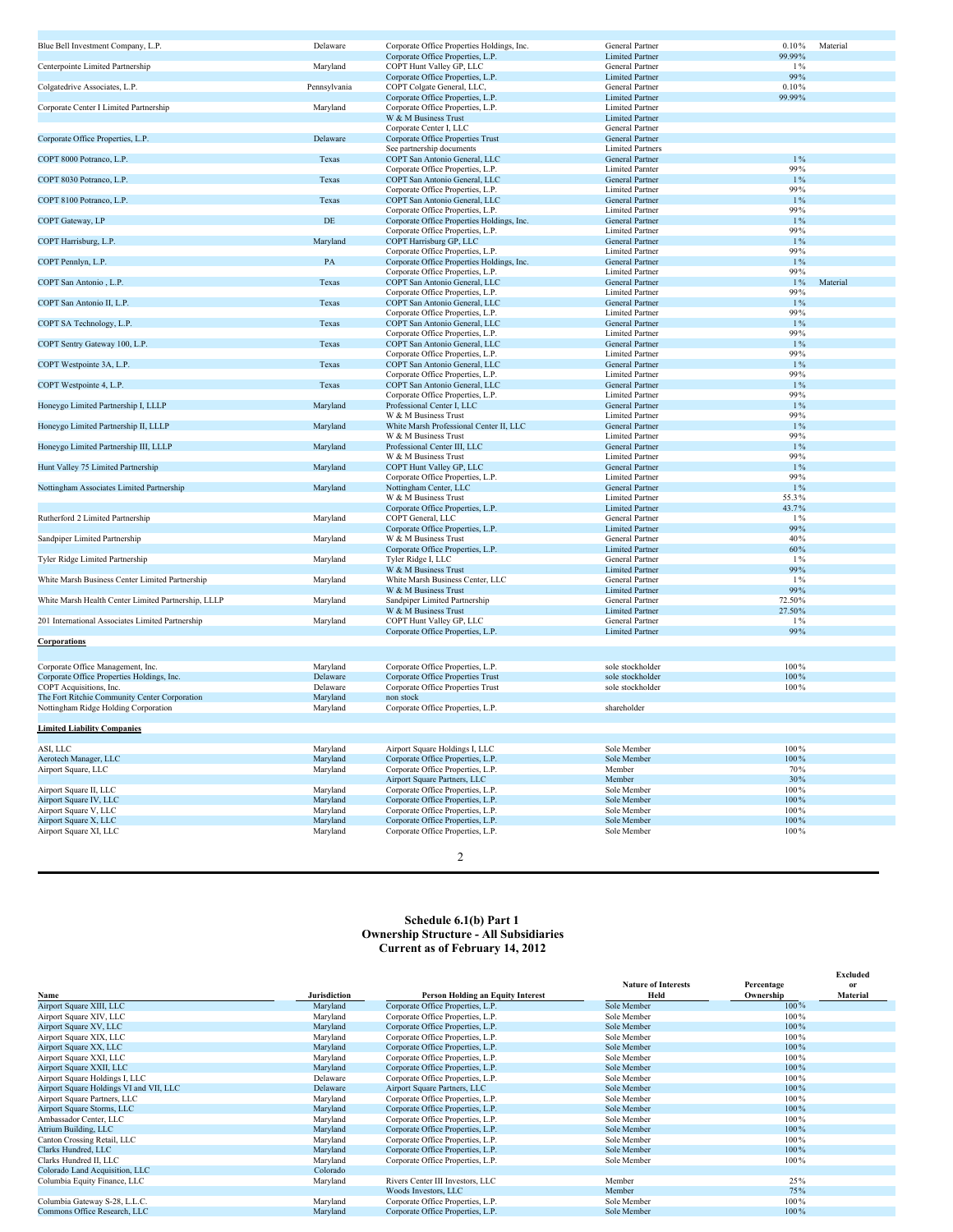| Commons Office 6-B, LLC                       | Maryland | Corporate Office Properties, L.P.          | Sole Member | 100%             |
|-----------------------------------------------|----------|--------------------------------------------|-------------|------------------|
| Concourse 1304, LLC                           | Maryland | Corporate Office Properties, L.P.          | Sole Member | 100%             |
| COPT Aberdeen, LLC                            | Maryland | Corporate Office Properties, L.P.          | Sole Member | 100%             |
| COPT Academy Ridge, LLC                       | Colorado | Corporate Office Properties, L.P.          | Sole Member | 100%             |
| COPT Aerotech, LLC                            | Colorado | Corporate Office Properties, L.P.          | Member      | 99.5%            |
|                                               |          | Aerotech Manager                           | Member      | 0.5%             |
| COPT Arundel Preserve, LLC                    | Maryland | Corporate Office Properties, L.P.          | Sole Member | 100%             |
| <b>COPT Baltimore County I, LLC</b>           | Maryland | Corporate Office Properties, L.P.          | Sole Member | 100%             |
| COPT Baltimore County II, LLC                 | Maryland | Corporate Office Properties, L.P.          | Sole Member | 100%             |
| COPT Bridge Street Office, LLC                | Alabama  | Corporate Office Properties, L.P.          | Sole Member | 100%             |
| COPT CC 1600, LLC                             | Maryland | Corporate Office Properties, L.P.          | Sole Member | 100%             |
| COPT CC Bulkhead, LLC                         | Maryland | COPT CC Holding, LLC                       | Sole Member | 100%             |
| COPT CCW I, LLC                               | Maryland | COPT CC Holding, LLC                       | Sole Member | 100%             |
| COPT CCWII, LLC                               | Maryland | COPT CC Holding, LLC                       | Sole Member | 100%             |
| COPT CCWIII, LLC                              | Maryland | COPT CC Holding, LLC                       | Sole Member | 100%             |
| COPT CC D1, LLC                               | Maryland | COPT CC Holding, LLC                       | Sole Member | 100%             |
|                                               | Maryland |                                            |             | 100%             |
| COPT CC Holding, LLC                          |          | Corporate Office Properties, L.P.          | Sole Member |                  |
| COPT CC Parking, LLC                          | Maryland | COPT CC Holding, LLC                       | Sole Member | 100%             |
| COPT CC Tower, LLC                            | Maryland | COPT CC Holding, LLC                       | Sole Member | 100%<br>Material |
| COPT Chantilly, LLC                           | Virginia | Corporate Office Properties, L.P.          | Sole Member | 100%<br>100%     |
| COPT Chantilly II, LLC                        | Virginia | Corporate Office Properties, L.P.          | Sole Member |                  |
| COPT Chantilly I Manager, LLC                 | Maryland | Corporate Office Properties, L.P.          | Sole Member | 100%             |
| COPT Chantilly II Manager, LLC                | Maryland | Corporate Office Properties, L.P.          | Sole Member | 100%             |
| COPT Colgate General, LLC                     | Delaware | Corporate Office Properties, L.P.          | Member      | 99.99%           |
|                                               |          | Corporate Office Properties Holdings, Inc. | Member      | 0.01%            |
| COPT Concourse, LLC                           | Delaware | Corporate Office Properties, L.P.          | Sole Member | 100%             |
| COPT Cresterra 3535, LLC                      | Colorado | Corporate Office Properties, L.P.          | Sole Member | 100%             |
| COPT Cresterra Master, LLC                    | Colorado | Corporate Office Properties, L.P.          | Sole Member | 100%             |
| COPT Dahlgren, LLC                            | Virginia | Corporate Office Properties, L.P.          | Sole Member | 100%             |
| COPT Dahlgren I, LLC                          | Virginia | Corporate Office Properties Holdings, Inc. | Member      | 0.1%             |
|                                               |          | Corporate Office Properties, L.P.          | Member      | 99.99%           |
| COPT Dahlgren II, LLC                         | Virginia | Corporate Office Properties, L.P.          | Sole Member | 100%             |
| COPT Dahlgren IV, LLC                         | Virginia | Corporate Office Properties Holdings, Inc. | Member      | $1\%$            |
|                                               |          | Corporate Office Properties, L.P.          | Member      | 99.99%           |
| COPT Dahlgren Land, LLC                       | Virginia | Corporate Office Properties, L.P.          | Sole Member | 100%             |
| COPT Development & Construction Services, LLC | Maryland | Corporate Office Properties, L.P.          | Sole Member | 100%             |
| COPT Fairview, LLC                            | Virginia | Corporate Office Properties, L.P.          | Sole Member | 100%             |
| <b>COPT Frederick, LLC</b>                    | Maryland | Corporate Office Properties, L.P.          | Sole Member | 100%             |
| COPT Gate 63, LLC                             | Maryland | Corporate Office Properties, L.P.          | Sole Member | 100%             |
| COPT Gate 6700-6708-6724, LLC                 | Maryland | Corporate Office Properties, L.P.          | Sole Member | 100%             |
| COPT General, LLC                             | Maryland | Corporate Office Properties, L.P.          | Sole Member | 100%             |
| COPT Greens I, LLC                            | Virginia | Corporate Office Properties, L.P.          | Sole Member | 100%             |
| COPT Greens II, LLC                           | Virginia | Corporate Office Properties, L.P.          | Sole Member | 100%             |
| COPT Greens III, LLC                          | Virginia | Corporate Office Properties, L.P.          | Sole Member | 100%             |
| COPT Harbour's Edge, LLC                      | Maryland | COPT CC Holding, LLC                       | Sole Member | 100%             |
| COPT Harrisburg GP, LLC                       | Maryland | Corporate Office Properties, L.P.          | Sole Member | 100%             |
| COPT Hunt Valley GP, LLC                      | Maryland | Corporate Office Properties, L.P.          | Sole Member | 100%             |
| COPT Huntsville, LLC                          | Maryland |                                            |             |                  |
| COPT Indian Head, LLC                         | Maryland | Corporate Office Properties, L.P.          | Sole Member | 100%             |
| COPT Interquest, LLC                          | Colorado | Corporate Office Properties, L.P.          | Sole Member | 100%             |
| COPT Interquest III, LLC                      | Colorado | Corporate Office Properties, L.P.          | Sole Member | 100%             |
| COPT Interquest IV, LLC                       | Colorado | Corporate Office Properties, L.P.          | Sole Member | 100%             |
| COPT Interquest Epic I, LLC                   | Colorado | Corporate Office Properties, L.P.          | Sole Member |                  |
| COPT Interquest Hybrid I, LLC                 | Colorado | Corporate Office Properties, L.P.          | Sole Member |                  |
| COPT Interquest Hybrid II, LLC                | Colorado | Corporate Office Properties, L.P.          | Sole Member |                  |
| COPT Maritime I & II, LLC                     | Delaware | Maritime Holdings, LLC                     | Sole Member |                  |
| COPT Montpelier, LLC                          | Maryland | Corporate Office Properties, L.P.          | Member      | 77%              |
|                                               |          | Corporate Office Properties Trust          | Member      | 23%              |
| COPT Newport, LLC                             | Colorado | Corporate Office Properties, L.P.          | Member      | 99.90%           |
|                                               |          | Corporate Office Properties Holdings, Inc. | Member      | 0.10%            |
| COPT Newport C, LLC                           | Colorado | Corporate Office Properties, L.P.          | Sole Member | 100%             |
| COPT Newport D, LLC                           | Colorado | Corporate Office Properties, L.P.          | Sole Member | 100%             |
| COPT Northcreek, LLC                          | Colorado | Corporate Office Properties, L.P.          | Member      | 99.50%           |
|                                               |          | Northcreek Manager, LLC                    | Member      | 0.50%            |
|                                               |          |                                            |             |                  |

# 3

### **Schedule 6.1(b) Part 1 Ownership Structure - All Subsidiaries Current as of February 14, 2012**

**Excluded**

|                                        |                     |                                          | <b>Nature of Interests</b> | Percentage | <sub>or</sub> |
|----------------------------------------|---------------------|------------------------------------------|----------------------------|------------|---------------|
| Name                                   | <b>Jurisdiction</b> | <b>Person Holding an Equity Interest</b> | Held                       | Ownership  | Material      |
| COPT Northgate A, LLC                  | Maryland            | Corporate Office Properties, L.P.        | Sole Member                |            |               |
| COPT Northgate B, LLC                  | Maryland            | Corporate Office Properties, L.P.        | Sole Member                |            |               |
| COPT Northgate C, LLC                  | Maryland            | Corporate Office Properties, L.P.        | Sole Member                |            |               |
| COPT Northgate D, LLC                  | Maryland            | Corporate Office Properties, L.P.        | Sole Member                |            |               |
| COPT Northgate H, LLC                  | Maryland            | Corporate Office Properties, L.P.        | Sole Member                |            |               |
| COPT Northgate I, LLC                  | Maryland            | Corporate Office Properties, L.P.        | Sole Member                |            |               |
| <b>COPT Park Meadow, LLC</b>           | Virginia            | Corporate Office Properties, L.P.        | Sole Member                | 100%       |               |
| COPT Parkstone, LLC                    | Virginia            | Corporate Office Properties, L.P.        | Sole Member                | 100%       |               |
| <b>COPT Patriot Park I, LLC</b>        | Colorado            | Corporate Office Properties, L.P.        | Sole Member                | 100%       |               |
| COPT Patriot Park II, LLC              | Colorado            | Corporate Office Properties, L.P.        | Sole Member                | 100%       |               |
| COPT Patriot Park V, LLC               | Colorado            | Corporate Office Properties, L.P.        | Sole Member                | 100%       |               |
| COPT Patriot Park VI, LLC              | Colorado            | Corporate Office Properties, L.P.        | Sole Member                | 100%       |               |
| COPT Patriot Park VII, LLC             | Colorado            | Corporate Office Properties, L.P.        | Sole Member                | 100%       |               |
| COPT Patriot Park at Galley, LLC       | Colorado            | Corporate Office Properties, L.P.        | Sole Member                | 100%       |               |
| <b>COPT Pres Investment, LLC</b>       | Maryland            |                                          |                            |            |               |
| COPT Property Management Services, LLC | Maryland            | Corporate Office Properties, L.P.        | Sole Member                | 100%       |               |
| <b>COPT Renovation, LLC</b>            | Maryland            | Corporate Office Properties, L.P.        | Sole Member                | 100%       |               |
| COPT Richmond I. LLC                   | Virginia            | Corporate Office Properties, L.P.        | Sole Member                | 100%       |               |
| <b>COPT Ridgeview I, LLC</b>           | Virginia            | Corporate Office Properties, L.P.        | Sole Member                | 100%       |               |
| COPT Ridgeview II & III, LLC           | Virginia            | Corporate Office Properties, L.P.        | Sole Member                | 100%       |               |
| <b>COPT Riverwood, LLC</b>             | Maryland            | Corporate Office Properties, L.P.        | Sole Member                | 100%       |               |
| COPT San Antonio General, LLC          | Texas               | Corporate Office Properties, L.P.        | Sole Member                | 100%       |               |
| <b>COPT Southwest VA, LLC</b>          | Virginia            | Corporate Office Properties, L.P.        | Sole Member                | 100%       |               |
| COPT Sunrise, LLC                      | Virginia            | Corporate Office Properties, L.P.        | Sole Member                | 100%       |               |
| COPT Stonecroft, LLC                   | Virginia            | Corporate Office Properties, L.P.        | Sole Member                | 100%       |               |
| COPT T-11, LLC                         | Maryland            | Corporate Office Properties, L.P.        | Sole Member                | 100%       |               |
| <b>COPT Waterview I, LLC</b>           | Virginia            | Corporate Office Properties, L.P.        | Sole Member                | 100%       | Material      |
| COPT Waterview III, LLC                | Virginia            | Corporate Office Properties, L.P.        | Sole Member                | 100%       |               |
| COPT Westbranch, LLC                   | Virginia            | Corporate Office Properties, L.P.        | Sole Member                | 100%       |               |
| Cornucopia Holdings, LLC               | Maryland            | Corporate Office Properties, L.P.        | Sole Member                | 100%       |               |
| Cornucopia Holdings II, LLC            | Maryland            | Corporate Office Properties, L.P.        | Sole Member                | 100%       |               |
| Corporate Center I, LLC                | Maryland            | W & M Business Trust                     | Sole Member                | 100%       |               |
| Corporate Development Services, LLC    | Maryland            | Corporate Office Management, Inc.        | Sole Member                | 100%       |               |
| Corporate Gatespring, LLC              | Maryland            | Corporate Office Properties, L.P.        | Sole Member                | 100%       |               |
| Corporate Gatespring II, LLC           | Maryland            | Corporate Office Properties, L.P.        | Sole Member                | 100%       |               |
| Corporate Office Services, LLC         | Maryland            | Corporate Office Properties, L.P.        | Sole Member                | 100%       |               |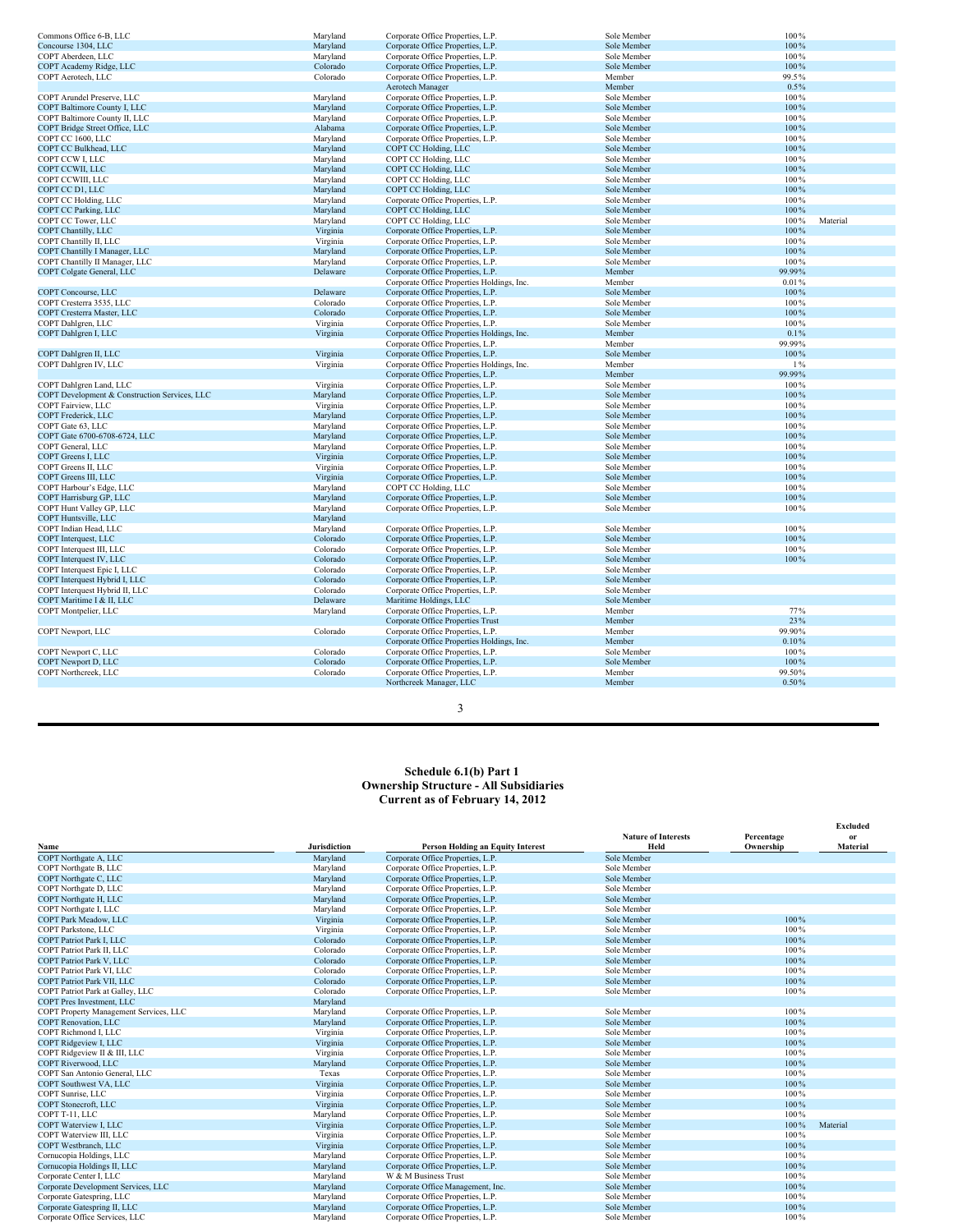| Corporate Paragon, LLC                   | Maryland | Corporate Office Management, Inc.          | Sole Member | 100%     |
|------------------------------------------|----------|--------------------------------------------|-------------|----------|
| Corporate Place B Equity Affiliates, LLC | Maryland | W & M Business Trust                       | Sole Member | 100%     |
| Corporate Property, LLC                  | Maryland | Corporate Office Properties, L.P.          | Sole Member | 100%     |
| Crown Point, L.L.C.                      | Delaware | Corporate Office Properties, L.P.          | Member      | 99.99%   |
|                                          |          | Corporate Office Properties Holdings, Inc. | Member      | $0.10\%$ |
| Delaware Airport III, LLC                | Delaware | Airport Square Partners, LLC               | Sole Member | 100%     |
| Delaware Airport VIII, LLC               | Delaware | Airport Square Partners, LLC               | Sole Member | $100\%$  |
| Delaware Airport IX, LLC                 | Delaware | Airport Square Partners, LLC               | Sole Member | 100%     |
| Fifth Exploration, L.L.C.                | Maryland | Great Mills V, L.L.C.                      | Sole Member | $100\%$  |
| Ft. Ritchie I, LLC                       | Maryland | Ft. Ritchie Holding, LLC                   | Sole Member | 100%     |
| Ft. Ritchie II, LLC                      | Maryland | Ft. Ritchie Holding, LLC                   | Sole Member | 100%     |
| Ft. Ritchie III, LLC                     | Maryland | Ft. Ritchie Holding, LLC                   | Sole Member | 100%     |
| Ft. Ritchie IV, LLC                      | Maryland | Ft. Ritchie Holding, LLC                   | Sole Member | $100\%$  |
| Ft. Ritchie Holding, LLC                 | Maryland | Corporate Office Properties, L.P.          | Sole Member | 100%     |
| Fourth Exploration, L.L.C.               | Maryland | Great Mills V, L.L.C.                      | Sole Member | 100%     |
| Gateway Crossing 95, LLC                 | Maryland | Corporate Office Properties, L.P.          | Sole Member | 100%     |
| Gateway 44, LLC                          | Maryland | Corporate Office Properties, L.P.          | Sole Member | 100%     |
| Gateway 67, LLC                          | Maryland | Corporate Office Properties, L.P.          | Sole Member | 100%     |
| Gateway 70, LLC                          | Maryland | Corporate Office Properties, L.P.          | Sole Member | 100%     |
| Gateway 70 Holdings, LLC                 | Maryland | Gateway 70, LLC                            | Sole Member | 100%     |
| Governors Court, LLC                     | Maryland | Corporate Office Properties, L.P.          | Sole Member | $100\%$  |
| Governors Court 21, LLC                  | Maryland | Corporate Office Properties, L.P.          | Sole Member | 100%     |
| Great Mills I, L.L.C.                    | Delaware | Corporate Office Properties, L.P.          | Sole Member | $100\%$  |
| Great Mills II, L.L.C.                   | Delaware | Corporate Office Properties, L.P.          | Sole Member | 100%     |
| Great Mills III, L.L.C.                  | Delaware | Corporate Office Properties, L.P.          | Sole Member | $100\%$  |
| Great Mills IV, L.L.C.                   | Delaware | Corporate Office Properties, L.P.          | Sole Member | 100%     |
| Great Mills V, L.L.C.                    | Delaware | Corporate Office Properties, L.P.          | Sole Member | $100\%$  |
| Honeygo Run Holdings, LLC                | Maryland | W & M Business Trust                       | Sole Member | 100%     |
| Honeyland 108, LLC                       | Maryland | Corporate Office Properties, L.P.          | Sole Member | $100\%$  |
| Huntsville Holdings, LLC                 | Maryland | Corporate Office Properties, L.P.          | Sole Member | 100%     |
| Jolly COPT I, LLC                        | Maryland | Corporate Office Properties, L.P.          | Sole Member | 100%     |
| Jolly COPT II, LLC                       | Maryland | Corporate Office Properties, L.P.          | Sole Member | 100%     |
| Maritime Holdings, LLC                   | Maryland | Corporate Office Properties, L.P.          | Sole Member | 100%     |
| M Square NOAA, LLC                       | Maryland | Corporate Office Properties, L.P.          | Sole Member | 100%     |
| M Square 5825, LLC                       | Maryland | M Square Associates, LLC                   | Sole Member | 100%     |
| M Square 5850, LLC                       | Maryland | M Square Associates, LLC                   | Sole Member | 100%     |
| <b>MOR Forbes, LLC</b>                   | Maryland | Corporate Office Properties, L.P.          | Member      | 80%      |
|                                          |          | Corporate Office Properties Trust          | Member      | 20%      |
| NBP One, LLC                             | Maryland | Corporate Office Properties, L.P.          | Sole Member | 100%     |
| NBP Huff & Puff, LLC                     | Maryland | Corporate Office Properties, L.P.          | Sole Member | 100%     |
| NBP Lot 3-A, LLC                         | Maryland | Corporate Office Properties, L.P.          | Sole Member | $100\%$  |
| NBP Retail, LLC                          | Maryland | Corporate Office Properties, L.P.          | Sole Member | 100%     |
| NBP 131 (fka NBP 131-133-141, LLC)       | Maryland | Corporate Office Properties, L.P.          | Sole Member | $100\%$  |
| <b>NBP 132, LLC</b>                      | Maryland | Corporate Office Properties, L.P.          | Sole Member | 100%     |
| <b>NBP 133, LLC</b>                      | Maryland | Corporate Office Properties, L.P.          | Sole Member | 100%     |
| <b>NBP 134, LLC</b>                      | Maryland | Corporate Office Properties, L.P.          | Sole Member | 100%     |
| <b>NBP 135, LLC</b>                      | Maryland | Corporate Office Properties, L.P.          | Sole Member | 100%     |
| <b>NBP 140, LLC</b>                      | Maryland | Corporate Office Properties, L.P.          | Sole Member | 100%     |
| <b>NBP 191, LLC</b>                      | Maryland | Corporate Office Properties, L.P.          | Sole Member | 100%     |

4

#### **Schedule 6.1(b) Part 1 Ownership Structure - All Subsidiaries Current as of February 14, 2012**

|                                                  |                     |                                          |                            | <b>Excluded</b>       |
|--------------------------------------------------|---------------------|------------------------------------------|----------------------------|-----------------------|
|                                                  |                     |                                          | <b>Nature of Interests</b> | Percentage<br>or      |
| Name                                             | <b>Jurisdiction</b> | <b>Person Holding an Equity Interest</b> | Held                       | Ownership<br>Material |
| <b>NBP 201, LLC</b>                              | Maryland            | Corporate Office Properties, L.P.        | Sole Member                | 100%                  |
| NBP 201 Holdings, LLC                            | Maryland            | NBP 201, LLC                             | Sole Member                | 100%                  |
| <b>NBP 211, LLC</b>                              | Maryland            | Corporate Office Properties, L.P.        | Sole Member                | 100%                  |
| NBP 211 Holdings, LLC                            | Maryland            | <b>NBP 211, LLC</b>                      | Sole Member                | 100%                  |
| <b>NBP 220, LLC</b>                              | Maryland            | Corporate Office Properties, L.P.        | Sole Member                | 100%                  |
| NBP 220 Holdings, LLC                            | Maryland            | <b>NBP 220, LLC</b>                      | Sole Member                | 100%                  |
| <b>NBP 221, LLC</b>                              | Maryland            | Corporate Office Properties, L.P.        | Sole Member                | 100%                  |
| <b>NBP 300, LLC</b>                              | Maryland            | Corporate Office Properties, L.P.        | Sole Member                | 100%                  |
| <b>NBP 302, LLC</b>                              | Maryland            | Corporate Office Properties, L.P.        | Sole Member                | 100%                  |
| NBP 304, LLC                                     | Maryland            | Corporate Office Properties, L.P.        | Sole Member                | 100%                  |
| <b>NBP 306, LLC</b>                              | Maryland            | Corporate Office Properties, L.P.        | Sole Member                | 100%                  |
| <b>NBP 308, LLC</b>                              | Maryland            | Corporate Office Properties, L.P.        | Sole Member                | 100%                  |
| <b>NBP 310, LLC</b>                              | Maryland            | Corporate Office Properties, L.P.        | Sole Member                | 100%                  |
| <b>NBP 312, LLC</b>                              | Maryland            | Corporate Office Properties, L.P.        | Sole Member                | 100%                  |
| <b>NBP 314, LLC</b>                              | Maryland            | Corporate Office Properties, L.P.        | Sole Member                | 100%                  |
| <b>NBP 316, LLC</b>                              | Maryland            | Corporate Office Properties, L.P.        | Sole Member                | $100\%$               |
| <b>NBP 318, LLC</b>                              | Maryland            | Corporate Office Properties, L.P.        | Sole Member                | 100%                  |
| <b>NBP 320, LLC</b>                              | Maryland            | Corporate Office Properties, L.P.        | Sole Member                | 100%                  |
| <b>NBP 322, LLC</b>                              | Maryland            | Corporate Office Properties, L.P.        | Sole Member                | 100%                  |
| <b>NBP 324, LLC</b>                              | Maryland            | Corporate Office Properties, L.P.        | Sole Member                | 100%                  |
| <b>NBP 410, LLC</b>                              | Maryland            | Corporate Office Properties, L.P.        | Sole Member                | 100%                  |
| <b>NBP 420, LLC</b>                              | Maryland            | Corporate Office Properties, L.P.        | Sole Member                | 100%                  |
| <b>NBP 430, LLC</b>                              | Maryland            | Corporate Office Properties, L.P.        | Sole Member                | 100%                  |
| Northcreek Manager, LLC                          | Maryland            | Corporate Office Properties, L.P.        | Sole Member                | 100%                  |
| Nottingham Center, LLC                           | Maryland            | W & M Business Trust                     | Sole Member                | 100%                  |
| Park Circle Equities, LLC                        | Maryland            | W & M Business Trust                     | Sole Member                | 100%                  |
| Patriot Park, L.L.C.                             | Colorado            | Corporate Office Properties, L.P.        | Sole Member                | 100%                  |
| Patriot Ridge I, LLC                             | Virginia            | Patriot Ridge Holdings, LLC              | Sole Member                | 100%                  |
| Patriot Ridge II, LLC                            | Virginia            | Patriot Ridge Holdings, LLC              | Sole Member                | 100%                  |
| Patriot Ridge Commons, LLC                       | Virginia            | Corporate Office Properties, L.P.        | Sole Member                | 100%                  |
| Patriot Ridge Holdings, LLC                      | Virginia            | Corporate Office Properties, L.P.        | Sole Member                | 100%                  |
| Patriot Ridge 7770, LLC                          |                     |                                          |                            |                       |
|                                                  | Virginia            | Corporate Office Properties, L.P.        | Sole Member                | 100%                  |
| Pecan Court L.L.C.                               | Maryland            | Great Mills II, L.L.C.                   | Sole Member                | 100%                  |
| Powerloft @ Innovation I, LLC                    | Delaware            | Powerloft Holdings, LLC                  | Sole Member                | 100%<br>Material      |
| Powerloft Holdings, LLC                          | Delaware            | Corporate Office Properties, L.P.        | Sole Member                |                       |
| Powerloft Services, LLC                          | Delaware            | Powerloft Holdings, LLC                  | Member                     | 50%                   |
|                                                  |                     | James F. Coakley                         | Member                     | 50%                   |
| Philadelphia Road Operating Company, LLC         | Maryland            | Corporate Office Properties, L.P.        | Sole Member                | 100%                  |
| Professional Center I, LLC                       | Maryland            | W & M Business Trust                     | Sole Member                | 100%                  |
| Professional Center III, LLC                     | Maryland            | W & M Business Trust                     | Sole Member                | 100%                  |
| Red Cedar Building, LLC                          | Maryland            | Great Mills I, L.L.C.                    | Sole Member                | 100%                  |
| Redstone Gateway 1000, LLC                       | Delaware            | LW Redstone Company, LLC                 | Sole Member                | 100%                  |
| Redstone Gateway 1100, LLC                       | Delaware            | LW Redstone Company, LLC                 | Sole Member                | 100%                  |
| Redstone Gateway 1200, LLC                       | Delaware            | LW Redstone Company, LLC                 | Sole Member                | 100%                  |
| Redstone Gateway 7200, LLC                       | Delaware            | LW Redstone Company, LLC                 | Sole Member                | 100%                  |
| RIVA Trustee, LLC                                | Maryland            | MOR Forbes, LLC                          | Sole Member                | 100%                  |
| Rivers Center III Investors, LLC                 | Maryland            | Corporate Office Properties, L.P.        | Sole Member                | 100%                  |
| Riverwood Business Center Equity Affiliates, LLC | Maryland            | W & M Business Trust                     | Sole Member                | 100%                  |
| Rockville Corporate Center, LLC                  | Maryland            | Corporate Office Properties, L.P.        | Sole Member                | 100%                  |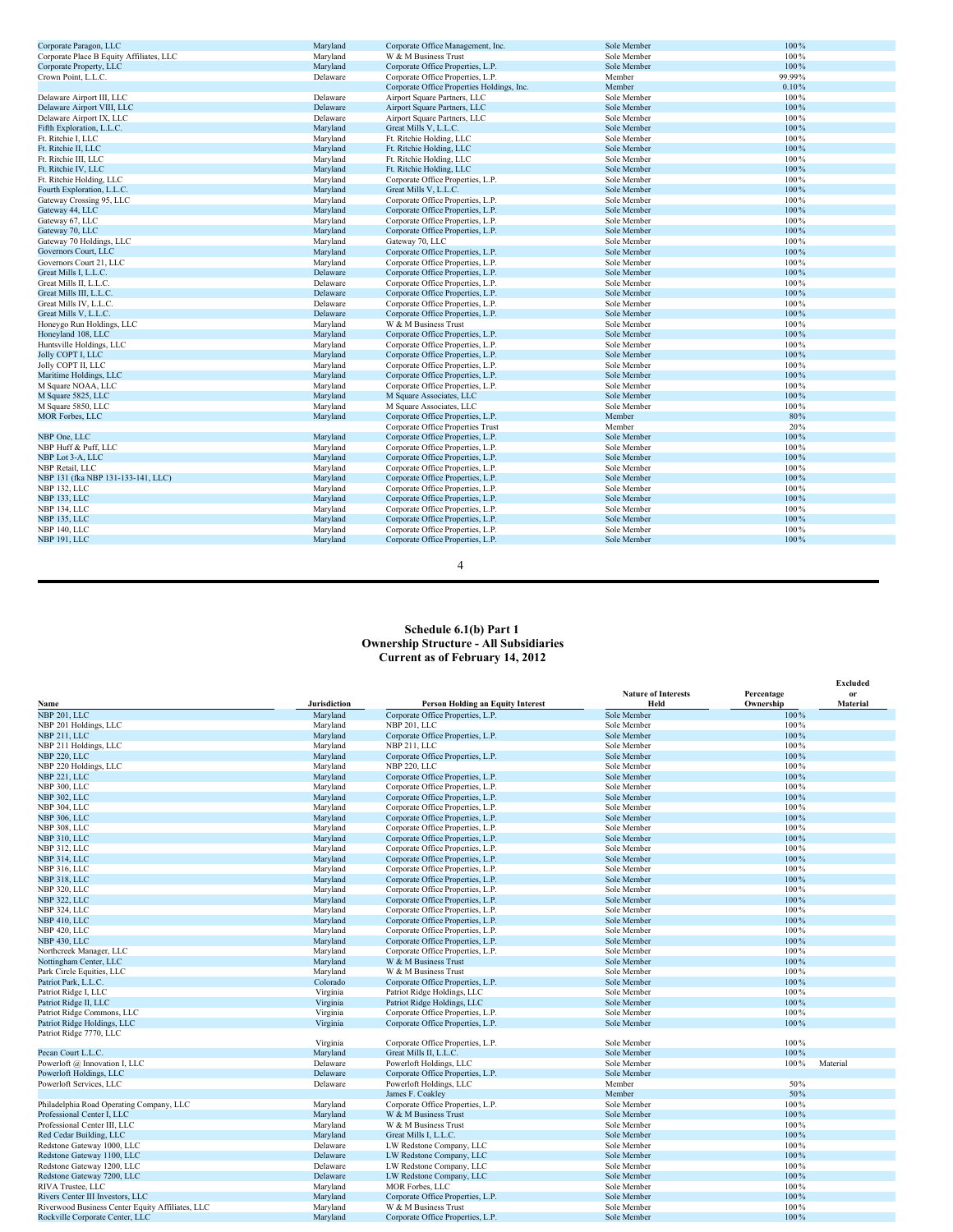| Route 46 Partners, L.L.C.               | New Jersey | Corporate Office Properties, L.P. | Sole Member | 100%    |
|-----------------------------------------|------------|-----------------------------------|-------------|---------|
| Schilling 216 Investors, LLC            | Maryland   | W & M Business Trust              | Sole Member | 100%    |
| Schilling Center Equities, LLC          | Maryland   | W & M Business Trust              | Sole Member | 100%    |
| Sterling York, LLC                      | Delaware   | Corporate Office Properties, L.P. | Sole Member | 100%    |
| Tech Park I, LLC                        | Maryland   | Corporate Office Properties, L.P. | Sole Member | 100%    |
| Tech Park II, LLC                       | Maryland   | Corporate Office Properties, L.P. | Sole Member | 100%    |
| Tech Park IV. LLC                       | Maryland   | Corporate Office Properties, L.P. | Sole Member | 100%    |
| Third Exploration L.L.C.                | Maryland   | Great Mills III, L.L.C.           | Sole Member | 100%    |
| Towerview, LLC                          | Virginia   | COPT Renovation, LLC              | Sole Member | 100%    |
| TRC Pinnacle Towers, L.L.C.             | Virginia   | Corporate Office Properties, L.P. | Sole Member | 100%    |
| Tyler Ridge I, LLC                      | Maryland   | W & M Business Trust              | Sole Member | 100%    |
| White Marsh Business Center, LLC        | Maryland   | W & M Business Trust              | Sole Member | 100%    |
| White Marsh Professional Center II, LLC | Maryland   | W & M Business Trust              | Sole Member | $100\%$ |
| Woods Investors, LLC                    | Maryland   | Corporate Office Properties, L.P. | Sole Member | 100%    |
| WMBC 13A Investment Company, LLC        | Maryland   | Tyler Ridge Limited Partnership   | Sole Member | 100%    |
| 67 Financing LLC                        | Maryland   | Gateway 67, LLC                   | Sole Member | 100%    |
| 110 Thomas Johnson, LLC                 | Maryland   | Corporate Office Properties, L.P. | Sole Member | 100%    |
| 131 Parkway, LLC                        | Maryland   | <b>NBP 131, LLC</b>               | Sole Member | 100%    |
| 132, LLC                                | Maryland   | <b>NBP 132, LLC</b>               | Sole Member | 100%    |
| 133 Parkway, LLC                        | Maryland   | <b>NBP 133, LLC</b>               | Sole Member | 100%    |
| 134, LLC                                | Maryland   | <b>NBP 134, LLC</b>               | Sole Member | 100%    |
| 135 Parkway, LLC                        | Maryland   | <b>NBP 135, LLC</b>               | Sole Member | 100%    |
| 141 Parkway, LLC                        | Maryland   | <b>NBP 141, LLC</b>               | Sole Member | 100%    |
| 221, LLC                                | Maryland   | <b>NBP 221, LLC</b>               | Sole Member | 100%    |
| 226 Schilling Circle, LLC               | Maryland   | Corporate Office Properties, L.P. | Sole Member | 100%    |
| 302 Sentinel, LLC                       | Maryland   | <b>NBP 302, LLC</b>               | Sole Member | 100%    |
| 304 Sentinel, LLC                       | Maryland   | <b>NBP 304, LLC</b>               | Sole Member | 100%    |
| 306 Sentinel, LLC                       | Maryland   | <b>NBP 306, LLC</b>               | Sole Member | 100%    |
| 318 Sentinel, LLC                       | Maryland   | <b>NBP 318, LLC</b>               | Sole Member | 100%    |
| 320 Sentinel, LLC                       | Maryland   | <b>NBP 320, LLC</b>               | Sole Member | 100%    |
| 322 Sentinel, LLC                       | Maryland   | <b>NBP 322, LLC</b>               | Sole Member | 100%    |
| 800 International, LLC                  | Maryland   | Tech Park IV, LLC                 | Sole Member | 100%    |
| 849 International, LLC                  | Maryland   | Airport Square XXI, LLC           | Sole Member | 100%    |
| 881 Elkridge Landing, LLC               | Maryland   | Airport Square X, LLC             | Sole Member | 100%    |
| 900 International, LLC                  | Maryland   | Tech Park II, LLC                 | Sole Member | 100%    |
| 930 International, LLC                  | Maryland   | Tech Park I. LLC                  | Sole Member | $100\%$ |
|                                         |            | 5                                 |             |         |
|                                         |            |                                   |             |         |

#### **Schedule 6.1(b) Part 1 Ownership Structure - All Subsidiaries** Current as of February 14, 2012

**E x c l u d e d**

|                                                 |                                                  | <b>Nature of Interests</b> | Percentage | or       |
|-------------------------------------------------|--------------------------------------------------|----------------------------|------------|----------|
| <b>Jurisdiction</b><br>Name                     | <b>Person Holding an Equity Interest</b>         | Held                       | Ownership  | Material |
| 999 Corporate, LLC<br>Maryland                  | Airport Square XV, LLC                           | Sole Member                | 100%       |          |
| 1099 Winterson, LLC<br>Maryland                 | Airport Square XIX, LLC                          | Sole Member                | 100%       |          |
| 1190 Winterson, LLC<br>Maryland                 | Airport Square XIV, LLC                          | Sole Member                | 100%       |          |
| 1199 Winterson, LLC<br>Maryland                 | Airport Square XX, LLC                           | Sole Member                | 100%       |          |
| Maryland<br>1362 Mellon, LLC                    | Commons Office 6-B, LLC                          | Sole Member                | 100%       |          |
| 1460 Dorsey Road, LLC<br>Maryland               | Corporate Office Properties, L.P.                | Sole Member                | 100%       |          |
| Maryland<br>1550 Nursery, LLC                   | Corporate Office Properties, L.P.                | Sole Member                | 100%       |          |
| Maryland<br>2691 Technology, LLC                | <b>NBP 191, LLC</b>                              | Sole Member                | 100%       |          |
| Maryland<br>2701 Technology, LLC                | <b>NBP 201, LLC</b>                              | Sole Member                | 100%       |          |
| Maryland<br>2711 Tecnology, LLC                 | <b>NBP 211, LLC</b>                              | Sole Member                | 100%       |          |
| Maryland<br>2720 Technology, LLC                | <b>NBP 220, LLC</b>                              | Sole Member                | 100%       |          |
| 2730 Hercules, LLC<br>Maryland                  | NBP One, LLC                                     | Sole Member                | 100%       |          |
| 2900 Lord Baltimore Drive, LLC<br>Maryland      | Corporate Office Properties, L.P.                | Sole Member                | 100%       |          |
| Maryland<br>5825 URC Borrower, LLC              | M Square 5825, LLC                               | Sole Member                | 100%       |          |
| Maryland<br>5850 URC Borrower, LLC              | M Square 5850, LLC                               | Sole Member                | 100%       |          |
| 6700 Alexander Bell, LLC<br>Maryland            | COPT Gate 6700-6708-6724, LLC                    | Sole Member                | 100%       |          |
| Maryland<br>6711 CG, LLC                        | 6711 Gateway, LLC                                | Sole Member                | 100%       |          |
| 6711 Gateway, LLC<br>Maryland                   | Corporate Office Properties, L.P.                | Sole Member                | 100%       |          |
| 6711 Gateway Funding, LLC<br>Maryland           | Corporate Office Properties, L.P.                | Member                     | 99%        |          |
|                                                 | Corporate Office Properties Trust                | Member                     | $1\%$      |          |
| 6721 CGD, LLC<br>Maryland                       | 6721 Gateway, LLC                                | Sole Member                | 100%       |          |
| Maryland<br>6721 Gateway, LLC                   | Corporate Office Properties, L.P.                | Sole Member                | 100%       |          |
| 6731 CG, LLC<br>Maryland                        | 6731 Gateway, LLC                                | Sole Member                | 100%       |          |
| 6731 Gateway, LLC<br>Maryland                   | Corporate Office Properties, L.P.                | Sole Member                | 100%       |          |
| Maryland<br>6741 Gateway, LLC                   | Corporate Office Properties, L.P.                | Sole Member                | 100%       |          |
| 6940 CGD,LLC<br>Maryland                        | Corporate Gatespring II, LLC                     | Sole Member                | 100%       |          |
| Maryland<br>6950 CG, LLC                        | Corporate Gatespring, LLC                        | Sole Member                | 100%       |          |
| 7000 CG, LLC<br>Maryland                        | 7000 Honeys, LLC                                 | Sole Member                | 100%       |          |
| Maryland<br>7000 Honeys, LLC                    | Corporate Office Properties, L.P.                | Sole Member                | 100%       |          |
| Maryland<br>7015 Albert Einstein Drive, L.L.C.  | Corporate Office Properties, L.P.                | Sole Member                | 100%       |          |
| 7130 Columbia Gateway, LLC<br>Maryland          | Gateway Crossing 95, LLC                         | Sole Member                | 100%       |          |
| Maryland<br>7150-70 Riverwood, LLC              | Riverwood Business Center Equity Affiliates, LLC | Sole Member                | 100%       |          |
| 7200 Riverwood, LLC<br>Maryland                 | Corporate Office Properties, L.P.                | Sole Member                | 100%       |          |
| 7205 Riverwood, LLC<br>Maryland                 | Corporate Office Properties, L.P.                | Sole Member                | 100%       |          |
| Maryland<br>7210 Ambassador Road, LLC           | Corporate Office Properties, L.P.                | Sole Member                | 100%       |          |
| 7240 Parkway Drive Enterprises, LLC<br>Maryland | Corporate Office Properties, L.P.                | Sole Member                | 100%       |          |
| Maryland<br>7253 Ambassador Road, LLC           | Corporate Office Properties, L.P.                | Sole Member                | 100%       |          |
| 7318 Parkway Drive Enterprises, LLC<br>Maryland | Corporate Office Properties, L.P.                | Sole Member                | 100%       |          |
| Maryland<br>7320 Parkway Drive Enterprises, LLC | Corporate Office Properties, L.P.                | Sole Member                | 100%       |          |
| 7320 PD, LLC<br>Maryland                        | 7320 Parkway Drive Enterprises, LLC              | Sole Member                | 100%       |          |
| 7740 Milestone, LLC<br>Maryland                 | Arundel Preserve #5, LLC                         | Sole Member                | 100%       |          |
| 8029 Corporate, LLC<br>Maryland                 | 8029 Corporate Drive Business Trust              | Sole Member                | 100%       |          |
| Maryland<br>8110 Corporate, LLC                 | Corporate Place B Equity Affiliates, LLC         | Sole Member                | 100%       |          |
| Maryland<br>8140 Corporate, LLC                 | Corporate Place I Business Trust                 | Sole Member                | 100%       |          |
| 8621 RFD, LLC<br>Maryland                       | Gateway 70, LLC                                  | Sole Member                | 100%       |          |
| Maryland<br>8661 RFD, LLC                       | Gateway 67, LLC                                  | Sole Member                | 100%       |          |
| Maryland<br>9020 Mendenhall, LLC                | Corporate Office Properties, L.P.                | Sole Member                | $100\%$    |          |
| Maryland<br>9690 Deereco Road, LLC              | Corporate Office Properties, L.P.                | Sole Member                | 100%       |          |
| Colorado<br>9965 Federal Drive, LLC             | Corporate Office Properties, L.P.                | Member                     | 99%        |          |
|                                                 | Corporate Office Properties Holdings, Inc.       | Member                     | $1\%$      |          |
| 11011 McCormick Road, LLC<br>Maryland           | Corporate Office Properties, L.P.                | Sole Member                | 100%       |          |
| 11800 Tech Road LLC<br>Delaware                 | Corporate Office Properties, L.P.                | Sole Member                | 100%       |          |
| 13849 Park Center Road, LLC<br>Virginia         | Corporate Office Management, Inc.                | Sole Member                | 100%       |          |
| 45310 Abell House, LLC<br>Maryland              | Corporate Office Properties, L.P.                | Sole Member                | 100%       |          |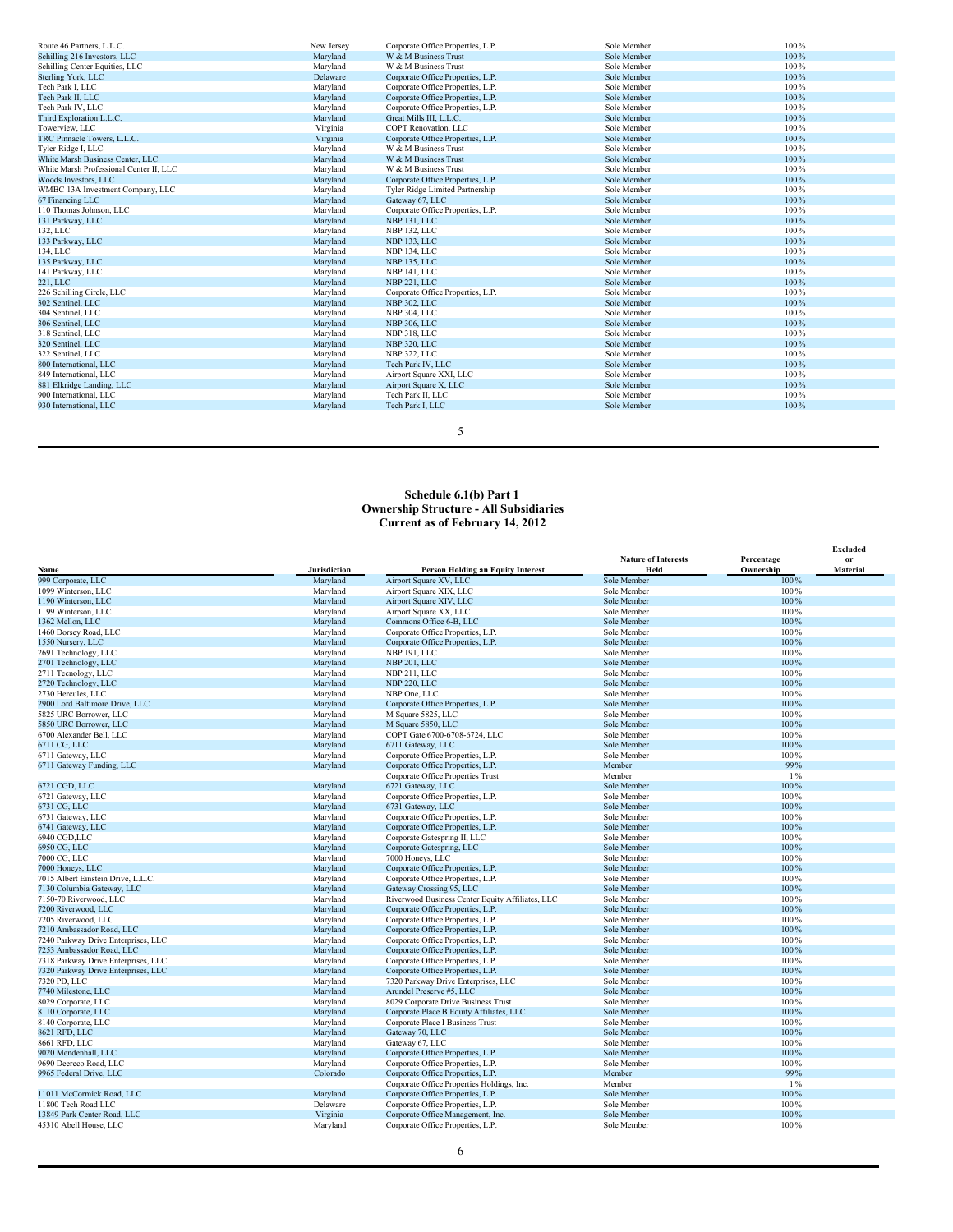## **Schedule 6.1(b) Part 2 Unconsolidated Affiliates Current as of February 14, 2012**

| Name                                                | Jurisdiction | Person Holding an Equity Interest         | <b>Nature of Interests</b><br>Held | Percentage<br>Ownership | Excluded<br>or<br>Material |
|-----------------------------------------------------|--------------|-------------------------------------------|------------------------------------|-------------------------|----------------------------|
| Corporate Gateway, L.P.                             | Delaware     | Harrisburg Investors General Partner, LLC | <b>General Partner</b>             | $0.10 \%$               |                            |
|                                                     |              | COPT Gateway, L.P.                        | <b>Limited Partner</b>             | 99.90%                  |                            |
| Harrisburg Corporate Gateway<br>Partners, L.P. (JV) | Delaware     | Corporate Office Properties, L.P.         | <b>Limited Partner</b>             | $20.12 \%$              |                            |
|                                                     |              | Harrisburg Investors, LP                  | <b>Limited Partner</b>             | 79.78%                  |                            |
|                                                     |              | Harrisburg Investors I, LLC               | <b>General Partner</b>             | $0.1\%$                 |                            |
|                                                     |              |                                           |                                    |                         |                            |

#### **Schedule 6.1(f) Part I - All Real Property as of February 14, 2012**

| <b>Unencumbered Assets</b>          |           |                             |
|-------------------------------------|-----------|-----------------------------|
| <b>Stabilized Office Properties</b> |           | <b>Rentable Square Feet</b> |
| 10150 York Road                     |           | 175,207                     |
| 1055 North Newport Road             |           | 59,763                      |
| 10807 New Allegiance Dr-Epic1       |           | 145,723                     |
| 110 Thomas Johnson Drive            |           | 120,318                     |
| 11311 McCormick Road                |           | 214,705                     |
| 114 Natl Business Pkwy-NBP114       |           | 10,113                      |
| 1201 Winterson Road                 |           | 67,903                      |
| 12515 Academy Ridge View            |           | 61,372                      |
| 1302 Concourse Drive                |           | 83,717                      |
| 1306 Concourse Drive                |           | 116,259                     |
| 13200 Woodland Park Road            |           | 396,837                     |
| 1331 Ashton Road                    |           | 28,906                      |
| 1334 Ashton Road                    |           | 38,128                      |
| 1340 Ashton Road                    |           | 45,867                      |
| 1341 Ashton Road                    |           | 15,314                      |
| 1343 Ashton Road                    |           | 9,903                       |
| 13450 Sunrise Valley Road           |           | 53,572                      |
| 13454 Sunrise Valley Road           |           | 112,284                     |
| 1362 Mellon Road                    |           | 43,232                      |
| 140 Natl Business Pkwy-NBP140       |           | 119,466                     |
| 14280 Park Meadow Drive             |           | 112,916                     |
| 14840 Conference Center Drive       |           | 71,517                      |
| 14850 Conference Center Drive       |           | 72,194                      |
| 14900 Conference Center Drive       |           | 125,357                     |
| 15 West Gude Drive                  |           | 108,485                     |
| 1501 S Clinton St                   |           | 481,277                     |
| 15049 Conference Center Drive       |           | 152,993                     |
| 15059 Conference Center Drive       |           | 146,801                     |
| 1550 West Nursery Road              |           | 161,689                     |
| 1550 Westbranch Drive               |           | 160,461                     |
| 1560A Cable Ranch Road              |           | 45,935                      |
| 1560B Cable Ranch Road              |           | 77,040                      |
| 16480 Commerce Drive                |           | 70,875                      |
| 16539 Commerce Drive                |           | 32,257                      |
| 16541 Commerce Drive                |           | 37,292                      |
| 200 International Circle            |           | 125,352                     |
|                                     | Subtotal: | 3,901,030                   |

| <b>Unencumbered Assets</b>          |                             |
|-------------------------------------|-----------------------------|
| <b>Stabilized Office Properties</b> | <b>Rentable Square Feet</b> |
| 201 International Circle            | 78,243                      |
| 222 Schilling Circle                | 28,617                      |
| 22289 Exploration Drive             | 58,633                      |
| 22299 Exploration Drive             | 58,132                      |
| 22300 Exploration Drive             | 45,093                      |
| 22309 Exploration Drive             | 98,860                      |
| 224 Schilling Circle                | 27,575                      |
| 226 Schilling Circle                | 97,309                      |
| 23535 Cottonwood Parkway            | 46,656                      |
| 2500 Riva Road                      | 155,000                     |
| 2900 Towerview Road                 | 151,497                     |
| 375 West Padonia Road               | 104,885                     |
| 44408 Pecan Court                   | 49,808                      |
| 44414 Pecan Court                   | 25,444                      |
| 44417 Pecan Court                   | 29,053                      |
| 44420 Pecan Court                   | 25,338                      |
| 44425 Pecan Court                   | 58,694                      |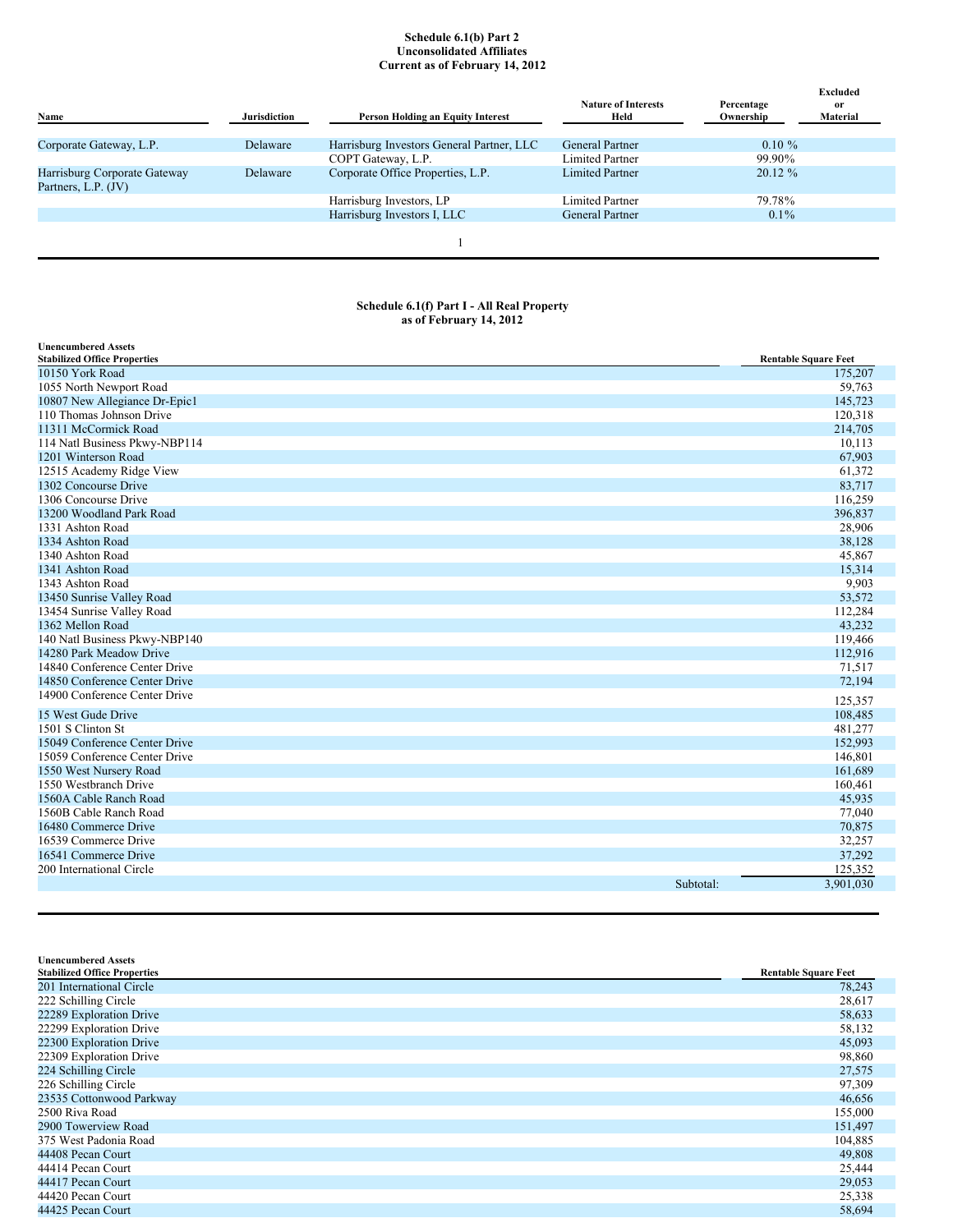| 45 West Gude Drive          | 122,555   |
|-----------------------------|-----------|
| 46579 Expedition Drive      | 58,989    |
| 46591 Expedition Drive      | 59,843    |
| 4851 Stonecroft Boulevard   | 88,099    |
| 4940 Campbell Boulevard     | 50,415    |
| 4969 Mercantile Road        | 47,132    |
| 4979 Mercantile Road        | 49,590    |
| 5020 Campbell Boulevard     | 43,623    |
| 5022 Campbell Boulevard     | 26,748    |
| 5024 Campbell Boulevard     | 33,710    |
| 5026 Campbell Boulevard     | 30,163    |
| 525 Babcock Road            | 14,000    |
| 5325 Nottingham Ridge Road  | 35,678    |
| 5355 Nottingham Ridge Road  | 35,930    |
| 5520 Research Pk Dr(UMBC)   | 103,333   |
| 5522 Research Pk Dr(UMBC)   | 23,925    |
| 565 Space Center Drive      | 89,899    |
| 6716 Alexander Bell Drive   | 52,114    |
| 6740 Alexander Bell Drive   | 63,161    |
| 6741 Columbia Gateway Drive | 4,592     |
| 6750 Alexander Bell Drive   | 75,328    |
| 6760 Alexander Bell Drive   | 36,227    |
| Subtotal:                   | 2,283,891 |

| <b>Unencumbered Assets</b>          |           |                             |
|-------------------------------------|-----------|-----------------------------|
| <b>Stabilized Office Properties</b> |           | <b>Rentable Square Feet</b> |
| 7200 Riverwood Drive                |           | 160,000                     |
| 7240 Parkway Drive                  |           | 74,475                      |
| 7318 Parkway Drive                  |           | 59,204                      |
| 7467 Ridge Road                     |           | 74,545                      |
| 7700 Potranco Road                  |           | 533,468                     |
| 785 Jolly Road                      |           | 219,065                     |
| 7941-7949 Corporate Drive           |           | 57,782                      |
| 8003 Corporate Drive                |           | 17,599                      |
| 8007 Corporate Drive                |           | 41,799                      |
| 801 Lakeview Drive                  |           | 218,653                     |
| 8010 Corporate Drive                |           | 38,487                      |
| 8020 Corporate Drive                |           | 50,796                      |
| 8094 Sandpiper Circle               |           | 49,585                      |
| 8098 Sandpiper Circle               |           | 46,485                      |
| 891 Elkridge Landing Road           |           | 57,987                      |
| 900 Elkridge Landing Road           |           | 101,005                     |
| 901 Elkridge Landing Road           |           | 57,872                      |
| 9020 Mendenhall Court               |           | 47,603                      |
| 911 Elkridge Landing Road           |           | 68,373                      |
| 9140 Rt.108                         |           | 171,436                     |
| 921 Elkridge Landing Road           |           | 56,452                      |
| 939 Elkridge Landing Road           |           | 54,224                      |
| 9690 Deereco Road                   |           | 134,950                     |
| 980 Technology Court                |           | 33,207                      |
| 985 Space Center Drive              |           | 104,028                     |
| 9900 Franklin Square Drive          |           | 33,800                      |
| 9920 Franklin Square Drive          |           | 42,891                      |
| 9925 Federal Drive-Hybrid2          |           | 53,788                      |
| 9930 Franklin Square Drive          |           | 39,750                      |
| 9940 Franklin Square Drive          |           | 32,242                      |
| 9945 Federal Drive-Hybrid 1         |           | 74,005                      |
| 9950 Federal Drive                  |           | 66,223                      |
| 9960 Federal Drive                  |           | 46,948                      |
| 9965 Federal Drive                  |           | 74,749                      |
| <b>NBP Visitor Control Ctr</b>      |           | 4,462                       |
| San.Antonio Vis.Control             |           | 8,674                       |
| 8000 Potranco Road                  |           | 125,157                     |
| 8030 Potranco Road                  |           | 125,155                     |
|                                     | Subtotal: | 3,256,924                   |

| <b>Unencumbered Assets</b>          |                             |
|-------------------------------------|-----------------------------|
| <b>Stabilized Office Properties</b> | <b>Rentable Square Feet</b> |
| 300 Sentinel Drive-NBP300           | 193,296                     |
| 308 Sentinel Drive-NBP308           | 151.207                     |
| 324 Sentinel Way-NBP324             | 125,118                     |
| 209 Research Blvd                   | 77,192                      |
| 6711 Columbia Gateway Drive         | 124,048                     |
| 6731 Columbia Gateway Drive         | 123,576                     |
| 8029 Corporate Drive                | 25,000                      |
| 8031 Corporate Drive                | 66,000                      |
| 8110 Corporate Drive                | 79.091                      |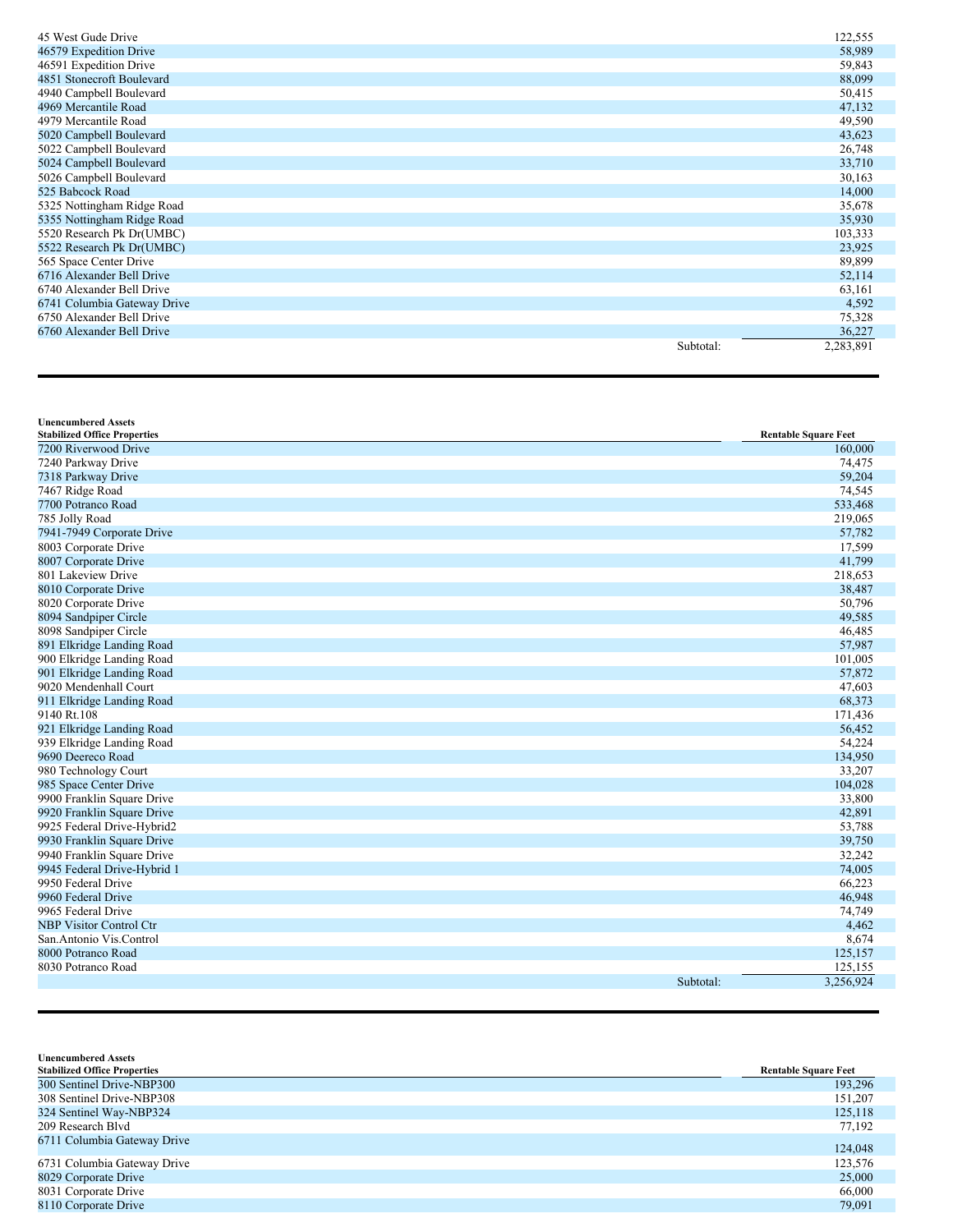| 8140 Corporate Drive             |                                          | 76,271     |
|----------------------------------|------------------------------------------|------------|
| 11751 Meadowville Lane           |                                          | 193,000    |
| 132 Natl Business Pkwy-NBP132    |                                          | 118,150    |
| 655 Space Center Drive           |                                          | 103,970    |
| 745 Space Center Drive           |                                          | 51,500     |
| 201 Technology Drive             |                                          | 102,842    |
| 2721 Technology Drive-NBP221     |                                          | 117,242    |
| 6950 Columbia Gateway Drive      |                                          | 112,861    |
| 7150 Riverwood Drive             |                                          | 39,496     |
| 7160 Riverwood Drive             |                                          | 62,041     |
| 7170 Riverwood Drive             |                                          | 27,891     |
| 320 Sentinel Way-NBP320          |                                          | 125,325    |
| 4230 Forbes Boulevard            |                                          | 55,866     |
| 316 Sentinel Way-NBP316          |                                          | 125,150    |
| 210 Research Blvd                |                                          | 79,573     |
| 45310 Abell House Lane           |                                          | 82,842     |
| 9651 Hornbaker Road (Power Loft) |                                          | (1)        |
| 3120 Fairview Drive              |                                          | 180,853    |
| 310 The Bridge Street            |                                          | 138,466    |
|                                  | Total Unencumbered Operating Properties: | 12,199,712 |
|                                  |                                          |            |

(1) The leases at the Power Loft data center are measured in megawatts; not rentable square feet.

| <b>Encumbered Assets</b><br><b>Stabilized Office Properties</b> |           | <b>Rentable Square Feet</b> |
|-----------------------------------------------------------------|-----------|-----------------------------|
| 10270 Old Columbia Road                                         |           | 15,914                      |
| 10280 Old Columbia Road                                         |           | 16,145                      |
| 10290 Old Columbia Road                                         |           | 10,229                      |
| 1099 Winterson Road                                             |           | 71,675                      |
| 11800 Tech Road                                                 |           | 239,776                     |
| 1190 Winterson Road                                             |           | 69,016                      |
| 1199 Winterson Road                                             |           | 100,104                     |
| 1201 M Street                                                   |           | 202,273                     |
| 1220 12th Street                                                |           | 158,913                     |
| 1304 Concourse Drive                                            |           | 101,124                     |
| 131 Natl Business Pkwy-NBP131                                   |           | 69,702                      |
| 133 Natl Business Pkwy-NBP133                                   |           | 88,057                      |
| 134 Natl Business Pkwy-NBP134                                   |           | 92,327                      |
| 135 Natl Business Pkwy-NBP135                                   |           | 86,437                      |
| 141 Natl Business Pkwy-NBP141                                   |           | 87,364                      |
| 15000 Conference Center Drive                                   |           | 444,869                     |
| 15010 Conference Center Drive                                   |           | 220,906                     |
| 16442 Commerce Drive                                            |           | 25,606                      |
| 16501 Commerce Drive                                            |           | 22,833                      |
| 16543 Commerce Drive                                            |           | 17,286                      |
| 1670 North Newport Road                                         |           | 67,500                      |
| 1751 Pinnacle Drive                                             |           | 260,150                     |
| 1753 Pinnacle Drive                                             |           | 184,480                     |
| 1915 Aerotech Drive                                             |           | 37,946                      |
| 1925 Aerotech Drive                                             |           | 37,946                      |
| 2691 Technology Drive-NBP191                                    |           | 103,578                     |
| 2701 Technology Drive-NBP201                                    |           | 117,068                     |
| 2711 Technology Drive-NBP211                                    |           | 152,209                     |
| 2720 Technology Drive-NBP220                                    |           | 158,929                     |
| 2730 Hercules Road-NBP1                                         |           | 238,007                     |
| 302 Sentinel Drive-NBP302                                       |           | 153,566                     |
| 304 Sentinel Drive-NBP304                                       |           | 162,483                     |
| 306 Sentinel Drive-NBP306                                       |           | 155,367                     |
| 318 Sentinel Way-NBP318                                         |           | 125,635                     |
| 322 Sentinel Way-NBP322                                         |           | 125,487                     |
| 3535 Northrop Grumman Point                                     |           | 124,305                     |
| 400 Professional Drive                                          |           | 129,853                     |
| 5725 Mark Dabling Boulevard                                     |           | 108,976                     |
| 5755 Mark Dabling Boulevard                                     |           | 104,848                     |
| 5775 Mark Dabling Boulevard                                     |           | 108,640                     |
|                                                                 | Subtotal: | 4,797,529                   |

| <b>Encumbered Assets</b><br><b>Stabilized Office Properties</b> | <b>Rentable Square Feet</b> |
|-----------------------------------------------------------------|-----------------------------|
| 6700 Alexander Bell Drive                                       | 76,359                      |
| 6708 Alexander Bell Drive                                       | 39,128                      |
| 6721 Columbia Gateway Drive                                     | 131,451                     |
| 6724 Alexander Bell Drive                                       | 28,107                      |
| 6940 Columbia Gateway Drive                                     | 108,652                     |
| 7000 Columbia Gateway Drive                                     | 145,386                     |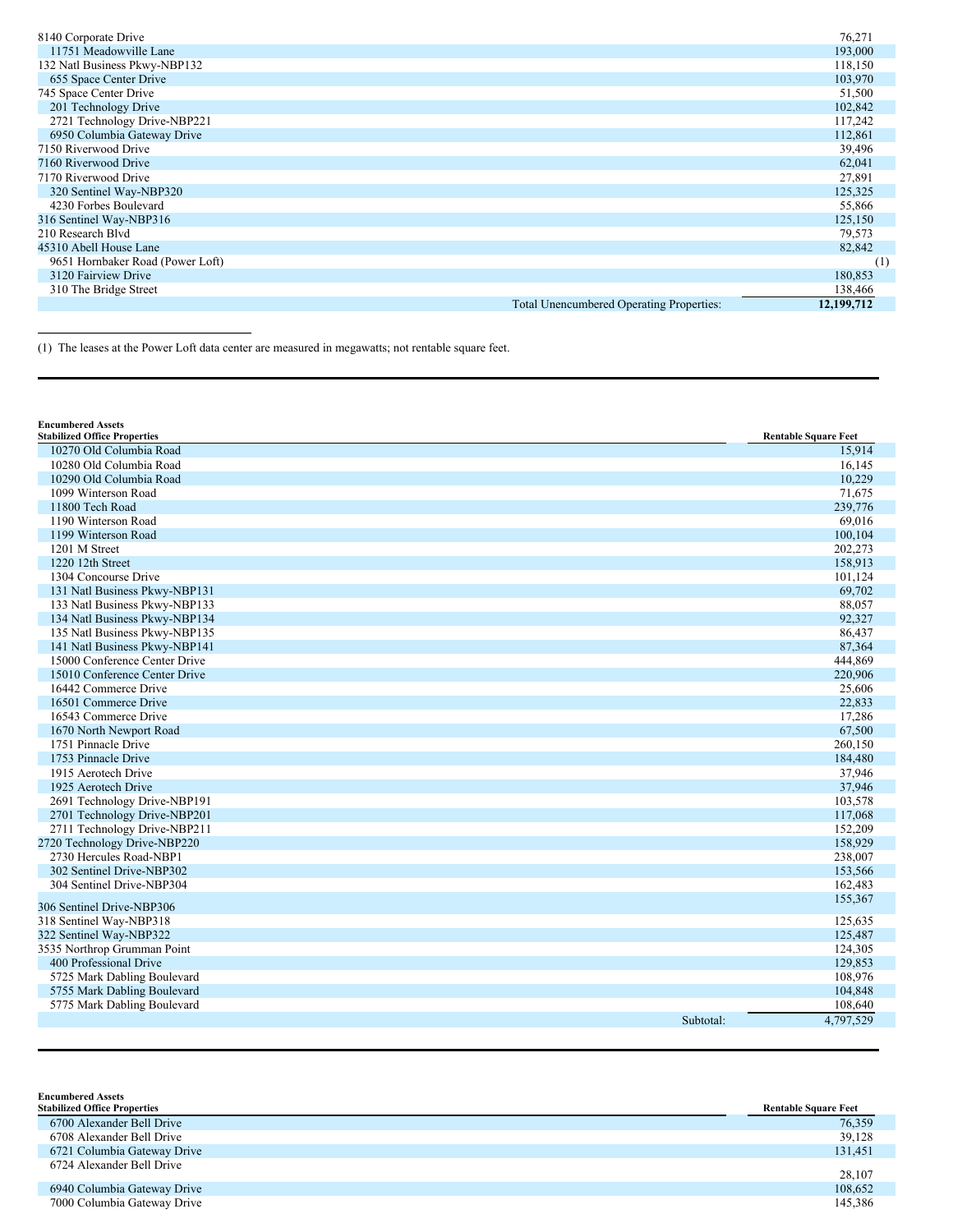| 7015 Albert Einstein Drive    |           | 62,216    |
|-------------------------------|-----------|-----------|
| 7061 Columbia Gateway Drive   |           | 30,730    |
| 7063 Columbia Gateway Drive   |           | 36,295    |
| 7065 Columbia Gateway Drive   |           | 38,560    |
| 7067 Columbia Gateway Drive   |           | 85,393    |
| 7125 Columbia Gateway Drive   |           | 479,976   |
| 7130 Columbia Gateway Drive   |           | 45,882    |
| 7134 Columbia Gateway Drive   |           | 21,931    |
| 7138 Columbia Gateway Drive   |           | 38,285    |
| 7142 Columbia Gateway Drive   |           | 47,668    |
| 7150 Columbia Gateway Drive   |           | 34,734    |
| 7272 Park Circle Drive        |           | 60,041    |
| 7320 Parkway Drive            |           | 56,964    |
| 800 International Drive       |           | 56,585    |
| 8013 Corporate Drive          |           | 29,995    |
| 8015 Corporate Drive          |           | 15,669    |
| 8019 Corporate Drive          |           | 32,424    |
| 8023 Corporate Drive          |           | 9,486     |
| 849 International Drive-AS21  |           | 69,018    |
| 8621 Robert Fulton Drive      |           | 83,734    |
| 8661 Robert Fulton Drive      |           | 48,666    |
| 8671 Robert Fulton Drive      |           | 55,688    |
| 870-880 Elkridge Landing Road |           | 105,456   |
| 881 Elkridge Landing Road     |           | 75,385    |
| 900 International Drive       |           | 57,140    |
| 9130 Guilford Road            |           | 13,647    |
| 9140 Guilford Road            |           | 40,288    |
| 9150 Guilford Road            |           | 18,405    |
| 9160 Guilford Road            |           | 36,919    |
| 920 Elkridge Landing Road     |           | 103,415   |
| 930 International Drive       |           | 56,685    |
| 938 Elkridge Landing Road     |           | 56,270    |
|                               | Subtotal: | 2,532,633 |

| <b>Encumbered Assets</b>                                |                                                 |                             |
|---------------------------------------------------------|-------------------------------------------------|-----------------------------|
| <b>Stabilized Office Properties</b>                     |                                                 | <b>Rentable Square Feet</b> |
| 9700 Patuxent Woods Drive                               |                                                 | 31,117                      |
| 9710 Patuxent Woods Drive                               |                                                 | 14,778                      |
| 9720 Patuxent Woods Drive                               |                                                 | 39,480                      |
| 9730 Patuxent Woods Drive                               |                                                 | 30,495                      |
| 9740 Patuxent Woods Drive                               |                                                 | 37,520                      |
| 9910 Franklin Square Drive                              |                                                 | 57,812                      |
| 999 Corporate Boulevard                                 |                                                 | 67,083                      |
| 7740 Milestone Parkway                                  |                                                 | 144,610                     |
| 5825 University Research Court                          |                                                 | 118,620                     |
| 5850 University Research Court                          |                                                 | 123,449                     |
|                                                         | <b>Total Unencumbered Operating Properties:</b> | 7,995,126                   |
| TOTAL CONSOLIDATED OPERATING PROPERTIES:                |                                                 | 20,194,838                  |
| <b>Encumbered Unconsolidated Joint Ventures</b>         |                                                 |                             |
| Harrisburg Portfolio                                    |                                                 | 671,260                     |
| <b>Unencumbered Consolidated Development Properties</b> |                                                 |                             |
| <b>Under Construction</b>                               |                                                 | <b>Rentable Square Feet</b> |
| 430 Natl Business Pkwy-NBP430                           |                                                 | 109,559                     |
|                                                         |                                                 |                             |

| 206 Research Blyd                      | 128,119 |
|----------------------------------------|---------|
| 410 Natl Business Pkwy-NBP410          | 110,362 |
| 7205 Riverwood Drive                   | 89.295  |
| 751 Arbor Way (Hillcrest 1)            | 113.291 |
| 9651 Hornbaker Road                    |         |
|                                        |         |
| Total Unencumbered Under Construction: | 550,626 |

# **Encumbered Consolidated Development Properties**

| <b>Under Construction/Redevelopment</b>     |         |
|---------------------------------------------|---------|
| 7125 Columbia Gateway Drive                 | 155,000 |
| 7770 Backlick Road                          | 237,000 |
| 7712 Backlick Road (parking structure)      |         |
| 1000 Redstone Gateway                       | 114.891 |
| <b>Total Encumbered Under Construction:</b> | 506.891 |

| <b>Unencumbered Assets</b><br><b>Under Development/Land</b> |                                                              |
|-------------------------------------------------------------|--------------------------------------------------------------|
| <b>Galley Road</b>                                          | Developable square feet to be determined for<br>land parcels |
| 1243 Winterson Road                                         |                                                              |
| 1460 Dorsey Road                                            |                                                              |
| 1520 S Clinton St (UDC)                                     |                                                              |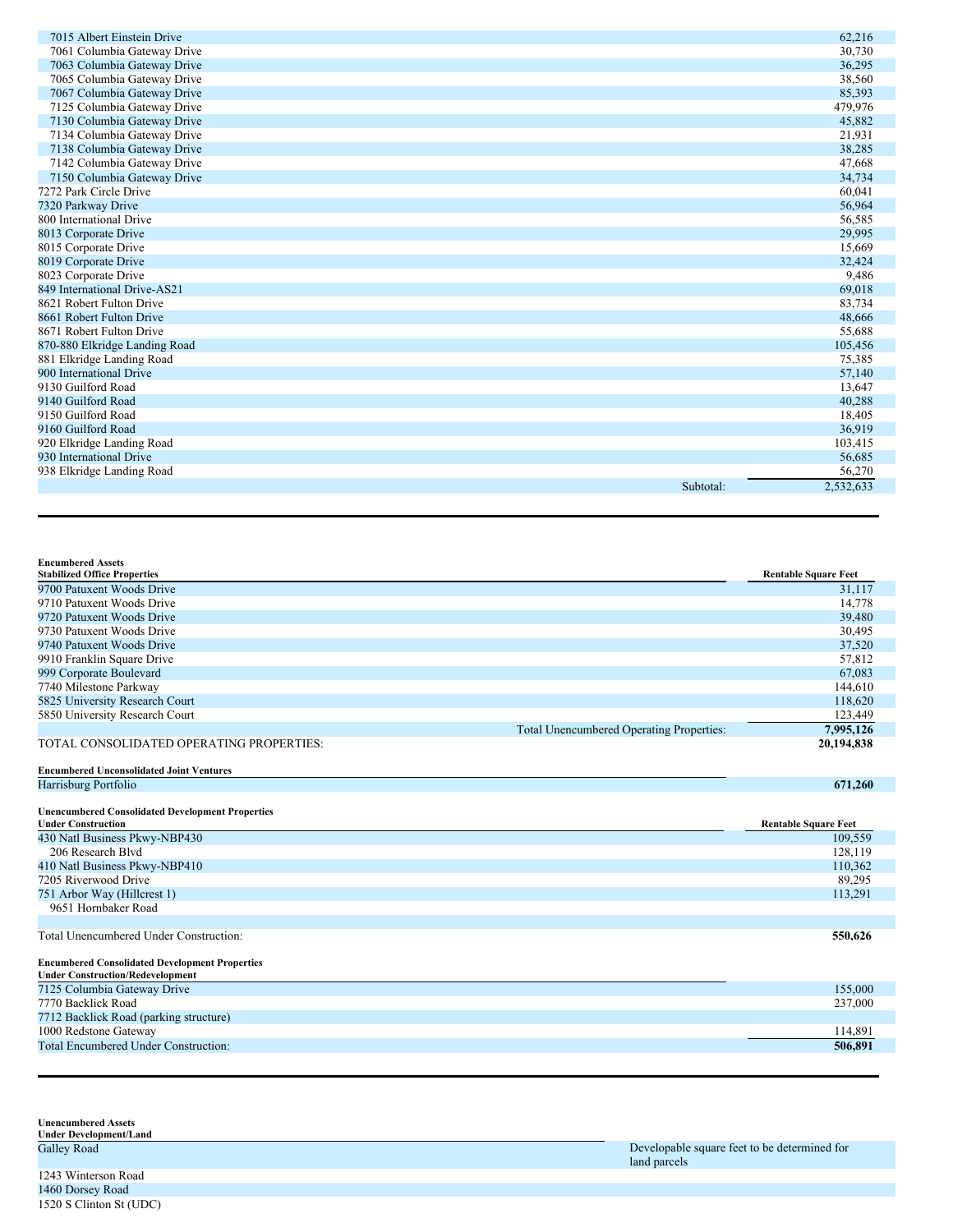| 7468 Candlewood Road           |
|--------------------------------|
| 1550 West Nursery Road (land)  |
| 202 Research Blvd-Lot H        |
| 310 Sentinel Way-NBP310        |
| 312 Sentinel Way-NBP312        |
| 420 Natl Business Pkwy-NBP420  |
| 560 National Business Parkway  |
| 4400 River Road                |
| 4500 River Road                |
| 4600 River Road                |
| 4985 Mercantile Road (3.22 ac) |
| 5180 Parkstone                 |
| 598 Stenton Avenue             |
| 7175 Riverwood Drive           |
| 7800 Backlick Road             |
| 785 Jolly Road (Land)          |
| 8100 Potranco Road             |
| 8120 Corporate Drive           |
| 8130 Corporate Drive           |
| 9965 Federal Drive land parcel |
| Aerotech 2 (Newport D)         |
| <b>Babcock Land</b>            |
| Campbell Blv&Franklin Sq       |
| Cedar Knolls Master Plan       |
| Clarks 100                     |
| Columbia Gtwy T11 Lot 1        |
| Columbia Gtwy T11 Lot 2        |
| Dahlgren Land Parcel           |
| Expedition VII(parcel#2)       |
| Interquest land parcel         |
| MCI Bldg #1 (Park Ctr)         |
| Nottingham Rid&Philadel        |
| Nottingham Ridge               |
| Other Canton Crossing          |
| Other Gude Drive               |
| Other North Gate               |
| Other San Antonio              |
| <b>Patriot Park</b>            |
|                                |

| <b>Unencumbered Assets</b>          |                                                              |
|-------------------------------------|--------------------------------------------------------------|
| <b>Under Development/Land</b>       |                                                              |
| Patriot Ridge                       | Developable square feet to be determined for<br>land parcels |
| Philadelphia Road & Rt 43           |                                                              |
| Thatcher Farm Land Parcel           |                                                              |
| Thomas Johnson Dr.land              |                                                              |
| Waterview III                       |                                                              |
| Worldcom Land                       |                                                              |
| M Square Associates                 |                                                              |
| M Square Litton Building            |                                                              |
| 5801 University Research CT-JV      |                                                              |
| COPT-FD Indian Head, LLC            |                                                              |
| Other Redstone Gateway              |                                                              |
| 1200 Redstone Gateway               |                                                              |
| 7200 Redstone Gateway               |                                                              |
| 7800 Milestone Parkway              |                                                              |
| Arundel Off-Site Infra.             |                                                              |
| Arundel Preserve (Parcels 7, 8 & 9) |                                                              |

**Schedule 6.1(f) Part II - Real Property Liens as of February 14, 2012**

# **Debt/Encumbered Properties**

| <b>PPM Finance</b>        |         |
|---------------------------|---------|
| 11800 Tech Road           | 239,776 |
|                           |         |
| <b>PPM Finance</b>        |         |
| 1304 Concourse Drive      | 101,124 |
| 920 Elkridge Landing Road | 103,415 |
| 938 Elkridge Landing Road | 56,270  |
|                           |         |
| <b>AllState</b>           |         |
| 8013 Corporate Drive      | 29,995  |
| 8015 Corporate Drive      | 15,669  |
| 8019 Corporate Drive      | 32,424  |
| 8023 Corporate Drive      | 9,486   |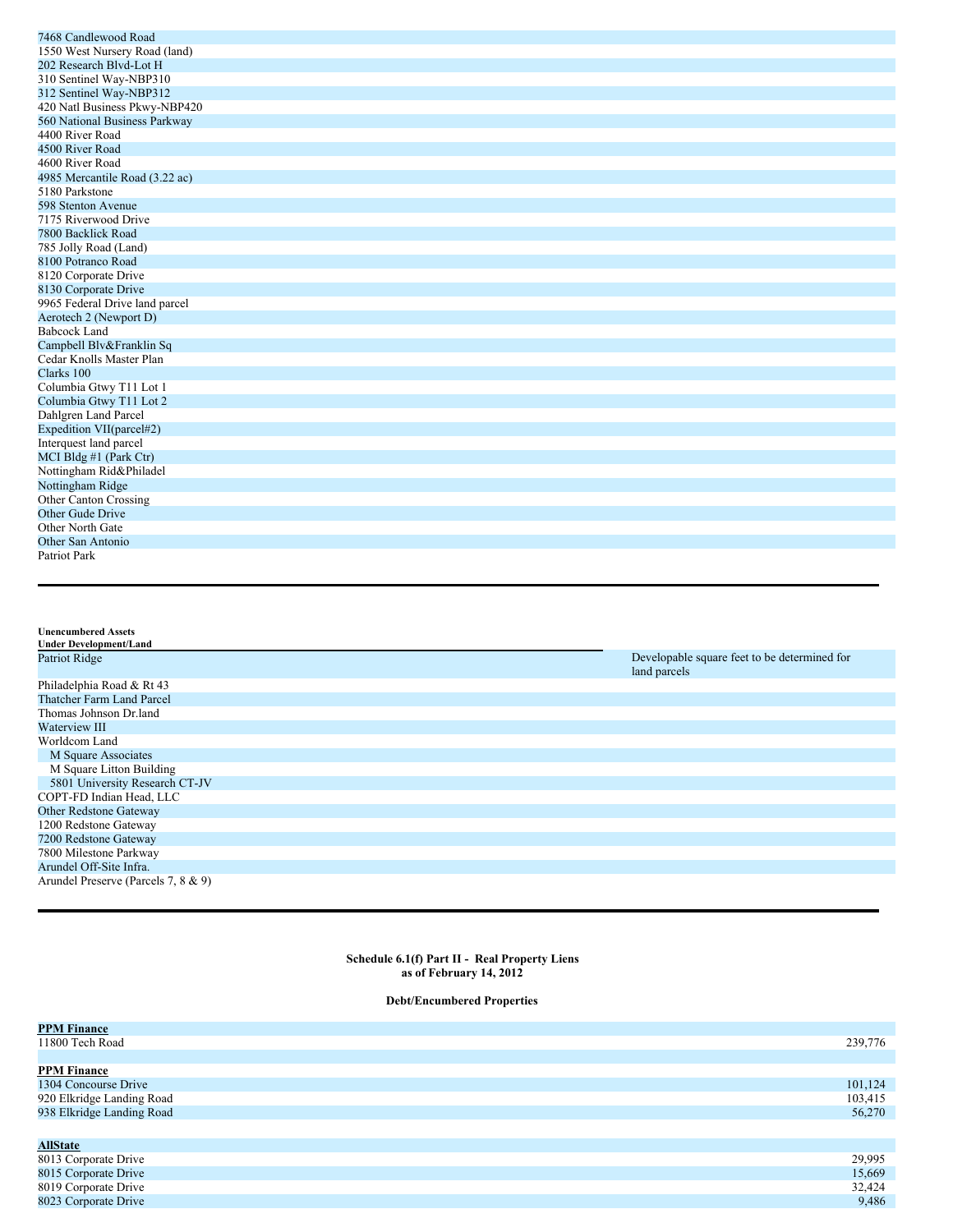| Berkadia (Loan Servicer - CMBS)           |         |
|-------------------------------------------|---------|
| 400 Professional Drive                    | 129,853 |
|                                           |         |
| Berkadia (Loan Servicer - CMBS)           |         |
| 7125 Columbia Gateway Drive               | 479,976 |
|                                           |         |
| Berkadia (Loan Servicer - CMBS)           |         |
| 1670 North Newport Road                   | 67,500  |
|                                           |         |
| <b>Wells Fargo (Loan Servicer - CMBS)</b> |         |
| 1915 Aerotech Drive                       | 37,946  |
| 1925 Aerotech Drive                       | 37,946  |
| 999 Corporate Boulevard                   | 67,083  |
| 881 Elkridge Landing Road                 | 75,385  |
| 800 International Drive                   | 56,585  |
| 849 International Drive-AS21              | 69,018  |
| 900 International Drive                   | 57,140  |
| 930 International Drive                   | 56,685  |
| 5725 Mark Dabling Boulevard               | 108,976 |
| 5755 Mark Dabling Boulevard               | 104,848 |
| 5775 Mark Dabling Boulevard               | 108,640 |
| 1099 Winterson Road                       | 71,675  |
| 1190 Winterson Road                       | 69,016  |
| 1199 Winterson Road                       | 100,104 |
|                                           |         |

### Schedule 6.1(f) Part II - Real Property Liens **a s o f F e b r u a r y 1 4 , 2 0 1 2**

| <b>Wells Fargo (Loan Servicer - CMBS)</b>                              |         |
|------------------------------------------------------------------------|---------|
| 6940 Columbia Gateway Drive                                            | 108,652 |
| 7000 Columbia Gateway Drive                                            | 145,386 |
| 870-880 Elkridge Landing Road                                          | 105,456 |
| 134 Natl Business Pkwy-NBP134                                          | 92,327  |
| 7320 Parkway Drive                                                     | 56,964  |
| 8621 Robert Fulton Drive                                               | 83,734  |
| 8661 Robert Fulton Drive                                               | 48,666  |
| 8671 Robert Fulton Drive                                               | 55,688  |
|                                                                        |         |
| <b>Wells Fargo (Loan Servicer - CMBS)</b><br>6700 Alexander Bell Drive |         |
| 6708 Alexander Bell Drive                                              | 76,359  |
|                                                                        | 39,128  |
| 6724 Alexander Bell Drive                                              | 28,107  |
| 7130 Columbia Gateway Drive                                            | 45,882  |
| 7134 Columbia Gateway Drive                                            | 21,931  |
| 7138 Columbia Gateway Drive                                            | 38,285  |
| 7142 Columbia Gateway Drive                                            | 47,668  |
| 7150 Columbia Gateway Drive                                            | 34,734  |
| 304 Sentinel Drive-NBP304                                              | 162,483 |
| 2691 Technology Drive-NBP191                                           | 103,578 |
|                                                                        |         |
| <b>Wells Fargo (Loan Servicer - CMBS)</b>                              |         |
| 16442 Commerce Drive                                                   | 25,606  |
| 16501 Commerce Drive                                                   | 22,833  |
| 16543 Commerce Drive                                                   | 17,286  |
|                                                                        |         |
| <b>Wells Fargo (Loan Servicer - CMBS)</b>                              |         |
| 10270 Old Columbia Road                                                | 15,914  |
| 10280 Old Columbia Road                                                | 16,145  |
| 10290 Old Columbia Road                                                | 10,229  |
| 9700 Patuxent Woods Drive                                              | 31,117  |
| 9710 Patuxent Woods Drive                                              | 14,778  |
| 9720 Patuxent Woods Drive                                              | 39,480  |
| 9730 Patuxent Woods Drive                                              | 30,495  |
| 9740 Patuxent Woods Drive                                              | 37,520  |

### Schedule 6.1(f) Part II - Real Property Liens **a s o f F e b r u a r y 1 4 , 2 0 1 2**

| <b>Bank of America (Loan Servicer - CMBS)</b> |         |
|-----------------------------------------------|---------|
| 15000 Conference Center Drive                 | 444,869 |
| 15010 Conference Center Drive                 | 220,906 |
|                                               |         |
| <b>State Farm</b>                             |         |
| 7061 Columbia Gateway Drive                   | 30,730  |
| 7063 Columbia Gateway Drive                   | 36,295  |
| 7065 Columbia Gateway Drive                   | 38,560  |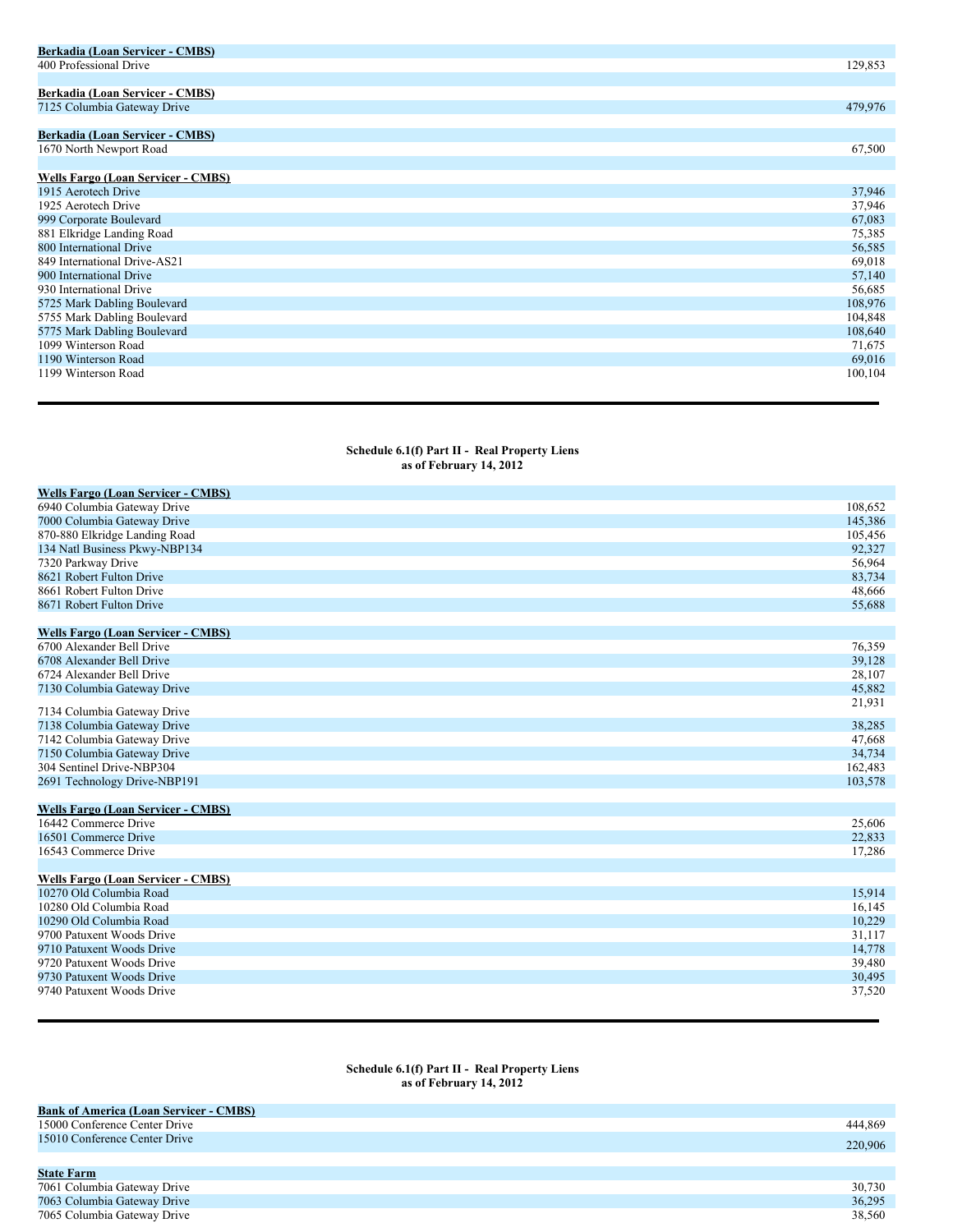| 7067 Columbia Gateway Drive                        | 85,393  |
|----------------------------------------------------|---------|
| 9130 Guilford Road                                 | 13,647  |
| 9140 Guilford Road                                 | 40,288  |
| 9150 Guilford Road                                 | 18,405  |
| 9160 Guilford Road                                 | 36,919  |
|                                                    |         |
| <b>State Farm</b>                                  |         |
| 7015 Albert Einstein Drive                         | 62,216  |
|                                                    |         |
| <b>State Farm</b>                                  |         |
| 9910 Franklin Square Drive                         | 57,812  |
|                                                    |         |
| <b>State Farm</b>                                  |         |
| 7272 Park Circle Drive                             | 60,041  |
|                                                    |         |
| <b>Teachers Insurance and Annuity Assn. (TIAA)</b> |         |
| 6721 Columbia Gateway Drive                        | 131,451 |
| 2730 Hercules Road-NBP1                            | 238,007 |
| 135 Natl Business Pkwy-NBP135                      | 86,437  |
| 141 Natl Business Pkwy-NBP141                      | 87,364  |
| 3535 Northrop Grumman Point                        | 124,305 |
| 306 Sentinel Drive-NBP306                          | 155,367 |
| 322 Sentinel Way-NBP322                            | 125,487 |
| 2701 Technology Drive-NBP201                       | 117,068 |
| 2711 Technology Drive-NBP211                       | 152,209 |
|                                                    |         |
| <b>Wells Fargo (Loan Servicer - CMBS)</b>          |         |
| 1751 Pinnacle Drive                                | 260,150 |
| 1753 Pinnacle Drive                                | 184,480 |
|                                                    |         |

### **Schedule 6.1(f) Part II - Real Property Liens as of February 14, 2012**

| <b>Midland (Loan Servicer - CMBS)</b>     |         |
|-------------------------------------------|---------|
| 1201 M Street                             | 202,273 |
| 1220 12th Street                          | 158,913 |
|                                           |         |
| <b>Patriot Ridge Construction Loan</b>    |         |
| 7770 Backlick Road                        | 237,000 |
| 7712 Backlick Road (parking structure)    |         |
|                                           |         |
| <b>Consolidated Joint Ventures</b>        |         |
|                                           |         |
| <b>Wells Fargo</b>                        |         |
| 5825 University Research Court            | 118,620 |
| 5850 University Research Court            | 123,449 |
|                                           |         |
| <b>PNC Loan</b>                           |         |
| 7740 Milestone Parkway                    | 144,610 |
|                                           |         |
| <b>Bank of America Loan</b>               |         |
| 1000 Redstone Gateway                     | 114,891 |
|                                           |         |
| <b>Unconsolidated Joint Ventures</b>      |         |
|                                           |         |
| <b>Wells Fargo (Loan Servicer - CMBS)</b> |         |
| Harrisburg, PA Portfolio                  | 671,260 |
|                                           |         |
| <b>RAIT Financial Trust (Mezz. Debt)</b>  |         |
| Harrisburg, PA Portfolio                  | 671,260 |
|                                           |         |

### **Schedule 6.1(g) - Indebtedness and Guaranties As of February 14, 2012**

|                                 | Recourse<br>Guarantee | <b>GAAP</b><br>JV |                | Secured/  |
|---------------------------------|-----------------------|-------------------|----------------|-----------|
|                                 | Amount                | $\frac{6}{6}$     | <b>Balance</b> | Unsecured |
| <b>Consolidated Debt</b>        |                       |                   |                |           |
| \$1B Revolver                   |                       |                   | 465,000,000    | U         |
| \$400M Term Loan                |                       |                   | 400,000,000    | U         |
| \$250M Term Loan                |                       |                   | 250,000,000    | U         |
| 4.25% Exchangeable Senior Notes |                       |                   | 240,000,000    | U         |
| MDE \$3 05/01/2026              |                       |                   | 2,811,142      | U         |
| Ft. Ritchie Note 10/15/06       |                       |                   | 4,000,000      | U         |
|                                 |                       |                   | 1,361,811,142  |           |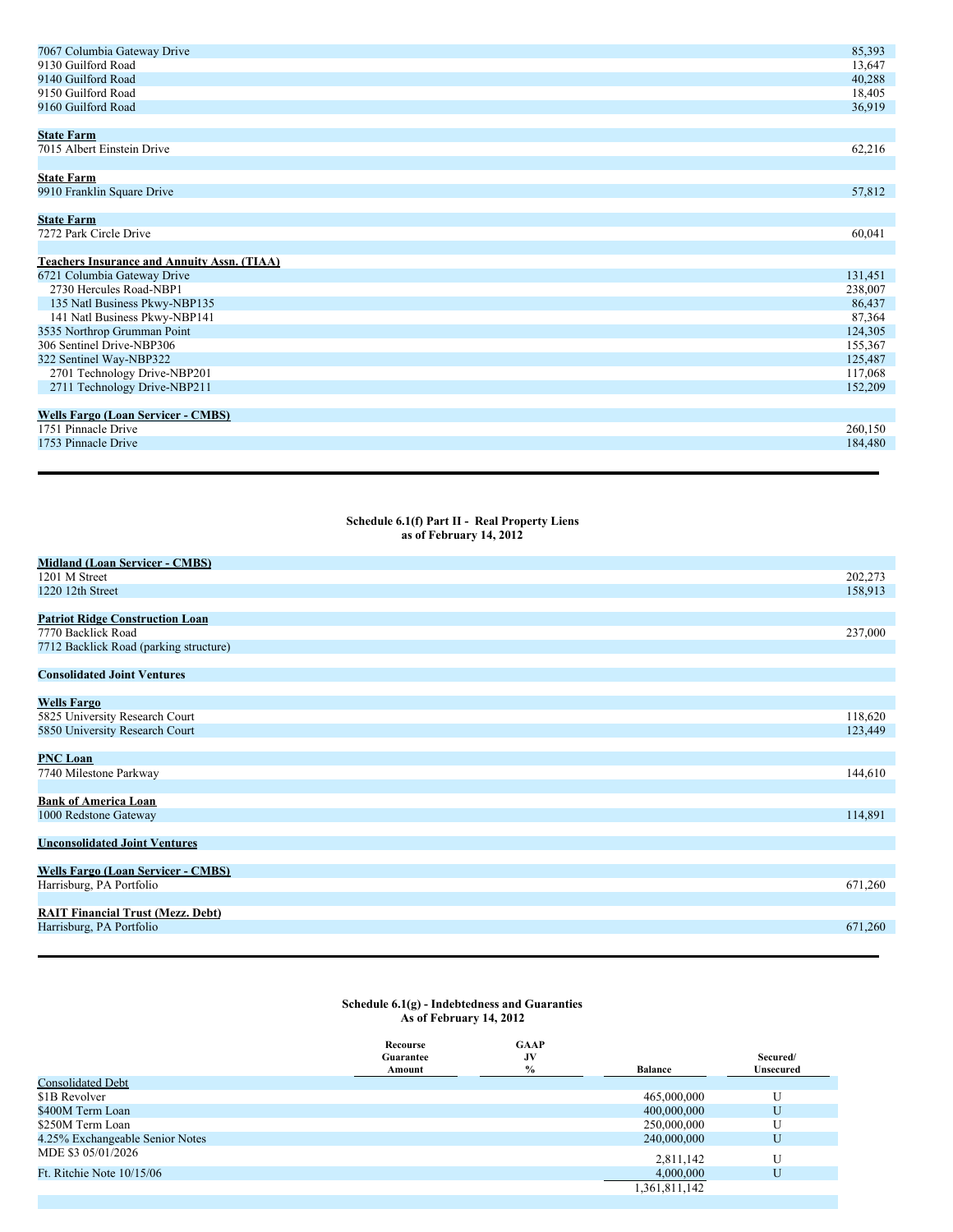| Capmark - Newport Center                   |            |        | 4,464,530     | S |  |
|--------------------------------------------|------------|--------|---------------|---|--|
| Albert Einstein (AE)/State Farm            |            |        | 2,704,206     | S |  |
| State Farm (7272 Park Circle)              | 1,800,000  |        | 5,351,672     | S |  |
| State Farm (9910 Franklin Square)          |            |        | 5,174,009     | S |  |
| All State (Tyler Ridge)                    |            |        | 5,156,008     | S |  |
| Wachovia - Dahlgren IV                     |            |        | 5,860,170     | S |  |
| Wachovia (Brokenland & Rivers Center)      |            |        | 12,924,887    | S |  |
| Capmark - Crown Point                      |            |        | 14,934,206    | S |  |
| <b>BOA</b> - Redstone Gateway              | 9,194,187  | 85%    | 9,194,187     | S |  |
| PPM/Jackson Life - 11800 Tech              |            |        | 15,340,432    | S |  |
| State Farm (Gateway 63/Rivers 95)          |            |        | 21,932,703    | S |  |
| PPM/Jackson Life - AS III, VI, VII & XVIII |            |        | 23,010,648    | S |  |
| 7125 Columbia Gateway Drive                |            |        | 34,420,086    | S |  |
| Wachovia (Pinnacle)                        |            |        | 55,895,090    | S |  |
| Maritime Loan Assumption                   |            |        | 68,072,717    | S |  |
| M&T Bank - Patriot Ridge Construction      | 10,493,623 |        | 20.987.245    | S |  |
| <b>NYSTRS \$90 8/1/14</b>                  | 15,000,000 |        | 86,499,603    | S |  |
| Greenwich                                  |            |        | 103,000,000   | S |  |
| LaSalle                                    |            |        | 108,543,000   | S |  |
| Goldman Sachs                              |            |        | 146,500,000   | S |  |
| LaSalle (WTP $I & II$ )                    |            |        | 150,000,000   | S |  |
| TIAA - \$185 10/1/16                       |            |        | 178,325,924   | S |  |
| PNC (Arundel Preserve)                     | 16,828,591 | 50%    | 16,828,591    | S |  |
| Wells Fargo (MSquare)                      | 15,000,000 | $50\%$ | 39,095,079    | S |  |
|                                            |            |        | 1,134,214,993 |   |  |
|                                            |            |        |               |   |  |
| Unconsolidated JV Debt                     |            |        |               |   |  |
| Harrisburg Portfolio                       |            | 20%    | 12,929,738    | S |  |
| <b>COPT's share of JV Debt</b>             |            |        | 12,929,738    |   |  |

### **Schedule 6.1(g) - Indebtedness and Guaranties As of February 14, 2012**

| Letters of Credit                                |                  |   |
|--------------------------------------------------|------------------|---|
| Letter of Credit (Dahlgren IV)                   | 141,000          | U |
| Letter of Credit (Newport Center)                | 525,000          | U |
| Letter of Credit (Airport Square VII)            | 2,500,000        | U |
| Letter of Credit (Maritime Rent Reserve)         | 101,852          | U |
| Letter of Credit (Maritime Parking Deck Reserve) | 500,000          | U |
| Letter of Credit (Fairview)                      | 2,298,240        | U |
| Letter of Credit (430 NBP)                       | 1,216,393        | U |
| Letter of Credit (PowerLoft)                     | 2,380,444        | U |
| Letter of Credit (7125 CGD)                      | 1,250,000        |   |
| Letter of Credits (Misc.)                        | 1,279,876        | U |
|                                                  | 12,192,805       |   |
|                                                  |                  |   |
| Total Unsecured Debt (Full Recourse):            | 1,374,003,947(1) |   |
| <b>Total Secured Debt:</b>                       | 1,134,214,993    |   |
| Total Consolidated Debt:                         | 2,508,218,939    |   |
| Total Unconsolidated JV Debt:                    | 12,929,738       |   |
| <b>Total Indebtedness:</b>                       | 2,521,148,677    |   |

(1) Includes Letters of Credit

# SCHEDULE 6.1(h)

# Material Contracts

None

# SCHEDULE 6.1(i)

## **Litigation**

None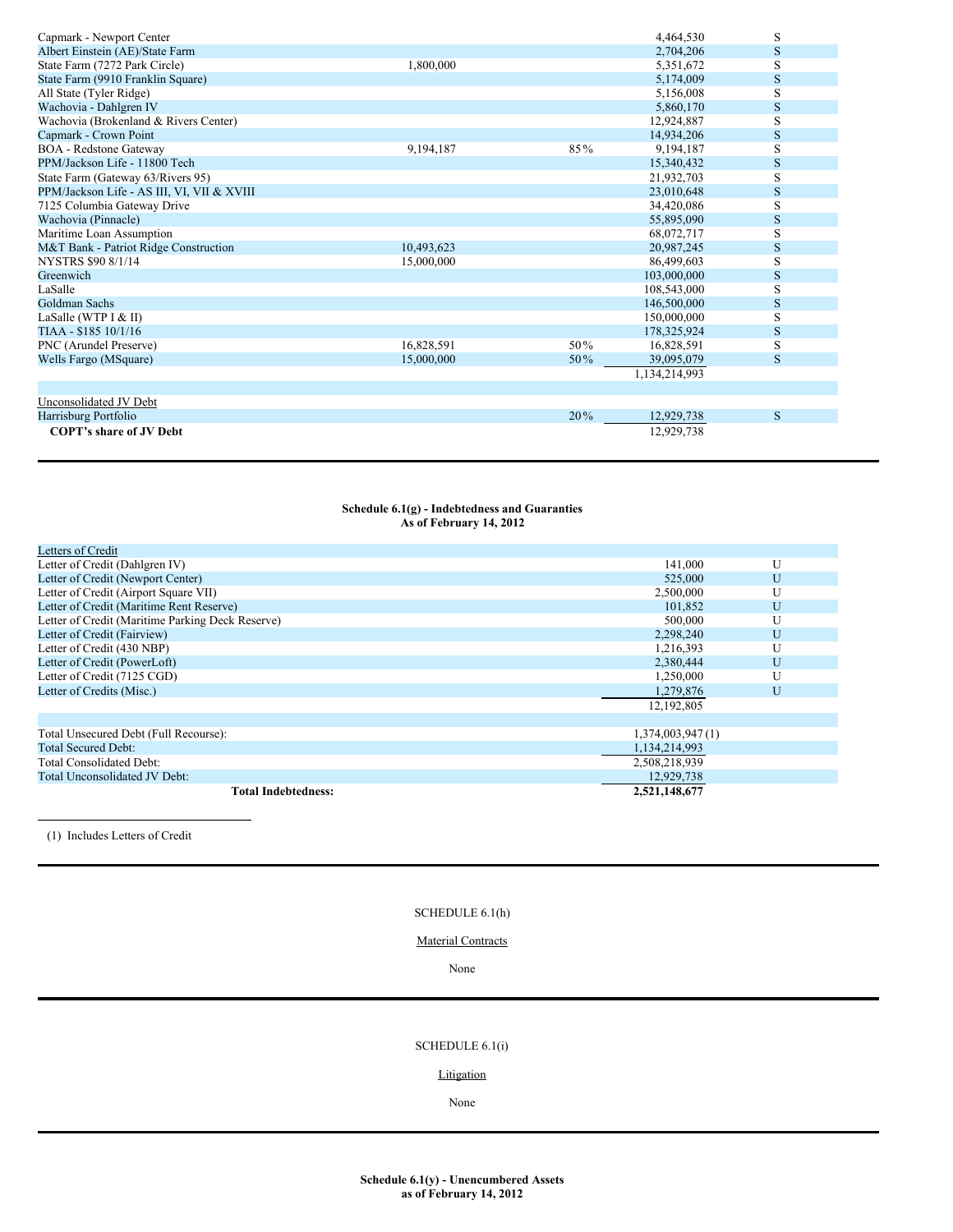|                               |                    | 4Q 11        | 4Q 11 Cash NOI | <b>Cap Rate</b> |
|-------------------------------|--------------------|--------------|----------------|-----------------|
| <b>Address</b>                | <b>Square Feet</b> | Cash NOI     | Annualized     | $@7.5\%$        |
| 10150 York Road               | 175,207            | 301,097      | 1,204,389      | 16,058,525      |
| 1055 North Newport Road       | 59,763             | 244,386      | 977,544        | 13,033,923      |
| 10807 New Allegiance Dr-Epic1 | 145,723            | 99,355       | 397,421        | 5,298,943       |
| 110 Thomas Johnson Drive      | 120,318            | 401,005      | 1,604,022      | 21,386,957      |
| 11311 McCormick Road          | 214,705            | 574,636      | 2,298,546      | 30,647,275      |
| 114 Natl Business Pkwy-NBP114 | 10,113             | $\mathbf{0}$ |                | 3,482,303       |
| 1201 Winterson Road           | 67,903             | 310,852      | 1,243,409      | 16,578,781      |
| 12515 Academy Ridge View      | 61,372             | 287,613      | 1,150,450      | 15,339,340      |
| 1302 Concourse Drive          | 83,717             | 268,344      | 1,073,378      | 14,311,706      |
| 1306 Concourse Drive          | 116,259            | 259,730      | 1,038,918      | 13,852,242      |
| 13200 Woodland Park Road      | 396,837            | 2,155,803    | 8,623,214      | 114,976,186     |
| 1331 Ashton Road              | 28,906             | $\mathbf{0}$ |                | 3,282,679       |
| 1334 Ashton Road              | 38,128             | 168,967      | 675,870        | 9,011,596       |
| 1340 Ashton Road              | 45,867             | 169,832      | 679,327        | 9,057,699       |
| 1341 Ashton Road              | 15,314             | 54,576       | 218,303        | 2,910,702       |
| 1343 Ashton Road              | 9,903              | 13,593       | 54,373         | 724,971         |
| 13450 Sunrise Valley Road     | 53,572             | 245,571      | 982,284        | 13,097,117      |
| 13454 Sunrise Valley Road     | 112,284            | 318,547      | 1,274,188      | 16,989,173      |
| 1362 Mellon Road              | 43,232             | 120,822      | 483,290        | 6,443,865       |
| 140 Natl Business Pkwy-NBP140 | 119,466            | 675,924      | 2,703,694      | 36,049,259      |
| 14280 Park Meadow Drive       | 112,916            | 484,984      | 1,939,934      | 25,865,787      |
| 14840 Conference Center Drive | 71,517             | $\mathbf{0}$ |                | 12,709,652      |
| 14850 Conference Center Drive | 72,194             | $\mathbf{0}$ | $\equiv$       | 12,738,164      |
| 14900 Conference Center Drive | 125,357            | 475,528      | 1,902,114      | 25,361,517      |
| 15 West Gude Drive            | 108,485            | 472,954      | 1,891,817      | 25,224,221      |
| 1501 S Clinton St             | 481,277            | 2,406,550    | 9,626,199      | 128,349,323     |
| 15049 Conference Center Drive | 152,993            | 753,006      | 3,012,025      | 40,160,334      |
| 15059 Conference Center Drive | 146,801            | 775,303      | 3,101,210      | 41,349,472      |
| 1550 West Nursery Road        | 161,689            | 808,833      | 3,235,334      | 43,137,785      |
| 1550 Westbranch Drive         |                    |              |                |                 |
|                               | 160,461            | 887,513      | 3,550,054      | 47,334,052      |
| 1560A Cable Ranch Road        | 45,935             | 112,453      | 449,813        | 5,997,506       |
| 1560B Cable Ranch Road        | 77,040             | 254,577      | 1,018,310      | 13,577,461      |
| 16480 Commerce Drive          | 70,875             | 298,327      | 1,193,307      | 15,910,765      |
| 16539 Commerce Drive          | 32,257             | 83,632       | 334,526        | 4,460,348       |
| 16541 Commerce Drive          | 37,292             | 146,589      | 586,355        | 7,818,062       |
| 200 International Circle      | 125,352            | 398,238      | 1,592,952      | 21,239,354      |
| 201 International Circle      | 78,243             | 152,765      | 611,060        | 8,147,469       |
| 222 Schilling Circle          | 28,617             | 64,740       | 258,960        | 3,452,799       |
| 22289 Exploration Drive       | 58,633             | 177,949      | 711,795        | 9,490,604       |
| 22299 Exploration Drive       | 58,132             | 177,877      | 711,510        | 9,486,797       |
| 22300 Exploration Drive       | 45,093             | 176,274      | 705,096        | 9,401,274       |
| 22309 Exploration Drive       | 98,860             | 345,773      | 1,383,092      | 18,441,230      |
| 224 Schilling Circle          | 27,575             | 57,364       | 229,455        | 3,059,406       |
| 226 Schilling Circle          | 97,309             | 355,440      | 1,421,759      | 18,956,786      |

| <b>Address</b>              | <b>Square Feet</b> | 4Q 11<br><b>Cash NOI</b> | 40 11 Cash NOI<br>Annualized | <b>Cap Rate</b><br>(a) 7.5% |
|-----------------------------|--------------------|--------------------------|------------------------------|-----------------------------|
| 23535 Cottonwood Parkway    | 46,656             | 138,302                  | 553,207                      | 7,376,087                   |
| 2500 Riva Road              | 155,000            | 559,479                  | 2,237,916                    | 29,838,882                  |
| 2900 Towerview Road         | 151,497            | 258,929                  | 1,035,715                    | 13,809,533                  |
| 375 West Padonia Road       | 104,885            | 325,697                  | 1,302,787                    | 17,370,500                  |
| 44408 Pecan Court           | 49,808             | $\mathbf{0}$             |                              | 3,166,328                   |
| 44414 Pecan Court           | 25,444             | 50,802                   | 203,210                      | 2,709,463                   |
| 44417 Pecan Court           | 29,053             | 69,861                   | 279,444                      | 3,725,925                   |
| 44420 Pecan Court           | 25,338             | $\mathbf{0}$             |                              | 1,593,966                   |
| 44425 Pecan Court           | 58,694             | 204,097                  | 816,388                      | 10,885,167                  |
| 45 West Gude Drive          | 122,555            | 175,768                  | 703,073                      | 9,374,312                   |
| 46579 Expedition Drive      | 58,989             | 240,922                  | 963,686                      | 12,849,153                  |
| 46591 Expedition Drive      | 59,843             | 239,277                  | 957,109                      | 12,761,452                  |
| 4851 Stonecroft Boulevard   | 88,099             | 461,725                  | 1,846,901                    | 24,625,353                  |
| 4940 Campbell Boulevard     | 50,415             | 192,290                  | 769,160                      | 10,255,461                  |
| 4969 Mercantile Road        | 47,132             | $\mathbf{0}$             |                              | 5,845,146                   |
| 4979 Mercantile Road        | 49,590             | 71,272                   | 285,087                      | 3,801,155                   |
| 5020 Campbell Boulevard     | 43,623             | 89,105                   | 356,419                      | 4,752,257                   |
| 5022 Campbell Boulevard     | 26,748             | 73,189                   | 292,757                      | 3,903,426                   |
| 5024 Campbell Boulevard     | 33,710             | 48,101                   | 192,406                      | 2,565,413                   |
| 5026 Campbell Boulevard     | 30,163             | 71,571                   | 286,284                      | 3,817,125                   |
| 525 Babcock Road            | 14,000             | 36,882                   | 147,526                      | 1,967,014                   |
| 5325 Nottingham Ridge Road  | 35,678             | 137,259                  | 549,035                      | 7,320,465                   |
| 5355 Nottingham Ridge Road  | 35,930             | 77,459                   | 309,835                      | 4, 131, 133                 |
| 5520 Research Pk Dr(UMBC)   | 103,333            | 398,337                  | 1,593,350                    | 21,244,662                  |
| 5522 Research Pk Dr(UMBC)   | 23,925             | 125,746                  | 502,984                      | 6,706,449                   |
| 565 Space Center Drive      | 89,899             | $\mathbf{0}$             |                              | 6,291,426                   |
| 6716 Alexander Bell Drive   | 52,114             | 93,363                   | 373,452                      | 4,979,356                   |
| 6740 Alexander Bell Drive   | 63,161             | 262,024                  | 1,048,097                    | 13,974,630                  |
| 6741 Columbia Gateway Drive | 4,592              | 22,527                   | 90,107                       | 1,201,421                   |
| 6750 Alexander Bell Drive   | 75,328             | 249,522                  | 998,086                      | 13,307,817                  |
| 6760 Alexander Bell Drive   | 36,227             | 31,120                   | 124,478                      | 1,659,713                   |
| 7200 Riverwood Drive        | 160,000            | 782,436                  | 3,129,745                    | 41,729,940                  |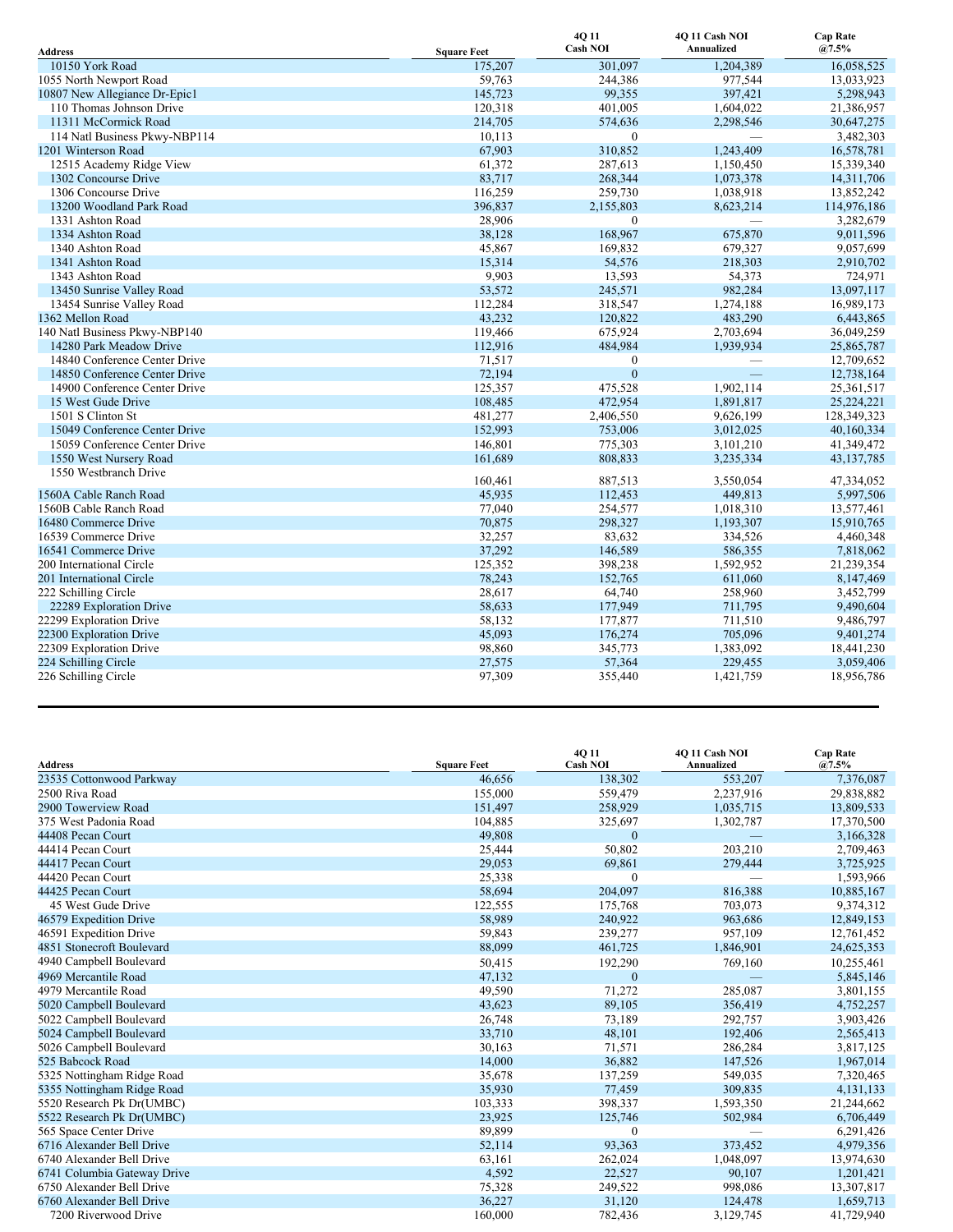| 7240 Parkway Drive        | 74,475  | 209,357      | 837,427                  | 11,165,690 |
|---------------------------|---------|--------------|--------------------------|------------|
| 7318 Parkway Drive        | 59,204  | 175,980      | 703,920                  | 9,385,603  |
| 7467 Ridge Road           | 74.545  | 178,799      | 715,195                  | 9,535,933  |
| 7700 Potranco Road        | 533,468 | 1,651,380    | 6,605,522                | 88,073,625 |
| 785 Jolly Road            | 219,065 | 672,043      | 2,688,172                | 35,842,300 |
| 7941-7949 Corporate Drive | 57,782  | 0            |                          | 6,709,080  |
| 8003 Corporate Drive      | 17,599  | $\mathbf{0}$ | $\overline{\phantom{a}}$ | 2,598,340  |
| 8007 Corporate Drive      | 41,799  | 92,542       | 370,169                  | 4,935,591  |
| 801 Lakeview Drive        | 218,653 | 620,998      | 2,483,992                | 33,119,893 |
| 8010 Corporate Drive      | 38,487  | 206,144      | 824,575                  | 10,994,335 |
| 8020 Corporate Drive      | 50,796  | 228,373      | 913,491                  | 12,179,883 |
| 8094 Sandpiper Circle     | 49,585  | 172,921      | 691,683                  | 9,222,446  |
| 8098 Sandpiper Circle     | 46,485  | 151,735      | 606,938                  | 8,092,511  |
| 891 Elkridge Landing Road | 57,987  | 147,664      | 590,655                  | 7,875,404  |
| 900 Elkridge Landing Road | 101,005 | 426,380      | 1,705,521                | 22,740,282 |
|                           |         |              |                          |            |

| Address                        | <b>Square Feet</b> | 4Q 11<br><b>Cash NOI</b> | 4Q 11 Cash NOI<br>Annualized | <b>Cap Rate</b><br>$@7.5\%$ |
|--------------------------------|--------------------|--------------------------|------------------------------|-----------------------------|
| 901 Elkridge Landing Road      | 57,872             | 57,628                   | 230,511                      | 3,073,475                   |
| 9020 Mendenhall Court          | 47,603             | 155,077                  | 620,306                      | 8,270,751                   |
| 911 Elkridge Landing Road      | 68,373             | 246,265                  | 985,058                      | 13, 134, 113                |
| 9140 Rt.108                    | 171,436            | 619,356                  | 2,477,425                    | 33,032,340                  |
| 921 Elkridge Landing Road      | 56,452             | $\boldsymbol{0}$         |                              | 5,875,112                   |
| 939 Elkridge Landing Road      | 54,224             | $\mathbf{0}$             |                              | 6,670,710                   |
| 9690 Deereco Road              | 134,950            | 504,224                  | 2,016,895                    | 26,891,936                  |
| 980 Technology Court           | 33,207             | 96,556                   | 386,223                      | 5,149,636                   |
| 985 Space Center Drive         | 104,028            | 339,413                  | 1,357,653                    | 18,102,039                  |
| 9900 Franklin Square Drive     | 33,800             | 95.305                   | 381,220                      | 5,082,929                   |
| 9920 Franklin Square Drive     | 42,891             | 151,550                  | 606,200                      | 8,082,669                   |
| 9925 Federal Drive-Hybrid2     | 53,788             | 123,106                  | 492,426                      | 6,565,676                   |
| 9930 Franklin Square Drive     | 39,750             | 17,941                   | 71,765                       | 956,862                     |
| 9940 Franklin Square Drive     | 32,242             | 8,778                    | 35,110                       | 468,140                     |
| 9945 Federal Drive-Hybrid 1    | 74,005             | $\mathbf{0}$             |                              | 2,929,601                   |
| 9950 Federal Drive             | 66,223             | 172,687                  | 690,748                      | 9,209,979                   |
| 9960 Federal Drive             | 46,948             | 104,159                  | 416,636                      | 5,555,147                   |
| 9965 Federal Drive             | 74,749             | 213,358                  | 853,432                      | 11,379,090                  |
| <b>NBP Visitor Control Ctr</b> | 4,462              | 23,358                   | 93,432                       | 1,245,766                   |
| San.Antonio Vis.Control        | 8,674              | 24,146                   | 96,582                       | 1,287,761                   |
| 8000 Potranco Road             | 125,157            | 679,083                  | 2,716,333                    | 36,217,770                  |
| 8030 Potranco Road             | 125,155            | 679,061                  | 2,716,245                    | 36,216,601                  |
| 300 Sentinel Drive-NBP300      | 193,296            | 1,031,526                | 4,126,103                    | 55,014,702                  |
| 308 Sentinel Drive-NBP308      | 151,207            | 1,061,679                | 4,246,718                    | 56,622,906                  |
| 324 Sentinel Way-NBP324        | 125,118            | 783,312                  | 3,133,248                    | 41,776,643                  |
| 209 Research Blvd              | 77,192             | 410,985                  | 1,643,938                    | 21,919,176                  |
| 6711 Columbia Gateway Drive    | 124,048            | 595,789                  | 2,383,157                    | 31,775,420                  |
| 6731 Columbia Gateway Drive    | 123,576            | 505,525                  | 2,022,102                    | 26,961,357                  |
| 8029 Corporate Drive           | 25,000             | 79,822                   | 319,287                      | 4,257,160                   |
| 8031 Corporate Drive           | 66,000             | 227,461                  | 909,842                      | 12, 131, 229                |
| 8110 Corporate Drive           | 79,091             | 273,827                  | 1,095,309                    | 14,604,123                  |
| 8140 Corporate Drive           | 76,271             | 268,895                  | 1,075,578                    | 14,341,043                  |
| 11751 Meadowville Lane         | 193,000            | 1,210,786                | 4,843,143                    | 64, 575, 245                |
| 132 Natl Business Pkwy-NBP132  | 118,150            | 729,115                  | 2,916,461                    | 38,886,149                  |
| 655 Space Center Drive         | 103,970            | 430,134                  | 1,720,534                    | 22,940,454                  |
| 745 Space Center Drive         | 51,500             | 238,908                  | 955,630                      | 12,741,740                  |
| 201 Technology Drive           | 102,842            | 874,977                  | 3,499,908                    | 46,665,445                  |
| 2721 Technology Drive-NBP221   | 117,242            | 650,039                  | 2,600,157                    | 34,668,763                  |
| 6950 Columbia Gateway Drive    | 112,861            | 17,972                   | 71,887                       | 958,498                     |
| 7150 Riverwood Drive           | 39,496             | 146,730                  | 586,920                      | 7,825,600                   |
| 7160 Riverwood Drive           | 62,041             | 271,036                  | 1,084,145                    | 14,455,266                  |
| 7170 Riverwood Drive           | 27,891             | 22,109                   | 88,437                       | 1,179,161                   |
| 320 Sentinel Way-NBP320        | 125,325            | 725,583                  | 2,902,332                    | 38,697,762                  |
| 4230 Forbes Boulevard          | 55,866             | 11,272                   | 45,089                       | 601,181                     |
| 316 Sentinel Way-NBP316        | 125,150            | $\boldsymbol{0}$         |                              | 29,427,731                  |
|                                |                    |                          |                              |                             |

| <b>Address</b>         |           | <b>Square Feet</b> | 4Q 11<br><b>Cash NOI</b> | 40 11 Cash NOI<br>Annualized | <b>Cap Rate</b><br>$@7.5\%$ |
|------------------------|-----------|--------------------|--------------------------|------------------------------|-----------------------------|
| 210 Research Blyd      |           | 79,573             | 117,952                  | 471,807                      | 6,290,754                   |
| 45310 Abell House Lane |           | 82,842             | 186,182                  | 744,726                      | 9,929,681                   |
| 9651 Hornbaker Road    |           |                    | 383.991                  | 1,535,965                    | 20,479,530                  |
| 3120 Fairview Drive    |           | 180.853            |                          |                              | 43,000,000                  |
| 310 The Bridge Street  |           | 138,466            |                          |                              | 33,412,500                  |
|                        |           |                    |                          |                              |                             |
|                        | Subtotal: | 12,199,712         | 42,525,357               | 170,101,428                  | 2.447.751.776               |

Note: GAAP Book Value used for properties acquired during the past 4 consecutive quarters or with negative cash NOI for 4Q 11.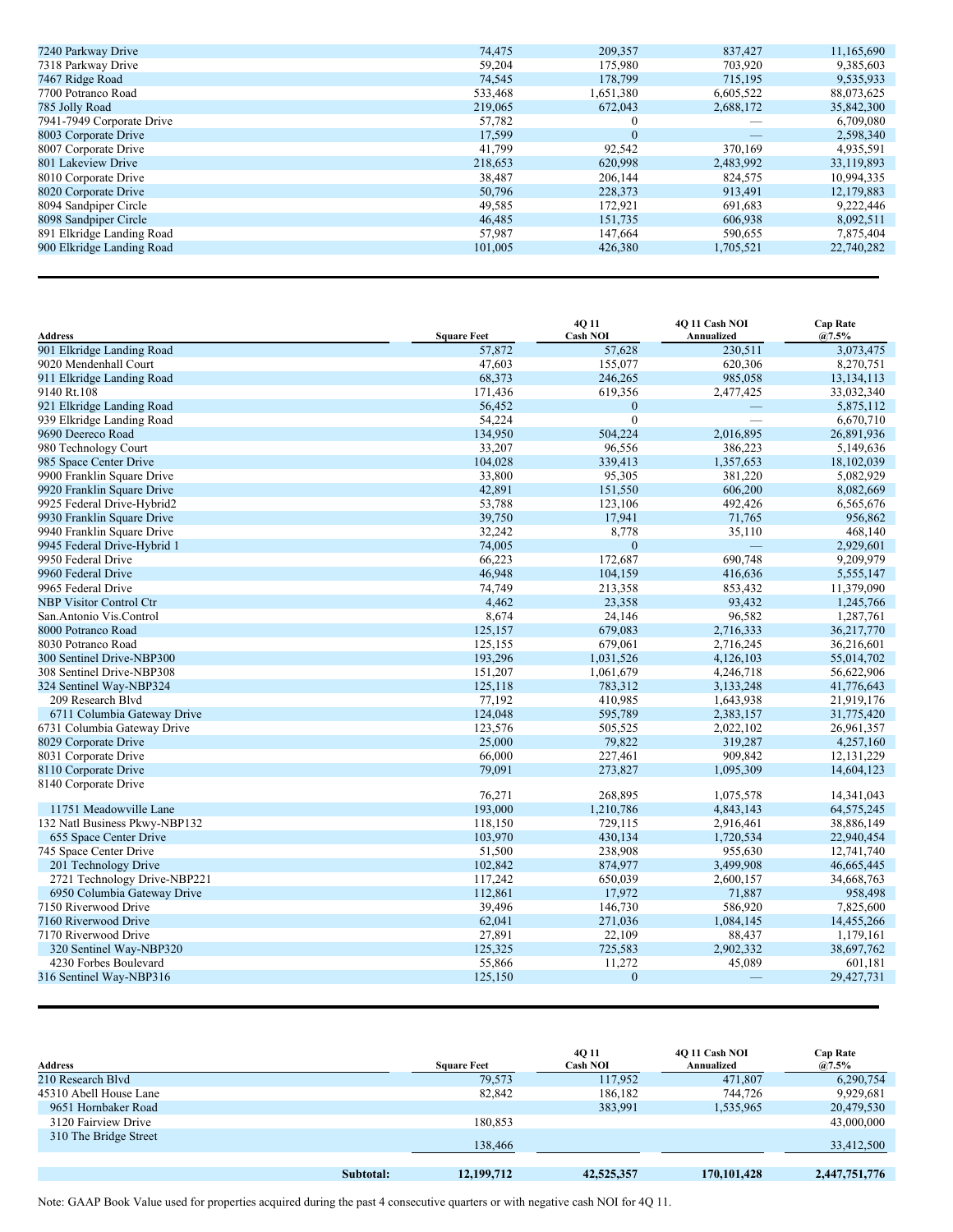### **Unencumbered Consolidated Development Properties**

| <b>GAAP Book Value</b> |
|------------------------|
| 20,475,188             |
| 17,768,648             |
| 15,733,082             |
| 14,382,600             |
| 44,771,487             |
| 153,160,133            |
|                        |

**l: 2**

**6 6 , 2 9 1 , 1 3 8**

**T o t a**

| <b>Under Development/Land</b>  | <b>GAAP Book Value</b> |
|--------------------------------|------------------------|
| 0 Galley Road                  | 1,060,066              |
| 1243 Winterson Road            | 630,478                |
| 1460 Dorsey Road               | 1,799,879              |
| 1520 S Clinton St (UDC)        | 6,300,000              |
| 7468 Candlewood Road           | 28,532,939             |
| 1550 West Nursery Road (land)  | 1,441,317              |
| 202 Research Blvd-Lot H        | 4,203,116              |
| 310 Sentinel Way-NBP310        | 4,842,985              |
| 312 Sentinel Way-NBP312        | 7,616,067              |
| 420 Natl Business Pkwy-NBP420  | 5,560,340              |
| 560 National Business Parkway  | 2,680,900              |
| 4400 River Road                | 46,747                 |
| 4500 River Road                | 40,297                 |
| 4600 River Road                | 964,261                |
| 4985 Mercantile Road (3.22 ac) | 1,187,289              |
| 5180 Parkstone                 | 8,489,289              |
| 598 Stenton Avenue             | 413,713                |
| 7175 Riverwood Drive           | 2,746,282              |
| 7800 Backlick Road             | 6,484,216              |
| 785 Jolly Road (Land)          | 17,367,840             |
| 8100 Potranco Road             | 3,360,330              |
| 8120 Corporate Drive           | 2,557,679              |
| 8130 Corporate Drive           | 4,276,557              |
| 9965 Federal Drive land parcel | 466,485                |

| <b>Address</b>                      | <b>Square Feet</b> | 4Q 11<br><b>Cash NOI</b> | 4Q 11 Cash NOI<br>Annualized | <b>Cap Rate</b><br>(a) 7.5% |
|-------------------------------------|--------------------|--------------------------|------------------------------|-----------------------------|
| Aerotech 2 (Newport D)              |                    |                          |                              | 899,861                     |
| <b>Babcock Land</b>                 |                    |                          |                              | 826,353                     |
| Campbell Blv&Franklin Sq            |                    |                          |                              | 14,642,149                  |
| Cedar Knolls Master Plan            |                    |                          |                              | 1,547,810                   |
| Clarks 100                          |                    |                          |                              | 43,924,410                  |
| Columbia Gtwy T11 Lot 1             |                    |                          |                              | 9,307,357                   |
| Columbia Gtwy T11 Lot 2             |                    |                          |                              | 12,529                      |
| Dahlgren Land Parcel                |                    |                          |                              | 1,249,703                   |
| Expedition VII(parcel#2)            |                    |                          |                              | 1,440,136                   |
| Interquest land parcel              |                    |                          |                              | 14,534,051                  |
| MCI Bldg #1 (Park Ctr)              |                    |                          |                              | 803,501                     |
| Nottingham Rid&Philadel             |                    |                          |                              | 4,240,237                   |
| Nottingham Ridge                    |                    |                          |                              | 13,639,186                  |
| Other Canton Crossing               |                    |                          |                              | 16,555,445                  |
| Other Gude Drive                    |                    |                          |                              | 2,871,825                   |
| Other North Gate                    |                    |                          |                              | 12,064,982                  |
| Other San Antonio                   |                    |                          |                              | 22,160,476                  |
| <b>Patriot Park</b>                 |                    |                          |                              | 7,113,965                   |
| Patriot Ridge                       |                    |                          |                              | 37,608,308                  |
| Philadelphia Road & Rt 43           |                    |                          |                              | 1,280,485                   |
| <b>Thatcher Farm Land Parcel</b>    |                    |                          |                              | 9,211,420                   |
| Thomas Johnson Dr.land              |                    |                          |                              | 2,313,004                   |
| <b>Waterview III</b>                |                    |                          |                              | 9,697,278                   |
| Worldcom Land                       |                    |                          |                              | 5,463,275                   |
| M Square Associates                 |                    |                          |                              | 1,586,755                   |
| M Square Litton Building            |                    |                          |                              | 163,856                     |
| 5801 University Research CT-JV      |                    |                          |                              | 208,982                     |
| COPT-FD Indian Head, LLC            |                    |                          |                              | 6,509,752                   |
| Other Redstone Gateway              |                    |                          |                              | 14,523,720                  |
| 1200 Redstone Gateway               |                    |                          |                              | 959,112                     |
| 7200 Redstone Gateway               |                    |                          |                              | 215,045                     |
| 7800 Milestone Parkway              |                    |                          |                              | 570,151                     |
| Arundel Off-Site Infra.             |                    |                          |                              | 365,926                     |
| Arundel Preserve (Parcels 7, 8 & 9) |                    |                          |                              | 2,961,222                   |
|                                     |                    |                          |                              |                             |
| Total:                              |                    |                          |                              | 374,541,338                 |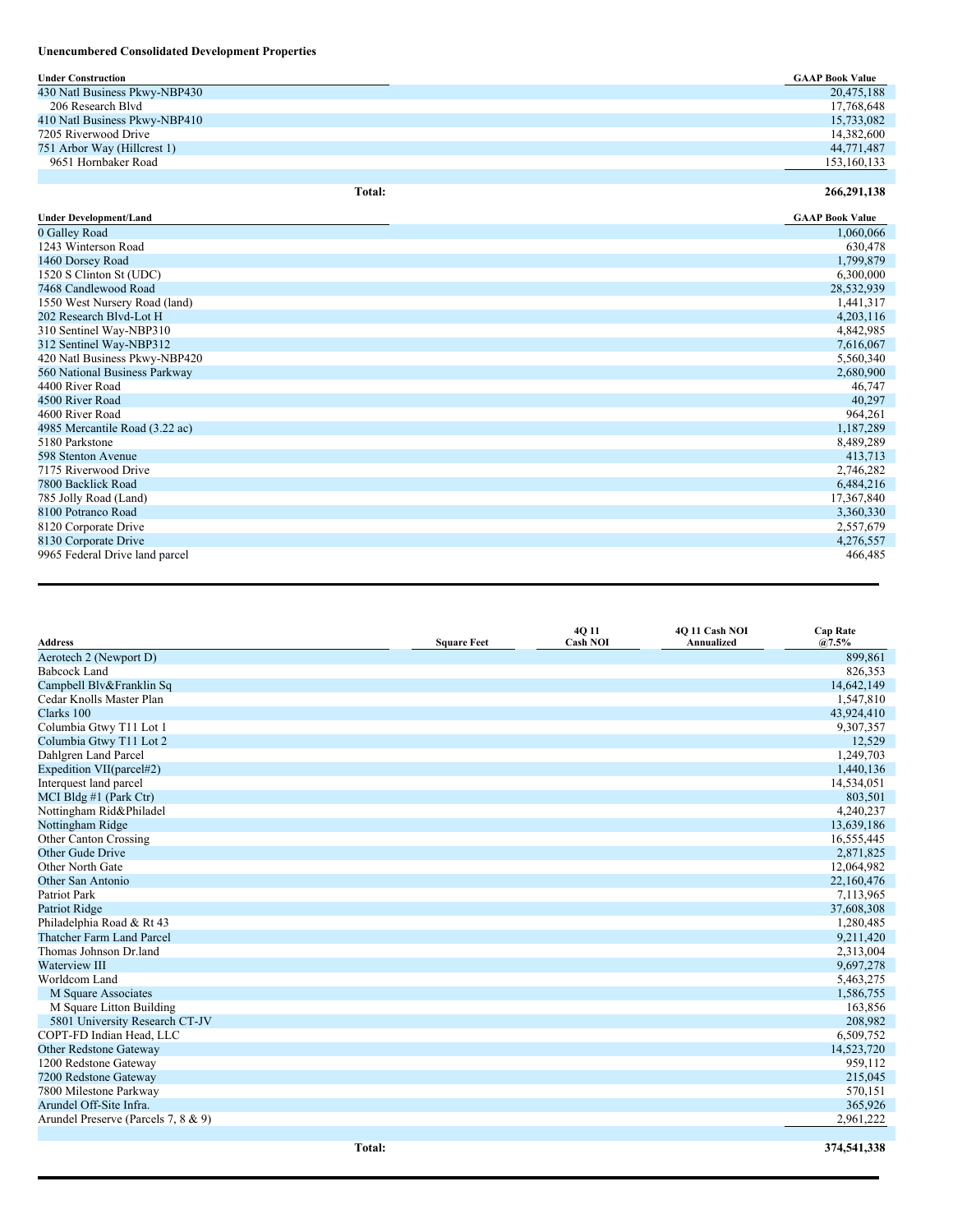### EXHIBIT A

## FORM OF ASSIGNMENT AND ACCEPTANCE AGREEMENT

This Assignment and Acceptance Agreement (the "Assignment and Assumption") is dated as of the Effective Date set forth below and is entered into by and between [the][each] Assignor identified in item 1 below ([the][each, an] "Assignor") and [the][each](1) Assignee identified in item 2 below ([the][each, an] "Assignee"). [It is understood and agreed that the rights and obligations of [the Assignors][the Assignees](2) hereunder are several and not joint.](3) Capitalized terms used but not defined herein shall have the meanings given to them in the Term Loan Agreement identified below (as amended, restated, supplemented, or otherwise modified from time to time, the "Term Loan Agreement"), receipt of a copy of which is hereby acknowledged by [the][each] Assignee. The Standard Terms and Conditions set forth in Annex 1 attached hereto are hereby agreed to and incorporated herein by reference and made a part of this Assignment and Assumption as if set forth herein in full.

For an agreed consideration, [the][each] Assignor hereby irrevocably sells and assigns to [the Assignee][the respective Assignees], and [the][each] Assignee hereby irrevocably purchases and assumes from [the Assignor][the respective Assignors], subject to and in accordance with the Standard Terms and Conditions and the Term Loan Agreement, as of the Effective Date inserted by the Agent as contemplated below (i) all of [the Assignor's][the respective Assignors'] rights and obligations in [its capacity as a Lender][their respective capacities as Lenders] under the Term Loan Agreement and any other documents or instruments delivered pursuant thereto to the extent related to the amount and percentage interest identified below of all of such outstanding rights and obligations of [the Assignor][the respective Assignors] under the respective facilities identified below (including without limitation any Guarantees included in such facilities), and (ii) to the extent permitted to be assigned under Applicable Law, all claims, suits, causes of action and any other right of [the Assignor (in its capacity as a Lender)][the respective Assignors (in their respective capacities as Lenders)] against any Person, whether known or unknown, arising under or in connection with the Term Loan Agreement, any other documents or instruments delivered pursuant thereto or the loan transactions governed thereby or in any way based on or related to any of the foregoing, including, but not limited to, contract claims, tort claims, malpractice claims, statutory claims and all other claims at law or in equity related to the rights and obligations sold and assigned pursuant to clause (i) above (the rights and obligations sold and assigned by [the][any] Assignor to [the][any] Assignee pursuant to clauses (i) and (ii) above being referred to herein collectively as [the][an] "Assigned Interest"). Each such sale and assignment is without recourse to

### (1) For bracketed language here and elsewhere in this form relating to the Assignee(s), if the assignment is to a single Assignee, choose the first bracketed language. **If the assignment is to multiple Assignees, choose the second bracketed language.**

#### **(2) Select as appropriate.**

## **(3) Include bracketed language if there are either multiple Assignors or multiple Assignees.**

A-1

[the][any] Assignor and, except as expressly provided in this Assignment and Assumption, without representation or warranty by [the][any] Assignor.

A-2

1. Assignor[s]:

[Assignor [is] [is not] a Defaulting Lender]

2. Assignee[s]:

[for each Assignee, indicate [Affiliate][Approved Fund] of [*identify Lender*]

- 3. Borrower: Corporate Office Properties, L.P.
- 4. Agent: KeyBank National Association, as Agent under the Term Loan Agreement

5. Term Loan Agreement: That certain Term Loan Agreement dated as of February 14, 2012, by and among Corporate Office Properties, L.P., as Borrower, Corporate Office Properties Trust, as Parent, the financial institutions party thereto and their assignees under Section 12.5. thereof, KeyBank National Association, as Agent, and the other parties thereto

6. Assigned Interest[s]:

| Assignor[s] |             | Assignee[s] | Facility<br>Assigned(4) | <b>Aggregate Amount</b><br>of Loans for all<br>Lenders | Amount of<br><b>Loans Assigned</b> | Percentage<br>Assigned of<br>Loans |
|-------------|-------------|-------------|-------------------------|--------------------------------------------------------|------------------------------------|------------------------------------|
|             |             |             |                         |                                                        |                                    | $\frac{0}{0}$                      |
|             |             |             |                         |                                                        |                                    | $\frac{0}{0}$                      |
|             |             |             |                         |                                                        |                                    | $\frac{0}{0}$                      |
| $\lceil 7.$ | Trade Date: | ](5)        |                         |                                                        |                                    |                                    |

(4) Fill in the appropriate terminology for the types of facilities under the Term Loan Agreement that are being assigned under this Assignment (e.g., "Term Loans," **etc.)**

[Page break]

(5) To be completed if the Assignor(s) and the Assignee(s) intend that the minimum assignment amount is to be determined as of the Trade Date.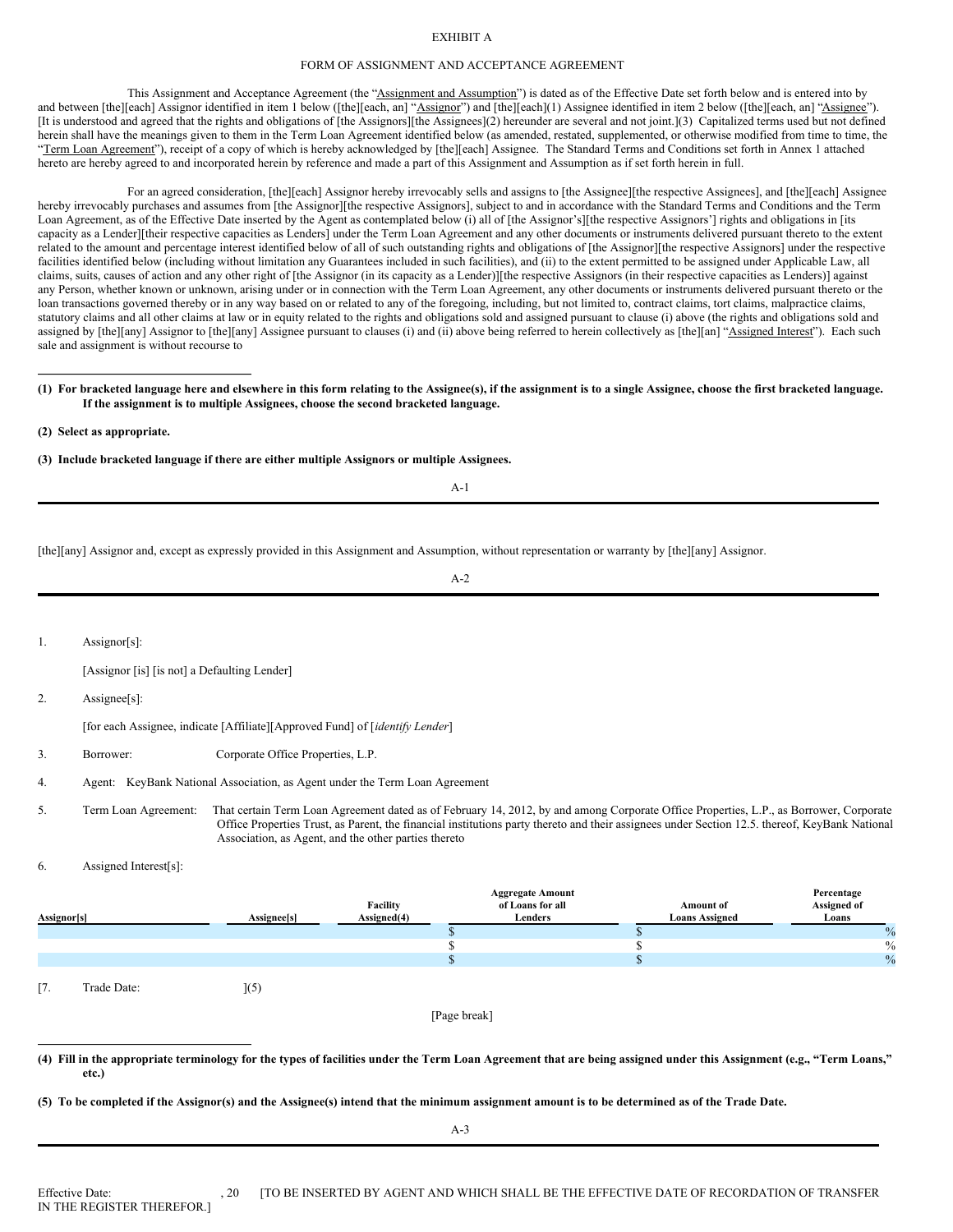The terms set forth in this Assignment and Assumption are hereby agreed to:

ASSIGNOR[S] [NAME OF ASSIGNOR]

| п |  |
|---|--|

[NAME OF ASSIGNOR]

By: Title:

ASSIGNEE[S] [NAME OF ASSIGNEE]

By: Title:

[NAME OF ASSIGNEE]

By: Title:

A-4

[Consented to and](6) Accepted:

KEYBANK NATIONAL ASSOCIATION, as Agent

By: Title:

[Consented to:](7)

[CORPORATE OFFICE PROPERTIES, L.P.]

By: Corporate Office Properties Trust, its sole general partner

By: Name: Title:

(6) To be added only if the consent of the Agent is required by the terms of the Term Loan Agreement.

(7) To be added only if the consent of the Borrower is required by the terms of the Term Loan Agreement.

A-5

ANNEX 1

STANDARD TERMS AND CONDITIONS FOR ASSIGNMENT AND ASSUMPTION

1. Representations and Warranties.

1.1 Assignor[s]. [The][Each] Assignor (a) represents and warrants that (i) it is the legal and beneficial owner of [the][the relevant] Assigned Interest, (ii) [the][such] Assigned Interest is free and clear of any lien, encumbrance or other adverse claim, (iii) it has full power and authority, and has taken all action necessary, to execute and deliver this Assignment and Assumption and to consummate the transactions contemplated hereby and (iv) it is [not] a Defaulting Lender; and (b) assumes no responsibility with respect to (i) any statements, warranties or representations made in or in connection with the Term Loan Agreement or any other Loan Document, (ii) the execution, legality, validity, enforceability, genuineness, sufficiency or value of the Loan Documents or any collateral thereunder, (iii) the financial condition of the Borrower, any of its Subsidiaries or Affiliates or any other Person obligated in respect of any Loan Document, or (iv) the performance or observance by the Borrower, any of its Subsidiaries or Affiliates or any other Person of any of their respective obligations under any Loan Document.

1.2. Assignee[s]. [The][Each] Assignee (a) represents and warrants that (i) it has full power and authority, and has taken all action necessary, to execute and deliver this Assignment and Assumption and to consummate the transactions contemplated hereby and to become a Lender under the Term Loan Agreement, (ii) it meets all the requirements to be an Eligible Assignee as defined in the Term Loan Agreement (subject to such consents, if any, as may be required under Section 12.5.(b) of the Term Loan Agreement), (iii) from and after the Effective Date specified for this Assignment and Assumption, it shall be bound by the provisions of the Term Loan Agreement as a Lender thereunder and, to the extent of [the][the relevant] Assigned Interest, shall have the obligations of a Lender thereunder, (iv) it is sophisticated with respect to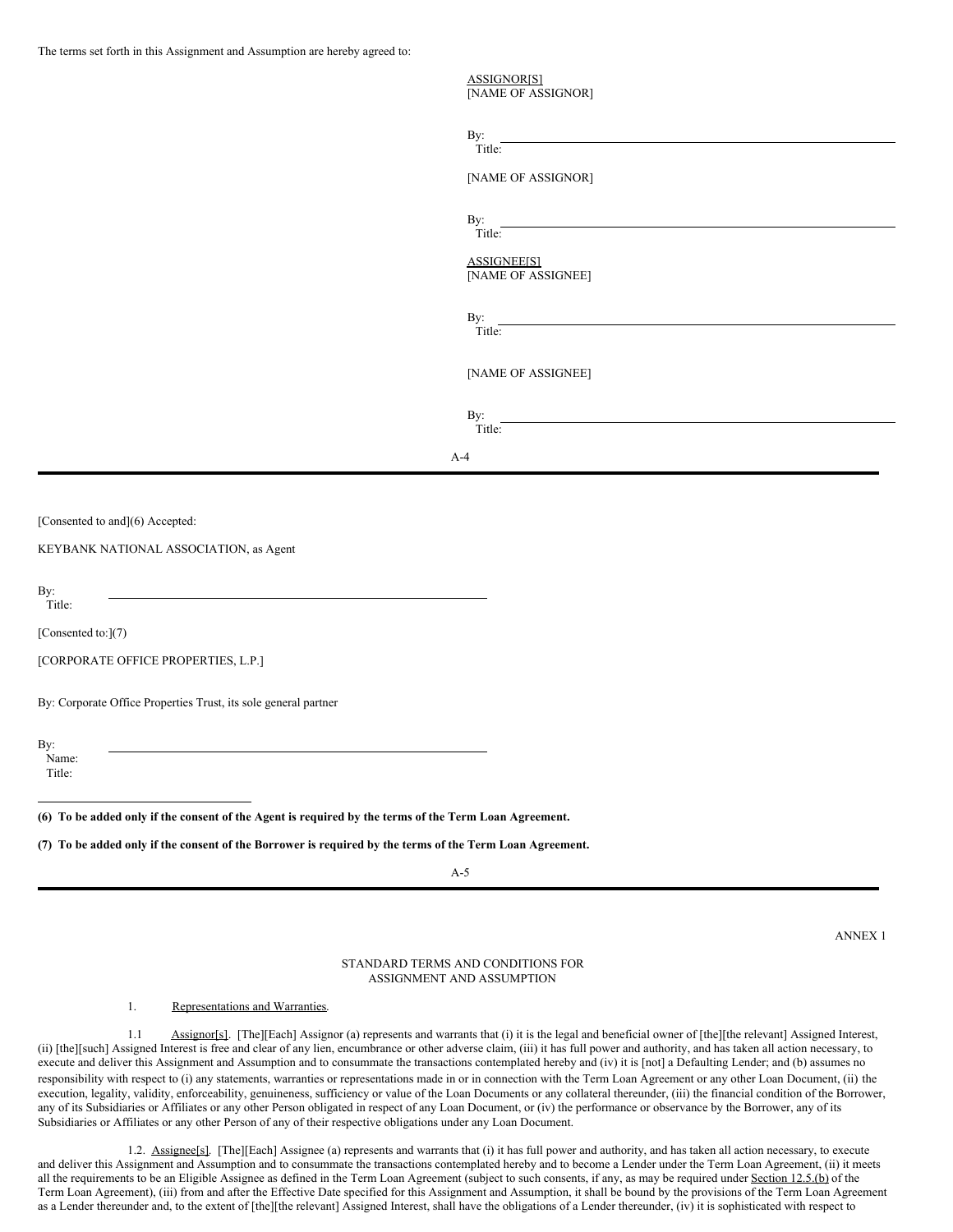decisions to acquire assets of the type represented by the Assigned Interest and either it, or the person exercising discretion in making its decision to acquire the Assigned Interest, is experienced in acquiring assets of such type, (v) it has received a copy of the Term Loan Agreement, and has received or has been accorded the opportunity to receive copies of the most recent financial statements delivered pursuant to Section 8.1, or 8.2, thereof, as applicable, and such other documents and information as it deems appropriate to make its own credit analysis and decision to enter into this Assignment and Assumption and to purchase [the][such] Assigned Interest, (vi) it has, independently and without reliance upon the Agent, the Assignor or any other Lender and based on such documents and information as it has deemed appropriate, made its own credit analysis and decision to enter into this Assignment and Assumption and to purchase [the][such] Assigned Interest; and (b) agrees that (i) it will, independently and without reliance on the Agent, [the][any] Assignor or any other Lender, and based on such documents and information as it shall deem appropriate at the time, continue to make its own credit decisions in taking or not taking action under the Loan Documents, and (ii) it will perform in accordance with their terms all of the obligations which by the terms of the Loan Documents are required to be performed by it as a Lender, and (vii) if such Assignee is organized under the laws of a

jurisdiction outside the United States of America, attached to the Assignment and Assumption is any documentation required to be delivered by it pursuant to the terms of the Term Loan Agreement (including, without limitation, Section 3.12.(c) of the Term Loan Agreement), duly completed and executed by [the][such] Assignee; and (b) agrees that (i) it will, independently and without reliance on the Agent, [the][any] Assignor or any other Lender, and based on such documents and information as it shall deem appropriate at the time, continue to make its own credit decisions in taking or not taking action under the Loan Documents, and (ii) it will perform in accordance with their terms all of the obligations which by the terms of the Loan Documents are required to be performed by it as a Lender.

2. Payments. From and after the Effective Date, the Agent shall make all payments in respect of [the][each] Assigned Interest (including payments of principal, interest, fees and other amounts) to [the][the relevant] Assignee whether such amounts have accrued prior to, on or after the Effective Date. The Assignor[s] and the Assignee[s] shall make all appropriate adjustments in payments by the Agent for periods prior to such Effective Date or with respect to the making of this assignment directly between themselves.

3. General Provisions. This Assignment and Assumption shall be binding upon, and inure to the benefit of, the parties hereto and their respective successors and assigns. This Assignment and Assumption may be executed in any number of counterparts, which together shall constitute one instrument. Delivery of an executed counterpart of a signature page of this Assignment and Assumption by telecopy shall be effective as delivery of a manually executed counterpart of this Assignment and Assumption. This Assignment and Assumption shall be governed by, and construed in accordance with, the law of the State of New York.

A-7

### EXHIBIT B

### FORM OF NOTICE OF BORROWING

, 20

KeyBank National Association, as Agent 127 Public Square, 8th Floor Cleveland, Ohio 44114 Attn: John C. Scott

Ladies and Gentlemen:

Reference is made to that certain Term Loan Agreement dated as of February 14, 2012 (as amended, restated, supplemented or otherwise modified from time to time, the "Term Loan Agreement"), by and among Corporate Office Properties, L.P. (the "Borrower"), Corporate Office Properties Trust, the financial institutions party thereto and their assignees under Section 12.5. thereof (the "Lenders"), KeyBank National Association, as Agent (the "Agent"), and the other parties thereto. Capitalized terms used herein, and not otherwise defined herein, have their respective meanings given them in the Term Loan Agreement.

- 1. Pursuant to Section 2.1.(b) of the Term Loan Agreement, the Borrower hereby requests that the Lenders make Loans to the Borrower in an aggregate principal amount equal to \$250,000,000.
- 2. The Borrower requests that such Loans be made available to the Borrower on February 14, 2012.
- 3. The Borrower hereby requests that the requested Loans all be of the following Type:

### **[Check one box only]**

- □ Base Rate Loans
- $\square$  LIBOR Loans, each with an initial Interest Period for a duration of:

### **[Check one box only]**

- $\square$  seven days  $\square$  one month  $\square$  two months  $\square$  three months
- $\Box$  six months
	-

B-1

4. The proceeds of this borrowing of Loans will be used for the following purpose:

5. The Borrower requests that the proceeds of the Loans be made available to the Borrower by .

The Borrower hereby certifies to the Agent and the Lenders that as of the date hereof and as of the date of the making of the requested Revolving Loans and after giving effect thereto, (a) no Default or Event of Default exists or shall exist, and (b) the representations and warranties made or deemed made by the Borrower and

.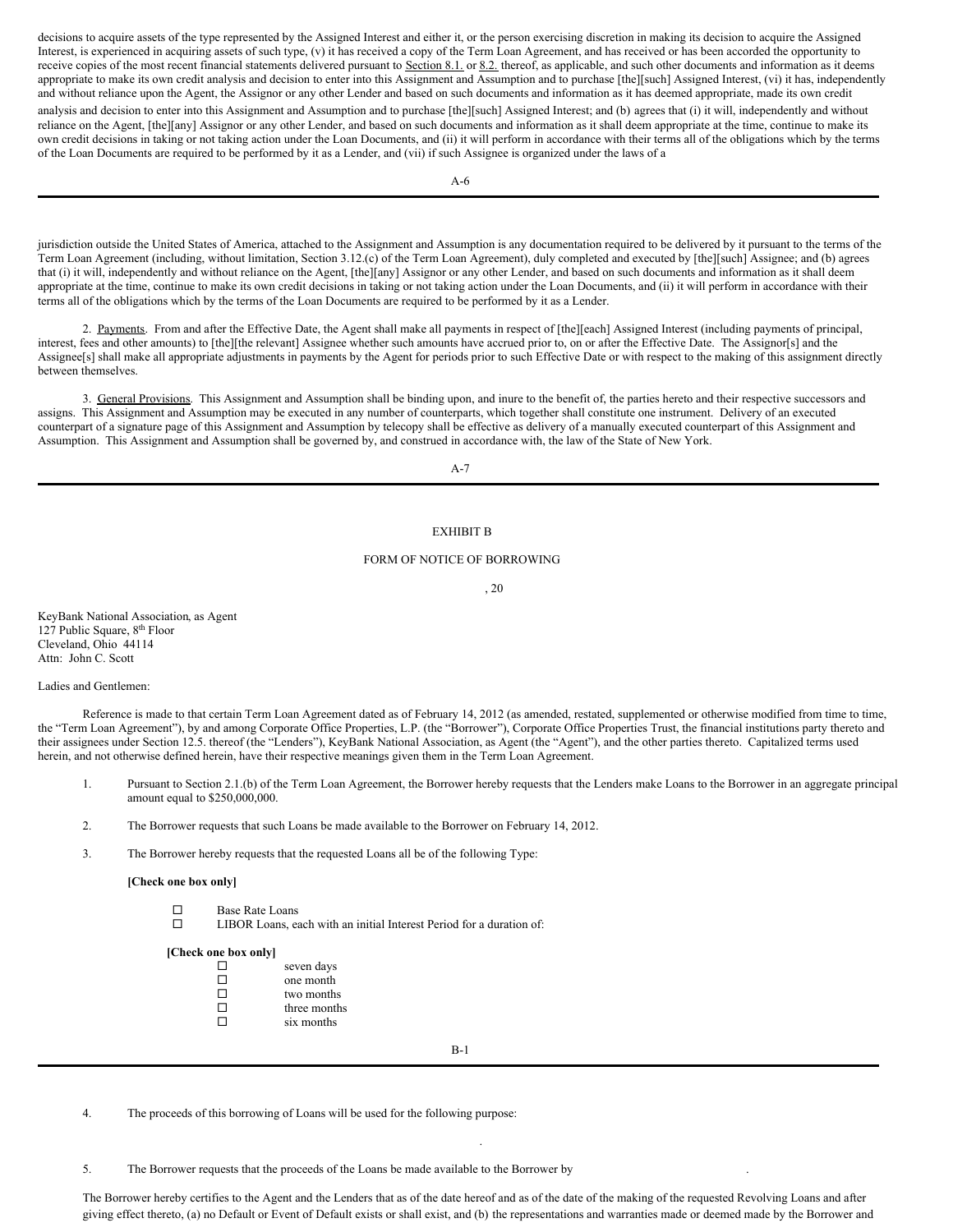each other Loan Party in the Loan Documents to which any of them is a party are and shall be true and correct in all material respects (except to the extent otherwise qualified by materiality, in which case such representation or warranty are and shall be true and correct in all respects), except to the extent that such representations and warranties expressly relate solely to an earlier date (in which case such representations and warranties shall have been true and correct in all material respects (except to the extent otherwise qualified by materiality, in which case such representation or warranty shall have been true and correct in all respects) on and as of such earlier date) and except for changes in factual circumstances not prohibited under the Loan Documents. In addition, the Borrower certifies to the Agent and the Lenders that all conditions to the making of the requested Revolving Loans contained in Article V. of the Term Loan Agreement will have been satisfied (or waived in accordance with the applicable provisions of the Loan Documents) at the time such Revolving Loans are made.

If notice of the requested borrowing of Loans was previously given by telephone, this notice is to be considered the written confirmation of such telephone notice required by Section 2.1.(b) of the Term Loan Agreement.

IN WITNESS WHEREOF, the undersigned has duly executed and delivered this Notice of Borrowing as of the date first written above.

### CORPORATE OFFICE PROPERTIES, L.P.

By: Corporate Office Properties Trust, its general partner

| By: |                    |
|-----|--------------------|
|     | Name:              |
|     | Title <sup>.</sup> |

B-2

## EXHIBIT C

## FORM OF NOTICE OF CONTINUATION

, 20

KeyBank National Association, as Agent 127 Public Square, 8th Floor Cleveland, Ohio 44114 Attn: John C. Scott

Ladies and Gentlemen:

Reference is made to that certain Term Loan Agreement dated as of February 14, 2012 (as amended, restated, supplemented or otherwise modified from time to time, the "Term Loan Agreement"), by and among Corporate Office Properties, L.P. (the "Borrower"), Corporate Office Properties Trust, the financial institutions party thereto and their assignees under Section 12.5. thereof (the "Lenders"), KeyBank National Association, as Agent (the "Agent"), and the other parties thereto. Capitalized terms used herein, and not otherwise defined herein, have their respective meanings given them in the Term Loan Agreement.

Pursuant to Section 2.6. of the Term Loan Agreement, the Borrower hereby requests a Continuation of LIBOR Loans under the Term Loan Agreement, and in that connection sets forth below the information relating to such Continuation as required by such Section of the Term Loan Agreement:

1. The proposed date of such Continuation is , 20

2. The aggregate principal amount of Loans subject to the requested Continuation is \$

3. The portion of such principal amount subject to such Continuation is \$ .

4. The current Interest Period for each of the Loans subject to such Continuation ends on , 20 .

 $C-1$ 

5. The duration of the new Interest Period for each of such Loans or portion thereof subject to such Continuation is:

#### **[Check one box only]**

|              | seven days   |
|--------------|--------------|
| $\mathsf{L}$ | one month    |
| $\mathsf{L}$ | two months   |
| $\mathsf{L}$ | three months |
|              | six months   |
|              |              |

The Borrower hereby certifies to the Agent and the Lenders that as of the date hereof, as of the proposed date of the requested Continuation, and after giving effect to such Continuation, (a) no Default or Event of Default exists or will exist, and (b) the representations and warranties made or deemed made by the Borrower and each other Loan Party in the Loan Documents to which any of them is a party are and shall be true and correct in all material respects (except to the extent otherwise qualified by materiality, in which case such representation or warranty are and shall be true and correct in all respects), except to the extent that such representations and warranties expressly relate solely to an earlier date (in which case such representations and warranties shall have been true and correct in all material respects (except to the extent otherwise qualified by materiality, in which case such representation or warranty shall have been true and correct in all respects) on and as of such earlier date) and except for changes in factual circumstances not prohibited under the Loan Documents.

If notice of the requested Continuation was given previously by telephone, this notice is to be considered the written confirmation of such telephone notice required by Section 2.6. of the Term Loan Agreement.

IN WITNESS WHEREOF, the undersigned has duly executed and delivered this Notice of Continuation as of the date first written above.

CORPORATE OFFICE PROPERTIES, L.P.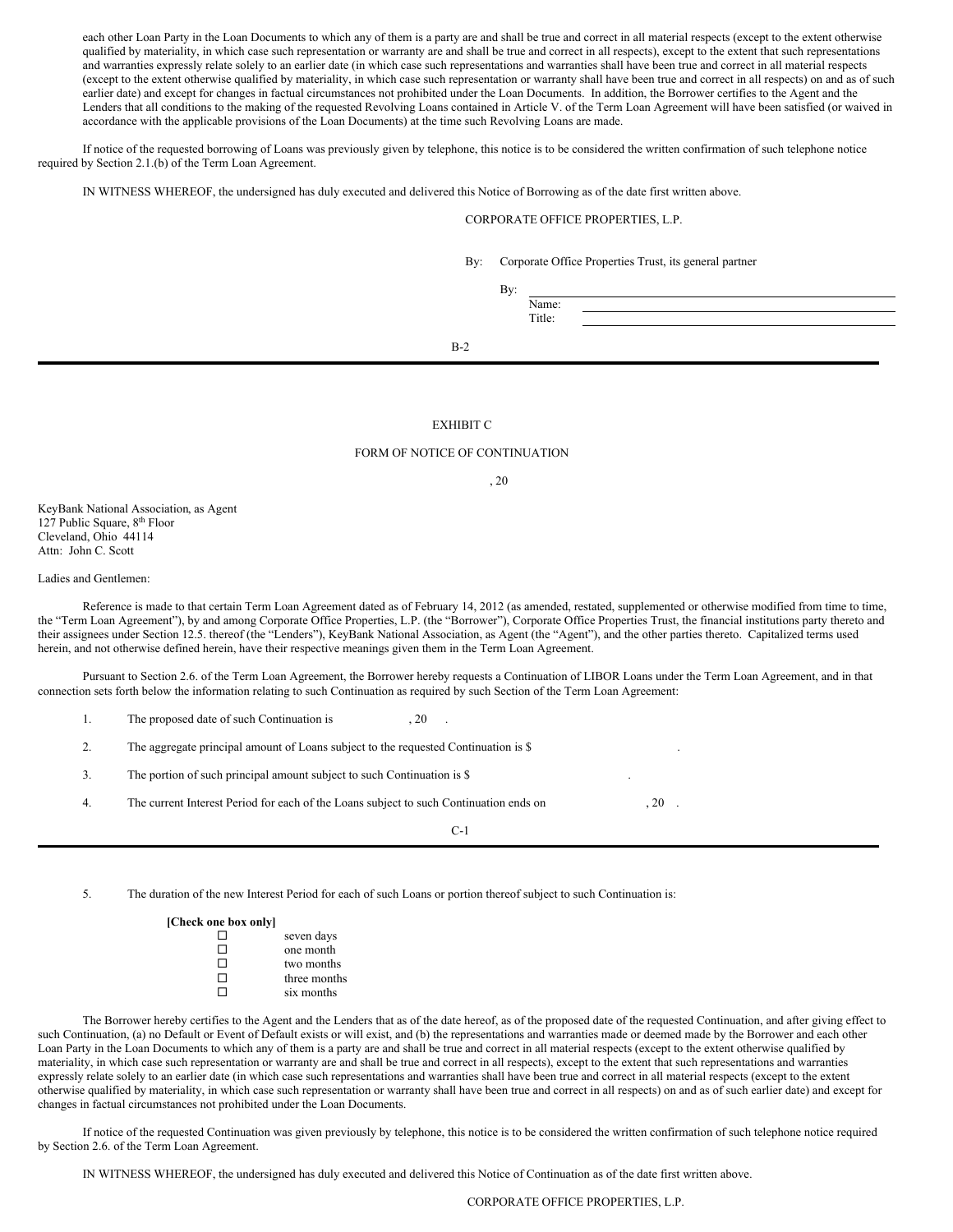By: Corporate Office Properties Trust, its general partner

By:

Name: Title:

 $C-2$ 

## EXHIBIT D

## FORM OF NOTICE OF CONVERSION

, 20

KeyBank National Association, as Agent 127 Public Square, 8th Floor Cleveland, Ohio 44114 Attn: John C. Scott

Ladies and Gentlemen:

Reference is made to that certain Term Loan Agreement dated as of February 14, 2012 (as amended, restated, supplemented or otherwise modified from time to time, the "Term Loan Agreement"), by and among Corporate Office Properties, L.P. (the "Borrower"), Corporate Office Properties Trust, the financial institutions party thereto and their assignees under Section 12.5. thereof (the "Lenders"), KeyBank National Association, as Agent (the "Agent"), and the other parties thereto. Capitalized terms used herein, and not otherwise defined herein, have their respective meanings given them in the Term Loan Agreement.

Pursuant to Section 2.7. of the Term Loan Agreement, the Borrower hereby requests a Conversion of a borrowing of Loans of one Type into Loans of another Type under the Term Loan Agreement, and in that connection sets forth below the information relating to such Conversion as required by such Section of the Term Loan Agreement:

1. The proposed date of such Conversion is  $, 20$ .

2. The Loans to be Converted pursuant hereto are**currently**:

**[Check one box only]**

□ Base Rate Loans □ LIBOR Loans

3. The aggregate principal amount of Loans subject to the requested Conversion is \$ .

4. The portion of such principal amount subject to such Conversion is \$

D-1

5. The amount of such Loans to be so Converted is to be converted into Loans of the following Type:

## **[Check one box only]**

 $\square$  Base Rate Loans

 $\square$  LIBOR Loans, each with an initial Interest Period for a duration of:

**[Check one box only]**

 $\square$  seven days  $\square$  one month  $\square$  two months<br> $\square$  three month  $\Box$  three months<br> $\Box$  six months six months

[The Borrower hereby certifies to the Agent and the Lenders that as of the date hereof and as of the date of the requested Conversion and after giving effect thereto, (a) no Default or Event of Default exists or will exist, and (b) the representations and warranties made or deemed made by the Borrower and each other Loan Party in the Loan Documents to which any of them is a party are and shall be true and correct in all material respects (except to the extent otherwise qualified by materiality, in which case such representation or warranty are and shall be true and correct in all respects), except to the extent that such representations and warranties expressly relate solely to an earlier date (in which case such representations and warranties shall have been true and correct in all material respects (except to the extent otherwise qualified by materiality, in which case such representation or warranty shall have been true and correct in all respects) on and as of such earlier date) and except for changes in factual circumstances not prohibited under the Loan Documents.](1)

If notice of the requested Conversion was given previously by telephone, this notice is to be considered the written confirmation of such telephone notice required by Section 2.7. of the Term Loan Agreement.

IN WITNESS WHEREOF, the undersigned has duly executed and delivered this Notice of Conversion as of the date first written above.

CORPORATE OFFICE PROPERTIES, L.P.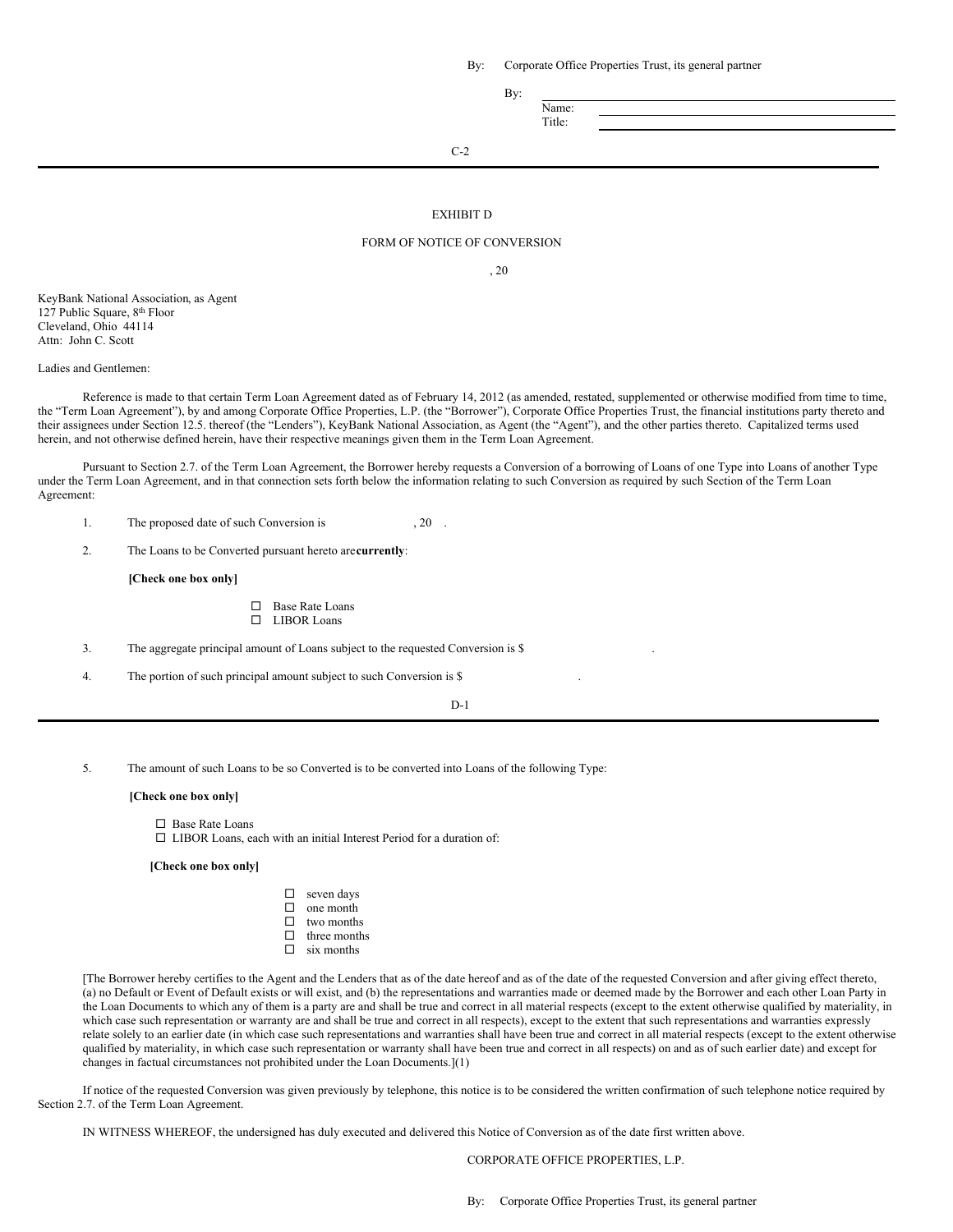By:

Name: Title:

**(1) Include this certification only when converting a Base Rate Loan into a LIBOR Loan.**

 $D-2$ 

### EXHIBIT E FORM OF NOTE

 $\sqrt{20}$ , 20

FOR VALUE RECEIVED, the undersigned, CORPORATE OFFICE PROPERTIES, L.P., a limited partnership formed under the laws of the State of Delaware (the (the "Lender"), in care of KeyBank National Association, as Agent (the "Agent") at 127 Public Square, 8th Floor, Cleveland, Ohio 44114, or at such other address as may be specified in writing by the Agent to the Borrower, the principal sum of AND /100 DOLLARS (\$) (or such lesser amount as shall equal the aggregate unpaid principal amount of the Loan made by the Lender to the Borrower under the Term Loan Agreement (as herein defined)), on the dates and in the principal amounts provided in the Term Loan Agreement, and to pay interest on the unpaid principal amount owing hereunder, at the rates and on the dates provided in the Term Loan Agreement.

The date, amount of the Loan made by the Lender to the Borrower, and each payment made on account of the principal thereof, shall be recorded by the Lender on its books and, prior to any transfer of this Note, endorsed by the Lender on the schedule attached hereto or any continuation thereof, provided that the failure of the Lender to make any such recordation or endorsement shall not affect the obligations of the Borrower to make a payment when due of any amount owing under the Term Loan Agreement or hereunder in respect of the Loan made by the Lender.

This Note is one of the Notes referred to in the Term Loan Agreement dated as of February 14, 2012 (as amended, restated, supplemented or otherwise modified from time to time, the "Term Loan Agreement"), by and among the Borrower, Corporate Office Properties Trust, the financial institutions party thereto and their assignees under Section 12.5. thereof (the "Lenders"), the Agent, and the other parties thereto. Capitalized terms used herein, and not otherwise defined herein, have their respective meanings given them in the Term Loan Agreement.

The Term Loan Agreement provides for the acceleration of the maturity of this Note upon the occurrence of certain events and for prepayments of Loans upon the terms and conditions specified therein.

Except as permitted by Section 12.5. of the Term Loan Agreement, this Note may not be assigned by the Lender to any other Person.

F-1

THIS NOTE SHALL BE GOVERNED BY, AND CONSTRUED IN ACCORDANCE WITH, THE LAWS OF THE STATE OF NEW YORK APPLICABLE TO CONTRACTS EXECUTED, AND TO BE FULLY PERFORMED, IN SUCH STATE.

The Borrower hereby waives presentment for payment, demand, notice of demand, notice of non-payment, protest, notice of protest and all other similar notices.

Time is of the essence for this Note.

IN WITNESS WHEREOF, the undersigned has executed and delivered this Note under seal as of the date first written above.

CORPORATE OFFICE PROPERTIES, L.P.

By: Corporate Office Properties Trust, its general partner

By:

Title:

Name:

F-2

## SCHEDULE OF THE LOAN

This Note evidences the Loan made under the within-described Term Loan Agreement to the Borrower, on the date, in the principal amount set forth below, subject to the payments and prepayments of principal set forth below:

| Date of<br>Loan | Principal<br><b>Amount</b> of<br>Loan | Amount<br>Paid or<br>Prepaid | Unpaid<br>Principal<br>Amount | <b>Notation</b><br>Made By |
|-----------------|---------------------------------------|------------------------------|-------------------------------|----------------------------|
|                 |                                       |                              |                               |                            |
|                 |                                       | $F-3$                        |                               |                            |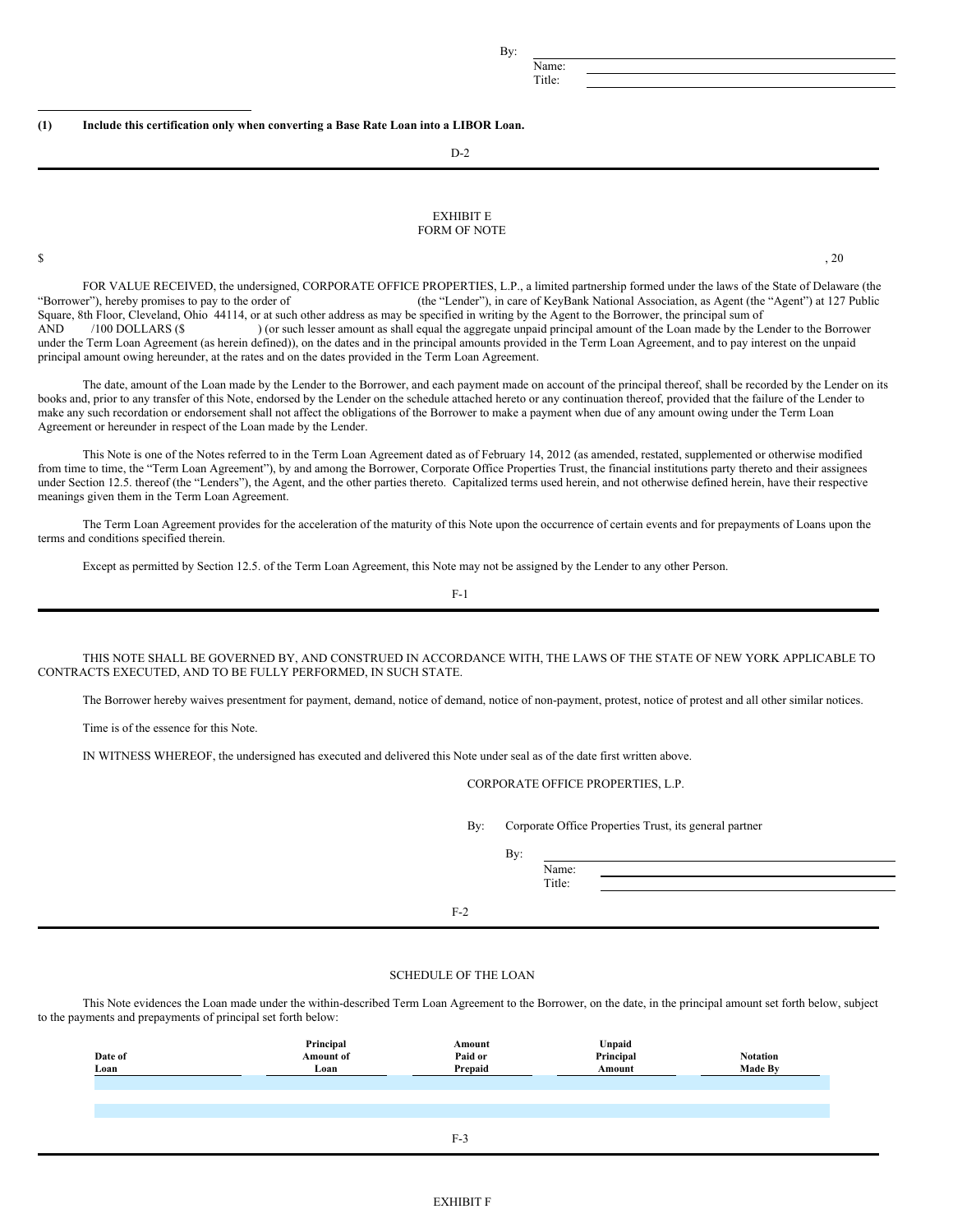## FORM OF OPINION OF COUNSEL

## [LETTERHEAD OF COUNSEL TO THE LOAN PARTIES]

#### February 14, 2012

KeyBank National Association, as Agent 127 Public Square, 8th Floor Cleveland, Ohio 44114 Attn: John C. Scott

The Lenders party to the Term Loan Agreement referred to below

## Ladies and Gentlemen:

We have acted as counsel to Corporate Office Properties, L.P., a limited partnership formed under the laws of the State of Delaware (the "Borrower") in connection with the negotiation, execution and delivery of that certain Term Loan Agreement dated as of February 14, 2012 (the "Term Loan Agreement"), by and among the Borrower, Corporate Office Properties Trust, the financial institutions party thereto and their assignees under Section 12.5. thereof (the "Lenders"), KeyBank National Association, as Agent (the "Agent"), and the other parties thereto. We have also acted as counsel to each of the Guarantors listed on Schedule 1 attached hereto (the "Guarantors"; together with the Borrower, the "Loan Parties"), in connection with the Guaranty and the other Loan Documents identified below to which they are party. Capitalized terms not otherwise defined herein have the respective meaning given them in the Term Loan Agreement.

In these capacities, we have reviewed executed copies of the following:

- (a) the Term Loan Agreement;
- (b) the Notes;
- (c) the Guaranty; and
- (d) [list other applicable Loan Documents].

The documents and instruments set forth in items (a) through (d) above are referred to herein as the "Loan Documents".

F-1

In addition to the foregoing, we have reviewed the [articles or certificate of incorporation, by-laws, declaration of trust, partnership agreement and limited liability company operating agreement, as applicable,] of each Loan Party and certain resolutions of the board of trustees or directors, as applicable, of each Loan Party (collectively, the "Organizational Documents") and have also examined originals or copies, certified or otherwise identified to our satisfaction, of such documents, corporate records, and other instruments, and made such other investigations of law and fact, as we have deemed necessary or advisable for the purposes of rendering this opinion. In our examination of documents, we assumed the genuineness of all signatures on documents presented to us as originals (other than the signatures of officers of the Loan Parties) and the conformity to originals of documents presented to us as conformed or reproduced copies.

Based upon the foregoing, and subject to all of the qualifications and assumptions set forth herein, we are of the opinion that:

1. The Parent is a real estate investment trust, duly organized, validly existing and in good standing under the laws of the State of Maryland, and has the power to execute and deliver, and to perform its obligations under, the Loan Documents to which it is a party, to own and use its assets, and to conduct its business as presently conducted. The Parent is qualified to transact business as a foreign real estate investment trust in the following jurisdictions: .

The Borrower is a limited partnership, duly organized, validly existing and in good standing under the laws of the State of Delaware, and has the power to execute and deliver, and to perform its obligations under, the Loan Documents to which it is a party, to own and use its assets, and to conduct its business as presently conducted. The Borrower is qualified to transact business as a foreign limited partnership in the following jurisdictions: .

3. [Insert separate paragraphs or Guarantors with different corporate structure] Each [Guarantor] is a [corporation, trust, partnership or limited liability company, as applicable,] duly organized or formed, validly existing and in good standing under the laws of the State of its organization or formation and has the power to execute and deliver, and to perform its obligations under, the Loan Documents to which it is a party, to own and use its assets, and to conduct its business as presently conducted. Each [Guarantor] is qualified to transact business as a foreign [corporation, trust, partnership or limited liability company, as applicable,] in the indicated jurisdictions set forth on Schedule I attached hereto.

4. Each Loan Party has duly authorized the execution and delivery of the Loan Documents to which it is a party and the performance by such Loan Party of all of its obligations under each such Loan Document.

5. Each Loan Party has duly executed and delivered the Loan Documents to which it is a party.

F-2

6. The execution and delivery by each Loan Party of the Loan Documents to which it is a party do not, and if each Loan Party were now to perform its obligations under such Loan Documents, such performance would not, result in any:

- (a) violation of such Loan Party's Organizational Documents;
- (b) violation of any existing federal or state constitution, statute, regulation, rule, order, or law to which such Loan Party or its assets are subject;

(c) breach or violation of or default under, any agreement, instrument, indenture or other document evidencing any indebtedness for money borrowed or any other material agreement to which, to our knowledge, such Loan Party is bound or under which a Loan Party or its assets is subject;

(d) creation or imposition of a lien or security interest in, on or against the assets of such Loan Party under any agreement, instrument, indenture or other document evidencing any indebtedness for money borrowed or any other material agreement to which, to our knowledge, such Loan Party is bound or under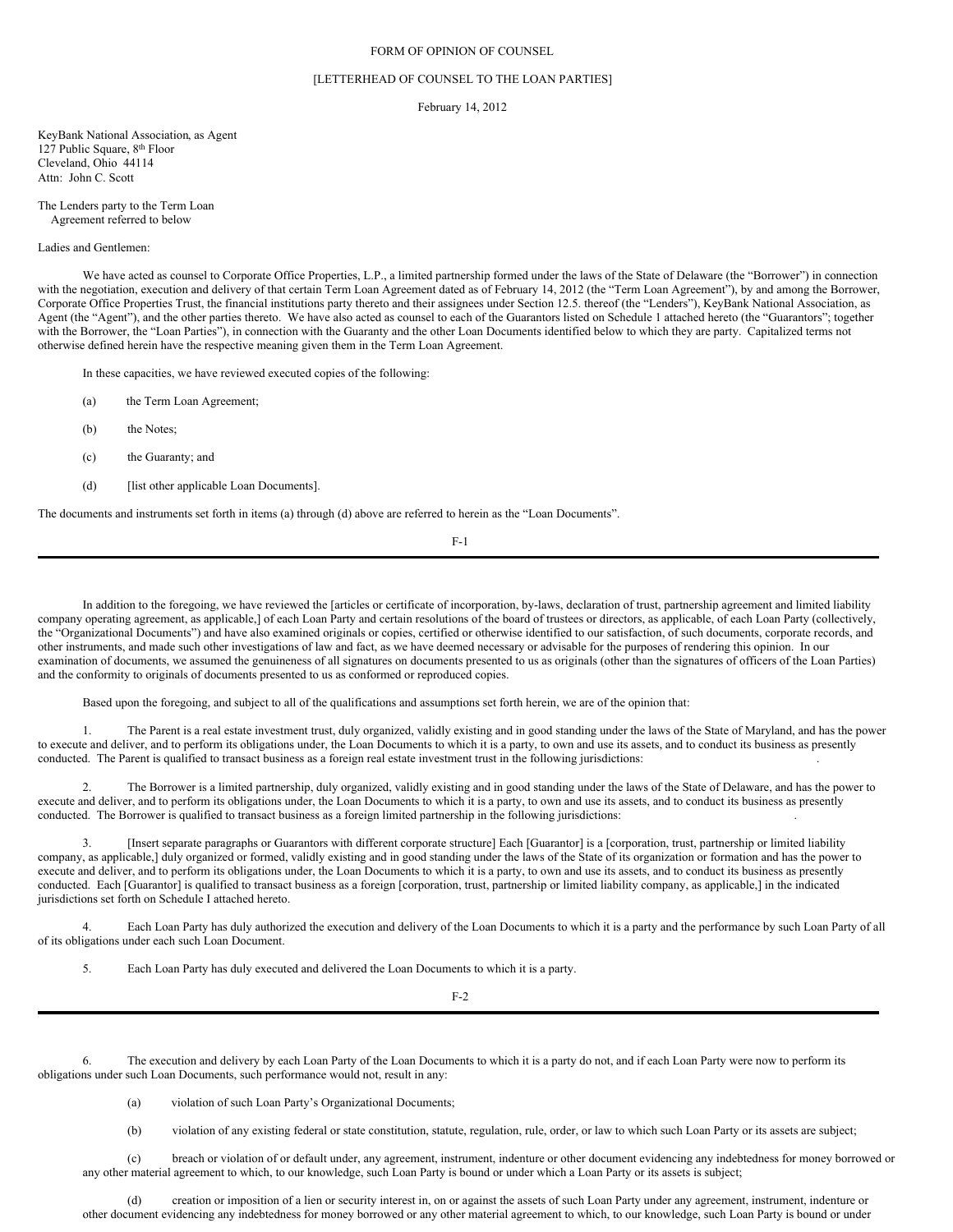which a Loan Party or its assets is subject; or

(e) violation of any judicial or administrative decree, writ, judgment or order to which, to our knowledge, such Loan Party or its assets are subject.

7. The execution, delivery and performance by each Loan Party of each Loan Document to which it is a party, and the consummation of the transactions thereunder, do not and will not require any registration with, consent or approval of, or notice to, or other action to, with or by, any Governmental Authority of the United States of America or the States of , or .

8. To our knowledge, there are no judgments outstanding against any of the Loan Parties or affecting any of their respective assets, nor is there any litigation or other proceeding against any of the Loan Parties or its assets pending or overtly threatened, could reasonably be expected to have a materially adverse effect on (a) the business, assets, liabilities, condition (financial or otherwise), results of operations or business prospects of the Borrower or any other Loan Party or (b) the validity or enforceability of any of the Loan Documents.

9. None of the Loan Parties is, or, after giving effect to any Loan will be, subject to the Investment Company Act of 1940 or to any federal or state statute or regulation limiting its ability to incur indebtedness for borrowed money.

10. No transfer, mortgage, intangible, documentary stamp or similar taxes are payable by the Agent or the Lenders to the States of or or any political subdivision thereof in connection with (a) the execution and delivery of the Loan Documents or (b) the creation of the Indebtedness and the other Obligations evidenced by any of the Loan Documents.

F-3

11. Assuming that Borrower applies the proceeds of the Loans as provided in the Term Loan Agreement, the transactions contemplated by the Loan Documents do not violate the provisions of Regulations T, U or X of the Board of Governors of the Federal Reserve System of the United States of America.

12. The consideration to be paid to the Agent and the Lenders for the financial accommodations to be provided to the Loan Parties pursuant to the Term Loan Agreement does not violate any law of the States of or relating to interest and usury.

This opinion is limited to the laws of the States of (and and and and and the federal laws of the United States of America, and we express no opinions with respect to the law of any other jurisdiction.

[Other Customary Qualifications/Assumptions/Limitations]

This opinion is furnished to you solely for your benefit in connection with the consummation of the transactions contemplated by the Term Loan Agreement and may not be relied upon by any other Person, other than an Assignee of a Lender, or for any other purpose without our express, prior written consent.

|  |  | Very truly yours, |
|--|--|-------------------|
|--|--|-------------------|

[NAME OF LAW FIRM]

By:

A Partner

F-4

### SCHEDULE 1

#### Guarantors

|      |                            | <b>Jurisdictions of Foreign</b> |
|------|----------------------------|---------------------------------|
| Name | Jurisdiction of Formation. | <b>Qualification</b>            |
|      |                            |                                 |
|      |                            |                                 |
|      |                            |                                 |

F-5

## EXHIBIT G

## FORM OF COMPLIANCE CERTIFICATE

, 20

KeyBank National Association, as Agent 127 Public Square, 8th Floor Cleveland, Ohio 44114 Attn: John C. Scott

Each of the Lenders Party to the Term Loan Agreement referred to below

Ladies and Gentlemen:

Reference is made to that certain Term Loan Agreement dated as of February 14, 2012 (as amended, restated, supplemented or otherwise modified from time to time, the "Term Loan Agreement"), by and among Corporate Office Properties, L.P. (the "Borrower"), Corporate Office Properties Trust, the financial institutions party thereto and their assignees under Section 12.5. thereof (the "Lenders"), KeyBank National Association, as Agent (the "Agent") and the other parties thereto. Capitalized terms used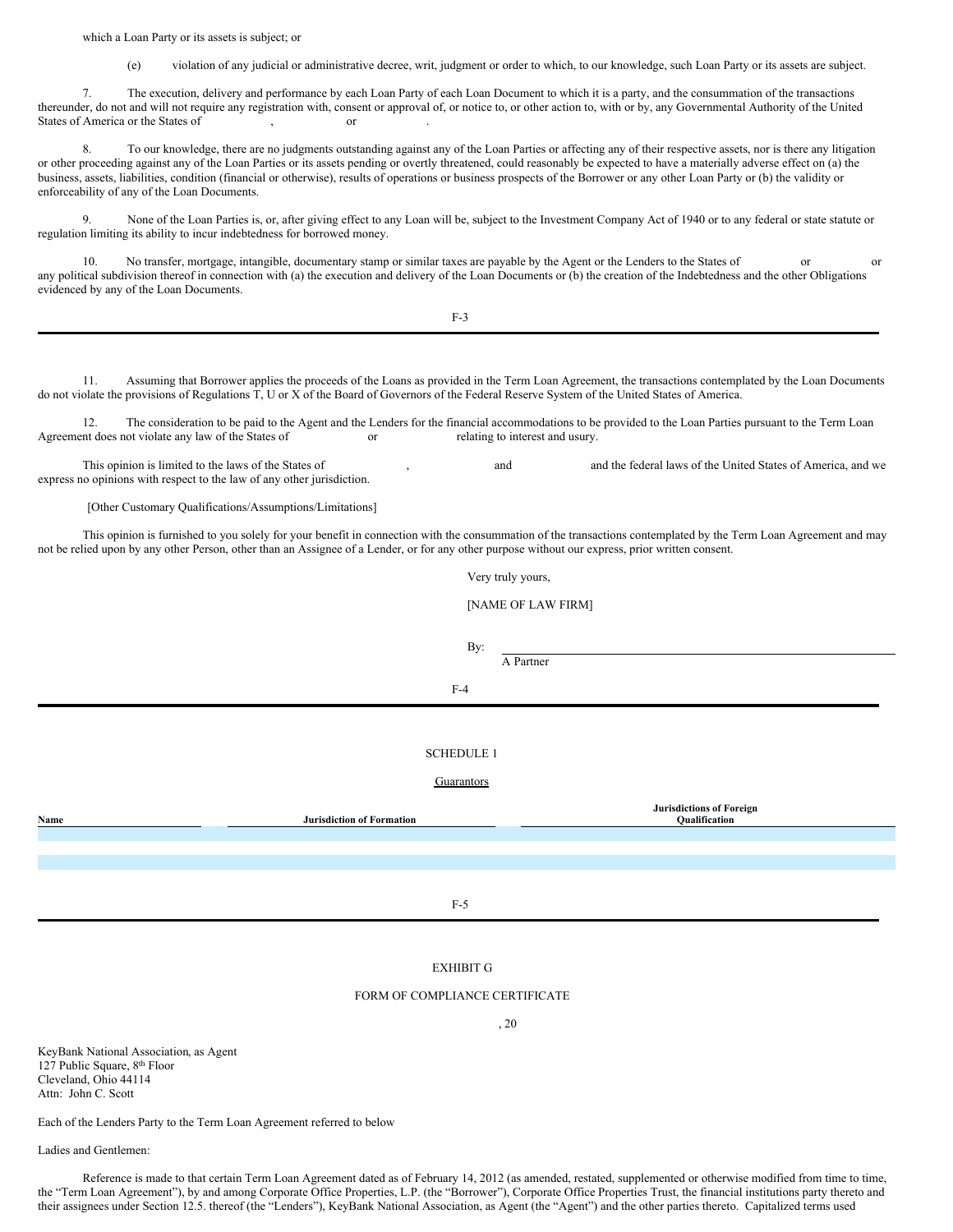herein, and not otherwise defined herein, have their respective meanings given them in the Term Loan Agreement.

Pursuant to Section 8.3. of the Term Loan Agreement, the undersigned hereby certifies to the Agent and the Lenders as follows:

(1) The undersigned is the of the Borrower.

(2) The undersigned has examined the books and records of the Borrower and has conducted such other examinations and investigations as are reasonably necessary to provide this Compliance Certificate.

(3) No Default or Event of Default exists [if such is not the case, specify such Default or Event of Default and its nature, when it occurred and whether it is *continuing and the steps being taken by the Borrower with respect to such event, condition or failure]*.

(4) The representations and warranties made or deemed made by the Borrower and the other Loan Parties in the Loan Documents to which any is a party, are true and correct in all material respects (except to the extent otherwise qualified by materiality, in which case such representation or warranty are true and correct in all respects) on and as of the date hereof except to the extent that such representations and warranties expressly relate solely to an earlier date (in which case such representations and warranties were true and accurate in all material respects (except to the extent otherwise qualified by materiality, in which case such representation or

G-1

warranty were true and correct in all respects) on and as of such earlier date) and except for changes in factual circumstances not prohibited under the Loan Documents.

(5) Attached hereto as Schedule 1 are reasonably detailed calculations establishing whether or not the Borrower and its Subsidiaries were in compliance with the covenants contained in Section 9.1. of the Term Loan Agreement.

IN WITNESS WHEREOF, the undersigned has executed this certificate as of the date first above written.

Name: Title:

G-2

## **Schedule 1**

#### **[Calculations to be Attached]**

G-3

## EXHIBIT H

## FORM OF GUARANTY

THIS GUARANTY dated as of February 14, 2012, executed and delivered by each of the undersigned and the other Persons from time to time party hereto pursuant to the execution and delivery of an Accession Agreement in the form of Annex I hereto (all of the undersigned, together with such other Persons each a "Guarantor" and collectively, the "Guarantors") in favor of (a) KEYBANK NATIONAL ASSOCIATION its capacity as Agent (the "Agent") for the Lenders under that certain Term Loan Agreement dated as of February 14, 2012 (as amended, restated, supplemented or otherwise modified from time to time, the "Term Loan Agreement"), by and among Corporate Office Properties, L.P. (the "Borrower"), Corporate Office Properties Trust, the financial institutions party thereto and their assignees under Section 12.5. thereof (the "Lenders"), the Agent, and the other parties thereto, and (b) the Lenders.

WHEREAS, pursuant to the Term Loan Agreement, the Agent and the Lenders have agreed to make available to the Borrower certain financial accommodations on the terms and conditions set forth in the Term Loan Agreement;

WHEREAS, the Borrower and each of the Guarantors, though separate legal entities, are mutually dependent on each other in the conduct of their respective businesses as an integrated operation and have determined it to be in their mutual best interests to obtain financing from the Agent and the Lenders through their collective efforts;

WHEREAS, each Guarantor acknowledges that it will receive direct and indirect benefits from the Agent and the Lenders making such financial accommodations available to the Borrower under the Term Loan Agreement and, accordingly, each Guarantor is willing to guarantee the Borrower's obligations to the Agent and the Lenders on the terms and conditions contained herein; and

WHEREAS, each Guarantor's execution and delivery of this Guaranty is a condition to the Agent and the Lenders making, and continuing to make, such financial accommodations to the Borrower.

NOW, THEREFORE, for good and valuable consideration, the receipt and sufficiency of which are hereby acknowledged by each Guarantor, each Guarantor agrees as follows:

Section 1. Guaranty. Each Guarantor hereby absolutely, irrevocably and unconditionally guaranties the due and punctual payment and performance when due, whether at stated maturity, by acceleration or otherwise, of all of the following (collectively referred to as the "Guarantied Obligations"): (a) all indebtedness and obligations owing by the Borrower to any Lender or the Agent under or in connection with the Term Loan Agreement and any other Loan Document, including without limitation, the repayment of all principal of the Loans, and the payment of all interest, Fees, charges, attorneys' fees and other amounts payable to any Lender or the Agent thereunder or in connection therewith; (b) any and all extensions, renewals, modifications,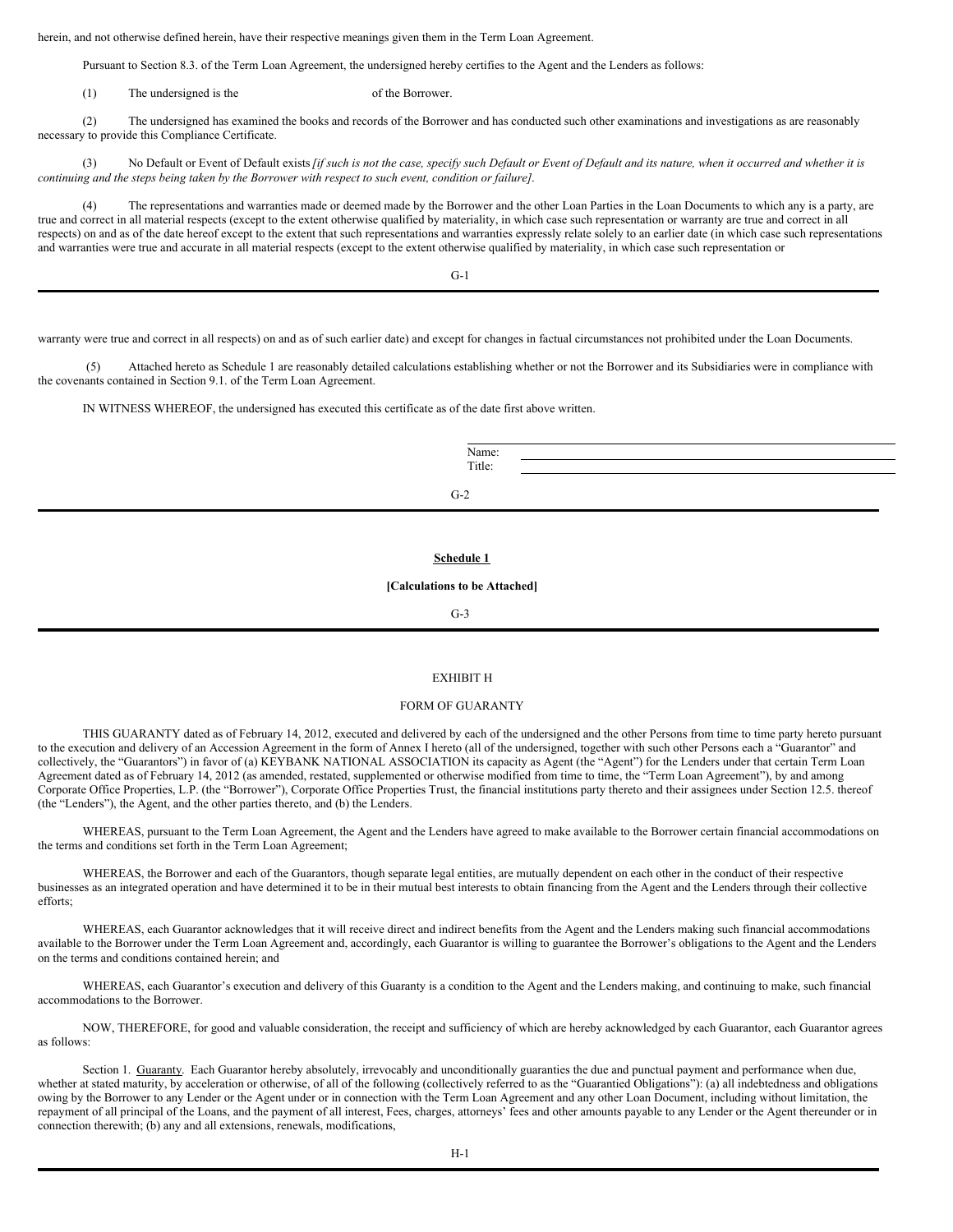amendments or substitutions of the foregoing; (c) all expenses, including, without limitation, reasonable attorneys' fees and disbursements, that are incurred by the Lenders and the Agent in the enforcement of any of the foregoing or any obligation of such Guarantor hereunder; and (d) all other Obligations.

Section 2. Guaranty of Payment and Not of Collection This Guaranty is a guaranty of payment, and not of collection, and a debt of each Guarantor for its own account. Accordingly, none of the Lenders or the Agent shall be obligated or required before enforcing this Guaranty against any Guarantor: (a) to pursue any right or remedy any of them may have against the Borrower, any other Guarantor or any other Person or commence any suit or other proceeding against the Borrower, any other Guarantor or any other Person in any court or other tribunal; (b) to make any claim in a liquidation or bankruptcy of the Borrower, any other Guarantor or any other Person; or (c) to make demand of the Borrower, any other Guarantor or any other Person or to enforce or seek to enforce or realize upon any collateral security held by the Lenders or the Agent which may secure any of the Guarantied Obligations.

Section 3. Guaranty Absolute. Each Guarantor guarantees that the Guarantied Obligations will be paid strictly in accordance with the terms of the documents evidencing the same, regardless of any Applicable Law now or hereafter in effect in any jurisdiction affecting any of such terms or the rights of the Agent or the Lenders with respect thereto. The liability of each Guarantor under this Guaranty shall be absolute, irrevocable and unconditional in accordance with its terms and shall remain in full force and effect without regard to, and shall not be released, suspended, discharged, terminated or otherwise affected by, any circumstance or occurrence whatsoever, including without limitation, the following (whether or not such Guarantor consents thereto or has notice thereof):

(i) any change in the amount, interest rate or due date or other term of any of the Guarantied Obligations, (ii) any change in the time, place or manner of payment of all or any portion of the Guarantied Obligations, (iii) any amendment or waiver of, or consent to the departure from or other indulgence with respect to, the Term Loan Agreement, any other Loan Document, or any other document or instrument evidencing or relating to any Guarantied Obligations, or (iv) any waiver, renewal, extension, addition, or supplement to, or deletion from, or any other action or inaction under or in respect of, the Term Loan Agreement, any of the other Loan Documents, or any other documents, instruments or agreements relating to the Guarantied Obligations or any other instrument or agreement referred to therein or evidencing any Guarantied Obligations or any assignment or transfer of any of the foregoing;

(b) any lack of validity or enforceability of the Term Loan Agreement, any of the other Loan Documents, or any other document, instrument or agreement referred to therein or evidencing any Guarantied Obligations or any assignment or transfer of any of the foregoing;

(c) any furnishing to the Agent or the Lenders of any security for the Guarantied Obligations, or any sale, exchange, release or surrender of, or realization on, any collateral securing any of the Obligations;

H-2

(d) any settlement or compromise of any of the Guarantied Obligations, any security therefor, or any liability of any other party with respect to the Guarantied Obligations, or any subordination of the payment of the Guarantied Obligations to the payment of any other liability of the Borrower or any other Loan Party;

(e) any bankruptcy, insolvency, reorganization, composition, adjustment, dissolution, liquidation or other like proceeding relating to such Guarantor, the Borrower, any other Loan Party or any other Person, or any action taken with respect to this Guaranty by any trustee or receiver, or by any court, in any such proceeding;

(f) any act or failure to act by the Borrower, any other Loan Party or any other Person which may adversely affect such Guarantor's subrogation rights, if any, against the Borrower to recover payments made under this Guaranty;

(g) any nonperfection or impairment of any security interest or other Lien on any collateral, if any, securing in any way any of the Obligations;

(h) any application of sums paid by the Borrower, any other Guarantor or any other Person with respect to the liabilities of the Borrower to the Agent or the Lenders, regardless of what liabilities of the Borrower remain unpaid;

(i) any defect, limitation or insufficiency in the borrowing powers of the Borrower or in the exercise thereof; or

(j) any other circumstance which might otherwise constitute a defense available to, or a discharge of, a Guarantor hereunder (other than indefeasible payment and performance in full).

Section 4. Action with Respect to Guarantied Obligations. The Lenders and the Agent may, at any time and from time to time, without the consent of, or notice to, any Guarantor, and without discharging any Guarantor from its obligations hereunder, take any and all actions described in Section 3 and may otherwise: (a) amend, modify, alter or supplement the terms of any of the Guarantied Obligations, including, but not limited to, extending or shortening the time of payment of any of the Guarantied Obligations or changing the interest rate that may accrue on any of the Guarantied Obligations; (b) amend, modify, alter or supplement the Term Loan Agreement or any other Loan Document; (c) sell, exchange, release or otherwise deal with all, or any part, of any collateral securing any of the Obligations; (d) release any other Loan Party or other Person liable in any manner for the payment or collection of the Guarantied Obligations; (e) exercise, or refrain from exercising, any rights against the Borrower, any other Guarantor or any other Person; and (f) apply any sum, by whomsoever paid or however realized, to the Guarantied Obligations in such order as the Lenders shall elect.

Section 5. Representations and Warranties. Each Guarantor hereby makes to the Agent and the Lenders all of the representations and warranties made by the Borrower with respect to or in any way relating to such Guarantor in the Term Loan Agreement and the other Loan Documents, as if the same were set forth herein in full.

H-3

Section 6. Covenants. Each Guarantor will comply with all covenants which the Borrower is to cause such Guarantor to comply with under the terms of the Term Loan Agreement or any of the other Loan Documents.

Section 7. Waiver. Each Guarantor, to the fullest extent permitted by Applicable Law, hereby waives notice of acceptance hereof or any presentment, demand, protest or notice of any kind, and any other act or thing, or omission or delay to do any other act or thing, which in any manner or to any extent might vary the risk of such Guarantor or which otherwise might operate to discharge such Guarantor from its obligations hereunder.

Section 8. Inability to Accelerate Loan. If the Agent and/or the Lenders are prevented under Applicable Law or otherwise from demanding or accelerating payment of any of the Guarantied Obligations by reason of any automatic stay or otherwise, the Agent and/or the Lenders shall be entitled to receive from each Guarantor, upon demand therefor, the sums which otherwise would have been due had such demand or acceleration occurred.

Section 9. Reinstatement of Guarantied Obligations. If claim is ever made on the Agent or any Lender for repayment or recovery of any amount or amounts received in payment or on account of any of the Guarantied Obligations, and the Agent or such Lender repays all or part of said amount by reason of (a) any judgment, decree or order of any court or administrative body of competent jurisdiction, or (b) any settlement or compromise of any such claim effected by the Agent or such Lender with any such claimant (including the Borrower or a trustee in bankruptcy for the Borrower), then and in such event each Guarantor agrees that any such judgment, decree, order, settlement or compromise shall be binding on it, notwithstanding any revocation hereof or the cancellation of the Term Loan Agreement, any of the other Loan Documents, or any other instrument evidencing any liability of the Borrower, and such Guarantor shall be and remain liable to the Agent or such Lender for the amounts so repaid or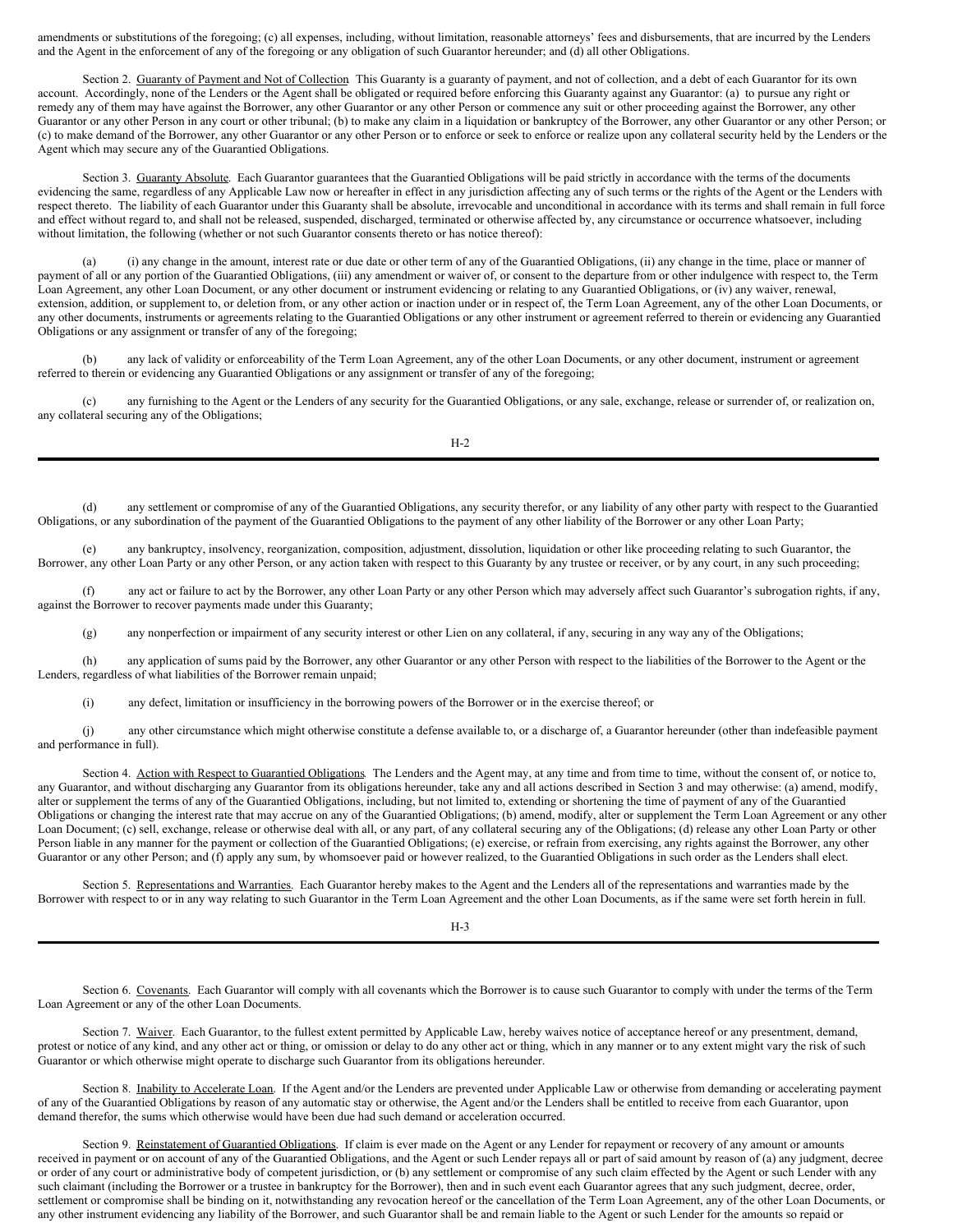recovered to the same extent as if such amount had never originally been paid to the Agent or such Lender.

Section 10. Subrogation. Upon the making by any Guarantor of any payment hereunder for the account of the Borrower, such Guarantor shall be subrogated to the rights of the payee against the Borrower; provided, however, that such Guarantor shall not enforce any right or receive any payment by way of subrogation or otherwise take any action in respect of any other claim or cause of action such Guarantor may have against the Borrower arising by reason of any payment or performance by such Guarantor pursuant to this Guaranty, unless and until all of the Guarantied Obligations have been indefeasibly paid and performed in full. If any amount shall be paid to such Guarantor on account of or in respect of such subrogation rights or other claims or causes of action, such Guarantor shall hold such amount in trust for the benefit of the Agent and the Lenders and shall forthwith pay such amount to the Agent to be credited and applied against the Guarantied Obligations, whether matured or unmatured, in accordance with the terms of the Term Loan Agreement or to be held by the Agent as collateral security for any Guarantied Obligations existing.

Section 11. Payments Free and Clear. All sums payable by each Guarantor hereunder, whether of principal, interest, Fees, expenses, premiums or otherwise, shall be paid in full,

without set-off or counterclaim or any deduction or withholding whatsoever (including any Taxes), and if any Guarantor is required by Applicable Law or by a Governmental Authority to make any such deduction or withholding, such Guarantor shall pay to the Agent and the Lenders such additional amount as will result in the receipt by the Agent and the Lenders of the full amount payable hereunder had such deduction or withholding not occurred or been required.

Section 12. Set-off. In addition to any rights now or hereafter granted under any of the other Loan Documents or Applicable Law and not by way of limitation of any such rights, each Guarantor hereby authorizes the Agent and each Lender, at any time during the continuance of an Event of Default, without any prior notice to such Guarantor or to any other Person, any such notice being hereby expressly waived, but in the case of a Lender or Participant subject to receipt of the prior written consent of the Agent exercised in its sole discretion, to set off and to appropriate and to apply any and all deposits (general or special, including, but not limited to, indebtedness evidenced by certificates of deposit, whether matured or unmatured) and any other indebtedness at any time held or owing by the Agent, such Lender, or any Affiliate of the Agent or such Lender, to or for the credit or the account of such Guarantor against and on account of any of the Guarantied Obligations, although such obligations shall be contingent or unmatured. Each Guarantor agrees, to the fullest extent permitted by Applicable Law, that any Participant may exercise rights of setoff or counterclaim and other rights with respect to its participation as fully as if such Participant were a direct creditor of such Guarantor in the amount of such participation.

Section 13. Subordination. Each Guarantor hereby expressly covenants and agrees for the benefit of the Agent and the Lenders that all obligations and liabilities of the Borrower to such Guarantor of whatever description, including without limitation, all intercompany receivables of such Guarantor from the Borrower (collectively, the "Junior Claims") shall be subordinate and junior in right of payment to all Guarantied Obligations. If an Event of Default shall exist, then no Guarantor shall accept any direct or indirect payment (in cash, property or securities, by setoff or otherwise) from the Borrower on account of or in any manner in respect of any Junior Claim until all of the Guarantied Obligations have been indefeasibly paid in full.

Section 14. Avoidance Provisions. It is the intent of each Guarantor, the Agent and the Lenders that in any Proceeding, such Guarantor's maximum obligation hereunder shall equal, but not exceed, the maximum amount which would not otherwise cause the obligations of such Guarantor hereunder (or any other obligations of such Guarantor to the Agent and the Lenders) to be avoidable or unenforceable against such Guarantor in such Proceeding as a result of Applicable Law, including without limitation, (a) Section 548 of the Bankruptcy Code of 1978, as amended (the "Bankruptcy Code") and (b) any state fraudulent transfer or fraudulent conveyance act or statute applied in such Proceeding, whether by virtue of Section 544 of the Bankruptcy Code or otherwise. The Applicable Laws under which the possible avoidance or unenforceability of the obligations of such Guarantor hereunder (or any other obligations of such Guarantor to the Agent and the Lenders) shall be determined in any such Proceeding are referred to as the "Avoidance Provisions". Accordingly, to the extent that the obligations of any Guarantor hereunder would otherwise be subject to avoidance under the Avoidance Provisions, the maximum Guarantied Obligations for which such Guarantor shall be liable hereunder shall be reduced to that amount which, as of the time any of the Guarantied Obligations are deemed to

H-5

have been incurred under the Avoidance Provisions, would not cause the obligations of such Guarantor hereunder (or any other obligations of such Guarantor to the Agent and the Lenders), to be subject to avoidance under the Avoidance Provisions. This Section is intended solely to preserve the rights of the Agent and the Lenders hereunder to the maximum extent that would not cause the obligations of any Guarantor hereunder to be subject to avoidance under the Avoidance Provisions, and no Guarantor or any other Person shall have any right or claim under this Section as against the Agent and the Lenders that would not otherwise be available to such Person under the Avoidance Provisions.

Section 15. Information. Each Guarantor assumes all responsibility for being and keeping itself informed of the financial condition of the Borrower and the other Guarantors, and of all other circumstances bearing upon the risk of nonpayment of any of the Guarantied Obligations and the nature, scope and extent of the risks that such Guarantor assumes and incurs hereunder, and agrees that none of the Agent and the Lenders shall have any duty whatsoever to advise any Guarantor of information regarding such circumstances or risks.

Section 16. Governing Law. THIS AGREEMENT SHALL BE GOVERNED BY, AND CONSTRUED IN ACCORDANCE WITH, THE LAWS OF THE STATE OF NEW YORK APPLICABLE TO CONTRACTS EXECUTED, AND TO BE FULLY PERFORMED, IN SUCH STATE.

## SECTION 17. WAIVER OF JURY TRIAL.

EACH PARTY HERETO ACKNOWLEDGES THAT ANY DISPUTE OR CONTROVERSY BETWEEN OR AMONG ANY GUARANTOR, THE AGENT OR ANY OF THE LENDERS WOULD BE BASED ON DIFFICULT AND COMPLEX ISSUES OF LAW AND FACT AND WOULD RESULT IN DELAY AND EXPENSE TO THE PARTIES. ACCORDINGLY, TO THE EXTENT PERMITTED BY APPLICABLE LAW, EACH OF THE LENDERS, THE AGENT AND EACH GUARANTOR HEREBY WAIVES ITS RIGHT TO A TRIAL BY JURY IN ANY ACTION OR PROCEEDING OF ANY KIND OR NATURE IN ANY COURT OR TRIBUNAL IN WHICH AN ACTION MAY BE COMMENCED BY OR AGAINST ANY PARTY HERETO ARISING OUT OF THIS GUARANTY OR ANY OTHER LOAN DOCUMENT OR BY REASON OF ANY OTHER SUIT, CAUSE OF ACTION OR DISPUTE WHATSOEVER BETWEEN OR AMONG ANY GUARANTOR, THE AGENT OR ANY OF THE LENDERS OF ANY KIND OR NATURE RELATING TO ANY OF THE LOAN DOCUMENTS.

(b) EACH OF THE GUARANTORS, THE AGENT AND EACH LENDER HEREBY AGREES THAT THE FEDERAL DISTRICT COURT LOCATED IN THE SOUTHERN DISTRICT OF NEW YORK OR, ANY STATE COURT LOCATED IN THE BOROUGH OF MANHATTAN, NEW YORK, NEW YORK, SHALL HAVE JURISDICTION TO HEAR AND DETERMINE ANY CLAIMS OR DISPUTES BETWEEN OR AMONG ANY GUARANTOR, THE AGENT OR ANY OF THE LENDERS, PERTAINING DIRECTLY OR INDIRECTLY TO THIS GUARANTY OR ANY OTHER LOAN DOCUMENT OR TO ANY MATTER ARISING HEREFROM OR THEREFROM. EACH GUARANTOR AND EACH OF THE LENDERS EXPRESSLY SUBMITS AND CONSENTS IN ADVANCE TO SUCH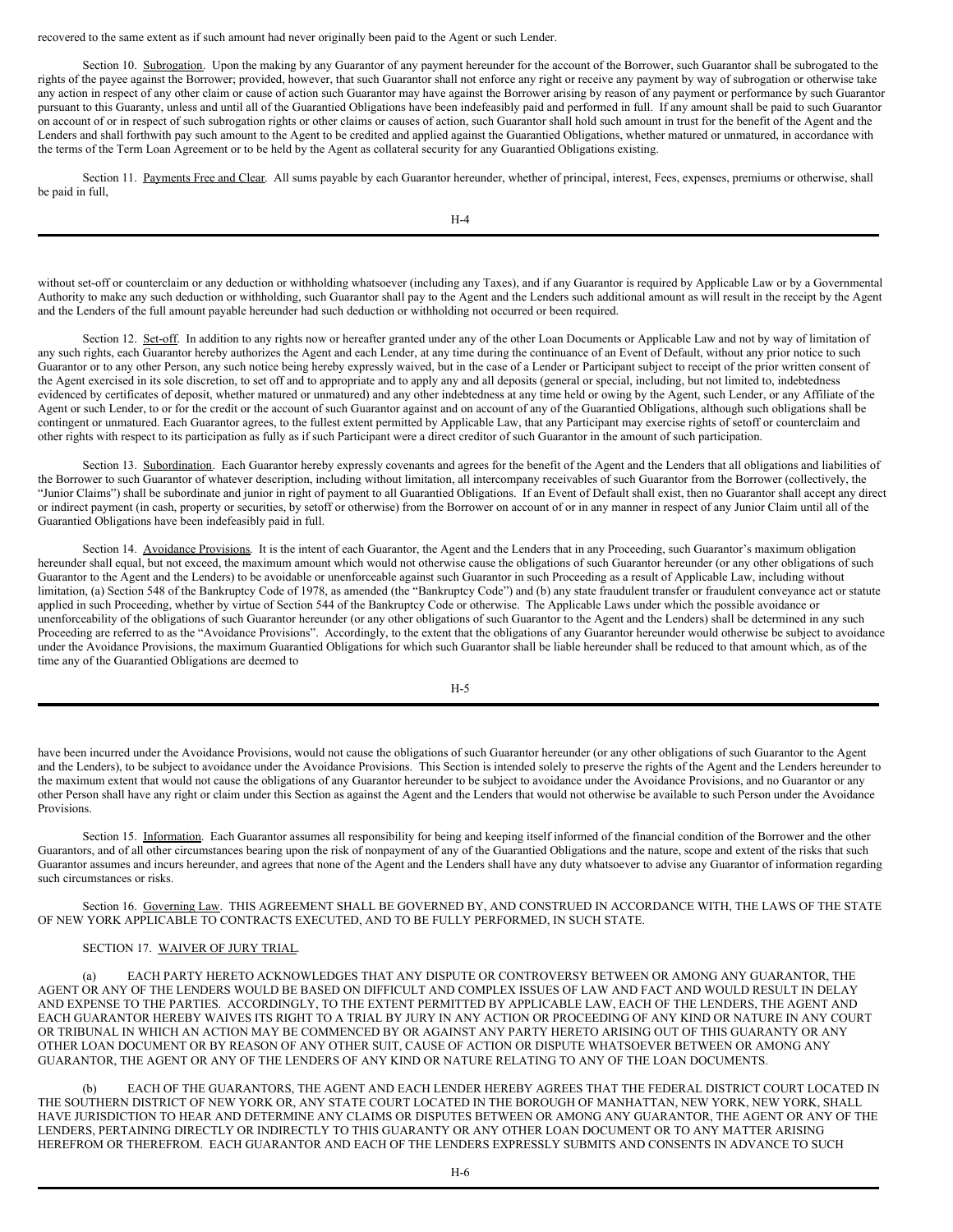JURISDICTION IN ANY ACTION OR PROCEEDING COMMENCED IN SUCH COURTS WITH RESPECT TO SUCH CLAIMS OR DISPUTES. EACH PARTY FURTHER WAIVES ANY OBJECTION THAT IT MAY NOW OR HEREAFTER HAVE TO THE VENUE OF ANY SUCH ACTION OR PROCEEDING IN ANY SUCH COURT OR THAT SUCH ACTION OR PROCEEDING WAS BROUGHT IN AN INCONVENIENT FORUM AND EACH AGREES NOT TO PLEAD OR CLAIM THE SAME. THE CHOICE OF FORUM SET FORTH IN THIS SECTION SHALL NOT BE DEEMED TO PRECLUDE THE BRINGING OF ANY ACTION BY THE AGENT OR ANY LENDER OR THE ENFORCEMENT BY THE AGENT OR ANY LENDER OF ANY JUDGMENT OBTAINED IN SUCH FORUM IN ANY OTHER APPROPRIATE JURISDICTION.

(c) THE PROVISIONS OF THIS SECTION HAVE BEEN CONSIDERED BY EACH PARTY WITH THE ADVICE OF COUNSEL AND WITH A FULL UNDERSTANDING OF THE LEGAL CONSEQUENCES THEREOF, AND SHALL SURVIVE THE PAYMENT OF THE LOANS AND ALL OTHER AMOUNTS PAYABLE HEREUNDER OR UNDER THE OTHER LOAN DOCUMENTS, THE TERMINATION OR EXPIRATION OF ALL LETTERS OF CREDIT AND THE TERMINATION OF THIS GUARANTY.

Section 18. Loan Accounts. The Agent and each Lender may maintain books and accounts setting forth the amounts of principal, interest and other sums paid and payable with respect to the Guarantied Obligations, and in the case of any dispute relating to any of the outstanding amount, payment or receipt of any of the Guarantied Obligations or otherwise, the entries in such books and accounts shall be deemed conclusive evidence of the amounts and other matters set forth herein, absent manifest error. The failure of the Agent or any Lender to maintain such books and accounts shall not in any way relieve or discharge any Guarantor of any of its obligations hereunder.

Section 19. Waiver of Remedies. No delay or failure on the part of the Agent or any Lender in the exercise of any right or remedy it may have against any Guarantor hereunder or otherwise shall operate as a waiver thereof, and no single or partial exercise by the Agent or any Lender of any such right or remedy shall preclude any other or further exercise thereof or the exercise of any other such right or remedy.

Section 20. Termination. This Guaranty shall remain in full force and effect until indefeasible payment in full of the Guarantied Obligations and the other Obligations and the termination or cancellation of the Term Loan Agreement in accordance with its terms.

Section 21. Successors and Assigns. Each reference herein to the Agent or the Lenders shall be deemed to include such Person's respective successors and assigns (including, but not limited to, any holder of the Guarantied Obligations) in whose favor the provisions of this Guaranty also shall inure, and each reference herein to each Guarantor shall be deemed to include such Guarantor's successors and assigns, upon whom this Guaranty also shall be binding. The Lenders may, in accordance with the applicable provisions of the Term Loan Agreement, assign, transfer or sell any Guarantied Obligation, or grant or sell participations in any Guarantied Obligations, to any Person without the consent of, or notice to, any Guarantor

H-7

and without releasing, discharging or modifying any Guarantor's obligations hereunder. Subject to Section 12.8. of the Term Loan Agreement, each Guarantor hereby consents to the delivery by the Agent or any Lender to any Eligible Assignee or Participant (or any prospective Eligible Assignee or Participant) of any financial or other information regarding the Borrower or any Guarantor. No Guarantor may assign or transfer its obligations hereunder to any Person without the prior written consent of all Lenders and any such assignment or other transfer to which all of the Lenders have not so consented shall be null and void.

Section 22. JOINT AND SEVERAL OBLIGATIONS. THE OBLIGATIONS OF THE GUARANTORS HEREUNDER SHALL BE JOINT AND SEVERAL, AND ACCORDINGLY, EACH GUARANTOR CONFIRMS THAT IT IS LIABLE FOR THE FULL AMOUNT OF THE "GUARANTIED OBLIGATIONS" AND ALL OF THE OBLIGATIONS AND LIABILITIES OF EACH OF THE OTHER GUARANTORS HEREUNDER.

Section 23. Amendments. This Guaranty may not be amended except in writing signed by the Requisite Lenders (or all of the Lenders if required under the terms of the Term Loan Agreement), the Agent and each Guarantor.

Section 24. Payments. All payments to be made by any Guarantor pursuant to this Guaranty shall be made in Dollars, in immediately available funds to the Agent at the Principal Office, not later than 2:00 p.m. on the date of demand therefor.

Section 25. Notices. All notices, requests and other communications hereunder shall be in writing (including facsimile transmission or similar writing) and shall be given (a) to each Guarantor at its address set forth below its signature hereto, (b) to the Agent or any Lender at its respective address for notices provided for in the Term Loan Agreement, or (c) as to each such party at such other address as such party shall designate in a written notice to the other parties. Each such notice, request or other communication shall be effective (i) if mailed, when received or when receipt is refused; (ii) if telecopied, when transmitted; or (iii) if hand delivered, when delivered; provided, however, that any notice of a change of address for notices shall not be effective until received.

Section 26. Severability. In case any provision of this Guaranty shall be invalid, illegal or unenforceable in any jurisdiction, the validity, legality and enforceability of the remaining provisions shall not in any way be affected or impaired thereby.

Section 27. Headings. Section headings used in this Guaranty are for convenience only and shall not affect the construction of this Guaranty.

Section 28. Limitation of Liability. Neither the Agent nor any Lender, nor any Affiliate, officer, director, employee, attorney, or agent of the Agent or any Lender, shall have any liability with respect to, and each Guarantor hereby waives, releases, and agrees not to sue any of them upon, any claim for any special, indirect, incidental, or consequential damages suffered or incurred by a Guarantor in connection with, arising out of, or in any way related to, this Guaranty or any of the other Loan Documents, or any of the transactions contemplated by this Guaranty, the Term Loan Agreement or any of the other Loan Documents. Each Guarantor hereby waives,

H-8

releases, and agrees not to sue the Agent or any Lender or any of the Agent's or any Lender's Affiliates, officers, directors, employees, attorneys, or agents for punitive damages in respect of any claim in connection with, arising out of, or in any way related to, this Guaranty, the Term Loan Agreement or any of the other Loan Documents, or any of the transactions contemplated by Term Loan Agreement or financed thereby.

Section 29. Definitions. (a) For the purposes of this Guaranty:

"Proceeding" means any of the following: (i) a voluntary or involuntary case concerning any Guarantor shall be commenced under the Bankruptcy Code of 1978, as amended; (ii) a custodian (as defined in such Bankruptcy Code or any other applicable bankruptcy laws) is appointed for, or takes charge of, all or any substantial part of the property of any Guarantor; (iii) any other proceeding under any Applicable Law, domestic or foreign, relating to bankruptcy, insolvency, reorganization, winding-up or composition for adjustment of debts, whether now or hereafter in effect, is commenced relating to any Guarantor; (iv) any Guarantor is adjudicated insolvent or bankrupt; (v) any order of relief or other order approving any such case or proceeding is entered by a court of competent jurisdiction; (vi) any Guarantor makes a general assignment for the benefit of creditors; (vii) any Guarantor shall fail to pay, or shall state that it is unable to pay, or shall be unable to pay, its debts generally as they become due; (viii) any Guarantor shall call a meeting of its creditors with a view to arranging a composition or adjustment of its debts; (ix) any Guarantor shall by any act or failure to act indicate its consent to, approval of or acquiescence in any of the foregoing; or (x) any corporate action shall be taken by any Guarantor for the purpose of effecting any of the foregoing.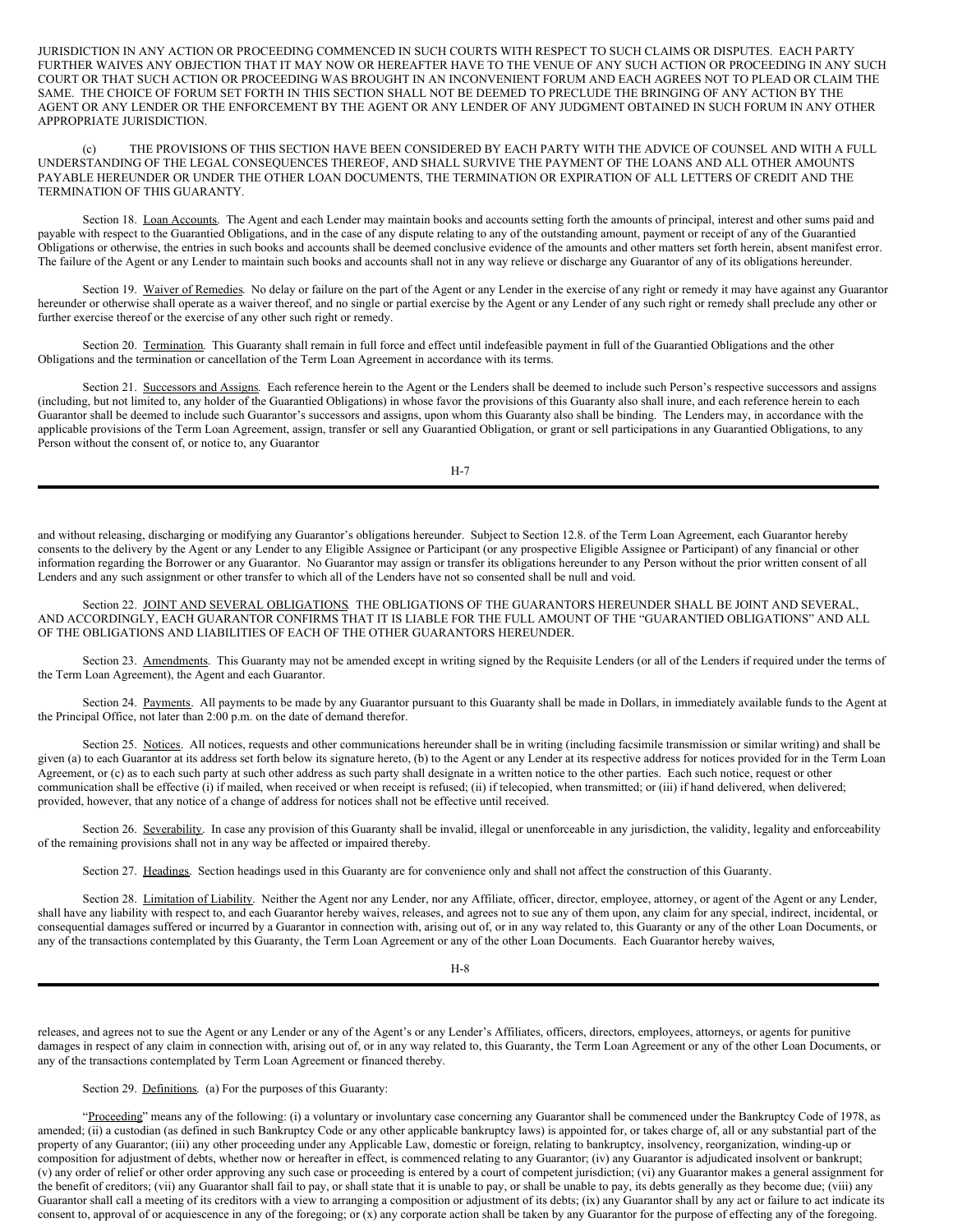[Signature on Next Page]

H-9

IN WITNESS WHEREOF, each Guarantor has duly executed and delivered this Guaranty as of the date and year first written above.

## CORPORATE OFFICE PROPERTIES TRUST

By: Name: Title:

#### [OTHER GUARANTORS]

Address for Notices for all Guarantors:

c/o Corporate Office Properties, L.P. 6711 Columbia Gateway Drive, Suite 300 Columbia, Maryland 21046 Attention: General Counsel Telephone Number: (443) 285-5400 Telecopy Number: (443) 285-7650

H-10

### ANNEX I

### FORM OF ACCESSION AGREEMENT

THIS ACCESSION AGREEMENT dated as of  $, 20$ , executed and delivered by  $, a$  (the "New") Guarantor"), in favor of (a) KEYBANK NATIONAL ASSOCIATION, in its capacity as Agent (the "Agent") for the Lenders under that certain Term Loan Agreement dated as of February 14, 2012 (as amended, restated, supplemented or otherwise modified from time to time, the "Term Loan Agreement"), by and among Corporate Office Properties, L.P. (the "Borrower"), Corporate Office Properties Trust, the financial institutions party thereto and their assignees under Section 12.5. thereof (the "Lenders"), the Agent, and the other parties thereto, and (b) the Lenders.

WHEREAS, pursuant to the Term Loan Agreement, the Agent and the Lenders have agreed to make available to the Borrower certain financial accommodations on the terms and conditions set forth in the Term Loan Agreement;

WHEREAS, the Borrower, the New Guarantor, and the existing Guarantors, though separate legal entities, are mutually dependent on each other in the conduct of their respective businesses as an integrated operation and have determined it to be in their mutual best interests to obtain financing from the Agent and the Lenders through their collective efforts;

WHEREAS, the New Guarantor acknowledges that it will receive direct and indirect benefits from the Agent and the Lenders making such financial accommodations available to the Borrower under the Term Loan Agreement and, accordingly, the New Guarantor is willing to guarantee the Borrower's obligations to the Agent and the Lenders on the terms and conditions contained herein; and

WHEREAS, the New Guarantor's execution and delivery of this Agreement is a condition to the Agent and the Lenders continuing to make such financial accommodations to the Borrower.

NOW, THEREFORE, for good and valuable consideration, the receipt and sufficiency of which are hereby acknowledged by the New Guarantor, the New Guarantor agrees as follows:

Section 1. Accession to Guaranty. The New Guarantor hereby agrees that it is a "Guarantor" under that certain Guaranty dated as of February 14, 2012 (as amended, supplemented, restated or otherwise modified from time to time, the "Guaranty"), made by each Subsidiary of the Borrower a party thereto in favor of the Agent and the Lenders and assumes all obligations of a "Guarantor" thereunder, all as if the New Guarantor had been an original signatory to the Guaranty. Without limiting the generality of the foregoing, the New Guarantor hereby:

(a) irrevocably and unconditionally guarantees the due and punctual payment and performance when due, whether at stated maturity, by acceleration or otherwise, of all Guarantied Obligations (as defined in the Guaranty);

(b) makes to the Agent and the Lenders as of the date hereof each of the representations and warranties contained in Section 5 of the Guaranty and agrees to be bound by each of the covenants contained in Section 6 of the Guaranty; and

(c) consents and agrees to each provision set forth in the Guaranty.

SECTION 2. GOVERNING LAW. THIS AGREEMENT SHALL BE GOVERNED BY, AND CONSTRUED AND ENFORCED IN ACCORDANCE WITH, THE LAWS OF THE STATE OF NEW YORK APPLICABLE TO CONTRACTS EXECUTED, AND TO BE FULLY PERFORMED, IN SUCH STATE.

Section 3. Definitions. Capitalized terms used herein and not otherwise defined herein shall have their respective defined meanings given them in the Term Loan Agreement.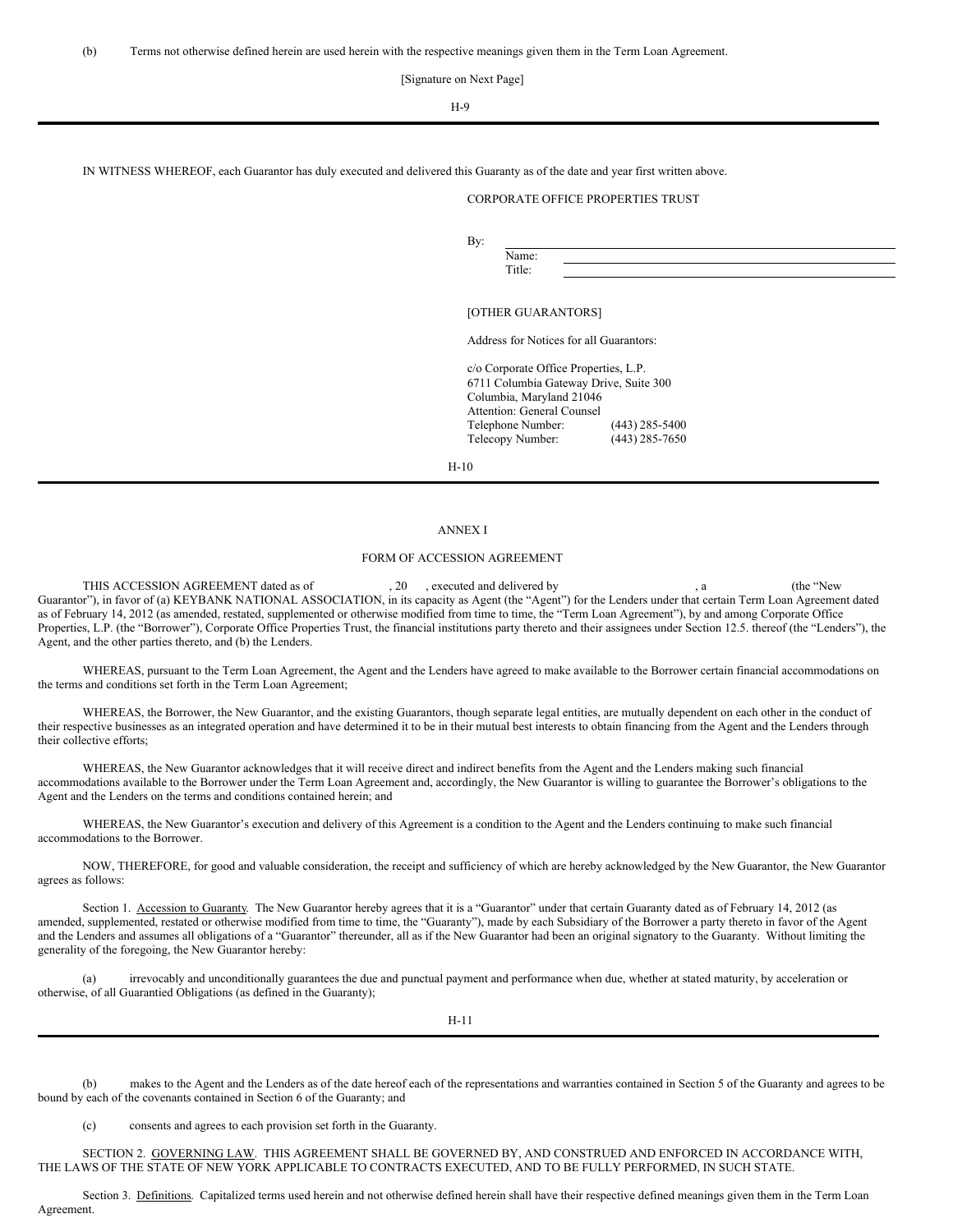H-12

IN WITNESS WHEREOF, the New Guarantor has caused this Accession Agreement to be duly executed and delivered under seal by its duly authorized officers as of the date first written above.

By: Name: Title:

Address for Notices:

c/o Corporate Office Properties, L.P. 6711 Columbia Gateway Drive, Suite 300 Columbia, Maryland 21046 Attention: General Counsel Telephone Number: (443) Telecopy Number: (443)

Accepted:

KEYBANK NATIONAL ASSOCIATION, as Agent

By: Name: Title:

H-13

## **EXHIBIT I**

**Patriot Act and OFAC Transferee and Assignee Identifying Information Form**

## **1. Patriot Act Checklist**

# **ADDITIONAL LENDER REQUIRED INFORMATION**

Name:

Identification

| (b) | (a) (US Company) TIN<br>(Non-US) Gov't issued document certifying existence | (a)<br>(b) |
|-----|-----------------------------------------------------------------------------|------------|
|     | Phone Number                                                                |            |

## **BUSINESS REPRESENTATIVE REQUIRED INFORMATION PERSON WHO WILL EXECUTE DOCUMENTS**

Name

Residential Address

Date of Birth

## Form of Identification

|       | (a)<br>(b) | (US Citizen) Social Security Number<br>(No-US) TIN, Passport Number (country of issuance, number & date), or Alien Identification Number | (a)<br>(b) |
|-------|------------|------------------------------------------------------------------------------------------------------------------------------------------|------------|
| 2.    |            | <b>OFAC Checklist:</b>                                                                                                                   |            |
| Name: |            |                                                                                                                                          |            |

# Co-Lenders

General Partner/Managing Member/Trustee

Limited Partners/Members/Beneficiaries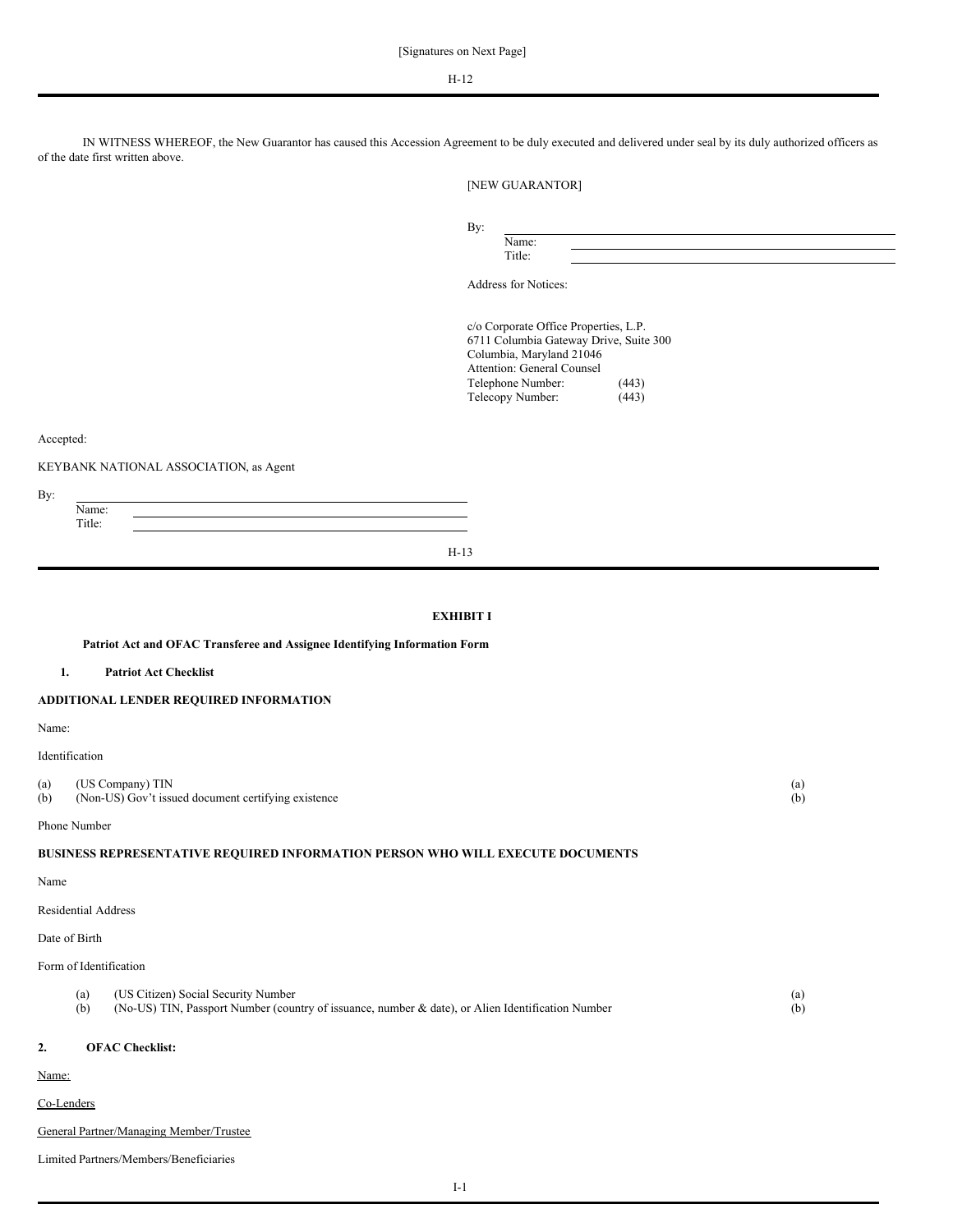## EXHIBIT J

### FORM OF GUARANTOR RELEASE

, 20

Corporate Office Properties, L.P. 6711 Columbia Gateway Drive, Suite 300 Columbia, Maryland 21046 Attention: General Counsel

## Ladies and Gentlemen:

Reference is made to that certain Term Loan Agreement dated as of February 14, 2012 (as amended, restated, supplemented or otherwise modified from time to time, the "Term Loan Agreement"), by and among Corporate Office Properties, L.P. (the "Borrower"), Corporate Office Properties Trust, the financial institutions party thereto and their assignees under Section 12.5. thereof (the "Lenders"), KeyBank National Association, as Agent (the "Agent"), and the other parties thereto. Capitalized terms used herein, and not otherwise defined herein, have their respective meanings given them in the Term Loan Agreement.

The Borrower has requested that each of the Subsidiaries identified on Exhibit A attached hereto (each a "Subsidiary Guarantor") be released as a Guarantor from the Guaranty in accordance with Section 7.12.(b) of the Term Loan Agreement. [In reliance on the certificate delivered to the Agent by the of the Borrower pursuant to the first sentence of Section 7.12.(b), the Agent confirms that each Subsidiary Guarantor is released as a Guarantor from the Guaranty effective as of the date of this letter.](1) [In reliance on the representations deemed made by the Borrower pursuant to the last sentence of Section 7.12.(b), the Agent confirms that each Subsidiary Guarantor is released as a Guarantor from the Guaranty effective as of the date of this letter.](2)

KEYBANK NATIONAL ASSOCIATION, as Agent

By:

Name: Title:

**(1) Use the preceding bracketed language if releasing Subsidiary Guarantors on the Investment Grade Rating Date.**

(2) Use the preceding bracketed sentence if releasing one or more Subsidiary Guarantors on a date other than the Investment Grade Rating Date.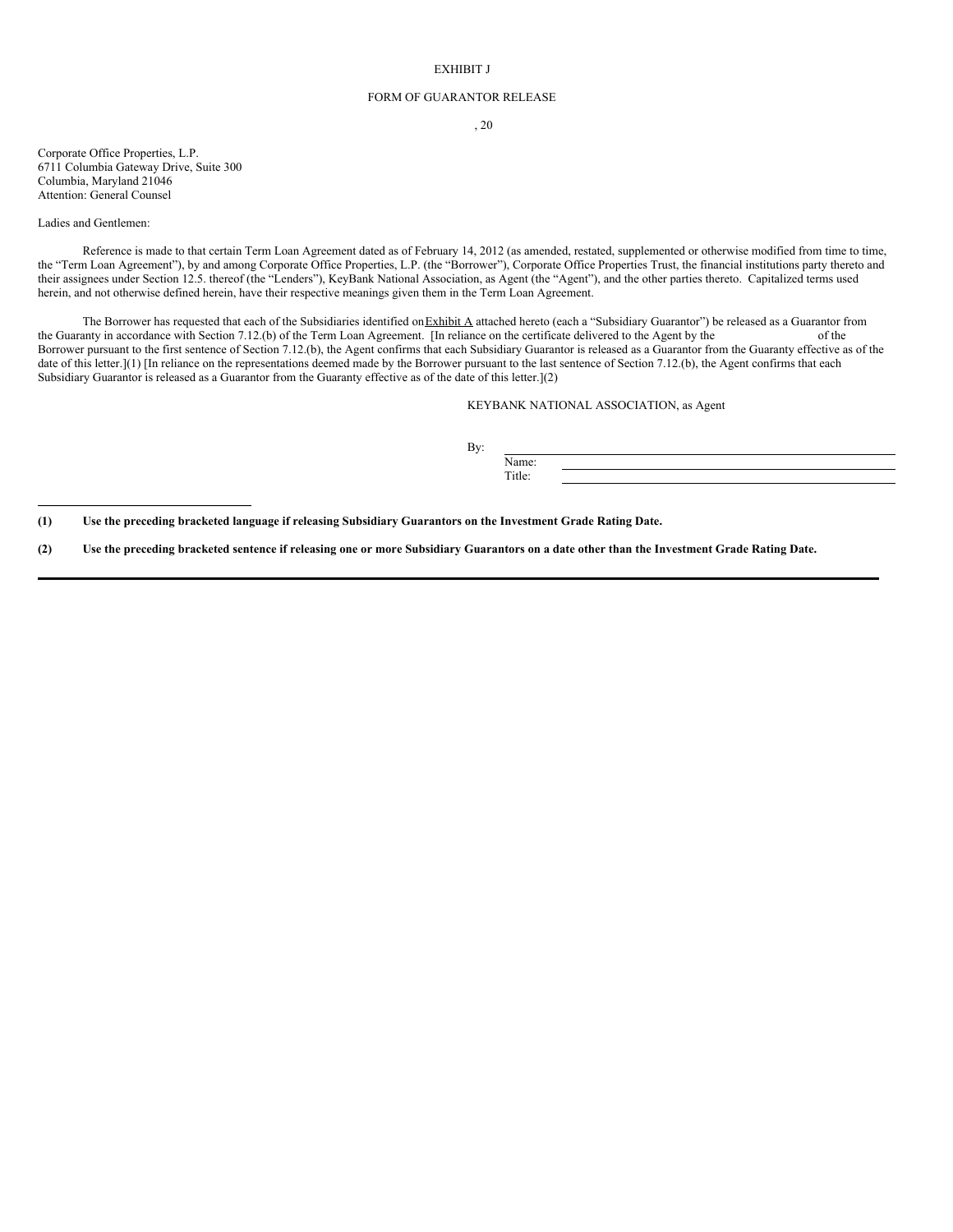## CERTIFICATIONS REQUIRED BY RULE 13a-14(a) UNDER THE SECURITIES EXCHANGE ACT OF 1934

### **CERTIFICATIONS**

I, Roger A. Waesche, Jr., certify that:

1. I have reviewed this quarterly report on Form 10-Q of Corporate Office Properties Trust;

2. Based on my knowledge, this report does not contain any untrue statement of a material fact or omit to state a material fact necessary to make the statements made, in light of the circumstances under which such statements were made, not misleading with respect to the period covered by this report;

3. Based on my knowledge, the financial statements, and other financial information included in this report, fairly present in all material respects the financial condition, results of operations and cash flows of the registrant as of, and for, the periods presented in this report;

4. The registrant's other certifying officer(s) and I are responsible for establishing and maintaining disclosure controls and procedures (as defined in Exchange Act Rules 13a-15(e) and 15d-15(e)) and internal control over financial reporting (as defined in Exchange Act Rules 13a-15(f) and 15d-15(f)) for the registrant and have:

- a) Designed such disclosure controls and procedures, or caused such disclosure controls and procedures to be designed under our supervision, to ensure that material information relating to the registrant, including its consolidated subsidiaries, is made known to us by others within those entities, particularly during the period in which this report is being prepared;
- b) Designed such internal control over financial reporting, or caused such internal control over financial reporting to be designed under our supervision, to provide reasonable assurance regarding the reliability of financial reporting and the preparation of financial statements for external purposes in accordance with generally accepted accounting principles;
- c) Evaluated the effectiveness of the registrant's disclosure controls and procedures and presented in this report our conclusions about the effectiveness of the disclosure controls and procedures, as of the end of the period covered by this report based on such evaluation; and
- d) Disclosed in this report any change in the registrant's internal control over financial reporting that occurred during the registrant's most recent fiscal quarter (the registrant's fourth fiscal quarter in the case of an annual report) that has materially affected, or is reasonably likely to materially affect, the registrant's internal control over financial reporting; and

5. The registrant's other certifying officer(s) and I have disclosed, based on our most recent evaluation of internal control over financial reporting, to the registrant's auditors and the audit committee of the registrant's board of directors (or persons performing the equivalent functions):

- a) All significant deficiencies and material weaknesses in the design or operation of internal control over financial reporting which are reasonably likely to adversely affect the registrant's ability to record, process, summarize and report financial information; and
- b) Any fraud, whether or not material, that involves management or other employees who have a significant role in the registrant's internal control over financial reporting.

Date: April 27, 2012 /s/ Roger A. Waesche, Jr.

Roger A. Waesche, Jr. President and Chief Executive Officer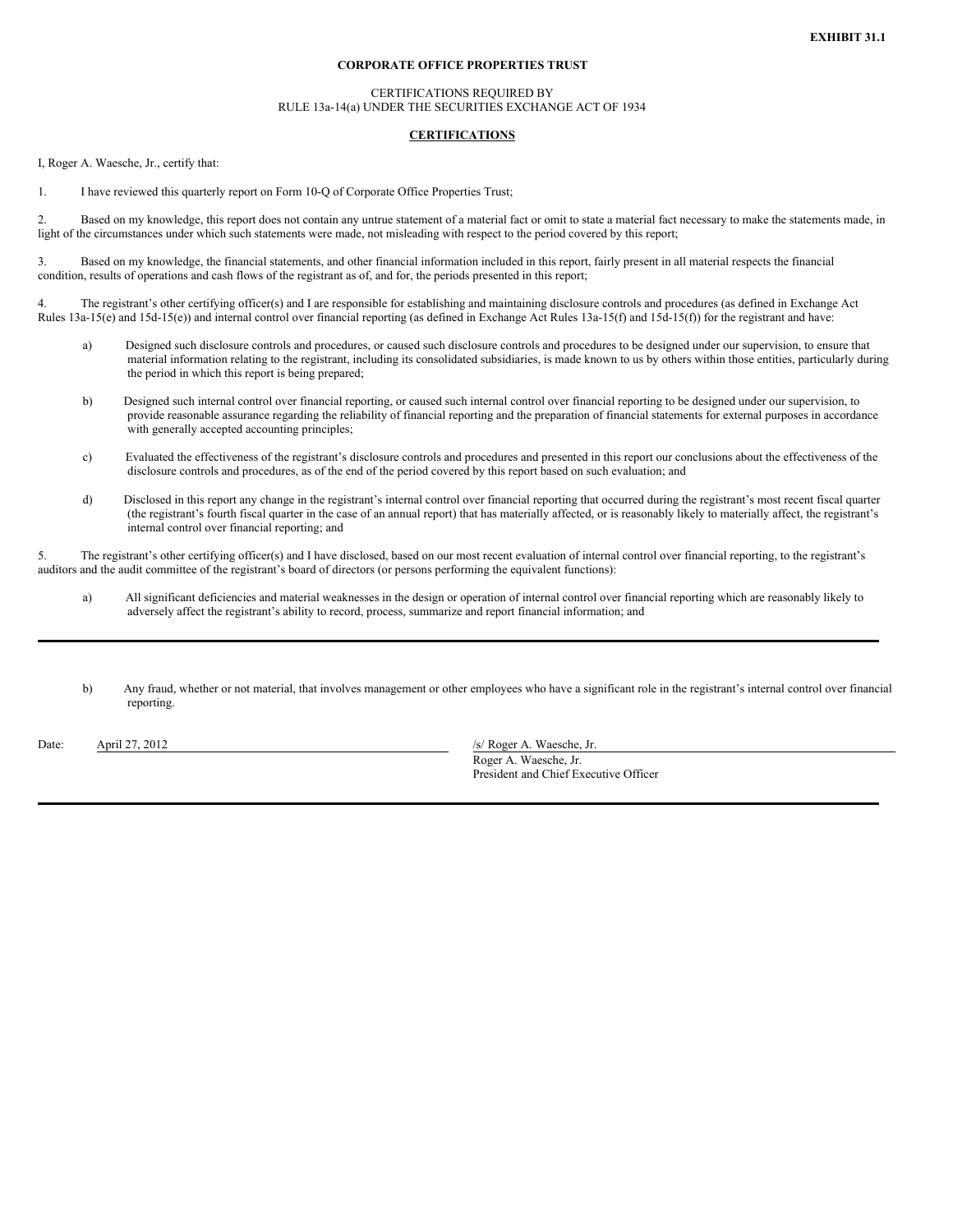## CERTIFICATIONS REQUIRED BY RULE 13a-14(a) UNDER THE SECURITIES EXCHANGE ACT OF 1934

### **CERTIFICATIONS**

I, Stephen E. Riffee, certify that:

1. I have reviewed this quarterly report on Form 10-Q of Corporate Office Properties Trust;

2. Based on my knowledge, this report does not contain any untrue statement of a material fact or omit to state a material fact necessary to make the statements made, in light of the circumstances under which such statements were made, not misleading with respect to the period covered by this report;

3. Based on my knowledge, the financial statements, and other financial information included in this report, fairly present in all material respects the financial condition, results of operations and cash flows of the registrant as of, and for, the periods presented in this report;

4. The registrant's other certifying officer(s) and I are responsible for establishing and maintaining disclosure controls and procedures (as defined in Exchange Act Rules 13a-15(e) and 15d-15(e)) and internal control over financial reporting (as defined in Exchange Act Rules 13a-15(f) and 15d-15(f)) for the registrant and have:

- a) Designed such disclosure controls and procedures, or caused such disclosure controls and procedures to be designed under our supervision, to ensure that material information relating to the registrant, including its consolidated subsidiaries, is made known to us by others within those entities, particularly during the period in which this report is being prepared;
- b) Designed such internal control over financial reporting, or caused such internal control over financial reporting to be designed under our supervision, to provide reasonable assurance regarding the reliability of financial reporting and the preparation of financial statements for external purposes in accordance with generally accepted accounting principles;
- c) Evaluated the effectiveness of the registrant's disclosure controls and procedures and presented in this report our conclusions about the effectiveness of the disclosure controls and procedures, as of the end of the period covered by this report based on such evaluation; and
- d) Disclosed in this report any change in the registrant's internal control over financial reporting that occurred during the registrant's most recent fiscal quarter (the registrant's fourth fiscal quarter in the case of an annual report) that has materially affected, or is reasonably likely to materially affect, the registrant's internal control over financial reporting; and

5. The registrant's other certifying officer(s) and I have disclosed, based on our most recent evaluation of internal control over financial reporting, to the registrant's auditors and the audit committee of the registrant's board of directors (or persons performing the equivalent functions):

- a) All significant deficiencies and material weaknesses in the design or operation of internal control over financial reporting which are reasonably likely to adversely affect the registrant's ability to record, process, summarize and report financial information; and
- b) Any fraud, whether or not material, that involves management or other employees who have a significant role in the registrant's internal control over financial reporting.

Date: April 27, 2012 /s/ Stephen E. Riffee

Stephen E. Riffee Chief Financial Officer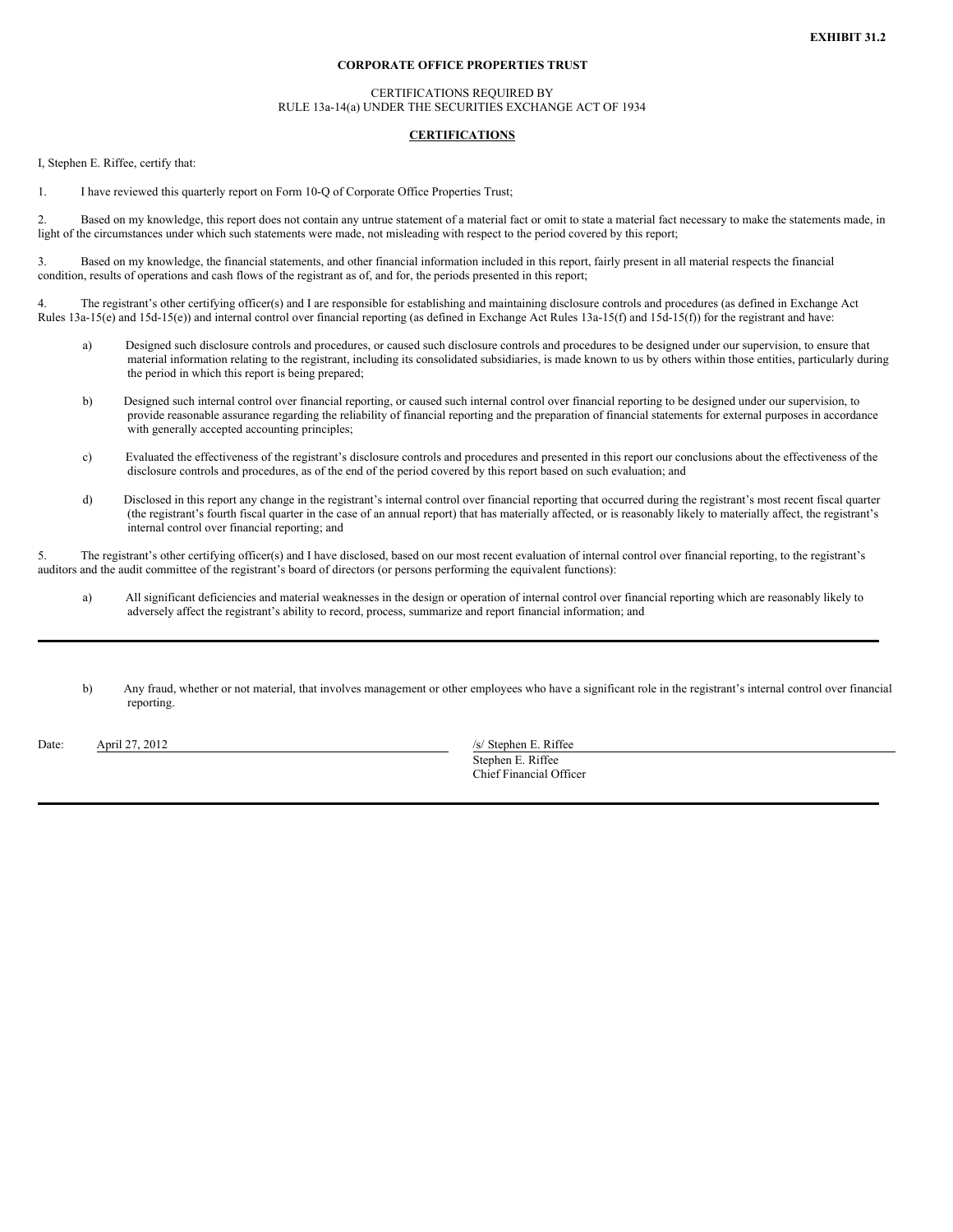## CERTIFICATIONS REQUIRED BY RULE 13a-14(b) UNDER THE SECURITIES EXCHANGE ACT OF 1934

In connection with the Quarterly Report on Form 10-Q of Corporate Office Properties Trust (the "Company") for the quarter ended March 31, 2012, as filed with the Securities and Exchange Commission on the date hereof (the "Report"), I, Roger A. Waesche, Jr., President and Chief Executive Officer of the Company, certify that to my knowledge:

- (1) The Report fully complies with the requirements of section 13(a) or 15(d) of the Securities Exchange Act of 1934; and
- (2) The information contained in the Report fairly presents, in all material respects, the financial condition and result of operations of the Company.

/s/ Roger A. Waesche, Jr. Roger A. Waesche, Jr. President and Chief Executive Officer

Date: April 27, 2012